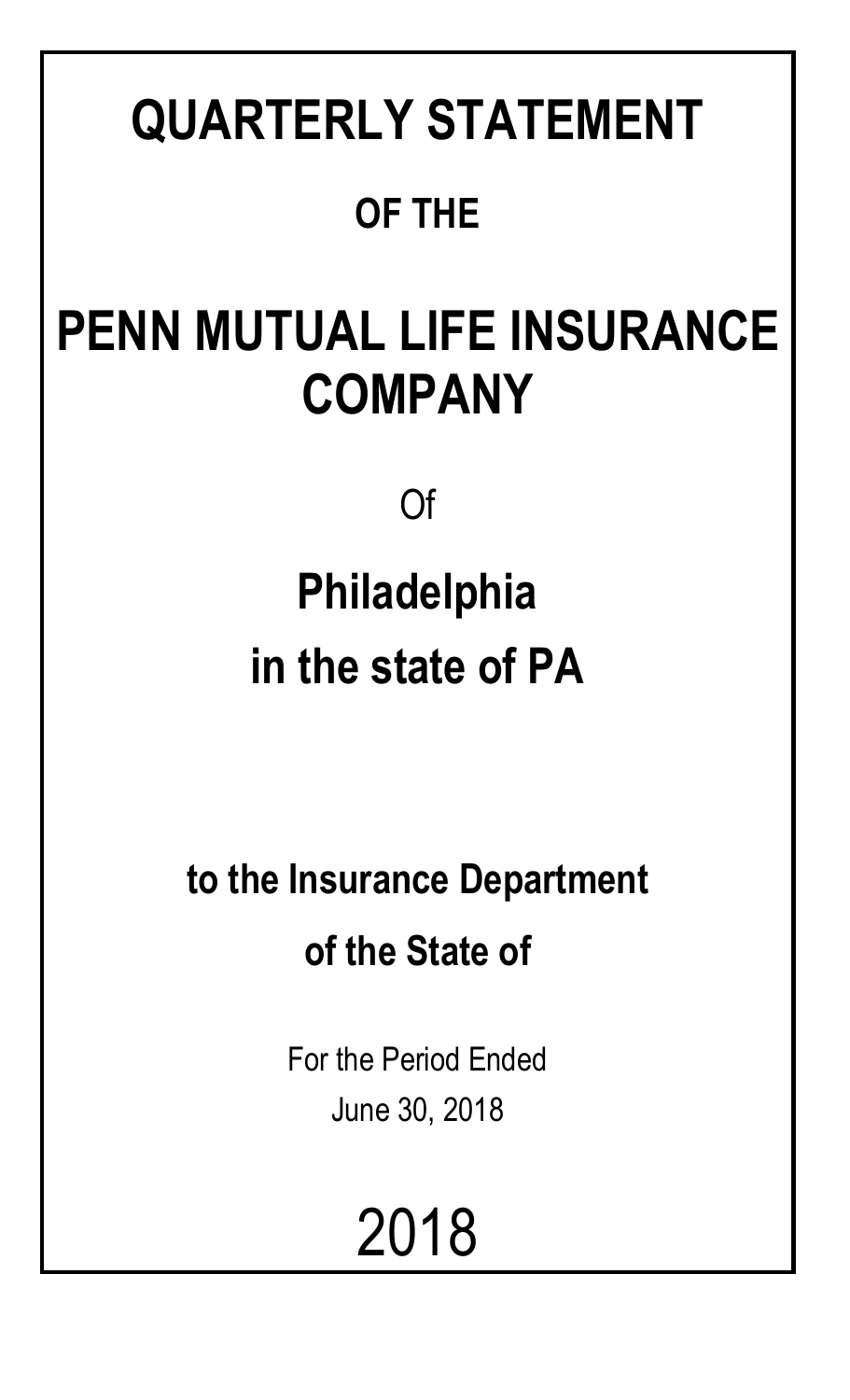## חות וחון וחום וועל מנה הוא מיון היום וחול וחון היום וחום היום היום היום היום היום וחום וחום ווים.<br>היום וחון מחם מותא מכן היום היום היום מיום היום מיום היום להתא מכן היום היום היום היום להיום היום היום היום הי **QUARTERLY STATEMENT**

As of June 30, 2018 of the Condition and Affairs of the

PENN MUTUAL LIFE INSURANCE COMPANY

| NAIC Group Code,850, 850<br>(Current Period) (Prior Period)          | NAIC Company Code 67644                                                                           |                                                                                                                    | Employer's ID Number 23-0952300                                                    |
|----------------------------------------------------------------------|---------------------------------------------------------------------------------------------------|--------------------------------------------------------------------------------------------------------------------|------------------------------------------------------------------------------------|
| Organized under the Laws of PA                                       |                                                                                                   | State of Domicile or Port of Entry PA                                                                              | <b>Country of Domicile</b><br>US.                                                  |
| Incorporated/Organized February 24, 1847                             |                                                                                                   | Commenced Business May 25, 1847                                                                                    |                                                                                    |
| <b>Statutory Home Office</b>                                         | The Penn Mutual Life insurance Company  Philadelphia  PA  US  19172                               |                                                                                                                    |                                                                                    |
| Main Administrative Office                                           | 600 Dresher Road  Horsham  PA  US  19044<br>(Street and Number)                                   | (City or Town, State, Country and Zip Code)<br>(City or Town, State, Country and Zip Code)                         | 215-956-8000<br>(Area Code) (Telephone Number)                                     |
| <b>Mail Address</b>                                                  | (Street and Number or P.O. Box)                                                                   | The Penn Mutual Life Insurance Company  Philadelphia  PA  US  19172<br>(City or Town, State, Country and Zip Code) |                                                                                    |
| Primary Location of Books and Records                                | 600 Dresher Road  Horsham  PA  US  19044<br>(Street and Number)                                   | (City or Town, State, Country and Zip Code)                                                                        | 215-956-8000<br>(Area Code) (Telephone Number)                                     |
| Internet Web Site Address                                            | www.pennmutual.com                                                                                |                                                                                                                    |                                                                                    |
| <b>Statutory Statement Contact</b>                                   | Bethanne Doyle Adamsky<br>(Name)                                                                  |                                                                                                                    | 215-956-8120<br>(Area Code) (Telephone Number) (Extension)                         |
|                                                                      | 215-956-8145<br>(Fax Number)                                                                      |                                                                                                                    |                                                                                    |
|                                                                      | <b>OFFICERS</b>                                                                                   |                                                                                                                    |                                                                                    |
| <b>Name</b>                                                          | <b>Title</b>                                                                                      | <b>Name</b>                                                                                                        |                                                                                    |
| 1. Eileen Claire McDonnell                                           | Chairman & Chief Executive Officer                                                                | 2. Susan Twine Deakins                                                                                             | <b>Title</b><br>Executive VP, Chief Financial<br>Officer and Treasurer             |
| 3. Franklin Luther Best Jr.                                          | VP, General Counsel, Insurance<br>Operations, and Corporate<br>Secretary                          | 4 David Michael O'Malley                                                                                           | President & Chief Operating Officer                                                |
|                                                                      | <b>OTHER</b>                                                                                      |                                                                                                                    |                                                                                    |
| Thomas Henry Harris                                                  | Executive VP, Chief Distribution<br>Officer                                                       | Kevin Terance Reynolds                                                                                             | Senior VP, Human Resources and<br>Chief Legal Officer                              |
| Nina Marie Mulrooney<br>Raymond Gerard Caucci                        | Senior VP, General Auditor<br>Senior VP, Product Management,<br>Underwriting and Advanced Markets | Jay T Lewellen<br>Gregory Joseph Driscoll                                                                          | VP & Chief Actuary<br>Senior VP, Service Operations &<br>Chief Information Officer |
|                                                                      | <b>DIRECTORS OR TRUSTEES</b>                                                                      |                                                                                                                    |                                                                                    |
| Joan Pauline Carter<br>Anthony M Santomero<br>Helen Pomerantz Pudlin | Robert Eugene Chappell<br><b>Edmond Felix Notebaert</b><br>Susan Doenges Waring                   | William Roland Cook<br>Robert Henry Rock<br>James Stephen Hunt                                                     | Charisse Ranielle Lillie<br>Eileen Claire McDonnell<br>David Michael O'Malley      |

State of Pennsylvania County of..... Montgomery

The officers of this reporting entity being duly swom, each depose and say that they are the described officers of said reporting entity, and that on the reporting period stated above, all of the herein described assets were the absolute property of the said reporting entity, free and clear from any liens or claims thereon, except as herein stated, and that this statement, together with related exhibits, schedules and explanations therein contained, annexed or referred to, is a full and true statement of all the assets and liabilities and of the condition and affairs of the said reporting entity as of the reporting period stated above, and of its income and deductions therefrom for the period ended, and have been completed in accordance with the NAIC Annual Statement Instructions and Accounting Practices and Procedures manual except to the extent that: (1) state law may differ; or, (2) that state rules or regulations require differences in reporting not related to accounting practices and procedures, according to the best of their information, knowledge and belief, respectively. Furthermore, the scope of this attestation by the described officers also includes the related corresponding electronic filing with the NAIC, when required, that is an exact copy (except for formatting differences due to electronic filing) of the enclosed-statement. The electronic filing may be requested by various required, that is an exact copy (except for formatting difference), and the statement of the enclosed statement. A Mi

| (Signature)<br>Eileen Claire McDonnell<br>1. (Printed Name)<br>Chairman & Chief Executive Officer                                                                                                                                                                                           | (Signature)<br><b>Susan Twine Deakins</b><br>2. (Printed Name)<br>Executive VP, Chief Financial Officer and Treasurer        | (Signature)<br>Franklin Luther Best Jr.<br>3. (Printed Name)<br>VP, General Counsel, Insurance Operations, and |
|---------------------------------------------------------------------------------------------------------------------------------------------------------------------------------------------------------------------------------------------------------------------------------------------|------------------------------------------------------------------------------------------------------------------------------|----------------------------------------------------------------------------------------------------------------|
| (Title)                                                                                                                                                                                                                                                                                     | (Title)                                                                                                                      | <b>Corporate Secretary</b><br>(Title)                                                                          |
| Subscribed and sworn to before men<br>This<br>Mu<br>day of<br>Commonwealth of Pennsylvania - Notary Seal<br>Marianne C. Bechtel, Notary Public<br>Montgomery County<br>My commission expires December 26, 2021<br>Commission number 1908805<br>Member, Pennsylvania Association of Networks | a. Is this an original filing?<br>b. If no:<br>1. State the amendment number<br>2. Date filed<br>3. Number of pages attached | Yes $[X]$<br>No [ ]                                                                                            |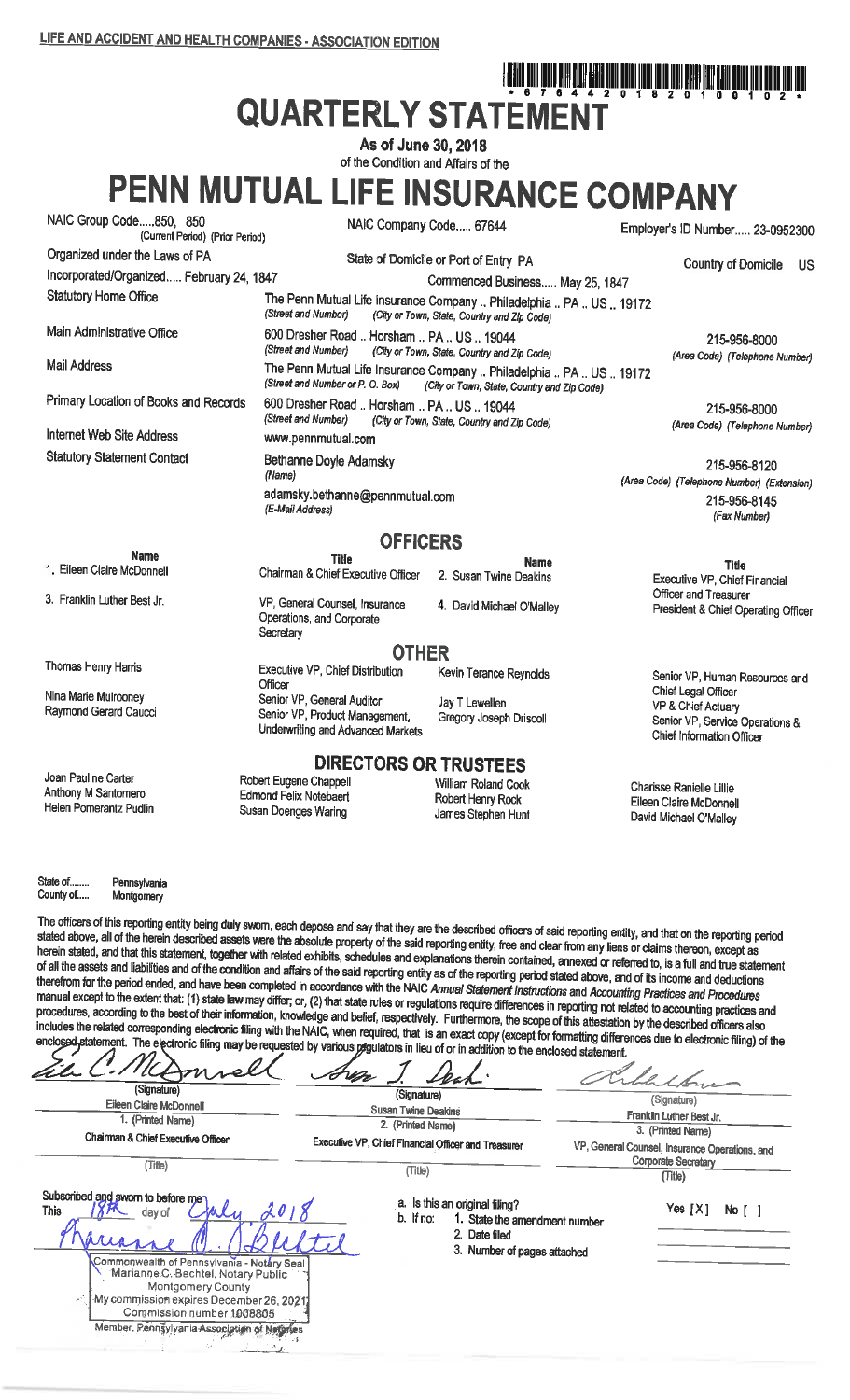|             |                                                                                                                                                 | AUUL I U                    |                               |                                                                                                                                                                                                                                                                                                                                                                             |                                                         |
|-------------|-------------------------------------------------------------------------------------------------------------------------------------------------|-----------------------------|-------------------------------|-----------------------------------------------------------------------------------------------------------------------------------------------------------------------------------------------------------------------------------------------------------------------------------------------------------------------------------------------------------------------------|---------------------------------------------------------|
|             |                                                                                                                                                 |                             | <b>Current Statement Date</b> | 3                                                                                                                                                                                                                                                                                                                                                                           | 4                                                       |
|             |                                                                                                                                                 | Assets                      | Nonadmitted<br>Assets         | <b>Net Admitted</b><br>Assets<br>$(Cols. 1 - 2)$                                                                                                                                                                                                                                                                                                                            | December 31<br>Prior Year Net<br><b>Admitted Assets</b> |
| $1_{-}$     |                                                                                                                                                 | 3,592,917,538               |                               | 9,592,917,538                                                                                                                                                                                                                                                                                                                                                               | 9,209,553,958                                           |
| 2.          | Stocks:                                                                                                                                         |                             |                               |                                                                                                                                                                                                                                                                                                                                                                             |                                                         |
|             | 2.1                                                                                                                                             |                             |                               |                                                                                                                                                                                                                                                                                                                                                                             |                                                         |
|             | $2.2^{\circ}$                                                                                                                                   |                             |                               |                                                                                                                                                                                                                                                                                                                                                                             |                                                         |
| 3.          | Mortgage loans on real estate:                                                                                                                  |                             |                               |                                                                                                                                                                                                                                                                                                                                                                             |                                                         |
|             | 3.1                                                                                                                                             |                             |                               |                                                                                                                                                                                                                                                                                                                                                                             |                                                         |
|             | 3.2                                                                                                                                             |                             |                               | $\begin{picture}(20,10) \put(0,0){\vector(1,0){10}} \put(15,0){\vector(1,0){10}} \put(15,0){\vector(1,0){10}} \put(15,0){\vector(1,0){10}} \put(15,0){\vector(1,0){10}} \put(15,0){\vector(1,0){10}} \put(15,0){\vector(1,0){10}} \put(15,0){\vector(1,0){10}} \put(15,0){\vector(1,0){10}} \put(15,0){\vector(1,0){10}} \put(15,0){\vector(1,0){10}} \put(15,0){\vector(1$ |                                                         |
| $4_{\cdot}$ | Real estate:                                                                                                                                    |                             |                               |                                                                                                                                                                                                                                                                                                                                                                             |                                                         |
|             | Properties occupied by the company (less \$0<br>4.1                                                                                             |                             |                               |                                                                                                                                                                                                                                                                                                                                                                             |                                                         |
|             |                                                                                                                                                 |                             |                               |                                                                                                                                                                                                                                                                                                                                                                             |                                                         |
|             | Properties held for the production of income (less \$0<br>4.2                                                                                   |                             |                               |                                                                                                                                                                                                                                                                                                                                                                             |                                                         |
|             | 4.3                                                                                                                                             |                             |                               |                                                                                                                                                                                                                                                                                                                                                                             |                                                         |
| 5.          | Cash (\$6,548,562), cash equivalents (\$259,028,414)                                                                                            |                             |                               |                                                                                                                                                                                                                                                                                                                                                                             |                                                         |
|             |                                                                                                                                                 |                             |                               |                                                                                                                                                                                                                                                                                                                                                                             |                                                         |
| 6.          |                                                                                                                                                 |                             |                               |                                                                                                                                                                                                                                                                                                                                                                             | $\ldots$ 330,687,228                                    |
| 7.          |                                                                                                                                                 |                             |                               |                                                                                                                                                                                                                                                                                                                                                                             | 95,569,153                                              |
| 8.          |                                                                                                                                                 |                             |                               |                                                                                                                                                                                                                                                                                                                                                                             |                                                         |
| 9.          |                                                                                                                                                 |                             |                               |                                                                                                                                                                                                                                                                                                                                                                             | 5,537.761                                               |
| 10.         |                                                                                                                                                 |                             |                               |                                                                                                                                                                                                                                                                                                                                                                             |                                                         |
| 11.         |                                                                                                                                                 |                             |                               |                                                                                                                                                                                                                                                                                                                                                                             |                                                         |
| 12.         |                                                                                                                                                 |                             |                               |                                                                                                                                                                                                                                                                                                                                                                             |                                                         |
| 13.         |                                                                                                                                                 |                             |                               |                                                                                                                                                                                                                                                                                                                                                                             |                                                         |
| 14.         |                                                                                                                                                 |                             |                               |                                                                                                                                                                                                                                                                                                                                                                             |                                                         |
| 15.         | Premiums and considerations:                                                                                                                    |                             |                               |                                                                                                                                                                                                                                                                                                                                                                             |                                                         |
|             |                                                                                                                                                 |                             |                               |                                                                                                                                                                                                                                                                                                                                                                             |                                                         |
|             | 15.2 Deferred premiums, agents' balances and installments booked but deferred<br>and not yet due (including \$ 0 earned but unbilled premiums). | .77.733.356                 |                               | 77,733,356                                                                                                                                                                                                                                                                                                                                                                  | 79 414 647                                              |
|             | 15.3 Accrued retrospective premiums (\$0) and contracts subject to                                                                              |                             |                               |                                                                                                                                                                                                                                                                                                                                                                             |                                                         |
|             | 16. Reinsurance:                                                                                                                                |                             |                               |                                                                                                                                                                                                                                                                                                                                                                             |                                                         |
|             |                                                                                                                                                 |                             |                               |                                                                                                                                                                                                                                                                                                                                                                             |                                                         |
|             |                                                                                                                                                 |                             |                               |                                                                                                                                                                                                                                                                                                                                                                             |                                                         |
|             |                                                                                                                                                 |                             |                               |                                                                                                                                                                                                                                                                                                                                                                             |                                                         |
| 17.         |                                                                                                                                                 |                             |                               |                                                                                                                                                                                                                                                                                                                                                                             |                                                         |
| 18.1        |                                                                                                                                                 |                             |                               |                                                                                                                                                                                                                                                                                                                                                                             | 38,852,043                                              |
|             |                                                                                                                                                 |                             |                               |                                                                                                                                                                                                                                                                                                                                                                             | $\ldots$ 218,067,567                                    |
| 19.         |                                                                                                                                                 |                             |                               |                                                                                                                                                                                                                                                                                                                                                                             | 1,115,451                                               |
| 20.         |                                                                                                                                                 |                             |                               |                                                                                                                                                                                                                                                                                                                                                                             |                                                         |
| 21.         |                                                                                                                                                 |                             |                               |                                                                                                                                                                                                                                                                                                                                                                             |                                                         |
| 22.         |                                                                                                                                                 |                             |                               |                                                                                                                                                                                                                                                                                                                                                                             |                                                         |
| 23.         |                                                                                                                                                 |                             |                               |                                                                                                                                                                                                                                                                                                                                                                             |                                                         |
| 24.         |                                                                                                                                                 |                             |                               |                                                                                                                                                                                                                                                                                                                                                                             |                                                         |
| 25.         |                                                                                                                                                 |                             |                               |                                                                                                                                                                                                                                                                                                                                                                             |                                                         |
| 26.         | Total assets excluding Separate Accounts, Segregated Accounts and Protected                                                                     |                             |                               |                                                                                                                                                                                                                                                                                                                                                                             |                                                         |
| 27.         |                                                                                                                                                 |                             |                               |                                                                                                                                                                                                                                                                                                                                                                             |                                                         |
| 28.         |                                                                                                                                                 |                             |                               |                                                                                                                                                                                                                                                                                                                                                                             |                                                         |
|             |                                                                                                                                                 | <b>DETAILS OF WRITE-INS</b> |                               |                                                                                                                                                                                                                                                                                                                                                                             |                                                         |
|             |                                                                                                                                                 |                             |                               |                                                                                                                                                                                                                                                                                                                                                                             |                                                         |
|             |                                                                                                                                                 |                             |                               |                                                                                                                                                                                                                                                                                                                                                                             |                                                         |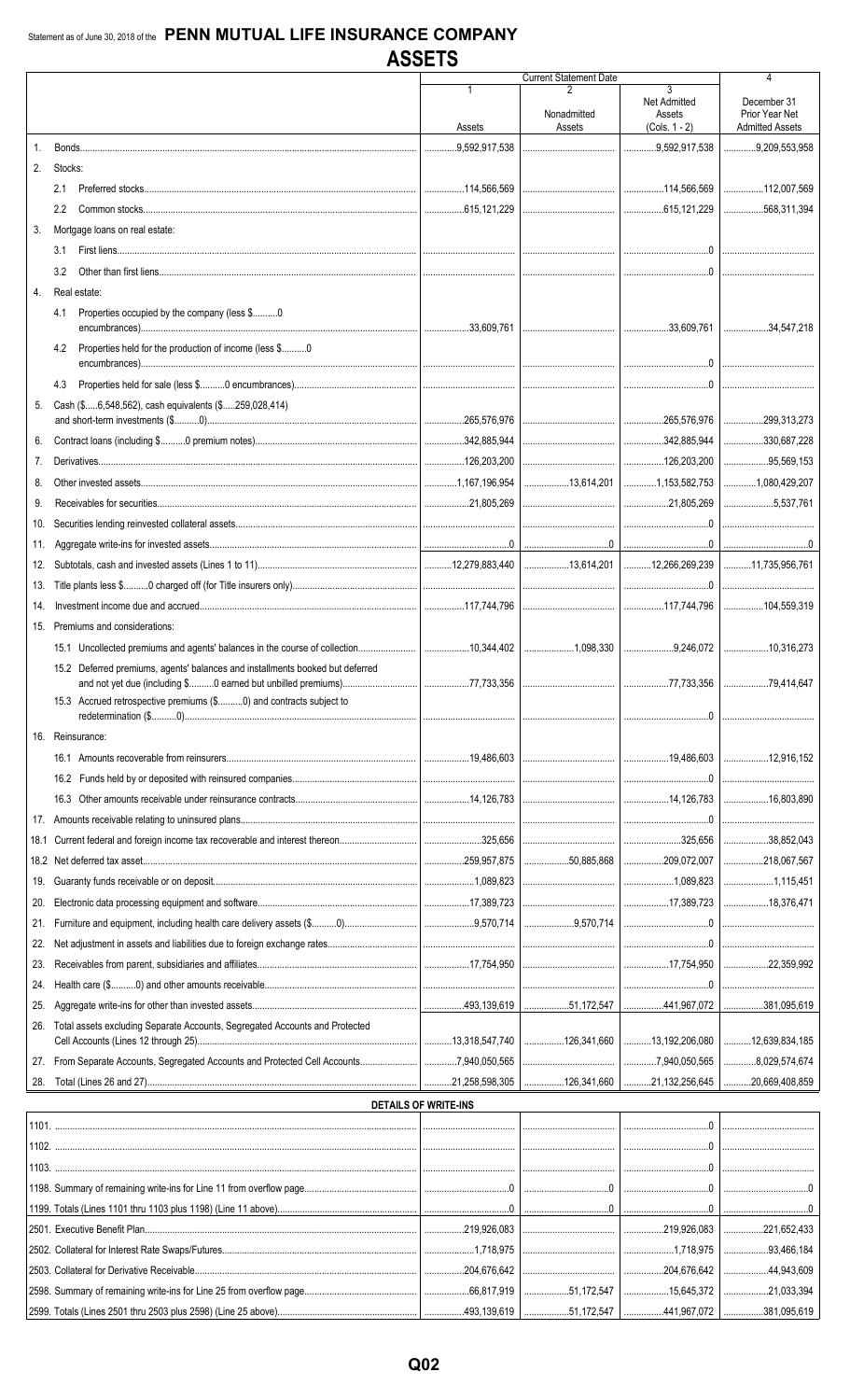## Statement as of June 30, 2018 of the PENN MUTUAL LIFE INSURANCE COMPANY **LIABILITIES, SURPLUS AND OTHER FUNDS**

|             |                                                                                                                       | $\mathbf{1}$<br>Current<br><b>Statement Date</b> | $\overline{2}$<br>December 31<br>Prior Year |
|-------------|-----------------------------------------------------------------------------------------------------------------------|--------------------------------------------------|---------------------------------------------|
| 1.          | Aggregate reserve for life contracts \$8,321,175,852 less \$0                                                         |                                                  |                                             |
| 2.          |                                                                                                                       | $\ldots$ 8,321,175,852                           | $\ldots$ 8,028,756,960                      |
| 3.          |                                                                                                                       |                                                  | 846.335.561                                 |
| 4.          | Contract claims:                                                                                                      |                                                  |                                             |
|             | 4.1                                                                                                                   | 54,859,530                                       | 51,430,900                                  |
| 5.          | 4.2                                                                                                                   |                                                  | 21,399,461                                  |
| 6.          | Provision for policyholders' dividends and coupons payable in following calendar year - estimated amounts:            |                                                  |                                             |
|             | 6.1                                                                                                                   |                                                  |                                             |
|             | 6.2<br>6.3                                                                                                            |                                                  |                                             |
| 7.          |                                                                                                                       |                                                  |                                             |
| 8.          | Premiums and annuity considerations for life and accident and health contracts received in advance                    |                                                  |                                             |
|             |                                                                                                                       |                                                  |                                             |
| 9.          | Contract liabilities not included elsewhere:<br>9.1                                                                   |                                                  |                                             |
|             | Provision for experience rating refunds, including the liability of \$ O accident and health experience rating<br>9.2 |                                                  |                                             |
|             |                                                                                                                       |                                                  |                                             |
|             | 9.3                                                                                                                   |                                                  |                                             |
| 10.         | 9.4<br>Commissions to agents due or accrued - life and annuity contracts \$0, accident and health \$0                 |                                                  |                                             |
|             |                                                                                                                       |                                                  |                                             |
| 11.         |                                                                                                                       |                                                  |                                             |
| 12.<br>13.  | Transfers to Separate Accounts due or accrued (net) (including \$(129,893,671) accrued for expense                    |                                                  |                                             |
|             |                                                                                                                       |                                                  |                                             |
| 14.         |                                                                                                                       |                                                  |                                             |
| 15.1        |                                                                                                                       |                                                  |                                             |
| 15.2<br>16. |                                                                                                                       |                                                  |                                             |
| 17.         |                                                                                                                       |                                                  |                                             |
| 18.         |                                                                                                                       |                                                  |                                             |
| 19.         |                                                                                                                       |                                                  |                                             |
| 20.<br>21.  |                                                                                                                       |                                                  |                                             |
| 22.         |                                                                                                                       |                                                  |                                             |
| 23.         |                                                                                                                       |                                                  |                                             |
| 24.         | Miscellaneous liabilities:                                                                                            |                                                  |                                             |
|             |                                                                                                                       |                                                  |                                             |
|             |                                                                                                                       |                                                  |                                             |
|             |                                                                                                                       |                                                  |                                             |
|             |                                                                                                                       |                                                  |                                             |
|             |                                                                                                                       |                                                  | $\ldots$ 849,354,404                        |
|             |                                                                                                                       | 345,821,256                                      | 333,901,238                                 |
|             |                                                                                                                       |                                                  |                                             |
|             |                                                                                                                       |                                                  |                                             |
| 25.         |                                                                                                                       |                                                  |                                             |
| 26.         |                                                                                                                       |                                                  | 10,942,434,049                              |
| 27.<br>28.  |                                                                                                                       |                                                  | $\ldots$ 8,029,574,674<br>18,972,008,723    |
| 29.         |                                                                                                                       |                                                  |                                             |
| 30.         |                                                                                                                       |                                                  |                                             |
| 31.<br>32.  |                                                                                                                       |                                                  |                                             |
| 33.         |                                                                                                                       |                                                  |                                             |
| 34.         |                                                                                                                       |                                                  |                                             |
| 35.         |                                                                                                                       |                                                  |                                             |
| 36.         | Less treasury stock, at cost:                                                                                         |                                                  |                                             |
|             |                                                                                                                       |                                                  |                                             |
| 37.         |                                                                                                                       |                                                  | 1,697,400,136                               |
| 38.<br>39.  |                                                                                                                       |                                                  | 1,697,400,136<br>20,669,408,859             |
|             | <b>DETAILS OF WRITE-INS</b>                                                                                           |                                                  |                                             |
|             |                                                                                                                       |                                                  |                                             |
|             |                                                                                                                       |                                                  |                                             |
|             |                                                                                                                       |                                                  |                                             |
|             |                                                                                                                       |                                                  |                                             |
|             |                                                                                                                       |                                                  |                                             |
|             |                                                                                                                       |                                                  |                                             |
|             |                                                                                                                       |                                                  |                                             |
|             |                                                                                                                       |                                                  |                                             |
|             |                                                                                                                       |                                                  |                                             |
|             |                                                                                                                       |                                                  |                                             |
|             |                                                                                                                       |                                                  |                                             |
|             |                                                                                                                       |                                                  |                                             |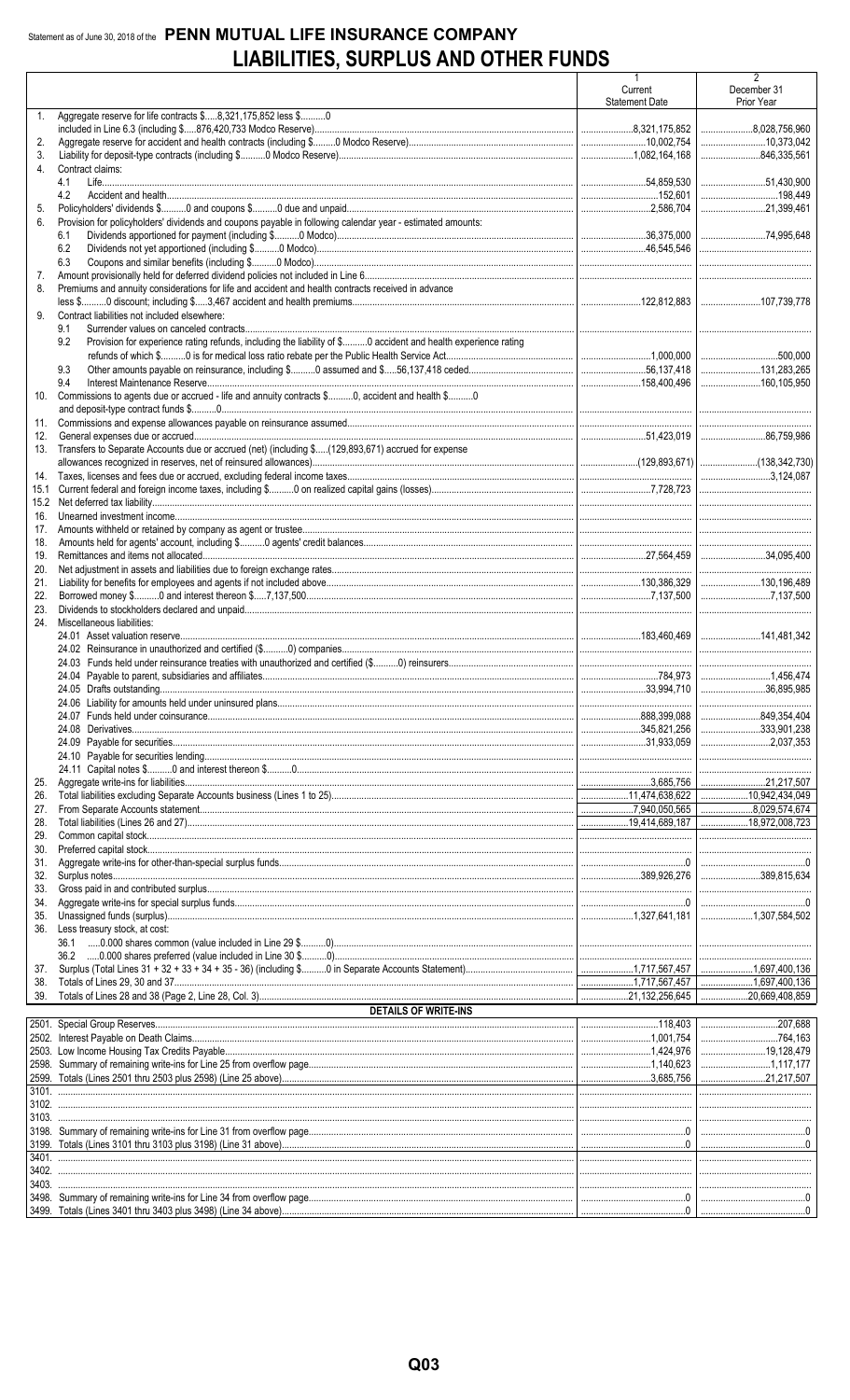## **SUMMARY OF OPERATIONS**

|                                                                                                              | 1<br>Current         | 2<br>Prior                                      | 3<br>Prior Year Ended                 |
|--------------------------------------------------------------------------------------------------------------|----------------------|-------------------------------------------------|---------------------------------------|
|                                                                                                              | Year to Date         | Year to Date                                    | December 31                           |
| 1.                                                                                                           | $\ldots$ 2,359,456   | $\frac{1}{2}$ 515,027,946<br>$\ldots$ 2,464,850 | 821,804,289<br>8.794.426              |
|                                                                                                              | $\ldots$ 286,506,222 | $\ldots$ 265,932,308                            | 565,282,941                           |
| 4.                                                                                                           |                      | 328,036                                         |                                       |
| 5.                                                                                                           |                      |                                                 |                                       |
| 6.                                                                                                           |                      | $\ldots$ 69,580,858<br>123.560.029              | 159,533,228<br>302.237.212            |
| 8. Miscellaneous Income:                                                                                     |                      |                                                 |                                       |
| 8.1 Income from fees associated with investment management, administration and contract guarantees           |                      |                                                 |                                       |
|                                                                                                              | 105,899,538          | 101,517,026                                     | 204,391,328                           |
|                                                                                                              | 481,639              | 4.641.922                                       | 1,468,362<br>9,154,488                |
|                                                                                                              | 1,105,025,258        | 1,083,802,404                                   | 2,060,521,306                         |
|                                                                                                              |                      | 85,918,338                                      | 173,390,185                           |
|                                                                                                              |                      |                                                 |                                       |
|                                                                                                              |                      | 1.11111423.622.728<br>2.131.522                 | 824,127,342                           |
|                                                                                                              |                      |                                                 |                                       |
|                                                                                                              |                      |                                                 |                                       |
|                                                                                                              |                      |                                                 |                                       |
|                                                                                                              |                      |                                                 |                                       |
|                                                                                                              | 295.759.722          | 5,243,672                                       | 9,537,632                             |
|                                                                                                              |                      | $\dots$ 818,335,114   1,516,350,028             |                                       |
|                                                                                                              |                      | 73,442,425                                      | 146,627,558                           |
|                                                                                                              |                      |                                                 |                                       |
|                                                                                                              |                      | 125.489.798                                     | 260,779,065                           |
|                                                                                                              |                      | 19,945,765                                      |                                       |
|                                                                                                              |                      | $\ldots$ (91,061,785)                           | $\ldots$ (200,019,451)                |
|                                                                                                              |                      | 114,070,871                                     | 254,451,202                           |
|                                                                                                              |                      | 1,057,933,495                                   | $\ldots$ 2,024,031,804                |
|                                                                                                              |                      | 25,868,909                                      | 36,489,502                            |
|                                                                                                              |                      | $\ldots$ 34,899,060                             | $$ 96,924,072<br>(60, 434, 570)<br>.  |
|                                                                                                              |                      |                                                 |                                       |
| 33. Net gain from operations after dividends to policyholders and federal income taxes and before realized   |                      |                                                 |                                       |
|                                                                                                              |                      |                                                 | $1$ 27,413,358                        |
| 34. Net realized capital gains (losses) (excluding gains (losses) transferred to the IMR) less capital gains |                      |                                                 |                                       |
|                                                                                                              |                      | $\overline{\ldots}$ $(54,592,538)$              | (67,900,886)<br>$\ldots$ (40,487,529) |
| <b>CAPITAL AND SURPLUS ACCOUNT</b>                                                                           |                      |                                                 |                                       |
|                                                                                                              |                      | $\ldots$ 1,740,616,030   1,740,616,030          |                                       |
|                                                                                                              |                      | (54,592,538)   (40,487,529)                     |                                       |
|                                                                                                              |                      |                                                 |                                       |
|                                                                                                              |                      |                                                 |                                       |
|                                                                                                              |                      |                                                 |                                       |
|                                                                                                              |                      |                                                 |                                       |
|                                                                                                              |                      |                                                 |                                       |
|                                                                                                              |                      |                                                 |                                       |
|                                                                                                              |                      |                                                 |                                       |
|                                                                                                              |                      |                                                 |                                       |
|                                                                                                              |                      |                                                 |                                       |
|                                                                                                              |                      |                                                 |                                       |
| 50. Capital changes:                                                                                         |                      |                                                 |                                       |
|                                                                                                              |                      |                                                 |                                       |
|                                                                                                              |                      |                                                 |                                       |
| 51. Surplus adjustment:                                                                                      |                      |                                                 |                                       |
|                                                                                                              |                      |                                                 |                                       |
|                                                                                                              |                      |                                                 |                                       |
|                                                                                                              |                      |                                                 |                                       |
|                                                                                                              |                      |                                                 |                                       |
|                                                                                                              |                      |                                                 |                                       |
|                                                                                                              |                      |                                                 |                                       |
|                                                                                                              |                      |                                                 |                                       |
| <b>DETAILS OF WRITE-INS</b>                                                                                  |                      |                                                 |                                       |
| 08.301.                                                                                                      |                      |                                                 |                                       |
| 08.302.<br>08.303.                                                                                           |                      |                                                 |                                       |
| 08.398.                                                                                                      |                      |                                                 |                                       |
| 08.399.                                                                                                      |                      |                                                 |                                       |
| 2701.                                                                                                        |                      |                                                 |                                       |
| 2702.                                                                                                        |                      |                                                 |                                       |
| 2703.<br>2798.                                                                                               |                      |                                                 |                                       |
| 2799.                                                                                                        |                      |                                                 |                                       |
| 5301.                                                                                                        |                      |                                                 |                                       |
| 5302.                                                                                                        |                      |                                                 |                                       |
| 5303.                                                                                                        |                      |                                                 |                                       |
| 5398.<br>5399.                                                                                               |                      |                                                 |                                       |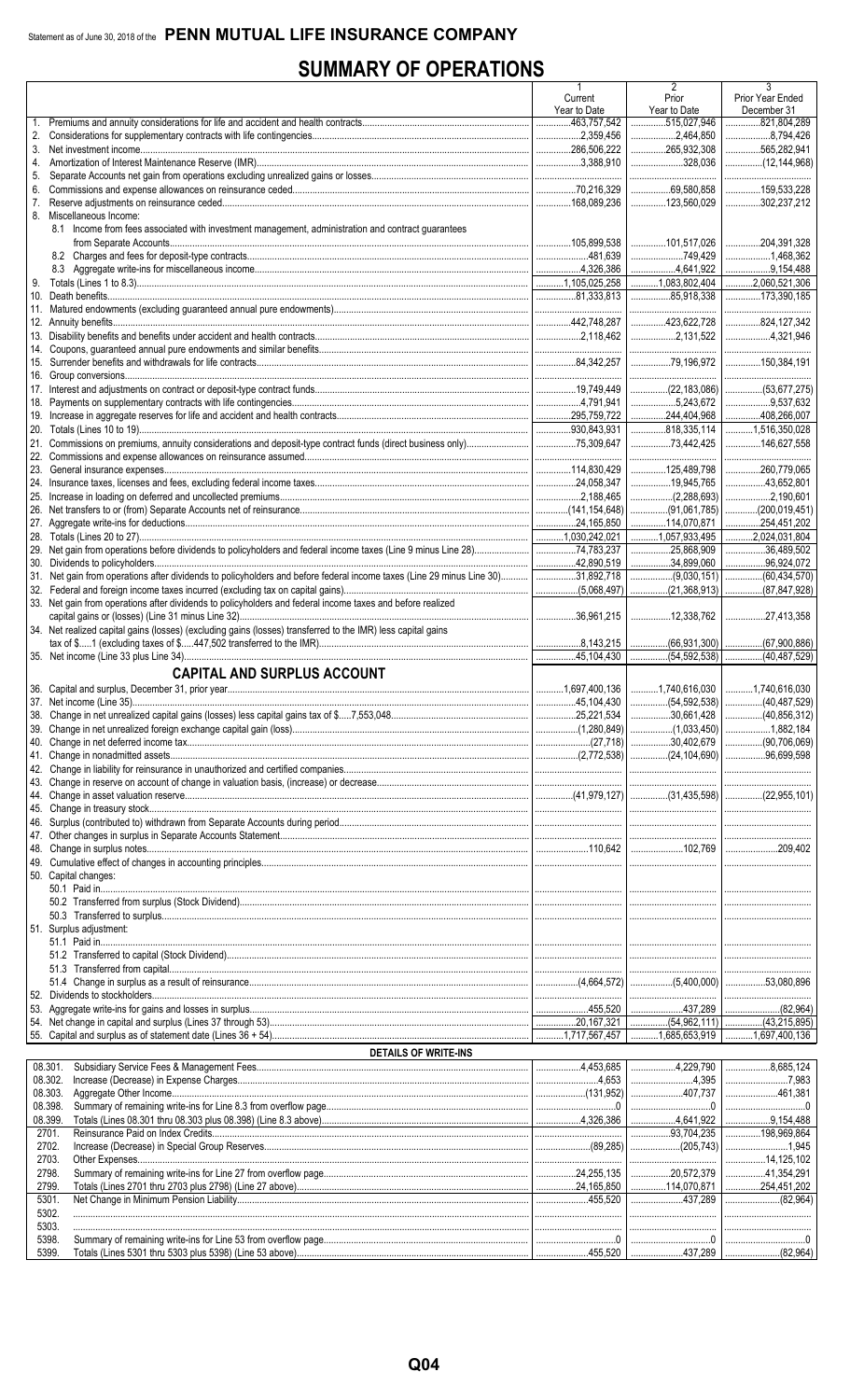|     |                                                                                                                             | $\mathbf{1}$           | $\overline{2}$         | $\overline{3}$                      |
|-----|-----------------------------------------------------------------------------------------------------------------------------|------------------------|------------------------|-------------------------------------|
|     |                                                                                                                             | <b>Current Year</b>    | Prior Year             | Prior Year Ended                    |
|     | <b>CASH FROM OPERATIONS</b>                                                                                                 | to Date                | To Date                | December 31                         |
|     |                                                                                                                             |                        |                        |                                     |
| 1.  |                                                                                                                             | $\ldots$ 685,918,491   | $\ldots$ 677,570,066   | 1,341,506,631                       |
| 2.  |                                                                                                                             | 292,049,995<br>.       | $\ldots$ 300,810,102   | $\ldots$ 624,375,161                |
| 3.  |                                                                                                                             |                        |                        | 259,755,006                         |
| 4.  |                                                                                                                             |                        | 1,109,335,990          | $\ldots$ 2,225,636,798              |
| 5.  |                                                                                                                             |                        |                        | $\ldots$ 1,062,133,022              |
| 6.  |                                                                                                                             |                        |                        | $\ldots$ (218,786,584)              |
| 7.  |                                                                                                                             |                        | 345,018,518            | $\ldots$ 679,537,661                |
| 8.  |                                                                                                                             |                        |                        | 14,577,998                          |
| 9.  |                                                                                                                             |                        |                        |                                     |
| 10. |                                                                                                                             |                        | 391,631,593            | 1, 533, 146, 241                    |
| 11. |                                                                                                                             |                        | $\ldots$ 217,704,397   | 692,490,557                         |
|     | <b>CASH FROM INVESTMENTS</b>                                                                                                |                        |                        |                                     |
| 12. | Proceeds from investments sold, matured or repaid:                                                                          |                        |                        |                                     |
|     |                                                                                                                             |                        |                        | 1,318,096,914                       |
|     |                                                                                                                             |                        |                        | 70,572,717                          |
|     |                                                                                                                             |                        |                        |                                     |
|     | 12.4                                                                                                                        |                        |                        |                                     |
|     | 12.5                                                                                                                        |                        |                        | $\ldots$ 108,245,726                |
|     | 12.6                                                                                                                        |                        |                        |                                     |
|     | 12.7                                                                                                                        |                        |                        |                                     |
|     |                                                                                                                             |                        |                        | $\ldots$ 1,496,913,457              |
| 13. | Cost of investments acquired (long-term only):                                                                              |                        |                        |                                     |
|     |                                                                                                                             |                        |                        | 1,894,252,860                       |
|     |                                                                                                                             |                        | 32,730,992             |                                     |
|     |                                                                                                                             |                        |                        |                                     |
|     | 13.4                                                                                                                        |                        |                        | 2,870,512                           |
|     | 13.5                                                                                                                        |                        |                        | 211,369,019                         |
|     | 13.6                                                                                                                        |                        | $\ldots$ 3,319,182     |                                     |
|     |                                                                                                                             |                        | 1,486,870,189          | $\ldots$ 2,172,357,081              |
| 14. |                                                                                                                             |                        |                        |                                     |
|     |                                                                                                                             | $\ldots$ (516,404,037) | $\ldots$ (826,062,815) |                                     |
|     | <b>CASH FROM FINANCING AND MISCELLANEOUS SOURCES</b>                                                                        |                        |                        |                                     |
| 16. | Cash provided (applied):                                                                                                    |                        |                        |                                     |
|     |                                                                                                                             |                        |                        |                                     |
|     |                                                                                                                             |                        |                        |                                     |
|     | 16.3                                                                                                                        |                        |                        |                                     |
|     | 16.4                                                                                                                        |                        |                        | 38,349,246                          |
|     | 16.5                                                                                                                        |                        |                        |                                     |
|     | 16.6                                                                                                                        |                        |                        | $\ldots$ 34,812,388                 |
| 17. |                                                                                                                             |                        |                        | 73,161,634<br>.                     |
|     | RECONCILIATION OF CASH, CASH EQUIVALENTS AND SHORT-TERM INVESTMENTS                                                         |                        |                        |                                     |
|     |                                                                                                                             |                        |                        |                                     |
| 18. | Net change in cash, cash equivalents and short-term investments (Line 11 plus Line 15 plus Line 17)(33,736,297) (1,162,446) |                        |                        | 86,139,915                          |
| 19. | Cash, cash equivalents and short-term investments:                                                                          |                        |                        |                                     |
|     |                                                                                                                             | 299,313,274            | 213,173,359            | .213,173,359<br>.                   |
|     |                                                                                                                             |                        |                        | .299,313,274<br>                    |
|     | Note: Supplemental disclosures of cash flow information for non-cash transactions:                                          |                        |                        |                                     |
|     | 20.0001<br>20.0002                                                                                                          |                        |                        | (5,752,777)<br>.<br>(209, 402)<br>. |
|     | 20.0003                                                                                                                     |                        | (494,041)<br>.         | (1,058,546)<br>.                    |
|     | 20.0004                                                                                                                     |                        | (20, 555, 742)         | (44, 254, 972)                      |
|     | 20.0005<br>20.0006                                                                                                          |                        | (1,616,376)<br>.       | (3,240,852)<br>.<br>(16,446,983)    |
|     | 20.0007                                                                                                                     |                        |                        |                                     |
|     | 20.0008                                                                                                                     |                        |                        |                                     |
|     | 20.0009<br>Bond exchange                                                                                                    |                        | (2.019.950)            | (46.984.804)                        |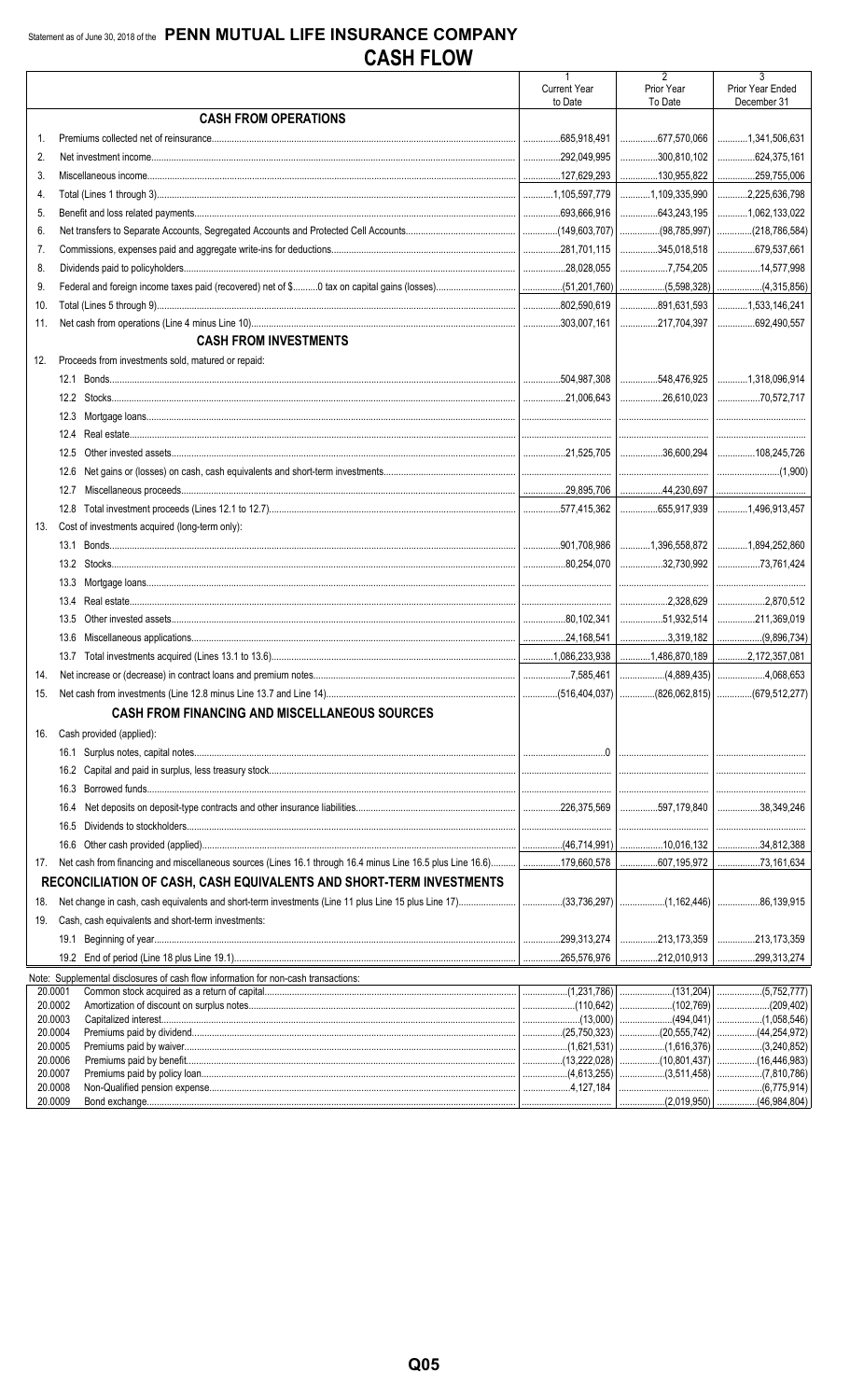### DIRECT PREMIUMS AND DEPOSIT-TYPE CONTRACTS

|                |                     | $\overline{2}$ | 3                 |
|----------------|---------------------|----------------|-------------------|
|                | <b>Current Year</b> | Prior Year     | Prior Year        |
|                | To Date             | To Date        | Ended December 31 |
|                |                     |                |                   |
| 1 <sub>1</sub> |                     |                |                   |
|                |                     |                |                   |
|                |                     |                |                   |
| 2.             |                     |                |                   |
|                |                     |                |                   |
|                |                     |                |                   |
|                |                     |                |                   |
|                |                     |                |                   |
|                |                     |                |                   |
| 5.             |                     |                |                   |
|                |                     |                |                   |
|                |                     |                |                   |
|                |                     |                |                   |
|                |                     |                |                   |
| 7.             |                     |                |                   |
|                |                     |                |                   |
|                |                     |                |                   |
|                |                     |                |                   |
| 9.             |                     |                |                   |
|                |                     |                |                   |
|                |                     |                |                   |
| 10.            |                     |                |                   |
|                |                     |                |                   |
|                |                     |                |                   |
|                |                     |                |                   |
| 12.            |                     |                |                   |
|                |                     |                |                   |
|                |                     |                |                   |
|                |                     |                |                   |

|                                                              | <b>DETAILS OF WRITE-INS</b> |   |
|--------------------------------------------------------------|-----------------------------|---|
|                                                              |                             |   |
|                                                              |                             |   |
|                                                              |                             |   |
|                                                              |                             | . |
| 1099. Total (Lines 1001 thru 1003 plus 1098) (Line 10 above) |                             |   |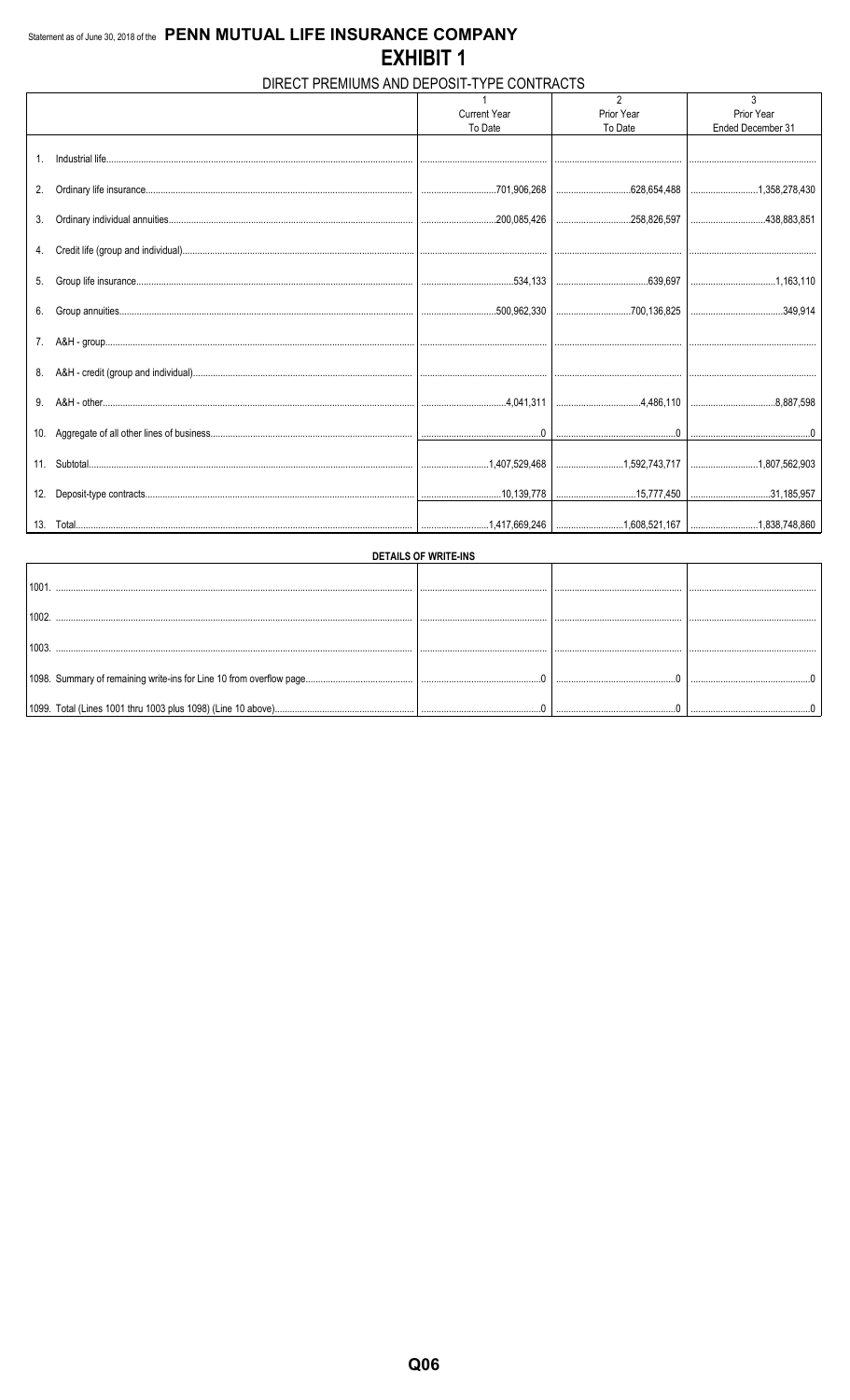#### **Note 1 – Summary of Significant Accounting Policies and Going Concern**

#### A. Accounting Practices

The financial statements of The Penn Mutual Life Insurance Company ("the Company") have been prepared in conformity with statutory accounting practices ("SAP") prescribed or permitted by the Insurance Department of the Commonwealth of Pennsylvania. Insurance companies domiciled in Pennsylvania are required to prepare their statutory financial statements in accordance with the National Association of Insurance Commissioners' *Accounting Practices and Procedures* manual, (referred to as NAIC SAP), subject to any deviations prescribed or permitted by the Pennsylvania Insurance Commissioner. The Company employs no permitted practices or significant prescribed practices, which differ from NAIC SAP in the preparation of its financial statements.

A reconciliation of the Company's net income and capital and surplus between NAIC SAP and practices prescribed and permitted by the State of Pennsylvania is shown below:

|     |                                                                                               | SSAP#      | F/S Page   | F/S Line # |     | 2018 Period   |     | 2017          |
|-----|-----------------------------------------------------------------------------------------------|------------|------------|------------|-----|---------------|-----|---------------|
|     | <b>NET INCOME</b>                                                                             |            |            |            |     |               |     |               |
| (1) | PENN MUTUAL LIFE INSURANCE COMPANY Company<br>state basis<br>(Page 4, Line 35, Columns 1 & 3) | XXX        | XXX        | <b>XXX</b> | 15  | 45,104,430    | 13  | (40,487,529)  |
| (2) | State Prescribed Practices that are an increase/(decrease)<br>from NAIC SAP                   |            |            |            |     |               |     |               |
|     |                                                                                               |            |            |            | Ŝ.  |               | Ŝ.  |               |
| (3) | State Permitted Practices that are an increase/(decrease)<br>from NAIC SAP                    |            |            |            |     |               |     |               |
|     |                                                                                               |            |            |            |     |               | l\$ |               |
| (4) | NAIC SAP $(1 – 2 – 3 = 4)$                                                                    | <b>XXX</b> | <b>XXX</b> | <b>XXX</b> |     | 45,104,430    | Ι\$ | (40,487,529)  |
|     | <b>SURPLUS</b>                                                                                |            |            |            |     |               |     |               |
| (5) | PENN MUTUAL LIFE INSURANCE COMPANY Company<br>state basis                                     |            |            |            |     |               |     |               |
|     | (Page 3, line 38, Columns 1 & 2)                                                              | <b>XXX</b> | <b>XXX</b> | <b>XXX</b> | ۱\$ | 1,717,567,457 | I\$ | 1,697,400,136 |
| (6) | State Prescribed Practices that are an increase/(decrease)<br>from NAIC SAP                   |            |            |            |     |               |     |               |
|     |                                                                                               |            |            |            | l\$ |               | \$  |               |
| (7) | State Permitted Practices that are an increase/(decrease)<br>from NAIC SAP                    |            |            |            |     |               |     |               |
|     |                                                                                               |            |            |            |     |               |     |               |
| (8) | NAIC SAP $(5 - 6 - 7 = 8)$                                                                    | <b>XXX</b> | <b>XXX</b> | <b>XXX</b> |     | 1,717,567,457 |     | 1,697,400,136 |

#### B. Use of Estimates in the Preparation of the Financial Statement

The preparation of financial statements in conformity with Statutory Accounting Principles requires management to make estimates and assumptions that affect the reported amounts of assets and liabilities. It also requires the disclosure of contingent assets and liabilities at the date of the financial statements and the reported amounts of revenue and expenses during the period. Actual results could differ from those estimates. Included among the material reported amounts and disclosures that require extensive use of estimates are:

- Carrying value of certain invested assets and derivatives
- Liabilities for reserves and funds for payment of insurance and annuity benefits
- Accounting for income taxes and valuation of deferred income tax assets and liabilities and unrecognized tax benefits
- Litigation and other contingencies
- Pension and other postretirement and postemployment benefits

#### C. Accounting Policy

Premiums on products with life contingencies are recognized as revenue over the premium payment period of the related policies. Annuity premium on policies with life contingencies are recognized as revenue as they are received. Both premium and annuity considerations are recorded net of reinsurance premiums. Commissions and other costs related to issuance of new policies, and policy maintenance and settlement costs are charged to current operations when incurred. Surrender fee charges on certain life and annuity products are recorded as a reduction of benefits and expenses. Benefit payments are reported net of the amounts received from reinsurers.

The liability for policyholders' dividends includes the estimated amount of annual dividends and settlement dividends to be paid to policyholders in the following year. Policyholders' dividends incurred are recorded in the Statements of Income. Dividends expected to be paid to policyholders in the following year are approved annually by the Company's Board of Trustees. The allocation of these dividends to policyholders reflects the relative contribution of each group of participating policies to surplus and considers, among other factors, investment returns, mortality and morbidity experience, expenses, and income tax charges.

In addition, the Company uses the following accounting policies:

- (1) Short-term investments, which are carried at amortized cost and approximate fair value, consist primarily of money market funds and investments purchased with maturities of greater than three months and less than or equal to 12 months.
- (2) Bonds with a NAIC designation of 1 to 5 are valued at amortized cost. All other bonds are valued at the lower of cost or fair value. Fair value is determined using an external pricing service or management's pricing model.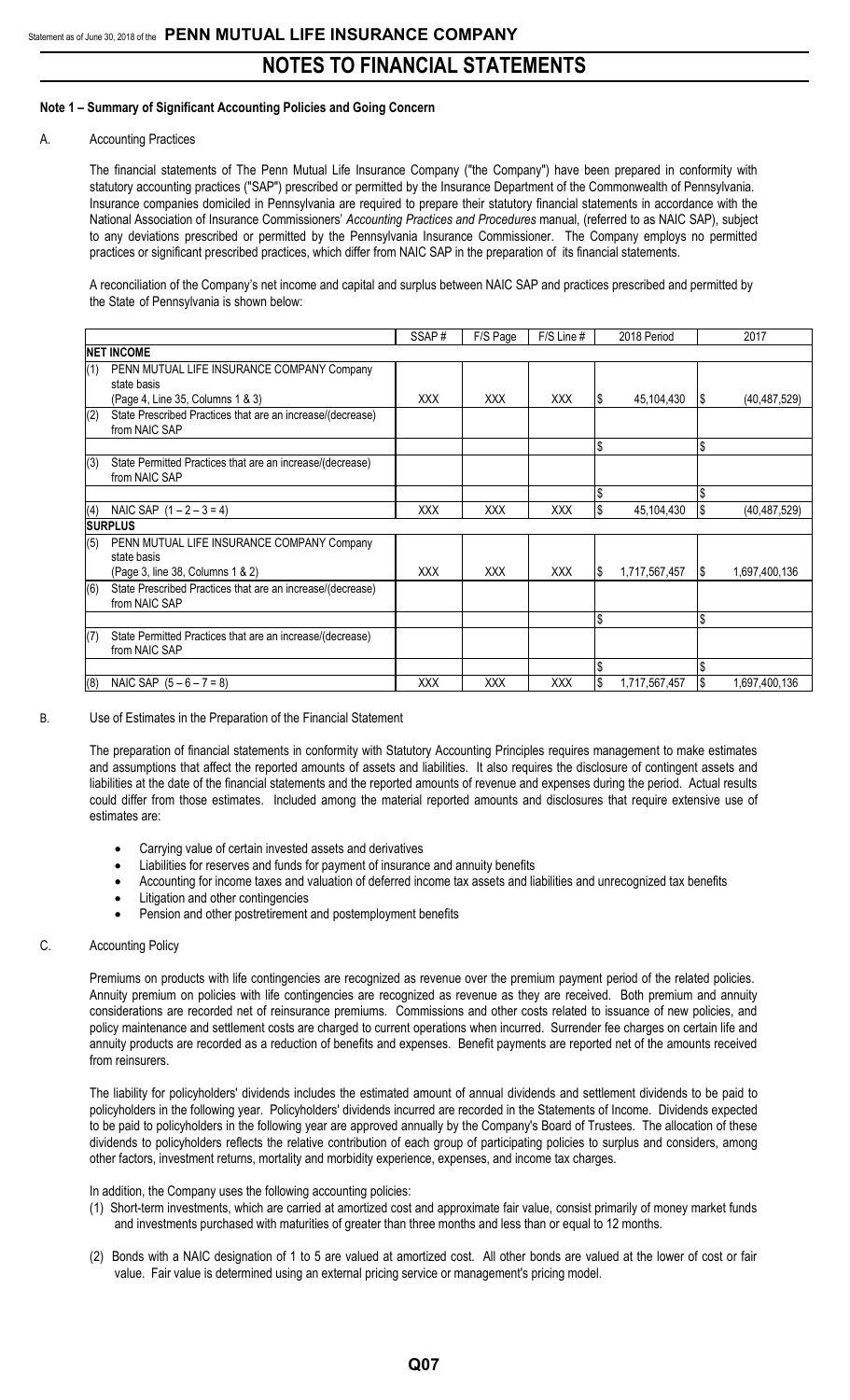For fixed income securities that do not have a fixed schedule of payments, including asset-backed and mortgage-backed securities, the effect on amortization or accretion is revalued three times per year based on the current estimated cash flows, using the retrospective method, except for favorable changes in expected cash flows for structured securities where the possibility of non-interest loss is other than remote. In these cases, income is recognized on the prospective method over the remaining life of the securities. Under the retrospective method, the recalculated effective yield equates the present value of the actual and anticipated cash flows, including new prepayment assumptions, to the original cost of the investment. Prepayment assumptions are based on borrower constraints and economic incentives such as original term, age, and coupon of the loan as affected by the interest rate environment. The current carrying value is then increased or decreased to the amount that would have resulted had the revised yield been applied since inception, and investment income is correspondingly decreased or increased. Cash flow assumptions for structured securities are obtained from broker dealer survey values or internal estimates. These assumptions are consistent with the current interest rate and economic environment.

The carrying values of fixed income, preferred and common stocks are written down when a decline is considered to be other-than-temporary. The Company considers an impairment to be other-than-temporary ("OTTI") if: (a) the Company's intent is to sell, (b) the Company will more likely than not be required to sell, (c) the Company does not have the intent and ability to hold the security for a period of time sufficient to recover the amortized cost basis, or (d) the Company does not expect to recover the entire amortized cost basis. The Company conducts a periodic management review of all securities with a market to book ratio below 80%, or otherwise designated by management. The Company also considers other qualitative and quantitative factors in determining the existence of other-than-temporary impairments including, but not limited to, unrealized loss trend analysis and significant short-term changes in value, default rates, delinquency rates, percentage of nonperforming loans, prepayments, and severities. If the impairment is other-than-temporary, the non-interest loss portion of the impairment is recorded through realized losses and the interest related portion of the loss would be disclosed in the notes to the financial statements.

The non-interest portion is determined based on the Company's "best estimate" of future cash flows discounted to a present value using the appropriate yield. The difference between the present value of the best estimate of cash flows and the amortized cost is the non-interest loss. The remaining difference between the amortized cost and the fair value is the interest loss.

- 3) Common Stock of the Company's insurance affiliates is carried at its underlying audited statutory equity. Common stock of audited non-insurance affiliates is admitted at the GAAP-basis equity. Common stock of unaudited non-insurance affiliates is nonadmitted. Unaffiliated common stock is carried at fair value. Dividends are recognized in net investment income on the ex-dividend date. Other changes in the carrying value of affiliates are recognized as changes in unrealized gains or losses in surplus. The investment in capital stock of the Federal Home Loan Bank of Pittsburgh (FHLB-PGH) is carried at par, which approximates fair value.
- (4) Preferred Stock with a NAIC designation of 1 to 3 are valued at amortized cost. All other preferred stocks are valued at the lower of cost or market. Fair value is determined using an external pricing service or management's pricing model.
- (5) The Company has no investments in mortgage loans.
- (6) Loan-backed securities are stated at either amortized cost or the lower of amortized cost or market. For loan and asset-backed securities of high credit quality, the impact of changes in expected cash flows are recognized on the retrospective adjustment method. For structured securities where the possibility of credit loss is other than remote, the impact of favorable changes in expected cash flows are recognized on the prospective method over the remaining life of the securities.
- (7) The Company has 100% ownership of the subsidiaries listed below, unless noted otherwise:

| Subsidiary's Name                            | Carrying Method          |
|----------------------------------------------|--------------------------|
| Penn Mutual Asset Management, LLC            | <b>GAAP Equity</b>       |
| Independence Square Properties LLC (95.35%)* | <b>GAAP Equity</b>       |
| The Penn Insurance and Annuity Company       | <b>Statutory Surplus</b> |
| Vantis Life Insurance Company                | <b>Statutory Surplus</b> |
| Hornor, Townsend & Kent, Inc.                | <b>GAAP Equity</b>       |
| Penn Mutual Payroll Administration           | Nonadmitted Asset        |
| ILS Holdings, LLC                            | Nonadmitted Asset        |
| myWorth, LLC                                 | Nonadmitted Asset        |
|                                              |                          |

- \* Independence Square Properties is admitted to the extent that underlying investments are audited.
- (8) Alternative Assets consist primarily of limited partnerships. The Company accounts for the value of its investments at their underlying GAAP equity. Dividends/income distributions from limited partnerships are recorded in investment income. Undistributed earnings are included in unrealized gains and losses and are reflected in surplus, net of deferred taxes. Distributions that are recorded as a return of capital reduce the carrying value of the limited partnership investment. Due to the timing of the valuation data received from the general partner, these investments are reported in accordance with the most recent valuations received which are primarily on a one quarter lag. Investments in Low Income Housing Tax Credits ("LIHTC") are included in Other Invested Assets and are accounted for under the cost method. The delayed equity contributions for these investments are unconditional and legally binding and therefore, have been recognized as a liability. LIHTC investments are reviewed for OTTI, which is accounted for as a realized loss.
- (9) All derivatives are recognized at fair value. Derivatives with a positive fair value are reported in other invested assets. Derivatives with a negative fair value are reported in other liabilities**.** The accounting treatment of specific derivatives depends on whether management elects to follow hedge accounting. Derivatives used in hedging transactions that meet the criteria of a highly effective hedge are reported and valued in a manner that is consistent with the assets hedged.
- (10) Not applicable.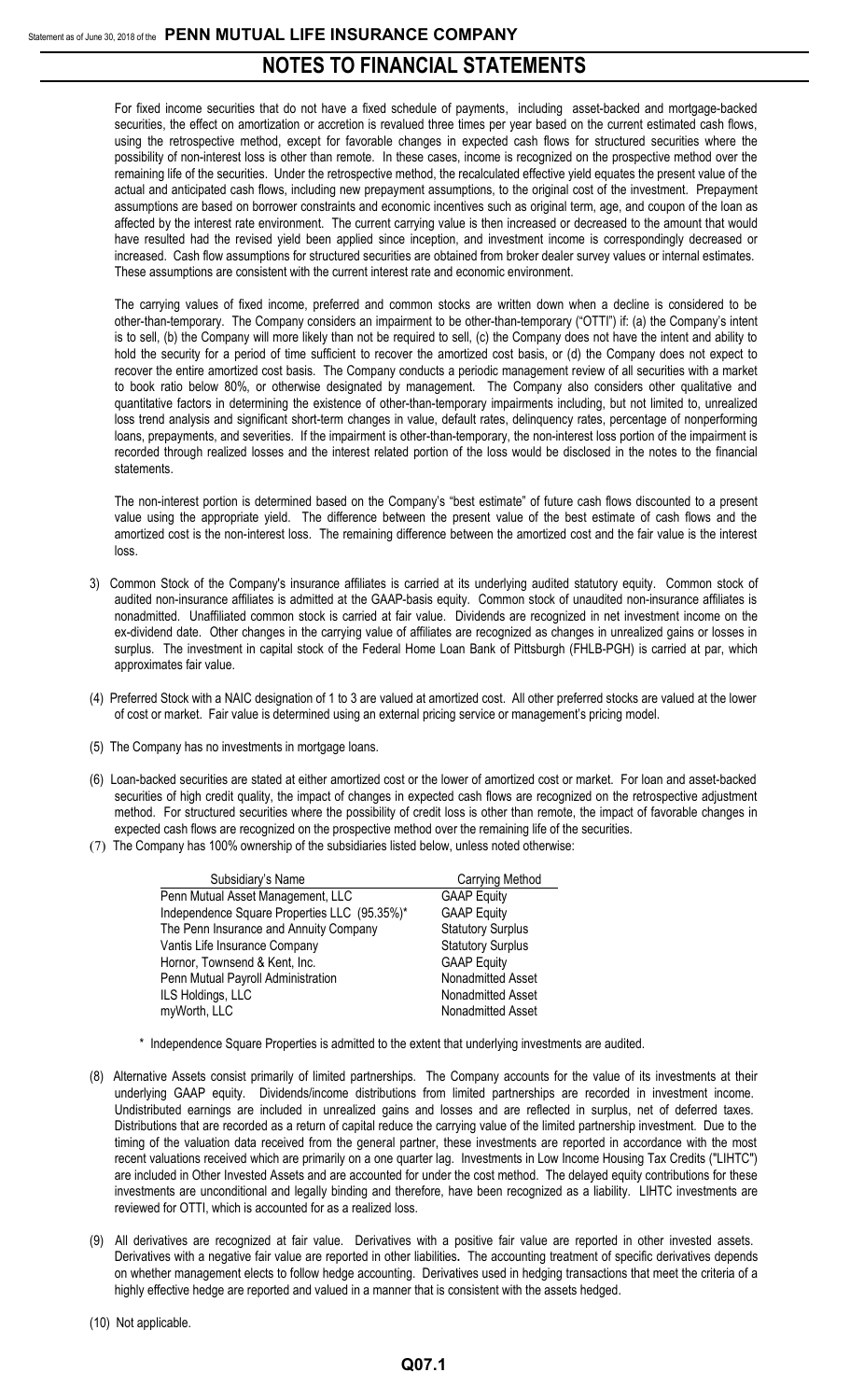- (11) Not applicable.
- (12) The Company has not modified its capitalization policy from the prior period.
- (13) Not applicable.
- D. Going Concern

Not applicable

#### **Note 2 – Accounting Changes and Corrections of Errors**

No significant changes

**Note 3 – Business Combinations and Goodwill**

No significant changes.

#### **Note 4 – Discontinued Operations**

No significant changes

#### **Note 5 – Investments**

#### D. Loan-Backed Securities

- (1) Prepayment assumptions are obtained from broker dealer survey values or internal estimates.
- (2) There were no other than temporary impairments recognized on loan-backed securities for the period ended June 30, 2018.
- (3) Recognized OTTI securities

There were no securities through June 30, 2018 in which the Company recognized the non-interest portion of other-than-temporary impairments.

(4) All impaired securities (fair value is less than cost or amortized cost) for which an other-than-temporary impairment has not been recognized in earnings as a realized loss (including securities with a recognized other-than-temporary impairment for non-interest related declines when a non-recognized interest related impairment remains):

| а. | The aggregate amount of unrealized losses:                                | . .      | Less than 12 Months | 99,538,000    |
|----|---------------------------------------------------------------------------|----------|---------------------|---------------|
|    |                                                                           | <u>.</u> | 12 Months or Longer | 52,515,000    |
|    | The aggregate related fair value of securities with<br>unrealized losses: |          | Less than 12 Months | 3,107,269,000 |
|    |                                                                           | <u>.</u> | 12 Months or Longer | 507,623,000   |

- (5) The Company also considers other qualitative and quantitative factors in determining the existence of other-than-temporary impairments including, but not limited to, unrealized loss trend analysis and significant short-term changes in value. If the impairment is other-than-temporary, the non-interest loss portion of the impairment is recorded through realized losses and the interest related portion of the loss would be disclosed in the notes to the financial statements.
- E. Dollar Repurchase Agreements and/or Securities Lending Transactions

Not applicable.

F. Repurchase Agreements Transactions Accounted for as Secured Borrowing

Not applicable.

G. Reverse Repurchase Agreements Transactions Accounted for as Secured Borrowing Repurchase Transactions – Cash Provider – Overview of Secured Borrowing Transactions

Not applicable.

H. Repurchase Agreements Transactions Accounted for as a Sale Repurchase Transaction – Cash Taker – Overview of Sale Transactions

Not applicable.

I. Reverse Repurchase Agreements Transactions Accounted for as a Sale Repurchase Transaction – Cash Provider – Overview of Sale Transactions

Not applicable.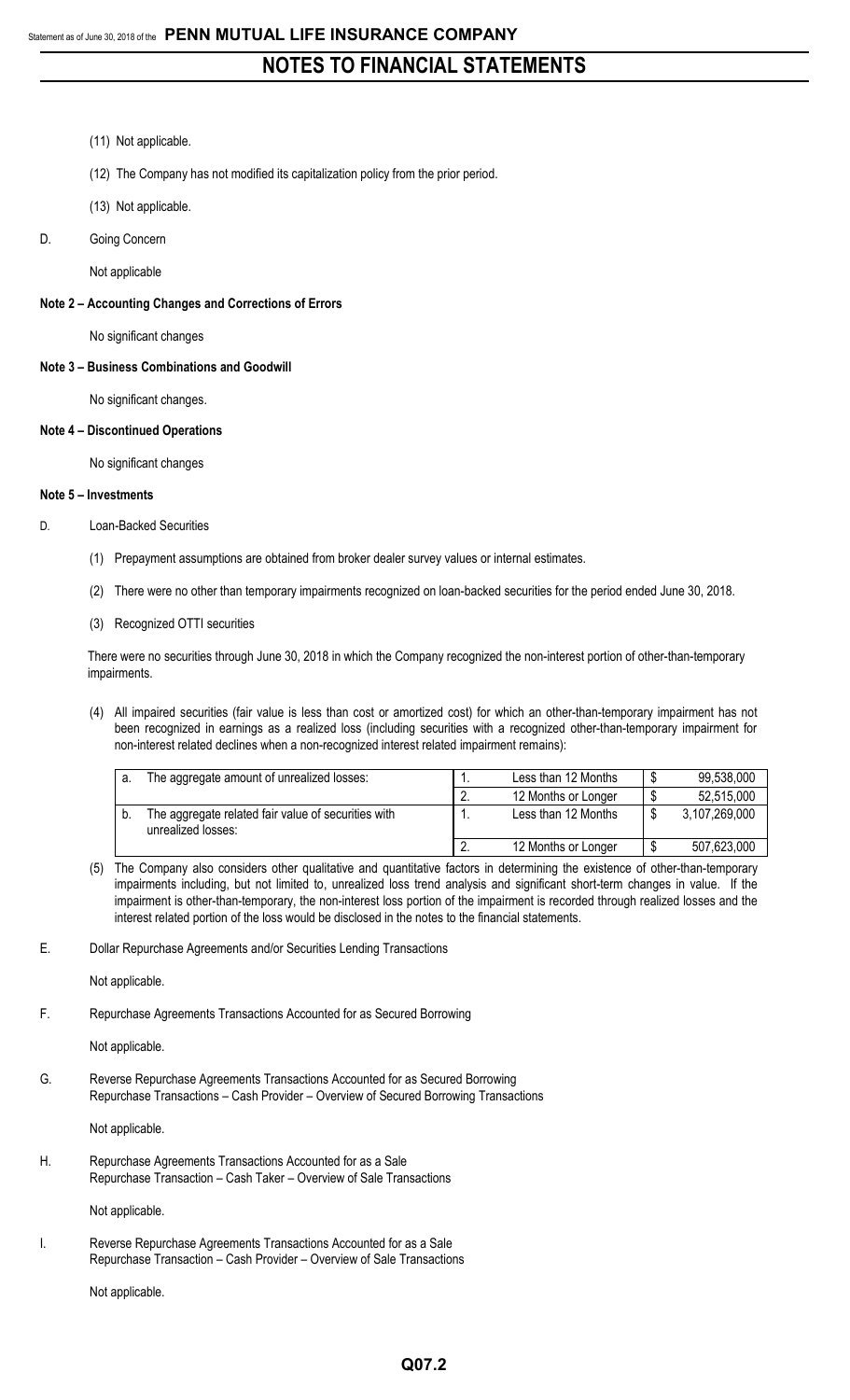#### M. Working Capital Finance Investments

The Company did not have any Working Capital Finance Investments at June 30, 2018.

#### N. Offsetting and Netting of Assets and Liabilities

The Company did not have any assets or liabilities that are offset and reported net in accordance with a valid right to offset as of June 30, 2018.

#### **Note 6 – Joint Ventures, Partnerships and Limited Liability Companies**

No significant changes

#### **Note 7 – Investment Income**

No significant changes

#### **Note 8 – Derivative Instruments**

No significant changes.

#### **Note 9 – Income Taxes**

#### A. Deferred Tax Assets/(Liabilities)

On December 22, 2017, the U.S. government enacted new tax legislation. The legislation makes broad and complex changes to the U.S. tax code and accordingly it will take time to assess and interpret the changes. In 2017, based on a preliminary understanding of the new legislation, the Company recorded a provisional charge of \$117,353,000, after-tax, for the estimated impact of U.S. Tax Reform on policyholder liabilities and net deferred tax assets, including the reduction in the U.S. federal corporate income tax rate and the impact of specific life insurance regulations which limits the deductibility of reserves for U.S. federal income tax purposes. This provisional charge may change materially in the future, following a more comprehensive review of the legislation, including changes in interpretations and tax assumptions made in the valuation of policy liabilities as well as implementation of and guidance from the Internal Revenue Service and other bodies, and as a result of any future changes or amendments to that legislation.

The Company follows Statement of Statutory Accounting Principles No. 101 – *Income Taxes, A Replacement of SSAP No. 10R and SSAP No. 10* ("SSAP 101"). SSAP 101 includes a calculation for the limitation of gross deferred tax assets for insurers that maintain a minimum of 300% of their authorized control level RBC computed without net deferred tax assets. The Company exceeded the 300% minimum RBC requirement at June 30, 2018 and 2017.

The Company is required to evaluate the recoverability of deferred tax assets and to establish a valuation allowance if necessary to reduce the deferred tax asset to an amount which is more likely than not to be realized. Considerable judgment is required in determining whether a valuation allowance is necessary, and if so, the amount of such valuation allowance. In evaluating the need for a valuation allowance, the Company considers many factors, including: (1) the nature of the deferred tax assets and liabilities; (2) whether they are ordinary or capital; (3) the timing of their reversal; (4) taxable income in prior carryback years as well as projected taxable income exclusive of reversing temporary differences and carryforwards; (5) the length of time that carryovers can be utilized; (6) unique tax rules that would impact the utilization of the deferred tax assets; and (7) any tax planning strategies that the Company would employ to avoid a tax benefit from expiring unused; although the realization is not assured, management believes it is more likely than not that the deferred tax assets will be realized. The Company has not recorded a valuation allowance as of June 30, 2018 and 2017.

#### **Note 10 – Information Concerning Parent, Subsidiaries, Affiliates and Other Related Parties**

On March 29, 2018 myWorth, LLC a non-insurance subsidiary was formed. myWorth, LLC is 100% owned by the Company and is reported as a BA Asset and non-admitted on Penn Mutual's balance sheet.

#### **Note 11 – Debt**

#### B. FHLB (Federal Home Loan Bank) Agreements

The Company is a member of the FHLB-PGH, which provides access to collateralized advances, collateralized funding agreements, and other FHLB-PGH products. Collateralized advances from the FHLB-PGH are classified in "Borrowed money." Collateralized funding agreements issued to the FHLB-PGH are classified as liabilities for deposit-type funds and are recorded within Reserves and funds for payment of insurance and annuity benefits. FHLB-PGH is a first-priority secured creditor.

The Company' s membership in FHLB-PGH requires the ownership of member stock, and borrowings from FHLB-PGH require the purchase of FHLB-PGH activity based stock in an amount equal to 4% of the outstanding borrowings. All FHLB-PGH stock purchased by the Company is classified as restricted general account investments within Common stock - unaffiliated. The Company's borrowing capacity is determined by the lesser of the assets available to be pledged as collateral to FHLB-PGH or 10% of the Company's prior period admitted general account assets. The fair value of the qualifying assets pledged as collateral by the Company must be maintained at certain specified levels of the borrowed amount, which can vary, depending on the nature of the assets pledged. The Company's agreement allows for the substitution of assets and the advances are pre-payable. Current borrowings are subject to prepayment penalties.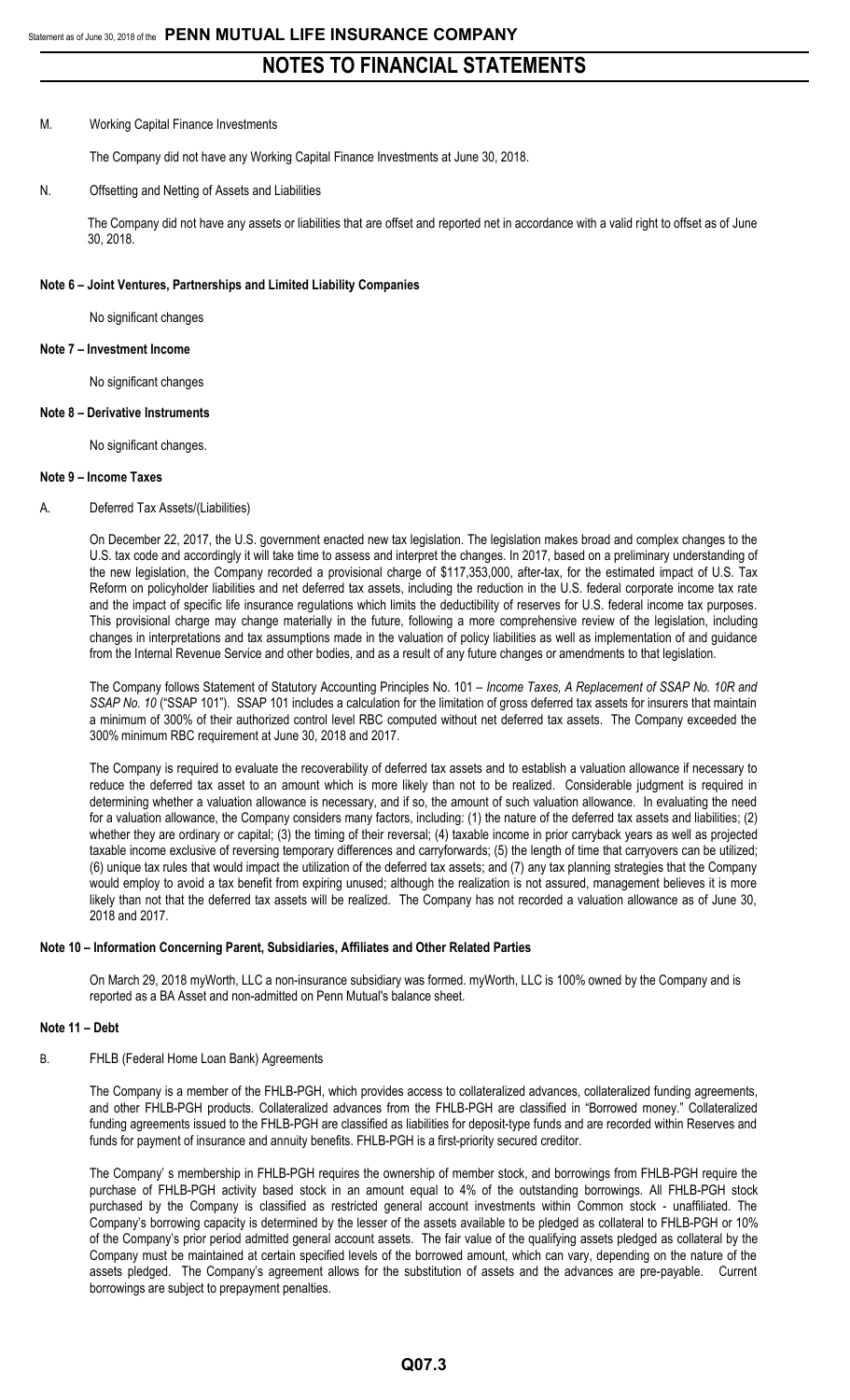### a. Aggregate Totals

#### 1. Current Year

|     |                                           |               | ŋ             |          |
|-----|-------------------------------------------|---------------|---------------|----------|
|     |                                           | Total         | General       | Separate |
|     |                                           | $2 + 3$       | Account       | Accounts |
| (a) | Membership Stock - Class A                |               |               |          |
| (b) | Membership Stock - Class B                | 1,767,000     | 1,767,000     |          |
|     | <b>Activity Stock</b>                     | 24,000,000    | 24,000,000    |          |
|     | <b>Excess Stock</b>                       |               |               |          |
| (e) | Aggregate Total (a+b+c+d)                 | 25,767,000    | 25,767,000 \$ |          |
| (f) | Actual or estimated borrowing capacity as |               |               |          |
|     | determined by the insurer                 | 1,263,983,000 | XXX           | XXX      |

#### 2. Prior Year

|     |                                           |   |                 | ົ          |          |
|-----|-------------------------------------------|---|-----------------|------------|----------|
|     |                                           |   | Total           | General    | Separate |
|     |                                           |   | $2 + 3$         | Account    | Accounts |
| (a) | Membership Stock - Class A                | Ψ |                 |            |          |
| (b) | Membership Stock - Class B                |   | 1,767,000       | 1,767,000  |          |
| (c) | <b>Activity Stock</b>                     |   | 14,000,000      | 14,000,000 |          |
| (d) | <b>Excess Stock</b>                       |   |                 |            |          |
| (e) | Aggregate Total (a+b+c+d)                 | Ψ | 15,767,000   \$ | 15,767,000 | 'S       |
| (f) | Actual or estimated borrowing capacity as |   |                 |            |          |
|     | determined by the insurer                 |   | 1,180,319,000   | XXX        | XXX      |

#### b. Membership Stock (Class A and B) Eligible for Redemption

|            |                     |                  | Eligible for Redemption |                  |                |              |  |  |
|------------|---------------------|------------------|-------------------------|------------------|----------------|--------------|--|--|
|            |                     |                  |                         |                  |                |              |  |  |
|            | <b>Current Year</b> |                  |                         |                  |                |              |  |  |
| Membership | Total               | Not Eligible for | Less than               | 6 Months to Less | 1 to Less Than |              |  |  |
| Stock      | $(2+3+4+5+6)$       | Redemption       | 6 Months                | Than 1 Year      | 3 Years        | 3 to 5 Years |  |  |
| Class A    |                     |                  |                         |                  |                |              |  |  |
| Class B    | 1,767,000 \$        |                  |                         |                  |                | 1,767,000    |  |  |

#### (3) Collateral Pledged to FHLB

#### a. Amount Pledged as of Reporting Date

|                                                  |                |                | Aggregate Total |
|--------------------------------------------------|----------------|----------------|-----------------|
|                                                  | Fair Value     | Carrying Value | Borrowing       |
| Current Year Total General and Separate Accounts |                |                |                 |
| Total Collateral Pledged (Lines 2+3)             | 700,937,000 \$ | 662,137,000 \$ | 600,000,000     |
| Current Year General Account                     |                |                |                 |
| <b>Total Collateral Pledged</b>                  | 700,937,000    | 662,137,000    | 600,000,000     |
| Current Year Separate Accounts                   |                |                |                 |
| <b>Total Collateral Pledged</b>                  |                |                |                 |
| Prior Year Total General and Separate Accounts   |                |                |                 |
| <b>Total Collateral Pledged</b>                  |                |                |                 |

### b. Maximum Amount Pledged During Reporting Period

|                                                  |                  | っ              |                       |
|--------------------------------------------------|------------------|----------------|-----------------------|
|                                                  |                  |                | Amount of Borrowed at |
|                                                  |                  |                | Time of Maximum       |
|                                                  | Fair Value       | Carrying Value | Collateral            |
| Current Year Total General and Separate Accounts |                  |                |                       |
| Total Collateral Pledged (Lines 2+3)             | 706,900,000   \$ | 664,325,000 \$ | 600,000,000           |
| Current Year General Account                     |                  |                |                       |
| <b>Total Collateral Pledged</b>                  | 706,900,000      | 664,325,000    | 600,000,000           |
| Current Year Separate Accounts                   |                  |                |                       |
| <b>Total Collateral Pledged</b>                  |                  |                |                       |
| Prior Year Total General and Separate Accounts   |                  |                |                       |
| <b>Total Collateral Pledged</b>                  | 928,375,000   \$ | 883,761,000 \$ | 800,000,000           |

#### (4) Borrowing from FHLB

a. Amount as of the Reporting Date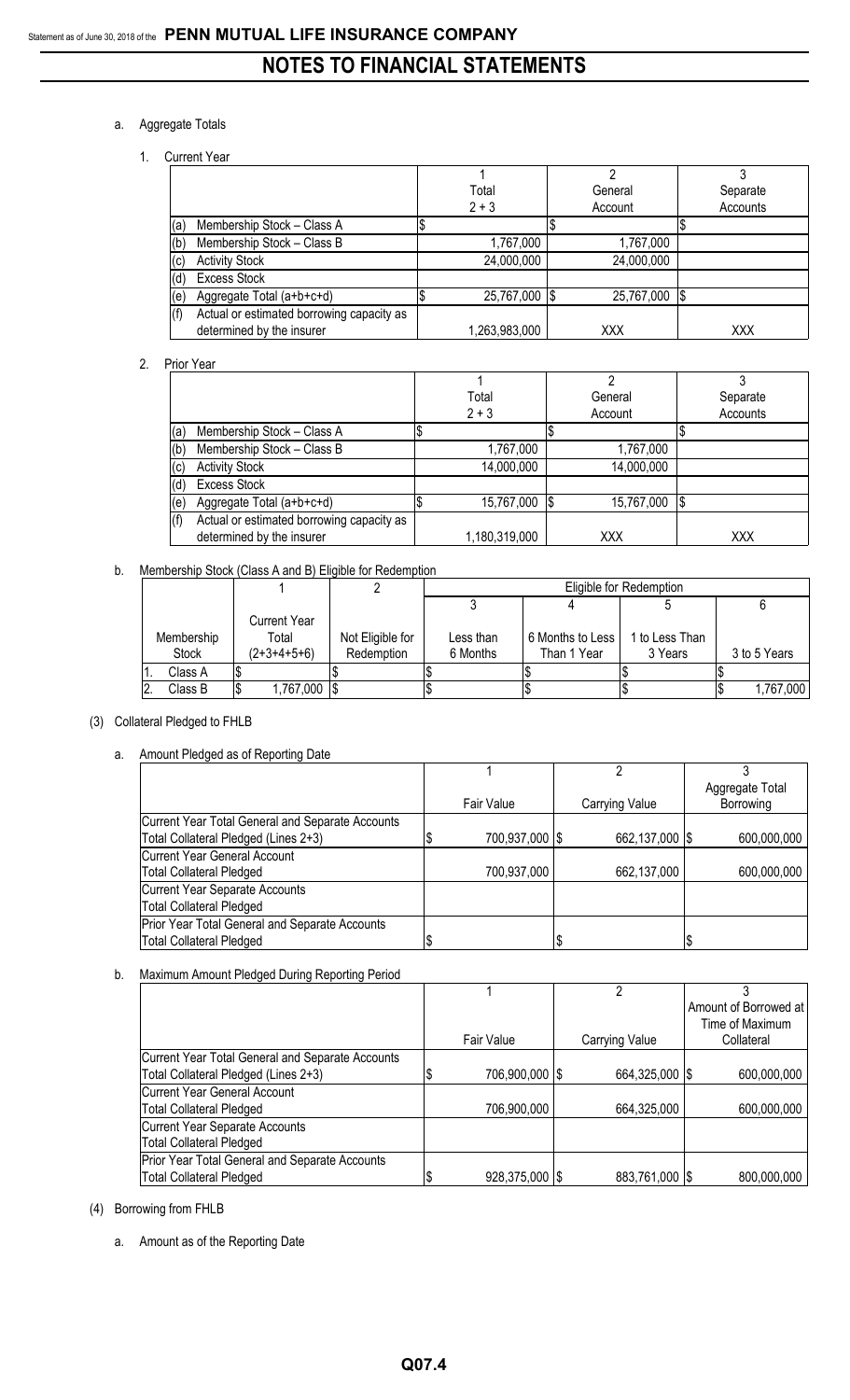1. Current Year

|     |                           | Total   |             | General     |      | Separate | <b>Funding Agreements</b> |
|-----|---------------------------|---------|-------------|-------------|------|----------|---------------------------|
|     |                           | $2 + 3$ |             | Account     |      | Accounts | Reserves Established      |
| (a) | Debt                      |         |             |             |      |          | XXX                       |
| (b) | <b>Funding Agreements</b> |         | 600,000,000 | 600,000,000 |      |          |                           |
| (c) | Other                     |         |             |             |      |          | XXX                       |
| (d) | Aggregate Total           |         |             |             |      |          |                           |
|     | $(a+b+c)$                 |         | 600,000,000 | 600,000,000 | - 15 |          |                           |

2. Prior Year

|     |                           | Total |                | General |             | Separate |  | <b>Funding Agreements</b> |  |
|-----|---------------------------|-------|----------------|---------|-------------|----------|--|---------------------------|--|
|     |                           |       | $2 + 3$        |         | Account     | Accounts |  | Reserves Established      |  |
| (a) | Debt                      |       |                |         |             |          |  | XXX                       |  |
| (b) | <b>Funding Agreements</b> |       | 350,000,000    |         | 350,000,000 |          |  |                           |  |
| (c) | Other                     |       |                |         |             |          |  | XXX                       |  |
| (d) | Aggregate Total           |       |                |         |             |          |  |                           |  |
|     | (a+b+c)                   |       | 350,000,000 \$ |         | 350,000,000 | 1\$      |  |                           |  |

b. Maximum Amount During Reporting Period (Current Year)

|                  |                               | Total       | General     | Separate |
|------------------|-------------------------------|-------------|-------------|----------|
|                  |                               | $2 + 3$     | Account     | Accounts |
|                  | Debt                          |             |             |          |
| 2                | <b>Funding Agreements</b>     | 600,000,000 | 600,000,000 |          |
| ΙЗ.              | Other                         |             |             |          |
| $\overline{4}$ . | Aggregate Total (Lines 1+2+3) | 600,000,000 | 600,000,000 |          |

#### c. FHLB – Prepayment Obligations

|                |                           | Does the Company have Prepayment |
|----------------|---------------------------|----------------------------------|
|                |                           | Obligations under the Following  |
|                |                           | Arrangements (YES/NO)            |
|                | Debt                      |                                  |
| $\overline{2}$ | <b>Funding Agreements</b> | NС                               |
| 3              | Other                     |                                  |

#### **Note 12 – Retirement Plans, Deferred Compensation, Postemployment Benefits and Compensated Absences and Other Postretirement Benefit Plans**

- A. Defined Benefit Plan
	- (4) Components of Net Periodic Benefit Cost

|     |                                                                  | <b>Pension Benefits</b> |    |               |                                |          | Special or Contractual<br>Benefits per SSAP No. 11 |      |   |      |  |
|-----|------------------------------------------------------------------|-------------------------|----|---------------|--------------------------------|----------|----------------------------------------------------|------|---|------|--|
|     |                                                                  |                         |    |               | <b>Postretirement Benefits</b> |          |                                                    |      |   |      |  |
|     |                                                                  | 2018                    |    | 2017          | 2018                           | 2017     |                                                    | 2018 |   | 2017 |  |
| a.  | Service cost                                                     | \$                      | \$ |               | \$<br>154,000 \$               | 170,000  | \$                                                 |      | Φ |      |  |
| b.  | Interest cost                                                    | 2,901,000               |    | 3,597,000     | 271,000                        | 349,000  |                                                    |      |   |      |  |
| c.  | Expected return on<br>plan assets                                | (6,639,000)             |    | (6, 112, 000) |                                |          |                                                    |      |   |      |  |
| d.  | Transition asset or<br>obligation                                |                         |    |               |                                |          |                                                    |      |   |      |  |
| le. | Gains and losses                                                 | 514,000                 |    | 489,000       |                                | (51,000) |                                                    |      |   |      |  |
| f.  | Prior service cost or<br>credit                                  |                         |    |               | 2,000                          | (1,000)  |                                                    |      |   |      |  |
| g.  | Gain or loss<br>recognized due to a<br>settlement<br>curtailment |                         |    |               | (61,000)                       |          |                                                    |      |   |      |  |
| h.  | Total net periodic<br>benefit cost                               | \$<br>$(3,224,000)$ \$  |    | (2,026,000)   | \$<br>366,000 \$               | 467,000  | \$                                                 |      |   |      |  |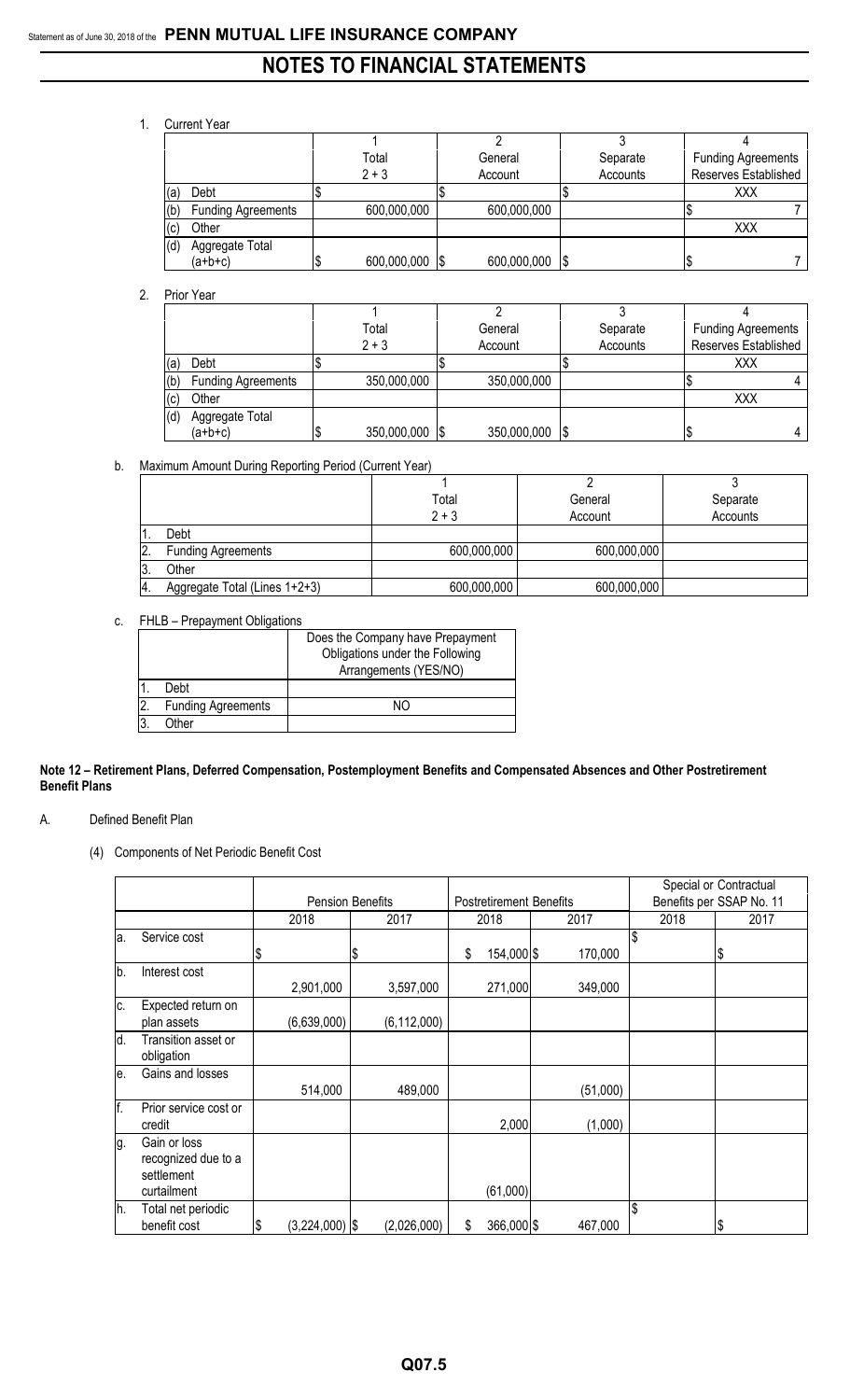#### **Note 13 – Capital and Surplus, Dividend Restrictions and Quasi-Reorganizations**

|             |               | Par Value                       |                        | Principal and/or      | Total Principal   | Unapproved       |                  |
|-------------|---------------|---------------------------------|------------------------|-----------------------|-------------------|------------------|------------------|
|             |               | (Face Amount of Carrying Value) |                        | <b>Interest Paid</b>  | and/or Interest   | Principal and/or |                  |
| Date Issued | Interest Rate | Notes)                          | of Note                | <b>Current Period</b> | Paid              | Interest         | Date of Maturity |
| 06/15/2004  | $6.7\%$ \$    | 200,000,000                     | 197,549,365 \$<br>-1\$ | $6,650,000$ S         | 183,171,000 \$    |                  | 06/15/2034       |
| 07/01/2010  | $7.6\%$ \$    | 200,000,000                     | 192,376,911  \$<br>I\$ | 7,612,500   \$        | 118,188,000   \$  |                  | 06/15/2040       |
| Total       | XXX           | 400,000,000<br>S                | 389,926,276 \$<br>1\$  | 14,262,500 \$         | $301,359,000$ \\$ |                  | XXX              |

(11) The Reporting Entity Issued the Following Surplus Debentures or Similar Obligations

The Surplus Notes were issued for cash.

Notes sold in reliance upon Rule 144A under the Securities Act will be represented by global certificates deposited with or on behalf of the Depository Trust Company. Notes sold in reliance on Regulation S under the Securities Act will be represented by separate global certificates deposited with or on behalf of the Depository Trust Company. The 2004 Surplus Notes were underwritten by Goldman, Sachs & Co., Janney Montgomery Scott LLC, J.P. Morgan and Lehman Brothers. The 2010 Surplus Notes were underwritten by Goldman, Sachs & Co., Janney Montgomery Scott LLC, and J.P. Morgan.

Interest shall not be recorded as a liability nor an expense until approval for payment of such interest has been granted by the Insurance Commissioner of the Pennsylvania Insurance Department. Unapproved interest shall not be reported through operations, shall not be represented as an addition to the principal or notional amount of the instrument, and shall not accrue further interest.

The Surplus Note issued June 15, 2004 will rank pari passu with the Surplus Note issued July 1, 2010, or any future surplus notes or similar obligations. The notes will be expressly subordinate in right of payment to all indebtedness and policy and other creditor claims of the Company.

Each payment of interest on and principal of the 2004 and 2010 notes is subject to prior approval by the Insurance Commissioner of Pennsylvania.

Bank of New York, JPMCBNA, and SSB&T Co. each owned more than 10% of the outstanding 2004 surplus notes as of June 30, 2018, distributed pursuant to Rule 144A under the Securities Act of 1933.

#### **Note 14 – Liabilities, Contingencies and Assessments**

A. Contingent Commitments

The Company is not aware of any actions or allegations that should reasonably give rise to a material adverse impact to the Company's financial position or liquidity, the outcome of litigation cannot be foreseen with certainty.

#### **Note 15 – Leases**

No significant changes

**Note 16 – Information about Financial Instruments with Off-Balance Sheet Risk and Financial Instruments with Concentrations of Credit Risk**

No significant changes

#### **Note 17 – Sale, Transfer and Servicing of Financial Assets and Extinguishments of Liabilities**

B. Transfer and Servicing of Financial Assets

There have been no transfer or servicing of financial assets through June 30, 2018.

- C. Wash Sales
	- (1) In the course of the Company's asset management, securities are sold and reacquired within 30 days of the sale date to enhance the Company's yield on its investment portfolio.
	- (2) The Company did not sell any NAIC designation 3 or below, or unrated of securities during the period ended June 30, 2018 and reaquired within 30 days of the sale date.

#### **Note 18 – Gain or Loss to the Reporting Entity from Uninsured Plans and the Portion of Partially Insured Plans**

Not applicable.

#### **Note 19 – Direct Premium Written/Produced by Managing General Agents/Third Party Administrators**

Not applicable.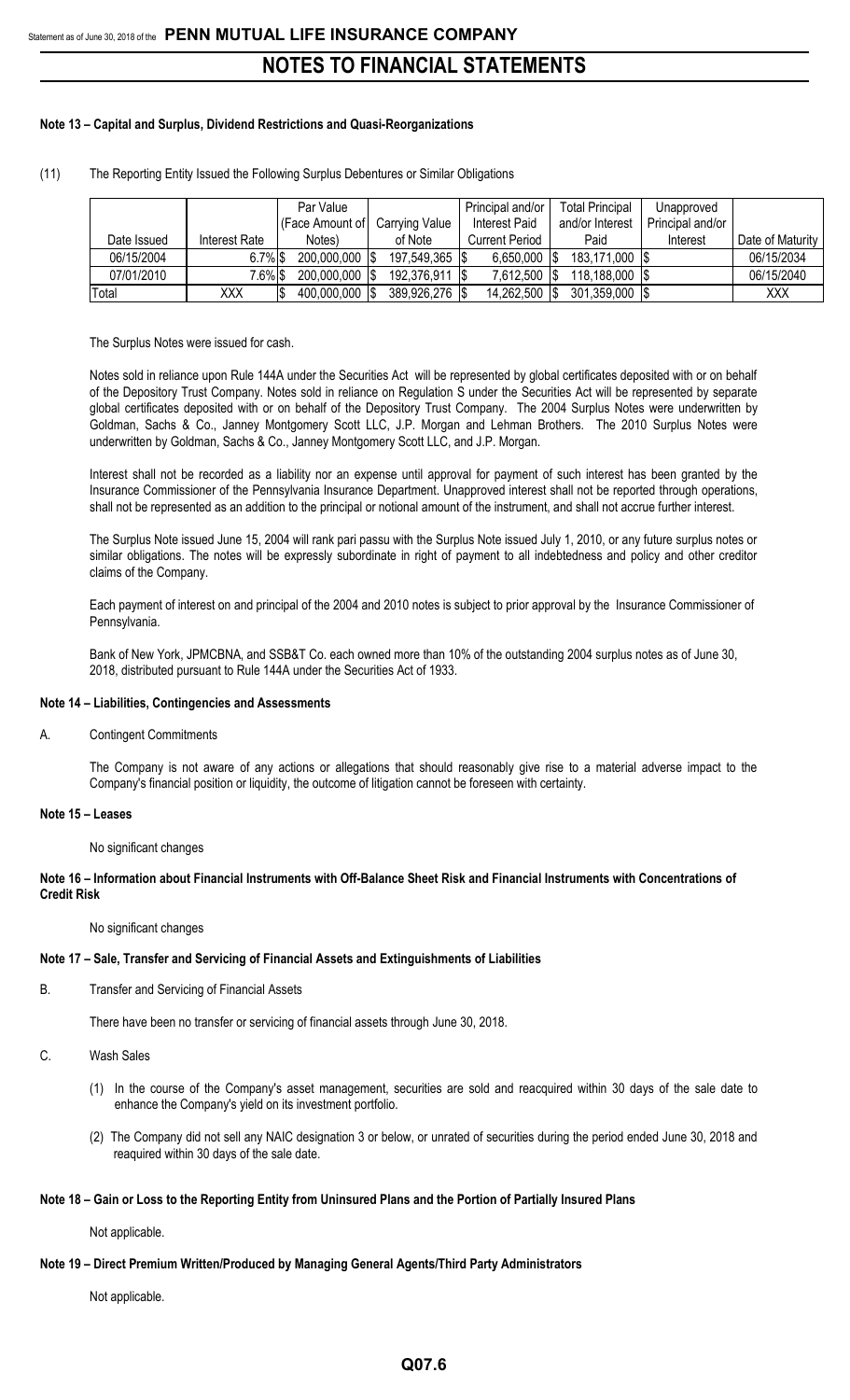#### **Note 20 – Fair Value Measurements**

Fair value is defined as the price that would be received to sell an asset or paid to transfer a liability in an orderly transaction between market participants at the measurement date. Fair value measurement is based on assumptions market participants would make in pricing an asset or liability. Inputs to valuation techniques to measure fair value are prioritized by establishing a three-level fair value hierarchy. The fair value hierarchy gives the highest priority to quoted prices in active markets and the lowest priority to prices derived from unobservable inputs. An asset or liability's classification within the fair value hierarchy is based on the lowest level of significant input to its fair value measurement.

The Company has categorized its assets and liabilities into the three-level fair value hierarchy based upon the priority of the inputs. The following summarizes the types of assets and liabilities included within the three-level hierarchy:

- Level 1 Fair value is based on unadjusted quoted market prices in active markets for identical assets or liabilities that are accessible at the measurement date. These generally provide the most reliable evidence and are used to measure fair value whenever available. Active markets are defined as having the following for the measured asset/liability: i) many transactions, ii) current prices, iii) price quotes not varying substantially among market makers, iv) narrow bid/ask spreads and v) most information publicly available. Prices are obtained from readily available sources for market transactions involving identical assets and liabilities.
- Level 2 Fair value is based on significant inputs, other than quoted prices included in Level 1, that are observable for the asset or liability, either directly or indirectly, for substantially the full term of the asset or liability through corroboration with observable market data. Prices for assets classified as Level 2 are primarily provided by an independent pricing service or are internally priced using observable inputs. In circumstances where prices from pricing services are reviewed for reasonability but cannot be corroborated to observable market data as noted above, these security values are recorded in Level 3 in the fair value hierarchy.
- Level 3 Fair value is based on significant inputs that are unobservable for the asset or liability. These inputs reflect the Company's assumptions about the assumptions market participants would use in pricing the asset or liability. These are typically less liquid fixed maturity securities with very limited trading activity. Prices are determined using valuation methodologies such as option pricing models, discounted cash flow models, market approach and other similar techniques. Prices may be based upon non-binding quotes from brokers or other market makers that are reviewed for reasonableness, based on the Company's understanding of the market but are not further corroborated with other additional observable market information.

The determination of fair value, which for certain assets and liabilities is dependent on the application of estimates and assumptions, can have a significant impact on the Company's results of operations. The following sections describe the valuation methodologies used to determine fair values as well as the key estimates and assumptions surrounding certain assets and liabilities, measured at fair value on a recurring basis, that could have a significant impact on the Company's results of operations or involve the use of significant unobservable inputs.

The fair value process is monitored on a quarterly basis by financial and investment professionals who utilize additional subject matter experts as applicable. The purpose is to monitor the Company's asset valuation policies and procedures by ensuring objective and reliable valuation practices and pricing of financial instruments, as well as addressing fair valuation issues, changes to valuation methodologies and pricing sources. To assess the continuing appropriateness of third party pricing service security valuations, the Company regularly monitors the prices and reviews price variance reports. In addition, the Company performs an initial and ongoing review of the third party pricing services methodologies, reviews inputs and assumptions used for a sample of securities on a periodic basis. Pricing challenges are raised on valuations considered not reflective of market and are monitored by the Company.

#### **BONDS**

The fair values of the Company's debt securities are generally based on quoted market prices or prices obtained from independent pricing services or internally developed pricing.

In order to validate reasonability of valuations received from independent pricing services, prices are reviewed by internal investment professionals through comparison with directly observed recent market trades or color or by comparison of significant inputs used by the pricing service to the Company's observations of those inputs in the market. In circumstances where prices from independent pricing services are reviewed for reasonability but cannot be corroborated to observable market data as noted above, these security values are recorded in Level 3 in the Company's fair value hierarchy. Under certain conditions, the Company may conclude pricing information received from third party pricing services is not reflective of market activity and may over-ride that information with an internally developed valuation that utilizes market information and activity. As of December 31, 2017, there were 2 debt securities carried at a fair value of 5,868,000 that were valued in this manner. As of December 31, 2016, there were no debt securities carried at fair value that were valued in this manner.

In circumstances where market data such as quoted market prices or vendor pricing is not available, estimated fair value is calculated internally using internal estimates based on significant observable inputs are used to determine fair value. Inputs considered in developing internal pricing vary by type of security; however generally include: public debt, industrial comparables, underlying assets, credit ratings, yield curves, type of deal structure, collateral performance, loan characteristics and various indices, as applicable. Internally priced securities using significant observable inputs are classified within Level 2 of the fair value hierarchy which generally include the Company's investments in privately-placed corporate securities and investments in certain ABS that are priced using observable market data. Inputs considered for these securities generally include: public corporate bond spreads, industry sectors, average life, internal ratings, security structure, liquidity spreads, credit spreads and yield curves, as applicable. If the discounted cash flow model incorporates significant unobservable inputs, these securities would be reflected within Level 3 in the Company's fair value hierarchy.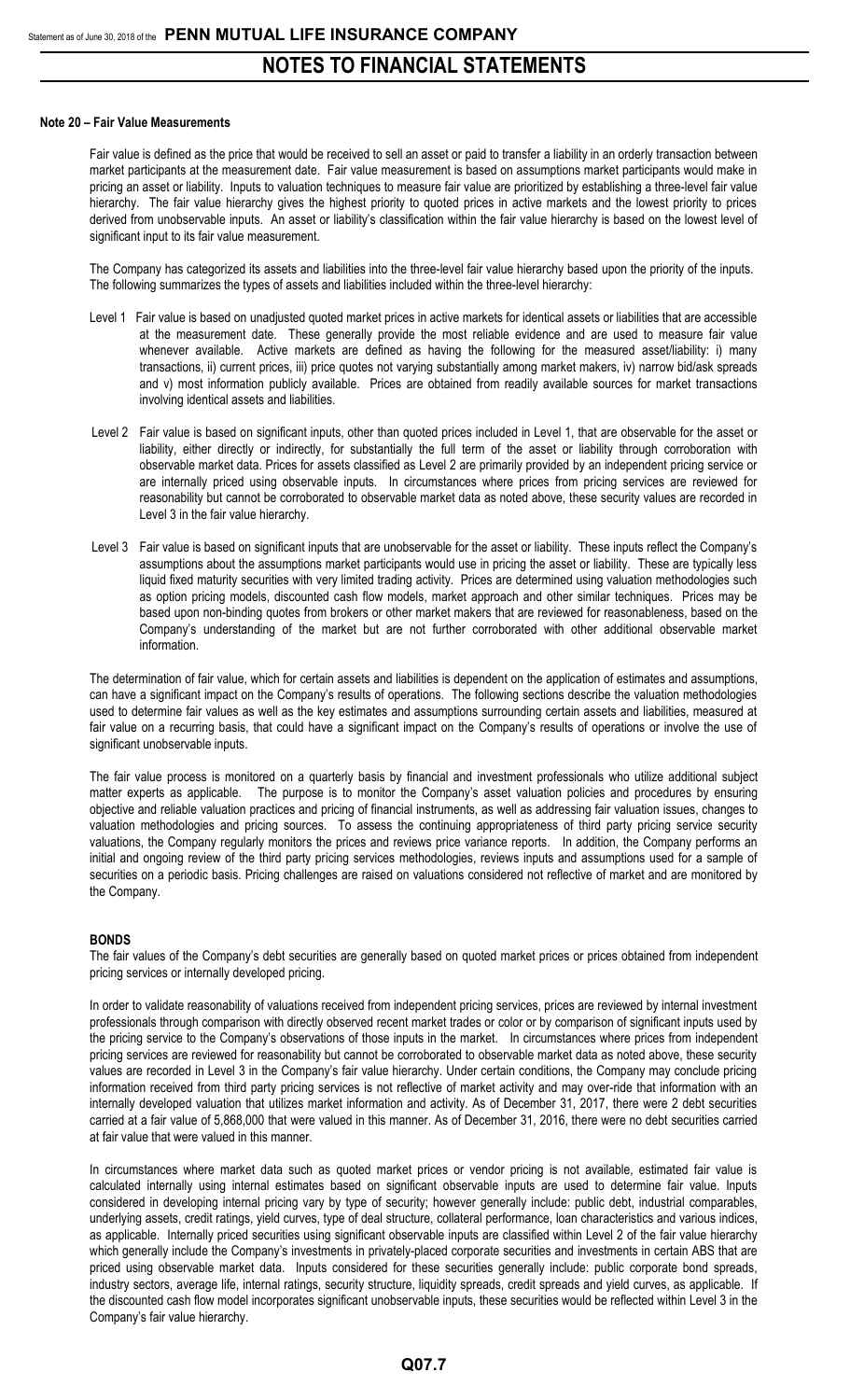In circumstances where significant observable inputs are not available, estimated fair value is calculated internally by using unobservable inputs. These inputs reflect the Company's assumptions about the inputs market participants would use in pricing the asset, and are therefore included in Level 3 in the Company's fair value hierarchy. Circumstances where observable market data is not available may include events such as market illiquidity and credit events related to the security.

The Company's Level 3 debt securities generally include certain ABS priced using one or multiple broker quotes, asset backed trust preferred debt, auction rate securities, and certain public and private debt securities priced internally based on observable and unobservable inputs.

Significant inputs used in valuing the Company's Level 3 debt securities include: issue specific credit adjustments, illiquidity premiums, estimation of future collateral performance cash flows, default rate assumptions, acquisition cost, market activity for securities considered comparable and non-binding quotes from certain market participants. Certain of these inputs are considered unobservable, as not all market participants will have access to this data.

The methodologies followed for valuing the Company's significant Level 3 debt securities include:

- Asset backed securities These assets are valued based upon broker quotes which are updated regularly. The quoted valuation is based upon a discounted cash flow model and the assumptions underlying the model include swap curve rates, prepayment and default assumptions and an illiquidity premium. On a periodic basis, management reviews the underlying assumptions with the quoting broker and reviews the final quotes for reasonableness.
- Asset backed trust preferred securities The process used to value these assets consists of determining the current market price and credit spread of the underlying floating rate security that will be received at maturity of the trust. That value is then discounted based upon a rate consisting of the applicable swap yield to maturity, the discount margin and an illiquidity premium established by management.

#### **EQUITY SECURITIES**

Equity securities consist principally of investments in common and preferred stock of publicly traded companies, exchange traded funds, closed-end funds, and FHLB-PGH capital stock.

*Common Stock* The fair values of most publicly traded common stock are based on quoted market prices in active markets for identical assets and are classified within Level 1 in the Company's fair value hierarchy. Fair value for the FHLB capital stock approximates par value and is classified within Level 3 of the Company's fair value hierarchy.

*Preferred Stock* The fair values of publicly traded preferred stock are based on quoted market prices in active markets for identical assets and are classified within Level 1 in the Company's fair value hierarchy. The fair values of non-exchange traded preferred equity securities are based on prices obtained from independent pricing services and, in order to validate reasonability, are compared with recent market trades we have directly observed. Accordingly, these securities are classified within Level 2 in the Company's fair value hierarchy. Preferred stock that is internally priced utilizes less observable inputs. The specific natures of the inputs are evaluated on a security by security basis by our investment professionals; however, securities of this type are generally classified within Level 3 of the fair value hierarchy.

#### **CASH, CASH EQUIVALENTS AND SHORT-TERM INVESTMENTS**

Short-term investments and cash equivalents carried at Level 1 consist of money market funds and investments purchased with maturities less than or equal to 12 months. These are carried at amortized cost and approximate fair value.

#### **DERIVATIVE INSTRUMENTS**

The fair values of derivative contracts are determined based on quoted prices in active exchanges or prices provided by counterparties, exchanges or clearing members as applicable, utilizing valuation models. The fair values of derivative contracts can be affected by changes in interest rates, foreign exchange rates, commodity prices, credit spreads, market volatility, expected returns and liquidity as well as other factors.

The Company's exchange traded futures include index futures that are valued using quoted prices in active markets and are classified within Level 1 in our fair value hierarchy.

Derivative positions traded in the OTC derivative market where fair value is determined based upon values received form counterparties are classified within Level 2. These investments include: interest rate swaps, interest rate caps, total return swaps, swaptions, equity options, inflation swaps, forward contracts, and credit default swaps. OTC derivatives classified within Level 2 are valued using models generally accepted in the financial services industry that use actively quoted or observable market input values from external market data providers, broker-dealer quotations, third-party pricing vendors and/or recent trading activity. In order to validate reasonability of prices received by counterparties, prices are reviewed by our investment professionals through comparison with directly observed recent market trades, comparison with internal valuations estimated through use of valuation models maintained on an industry standard analytical and valuation platform, or comparison of all significant inputs used by the pricing service to our observations of those inputs in the market. Fair values can also be affected by changes in estimates and assumptions including those related to counterparty behavior used in valuation models.

#### **SEPARATE ACCOUNT ASSETS**

Separate account assets primarily consist of mutual funds. The fair value of mutual funds is based upon quoted prices in an active market, resulting in classification within Level 1 of the Company's fair value hierarchy.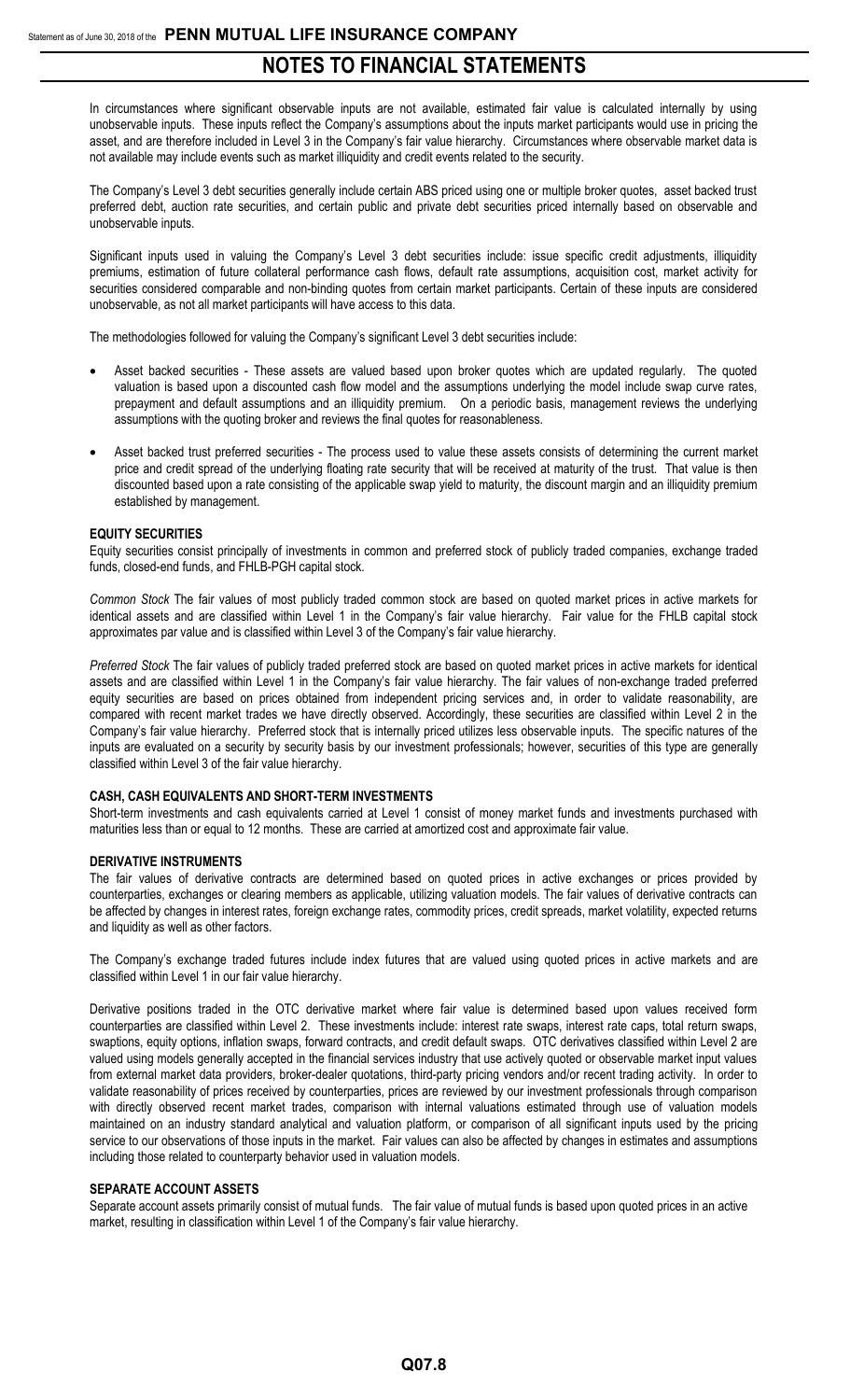#### A. Fair Value Measurements

(1) Fair Value Measurements at Reporting Date

|                             |                      |                      |                  |                              | Net Asset<br>Value (NAV)          |
|-----------------------------|----------------------|----------------------|------------------|------------------------------|-----------------------------------|
|                             | Level 1              | Level 2              | Level 3          | Total                        | Included in<br>Level <sub>2</sub> |
| Assets at Fair Value        |                      |                      |                  |                              |                                   |
| Corporate                   | \$                   | \$<br>660,000 \$     |                  | 660,000<br>\$                | l\$                               |
| Common Stock - Unaffiliated | \$<br>53,974,000     | l\$                  | 25,767,000<br>\$ | $\mathfrak{s}$<br>79,741,000 | I\$                               |
| Cash Equivalents            | 259,028,414          | l\$                  |                  | \$259,028,414                | I\$                               |
| <b>Futures</b>              | \$                   | $375,000$ \$<br>\$   |                  | 375,000                      | <b>S</b>                          |
| <b>Interest Rate Swaps</b>  | \$                   | 66,900,000 \$<br>\$  |                  | 66,900,000<br>\$             |                                   |
| <b>Total Return Swaps</b>   | \$                   | 56,624,000 \$<br>\$  |                  | 56,624,000<br>\$             | l\$                               |
| <b>Options</b>              | \$                   | 138,000 \$           |                  | 138,000                      |                                   |
| Forwards                    | \$                   | 1,865,000 \$         |                  | 1,865,000                    |                                   |
| Separate Account Assets     | $$7,940,051,000$ \$  |                      |                  | $$7,940,051,000$ \$          |                                   |
| Total                       | $$8,253,053,414$ \\$ | 126,562,000 \$       | 25,767,000       | $$8,405,382,414$ \$          |                                   |
| Liabilities at Fair Value   |                      |                      |                  |                              |                                   |
| Interest rate swaps         | \$                   | \$<br>147,890,000 \$ |                  | 147,890,000<br>\$            | l\$                               |
| Credit default swaps        | \$                   | 281,000 \$           |                  | 281,000                      | l\$                               |
| <b>Futures</b>              | \$                   | 1,678,000 \$         |                  | 1,678,000                    | Ι\$                               |
| <b>Options</b>              | \$                   | \$<br>2,372,000 \$   |                  | \$<br>2,372,000              | \$                                |
| Other swaps                 | \$                   | 5,727,000 \$         |                  | \$<br>5,727,000              | 1\$                               |
| Total return swaps          | \$                   | 186,741,000 \$<br>\$ |                  | \$<br>186,741,000            | l\$                               |
| Forwards                    | \$                   | 831,000 \$           |                  | \$<br>831,000                | l\$                               |
| Total                       | \$                   | 345,520,000 \$       |                  | \$345,520,000                | $\mathbf{\$}$                     |

(2) Fair Value Measurements in (Level 3) of the Fair Value Hierarchy

|                       |              |           |                     | <b>Total Gains</b>                                          | Total       |              |                        |         |              |
|-----------------------|--------------|-----------|---------------------|-------------------------------------------------------------|-------------|--------------|------------------------|---------|--------------|
|                       |              |           |                     | and                                                         | Gains and   |              |                        |         |              |
|                       | Beginning    | Transfers | <b>Transfers</b>    | (Losses)                                                    | (Losses)    |              |                        |         | Ending       |
|                       | Balance at   | Into      | Out of              | Included in                                                 | Included in |              |                        | Settle- | Balance at   |
|                       | 1/1/2018     | Level 3   | Level 3             | Net Income                                                  | Surplus     | Purchases    | <b>Issuances</b> Sales | ments   | 12/31/2018   |
| Assets<br>la.         |              |           |                     |                                                             |             |              |                        |         |              |
|                       |              | \$        |                     |                                                             |             |              |                        |         |              |
| <b>Commercial MBS</b> | \$3,660,000  |           | S                   | $\frac{1}{5}$ (5,973,000) $\frac{1}{5}$ 2,313,000           |             | 1\$          |                        |         | IS.          |
| Common Stock -        |              |           |                     |                                                             |             |              | \$                     |         |              |
| Unaffiliated          | \$15,778,000 |           | $(11,000)$ \$<br>\$ |                                                             | I\$         | \$10,000,000 |                        | S       | \$25,767,000 |
|                       |              |           |                     |                                                             |             |              |                        |         |              |
| Total                 | \$19,438,000 |           | \$                  | $(11,000)$ $ $(5,973,000)$ $ $(2,313,000)$ $ $(10,000,000)$ |             |              |                        | S       | \$25,767,000 |
| Liabilities<br>lb.    |              |           |                     |                                                             |             |              |                        |         |              |
|                       |              |           |                     |                                                             |             |              |                        |         |              |
|                       |              |           | S                   | ß                                                           | I\$         | S            |                        |         | IS           |
|                       |              |           |                     |                                                             |             |              |                        |         |              |
| Total                 |              |           | \$                  | ß.                                                          |             |              |                        |         | l\$          |

(3) The Company recognizes transfers into Level 3 as of the end of the period in which the circumstances leading to the transfer occurred. The Company recognizes transfers out of Level 3 at the beginning of a period in which the circumstances leading to the transfer occurred.

(4) The following summarizes the fair value, valuation techniques and significant unobservable inputs of the Level 3 fair value measurements that were developed as of June 30, 2018: **Significant**

|                                                          | <b>Fair Value</b> | <b>Valuation Technique</b>                | Significant<br>Unobservable<br><b>Inputs</b> | Rate/ Range or<br>/weighted avg. |
|----------------------------------------------------------|-------------------|-------------------------------------------|----------------------------------------------|----------------------------------|
| Assets:<br>Investments<br><b>Bonds</b><br>Commercial MBS |                   | Property, appraisal and credit<br>support | Not Available                                | N/A                              |
| Common stock                                             |                   |                                           |                                              |                                  |
| Unaffiliated                                             |                   | Cost                                      | Not available                                | N/A                              |
| <b>FHLB Membership Stock</b>                             | 25,767,000        | Set by issuer-FHLB-PGH(1)                 | Not available                                | N/A                              |
| Total investments                                        | \$<br>25,767,000  |                                           |                                              |                                  |

(1)Fair Value approximates carrying value. The par value of the FHLB capital stock is \$100 and set by the FHLB. The capital stock is issued, redeemed and repurchased at par.

(5) Derivatives instruments not qualifying as an effective hedge with a positive fair value are recorded as admitted assets. Derivatives instruments not qualifying as an effective hedge with negative fair values are reported as liabilities. The fair values of derivative contracts are determined based on quoted prices in active exchanges or prices provided by counterparties, exchanges or clearing members as applicable, utilizing valuation models. The fair values of derivative contracts can be affected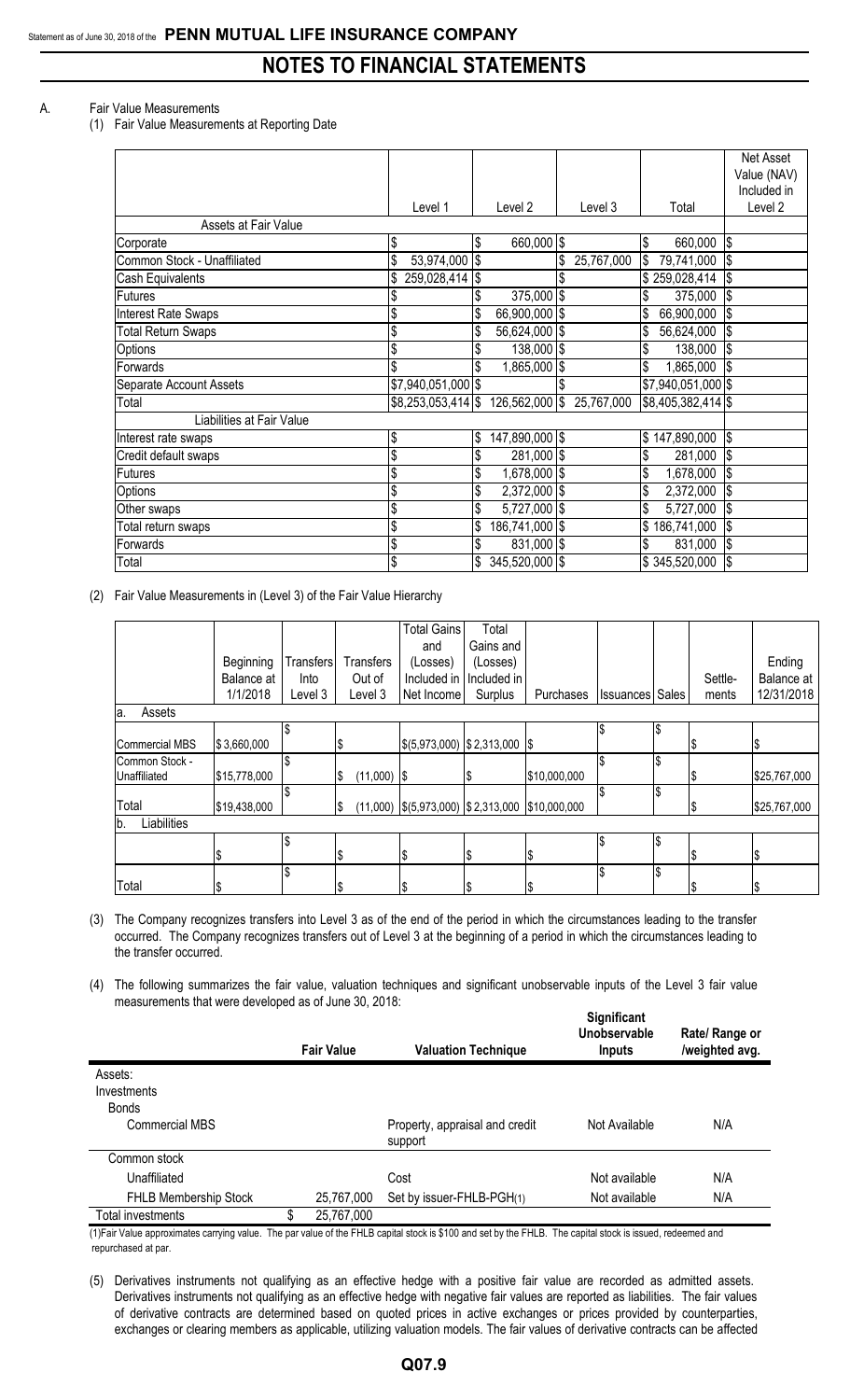by changes in interest rates, foreign exchange rates, commodity prices, credit spreads, market volatility, expected returns and liquidity as well as other factors. In order to validate reasonability, prices are reviewed by our internal investment professionals through comparison with directly observed recent market trades, comparison with internal valuations estimated through use of valuation models maintained on an industry standard analytical and valuation platform, or comparison of all significant inputs used by the pricing service to our observations of those inputs in the market. Fair values can also be affected by changes in estimates and assumptions including those related to counterparty behavior used in valuation models.

The Company's exchange traded futures include index futures that are valued using quoted prices in active markets and are classified within Level 1 in our fair value hierarchy. Derivative positions traded in the over-the-counter ("OTC") derivative market are classified within Level 2. These investments include: interest rate swaps, interest rate caps, total return swaps, swaptions, equity options, inflation swaps, forward contracts, and credit default swaps. OTC derivatives classified within Level 2 are valued using models generally accepted in the financial services industry that use actively quoted or observable market input values from external market data providers, broker-dealer quotations, third-party pricing vendors and/or recent trading activity.

- B. Not applicable.
- C. The following table summarizes the aggregate fair value for all financial instruments and the level within the fair value hierarchy in which the fair value measurements in their entirety fall, for which it is practicable to estimate fair value, at June 30, 2018:

|                               |                                                                                                  |                                                    |                  |                             |                 | Not         | Net Asset   |
|-------------------------------|--------------------------------------------------------------------------------------------------|----------------------------------------------------|------------------|-----------------------------|-----------------|-------------|-------------|
|                               |                                                                                                  |                                                    |                  |                             |                 | Practicable | Value (NAV) |
|                               | Aggregate Fair                                                                                   | Admitted                                           |                  |                             |                 | (Carrying   | Included in |
| Type of Financial Instrument  | Value                                                                                            | Assets                                             | (Level 1)        | (Level 2)                   | (Level 3)       | Value)      | Level 2     |
| <b>Financial Assets:</b>      |                                                                                                  |                                                    |                  |                             |                 |             |             |
| <b>Bonds</b>                  | \$9,901,037,000                                                                                  | $$9,592,918,000$ \\$                               |                  | 675,216,000 \$9,152,709,000 | 73,112,000      |             |             |
| Redeemable Preferred Stock    | 116,128,000<br>IS.                                                                               | 114,567,000 \$<br>S                                | 101,216,000   \$ | 7,066,000                   | 7,846,000       | - 15        |             |
| Common Stock - Unaffiliated   | 79,740,000<br>15                                                                                 | 79,740,000 \$<br>S                                 | 53,973,000 \$    |                             | 25,767,000<br>S | - 1\$       |             |
| Cash and Short-Term           |                                                                                                  |                                                    |                  |                             |                 |             |             |
| Investments                   | 259,028,414                                                                                      | 259,028,414 \$<br>S                                | 259,028,414   \$ |                             |                 |             |             |
| Derivatives                   | 125,902,000                                                                                      | 125.902.000 \$<br>S                                | 125,902,000 \$   |                             |                 |             |             |
| Separate Account Assets       | \$7,940,051,000                                                                                  | $\frac{1}{2}$ 7,940,051,000   \$7,940,051,000   \$ |                  |                             |                 |             |             |
| <b>Financial Liabilities:</b> |                                                                                                  |                                                    |                  |                             |                 |             |             |
| Investment Type Contracts:    |                                                                                                  |                                                    |                  |                             |                 |             |             |
| <b>Individual Annuities</b>   | \$2,381,026,000                                                                                  | $$2,366,581,000$ \\$                               |                  |                             | \$2,381,026,000 |             |             |
| Derivatives                   | 345,520,000                                                                                      | 345,520,000 \$<br>S                                | 345,520,000 \$   |                             |                 |             |             |
| Separate Account Liabilities  | $\frac{1}{37,940,051,000}$ $\frac{1}{3}$ 7,940,051,000 $\frac{1}{3}$ 7,940,051,000 $\frac{1}{3}$ |                                                    |                  |                             |                 |             |             |

#### D. Not Practicable to Estimate Fair Value

| Type of Class or<br>Financial Instrument | Carrying Value | <b>Effective Interest Rate</b> | Date<br>Maturity | Explanation |
|------------------------------------------|----------------|--------------------------------|------------------|-------------|
|                                          |                | 70                             |                  |             |

#### **Note 21 – Other Items**

No significant changes

#### **Note 22 – Events Subsequent**

The Company has evaluated events subsequent to June 30, 2018, and has determined that there were no significant events requiring recognition in the financial statements.

#### **Note 23 – Reinsurance**

No significant changes

#### **Note 24 – Retrospectively Rated Contracts and Contracts Subject to Redetermination**

The Company does not have any retrospectively rated contracts.

#### **Note 25 – Change in Incurred Losses and Loss Adjustment Expenses**

Not applicable.

#### **Note 26 – Intercompany Pooling Arrangements**

The Company is not part of a group of affiliated insurers that utilizes a pooling arrangement.

#### **Note 27 – Structured Settlements**

Not applicable.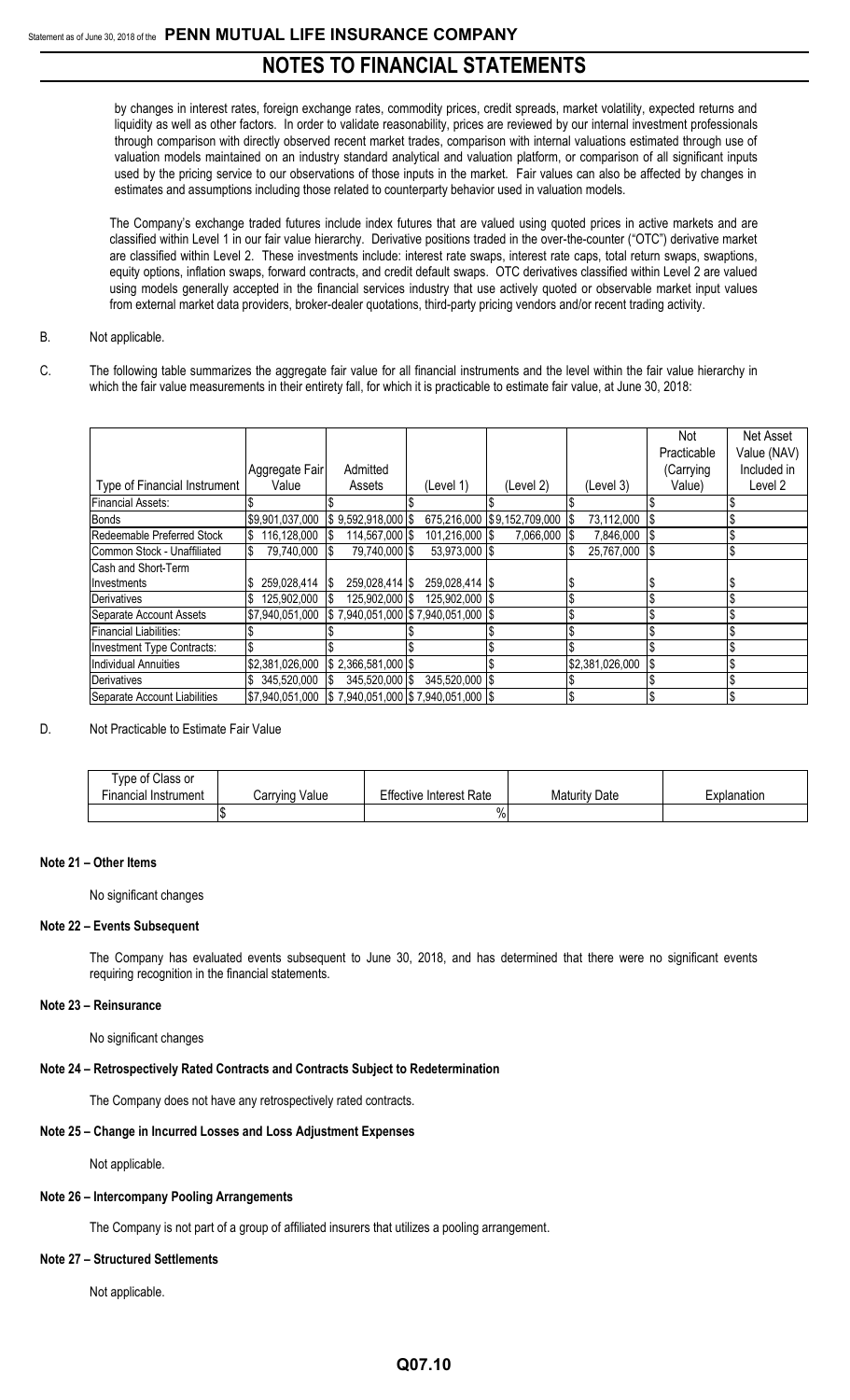#### **Note 28 – Health Care Receivables**

Not applicable.

#### **Note 29 – Participating policies**

No significant changes

#### **Note 30 – Premium Deficiency Reserves**

No significant changes

#### **Note 31 – Reserves for Life Contracts and Deposit-Type Contracts**

No significant changes

#### **Note 32 – Analysis of Annuity Actuarial Reserves and Deposit Liabilities by Withdrawal Characteristics**

No significant changes

#### **Note 33 – Premium and Annuity Considerations Deferred and Uncollected**

No significant changes

#### **Note 34 – Separate Accounts**

No significant changes

#### **Note 35 – Loss/Claim Adjustment Expenses**

No significant changes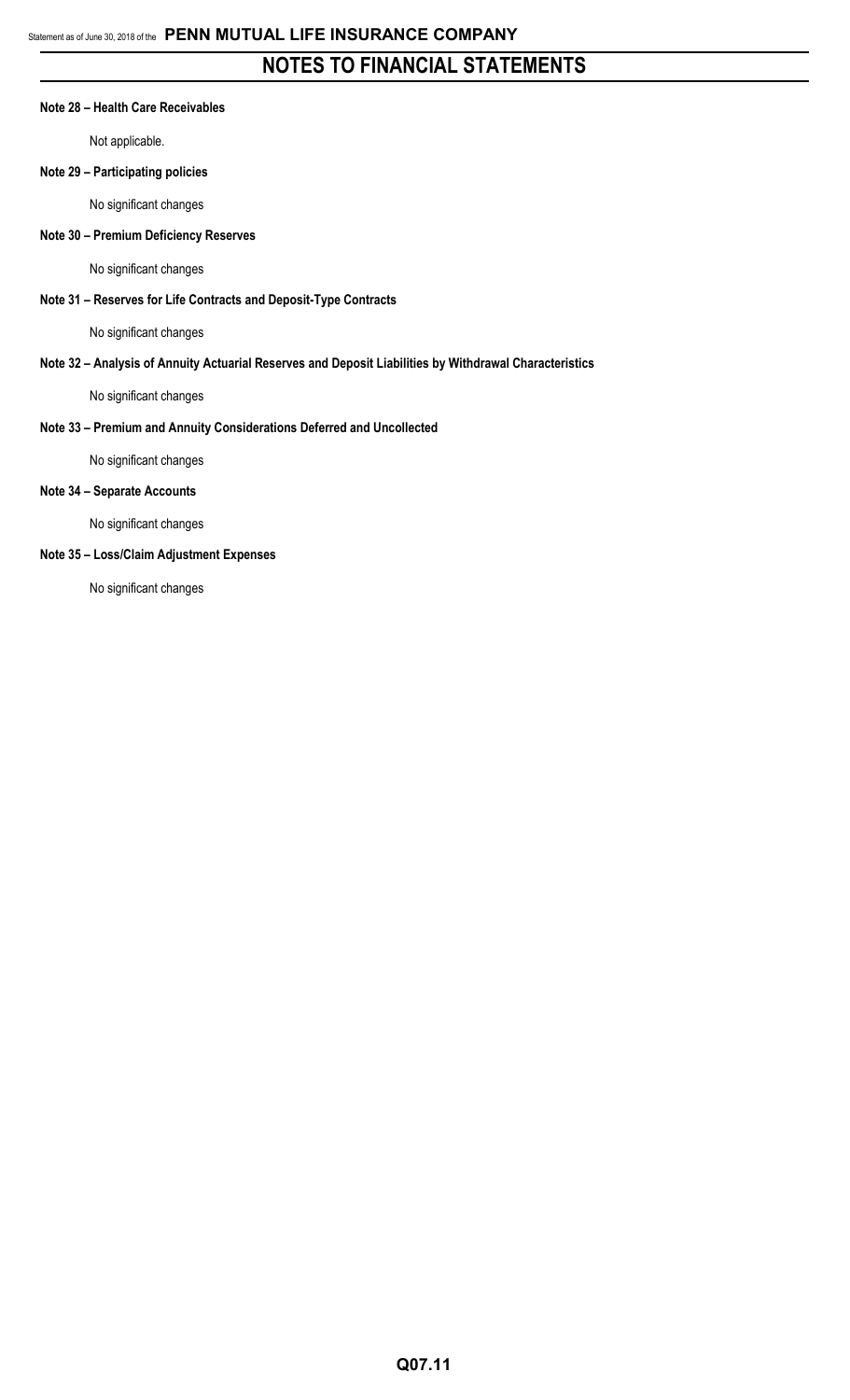## **GENERAL INTERROGATORIES**

### **PART 1 - COMMON INTERROGATORIES**

|     | <b>GENERAL</b>                                                                                                                                                                                                                                                                                                                                                                                                                               |                      |                      |                       |                          |  |
|-----|----------------------------------------------------------------------------------------------------------------------------------------------------------------------------------------------------------------------------------------------------------------------------------------------------------------------------------------------------------------------------------------------------------------------------------------------|----------------------|----------------------|-----------------------|--------------------------|--|
| 1.1 | Did the reporting entity experience any material transactions requiring the filing of Disclosure of Material Transactions with the State of Domicile,<br>as required by the Model Act?                                                                                                                                                                                                                                                       |                      |                      | Yes [ ]               | No[X]                    |  |
| 1.2 | If yes, has the report been filed with the domiciliary state?                                                                                                                                                                                                                                                                                                                                                                                |                      |                      | Yes [ ]               | No [ ]                   |  |
| 2.1 | Has any change been made during the year of this statement in the charter, by-laws, articles of incorporation, or deed of settlement of the<br>reporting entity?                                                                                                                                                                                                                                                                             |                      |                      | Yes[ ]                | No[X]                    |  |
| 2.2 | If yes, date of change:                                                                                                                                                                                                                                                                                                                                                                                                                      |                      |                      |                       |                          |  |
| 3.1 | Is the reporting entity a member of an Insurance Holding Company System consisting of two or more affiliated persons, one or more of which is an insurer?<br>If yes, complete Schedule Y, Parts 1 and 1A.                                                                                                                                                                                                                                    |                      |                      | Yes[X]                | No[ ]                    |  |
| 3.2 | Have there been any substantial changes in the organizational chart since the prior quarter end?                                                                                                                                                                                                                                                                                                                                             |                      |                      | Yes $[ ]$             | No[X]                    |  |
| 3.3 | If the response to 3.2 is yes, provide a brief description of those changes.                                                                                                                                                                                                                                                                                                                                                                 |                      |                      |                       |                          |  |
| 3.4 | Is the reporting entity publicly traded or a member of a publicly traded group?                                                                                                                                                                                                                                                                                                                                                              |                      |                      | Yes $\lceil \ \rceil$ | No[X]                    |  |
| 3.5 | If the response to 3.4 is yes, provide the CIK (Central Index Key) code issued by the SEC for the entity/group.                                                                                                                                                                                                                                                                                                                              |                      |                      |                       |                          |  |
| 4.1 | Has the reporting entity been a party to a merger or consolidation during the period covered by this statement?                                                                                                                                                                                                                                                                                                                              |                      |                      | Yes $[ ]$             | No[X]                    |  |
| 4.2 | If yes, provide name of entity, NAIC Company Code, and state of domicile (use two letter state abbreviation) for any entity that has ceased to exist as a<br>result of the merger or consolidation.                                                                                                                                                                                                                                          |                      |                      |                       |                          |  |
|     | 1                                                                                                                                                                                                                                                                                                                                                                                                                                            |                      | 2<br><b>NAIC</b>     |                       | 3                        |  |
|     |                                                                                                                                                                                                                                                                                                                                                                                                                                              |                      | Company              |                       | State of                 |  |
|     | Name of Entity                                                                                                                                                                                                                                                                                                                                                                                                                               |                      | Code                 |                       | Domicile                 |  |
| 5.  | If the reporting entity is subject to a management agreement, including third-party administrator(s), managing general agent(s), attorney-in-fact, or<br>similar agreement, have there been any significant changes regarding the terms of the agreement or principals involved?<br>If yes, attach an explanation.                                                                                                                           |                      | Yes[ ]               | No[X]                 | N/A [ ]                  |  |
|     | State as of what date the latest financial examination of the reporting entity was made or is being made.<br>6.1                                                                                                                                                                                                                                                                                                                             |                      |                      | 12/31/2015            |                          |  |
|     | 6.2 State the as of date that the latest financial examination report became available from either the state of domicile or the reporting entity. This date<br>should be the date of the examined balance sheet and not the date the report was completed or released.                                                                                                                                                                       |                      |                      | 12/31/2015            |                          |  |
|     | 6.3 State as of what date the latest financial examination report became available to other states or the public from either the state of domicile or the<br>reporting entity. This is the release date or completion date of the examination report and not the date of the examination (balance sheet date).                                                                                                                               |                      |                      | 12/04/2016            |                          |  |
| 6.4 | By what department or departments?                                                                                                                                                                                                                                                                                                                                                                                                           |                      |                      |                       |                          |  |
|     | Pennsylvania Insurance Department                                                                                                                                                                                                                                                                                                                                                                                                            |                      |                      |                       |                          |  |
| 6.5 | Have all financial statement adjustments within the latest financial examination report been accounted for in a subsequent financial statement filed<br>with Departments?                                                                                                                                                                                                                                                                    |                      | Yes $[ ]$            | No [ ]                | N/A[X]                   |  |
| 6.6 | Have all of the recommendations within the latest financial examination report been complied with?                                                                                                                                                                                                                                                                                                                                           |                      | Yes $[ \ ]$          | No [ ]                | N/A[X]                   |  |
| 7.1 | Has this reporting entity had any Certificates of Authority, licenses or registrations (including corporate registration, if applicable) suspended or revoked<br>by any governmental entity during the reporting period?                                                                                                                                                                                                                     |                      |                      | Yes $\lceil \ \rceil$ | No[X]                    |  |
| 7.2 | If yes, give full information:                                                                                                                                                                                                                                                                                                                                                                                                               |                      |                      |                       |                          |  |
| 8.1 | Is the company a subsidiary of a bank holding company regulated with the Federal Reserve Board?                                                                                                                                                                                                                                                                                                                                              |                      |                      | Yes $\lceil \ \rceil$ | No[X]                    |  |
| 8.2 | If response to 8.1 is yes, please identify the name of the bank holding company.                                                                                                                                                                                                                                                                                                                                                             |                      |                      |                       |                          |  |
| 8.3 | Is the company affiliated with one or more banks, thrifts or securities firms?                                                                                                                                                                                                                                                                                                                                                               |                      |                      | Yes[X]                | No [ ]                   |  |
| 8.4 | If the response to 8.3 is yes, please provide below the names and location (city and state of the main office) of any affiliates regulated by a federal<br>regulatory services agency [i.e. the Federal Reserve Board (FRB), the Office of the Comptroller of the Currency (OCC), the Federal Deposit Insurance<br>Corporation (FDIC) and the Securities Exchange Commission (SEC)] and identify the affiliate's primary federal regulator]. |                      |                      |                       |                          |  |
|     | Affiliate Name<br>Location (City, State)                                                                                                                                                                                                                                                                                                                                                                                                     | 3<br><b>FRB</b>      | 4<br>OCC             | 5<br><b>FDIC</b>      | 6<br><b>SEC</b>          |  |
|     | Hornor, Townsend & Kent Inc.<br>Horsham, PA                                                                                                                                                                                                                                                                                                                                                                                                  | NO                   | NO                   | NO                    | <b>YES</b>               |  |
|     | Janney Montgomery Scott, LLC<br>Philadelphia, PA<br>Penn Mutual Asset Management, LLC<br>Horsham, PA                                                                                                                                                                                                                                                                                                                                         | NO<br>N <sub>O</sub> | NO<br>N <sub>O</sub> | NO<br>NO              | <b>YES</b><br><b>YES</b> |  |
| 9.1 | Are the senior officers (principal executive officer, principal financial officer, principal accounting officer or controller, or persons performing similar<br>functions) of the reporting entity subject to a code of ethics, which includes the following standards?                                                                                                                                                                      |                      |                      | Yes[X]                | No [ ]                   |  |
|     | Honest and ethical conduct, including the ethical handling of actual or apparent conflicts of interest between personal and professional relationships;<br>(a)                                                                                                                                                                                                                                                                               |                      |                      |                       |                          |  |
|     | Full, fair, accurate, timely and understandable disclosure in the periodic reports required to be filed by the reporting entity;<br>(b)                                                                                                                                                                                                                                                                                                      |                      |                      |                       |                          |  |
|     | Compliance with applicable governmental laws, rules and regulations;<br>(c)                                                                                                                                                                                                                                                                                                                                                                  |                      |                      |                       |                          |  |

(d) The prompt internal reporting of violations to an appropriate person or persons identified in the code; and

- (e) Accountability for adherence to the code.
- 9.11 If the response to 9.1 is No, please explain:
- 9.2 Has the code of ethics for senior managers been amended? Yes [ ] No [ X ]
- 9.21 If the response to 9.2 is Yes, provide information related to amendment(s).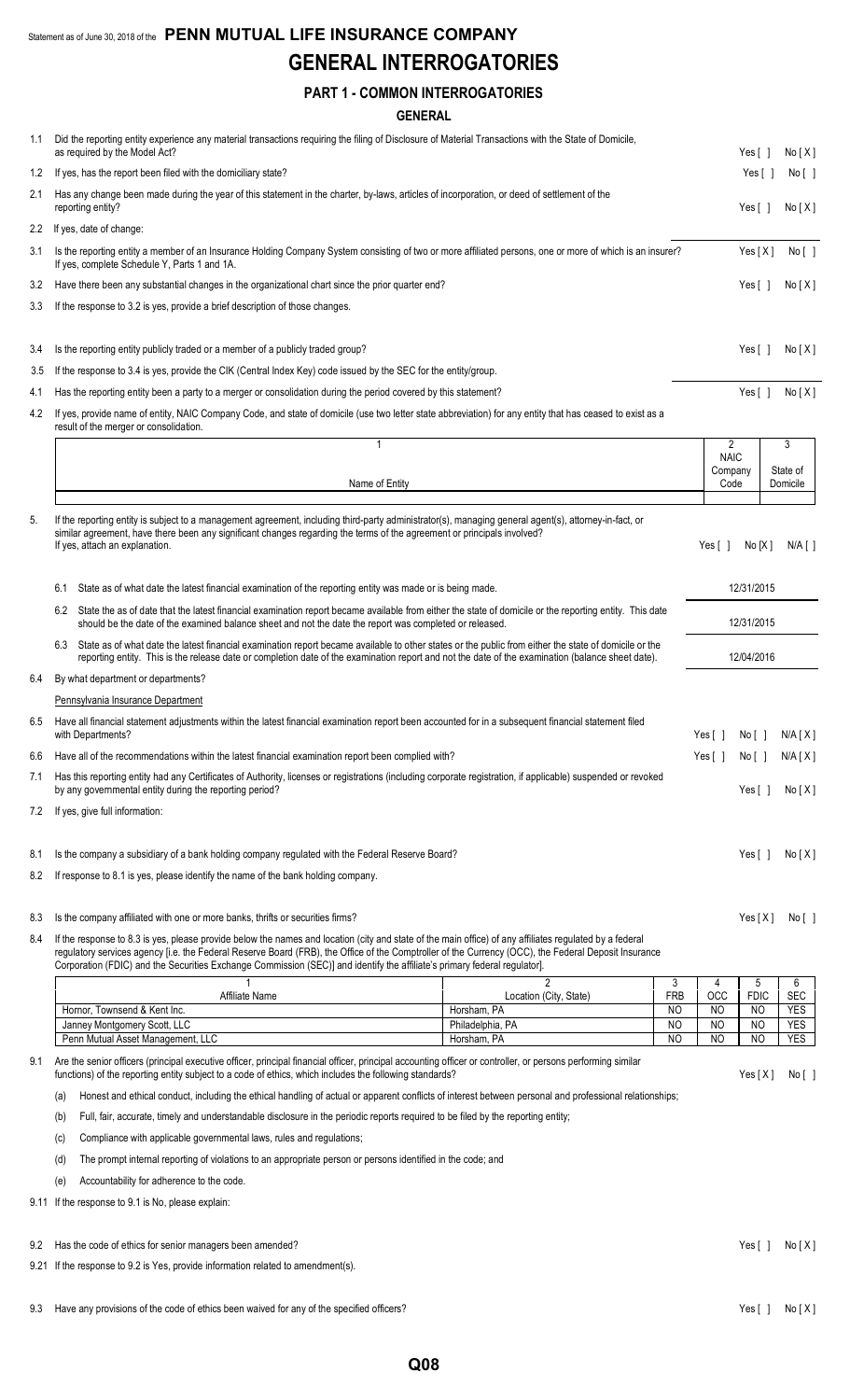## Statement as of June 30, 2018 of the **PENN MUTUAL LIFE INSURANCE COMPANY GENERAL INTERROGATORIES**

## **PART 1 - COMMON INTERROGATORIES**

9.31 If the response to 9.3 is Yes, provide the nature of any waiver(s).

#### **FINANCIAL**

|                                                                     |                |                                                                                                                                                                                                                                                                                                                                                                                                                                                                                                                                                                       |                                                                                                                                                                                                                                          |                            | <b>FINANCIAL</b>              |                                       |                                                |                          |                                                      |                   |
|---------------------------------------------------------------------|----------------|-----------------------------------------------------------------------------------------------------------------------------------------------------------------------------------------------------------------------------------------------------------------------------------------------------------------------------------------------------------------------------------------------------------------------------------------------------------------------------------------------------------------------------------------------------------------------|------------------------------------------------------------------------------------------------------------------------------------------------------------------------------------------------------------------------------------------|----------------------------|-------------------------------|---------------------------------------|------------------------------------------------|--------------------------|------------------------------------------------------|-------------------|
|                                                                     |                | 10.1 Does the reporting entity report any amounts due from parent, subsidiaries or affiliates on Page 2 of this statement?                                                                                                                                                                                                                                                                                                                                                                                                                                            |                                                                                                                                                                                                                                          |                            |                               |                                       |                                                |                          | Yes[X]                                               | No [ ]            |
|                                                                     |                | 10.2 If yes, indicate any amounts receivable from parent included in the Page 2 amount:                                                                                                                                                                                                                                                                                                                                                                                                                                                                               |                                                                                                                                                                                                                                          |                            |                               |                                       |                                                | S                        |                                                      | 0                 |
|                                                                     |                |                                                                                                                                                                                                                                                                                                                                                                                                                                                                                                                                                                       |                                                                                                                                                                                                                                          |                            | <b>INVESTMENT</b>             |                                       |                                                |                          |                                                      |                   |
|                                                                     |                | 11.1 Were any of the stocks, bonds, or other assets of the reporting entity loaned, placed under option agreement, or otherwise made available for<br>use by another person? (Exclude securities under securities lending agreements.)                                                                                                                                                                                                                                                                                                                                |                                                                                                                                                                                                                                          |                            |                               |                                       |                                                |                          | Yes[]                                                | No[X]             |
|                                                                     |                | 11.2 If yes, give full and complete information relating thereto:                                                                                                                                                                                                                                                                                                                                                                                                                                                                                                     |                                                                                                                                                                                                                                          |                            |                               |                                       |                                                |                          |                                                      |                   |
|                                                                     |                |                                                                                                                                                                                                                                                                                                                                                                                                                                                                                                                                                                       |                                                                                                                                                                                                                                          |                            |                               |                                       |                                                |                          |                                                      |                   |
| 12.                                                                 |                | Amount of real estate and mortgages held in other invested assets in Schedule BA:                                                                                                                                                                                                                                                                                                                                                                                                                                                                                     |                                                                                                                                                                                                                                          |                            |                               |                                       |                                                | \$                       |                                                      | 0                 |
| 13.                                                                 |                | Amount of real estate and mortgages held in short-term investments:                                                                                                                                                                                                                                                                                                                                                                                                                                                                                                   |                                                                                                                                                                                                                                          |                            |                               |                                       |                                                | \$                       |                                                      | 0                 |
|                                                                     |                | 14.1 Does the reporting entity have any investments in parent, subsidiaries and affiliates?                                                                                                                                                                                                                                                                                                                                                                                                                                                                           |                                                                                                                                                                                                                                          |                            |                               |                                       |                                                |                          | Yes[X]                                               | No[               |
|                                                                     |                | 14.2 If yes, please complete the following:                                                                                                                                                                                                                                                                                                                                                                                                                                                                                                                           |                                                                                                                                                                                                                                          |                            |                               |                                       |                                                |                          |                                                      |                   |
|                                                                     |                |                                                                                                                                                                                                                                                                                                                                                                                                                                                                                                                                                                       |                                                                                                                                                                                                                                          |                            |                               |                                       | Prior Year End Book/Adjusted<br>Carrying Value |                          | 2<br>Current Quarter Book/Adjusted<br>Carrying Value |                   |
|                                                                     | 14.21<br>14.22 | Bonds<br><b>Preferred Stock</b>                                                                                                                                                                                                                                                                                                                                                                                                                                                                                                                                       |                                                                                                                                                                                                                                          |                            |                               | \$                                    |                                                | 0<br>\$<br>$\mathbf{0}$  |                                                      | 0<br>$\mathbf{0}$ |
|                                                                     | 14.23          | Common Stock                                                                                                                                                                                                                                                                                                                                                                                                                                                                                                                                                          |                                                                                                                                                                                                                                          |                            |                               |                                       | 503,949,112                                    |                          | 535,380,806                                          |                   |
|                                                                     | 14.24          | Short-Term Investments                                                                                                                                                                                                                                                                                                                                                                                                                                                                                                                                                |                                                                                                                                                                                                                                          |                            |                               |                                       |                                                | 0                        |                                                      | 0                 |
|                                                                     | 14.25          | Mortgage Loans on Real Estate<br>All Other                                                                                                                                                                                                                                                                                                                                                                                                                                                                                                                            |                                                                                                                                                                                                                                          |                            |                               |                                       |                                                | $\mathbf{0}$             |                                                      | $\mathbf{0}$      |
|                                                                     | 14.26<br>14.27 | Total Investment in Parent, Subsidiaries and Affiliates (Subtotal Lines 14.21 to 14.26)                                                                                                                                                                                                                                                                                                                                                                                                                                                                               |                                                                                                                                                                                                                                          |                            |                               | \$                                    | 170,613,369<br>674,562,481                     | \$                       | 180,091,373<br>715,472,179                           |                   |
|                                                                     | 14.28          | Total Investment in Parent included in Lines 14.21 to 14.26 above                                                                                                                                                                                                                                                                                                                                                                                                                                                                                                     |                                                                                                                                                                                                                                          |                            |                               | \$                                    |                                                | \$<br>0                  |                                                      | 0                 |
|                                                                     |                | 15.1 Has the reporting entity entered into any hedging transactions reported on Schedule DB?                                                                                                                                                                                                                                                                                                                                                                                                                                                                          |                                                                                                                                                                                                                                          |                            |                               |                                       |                                                |                          | Yes[X]                                               | No [ ]            |
|                                                                     |                | 15.2 If yes, has a comprehensive description of the hedging program been made available to the domiciliary state?                                                                                                                                                                                                                                                                                                                                                                                                                                                     |                                                                                                                                                                                                                                          |                            |                               |                                       |                                                |                          | Yes[X]                                               | No[ ]             |
|                                                                     |                | If no, attach a description with this statement.                                                                                                                                                                                                                                                                                                                                                                                                                                                                                                                      |                                                                                                                                                                                                                                          |                            |                               |                                       |                                                |                          |                                                      |                   |
|                                                                     |                |                                                                                                                                                                                                                                                                                                                                                                                                                                                                                                                                                                       |                                                                                                                                                                                                                                          |                            |                               |                                       |                                                |                          |                                                      |                   |
| 16.                                                                 |                | For the reporting entity's security lending program, state the amount of the following as of current statement date:                                                                                                                                                                                                                                                                                                                                                                                                                                                  |                                                                                                                                                                                                                                          |                            |                               |                                       |                                                |                          |                                                      |                   |
|                                                                     |                | 16.1 Total fair value of reinvested collateral assets reported on Schedule DL, Parts 1 and 2:                                                                                                                                                                                                                                                                                                                                                                                                                                                                         |                                                                                                                                                                                                                                          |                            |                               |                                       |                                                | \$                       |                                                      | 0                 |
|                                                                     |                | 16.2 Total book adjusted/carrying value of reinvested collateral assets reported on Schedule DL, Parts 1 and 2:                                                                                                                                                                                                                                                                                                                                                                                                                                                       |                                                                                                                                                                                                                                          |                            |                               |                                       |                                                | \$                       |                                                      | 0                 |
|                                                                     |                | 16.3 Total payable for securities lending reported on the liability page:                                                                                                                                                                                                                                                                                                                                                                                                                                                                                             |                                                                                                                                                                                                                                          |                            |                               |                                       |                                                | S.                       |                                                      | 0                 |
|                                                                     |                | 17. Excluding items in Schedule E-Part 3-Special Deposits, real estate, mortgage loans and investments held physically in the reporting entity's<br>offices, vaults or safety deposit boxes, were all stocks, bonds and other securities, owned throughout the current year held pursuant to a<br>custodial agreement with a qualified bank or trust company in accordance with Section 1, III - General Examination Considerations, F. Outsourcing<br>of Critical Functions, Custodial or Safekeeping Agreements of the NAIC Financial Condition Examiners Handbook? |                                                                                                                                                                                                                                          |                            |                               |                                       |                                                |                          | Yes[X] No[]                                          |                   |
|                                                                     |                | 17.1 For all agreements that comply with the requirements of the NAIC Financial Condition Examiners Handbook, complete the following:                                                                                                                                                                                                                                                                                                                                                                                                                                 |                                                                                                                                                                                                                                          |                            |                               |                                       |                                                |                          |                                                      |                   |
|                                                                     |                |                                                                                                                                                                                                                                                                                                                                                                                                                                                                                                                                                                       |                                                                                                                                                                                                                                          |                            |                               |                                       |                                                | 2                        |                                                      |                   |
|                                                                     |                | Bank of New York Mellon                                                                                                                                                                                                                                                                                                                                                                                                                                                                                                                                               | Name of Custodian(s)                                                                                                                                                                                                                     |                            |                               |                                       | 101 Barclay Street, New York, NY 10286         | <b>Custodian Address</b> |                                                      |                   |
|                                                                     |                | 17.2 For all agreements that do not comply with the requirements of the NAIC Financial Condition Examiners Handbook, provide the name,<br>location and a complete explanation:                                                                                                                                                                                                                                                                                                                                                                                        |                                                                                                                                                                                                                                          |                            |                               |                                       |                                                |                          |                                                      |                   |
|                                                                     |                | Name(s)                                                                                                                                                                                                                                                                                                                                                                                                                                                                                                                                                               |                                                                                                                                                                                                                                          |                            | 2<br>Location(s)              |                                       |                                                |                          | 3<br>Complete Explanation(s)                         |                   |
|                                                                     |                |                                                                                                                                                                                                                                                                                                                                                                                                                                                                                                                                                                       |                                                                                                                                                                                                                                          |                            |                               |                                       |                                                |                          |                                                      |                   |
|                                                                     |                | 17.3 Have there been any changes, including name changes, in the custodian(s) identified in 17.1 during the current quarter?                                                                                                                                                                                                                                                                                                                                                                                                                                          |                                                                                                                                                                                                                                          |                            |                               |                                       |                                                |                          | Yes $[ ]$                                            | No[X]             |
|                                                                     |                | 17.4 If yes, give full and complete information relating thereto:                                                                                                                                                                                                                                                                                                                                                                                                                                                                                                     |                                                                                                                                                                                                                                          |                            |                               |                                       |                                                |                          |                                                      |                   |
|                                                                     |                |                                                                                                                                                                                                                                                                                                                                                                                                                                                                                                                                                                       |                                                                                                                                                                                                                                          |                            | $\overline{2}$                |                                       | 3<br>Date of                                   |                          | 4                                                    |                   |
|                                                                     |                | Old Custodian                                                                                                                                                                                                                                                                                                                                                                                                                                                                                                                                                         |                                                                                                                                                                                                                                          |                            | New Custodian                 |                                       | Change                                         |                          | Reason                                               |                   |
|                                                                     |                | 17.5 Investment management - Identify all investment advisors, investment managers, broker/dealers, including individuals that have the authority to make investment decisions on behalf<br>of the reporting entity. For assets that are managed internally by employees of the reporting entity, note as such ["that have access to the investment accounts", "handle<br>securities"].                                                                                                                                                                               |                                                                                                                                                                                                                                          |                            |                               |                                       |                                                |                          |                                                      |                   |
|                                                                     |                |                                                                                                                                                                                                                                                                                                                                                                                                                                                                                                                                                                       |                                                                                                                                                                                                                                          | Name of Firm or Individual |                               |                                       |                                                |                          | $\overline{2}$<br>Affiliation                        |                   |
|                                                                     |                | Penn Mutual Asset Management, LLC                                                                                                                                                                                                                                                                                                                                                                                                                                                                                                                                     |                                                                                                                                                                                                                                          |                            |                               |                                       |                                                |                          | А                                                    |                   |
|                                                                     |                | 17.5097                                                                                                                                                                                                                                                                                                                                                                                                                                                                                                                                                               | For those firms/individuals listed in the table for Question 17.5, do any firms/individuals unaffiliated with the reporting entity (i.e., designated with a "U")<br>manage more than 10% of the reporting entity's assets?               |                            |                               |                                       |                                                |                          | Yes $[ ]$                                            | No[X]             |
|                                                                     |                | 17.5098                                                                                                                                                                                                                                                                                                                                                                                                                                                                                                                                                               | For firms/individuals unaffiliated with the reporting entity (i.e., designated with a "U") listed in the table for Question 17.5, does the total assets under<br>management aggregate to more than 50% of the reporting entity's assets? |                            |                               |                                       |                                                |                          | Yes $[ \ ]$                                          | No[X]             |
|                                                                     |                | 17.6 For those firms or individuals listed in the table for 17.5 with an affiliation code of "A" (affiliated) or "U" (unaffiliated), provide the information for the table below.                                                                                                                                                                                                                                                                                                                                                                                     |                                                                                                                                                                                                                                          |                            |                               |                                       |                                                |                          |                                                      |                   |
|                                                                     |                | $\mathbf{1}$                                                                                                                                                                                                                                                                                                                                                                                                                                                                                                                                                          | $\overline{2}$                                                                                                                                                                                                                           |                            | 3                             |                                       | 4                                              |                          | 5<br>Investment                                      |                   |
|                                                                     |                | <b>Central Registration Depository</b><br>Number                                                                                                                                                                                                                                                                                                                                                                                                                                                                                                                      | Name of Firm or Individual                                                                                                                                                                                                               |                            | Legal Entity Identifier (LEI) |                                       | <b>Registered With</b>                         |                          | Management<br>Agreement (IMA) Filed                  |                   |
| Penn Mutual Asset Management, LLC<br>549300O3G37UC4C5EV40<br>107518 |                |                                                                                                                                                                                                                                                                                                                                                                                                                                                                                                                                                                       |                                                                                                                                                                                                                                          |                            |                               | Securities and Exchange<br>Commission |                                                | <b>DS</b>                |                                                      |                   |

18.1 Have all the filing requirements of the Purposes and Procedures Manual of the NAIC Investment Analysis Office been followed? Yes [ ] No [X]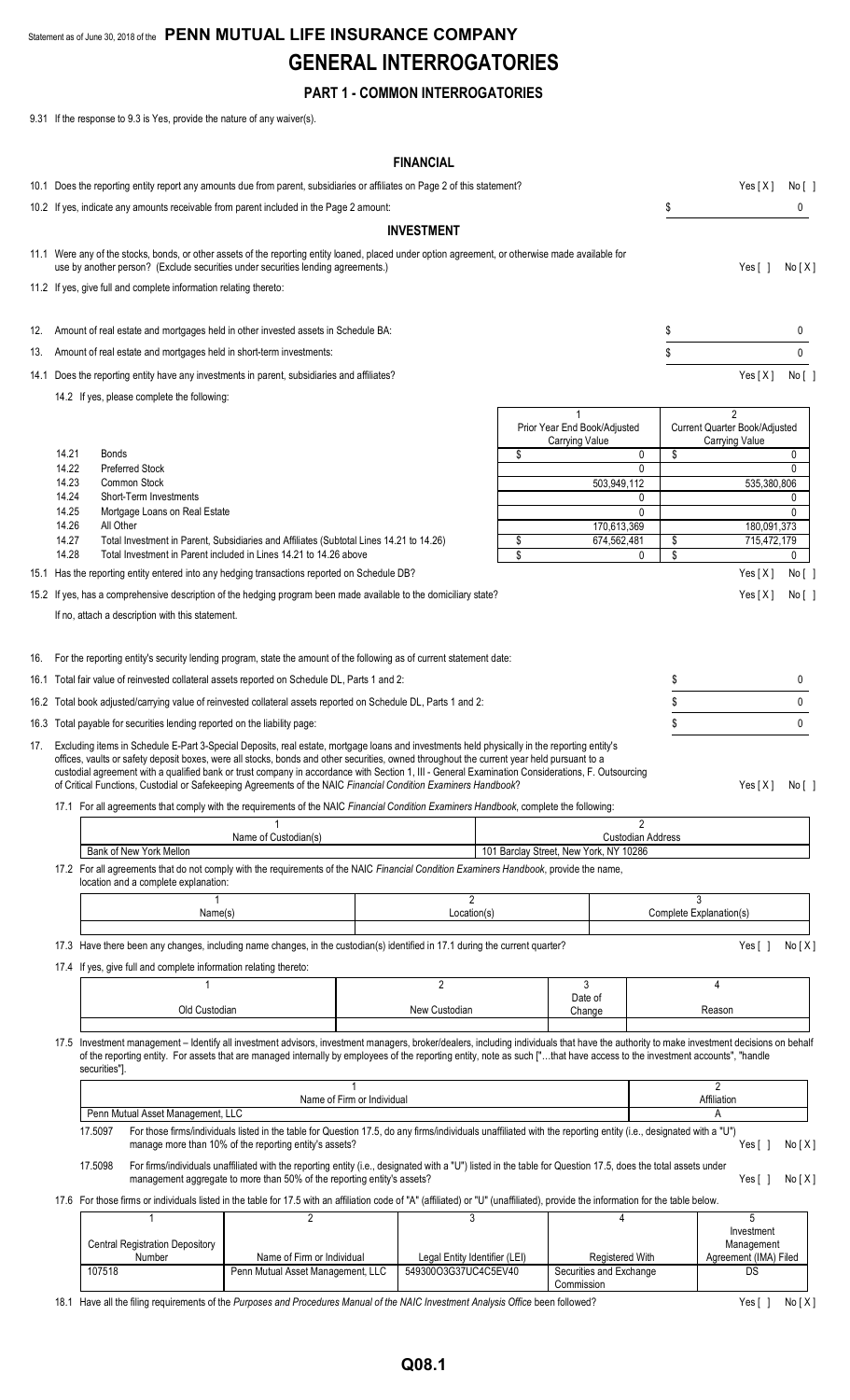## **PART 1 - COMMON INTERROGATORIES**

#### 18.2 If no, list exceptions:

#### 41242\*BH4,22160@AA6 The lead lender has not filed within the required number of days from purchase.

- 19. By self-designating 5\*GI securities, the reporting entity is certifying the following elements for each self-designated 5\*GI security:
	- a. Documentation necessary to permit a full credit analysis of the security does not exist.
	- b. Issuer or obligor is current on all contracted interest and principal payments. c. The insurer has an actual expectation of ultimate payment of all contracted interest and principal.

Has the reporting entity self-designated 5\*GI securities? The result of the securities of the securities of the securities of the securities of the securities of the securities of the securities of the securities of the se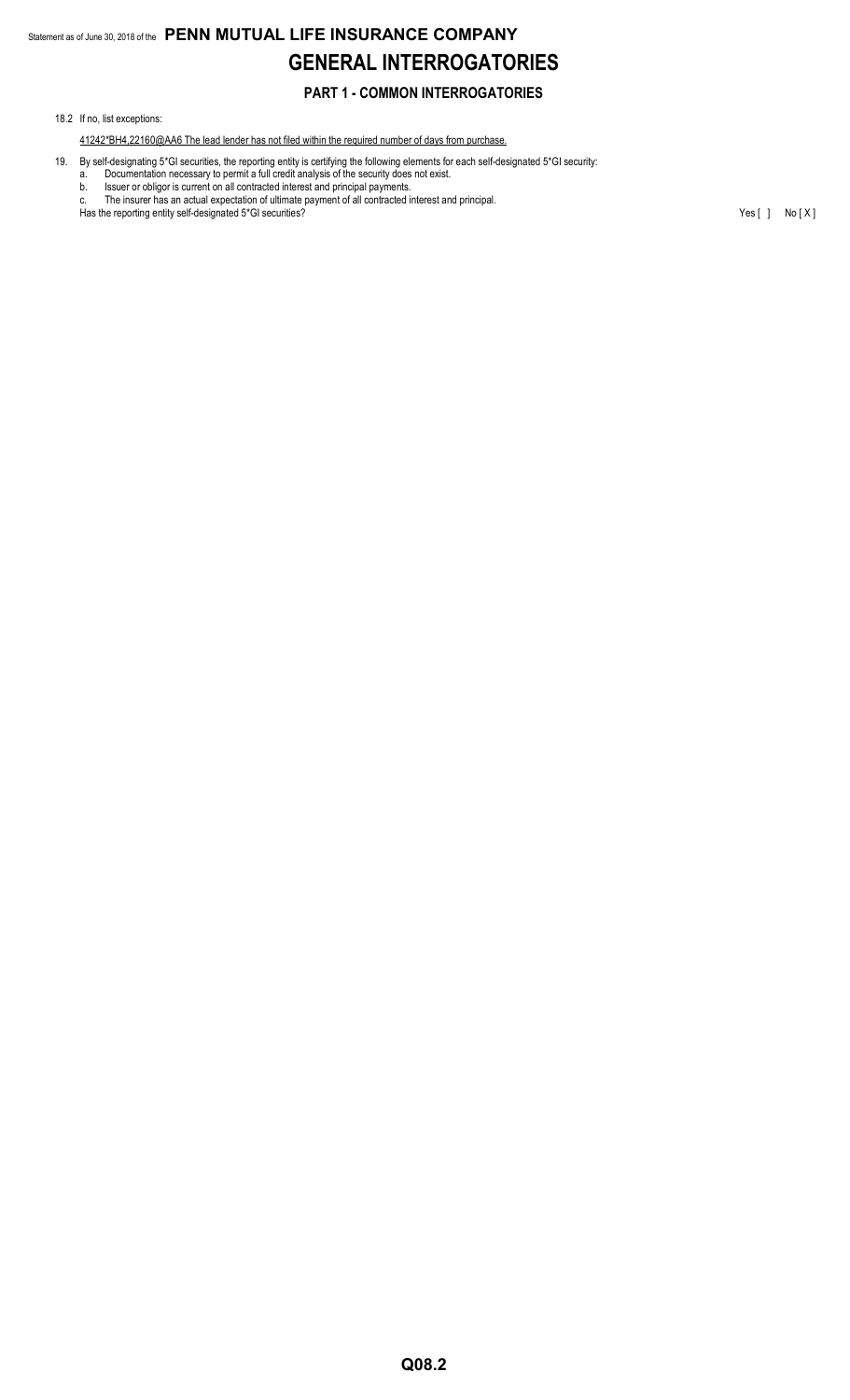## Statement as of June 30, 2018 of the PENN MUTUAL LIFE INSURANCE COMPANY **GENERAL INTERROGATORIES (continued)** PART 2 - LIFE & HEALTH

1. Report the statement value of mortgage loans at the end of this reporting period for the following categories:

| 1.1 | Long-term mortgages in good standing                                                                                                           | Amount                    |        |
|-----|------------------------------------------------------------------------------------------------------------------------------------------------|---------------------------|--------|
|     |                                                                                                                                                |                           |        |
|     | 1.12                                                                                                                                           |                           |        |
|     | 1.13                                                                                                                                           |                           |        |
|     | 1.14                                                                                                                                           |                           |        |
|     | 1.2 Long-term mortgages in good standing with restructured terms                                                                               |                           |        |
|     |                                                                                                                                                |                           |        |
|     | 1.3 Long-term mortgage loans upon which interest is overdue more than three months                                                             |                           |        |
|     | 1.31                                                                                                                                           |                           |        |
|     | 1.32                                                                                                                                           |                           |        |
|     | 1.33                                                                                                                                           |                           |        |
|     | 1.34                                                                                                                                           |                           |        |
|     | 1.4 Long-term mortgage loans in process of foreclosure                                                                                         |                           |        |
|     | 1.41                                                                                                                                           |                           |        |
|     | 1.42                                                                                                                                           |                           |        |
|     | 1.43                                                                                                                                           |                           |        |
|     | 1.44                                                                                                                                           |                           |        |
| 1.5 |                                                                                                                                                |                           |        |
| 1.6 | Long-term mortgages foreclosed, properties transferred to real estate in current quarter                                                       |                           |        |
|     | 1.61                                                                                                                                           |                           |        |
|     | 1.62                                                                                                                                           |                           |        |
|     | 1.63                                                                                                                                           |                           |        |
|     | 1.64                                                                                                                                           |                           |        |
| 2.  | <b>Operating Percentages:</b>                                                                                                                  |                           |        |
|     | 2.1                                                                                                                                            |                           |        |
|     | 2.2                                                                                                                                            |                           |        |
|     | 2.3                                                                                                                                            |                           |        |
| 3.1 |                                                                                                                                                | Yes [ ]                   | No[X]  |
| 3.2 |                                                                                                                                                |                           |        |
| 3.3 |                                                                                                                                                | Yes[ ]                    | No[X]  |
| 3.4 |                                                                                                                                                |                           |        |
| 4.  |                                                                                                                                                | Yes $[X]$                 | No [ ] |
| 4.1 | If no, does the reporting entity assume reinsurance business that covers risks residing in at least one state other than the state of domicile | Yes $\lceil \quad \rceil$ | No[    |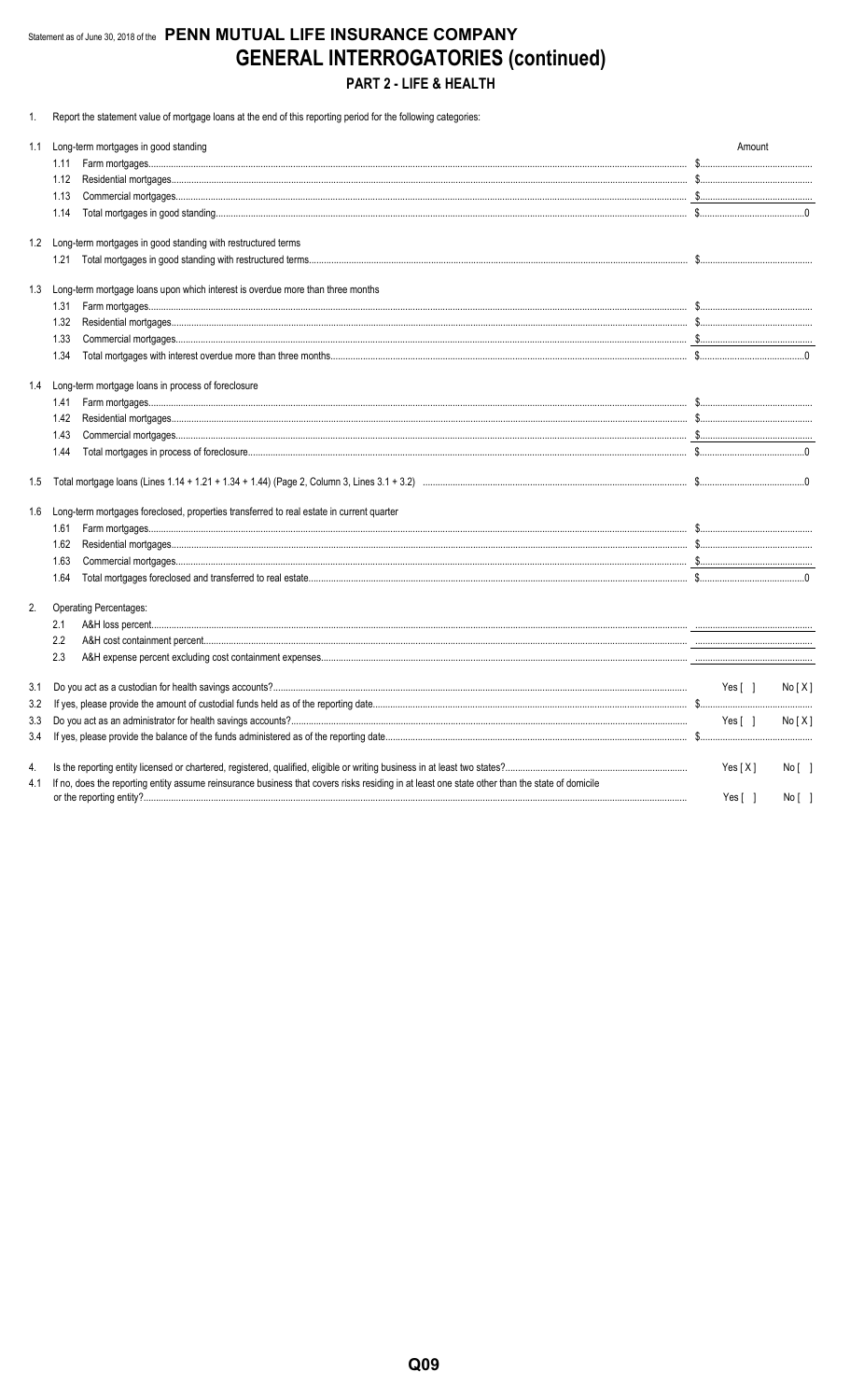## Statement as of June 30, 2018 of the **PENN MUTUAL LIFE INSURANCE COMPANY SCHEDULE S - CEDED REINSURANCE**

Showing All New Reinsurance Treaties - Current Year to Date

|                                |                  |                   | <b>OUDWING AN INGWINGING ILCANGS - CUITENT LCAL TO DATE</b> |              |                                             |                      |                                                  |                                                              |
|--------------------------------|------------------|-------------------|-------------------------------------------------------------|--------------|---------------------------------------------|----------------------|--------------------------------------------------|--------------------------------------------------------------|
|                                |                  |                   |                                                             |              |                                             |                      |                                                  |                                                              |
| <b>NAIC</b><br>Company<br>Code | <b>ID Number</b> | Effective<br>Date | Name of Reinsurer                                           | Jurisdiction | Tvpe of<br>Domiciliary Reinsurance<br>Ceded | Type of<br>Reinsurer | Certified<br>Reinsurer Rating<br>$(1$ through 6) | <b>Effective Date</b><br>of Certified<br>Reinsurer<br>Rating |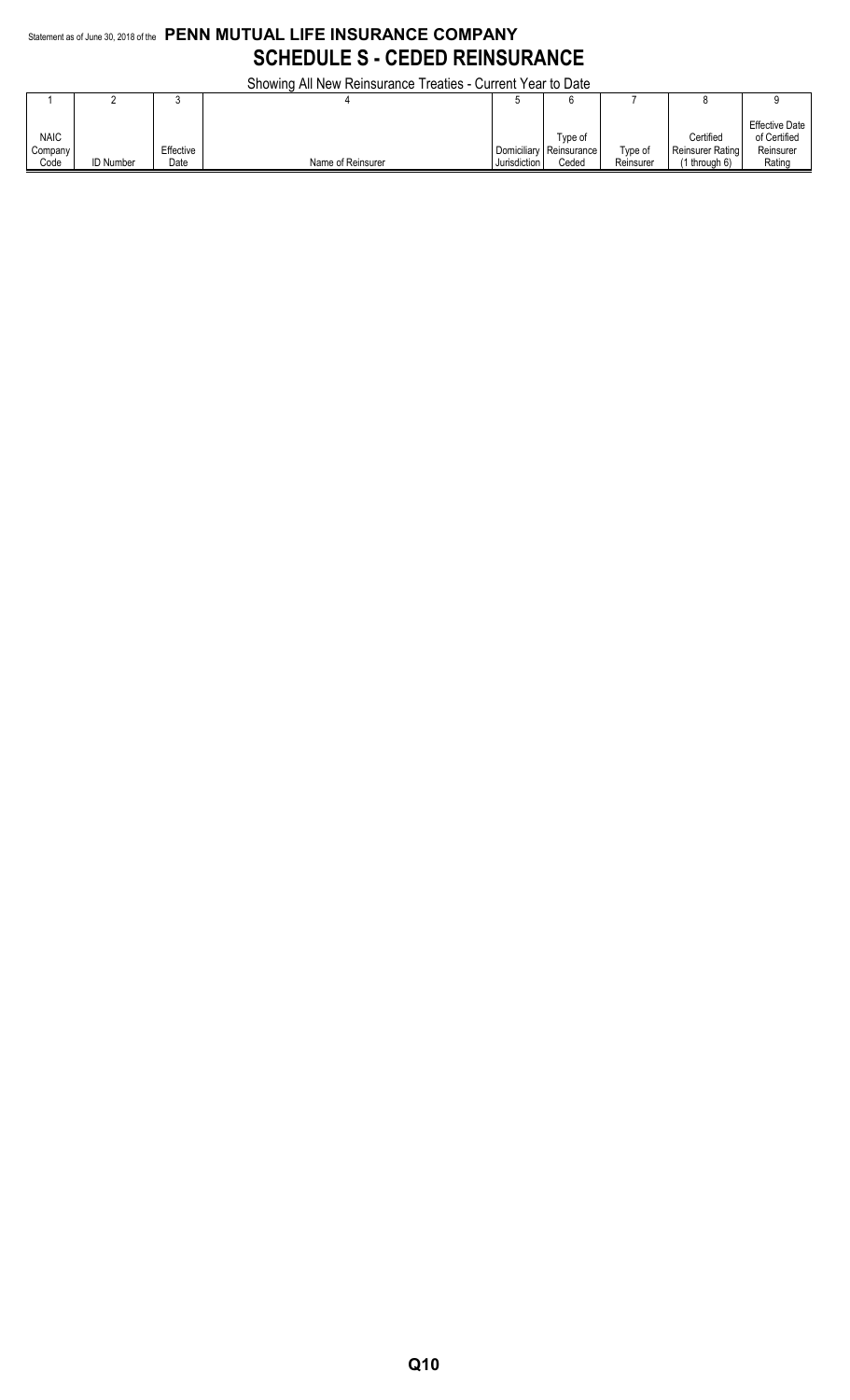### Statement as of June 30, 2018 of the PENN MUTUAL LIFE INSURANCE COMPANY **SCHEDULE T - PREMIUMS AND ANNUITY CONSIDERATIONS**

|            |                                                                      |                                   | Current Year to Date - Allocated by States and Territories |                              |                                                                                                                                                                                                                                                                                                                                                      |                 |                              |                    |
|------------|----------------------------------------------------------------------|-----------------------------------|------------------------------------------------------------|------------------------------|------------------------------------------------------------------------------------------------------------------------------------------------------------------------------------------------------------------------------------------------------------------------------------------------------------------------------------------------------|-----------------|------------------------------|--------------------|
|            |                                                                      |                                   | Life Contracts                                             |                              | Direct Business Only                                                                                                                                                                                                                                                                                                                                 | 5               | 6                            |                    |
|            |                                                                      |                                   | $\overline{2}$                                             | 3                            |                                                                                                                                                                                                                                                                                                                                                      |                 |                              |                    |
|            |                                                                      |                                   |                                                            |                              |                                                                                                                                                                                                                                                                                                                                                      |                 |                              |                    |
|            |                                                                      |                                   |                                                            |                              | A&H Insurance                                                                                                                                                                                                                                                                                                                                        |                 |                              |                    |
|            |                                                                      |                                   |                                                            |                              | Premiums.                                                                                                                                                                                                                                                                                                                                            |                 |                              |                    |
|            |                                                                      | Active                            |                                                            |                              | <b>Including Policy</b>                                                                                                                                                                                                                                                                                                                              |                 |                              |                    |
|            |                                                                      | Status                            | Life Insurance                                             | Annuity                      | Membership and                                                                                                                                                                                                                                                                                                                                       | Other           | <b>Total Columns 2</b>       | Deposit-Type       |
|            | States, Etc.                                                         | (a)                               | Premiums                                                   | Considerations               | Other Fees                                                                                                                                                                                                                                                                                                                                           | Considerations  | through 5                    | Contracts          |
| 1.         |                                                                      | L                                 | 2,854,135                                                  | 90,996                       | $\frac{1}{15,743}$                                                                                                                                                                                                                                                                                                                                   |                 | 2,960,874                    |                    |
| 2.         |                                                                      | L                                 | 74,324                                                     | 86,191                       | 6,478                                                                                                                                                                                                                                                                                                                                                |                 | 166,993                      |                    |
| 3.         |                                                                      | L                                 | 23,150,001                                                 | 5,176,620                    | 32,621                                                                                                                                                                                                                                                                                                                                               |                 | $\ldots$ 28,359,242          | 232,671            |
| 4.         |                                                                      | . L                               | 2,560,913                                                  | 1,505,311                    | 4,104                                                                                                                                                                                                                                                                                                                                                |                 |                              |                    |
| 5.         |                                                                      | L                                 | $1$ 70,753,160                                             | 5,980,582                    | 286,483                                                                                                                                                                                                                                                                                                                                              |                 | $\ldots$ 77,020,225          | 169,185            |
| 6.         |                                                                      | . L                               | 11,682,393                                                 | 101,744                      | 12,275                                                                                                                                                                                                                                                                                                                                               |                 | 11,796,412                   |                    |
| 7.         |                                                                      | L                                 | 17,391,800                                                 | 2,867,053                    | 114,314                                                                                                                                                                                                                                                                                                                                              |                 | $\ldots$ 20,373,167          | 175,302            |
| 8.         |                                                                      | L                                 | $\ldots$ 10,000,585                                        | 12,629,619                   | 10,302                                                                                                                                                                                                                                                                                                                                               | 767,000         | $\ldots$ 23,407,506          | 275,000            |
| 9.         |                                                                      | L                                 | 1.1112,020,436                                             | 79,200                       | 14,000                                                                                                                                                                                                                                                                                                                                               |                 | 2,113,636                    |                    |
| 10.        |                                                                      | L                                 | 38,076,178<br>$\ddotsc$                                    | 13,539,825                   | 410,760                                                                                                                                                                                                                                                                                                                                              |                 |                              | 69,805             |
| 11.        |                                                                      | L                                 | 1.1.19, 239, 003                                           | 1, 4, 104, 951               | 19,642                                                                                                                                                                                                                                                                                                                                               |                 | 13,363,596                   | 33,938             |
| 12.        |                                                                      | L                                 | 1,062,560                                                  | 6,963                        | 3,613                                                                                                                                                                                                                                                                                                                                                |                 | 1,073,136                    |                    |
| 13.        |                                                                      | L                                 | 1,852,493                                                  | 309,268                      | 822                                                                                                                                                                                                                                                                                                                                                  |                 | 2,162,583                    |                    |
| 14.        |                                                                      | L                                 | 21,583,656                                                 | 1,993,269                    | 66,418                                                                                                                                                                                                                                                                                                                                               |                 | $1$ 23,643,343<br>3,639,481  | 40,000             |
| 15.        |                                                                      | L                                 | $1.113$ , 206, 713                                         | 413,443                      | 19,325                                                                                                                                                                                                                                                                                                                                               |                 | $\ldots$ 6,364,786           | 3,460,772          |
| 16.<br>17. |                                                                      | L<br>L                            | $$ 6,114,701<br>$1.1.1$ 5,946,154                          | 218,100<br>3,770,510         | 31,985<br>87,009                                                                                                                                                                                                                                                                                                                                     |                 | 9,803,673                    |                    |
|            |                                                                      | L                                 | 3,536,647                                                  | 469,480                      | 25,642                                                                                                                                                                                                                                                                                                                                               |                 | $1$ 4,031,769                |                    |
| 18.<br>19. |                                                                      | L                                 | 3,480,541                                                  | 426,779                      | 8,022                                                                                                                                                                                                                                                                                                                                                |                 | 3,915,342                    |                    |
| 20.        |                                                                      | . L                               | 1,407,655                                                  | 360,789                      | 65,441                                                                                                                                                                                                                                                                                                                                               |                 | 1,833,885                    |                    |
| 21.        |                                                                      | L                                 | 13,596,407                                                 | $\ldots$ 3,171,965           | 110,881                                                                                                                                                                                                                                                                                                                                              |                 | 16,879,253                   | 112,125            |
| 22.        |                                                                      | . L                               | 13,883,488                                                 | 6,810,209                    | 12,793                                                                                                                                                                                                                                                                                                                                               |                 | 20,706,490                   | 477,569            |
| 23.        |                                                                      | L                                 | 16,089,545                                                 | 526,003                      | 109,896                                                                                                                                                                                                                                                                                                                                              |                 | 16,725,444                   |                    |
| 24.        |                                                                      | L                                 | 21,219,788                                                 | $\ldots$ 8,443,182           | 60,670                                                                                                                                                                                                                                                                                                                                               |                 | 29,723,640                   |                    |
| 25.        |                                                                      | L                                 | 1,423,286                                                  | 106,483                      | 32,019                                                                                                                                                                                                                                                                                                                                               |                 | 1,561,788                    |                    |
| 26.        |                                                                      | . L                               | 6,493,172                                                  | 1,067,206                    | 3,698                                                                                                                                                                                                                                                                                                                                                |                 | 1.17,564,076                 | 248,500            |
| 27.        |                                                                      | L                                 | $\ldots$ 665,006                                           |                              | 1,751                                                                                                                                                                                                                                                                                                                                                |                 | 666,757                      |                    |
| 28.        |                                                                      | L                                 | 1,678,974                                                  | 94,576                       | $\hspace{1.5cm} \ldots \hspace{1.5cm} \ldots \hspace{1.5cm} \ldots \hspace{1.5cm} \ldots \hspace{1.5cm} \ldots \hspace{1.5cm} \ldots \hspace{1.5cm} \ldots \hspace{1.5cm} \ldots \hspace{1.5cm} \ldots \hspace{1.5cm} \ldots \hspace{1.5cm} \ldots \hspace{1.5cm} \ldots$                                                                            |                 | 1,781,334                    |                    |
| 29.        |                                                                      | . L                               | 10,187,802                                                 | 159,746                      | 4,636                                                                                                                                                                                                                                                                                                                                                |                 | 10,352,184                   |                    |
| 30.        |                                                                      | . L                               | 1, 529, 250                                                | 775,112                      | 16,865                                                                                                                                                                                                                                                                                                                                               |                 | $\ldots$ 2,321,227           |                    |
| 31.        |                                                                      | L                                 | 1.11139,842,091                                            | 16,729,629                   | 372,615                                                                                                                                                                                                                                                                                                                                              |                 | $335$ 56,944,335             | 1,142,676          |
| 32.        |                                                                      | . L                               | 1, 858, 597                                                | 205,200                      | 6,909                                                                                                                                                                                                                                                                                                                                                |                 | $1$ 2,070,706                |                    |
| 33.        |                                                                      | L                                 | 127,944,177                                                | 18,597,375                   | 1,383,881                                                                                                                                                                                                                                                                                                                                            | 85,840          | 148,011,273                  | 155,000            |
| 34.        |                                                                      | . L                               | 13,661,175                                                 | 895.170                      | 45,009                                                                                                                                                                                                                                                                                                                                               |                 | 14,601,354                   | 373,739            |
| 35.        |                                                                      | L                                 | 780,977                                                    |                              | 2,251                                                                                                                                                                                                                                                                                                                                                |                 | 783,228                      |                    |
| 36.        |                                                                      | . L                               | 17.974.948                                                 | 18.555.740                   | 78,123                                                                                                                                                                                                                                                                                                                                               |                 | $1.1.1$ 36,608,811           | 301,246            |
| 37.        |                                                                      | L                                 | $1$ 5,856,840                                              | 11,185,874                   | 16,120                                                                                                                                                                                                                                                                                                                                               |                 | $\vert$ 17,058,834           | 145,871            |
| 38.        |                                                                      | . L                               | 3,191,323                                                  | 704,576                      | 20,794                                                                                                                                                                                                                                                                                                                                               |                 |                              |                    |
| 39.<br>40. |                                                                      |                                   | $\ldots$ L    42,737,760<br>L   3,241,451                  | 22,651,121<br>795,594        | 247,455<br>$\vert$ 11,160                                                                                                                                                                                                                                                                                                                            |                 | 53,490 65,689,826            | 213,915            |
| 41.        |                                                                      |                                   | $\ldots$ 2.070.208                                         | 1,516,064                    |                                                                                                                                                                                                                                                                                                                                                      | $\ldots$ 30,000 | 3,631,734                    | <br>74,000         |
| 42.        |                                                                      | L                                 | 1,429,261                                                  |                              | 14,360                                                                                                                                                                                                                                                                                                                                               |                 | 1,443,621                    |                    |
| 43.        |                                                                      | L                                 | 4,465,316                                                  | 1,166,798                    | 36,980                                                                                                                                                                                                                                                                                                                                               |                 | $\ldots$ 5,669,094           | 367,967            |
| 44.        |                                                                      | L                                 | 33,945,519<br>$\cdots$                                     | 11,710,428                   |                                                                                                                                                                                                                                                                                                                                                      |                 | 45,745,369                   | 1,108,333          |
| 45.        |                                                                      | L                                 | 18,735,699<br>$\sim$                                       | 4,789,162                    | 4,709                                                                                                                                                                                                                                                                                                                                                |                 | $\ldots$ 23,529,570          | 419,482            |
| 46.        |                                                                      | L                                 | 1,419,266                                                  | 314,979                      | 15,261                                                                                                                                                                                                                                                                                                                                               |                 | 1,749,506                    |                    |
| 47.        |                                                                      |                                   | 11,274,149                                                 | 6,447,597<br>.               | 69,757                                                                                                                                                                                                                                                                                                                                               |                 | 17,791,503                   | 209,188            |
| 48.        |                                                                      | L                                 | 13,771,672                                                 | 5,075,954                    | 40,552                                                                                                                                                                                                                                                                                                                                               |                 | 18,888,178                   | 200,000            |
| 49.        |                                                                      | L                                 | 1,188,384                                                  | .2,496,644<br>.              | 1,010                                                                                                                                                                                                                                                                                                                                                | 26,000          | $\dots$ 3,712,038            |                    |
| 50.        |                                                                      | L                                 | 335                                                        | 852,002                      | 22,415                                                                                                                                                                                                                                                                                                                                               |                 | .6,462,752<br>.              | 133,493            |
| 51.        |                                                                      | L                                 | 1,179,085                                                  | $\ldots$ 34,668              |                                                                                                                                                                                                                                                                                                                                                      |                 | 1,213,753                    |                    |
| 52.        |                                                                      | N                                 |                                                            |                              |                                                                                                                                                                                                                                                                                                                                                      |                 |                              |                    |
| 53.        |                                                                      | N                                 |                                                            |                              |                                                                                                                                                                                                                                                                                                                                                      |                 | 0                            |                    |
| 54.        |                                                                      | N<br>N                            | 17,079                                                     |                              | 1.327                                                                                                                                                                                                                                                                                                                                                |                 | 18,406                       |                    |
| 55.<br>56. |                                                                      | N                                 |                                                            |                              | <br>                                                                                                                                                                                                                                                                                                                                                 | <br>            |                              |                    |
| 57.        |                                                                      | N                                 |                                                            |                              |                                                                                                                                                                                                                                                                                                                                                      |                 | 28                           |                    |
| 58.        |                                                                      | $.$ $XXX$                         | 912,628                                                    |                              | $\dots\dots\dots\dots6,489$                                                                                                                                                                                                                                                                                                                          | 0               | 994,795                      |                    |
| 59.        |                                                                      | $\overline{.}$ XXX $\overline{.}$ | 675,846,734                                                | $\ldots$ 200,085,428         | 1.1, 4, 098, 053                                                                                                                                                                                                                                                                                                                                     |                 | 380,992,545                  | 10,139,777         |
| 90.        | Reporting entity contributions for employee benefit plans            | $.$ $XXX$                         |                                                            |                              |                                                                                                                                                                                                                                                                                                                                                      |                 |                              |                    |
| 91.        | Dividends or refunds applied to purchase paid-up                     |                                   |                                                            |                              |                                                                                                                                                                                                                                                                                                                                                      |                 |                              |                    |
|            |                                                                      | .XXX.                             | .25,750,323                                                |                              |                                                                                                                                                                                                                                                                                                                                                      |                 | $\ldots$ 25,750,323          |                    |
| 92.        | Dividends or refunds applied to shorten endowment or                 |                                   |                                                            |                              |                                                                                                                                                                                                                                                                                                                                                      |                 |                              |                    |
|            | premium paying period<br><br>.                                       | XXX                               |                                                            |                              |                                                                                                                                                                                                                                                                                                                                                      |                 |                              |                    |
| 93.        | Premium or annuity considerations waived under disability            |                                   |                                                            |                              |                                                                                                                                                                                                                                                                                                                                                      |                 |                              |                    |
|            |                                                                      | . XXX.                            | 1,621,531                                                  |                              |                                                                                                                                                                                                                                                                                                                                                      |                 | 1,621,531                    |                    |
| 94.        |                                                                      | XXX                               | 1,623,986                                                  | 0                            | $\begin{array}{l} \rule{0.2cm}{0.15mm} \rule{0.2cm}{0.15mm} \rule{0.2cm}{0.15mm} \rule{0.2cm}{0.15mm} \rule{0.2cm}{0.15mm} \rule{0.2cm}{0.15mm} \rule{0.2cm}{0.15mm} \rule{0.2cm}{0.15mm} \rule{0.2cm}{0.15mm} \rule{0.2cm}{0.15mm} \rule{0.2cm}{0.15mm} \rule{0.2cm}{0.15mm} \rule{0.2cm}{0.15mm} \rule{0.2cm}{0.15mm} \rule{0.2cm}{0.15mm} \rule{$ |                 | 1,623,986                    |                    |
| 95.        |                                                                      | $\overline{.}$ XXX $\overline{.}$ | .704,842,574                                               | 200,085,428                  | 1.1, 4.098, 053                                                                                                                                                                                                                                                                                                                                      | .962,330<br>.   | .909,988,385                 | 10,139,777         |
| 96.        |                                                                      | $.$ $XXX$                         | 4,034,977                                                  |                              |                                                                                                                                                                                                                                                                                                                                                      |                 | 4,034,977                    |                    |
| 97.        | Totals (All Business)                                                | $\overline{.}$ XXX $\overline{.}$ | .708,877,551                                               | 200,085,428                  |                                                                                                                                                                                                                                                                                                                                                      | .962,330<br>.   | .914,023,362                 | $\dots$ 10,139,777 |
| 98.<br>99. |                                                                      | $.$ $XXX$<br>$\overline{.XXX}$ .  | .443,872,904                                               | .38,225<br>.<br>.200,047,203 | 3,895,774<br>$\frac{1}{202,279}$                                                                                                                                                                                                                                                                                                                     | .<br>.962,330   | .447,806,903<br>.466,216,459 | 10,139,777         |
|            |                                                                      |                                   | .265,004,647                                               |                              |                                                                                                                                                                                                                                                                                                                                                      | .               | .                            |                    |
|            |                                                                      |                                   | <b>DETAILS OF WRITE-INS</b>                                |                              |                                                                                                                                                                                                                                                                                                                                                      |                 | 994.795                      |                    |
|            |                                                                      | $.$ $XXX$<br>XXX                  |                                                            |                              |                                                                                                                                                                                                                                                                                                                                                      |                 |                              |                    |
| 58003.     |                                                                      | XXX                               |                                                            |                              |                                                                                                                                                                                                                                                                                                                                                      |                 |                              |                    |
|            | 58998. Summary of remaining write-ins for line 58 from overflow page | .XXX                              |                                                            |                              |                                                                                                                                                                                                                                                                                                                                                      | 0               |                              |                    |
|            | 58999. Total (Lines 58001 thru 58003 plus 58998) (Line 58 above)     | XXX.                              | 912,628                                                    |                              | 75,678 6,489                                                                                                                                                                                                                                                                                                                                         |                 | 994,795                      |                    |
| 9401.      |                                                                      | XXX                               | 1,623,986                                                  |                              |                                                                                                                                                                                                                                                                                                                                                      |                 | 1.623.986                    |                    |
| 9402.      |                                                                      | $.$ $XXX.$                        |                                                            |                              |                                                                                                                                                                                                                                                                                                                                                      |                 |                              |                    |
| 9403.      |                                                                      | .XXX                              |                                                            |                              |                                                                                                                                                                                                                                                                                                                                                      |                 |                              |                    |
|            | 9498. Summary of remaining write-ins for line 94 from overflow page  | XXX                               |                                                            |                              |                                                                                                                                                                                                                                                                                                                                                      | 0               |                              |                    |
| 9499.      | Total (Lines 9401 thru 9403 plus 9498) (Line 94 above)               | XXX                               | 1,623,986                                                  |                              | 0                                                                                                                                                                                                                                                                                                                                                    |                 | 1,623,986                    |                    |

9499. Total (Lines 9401 thru 9403 plus 9498) (Line 94 above).......<br>(a) Active Status Count<br>L - Licensed or Chartered - Licensed insurance carrier or domiciled RRG.......... E - Eligible - Reporting entities eligible or approved to write surplus lines in the state .......

R - Registered - Non-domiciled RRGs...................<br>Q - Qualified - Qualified or accredited reinsurer.....

 $\overline{0}$ .

 $\mathbf 0$ 

 $\overline{0}$ 

 $6<sup>1</sup>$ 

N - None of the above - Not allowed to write business in the state

 $\frac{51}{0}$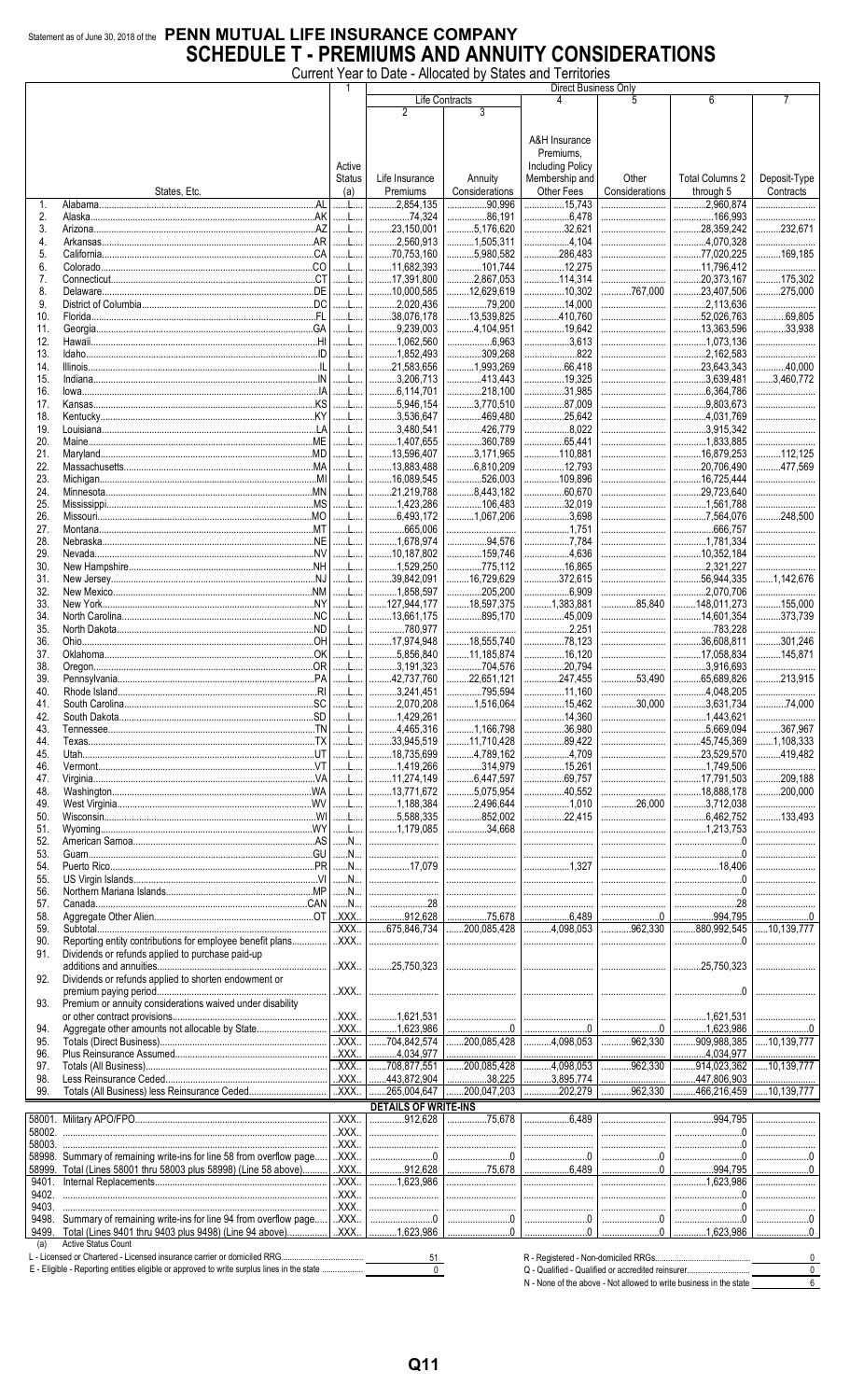## **SCHEDULE Y – INFORMATION CONCERNING ACTIVITIES OF INSURER MEMBERS OF A HOLDING COMPANY GROUP**

PART 1 – ORGANIZATIONAL CHART

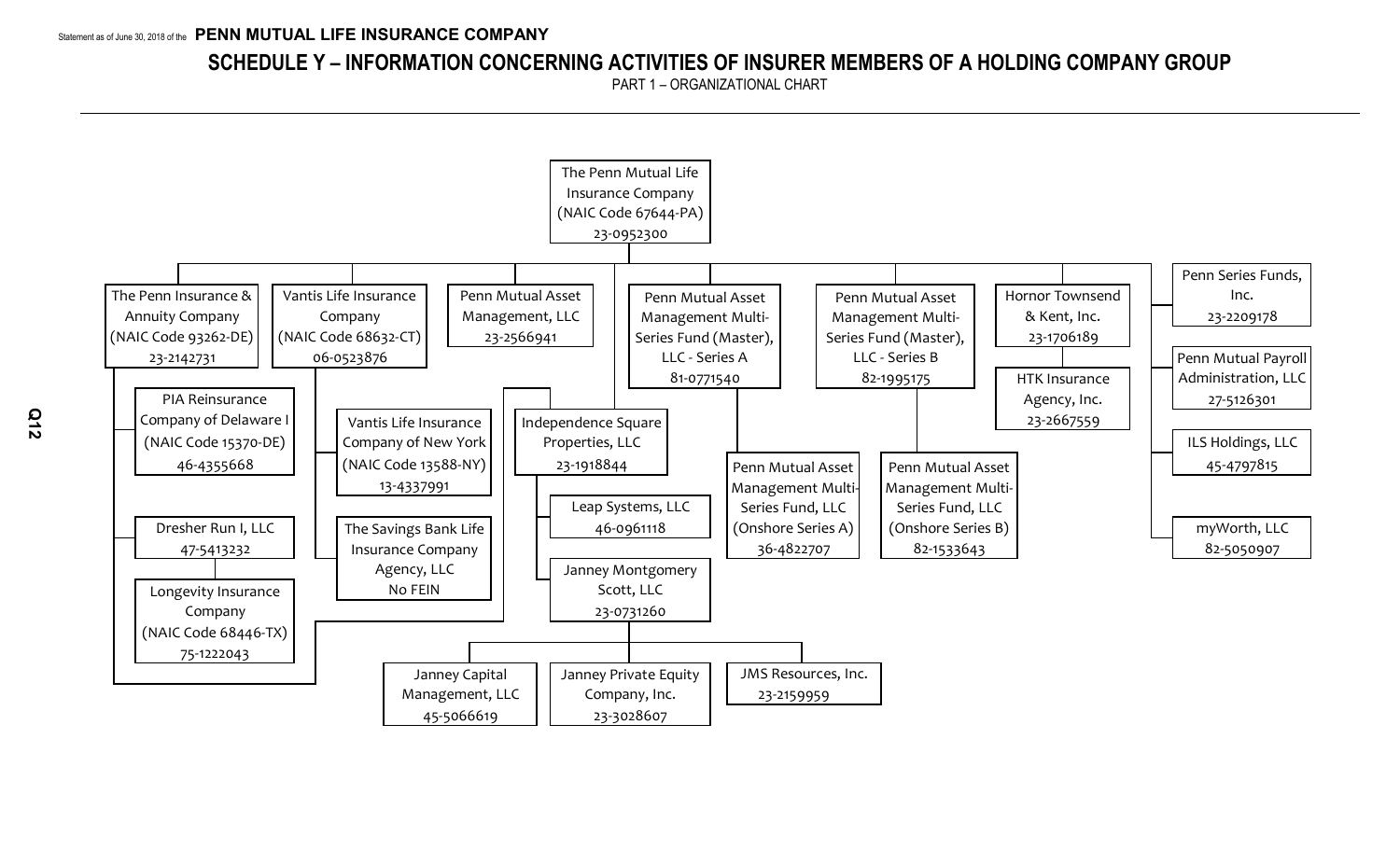## **SCHEDULE Y**

PART 1A - DETAIL OF INSURANCE HOLDING COMPANY SYSTEM

|                     | Group<br>Code  | Group<br>Name                                                            | <b>NAIC</b><br>Compan<br>Code | ID<br>Number | Federal<br><b>RSSD</b> | <b>CIK</b> | Name of<br>Securities<br>Exchange<br>if Publicly<br>Traded<br>$(U.S.$ or<br>International) | Names of<br>Parent, Subsidiaries<br>or Affiliates                          | Location      | 10<br>Relationship<br>Domiciliary to Reporting<br>Entity | 11<br>Directly Controlled by<br>(Name of Entity/Person)                    | 12<br>Type of<br>Control<br>(Ownership<br>Board.<br>Management,<br>Attorney-in-Fact,<br>Influence, Other) | 13<br>lf Control is<br>Ownership<br>Provide<br>Percentage | <b>Ultimate Controlling</b><br>Entity(ies)/Person(s) | 15<br>Is an<br><b>SCA</b><br>Filing<br>Required?<br>(Y/N) |  |
|---------------------|----------------|--------------------------------------------------------------------------|-------------------------------|--------------|------------------------|------------|--------------------------------------------------------------------------------------------|----------------------------------------------------------------------------|---------------|----------------------------------------------------------|----------------------------------------------------------------------------|-----------------------------------------------------------------------------------------------------------|-----------------------------------------------------------|------------------------------------------------------|-----------------------------------------------------------|--|
|                     | <b>Members</b> |                                                                          |                               |              |                        |            |                                                                                            |                                                                            |               |                                                          |                                                                            |                                                                                                           |                                                           |                                                      |                                                           |  |
|                     |                |                                                                          |                               |              |                        |            |                                                                                            |                                                                            |               |                                                          |                                                                            |                                                                                                           |                                                           |                                                      |                                                           |  |
|                     | 850.           | The Penn Mutual Life<br><b>Insurance Company</b><br>The Penn Mutual Life | 67644.                        | 23-0952300.  |                        |            |                                                                                            | The Penn Mutual Life Insurance Company.                                    |               | RE.                                                      |                                                                            |                                                                                                           |                                                           |                                                      |                                                           |  |
|                     | 850.           | Insurance Company                                                        | 93262.                        | 23-2142731   |                        |            |                                                                                            | The Penn Insurance and Annuity Company                                     | IDE           | <b>DS</b>                                                | The Penn Mutual Life Insurance Company.                                    | Ownership.                                                                                                |                                                           | .100.000 The Penn Mutual Life Insurance Company.     | Y                                                         |  |
|                     | 850.           | The Penn Mutual Life<br><b>Insurance Company</b>                         | 15370.                        | 46-4355668.  |                        |            |                                                                                            | PIA Reinsurance Company of Delaware I                                      | DE            | DS                                                       | The Penn Insurance and Annuity Company                                     | Ownership.                                                                                                |                                                           | .100.000 The Penn Mutual Life Insurance Company      | $Y_{\cdot\cdot\cdot}$                                     |  |
|                     | 850.           | The Penn Mutual Life<br>Insurance Company                                |                               | 23-1706189.  |                        |            |                                                                                            | Hornor Townsend & Kent. Inc                                                | PA            | DS.                                                      | The Penn Mutual Life Insurance Company.                                    | Ownership.                                                                                                | .100.000                                                  | The Penn Mutual Life Insurance Company               |                                                           |  |
|                     | 850.           | The Penn Mutual Life<br>Insurance Company                                |                               | 23-2667559.  |                        |            |                                                                                            | HTK Insurance Agency, Inc                                                  | DE            | DS.                                                      | Hornor Townsend & Kent, Inc                                                | Ownership.                                                                                                |                                                           | .100.000 The Penn Mutual Life Insurance Company.     | $\mathbb{N}$ .                                            |  |
|                     | 850.           | The Penn Mutual Life<br>Insurance Company                                |                               | 23-1918844.  |                        |            |                                                                                            | Independence Square Properties, LLC                                        | <b>PA</b>     | <b>DS</b>                                                | The Penn Mutual Life Insurance Company.                                    | Ownership.                                                                                                | .95.350                                                   | The Penn Mutual Life Insurance Company               | .N                                                        |  |
|                     | 850.           | The Penn Mutual Life<br><b>Insurance Company</b>                         |                               | 23-2566941   |                        |            |                                                                                            | Penn Mutual Asset Management, LLC                                          | <b>PA</b>     | DS.                                                      | The Penn Mutual Life Insurance Company.                                    | Ownership.                                                                                                | .100.000                                                  | The Penn Mutual Life Insurance Company               |                                                           |  |
| $\frac{5}{10}$ 850. |                | The Penn Mutual Life<br><b>Insurance Company</b>                         |                               | 23-2209178.  |                        |            |                                                                                            | Penn Series Fund. Inc                                                      | <b>PA</b>     | DS                                                       | The Penn Mutual Life Insurance Company.                                    | Ownership.                                                                                                |                                                           | .100.000 The Penn Mutual Life Insurance Company.     | .N.                                                       |  |
|                     | 0850           | The Penn Mutual Life<br><b>Insurance Company</b>                         |                               | 27-5126301.  |                        |            |                                                                                            | Penn Mutual Payroll Administration, LLC                                    | PA            | DS.                                                      | The Penn Mutual Life Insurance Company.                                    | Ownership.                                                                                                |                                                           | .100.000 The Penn Mutual Life Insurance Company.     | N                                                         |  |
|                     | 0850           | The Penn Mutual Life<br>Insurance Company                                |                               | 45-4797815.  |                        |            |                                                                                            | LS Holdings, LLC                                                           | <b>PA</b>     | DS.                                                      | The Penn Mutual Life Insurance Company                                     | Ownership.                                                                                                | .100.000                                                  | The Penn Mutual Life Insurance Company               |                                                           |  |
|                     | 0850           | The Penn Mutual Life<br><b>Insurance Company</b>                         |                               | 23-0731260.  |                        |            |                                                                                            | Janney Montgomery Scott, LLC                                               | . IPA         | DS                                                       | Independence Square Properties, LLC.                                       | Ownership.                                                                                                |                                                           | .100.000 The Penn Mutual Life Insurance Company.     | .N.                                                       |  |
|                     | 0850           | The Penn Mutual Life<br><b>Insurance Company</b>                         |                               | 46-0961118.  |                        |            |                                                                                            | eap Systems, LLC                                                           | PA            | DS.                                                      | Independence Square Properties, LLC.                                       | Ownership.                                                                                                |                                                           | .100.000 The Penn Mutual Life Insurance Company      | .N                                                        |  |
|                     | 0850           | The Penn Mutual Life<br>Insurance Company                                |                               | 45-5066619.  |                        |            |                                                                                            | Janney Capital Management, LLC PA                                          |               | <b>DS</b>                                                | Janney Montgomery Scott, LLC                                               | Ownership.                                                                                                | .100.000                                                  | The Penn Mutual Life Insurance Company               | N                                                         |  |
|                     | 0850           | The Penn Mutual Life<br><b>Insurance Company</b>                         |                               | 23-2159959.  |                        |            |                                                                                            |                                                                            |               | <b>DS</b>                                                | Janney Montgomery Scott, LLC                                               | Ownership.                                                                                                |                                                           | .100.000 The Penn Mutual Life Insurance Company.     | .N.                                                       |  |
|                     | 0850           | The Penn Mutual Life<br>Insurance Company                                |                               | 23-3028607.  |                        |            |                                                                                            | Janney Private Equity Company, Inc                                         | DE            | DS.                                                      | JMS Resources, Inc.                                                        | Ownership.                                                                                                |                                                           | .100.000 The Penn Mutual Life Insurance Company      | .N                                                        |  |
|                     | 0850           | The Penn Mutual Life<br>Insurance Company                                |                               | 47-5413232.  |                        |            |                                                                                            | Dresher Run I. LLC                                                         | DE            | <b>DS</b>                                                | The Penn Insurance and Annuity Company                                     | Ownership.                                                                                                | .100.000                                                  | The Penn Mutual Life Insurance Company               | N                                                         |  |
|                     | 0850           | The Penn Mutual Life<br><b>Insurance Company</b>                         | 68446.                        | 75-1222043.  |                        |            |                                                                                            | ongevity Insurance Company                                                 | $\mathsf{TX}$ | <b>DS</b>                                                | Dresher Run I, LLC                                                         | Ownership.                                                                                                |                                                           | .100.000 The Penn Mutual Life Insurance Company.     | .N.                                                       |  |
|                     | 0850           | The Penn Mutual Life<br>Insurance Company                                |                               | 81-0771540.  |                        |            |                                                                                            | Penn Mutual Asset Management Multi-Series<br>Fund (Master), LLC - Series A | <b>PA</b>     | OTH                                                      | The Penn Mutual Life Insurance Company.                                    | Influence.                                                                                                |                                                           | The Penn Mutual Life Insurance Company               | N                                                         |  |
|                     |                | The Penn Mutual Life<br>0850   Insurance Company                         |                               | 36-4822707.  |                        |            |                                                                                            | Penn Mutual Asset Management Multi-Series<br>Fund LLC (onshore)            | IPA           | OTH                                                      | Penn Mutual Asset Management Multi-Series<br>Fund (Master), LLC - Series A | Influence.                                                                                                |                                                           | The Penn Mutual Life Insurance Company               |                                                           |  |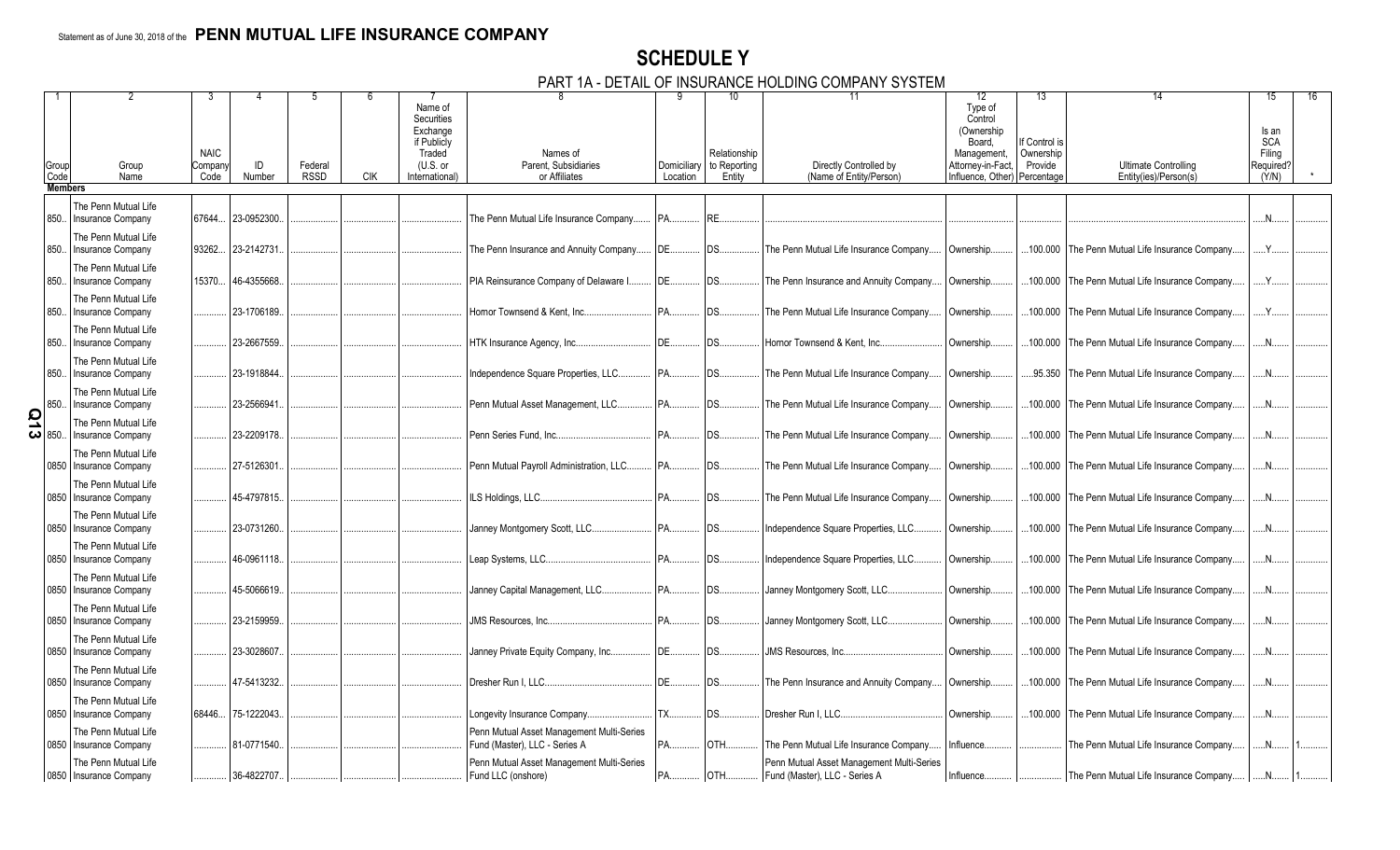## **SCHEDULE Y**

#### PART 1A - DETAIL OF INSURANCE HOLDING COMPANY SYSTEM

|                          |                                                                                                                                                                                                                                                                        |                     |                                                                                           |                        |         |                                                                               |                                                                                                                                                                                                                                                                                                 |                                                                       |                                                                                                                                  | 12                                                                                                                                                                                                                                                    |                                                                                                                           |         | 15.                                                                                                                                                                                                                                                                                                                                                                                                     |                                                                                                           |
|--------------------------|------------------------------------------------------------------------------------------------------------------------------------------------------------------------------------------------------------------------------------------------------------------------|---------------------|-------------------------------------------------------------------------------------------|------------------------|---------|-------------------------------------------------------------------------------|-------------------------------------------------------------------------------------------------------------------------------------------------------------------------------------------------------------------------------------------------------------------------------------------------|-----------------------------------------------------------------------|----------------------------------------------------------------------------------------------------------------------------------|-------------------------------------------------------------------------------------------------------------------------------------------------------------------------------------------------------------------------------------------------------|---------------------------------------------------------------------------------------------------------------------------|---------|---------------------------------------------------------------------------------------------------------------------------------------------------------------------------------------------------------------------------------------------------------------------------------------------------------------------------------------------------------------------------------------------------------|-----------------------------------------------------------------------------------------------------------|
|                          |                                                                                                                                                                                                                                                                        |                     |                                                                                           |                        | Name of |                                                                               |                                                                                                                                                                                                                                                                                                 |                                                                       |                                                                                                                                  | Type of                                                                                                                                                                                                                                               |                                                                                                                           |         |                                                                                                                                                                                                                                                                                                                                                                                                         |                                                                                                           |
|                          |                                                                                                                                                                                                                                                                        |                     |                                                                                           |                        |         |                                                                               |                                                                                                                                                                                                                                                                                                 |                                                                       |                                                                                                                                  |                                                                                                                                                                                                                                                       |                                                                                                                           |         |                                                                                                                                                                                                                                                                                                                                                                                                         |                                                                                                           |
|                          |                                                                                                                                                                                                                                                                        |                     |                                                                                           |                        |         |                                                                               |                                                                                                                                                                                                                                                                                                 |                                                                       |                                                                                                                                  |                                                                                                                                                                                                                                                       |                                                                                                                           |         |                                                                                                                                                                                                                                                                                                                                                                                                         |                                                                                                           |
|                          |                                                                                                                                                                                                                                                                        |                     |                                                                                           |                        |         |                                                                               |                                                                                                                                                                                                                                                                                                 |                                                                       |                                                                                                                                  |                                                                                                                                                                                                                                                       |                                                                                                                           |         |                                                                                                                                                                                                                                                                                                                                                                                                         |                                                                                                           |
|                          |                                                                                                                                                                                                                                                                        |                     |                                                                                           |                        |         |                                                                               |                                                                                                                                                                                                                                                                                                 |                                                                       |                                                                                                                                  |                                                                                                                                                                                                                                                       |                                                                                                                           |         |                                                                                                                                                                                                                                                                                                                                                                                                         |                                                                                                           |
|                          |                                                                                                                                                                                                                                                                        |                     |                                                                                           |                        |         |                                                                               |                                                                                                                                                                                                                                                                                                 |                                                                       |                                                                                                                                  |                                                                                                                                                                                                                                                       |                                                                                                                           |         |                                                                                                                                                                                                                                                                                                                                                                                                         |                                                                                                           |
|                          |                                                                                                                                                                                                                                                                        |                     |                                                                                           |                        |         |                                                                               |                                                                                                                                                                                                                                                                                                 |                                                                       |                                                                                                                                  |                                                                                                                                                                                                                                                       |                                                                                                                           |         |                                                                                                                                                                                                                                                                                                                                                                                                         |                                                                                                           |
|                          |                                                                                                                                                                                                                                                                        |                     |                                                                                           |                        |         |                                                                               |                                                                                                                                                                                                                                                                                                 |                                                                       |                                                                                                                                  |                                                                                                                                                                                                                                                       |                                                                                                                           |         |                                                                                                                                                                                                                                                                                                                                                                                                         |                                                                                                           |
|                          |                                                                                                                                                                                                                                                                        |                     |                                                                                           |                        |         |                                                                               |                                                                                                                                                                                                                                                                                                 |                                                                       |                                                                                                                                  |                                                                                                                                                                                                                                                       |                                                                                                                           |         |                                                                                                                                                                                                                                                                                                                                                                                                         |                                                                                                           |
|                          |                                                                                                                                                                                                                                                                        |                     |                                                                                           |                        |         |                                                                               |                                                                                                                                                                                                                                                                                                 |                                                                       |                                                                                                                                  |                                                                                                                                                                                                                                                       |                                                                                                                           |         |                                                                                                                                                                                                                                                                                                                                                                                                         |                                                                                                           |
|                          |                                                                                                                                                                                                                                                                        |                     |                                                                                           |                        |         |                                                                               |                                                                                                                                                                                                                                                                                                 |                                                                       |                                                                                                                                  |                                                                                                                                                                                                                                                       |                                                                                                                           |         |                                                                                                                                                                                                                                                                                                                                                                                                         |                                                                                                           |
|                          |                                                                                                                                                                                                                                                                        |                     |                                                                                           |                        |         |                                                                               |                                                                                                                                                                                                                                                                                                 |                                                                       |                                                                                                                                  |                                                                                                                                                                                                                                                       |                                                                                                                           |         |                                                                                                                                                                                                                                                                                                                                                                                                         |                                                                                                           |
|                          |                                                                                                                                                                                                                                                                        |                     |                                                                                           |                        |         |                                                                               |                                                                                                                                                                                                                                                                                                 |                                                                       |                                                                                                                                  |                                                                                                                                                                                                                                                       |                                                                                                                           |         |                                                                                                                                                                                                                                                                                                                                                                                                         |                                                                                                           |
|                          |                                                                                                                                                                                                                                                                        |                     |                                                                                           |                        |         |                                                                               |                                                                                                                                                                                                                                                                                                 |                                                                       |                                                                                                                                  |                                                                                                                                                                                                                                                       |                                                                                                                           |         |                                                                                                                                                                                                                                                                                                                                                                                                         |                                                                                                           |
|                          |                                                                                                                                                                                                                                                                        |                     |                                                                                           |                        |         |                                                                               |                                                                                                                                                                                                                                                                                                 |                                                                       |                                                                                                                                  |                                                                                                                                                                                                                                                       |                                                                                                                           |         |                                                                                                                                                                                                                                                                                                                                                                                                         |                                                                                                           |
|                          |                                                                                                                                                                                                                                                                        |                     |                                                                                           |                        |         |                                                                               |                                                                                                                                                                                                                                                                                                 |                                                                       |                                                                                                                                  |                                                                                                                                                                                                                                                       |                                                                                                                           |         |                                                                                                                                                                                                                                                                                                                                                                                                         |                                                                                                           |
| 0850   Insurance Company |                                                                                                                                                                                                                                                                        |                     |                                                                                           |                        |         |                                                                               |                                                                                                                                                                                                                                                                                                 |                                                                       | Vantis Life Insurance Company.                                                                                                   | Ownership.                                                                                                                                                                                                                                            |                                                                                                                           |         |                                                                                                                                                                                                                                                                                                                                                                                                         |                                                                                                           |
|                          |                                                                                                                                                                                                                                                                        |                     |                                                                                           |                        |         |                                                                               |                                                                                                                                                                                                                                                                                                 |                                                                       |                                                                                                                                  |                                                                                                                                                                                                                                                       |                                                                                                                           |         |                                                                                                                                                                                                                                                                                                                                                                                                         |                                                                                                           |
|                          |                                                                                                                                                                                                                                                                        |                     |                                                                                           |                        |         |                                                                               |                                                                                                                                                                                                                                                                                                 |                                                                       |                                                                                                                                  |                                                                                                                                                                                                                                                       |                                                                                                                           |         |                                                                                                                                                                                                                                                                                                                                                                                                         |                                                                                                           |
|                          |                                                                                                                                                                                                                                                                        |                     |                                                                                           |                        |         |                                                                               |                                                                                                                                                                                                                                                                                                 |                                                                       |                                                                                                                                  |                                                                                                                                                                                                                                                       |                                                                                                                           |         |                                                                                                                                                                                                                                                                                                                                                                                                         |                                                                                                           |
| The Penn Mutual Life     |                                                                                                                                                                                                                                                                        |                     |                                                                                           |                        |         |                                                                               |                                                                                                                                                                                                                                                                                                 |                                                                       |                                                                                                                                  |                                                                                                                                                                                                                                                       |                                                                                                                           |         |                                                                                                                                                                                                                                                                                                                                                                                                         |                                                                                                           |
|                          |                                                                                                                                                                                                                                                                        | 82-5050907.         |                                                                                           |                        |         | mvWorth. LLC.                                                                 |                                                                                                                                                                                                                                                                                                 |                                                                       |                                                                                                                                  |                                                                                                                                                                                                                                                       |                                                                                                                           |         |                                                                                                                                                                                                                                                                                                                                                                                                         |                                                                                                           |
|                          | Group<br>Group<br>Code<br>Name<br>The Penn Mutual Life<br>0850   Insurance Company<br>The Penn Mutual Life<br>0850   Insurance Company<br>The Penn Mutual Life<br>0850   Insurance Company<br>The Penn Mutual Life<br>The Penn Mutual Life<br>0850   Insurance Company | <b>NAIC</b><br>Code | Company<br>Number<br>82-1995175.<br>82-1533643.<br>68632 06-0523876.<br>13588 13-4337991. | Federal<br><b>RSSD</b> | СIК     | Securities<br>Exchange<br>if Publicly<br>Traded<br>(U.S. or<br>International) | Names of<br>Parent, Subsidiaries<br>or Affiliates<br>Penn Mutual Asset Management Multi-Series<br>Fund (Master), LLC - Series B<br>Penn Mutual Asset Management Multi-Series<br>Fund, LLC (onshore)<br>Vantis Life Insurance Company.<br>The Savings Bank Life Insurance Company<br>Agency, LLC | Location<br><b>PA</b><br>Vantis Life Insurance Company of New York NY | Relationship<br>Domiciliary<br>to Reporting<br>Entity<br><b>OTH</b><br><b>OTH</b><br>$\mathsf{DS}$ .<br>0850   Insurance Company | Directly Controlled by<br>(Name of Entity/Person)<br>The Penn Mutual Life Insurance Company<br>Penn Mutual Asset Management Multi-Series<br>Fund (Master), LLC - Series B<br>The Penn Mutual Life Insurance Company<br>Vantis Life Insurance Company. | Control<br>(Ownership<br>Board,<br>Management,<br>Attorney-in-Fact.<br>Influence.<br>Influence.<br>Ownership<br>Ownership | Provide | If Control is<br>Ownership<br>Ultimate Controlling<br>Influence, Other) Percentage<br>Entity(ies)/Person(s)<br>The Penn Mutual Life Insurance Company<br>The Penn Mutual Life Insurance Company<br>100.000 The Penn Mutual Life Insurance Company<br>100.000 The Penn Mutual Life Insurance Company<br>100.000 The Penn Mutual Life Insurance Company<br>100.000 The Penn Mutual Life Insurance Company | Is an<br><b>SCA</b><br>Filing<br>Required?<br>(Y/N)<br>The Penn Mutual Life Insurance Company   Ownership |

**Aster Explanation** 

1 Entity over which The Penn Mutual Life Insurance Company has significant influence, but no ownership.

**Q13.1**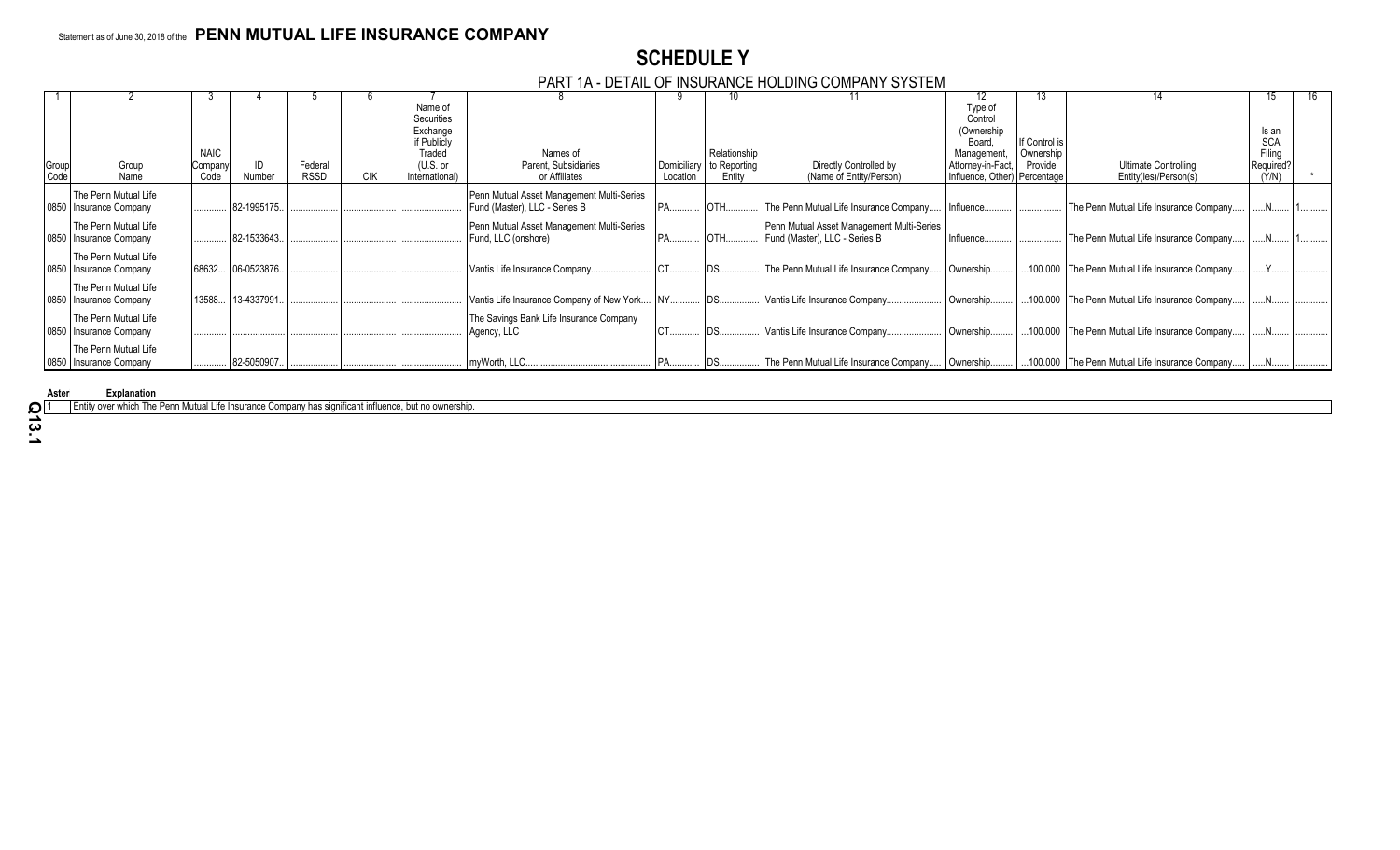## Statement as of June 30, 2018 of the **PENN MUTUAL LIFE INSURANCE COMPANY SUPPLEMENTAL EXHIBITS AND SCHEDULES INTERROGATORIES**

The following supplemental reports are required to be filed as part of your statement filing. However, in the event that your company does not transact the type of business for which the special report must be filed, your response of NO to the specific interrogatory will be accepted in lieu of filing a "NONE" report and a bar code will be printed below. If the supplement is required of your company but is not being filed for whatever reason, enter SEE EXPLANATION and provide an explanation following the interrogatory questions.

|    |                                                                                                                                                                                                                    | Response |
|----|--------------------------------------------------------------------------------------------------------------------------------------------------------------------------------------------------------------------|----------|
|    | Will the Trusteed Surplus Statement be filed with the state of domicile and the NAIC with this statement?                                                                                                          | NO.      |
| 2. | Will the Medicare Part D Coverage Supplement be filed with the state of domicile and the NAIC with this statement?                                                                                                 | NO.      |
| 3. | Will the Reasonableness of Assumptions Certification required by Actuarial Guideline XXXV be filed with the state of domicile and electronically<br>with the NAIC?                                                 | NO.      |
| 4. | Will the Reasonableness and Consistency of Assumptions Certification required by Actuarial Guideline XXXV be filed with the state of domicile<br>and electronically with the NAIC?                                 | NO.      |
| 5. | Will the Reasonableness of Assumptions Certification for Implied Guaranteed Rate Method required by Actuarial Guideline XXXVI be filed with<br>the state of domicile and electronically with the NAIC?             | NO.      |
| 6. | Will the Reasonableness and Consistency of Assumptions Certification required by Actuarial Guideline XXXVI (Updated Average Market Value)<br>be filed with the state of domicile and electronically with the NAIC? | YES      |
|    | Will the Reasonableness and Consistency of Assumptions Certification required by Actuarial Guideline XXXVI (Updated Market Value) be filed<br>with the state of domicile and electronically with the NAIC?         | NO       |

#### **Explanations:**

- 1. The data for this supplement is not required to be filed.
- 2. The data for this supplement is not required to be filed.
- 3. The data for this supplement is not required to be filed.
- 4. The data for this supplement is not required to be filed.
- 5. The data for this supplement is not required to be filed.
- 6.

7. The data for this supplement is not required to be filed.

#### **Bar Code:**

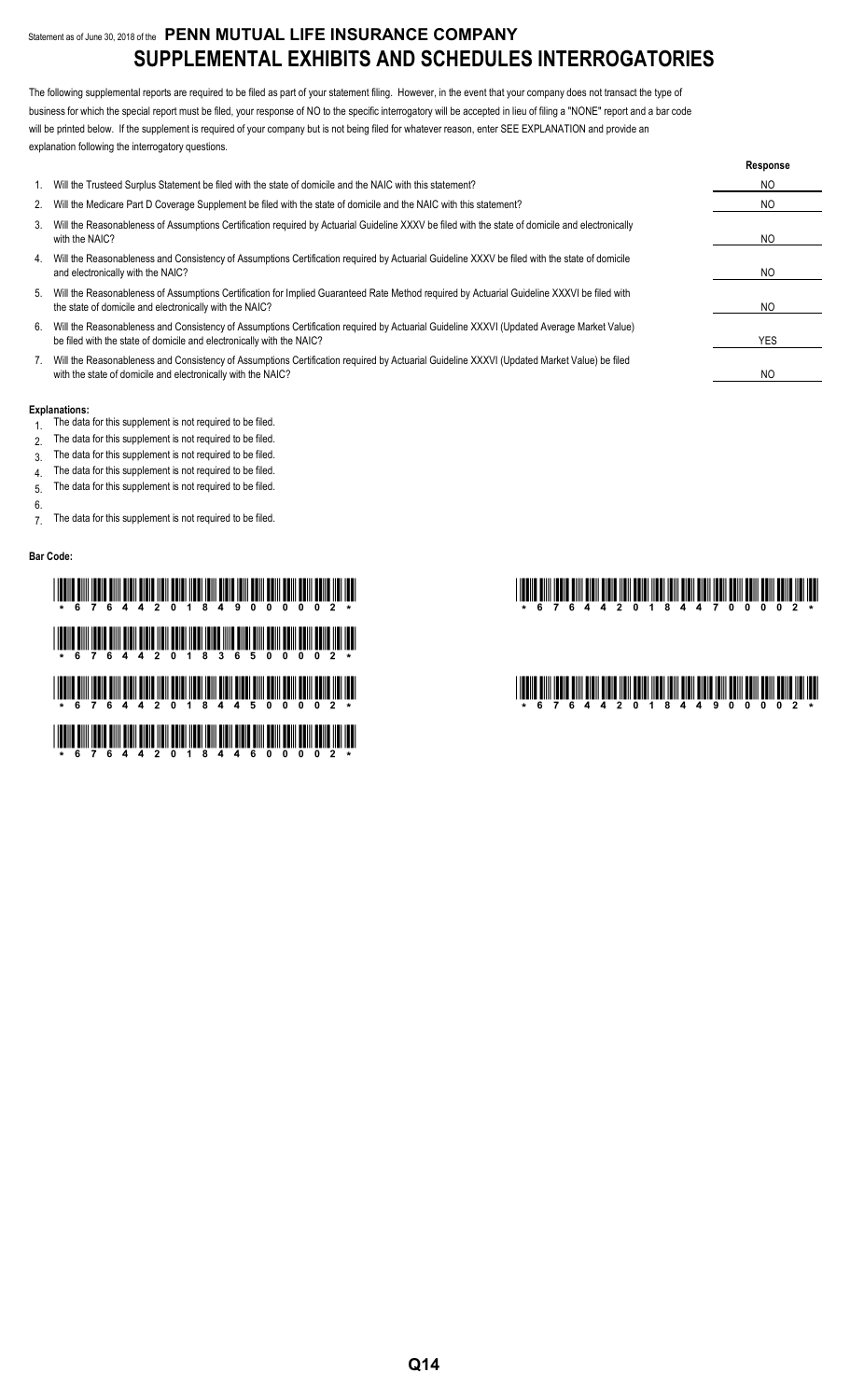## Statement as of June 30, 2018 of the PENN MUTUAL LIFE INSURANCE COMPANY **Overflow Page for Write-Ins**

| <b>Additional Write-ins for Assets:</b> |                               |             |                 |                        |  |  |  |
|-----------------------------------------|-------------------------------|-------------|-----------------|------------------------|--|--|--|
|                                         | <b>Current Statement Date</b> |             |                 |                        |  |  |  |
|                                         |                               |             |                 |                        |  |  |  |
|                                         |                               |             | Net Admitted    | December 31.           |  |  |  |
|                                         |                               | Nonadmitted | Assets          | Prior Year Net         |  |  |  |
|                                         | Assets                        | Assets      | $(Cols. 1 - 2)$ | <b>Admitted Assets</b> |  |  |  |
|                                         | .6.544.952                    | 6.544.952   |                 |                        |  |  |  |
|                                         | .2.260.060                    |             | .2.260.060      | 3.583.605              |  |  |  |
|                                         | 12,527.889                    | 4.799.606   | 7,728,283       | 8.472.036              |  |  |  |
|                                         | 39,698.480                    | 39.698.480  |                 |                        |  |  |  |
|                                         | 5.786.538                     |             | 5,657,029       | 8,977,753              |  |  |  |
|                                         | .66,817,919                   | 51.172.547  | 15.645.372      | 21.033.394             |  |  |  |

#### **Additional Write-ins for Liabilities:**

|                                                        |               | Current               | December 31      |  |  |  |
|--------------------------------------------------------|---------------|-----------------------|------------------|--|--|--|
|                                                        |               | <b>Statement Date</b> | Prior Year       |  |  |  |
| 2504.                                                  |               | .140.623              |                  |  |  |  |
|                                                        |               | .140.623              |                  |  |  |  |
| <b>Additional Write-ins for Summary of Operations:</b> |               |                       |                  |  |  |  |
|                                                        |               |                       |                  |  |  |  |
|                                                        | $\cap$ urront | Drior                 | Drior Voor Endod |  |  |  |

|       |                                            | Current                        | Prior           | <b>Prior Year Ended</b> |
|-------|--------------------------------------------|--------------------------------|-----------------|-------------------------|
|       |                                            | Year to Date                   | Year to Date    | December 31             |
| 2704. | Interest on LLC Note                       | .552.644<br>                   | .438.016<br>.   | $1$ 2.957.938           |
| 2705. | Net Investment Income on Funds Withheld    | .22.702.491<br>.               | .19.134.363<br> | 38.396.352              |
| 2797. | Summary of remaining write-ins for Line 27 | $\sqrt{2}$<br>.24.255.135<br>. | 20.572.379      | マスハ                     |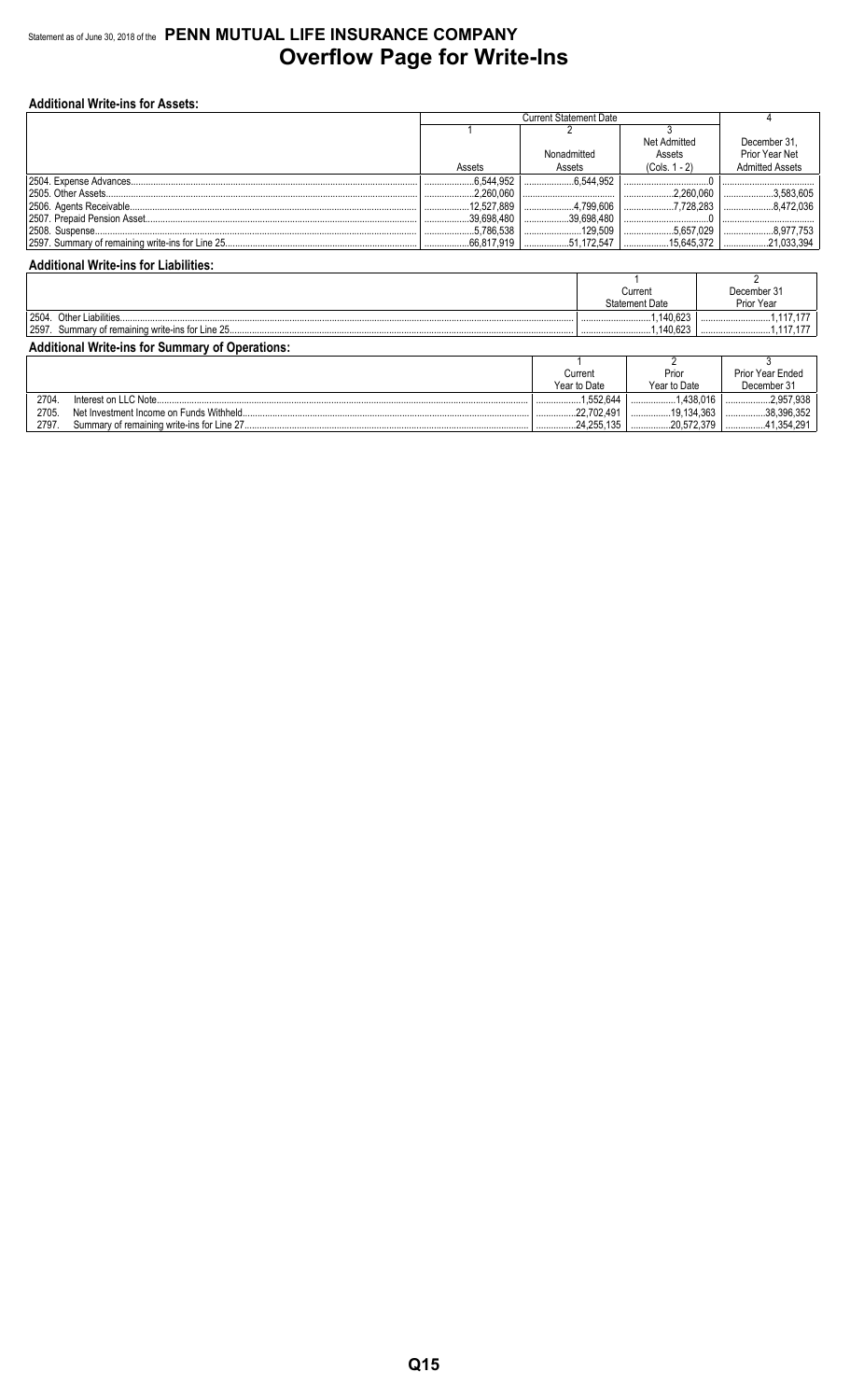## Statement as of June 30, 2018 of the PENN MUTUAL LIFE INSURANCE COMPANY **SCHEDULE A - VERIFICATION**

**Real Estate** 

|                 |                      |              | <b>Prior Year Ended</b> |
|-----------------|----------------------|--------------|-------------------------|
|                 |                      | Year to Date | December 31             |
|                 |                      |              | 33,441.226              |
|                 | 2. Cost of acquired: |              |                         |
|                 |                      |              |                         |
|                 |                      |              |                         |
| 3.              |                      |              |                         |
| 4.              |                      |              |                         |
| 5.              |                      |              |                         |
| 6.              |                      |              |                         |
|                 |                      |              |                         |
| 8.              |                      |              |                         |
| 9.              |                      |              | 34.547.217              |
| 10 <sub>1</sub> |                      |              |                         |
|                 |                      |              |                         |

## **SCHEDULE B - VERIFICATION**

Mortgage Loans

|     |                   |              | Prior Year Ended |
|-----|-------------------|--------------|------------------|
|     |                   | Year to Date | December 31      |
|     |                   |              |                  |
| 2.  | Cost of acquired: |              |                  |
|     |                   |              |                  |
|     |                   |              |                  |
| 3.  |                   |              |                  |
|     |                   |              |                  |
| 5.  |                   |              |                  |
| 6.  |                   |              |                  |
|     |                   |              |                  |
| 8.  |                   |              |                  |
| 9.  |                   |              |                  |
| 10. |                   |              |                  |
| 11. |                   |              |                  |
| 12. |                   |              |                  |
| 13. |                   |              |                  |
| 14. |                   |              |                  |
| 15. |                   |              |                  |

## **SCHEDULE BA - VERIFICATION**

Other Long-Term Invested Assets

|     |                   |              | Prior Year Ended |
|-----|-------------------|--------------|------------------|
|     |                   | Year to Date | December 31      |
|     |                   |              |                  |
| 2.  | Cost of acquired: |              |                  |
|     |                   |              |                  |
|     |                   |              |                  |
| 3.  |                   |              |                  |
| 4.  |                   |              |                  |
| 5.  |                   |              |                  |
| 6.  |                   |              |                  |
|     |                   |              |                  |
| 8.  |                   |              |                  |
| 9.  |                   |              |                  |
| 10. |                   |              |                  |
| 11. |                   |              |                  |
| 12. |                   |              |                  |
| 13. |                   |              |                  |

## **SCHEDULE D - VERIFICATION**

**Bonds and Stocks** 

|     |              | <b>Prior Year Ended</b> |
|-----|--------------|-------------------------|
|     | Year to Date | December 31             |
|     |              |                         |
| 2.  |              |                         |
| 3.  |              |                         |
| 4.  |              |                         |
| 5.  |              |                         |
| 6.  |              |                         |
| 7.  |              |                         |
| 8.  |              |                         |
| 9.  |              |                         |
| 10. |              |                         |
| 11. |              |                         |
| 12. |              |                         |
|     |              |                         |

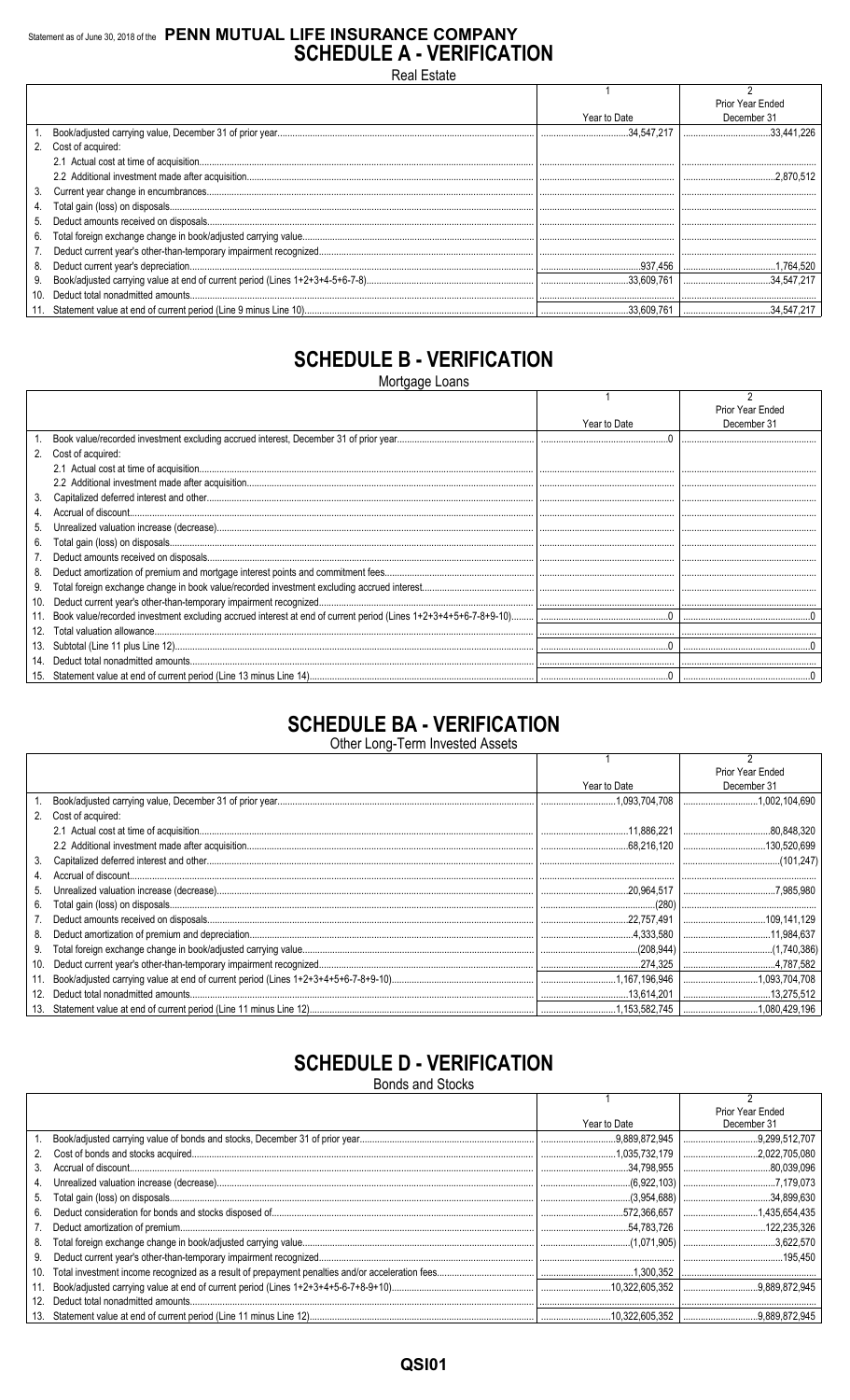## **SCHEDULE D - PART 1B**

Showing the Acquisitions, Dispositions and Non-Trading Activity

During the Current Quarter for all Bonds and Preferred Stock by NAIC Designation

|              |                         | $\overline{1}$<br>Book/Adjusted Carrying<br>Value Beginning | 2<br>Acquisitions<br>During | $\mathbf{3}$<br><b>Dispositions</b><br>During | $\overline{4}$<br>Non-Trading Activity<br>During | 5<br><b>Book/Adjusted Carrying</b><br>Value End of | 6<br><b>Book/Adjusted Carrying</b><br>Value End of | $\overline{7}$<br>Book/Adjusted Carrying<br>Value End of | 8<br><b>Book/Adjusted Carrying</b><br>Value December 31 |
|--------------|-------------------------|-------------------------------------------------------------|-----------------------------|-----------------------------------------------|--------------------------------------------------|----------------------------------------------------|----------------------------------------------------|----------------------------------------------------------|---------------------------------------------------------|
|              | <b>NAIC Designation</b> | of Current Quarter                                          | <b>Current Quarter</b>      | <b>Current Quarter</b>                        | <b>Current Quarter</b>                           | <b>First Quarter</b>                               | Second Quarter                                     | <b>Third Quarter</b>                                     | Prior Year                                              |
|              |                         |                                                             |                             |                                               |                                                  |                                                    |                                                    |                                                          |                                                         |
|              | <b>BONDS</b>            |                                                             |                             |                                               |                                                  |                                                    |                                                    |                                                          |                                                         |
|              |                         | 6,763,854,238                                               | 126,623,203<br>.            | 166,950,251                                   |                                                  | 6,763,854,238                                      | 6,597,163,360                                      |                                                          | 6,430,956,841                                           |
|              |                         | 2,461,813,438                                               | 125.383.481<br>.            | 76,238,472                                    | 113,438,405                                      | 2,461,813,438<br>.                                 | 2.624.396.852<br>.                                 |                                                          | 2,380,667,294                                           |
|              |                         | 261.494.345                                                 | 3.044.900                   | 6,756,715                                     | 5.546.892                                        | 261.494.345                                        | 263.329.422                                        |                                                          | 286,183,422                                             |
|              |                         | 80,659,404                                                  |                             | 6,086,481                                     | (4,371,894)                                      | 80,659,404                                         | 70,201,029                                         |                                                          | 75,738,523                                              |
|              |                         | 31,832,210                                                  |                             | 172,186                                       | 1,940,645                                        | 31,832,210                                         | 33,600,669                                         |                                                          | 28,486,344                                              |
|              |                         | 5,751,060                                                   |                             |                                               | 3,521,765   1,996,913   5,751,060                |                                                    |                                                    |                                                          | 7,521,533                                               |
| <b>QSI02</b> |                         | 9.605.404.695                                               | 255.051.584                 |                                               |                                                  |                                                    | 9.592.917.540                                      |                                                          | 9.209.553.957                                           |
|              | PREFERRED STOCK         |                                                             |                             |                                               |                                                  |                                                    |                                                    |                                                          |                                                         |
|              |                         | .17,386,575                                                 | .5.000.000                  |                                               |                                                  | 17,386,575                                         | 22.386.575                                         |                                                          | 24,946,575                                              |
|              |                         | 77,748,880                                                  |                             |                                               |                                                  | 77.748.880                                         | 77,748,880                                         |                                                          | 72,629,880                                              |
|              |                         | 6,048,500                                                   |                             |                                               |                                                  | 6,048,500                                          | 6,048,500                                          |                                                          | 6,048,500                                               |
|              |                         | ,7,600,000                                                  |                             |                                               |                                                  | , 7,600,000                                        | 7.600.000                                          |                                                          | 7,600,000                                               |
|              |                         |                                                             |                             |                                               |                                                  |                                                    |                                                    |                                                          |                                                         |
|              |                         | 782,614                                                     |                             |                                               |                                                  | 782,614                                            | 782,614                                            |                                                          | 782,614                                                 |
|              |                         | 109,566,569                                                 | 5,000,000                   |                                               | $\overline{0}$                                   | 109,566,569                                        | 114,566,569                                        |                                                          |                                                         |
|              |                         |                                                             |                             |                                               |                                                  |                                                    |                                                    |                                                          |                                                         |

(a) Book/Adjusted Carrying Value column for the end of the current reporting period includes the following amount of short-term and cash equivalent bonds by NAIC designation:

NAIC 1 \$...........0; NAIC 2 \$..........0; NAIC 3 \$...........0; NAIC 4 \$..........0; NAIC 5 \$..........0; NAIC 6 \$..........0.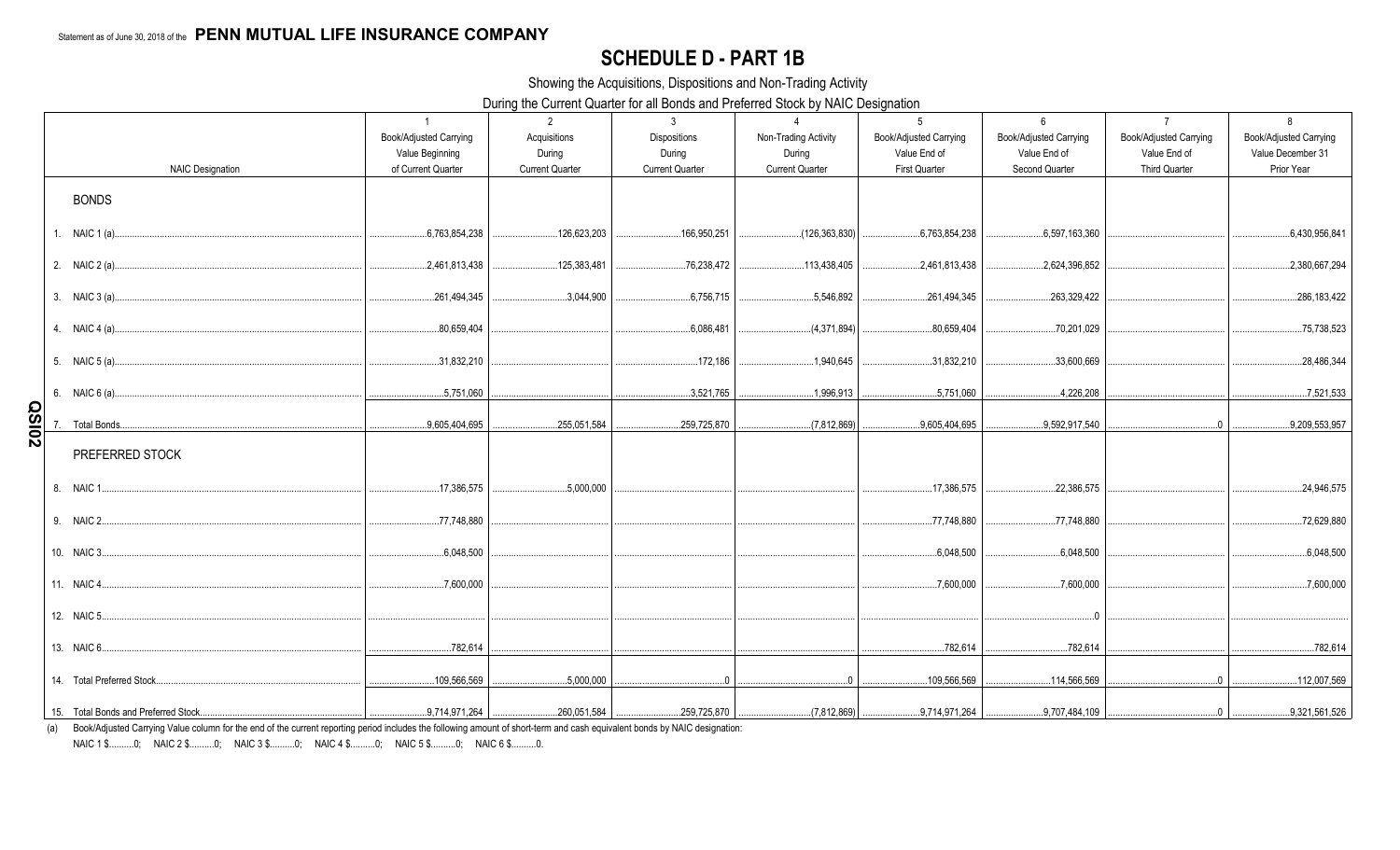## Statement as of June 30, 2018 of the PENN MUTUAL LIFE INSURANCE COMPANY **SCHEDULE DA - PART 1**

Short-Term Investments

|  | Book/Adjusted  |            | Actual | Interest Collected | Paid for Accrued Interest |  |  |
|--|----------------|------------|--------|--------------------|---------------------------|--|--|
|  | Carrying Value | Par Value  | Cost   | Year To Date       | Year To Date              |  |  |
|  |                | <b>VVV</b> |        |                    |                           |  |  |
|  |                |            |        |                    |                           |  |  |

## **SCHEDULE DA - VERIFICATION**

Short-Term Investments

|     |              | Prior Year Ended |
|-----|--------------|------------------|
|     | Year To Date | December 31      |
|     |              |                  |
|     |              |                  |
|     |              |                  |
|     |              |                  |
| 5.  |              |                  |
| 6.  |              |                  |
|     |              |                  |
| 8.  |              |                  |
|     |              |                  |
| 10. |              |                  |
|     |              |                  |
|     |              |                  |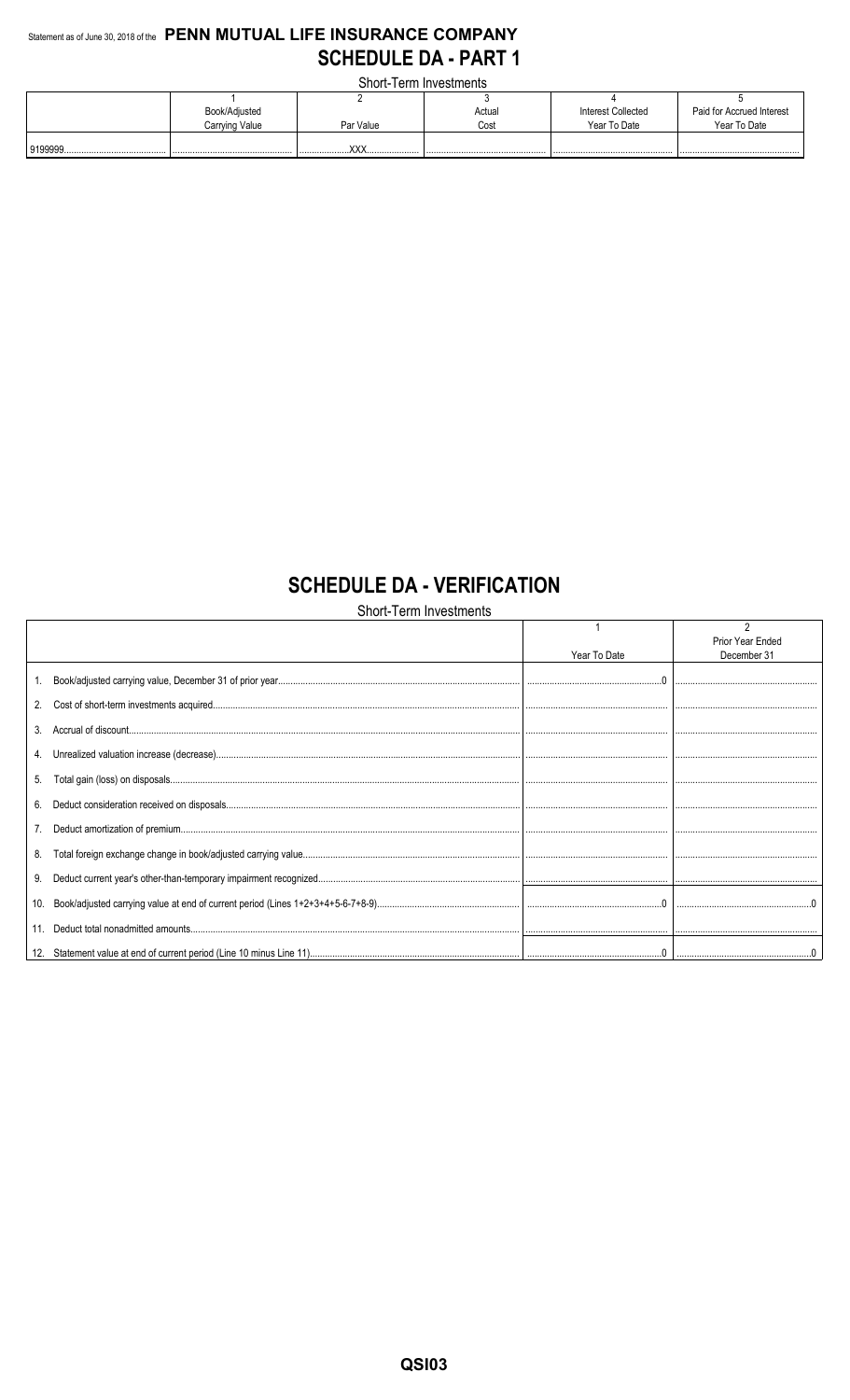## Statement as of June 30, 2018 of the **PENN MUTUAL LIFE INSURANCE COMPANY SCHEDULE DB - PART A - VERIFICATION**

Options, Caps, Floors, Collars, Swaps and Forwards

|    |                                                                                                                                                                                                                                                                                                                                          | (238, 704, 591) |
|----|------------------------------------------------------------------------------------------------------------------------------------------------------------------------------------------------------------------------------------------------------------------------------------------------------------------------------------------|-----------------|
|    |                                                                                                                                                                                                                                                                                                                                          | (2,960,957)     |
|    |                                                                                                                                                                                                                                                                                                                                          | 20,432,377      |
|    |                                                                                                                                                                                                                                                                                                                                          | 14,220,583      |
|    |                                                                                                                                                                                                                                                                                                                                          | 11,302,509      |
| 6  | $\textbf{Amortization}.\textrm{}.\textrm{}.\textrm{}.\textrm{}.\textrm{}.\textrm{}.\textrm{}.\textrm{}.\textrm{}.\textrm{}.\textrm{}.\textrm{}.\textrm{}.\textrm{}.\textrm{}.\textrm{}.\textrm{}.\textrm{}.\textrm{}.\textrm{}.\textrm{}.\textrm{}.\textrm{}.\textrm{}.\textrm{}.\textrm{}.\textrm{}.\textrm{}.\textrm{}.\textrm{}.\tex$ |                 |
|    |                                                                                                                                                                                                                                                                                                                                          |                 |
| 8. |                                                                                                                                                                                                                                                                                                                                          |                 |
|    |                                                                                                                                                                                                                                                                                                                                          | (218, 315, 097) |
|    |                                                                                                                                                                                                                                                                                                                                          |                 |
|    |                                                                                                                                                                                                                                                                                                                                          | (218.315.097)   |

## **SCHEDULE DB - PART B - VERIFICATION**

|    |                                                                         | <b>Futures Contracts</b> |              |             |              |
|----|-------------------------------------------------------------------------|--------------------------|--------------|-------------|--------------|
| 1. |                                                                         |                          |              |             | 372,505      |
| 2. |                                                                         |                          |              |             | (1,675,537)  |
|    | 3.1 Add:                                                                |                          |              |             |              |
|    | Change in variation margin on open contracts - Highly Effective Hedges: |                          |              |             |              |
|    |                                                                         |                          |              |             |              |
|    |                                                                         |                          | $\mathbf 0$  |             |              |
|    | Change in variation margin on open contracts - All Other:               |                          |              |             |              |
|    |                                                                         | (1,303,037)              |              |             |              |
|    |                                                                         | 372,501                  | (1,675,538)  | (1,675,538) |              |
|    | 3.2 Add:                                                                |                          |              |             |              |
|    | Change in adjustment to basis of hedged item:                           |                          |              |             |              |
|    |                                                                         |                          |              |             |              |
|    |                                                                         |                          | 0            |             |              |
|    | Change in amount recognized:                                            |                          |              |             |              |
|    |                                                                         |                          |              |             |              |
|    |                                                                         | 372,500                  | (1,675,537)  | (1,675,537) |              |
|    |                                                                         |                          |              |             | (1)          |
|    |                                                                         |                          |              |             |              |
|    | 4.2 Less:                                                               |                          |              |             |              |
|    |                                                                         |                          |              |             |              |
|    |                                                                         |                          | $\mathbf{0}$ |             |              |
|    |                                                                         |                          |              |             | $\mathbf{0}$ |
| 5. | Dispositions gains (losses) on contracts terminated in prior year:      |                          |              |             |              |
|    | 5.1                                                                     |                          |              |             |              |
|    | 5.2                                                                     |                          |              |             |              |
| 6. |                                                                         |                          |              |             | (1,303,032)  |
| 7. |                                                                         |                          |              |             |              |
| 8. |                                                                         |                          |              |             | (1,303,032)  |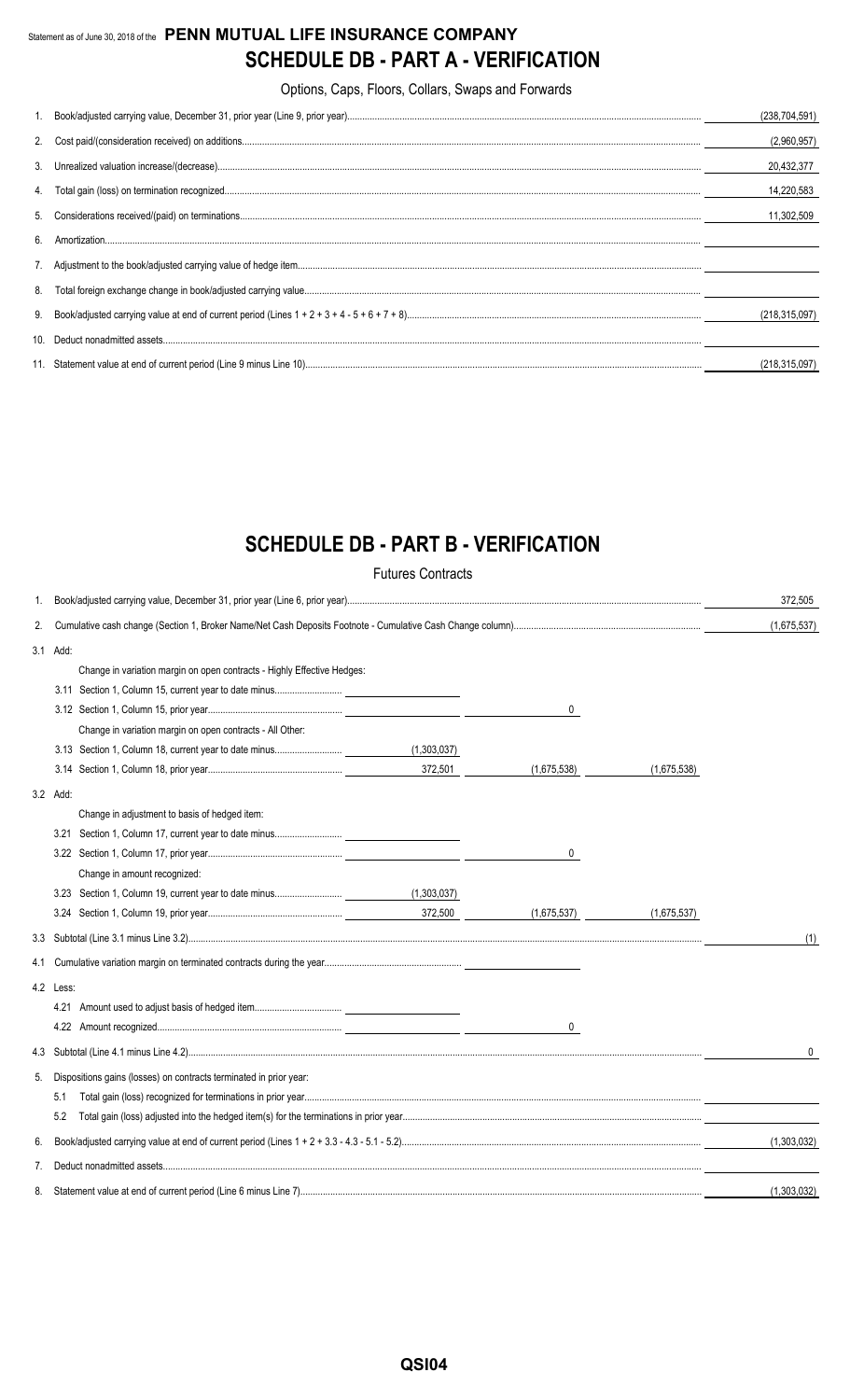## **SCHEDULE DB - PART C - SECTION 1**

Replication (Synthetic Asset) Transactions Open as of Current Statement Date

| <b>Replication (Synthetic) Asset Transactions</b> |             |                            |          |                |            |           |          | Components of the Replication (Synthetic Asset) Transactions |                |            |                         |             |                            |                              |            |
|---------------------------------------------------|-------------|----------------------------|----------|----------------|------------|-----------|----------|--------------------------------------------------------------|----------------|------------|-------------------------|-------------|----------------------------|------------------------------|------------|
|                                                   |             |                            |          |                |            |           |          | Derivative Instrument(s) Open                                |                |            | Cash Instrument(s) Held |             |                            |                              |            |
|                                                   |             |                            |          |                |            |           |          |                                                              |                |            |                         |             |                            |                              |            |
|                                                   |             | <b>NAIC</b><br>Designation |          |                |            |           |          |                                                              |                |            |                         |             | <b>NAIC</b><br>Designation |                              |            |
|                                                   |             | or Other                   | Notional | Book/Adjusted  |            | Effective | Maturity |                                                              | Book/Adjusted  |            |                         |             |                            | or Other   Book/Adjusted     |            |
| Number                                            | Description | Description                | Amount   | Carrying Value | Fair Value | Date      | Date     | Description                                                  | Carrying Value | Fair Value | <b>CUSIF</b>            | Description |                            | Description   Carrying Value | Fair Value |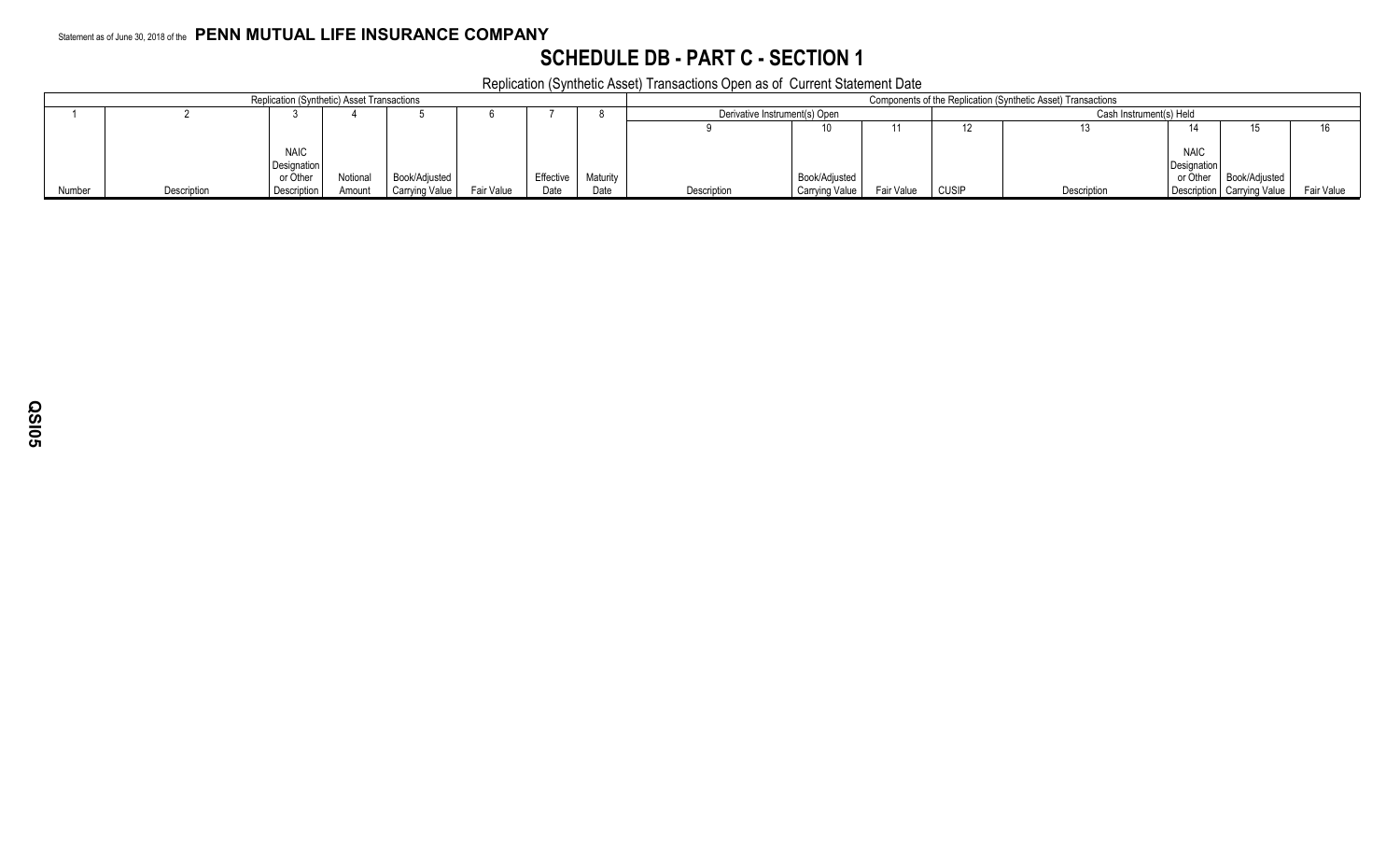## **SCHEDULE DB - PART C - SECTION 2**

Reconciliation (Synthetic Asset) Transactions Open

|                                                                                     |                     | <b>First Quarter</b>                                                                 |                     | Second Quarter                                                                       |                     | <b>Third Quarter</b>                                                                 | Fourth Quarter      |                                                                                      | Year-To-Date        |                                                                                      |
|-------------------------------------------------------------------------------------|---------------------|--------------------------------------------------------------------------------------|---------------------|--------------------------------------------------------------------------------------|---------------------|--------------------------------------------------------------------------------------|---------------------|--------------------------------------------------------------------------------------|---------------------|--------------------------------------------------------------------------------------|
|                                                                                     |                     |                                                                                      |                     |                                                                                      |                     |                                                                                      |                     |                                                                                      |                     | 10                                                                                   |
|                                                                                     | Number of Positions | <b>Total Replication (Synthetic</b><br>Asset) Transactions<br><b>Statement Value</b> | Number of Positions | <b>Total Replication (Synthetic</b><br>Asset) Transactions<br><b>Statement Value</b> | Number of Positions | <b>Total Replication (Synthetic</b><br>Asset) Transactions<br><b>Statement Value</b> | Number of Positions | <b>Total Replication (Synthetic</b><br>Asset) Transactions<br><b>Statement Value</b> | Number of Positions | <b>Total Replication (Synthetic</b><br>Asset) Transactions<br><b>Statement Value</b> |
| Beginning Inventory.                                                                |                     |                                                                                      |                     |                                                                                      |                     |                                                                                      |                     |                                                                                      |                     |                                                                                      |
| 2. Add: Opened or acquired transactions.                                            |                     |                                                                                      |                     |                                                                                      |                     |                                                                                      |                     |                                                                                      |                     |                                                                                      |
| 3. Add: Increases in replication (synthetic asset)<br>transactions statement value. | XXX.                |                                                                                      | XXX.                |                                                                                      | XXX.                |                                                                                      | <b>XXX</b>          |                                                                                      | <b>XXX</b>          |                                                                                      |
| Less: Closed or disposed of transactions.                                           |                     |                                                                                      |                     |                                                                                      |                     |                                                                                      |                     |                                                                                      |                     |                                                                                      |
| Less: Positions disposed of for<br>failing effectiveness criteria.                  |                     |                                                                                      |                     |                                                                                      |                     |                                                                                      |                     |                                                                                      |                     |                                                                                      |
| Less: Decreases in replication (synthetic<br>asset) transactions statement value.   | .XXX.               |                                                                                      | <b>XXX</b>          |                                                                                      | XXX.                |                                                                                      | XXX.                |                                                                                      | XXX.                |                                                                                      |
| . Ending Inventory.                                                                 |                     |                                                                                      |                     |                                                                                      |                     |                                                                                      |                     |                                                                                      |                     |                                                                                      |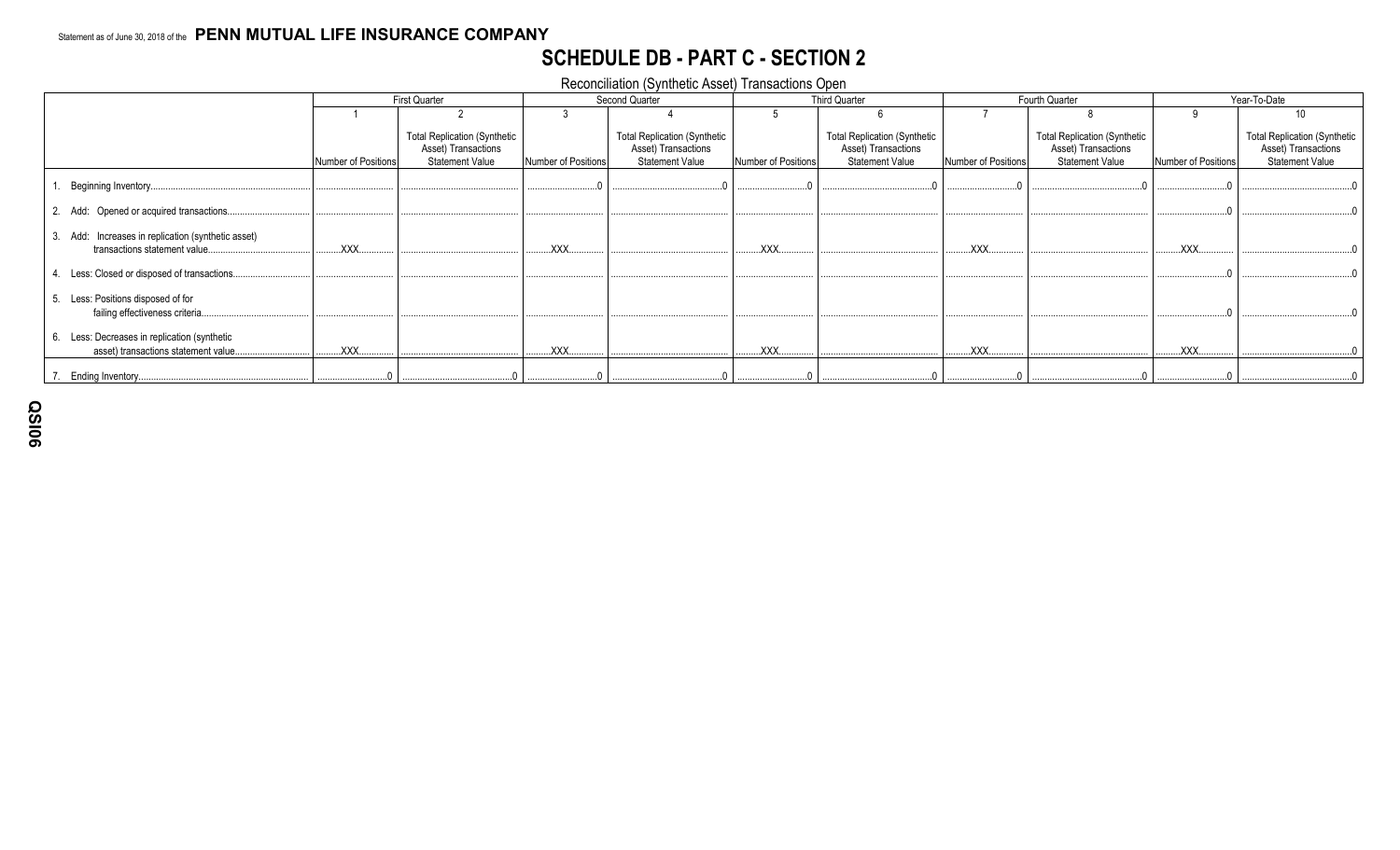## Statement as of June 30, 2018 of the PENN MUTUAL LIFE INSURANCE COMPANY **SCHEDULE DB - VERIFICATION**

Verification of Book/Adjusted Carrying Value, Fair Value and Potential Exposure of all Open Derivative Contracts

|    | Book/Adjusted Carrying Value Check |                 |
|----|------------------------------------|-----------------|
|    | (218, 315, 086)                    |                 |
| 2. | (1,303,037)                        |                 |
| 3. |                                    | (219, 618, 123) |
| 4. | 126,203,201                        |                 |
| 5. | (345, 821, 257)                    |                 |
| 6. |                                    | (67)            |
|    | Fair Value Check                   |                 |
|    | (218, 315, 086)                    |                 |
|    | (1,303,037)                        |                 |
| 9. |                                    | (219, 618, 123) |
|    | 126,203,201                        |                 |
|    | (345,821,257)                      |                 |
|    |                                    | (67)            |
|    | <b>Potential Exposure Check</b>    |                 |
|    | 93,558,579                         |                 |
|    | (930,000)                          |                 |
|    | 92,628,575                         |                 |
|    |                                    |                 |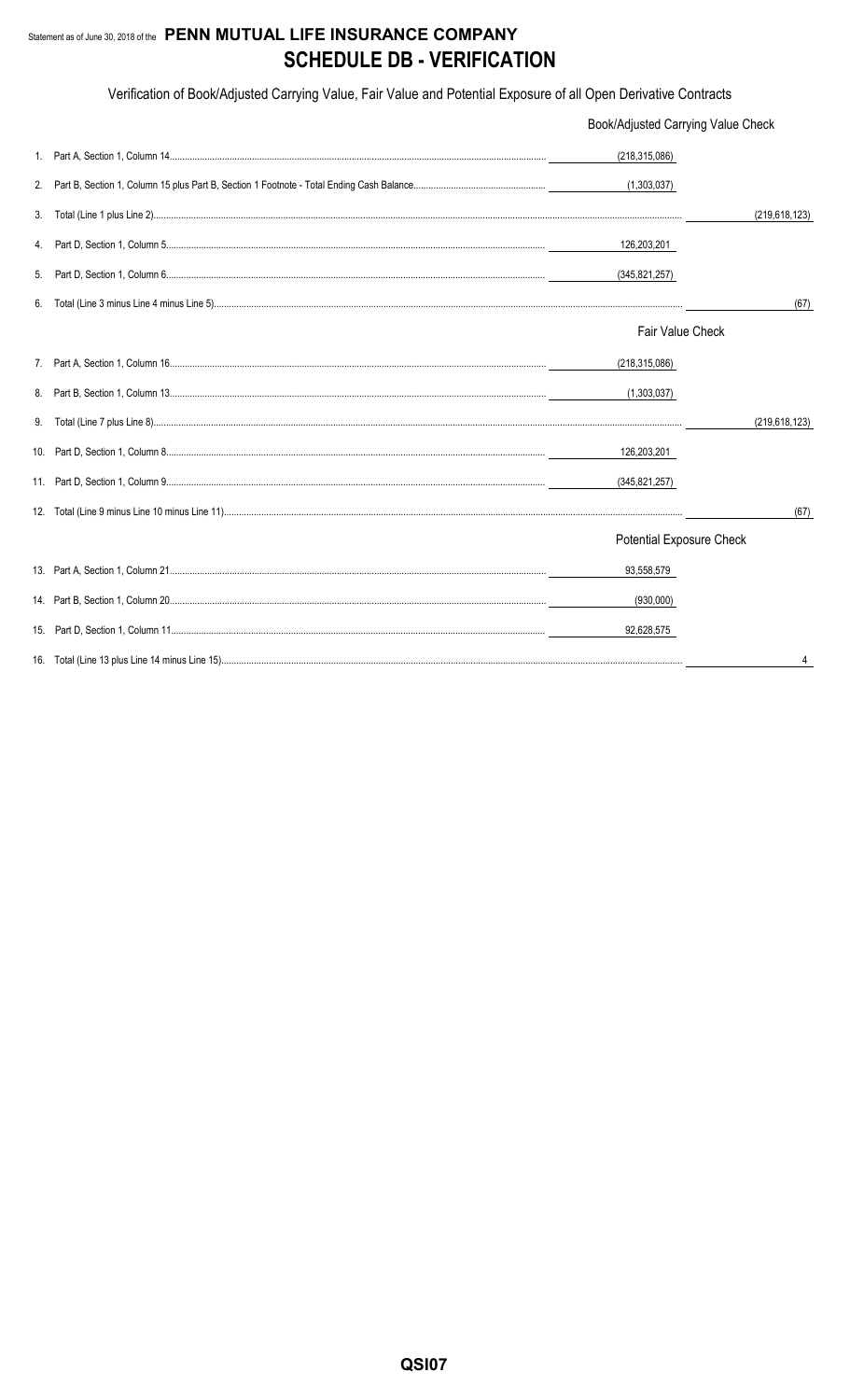## Statement as of June 30, 2018 of the PENN MUTUAL LIFE INSURANCE COMPANY **SCHEDULE E - PART 2 - VERIFICATION**

Cash Equivalents 2<br>Prior Year Ended Year To Date December 31 1. Book/adjusted carrying value, December 31 of prior year... ..218,037,230 2. Cost of cash equivalents acquired... .2,286,373,146 ...1,037,516,918 3. Accrual of discount....  $(11,346)$ 4. Unrealized valuation increase (decrease). 5. Total gain (loss) on disposals.. 5,019  $(14, 409)$ 6. Deduct consideration received on disposals. .2,245,386,981 ..819,453,933 7. Deduct amortization of premium... 8. Total foreign exchange change in book/ adjusted carrying value. 9. Deduct current year's other-than-temporary impairment recognized. .259,028,414 ...218,037,230 10. Book/adjusted carrying value at end of current period (Lines 1+2+3+4+5-6-7+8-9).. 11. Deduct total nonadmitted amounts... .259,028,414 ..218,037,230 12. Statement value at end of current period (Line 10 minus Line 11).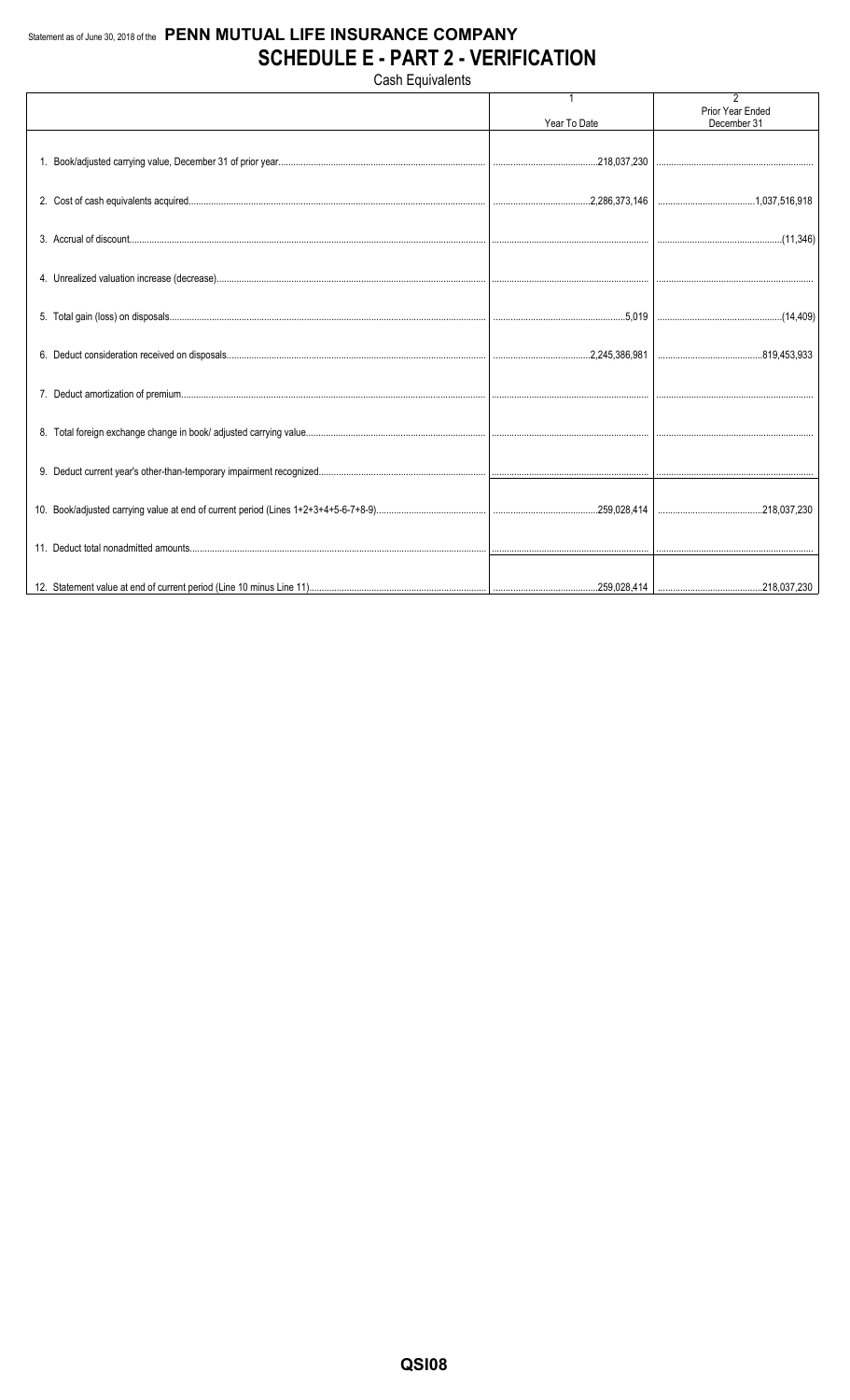## **SCHEDULE A - PART 2**

Showing all Real Estate ACQUIRED AND ADDITIONS MADE During the Current Quarter

|                         | Locatio |                       |                |                                                           |                                                           |                          |
|-------------------------|---------|-----------------------|----------------|-----------------------------------------------------------|-----------------------------------------------------------|--------------------------|
|                         |         |                       |                |                                                           |                                                           |                          |
|                         |         |                       |                |                                                           | Book/Adjusted Carrying Value   Additional Investment Made |                          |
| Jescription of Property |         | State   Date Acquired | Name of Vendor | Actual Cost at Time of Acquisition Amount of Encumbrances | Less Encumbrances                                         | <b>After Acquisition</b> |

|                                | <b>SCHEDULE A - PART 3</b>                                                                                              |  |          |                   |                    |                                         |                                 |                |                                      |                             |                 |                      |                                 |             |                |                      |            |                             |              |
|--------------------------------|-------------------------------------------------------------------------------------------------------------------------|--|----------|-------------------|--------------------|-----------------------------------------|---------------------------------|----------------|--------------------------------------|-----------------------------|-----------------|----------------------|---------------------------------|-------------|----------------|----------------------|------------|-----------------------------|--------------|
|                                | Showing all Real Estate DISPOSED During the Quarter, Including Payments During the Final Year on "Sales Under Contract" |  |          |                   |                    |                                         |                                 |                |                                      |                             |                 |                      |                                 |             |                |                      |            |                             |              |
|                                | Change in Book/Adjusted Carrying Value Less Encumbrances<br>Location                                                    |  |          |                   |                    |                                         |                                 |                |                                      |                             |                 |                      |                                 |             |                |                      |            |                             |              |
|                                |                                                                                                                         |  |          |                   |                    |                                         |                                 |                |                                      |                             |                 |                      |                                 |             |                |                      |            |                             |              |
|                                |                                                                                                                         |  |          |                   |                    | Expended for<br>Additions,<br>Permanent | Book/Adjusted<br>Carrying Value |                | <b>Current Year's</b><br>Other-Than- |                             |                 | <b>Total Foreign</b> | Book/Adjusted<br>Carrying Value |             | Foreign        |                      |            | Gross Income<br>Earned Less | axes.        |
|                                |                                                                                                                         |  |          |                   |                    | Improvements                            | Less                            |                | Temporary                            | Current Year's Total Change |                 | Exchange             | Less                            | Amounts     | Exchange       | <b>Realized Gain</b> | Total Gain | Interest                    | Repairs, and |
|                                |                                                                                                                         |  | Disposal |                   |                    | and Changes in                          | Encumbrances                    | Current Year's | Impairment                           | Change in                   | in B./A.C.V.    | Change in            | Encumbrances on                 | Received    | Gain (Loss) on | (Loss) on            | (Loss) on  | Incurred on                 | Expenses     |
| <b>Description of Property</b> |                                                                                                                         |  |          | Name of Purchaser | <b>Actual Cost</b> | Encumbrances                            | Prior Year                      | Depreciation   |                                      | Recognized Encumbrances     | $(11 - 9 - 10)$ | <b>B./A.C.V.</b>     | Disposal                        | During Year | Disposal       | Disposa              | Disposal   | Encumbrances                | Incurred     |
|                                |                                                                                                                         |  |          |                   |                    |                                         |                                 |                |                                      |                             |                 |                      |                                 |             |                |                      |            |                             |              |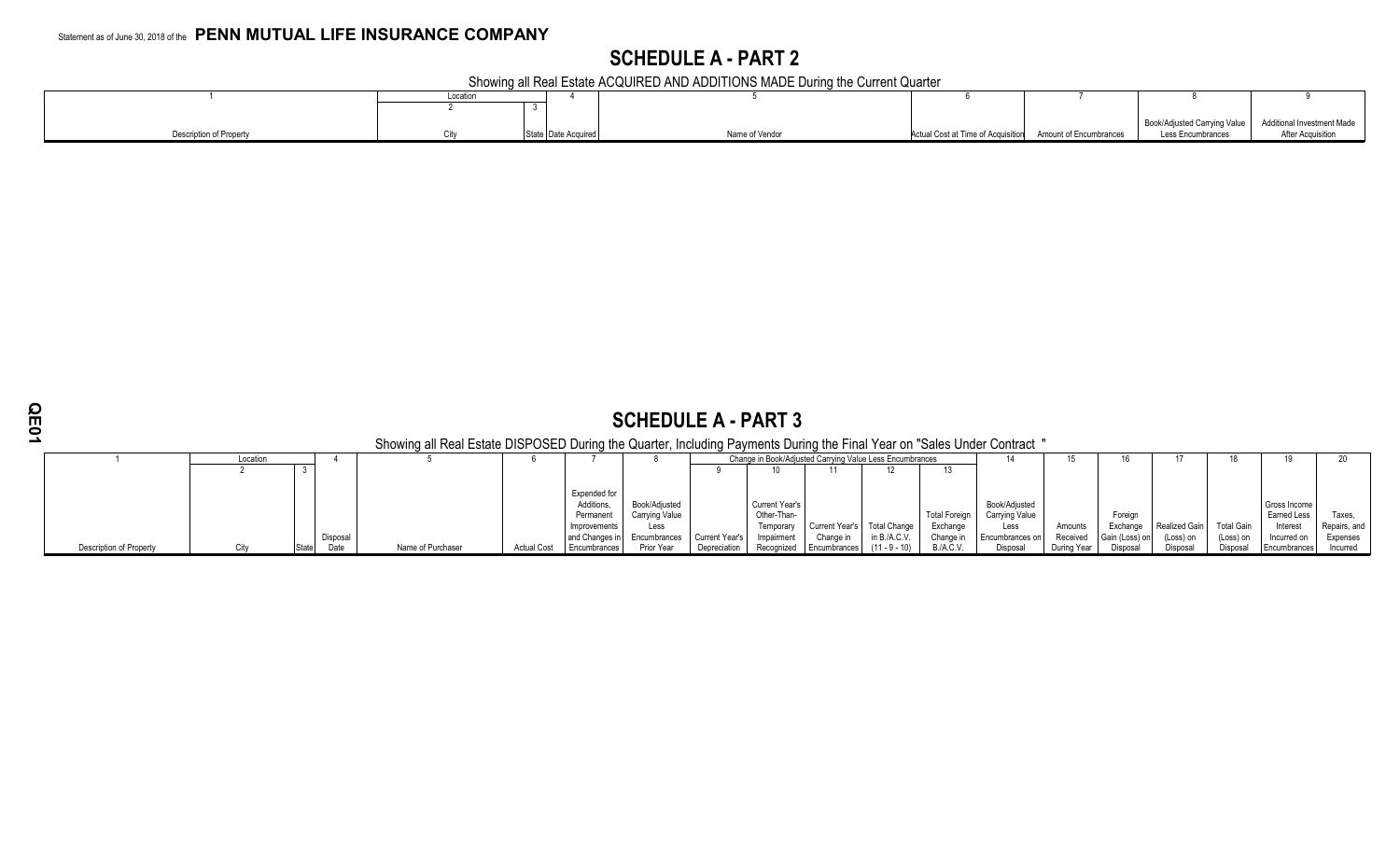## **SCHEDULE B - PART 2**

Showing all Mortgage Loans ACQUIRED AND ADDITIONS MADE During the Current Quarter

|             | Locatior |  |                                          |                                    |                                              |                             |
|-------------|----------|--|------------------------------------------|------------------------------------|----------------------------------------------|-----------------------------|
|             |          |  |                                          |                                    |                                              |                             |
|             |          |  |                                          |                                    |                                              |                             |
| Loan Number | State    |  | Loan Type Date Acquired Rate of Interest | Actual Cost at Time of Acquisition | Additional Investment Made After Acquisition | Value of Land and Buildings |

 $\sim$ 

## **SCHEDULE B - PART 3**

### Showing all Mortgage Loans DISPOSED, Transferred or Repaid During the Current Quarter

|             | Location |       |                               |                             |            |                |                | Change in Book Value/Recorded Investment |                 |                                                         |                          |               |                  |               |                      |
|-------------|----------|-------|-------------------------------|-----------------------------|------------|----------------|----------------|------------------------------------------|-----------------|---------------------------------------------------------|--------------------------|---------------|------------------|---------------|----------------------|
|             |          |       |                               |                             |            |                |                |                                          |                 | 13                                                      |                          |               |                  |               |                      |
|             |          |       |                               |                             |            |                |                |                                          |                 |                                                         |                          |               |                  |               |                      |
|             |          |       |                               |                             |            |                |                |                                          |                 |                                                         | Book Value /             |               |                  |               |                      |
|             |          |       |                               |                             |            |                | Current Year's |                                          |                 |                                                         | Recorded                 |               |                  |               |                      |
|             |          |       |                               | <b>Book Value/Recorded</b>  | Unrealized |                | Other-Than-    |                                          |                 |                                                         | Investment               |               |                  |               |                      |
|             |          |       |                               | <b>Investment Excluding</b> | Valuation  | Current Year's | Temporary      | Capitalized                              | Total Change in | <b>Total Foreign</b>                                    | <b>Excluding Accrued</b> |               | Foreign Exchange | Realized Gain |                      |
|             |          |       |                               | Accrued Interest Prior      | Increase   | (Amortization) | Impairment     |                                          |                 | Deferred Interest   Book Value (8 + 9 - Exchange Change | Interest on              |               | Gain (Loss) or   | (Loss) on     | Total Gain (Loss) on |
| Loan Number |          | State | Type Date Acquired Disposal P | Year                        | (Decrease) | Accretion      | Recognized     | and Other                                | $10 + 11$       | in Book Value                                           | Disposa                  | Consideration | Disposal         | Disposal      | Disposa              |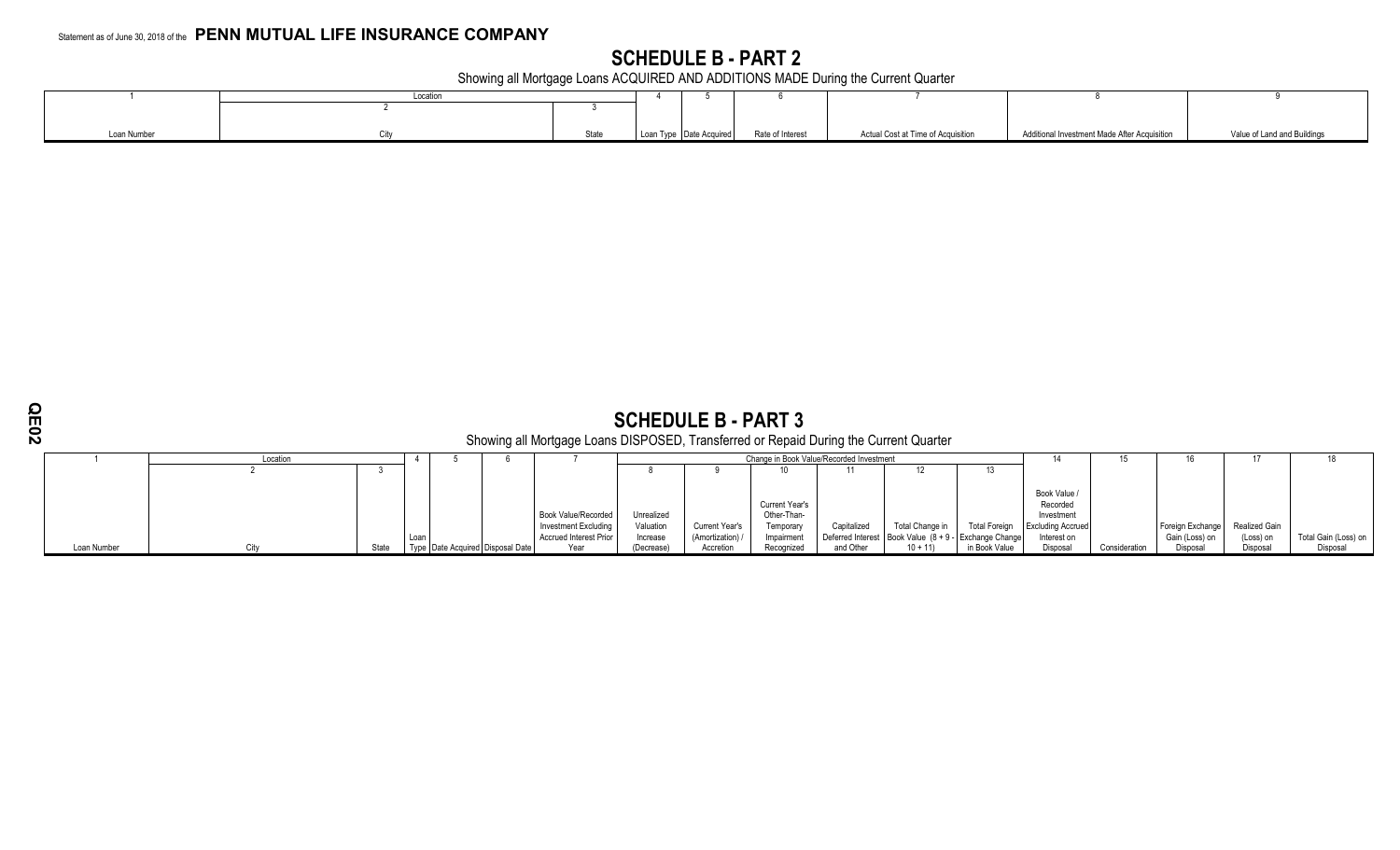SCHEDULE BA - PART 2<br>Showing Other Long-Term Invested Assets ACQUIRED AND ADDITIONS MADE During the Current Quarter

|     |                             |        | $\mathcal{P}$                                                                                                                 | Location        | Δ            | -5                                     | 6           |             | 8        | 9                      | 10                     | 11           | 12                    | 13            |
|-----|-----------------------------|--------|-------------------------------------------------------------------------------------------------------------------------------|-----------------|--------------|----------------------------------------|-------------|-------------|----------|------------------------|------------------------|--------------|-----------------------|---------------|
|     |                             |        |                                                                                                                               |                 |              |                                        |             |             |          |                        |                        |              |                       |               |
|     |                             |        |                                                                                                                               |                 |              |                                        | <b>NAIC</b> | Date        |          |                        |                        |              |                       |               |
|     |                             |        |                                                                                                                               |                 |              |                                        | Desig-      | Originally  | Type and | Actual Cost at Time of | Additional Investment  | Amount of    | Commitment for        | Percentage of |
|     | <b>CUSIP</b> Identification |        | Name or Description                                                                                                           | City            | <b>State</b> | Name of Vendor or General Partner      | nation      | Acquired    | Strategy | Acquisition            | Made after Acquisition | Encumbrances | Additional Investment | Ownership     |
|     |                             |        | Joint Venture or Partnership Interests That Have Underlying Characteristics of Common Stocks - Unaffiliated                   |                 |              |                                        |             |             |          |                        |                        |              |                       |               |
|     | 000000                      | $00\,$ | 0 Atlas Venture Fund X, L.P.                                                                                                  | Cambridge       | MA           | <b>Atlas Venture Partners</b>          |             | 03/20/2015. |          |                        | .817,049               |              | .1,222,217            | 2.800         |
|     |                             |        | 000000 00 0 Battery Ventures XI, L.P.                                                                                         | Waltham.        | <b>MA</b>    | <b>Battery Ventures.</b>               |             | 02/22/2016  |          |                        | .231,000               |              | 1,771,000             | .1.077        |
|     | 000000                      | $00\,$ | 0 Battery Ventures XII, L.P.                                                                                                  | Waltham.        | <b>MA</b>    | <b>Battery Ventures</b>                |             | 01/31/2018. |          |                        | .506,000               |              | 10,821,500            | .1.438        |
|     | 000000                      | $00\,$ | 0 Bessemer Venture Partners IX Institutional L.P.                                                                             | Larchmont.      | NY.          | Bessemer Venture Partners.             |             | 02/28/2015  |          |                        | .292,799               |              | 2,538,163             | .0.438        |
|     | 000000                      | $00\,$ | 0 Cross Creek Capital Partners III, L.P.                                                                                      | Salt Lake City. | UT.          | Cross Creek Capital.                   |             | 08/29/2013. |          |                        | .200,000               |              | .1,265,000            | .5.319        |
|     | 000000                      | $00\,$ | 0 Cross Creek Capital Partners IV, L.P.                                                                                       | Salt Lake City  | UT.          | Cross Creek Capital                    |             | 03/31/2016. |          |                        | .526,890               |              | .4,666,740            | .7.527        |
|     | 000000                      | $00\,$ | 0 Frazier Life Sciences IX, L.P                                                                                               | Menlo Park      | CA.          | <b>Frazier Healthcare Partners</b>     |             | 10/31/2017  |          |                        | .620.000               |              | 18.860.000            | .5.000        |
|     | 000000                      | $00\,$ | 0 Frazier Life Sciences VIII, L.P.                                                                                            | Menlo Park.     | CA.          | <b>Frazier Healthcare Partners</b>     |             | 09/30/2015  |          |                        | .1,008,000             |              | 3,990,000             | .5.333        |
|     | 000000                      | $00\,$ | Glendower Capital Secondary Opportunities Fund IV, L.P                                                                        | London.         | GBR.         | Glendower Capital.                     |             | 04/01/2018  |          | 1.400.000              |                        |              | .26,600,000           | .1.400        |
|     | 000000                      | $00\,$ | 0 GS Vintage Fund V, L.P                                                                                                      | New York.       | NY.          | Goldman Sachs & Co.                    |             | 10/29/2008. |          |                        | .345                   |              | .1,341,757            | .0.183        |
|     | 000000                      | $00\,$ | 0 Lightspeed Venture Partners Select, L.P.                                                                                    | Menlo Park      | CA.          | <b>Lightspeed Ventures</b>             |             | 03/24/2014  |          |                        | .45.000                |              |                       | .0.462        |
|     |                             |        |                                                                                                                               | Menlo Park      |              |                                        |             | 07/07/2014  |          |                        |                        |              | .105,000              |               |
|     | 000000                      | $00\,$ | Lightspeed Venture Partners X. L.P.                                                                                           |                 | CA.          | <b>Lightspeed Ventures</b>             |             |             |          |                        | .90.000                |              | .450.000              | .0.720        |
|     | 000000                      | $00\,$ | 0 Lightspeed Venture Partners XI, L.P.                                                                                        | Menlo Park      | CA.          | <b>Lightspeed Ventures</b>             |             | 03/10/2016. |          |                        | 525,000                |              | .2,775,000            | .0.999        |
|     | 000000                      | $00\,$ | 0 Lightspeed Venture Partners XII, L.P.                                                                                       | Menlo Park      | CA.          | Lightspeed Ventures                    |             | 03/31/2018  |          | .200.000               |                        |              | 9,800,000             | .1.333        |
|     | 000000                      | $00\,$ | 0 Lightstone Ventures, L.P.                                                                                                   | Boston.         | MA           | Lightstone Ventures.                   |             | 10/22/2013  |          |                        | .112.500               |              | 1,035,000             | 1.800         |
|     | 000000                      | $00\,$ | Longitude Venture Partners II, L.P.                                                                                           | Menlo Park      | CA.          | Longitude Capital Management Co., LLC  |             | 04/25/2013  |          |                        | .111.471               |              | .414.340              | .1.558        |
|     | 000000                      | $00\,$ | Longitude Venture Partners III, L.P.                                                                                          | Menlo Park      | CA.          | Longitude Capital Management Co., LLC. |             | 03/31/2016. |          |                        | .761,904               |              | 5,797,308             | .1.524        |
| O   | 000000                      | $00\,$ | Menlo Special Opportunities Fund, L.P.                                                                                        | Menlo Park      | CA.          | Menlo Ventures.                        |             | 03/31/2016  |          |                        | .1,172,160             |              | .2,587,472            | .4.000        |
| Ш   | 000000                      | $00\,$ | 0 Menlo Ventures XIV, L.P.                                                                                                    | Menlo Park      | CA.          | Menlo Ventures.                        |             | 05/31/2017  |          |                        | 1.800.000              |              | 8.400.000             | .2.667        |
| င္လ | 000000                      |        | 00 0 Morgan Stanley Private Markets Fund III LP.                                                                              | New York.       | NY.          | Morgan Stanley.                        |             | 04/26/2006. |          |                        | .5,429                 |              | .126,395              | .0.516        |
|     | 000000                      | $00\,$ | 0 New Leaf Ventures III, L.P.                                                                                                 | New York.       | NY.          | <b>New Leaf Venture Partners</b>       |             | 11/30/2014  |          |                        | 1,540,000              |              | .4,760,000            | .3.733        |
|     | 000000                      | $00\,$ | 0 Omega Fund IV, L.P.                                                                                                         | Boston.         | MA.          | Omega Fund Management.                 |             | 06/20/2013. |          |                        | .39,840                |              | 189,479               | .1.089        |
|     | 000000                      | $00\,$ | 0 Omega Fund V. L.P.                                                                                                          | Boston.         | MA.          | Omega Fund Management                  |             | 04/30/2015  |          |                        | 659,867                |              | .5.882.473            | .4.000        |
|     | 000000                      | $00\,$ | Point 406 Ventures II. L.P                                                                                                    | Boston.         | MA.          | 406 Ventures.                          |             | 12/13/2011. |          |                        | 280,381                |              | .151,619              | .2.285        |
|     | 000000                      | $00\,$ | 0 Point Judith Venture Fund III, L.P.                                                                                         | Providence      | RI.          | Point Judith Capital Partners          |             | 11/21/2011. |          |                        | .42,345                |              |                       | .6.620        |
|     | 000000                      | $00\,$ | Shasta Ventures III, L.P.                                                                                                     | Menlo Park      | CA.          | Shasta Ventures Management             |             | 01/25/2012  |          |                        | .60,000                |              | .240.000              | .1.132        |
|     | 000000                      | $00\,$ | 0 Shasta Ventures IV. L.P.                                                                                                    | Menlo Park      | CA.          | Shasta Ventures Management             |             | 10/10/2014  |          |                        | 200,000                |              | .300,000              | .0.755        |
|     | 000000                      | $00\,$ | Shasta Ventures V, L.P.                                                                                                       | Menlo Park      | CA.          | Shasta Ventures Management             |             | 06/27/2016  |          |                        | 400.000                |              | 4.800.000             | .2.667        |
|     | 000000                      | $00\,$ | 0 Sigma Prime Partners IX, L.P.                                                                                               | Menlo Park      | CA.          | Sigma Partners.                        |             | 05/29/2012  |          |                        | 343,069                |              | .856,677              | .6.861        |
|     | 000000                      | $00\,$ | 0 Trinity Ventures XI, L.P.                                                                                                   | Menlo Park      | CA.          | <b>Trinity Ventures.</b>               |             | 04/04/2013  |          |                        | 168,750                |              | .821,250              | .1.371        |
|     | 000000                      | $00\,$ | 0 Trinity Ventures XII, L.P.                                                                                                  | Menlo Park      | CA.          | <b>Trinity Ventures.</b>               |             | 10/31/2015  |          |                        | 780,000                |              |                       | .2.000        |
|     |                             |        |                                                                                                                               |                 |              |                                        |             |             |          |                        |                        |              | 4,200,000             |               |
|     | 000000                      |        | 00 0 Upfront Opportunity Fund I, L.P.                                                                                         | Los Angeles     | CA.          | <b>Upfront Ventures</b>                |             | 03/31/2015  |          |                        | .6,160                 |              | 796,681               | .6.000        |
|     | 000000                      |        | 00 0 Upfront V. L.P.                                                                                                          | Los Angeles     | CA.          | <b>Upfront Ventures</b>                |             | 11/30/2014  |          |                        | 509,931                |              | .1,573,722            | .2.500        |
|     | 000000                      |        | 00 0 Upfront VI, L.P.                                                                                                         | Los Angeles     | CA.          | <b>Upfront Ventures.</b>               |             | 05/31/2017. |          |                        | .745,689               |              | 6,641,356             |               |
|     | 000000                      |        | 00 0 US Venture Partners XI. L.P.                                                                                             | Menlo Park.     | C.A          | <b>US Venture Partners</b>             |             | 05/20/2015. |          |                        | .675.000               |              | 7.200.000             | 5.455         |
|     |                             |        | 1599999. Total - Joint Venture or Partnership Interests That Have Underlying Characteristics of Common Stocks - Unaffiliated. |                 |              |                                        |             |             |          | .1,600,000             | 15,276,579             |              | 142,980,149           | .XXX          |
|     |                             |        | Joint Venture or Partnership Interests That Have Underlying Characteristics of Common Stocks - Affiliated                     |                 |              |                                        |             |             |          |                        |                        |              |                       |               |
|     |                             |        | 000000 00 0 myWorth LLC.                                                                                                      | Horsham         | <b>PA</b>    | mvWorth LLC.                           |             | 06/18/2018  |          | .400.000               |                        |              | .5,100,000            | 100.000       |
|     |                             |        | 1699999. Total - Joint Venture or Partnership Interests That Have Underlying Characteristics of Common Stocks - Affiliated.   |                 |              |                                        |             |             |          | 400.000                | $\Omega$               |              | 5.100.000             | .XXX          |
|     |                             |        | Joint Venture or Partnership Interests That Have Underlying Characteristics of Other - Unaffiliated                           |                 |              |                                        |             |             |          |                        |                        |              |                       |               |
|     | 000000                      |        | 00 0 3i Eurofund V, L.P.                                                                                                      | London.         | GBR.         | 3i Group Plc                           |             | 10/25/2006. | 3        |                        | .6,716                 |              | 160,202               | .0.475        |
|     | 000000                      |        | 00 0 ABRY Advanced Securities Fund II. L.P.                                                                                   | Boston.         | MA.          | <b>ABRY Partners, LLC.</b>             |             | 05/04/2011. |          |                        | .14.042                |              | 3,135,885             | .0.553        |
|     | 000000                      |        | 00 0 ABRY Advanced Securities Fund III, L.P.                                                                                  | Boston.         | MA.          | ABRY Partners, LLC.                    |             | 09/14/2011. |          |                        | 652,488                |              | 5,065,971             | .0.667        |
|     |                             |        | 000000 00 0 ABRY Heritage Partners, L.P.                                                                                      | Boston.         | MA.          | ABRY Partners, LLC                     |             | 07/22/2016. |          |                        | .246,181               |              | .4,216,548            | .1.048        |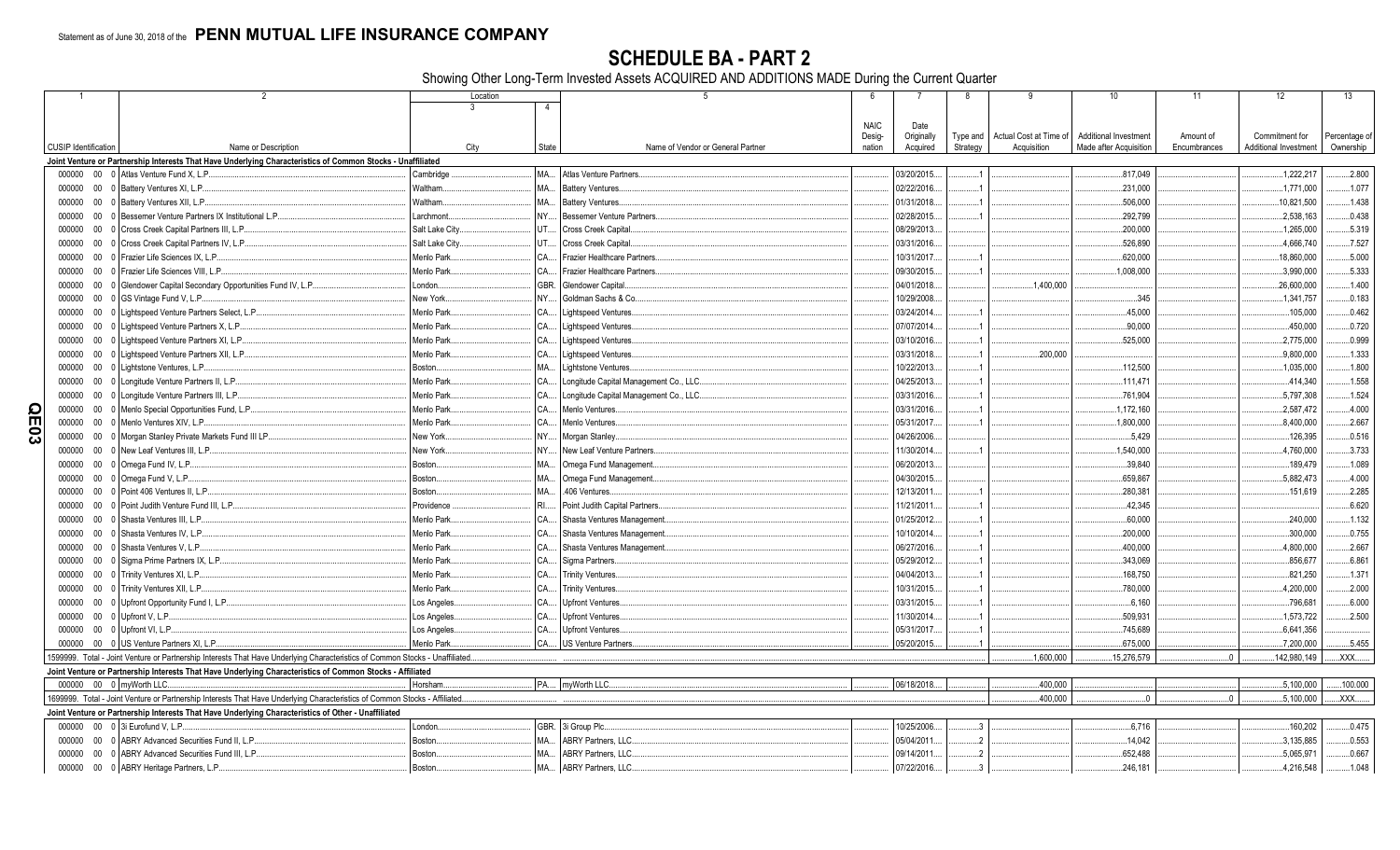SCHEDULE BA - PART 2<br>Showing Other Long-Term Invested Assets ACQUIRED AND ADDITIONS MADE During the Current Quarter

| $\mathcal{P}$                                                                                                         |                | Location  | -5                                      | -6          | 8                          | 9                                 | 10                           | 11           | 12                           | 13                                                                         |
|-----------------------------------------------------------------------------------------------------------------------|----------------|-----------|-----------------------------------------|-------------|----------------------------|-----------------------------------|------------------------------|--------------|------------------------------|----------------------------------------------------------------------------|
|                                                                                                                       | 3              | $\Lambda$ |                                         |             |                            |                                   |                              |              |                              |                                                                            |
|                                                                                                                       |                |           |                                         | <b>NAIC</b> | Date                       |                                   |                              |              |                              |                                                                            |
|                                                                                                                       |                |           |                                         | Desig-      | Originally                 | Type and   Actual Cost at Time of | <b>Additional Investment</b> | Amount of    | Commitment for               |                                                                            |
| <b>CUSIP</b> Identification<br>Name or Description                                                                    | City           | State     | Name of Vendor or General Partner       | nation      | Acquired<br>Strategy       | Acquisition                       | Made after Acquisition       | Encumbrances | <b>Additional Investment</b> | Percentage of<br>Ownership                                                 |
|                                                                                                                       |                |           |                                         |             |                            |                                   |                              |              |                              |                                                                            |
| $00\,$<br>ABRY Partners VI, L.P.<br>000000<br>- 0                                                                     | Boston.        | MA.       | ABRY Partners, LLC.                     |             | 03/26/2008.<br>. . 3       |                                   | .23,966                      |              | .1,125,806                   | .0.721                                                                     |
| $00\,$<br>ABRY Partners VII. L.P.<br>000000                                                                           | <b>Boston</b>  | MA.       | <b>ABRY Partners, LLC.</b>              |             | 08/10/2011.                |                                   | 48.433                       |              | .652,307                     | .0.490                                                                     |
| ABRY Partners VIII. L.P.<br>000000<br>$00\,$                                                                          | Boston.        | MA.       | <b>ABRY Partners, LLC.</b>              |             | 09/30/2014                 |                                   | .9,758                       |              | .2,424,663                   | .0.684                                                                     |
| 000000<br>$00\,$<br>ABRY Senior Equity II, L.P.                                                                       | Boston         | MA.       | <b>ABRY Partners, LLC.</b>              |             | 07/27/2006.                |                                   | 16,668                       |              | .984,427                     | .1.656                                                                     |
| 000000<br>$00\,$<br>ABRY Senior Equity III, L.P.                                                                      | Boston.        | MA        | <b>ABRY Partners, LLC.</b>              |             | 08/09/2010.                |                                   | .1,841                       |              | .746.871                     | .1.314                                                                     |
| $00\,$<br>ABRY Senior Equity IV, L.P<br>000000                                                                        | Boston.        | MA.       | <b>ABRY Partners, LLC.</b>              |             | 12/12/2012                 |                                   | .81,133                      |              | .1,042,935                   | .1.022                                                                     |
| 000000<br>$00\,$<br>ABRY Senior Equity V, L.P.                                                                        | Boston.        | MA.       | <b>ABRY Partners, LLC.</b>              |             | 12/01/2016.                |                                   | .969,854                     |              | 7,075,392                    | .0.857                                                                     |
|                                                                                                                       |                |           |                                         |             | $\mathbf{3}$               |                                   |                              |              |                              |                                                                            |
| 0 Ampersand 2014, L.P.<br>000000<br>$00\,$                                                                            | Boston.        | MA.       | Ampersand Venture Management            |             | 10/10/2014.                |                                   | .350,000                     |              | 1,550,000                    | .1.873                                                                     |
| Apollo European Principal Finance Fund II, L.P.<br>000000<br>$00\,$                                                   | Purchase       | <b>NY</b> | Apollo Global Management, LLC.          |             | 07/23/2012.<br>.11         |                                   | .33,031                      |              | .2,334,644                   | .0.565                                                                     |
| 0 Apollo European Principal Finance Fund III, L.P<br>$00\,$<br>000000                                                 | Purchase       | <b>NY</b> | Apollo Global Management, LLC.          |             | 03/31/2017<br>.11          |                                   | 1,574,075                    |              | 17,408,017                   |                                                                            |
| 0 Avenue Europe Special Situations Fund III (U.S.), L.P.<br>000000<br>$00\,$                                          | New York.      | <b>NY</b> | Avenue Capital Group.                   |             | 06/05/2015.<br>.11         |                                   | .800,000                     |              | .928,443                     | .0.800                                                                     |
| $00\,$<br>0 Beacon Capital Strategic Partners VII, L.P.<br>000000                                                     | Boston.        | MA        | Beacon Capital Partners, LLC.           |             | 10/20/2015.                |                                   | 1,800,000                    |              | .7,200,000                   | .2.000                                                                     |
| 0 Brynwood Partners VII L.P.<br>$00\,$<br>000000                                                                      | Greenwich.     | CT        | Brvnwood Partners.                      |             | 12/27/2013.                |                                   | 479,167                      |              | 1,910,567                    | .1.667                                                                     |
| $00\,$<br>0 Brynwood Partners VIII L.P.<br>000000                                                                     | Greenwich.     | CT        | Brynwood Partners.                      |             | 01/31/2018.                | 1,173,696                         | .40,000                      |              | .6,786,304                   | .1.231                                                                     |
|                                                                                                                       |                |           |                                         |             |                            |                                   |                              |              |                              |                                                                            |
| 0 Century Focused Fund III, L.P.<br>000000<br>$00\,$                                                                  | Boston.        | MA.       | Century Capital Management, LLC.        |             | 12/22/2011.                |                                   | .33,203                      |              | .42,328                      | .1.383                                                                     |
| 0 Columbia Capital Equity Partners VI, L.P.<br>000000<br>$00\,$                                                       | Alexandria.    | VA.       | Columbia Capital                        |             | 07/31/2015.                |                                   | 419,540                      |              | .6,025,486                   | .2.400                                                                     |
| 0 Dyal Capital Partners IV, L.P.<br>000000<br>$00\,$                                                                  | New York       | NY        | <b>Dyal Capital Partners</b>            |             | 01/31/2018.                | .875.000                          |                              |              | 19,125,000                   | .0.400                                                                     |
| 0 EnCap Energy Capital Fund IX, L.P<br>000000<br>$00\,$                                                               | Houston.       | <b>TX</b> | EnCap Investments, L.P.                 |             | 01/08/2013.                |                                   | .223.954                     |              | 1,314,824                    | .0.233                                                                     |
| 00 0 EnCap Energy Capital Fund X, L.P.<br>000000                                                                      | Houston.       | TX        | EnCap Investments, L.P.                 |             | 02/28/2015.                |                                   | 423,159                      |              | .5,109,144                   | .0.340                                                                     |
| $00\,$<br>0 EnCap Energy Capital Fund XI, L.P<br>000000                                                               | Houston.       | <b>TX</b> | EnCap Investments, L.P.                 |             | 01/31/2017.                |                                   | .199,506                     |              | 14,669,347                   | .0.246                                                                     |
| 000000<br>$00\,$<br>0 EnCap Flatrock Midstream Fund III, L.P                                                          | Houston.       | <b>TX</b> | EnCap Investments, L.P.                 |             | 07/09/2014.                |                                   | .154,056                     |              | .3,458,537                   | .0.200                                                                     |
|                                                                                                                       |                |           |                                         |             |                            |                                   |                              |              |                              |                                                                            |
| 000000<br>$00\,$<br>0 EnCap Flatrock Midstream Fund IV, L.P.                                                          | Houston.       | TX        | EnCap Investments, L.P.                 |             | 08/31/2017.                |                                   | .41,31'                      |              | .9,557,342                   | .0.333                                                                     |
| 000000<br>$00\,$<br>0 Frazier Growth Buyout VIII, L.P                                                                 | Seattle.       | WA.       | <b>Frazier Healthcare Partners</b>      |             | 09/30/2015.                |                                   | .3,040,000                   |              | .5,128,000                   | .3.200                                                                     |
| 0 Frazier Healthcare VII. LP<br>$00\,$<br>000000                                                                      | Seattle.       | WA        | Frazier Healthcare Partners             |             | 08/01/2013.                |                                   | .115,000                     |              | .525,000                     | .1.706                                                                     |
| 0 Fulcrum Capital Partners V, LP.<br>000000<br>$00\,$                                                                 | Toronto.       | ON.       | <b>Fulcrum Capital Partners</b>         |             | 06/11/2015.                |                                   | .1,219,207                   |              | 5,282,251                    | .4.000                                                                     |
| 0 Graham Partners III, L.P.<br>000000<br>$00\,$                                                                       | Newtown Sgaure | PA.       | Graham Partners.                        |             | 09/30/2008.                |                                   | .133,125                     |              | 1.657.545                    | .1.512                                                                     |
| $00\,$<br>0 Graham Partners IV. L.P.<br>000000                                                                        | Newtown Sqaure | PA.       | Graham Partners.                        |             | 07/31/2015.                |                                   | .2,405,494                   |              | 8,996,830                    | 3.200                                                                      |
| 000000<br>$00\,$<br>Gryphon Partners IV, L.P                                                                          | San Francisco. | CA.       | Gryphon Investors                       |             | 09/01/2016.                |                                   | .1,319,612                   |              | 1,209,062                    | .2.238                                                                     |
|                                                                                                                       | New York       | NY        |                                         |             | 05/06/2013.                |                                   | .63,342                      |              | .626,981                     | .3.594                                                                     |
| 0 Highbridge Specialty Loan Fund III LP.<br>000000<br>$00\,$                                                          |                |           | <b>Highbridge Principal Strategies.</b> |             |                            |                                   |                              |              |                              |                                                                            |
| 000000<br>$00\,$<br>MHR Institutional Partners IV, L.P.                                                               | New York.      | <b>NY</b> | <b>MHR Fund Management</b>              |             | 06/27/2016.<br>11          |                                   | .1,100,000                   |              | 12,372,303                   | .2.222                                                                     |
| Miravast ILS Credit Opportunities L.P.<br>000000<br>$00\,$                                                            | Ewing          | NJ        | Miravast LLC                            |             | 12/01/2017                 |                                   | .6,060,128                   |              | .7,921,051                   | .8.000                                                                     |
| 0 Newstone Capital Partners II, L.P.<br>000000<br>$00\,$                                                              | Los Angeles    | CA.       | Newstone Capital Partners.              |             | 12/10/2010.                |                                   | .109,818                     |              | .364,222                     | .0.938                                                                     |
| 0 NGP Natural Resources XI, L.P<br>000000<br>$00\,$                                                                   | Irving         | TX        | <b>NGP Energy Capital Management</b>    |             | 11/14/2014.                |                                   | .413,665                     |              | .2,959,181                   | .0.378                                                                     |
| 0 NGP Natural Resources XII. L.P.<br>$00\,$<br>000000                                                                 | Irvina         | <b>TX</b> | NGP Energy Capital Managemen            |             | 08/31/2017.                |                                   | .896.028                     |              | 12.733.849                   | .0.301                                                                     |
| $00\,$<br>Patriot Financial Partners III, L.P.<br>000000                                                              | Philadelphia   | <b>PA</b> | <b>Patriot Financial Partners</b>       |             | 11/01/2017<br>$\mathbf{3}$ | 1,600,000                         |                              |              | 14,400,000                   | .5.333                                                                     |
| 0 Resolution Recovery Partners, LP<br>000000<br>$00\,$                                                                | New York.      | NY        | Ranieri Real Estate Partners            |             | 02/03/2012.<br>.11         |                                   | .104,788                     |              | .1,241,862                   | .1.000                                                                     |
|                                                                                                                       |                |           |                                         |             |                            |                                   |                              |              |                              |                                                                            |
| 0 RFE Investment Partners VIII, L.P<br>000000<br>$00\,$                                                               | New Canaan     | CT.       | <b>RFE Investment Partners</b>          |             | 06/29/2012.                |                                   | .67,479                      |              | 151,212                      | .1.205                                                                     |
| $00\,$<br>0 Summit Partners Growth Equity Fund IX.<br>000000                                                          | <b>Boston</b>  | MA.       | <b>Summit Partners</b>                  |             | 09/30/2015.                |                                   | 1,296,000                    |              | 4,872,000                    | .0.267                                                                     |
| 0 Warburg Pincus Private Equity XI, LP.<br>000000<br>$00\,$                                                           | New York.      | <b>NY</b> | Warburg, Pincus LLC.                    |             | 05/24/2012.                |                                   | .348.000                     |              |                              | 0.112                                                                      |
| 2199999. Total - Joint Venture or Partnership Interests That Have Underlying Characteristics of Other - Unaffiliated. |                |           |                                         |             |                            | .3,648,696                        | 27,333,768                   |              | 204,492,339                  | $\overline{X}$ $\overline{X}$ $\overline{X}$ $\overline{X}$ $\overline{X}$ |
| 4499999. Subtotal - Unaffiliated.                                                                                     |                |           |                                         |             |                            | .5.248.696                        | .42.610.347                  |              | .347.472.488                 | .XXX.                                                                      |
| 4599999. Subtotal - Affiliated                                                                                        |                |           |                                         |             |                            | .400,000                          |                              |              | .5,100,000                   | XXX.                                                                       |
| 4699999. Totals.                                                                                                      |                |           |                                         |             |                            | .5,648,696                        | .42,610,347                  |              | .352,572,488                 | .XXX.                                                                      |
|                                                                                                                       |                |           |                                         |             |                            |                                   |                              |              |                              |                                                                            |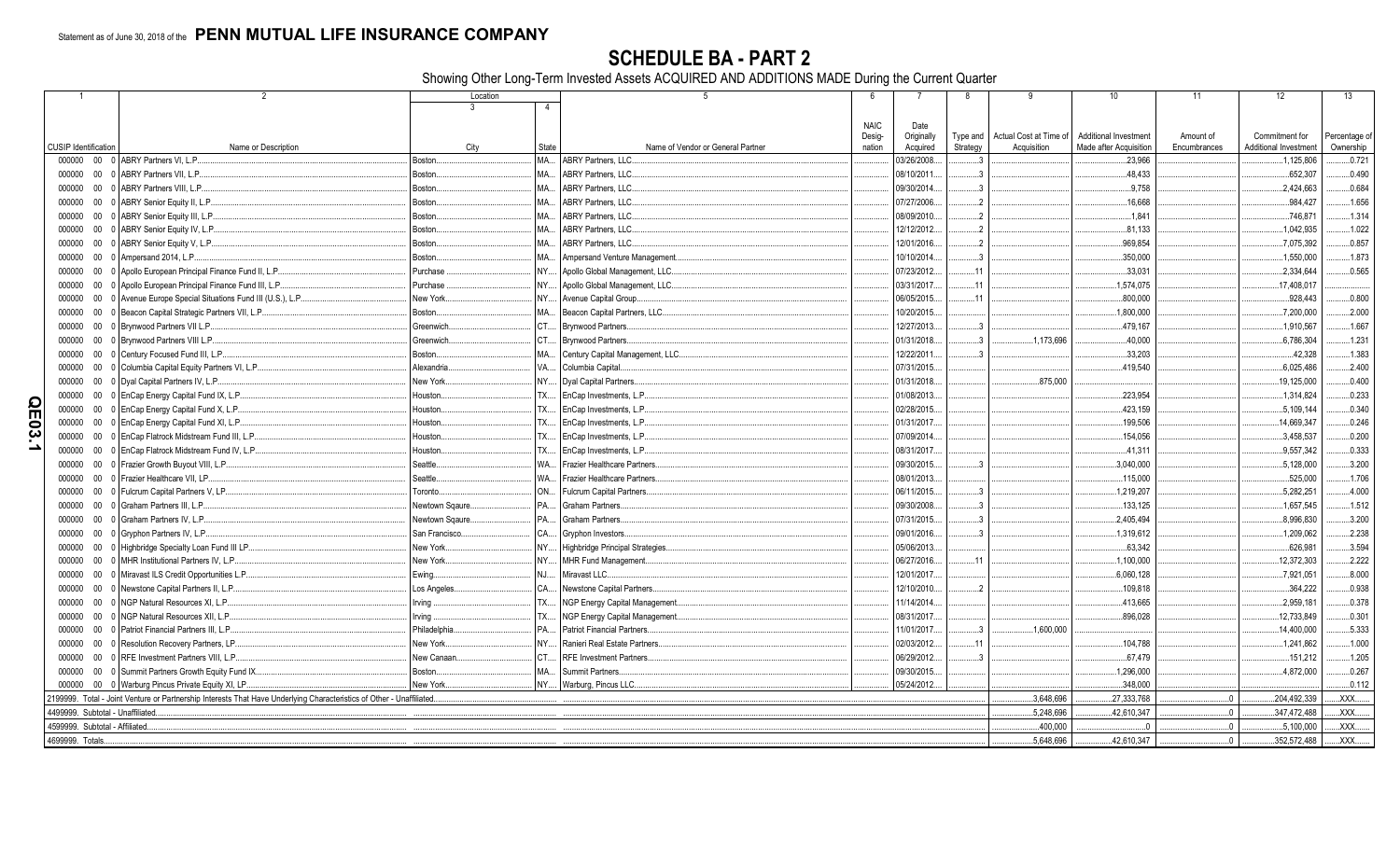SCHEDULE BA - PART 3<br>Showing Other Long-Term Invested Assets DISPOSED, Transferred or Repaid During the Current Quarter

|             |                             |        | 2                                                                                                                             | Location       |                               | 5                                             | 6                     |                       |                |            |                       | Changes in Book/Adjusted Carrying Value |              |                     |                      | 15             | 16            | 17             | 18                   | 19                | 20         |
|-------------|-----------------------------|--------|-------------------------------------------------------------------------------------------------------------------------------|----------------|-------------------------------|-----------------------------------------------|-----------------------|-----------------------|----------------|------------|-----------------------|-----------------------------------------|--------------|---------------------|----------------------|----------------|---------------|----------------|----------------------|-------------------|------------|
|             |                             |        |                                                                                                                               |                | 4                             |                                               |                       |                       |                | 9          | 10                    | 11                                      | 12           | 13                  | 14                   |                |               |                |                      |                   |            |
|             |                             |        |                                                                                                                               |                |                               |                                               |                       |                       |                |            |                       |                                         |              |                     |                      |                |               |                |                      |                   |            |
|             |                             |        |                                                                                                                               |                |                               |                                               |                       |                       | Book/Adjusted  |            | <b>Current Year's</b> | <b>Current Year's</b>                   |              |                     |                      | Book/Adjusted  |               |                |                      |                   |            |
|             |                             |        |                                                                                                                               |                |                               |                                               |                       |                       | Carrying Value | Unrealized | (Depreciation)        | Other-Than-                             | Capitalized  |                     | <b>Total Foreign</b> | Carrying Value |               | Foreign        |                      |                   |            |
|             |                             |        |                                                                                                                               |                |                               |                                               | Date                  |                       | Less           | Valuation  | or                    | Temporary                               | Deferred     | <b>Total Change</b> | Exchange             | Less           |               | Exchange       | <b>Realized Gair</b> | <b>Total Gain</b> |            |
|             |                             |        |                                                                                                                               |                |                               |                                               | Originally            | Disposal              | Encumbrances,  | Increase   | Amortization)         | Impairment                              | Interest and | in B./A.C.V.        | Change in            | Encumbrances   |               | Gain (Loss) on | (Loss) on            | (Loss) on         | Investment |
|             | <b>CUSIP</b> Identification |        | Name or Description                                                                                                           | City           |                               | State Name of Purchaser or Nature of Disposal | Acquired              | Date                  | Prior Year     | (Decrease) | / Accretion           | Recognized                              | Other        | $(9+10-11+12)$      | B./A.C.V.            | on Disposal    | Consideration | Disposal       | Disposal             | Disposal          | Income     |
|             |                             |        | Joint Venture or Partnership Interests That Have Underlying Characteristics of Common Stocks - Unaffiliated                   |                |                               |                                               |                       |                       |                |            |                       |                                         |              |                     |                      |                |               |                |                      |                   |            |
|             | 000000 00                   |        | 0 Edison Venture Fund IV. LP                                                                                                  | Lawrenceville. | Return of Capital/OTTI<br>NJ  |                                               |                       | 06/24/1998 06/30/2018 | 24,214         |            |                       | .16,652                                 |              | (16, 652)           |                      | 24,214         | .24,214       |                |                      |                   |            |
|             | 000000                      | $00\,$ | Edison Venture Fund V, LP.                                                                                                    | Lawrenceville. | NJ<br>Return of Capital.      |                                               | 05/13/2002            | 06/01/2018            | .852,303       |            |                       |                                         |              |                     |                      | .852,303       | .852,303      |                |                      |                   |            |
|             | 000000                      | $00\,$ | Frazier Life Sciences VIII, L.P.                                                                                              | Menlo Park.    | CA.<br>Return of Capital.     |                                               | 09/30/2015            | 06/01/2018            | .570,454       |            |                       |                                         |              |                     |                      | 570,454        | .570,454      |                |                      |                   |            |
|             | 000000                      | 00     | 0 Lightspeed Venture Partners Select, L.P.                                                                                    | Menlo Park     | CA.<br>Return of Capital.     |                                               | 03/24/2014            | 05/10/2018            | .201,124       |            |                       |                                         |              |                     |                      | 201,124        | 201,124       |                |                      |                   |            |
|             | 000000                      | 00     | 0 Longitude Venture Partners, L.P.                                                                                            | Menlo Park     | CA.<br>Return of Capital.     |                                               | 11/20/2007            | 05/15/2018            | .294.274       |            |                       |                                         |              |                     |                      | .294,274       | .294.274      |                |                      |                   |            |
|             | 000000                      | $00\,$ | Morgan Stanley Private Markets Fund III LP.                                                                                   | New York.      | NY Return of Capital          |                                               | 04/26/2006            | 06/25/2018            | .289,529       |            |                       |                                         |              |                     |                      | .289,529       | .289,529      |                |                      |                   |            |
|             | 000000                      | $00\,$ | P1234 Limited                                                                                                                 | Guernsey       | GBR Return of Capital.        |                                               | 09/29/2003            | 04/17/2018            | .719.596       |            |                       |                                         |              |                     |                      | .719.596       | .719.596      |                |                      |                   |            |
|             | 000000                      | $00\,$ | 0 Sigma Partners IV, L.P.                                                                                                     | Menlo Park     | CA.<br>Return of Capital/OT1  |                                               | 01/01/1998            | 06/30/2018            |                |            |                       | 123,832                                 |              | (123, 832)          |                      |                |               |                |                      |                   |            |
|             |                             |        | 000000 00 0 Upfront V, L.P.                                                                                                   | Los Angeles    | CA Return of Capital          |                                               | 11/30/2014 05/17/2018 |                       | .206,214       |            |                       |                                         |              |                     |                      | 206,214        | 206,214       |                |                      |                   |            |
|             |                             |        |                                                                                                                               |                |                               |                                               |                       |                       | 3.157.708      |            |                       | .140,484                                | $\Omega$     | (140,484)           |                      | .3, 157, 708   | .3,157,708    |                |                      |                   |            |
|             |                             |        | 1599999. Total - Joint Venture or Partnership Interests That Have Underlying Characteristics of Common Stocks - Unaffiliated. |                |                               |                                               |                       |                       |                |            |                       |                                         |              |                     |                      |                |               |                |                      |                   |            |
|             |                             |        | Joint Venture or Partnership Interests That Have Underlying Characteristics of Other - Unaffiliated                           |                |                               |                                               |                       |                       |                |            |                       |                                         |              |                     |                      |                |               |                |                      |                   |            |
|             | 000000                      | $00\,$ | 0 3i Eurofund IV. L.P.                                                                                                        | London.        | GBR OTTI.                     |                                               | 12/10/2003            | 06/30/2018            |                |            |                       | .37,560                                 |              | (37, 560)           |                      |                |               |                |                      |                   |            |
|             | 000000                      | 00     | ABRY Advanced Securities Fund II, L.P.                                                                                        | Boston.        | Return of Capital<br>MA.      |                                               | 05/04/2011            | 06/27/2018            | .226,369       |            |                       |                                         |              |                     |                      | .226,369       | .226,369      |                |                      |                   |            |
|             | 000000                      | 00     | ABRY Heritage Partners, L.P.                                                                                                  | Boston.        | Return of Capital<br>MA.      |                                               | 07/22/2016            | 04/05/2018            | .332.100       |            |                       |                                         |              |                     |                      | 332,100        | .332,100      |                |                      |                   |            |
|             | 000000                      | 00     | ABRY Partners VI. L.P.                                                                                                        | Boston.        | MA.<br>Return of Capital.     |                                               | 03/26/2008            | 06/04/2018            | .168,500       |            |                       |                                         |              |                     |                      | 168,500        | 168,500       |                |                      |                   |            |
| <u>င</u> ္က | 000000                      | 00     | ABRY Partners VII. L.P.                                                                                                       | Boston.        | Return of Capital.<br>MA.     |                                               | 08/10/2011            | 06/05/2018            | .2,191         |            |                       |                                         |              |                     |                      | 2,191          | .2,191        |                |                      |                   |            |
|             | 000000                      | 00     | ABRY Senior Equity II, L.P.                                                                                                   | Boston.        | Return of Capital.<br>MA.     |                                               | 07/27/2006            | 04/05/2018            | .58,766        |            |                       |                                         |              |                     |                      | .58,766        | .58,766       |                |                      |                   |            |
| င္လ         | 000000                      | $00\,$ | ABRY Senior Equity III, L.P.                                                                                                  | Boston.        | MA.<br>Return of Capital.     |                                               |                       | 08/09/2010 05/24/2018 | .29,507        |            |                       |                                         |              |                     |                      | .29,507        | .29,507       |                |                      |                   |            |
| <b>i</b>    | 000000                      | $00\,$ | ABRY Senior Equity V, L.P.                                                                                                    | Boston.        | MA.<br>Return of Capital.     |                                               |                       | 12/01/2016 06/27/2018 | .2,175         |            |                       |                                         |              |                     |                      | .2,175         | .2,175        |                |                      |                   |            |
|             | 000000                      | 00     | Apollo European Principal Finance Fund II, L.P.                                                                               | Purchase       | NY Return of Capital          |                                               |                       | 07/23/2012 04/16/2018 | .1,457,346     |            |                       |                                         |              |                     |                      | 1,457,346      | .1,457,346    |                |                      |                   |            |
|             | 000000                      | $00\,$ | Avenue Asia Special Situations Fund IV, L.P.                                                                                  | New York       | NY Return of Capital          |                                               | 06/30/2006            | 06/27/2018            | .42,140        |            |                       |                                         |              |                     |                      | .42,140        | .42,140       |                |                      |                   |            |
|             | 000000                      | 00     | Avenue Europe Special Situations Fund II (U.S.), L.P.                                                                         | New York       | NY Return of Capital.         |                                               | 10/04/2011            | 06/05/2018            | .575,867       |            |                       |                                         |              |                     |                      | 575,867        | .575,867      |                |                      |                   |            |
|             | 000000                      | $00\,$ | Avenue Special Situations Fund VI, L.P.                                                                                       | New York       | NY Return of Capital          |                                               |                       | 06/15/2010 05/24/2018 | .139,265       |            |                       |                                         |              |                     |                      | .139,265       | .139,265      |                |                      |                   |            |
|             |                             |        |                                                                                                                               |                | MA.<br>Return of Capital      |                                               |                       | 10/20/2015 04/06/2018 | .302,945       |            |                       |                                         |              |                     |                      | .302,945       | .302,945      |                |                      |                   |            |
|             | 000000                      | $00\,$ | Beacon Capital Strategic Partners VII, L.P.                                                                                   | Boston.        |                               |                                               |                       |                       |                |            |                       |                                         |              |                     |                      |                |               |                |                      |                   |            |
|             | 000000                      | $00\,$ | BlueBay Direct Lending Fund I, LP.                                                                                            | Guernsey       | <b>GBR</b> Return of Capital. |                                               |                       | 06/25/2013 06/04/2018 | .52,239        |            |                       |                                         |              |                     |                      | .52,239        | .52,239       |                |                      |                   |            |
|             | 000000                      | $00\,$ | Brynwood Partners VI L.P.                                                                                                     | Greenwich      | Return of Capital.<br>CT.     |                                               | 06/18/2010 05/03/2018 |                       | .27,137        |            |                       |                                         |              |                     |                      | .27,137        | .27,137       |                |                      |                   |            |
|             | 000000                      | 00     | EIF United States Power Fund IV, L.P.                                                                                         | Needham        | MA.<br>Return of Capital.     |                                               | 11/28/2011            | 06/27/2018            | .319,981       |            |                       |                                         |              |                     |                      | .319,981       | .319,981      |                |                      |                   |            |
|             | 000000                      | $00\,$ | EnCap Energy Capital Fund VI, L.P                                                                                             | Houston        | Return of Capital.<br>TX      |                                               | 07/17/2006            | 05/22/2018            | .26,525        |            |                       |                                         |              |                     |                      | .26,525        | .26,525       |                |                      |                   |            |
|             | 000000                      | $00\,$ | EnCap Energy Capital Fund VII, L.P                                                                                            | Houston        | TX<br>Return of Capital.      |                                               | 09/17/2007 06/14/2018 |                       | .23.607        |            |                       |                                         |              |                     |                      | .23,607        | 23,607        |                |                      |                   |            |
|             | 000000                      | $00\,$ | EnCap Energy Capital Fund VIII, L.P                                                                                           | Houston        | TX<br>Return of Capital.      |                                               | 11/30/2010            | 06/11/2018            | .41,941        |            |                       |                                         |              |                     |                      | .41,941        | .41,941       |                |                      |                   |            |
|             | 000000                      | $00\,$ | FIA Timber Partners Special Situation Fund, LP                                                                                | Atlanta.       | GA.<br>Return of Capital/OTT  |                                               | 09/26/2006            | 06/30/2018            | .25,970        |            |                       | .92,124                                 |              | (92, 124)           |                      | .25,970        | 25,970        |                |                      |                   |            |
|             | 000000                      | $00\,$ | Graham Partners III, L.P.                                                                                                     | Newtown Sqaure | Return of Capital.<br>PA      |                                               | 09/30/2008            | 06/22/2018            | 1,246,318      |            |                       |                                         |              |                     |                      | 1,246,318      | 1,246,318     |                |                      |                   |            |
|             | 000000                      | 00     | Highbridge Specialty Loan Fund III LP.                                                                                        | New York.      | NY<br>Return of Capital.      |                                               | 05/06/2013            | 06/25/2018            | .341,162       |            |                       |                                         |              |                     |                      | .341,162       | .341,162      |                |                      |                   |            |
|             | 000000                      | $00\,$ | Kelso Investment Associates VIII, L.P.                                                                                        | New York.      | Return of Capital<br>NY       |                                               | 11/29/2007            | 04/26/2018            | .22,903        |            |                       |                                         |              |                     |                      | .22,903        | 22,903        |                |                      |                   |            |
|             | 000000                      | 00     | Macquarie Infrastructure Partners A/B, L.P                                                                                    | New York.      | NY<br>Return of Capital       |                                               | 12/22/2006            | 06/08/2018            | 1,278,020      |            |                       |                                         |              |                     |                      | 1,278,020      | 1,278,020     |                |                      |                   |            |
|             | 000000                      | 00     | Natural Gas Partners IX, L.P.                                                                                                 |                | TX<br>Return of Capital       |                                               | 03/28/2008            | 05/14/2018            | .277,033       |            |                       |                                         |              |                     |                      | .277,033       | .277,033      |                |                      |                   |            |
|             |                             |        |                                                                                                                               | Irving.        |                               |                                               |                       |                       |                |            |                       |                                         |              |                     |                      |                |               |                |                      |                   |            |
|             | 000000                      | $00\,$ | New Canaan Funding Mezzanine V, L.P                                                                                           | New Canaan     | CT.<br>Return of Capital      |                                               | 08/05/2011            | 06/19/2018            | .559,642       |            |                       |                                         |              |                     |                      | .559,642       | .559,642      |                |                      |                   |            |
|             | 000000                      | $00\,$ | NGP Natural Resources XII, L.P.                                                                                               | Irving.        | TX<br>Return of Capital.      |                                               | 08/31/2017            | 04/16/2018            | 8,758          |            |                       |                                         |              |                     |                      | .8,758         | .8,758        |                |                      |                   |            |
|             | 000000                      | $00\,$ | Perry Partners L.P. Class C                                                                                                   | New York.      | Return of Capital<br>NY       |                                               | 12/24/2014            | 04/12/2018            | .166,152       |            |                       |                                         |              |                     |                      | .166,152       | 166,152       |                |                      |                   |            |
|             | 000000                      | $00\,$ | Resolution Recovery Partners, LP.                                                                                             | New York.      | NY.<br>Return of Capital      |                                               | 02/03/2012            | 04/30/2018            | .262,172       |            |                       |                                         |              |                     |                      | 262,172        | .262,172      |                |                      |                   |            |
|             | 000000                      | $00\,$ | Seaport Capital Partners II, L.P.                                                                                             | New York.      | NY<br>Return of Capital       |                                               | 02/01/2000            | 04/01/2018            |                | (280)      |                       |                                         |              | (280)               |                      |                | (280)         |                | (280)                | (280)             |            |
|             | 000000 00                   |        | 0 Selene Residential Mortgage Opportunity Fund L.P.                                                                           | New York       | NY.<br>Liquidation.           |                                               | 04/21/2008            | 06/30/2018            |                |            |                       | .4.157                                  |              | (4.157)             |                      |                |               |                |                      |                   |            |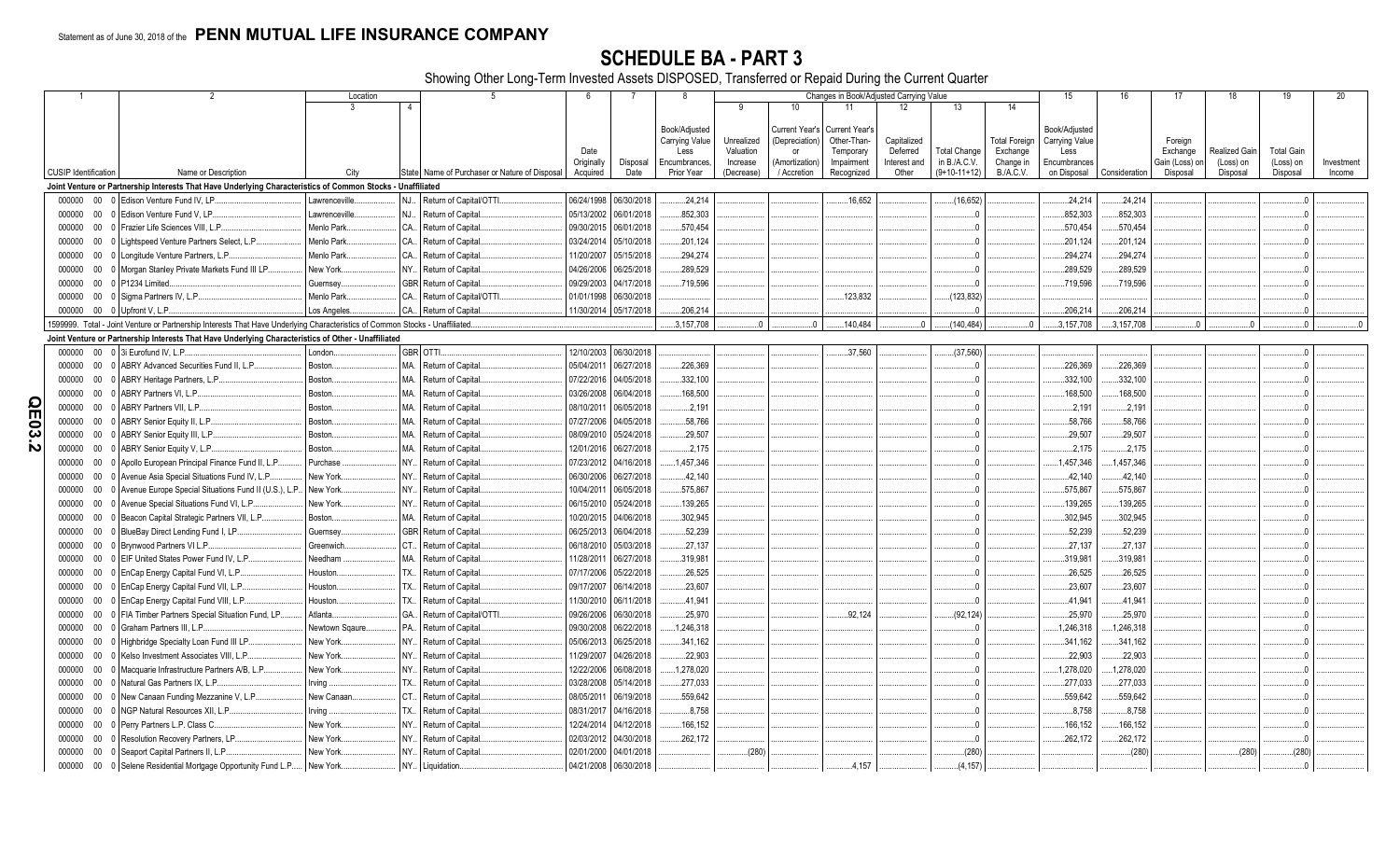### **SCHEDULE BA - PART 3**

Showing Other Long-Term Invested Assets DISPOSED, Transferred or Repaid During the Current Quarter

|                             |                                                                                                                       | Location     |                                               |                       |          |                |            |                               |             | Changes in Book/Adiusted Carrying Value |                     |                  | 15                           |               |                |               | 19                | 20         |
|-----------------------------|-----------------------------------------------------------------------------------------------------------------------|--------------|-----------------------------------------------|-----------------------|----------|----------------|------------|-------------------------------|-------------|-----------------------------------------|---------------------|------------------|------------------------------|---------------|----------------|---------------|-------------------|------------|
|                             |                                                                                                                       |              |                                               |                       |          |                |            |                               |             |                                         |                     |                  |                              |               |                |               |                   |            |
|                             |                                                                                                                       |              |                                               |                       |          |                |            |                               |             |                                         |                     |                  |                              |               |                |               |                   |            |
|                             |                                                                                                                       |              |                                               |                       |          | Book/Adjusted  |            | Current Year's Current Year's |             |                                         |                     |                  | Book/Adjusted                |               |                |               |                   |            |
|                             |                                                                                                                       |              |                                               |                       |          | Carrying Value | Unrealized | (Depreciation)                | Other-Than- | Capitalized                             |                     |                  | Total Foreign Carrying Value |               | Foreign        |               |                   |            |
|                             |                                                                                                                       |              |                                               | Date                  |          | Less           | Valuation  |                               | Temporary   | Deferred                                | <b>Total Change</b> | Exchange         | Less                         |               | Exchange       | Realized Gain | <b>Total Gain</b> |            |
|                             |                                                                                                                       |              |                                               | Originally            | Disposal | Encumbrances,  | Increase   | (Amortization)                | Impairment  | Interest and                            | in B./A.C.V.        | Change in        | Encumbrances                 |               | Gain (Loss) on | (Loss) on     | (Loss) on         | Investment |
| <b>CUSIP</b> Identification | Name or Description                                                                                                   | City         | State Name of Purchaser or Nature of Disposal | Acquired              | Date     | Prior Year     | (Decrease) | / Accretion                   | Recognized  | Other                                   | $(9+10-11+12)$      | <b>B./A.C.V.</b> | on Disposal                  | Consideration | Disposal       | Disposal      | Disposal          | Income     |
|                             | 000000 00 0 Summit Partners Growth Equity Fund VIII-A, L.P                                                            | Boston.      | MA. Return of Capital.                        | 06/14/2012 04/13/2018 |          | .1,401,051     |            |                               |             |                                         |                     |                  | 1,401,051                    | .1,401,051    |                |               |                   |            |
|                             | 000000 00 0 TCW/Crescent Mezzanine Partners IV, L.P                                                                   | Los Angeles. | CA Return of Capital.                         | 05/12/2006 05/29/2018 |          | .49.581        |            |                               |             |                                         |                     |                  | .49,581                      | .49.581       |                |               |                   |            |
|                             | 000000 00 0 TRG Forestry Fund 8                                                                                       | Boston       | MA. Return of Capital.                        | 12/13/2004 05/31/2018 |          | .70.200        |            |                               |             |                                         |                     |                  | .70.200                      | 70.200        |                |               |                   |            |
|                             | 000000 00 0 Warburg Pincus Financial Sector, L.P                                                                      | New York.    | NY Return of Capital.                         | 09/21/2017 05/16/2018 |          | .459,000       |            |                               |             |                                         |                     |                  | .459,000                     | .459,000      |                |               |                   |            |
|                             | 2199999. Total - Joint Venture or Partnership Interests That Have Underlying Characteristics of Other - Unaffiliated. |              |                                               |                       |          | 9,996,563      | (280)      |                               | 133,841     |                                         | (134, 121)          |                  | .9,996,563                   | 9,996,283     |                | (280)         | (280)             |            |
|                             | 4499999. Subtotal - Unaffiliated                                                                                      |              |                                               |                       |          | .13,154,271    | (280)      |                               | .274,325    |                                         | (274, 605)          |                  | 13,154,271                   | .13,153,991   |                | (280)         | (280)             |            |
| 4699999. Totals             |                                                                                                                       |              |                                               |                       |          | 13,154,271     | (280)      |                               | .274,325    |                                         | (274, 605)          |                  | 13,154,271                   | 13,153,991    |                | (280)         | (280)             |            |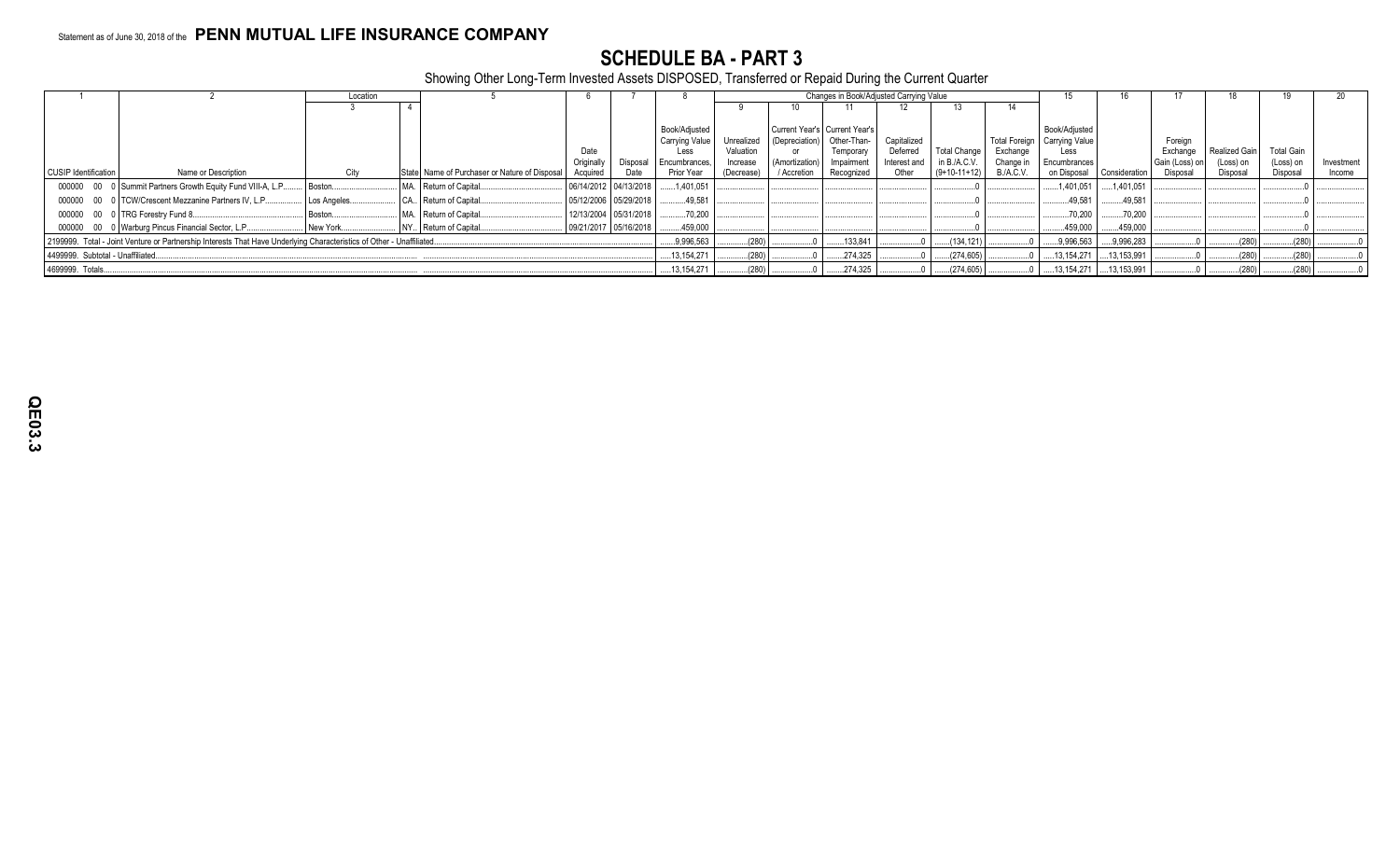**SCHEDULE D - PART 3**<br>Showing all Long-Term Bonds and Stocks ACQUIRED During Current Quarter

|                | $\overline{1}$          |                 | $\overline{2}$<br>-3                                                  | 4                          | 5                               | 6                         | $\overline{7}$     | 8          | 9                                       | 10                   |
|----------------|-------------------------|-----------------|-----------------------------------------------------------------------|----------------------------|---------------------------------|---------------------------|--------------------|------------|-----------------------------------------|----------------------|
|                |                         |                 |                                                                       |                            |                                 |                           |                    |            |                                         | NAIC Designation or  |
|                | CUSIP Identification    |                 | Description<br>Foreign                                                | Date Acquired              | Name of Vendor                  | Number of Shares of Stock | <b>Actual Cost</b> | Par Value  | Paid for Accrued Interest and Dividends | Market Indicator (a) |
|                | Bonds - U.S. Government |                 |                                                                       |                            |                                 |                           |                    |            |                                         |                      |
|                | 38378B 2W 8             |                 | GOVERNMENT NATIONAL MORTGAGE ASSOCIATION                              | 06/01/2018.                | PAYUP.                          |                           | .96,345            | .96,345    |                                         |                      |
|                | 38378B                  | 3F              | GOVERNMENT NATIONAL MORTGAGE ASSOCIATION                              | 06/01/2018.                | PAYUP.                          |                           | .30,531            | .30,531    |                                         |                      |
|                | 38378B                  | M6              | GOVERNMENT NATIONAL MORTGAGE ASSOCIATION<br>3                         | 06/01/2018.                | PAYUP.                          |                           | .60,084            | .60,084    |                                         |                      |
|                | 38378B                  |                 | N5 4 GOVERNMENT NATIONAL MORTGAGE ASSOCIATION                         | 06/01/2018                 | PAYUP.                          |                           | 73,384             | 73,384     |                                         |                      |
|                |                         |                 | 0599999. Total - Bonds - U.S. Government                              |                            |                                 |                           | 260,344            | .260,344   | 0                                       | XXX.                 |
|                |                         |                 | Bonds - U.S. Special Revenue and Special Assessment                   |                            |                                 |                           |                    |            |                                         |                      |
|                |                         |                 | 3137F4 XA 5   FREDDIE MAC MULTIFAMILY STRUCTURED PASS.                | 04/19/2018                 | <b>MORGAN STANLEY &amp; CO.</b> |                           | 4,847,154          |            | 46,295                                  |                      |
|                | 3137FG                  | 6V              | 2 FREDDIE MAC MULTIFAMILY STRUCTURED PASS.                            | 06/08/2018.                | MORGAN STANLEY & CO.            |                           | .6,674,430         |            | .33,363                                 |                      |
|                | 928172                  |                 | WE 1 VIRGINIA PUBLIC BUILDING AUTHORITY.                              | 04/19/2018.                | PERSHING & COMPANY.             |                           | 2,713,339          | .2,445,000 | 29,238                                  |                      |
|                |                         |                 | 3199999. Total - Bonds - U.S. Special Revenue and Special Assessments |                            |                                 |                           | .14,234,923        | .2,445,000 | .108,896                                | .XXX                 |
|                |                         |                 | <b>Bonds - Industrial and Miscellaneous</b>                           |                            |                                 |                           |                    |            |                                         |                      |
|                | 00842C                  |                 | AC 9 AGATE BAY MORTGAGE TRUST 2015-7                                  | 04/18/2018.                | MORGAN STANLEY & CO.            |                           | 18,610,243         | 18,857,910 | .34,991                                 | 1FF                  |
|                | 04248N                  | AA              | ARMY HAWAII FAMILY HOUSING TRUST CERTIF                               | 10/26/2016.                | CONVERSION.                     |                           |                    |            |                                         | IFE.                 |
|                | 075887                  |                 | CE 7<br><b>BECTON DICKINSON AND CO</b>                                | 05/01/2018.                | <b>EXCHANGE OFFER</b>           |                           | 7,198,537          | .7,300,000 | 165,751                                 | 2FE                  |
|                | 101137                  | AS              | BOSTON SCIENTIFIC CORP.                                               | 04/25/2018.                | <b>CREDIT SUISSE FIRST</b>      |                           | .2,943,570         | .3,000,000 | 20,333                                  | 2FE                  |
|                | 134429                  | BG              | CAMPBELL SOUP CO<br>3                                                 | 04/18/2018.                | JP MORGAN CHASE BANK            |                           | .3,953,800         | .4,000,000 | 15,678                                  | 2FE                  |
|                | 17290Y                  | AT              | CITIGROUP COMMERCIAL MORTGAGE TRUST 2016                              | 04/18/2018.                | WELLS FARGO SECS LLC            |                           | .6,837,031         | .7,000,000 | 12,982                                  |                      |
|                | 21075W                  | EV              | CONTIMORTGAGE HOME EQUITY LOAN TRUST 199.                             | 06/15/2018.                | NON-BROKER TRADE, BO            |                           |                    |            |                                         |                      |
|                | 233046                  | AD.             | DB MASTER FINANCE LLC.                                                | 06/08/2018.                | JPM SECURITIES-FIXED.           |                           | .4,845,059         | .4,837,500 | .11,766                                 | 2FE                  |
| Q              | 25389J                  | AR              | <b>DIGITAL REALTY TRUST LP.</b>                                       | 04/20/2018.                | <b>BNY/SUNTRUST CAPITAL</b>     |                           | .2,864,760         | .3,000,000 | .21,275                                 | 2FE                  |
| m              | 25389J                  | AT              | DIGITAL REALTY TRUST LP.                                              | 06/14/2018.                | <b>BANC/AMERICA SECUR.L</b>     |                           | .1,997,040         | .2,000,000 |                                         | 2FF                  |
| $\overline{P}$ | 25470D                  | <b>BB</b>       | DISCOVERY COMMUNICATIONS LLC                                          | 03/15/2018.                | <b>EXCHANGE OFFER</b>           |                           | .1,992,800         | .2,000,000 | .26,000                                 | 2FE                  |
|                | 25470D                  | <b>BD</b>       | DISCOVERY COMMUNICATIONS LLC                                          | 03/15/2018.                | <b>EXCHANGE OFFER.</b>          |                           | .2,999,100         | .3,000,000 | 29,625                                  | 2FE                  |
|                | 255396                  | AB              | DIVIDEND SOLAR LOANS 2018-1 LLC                                       | 04/23/2018.                | <b>CITIGROUP GLOBAL MKT</b>     |                           | .3,299,084         | .3,320,000 | 2,769                                   |                      |
|                | 25755T                  | AK              | DOMINO'S PIZZA MASTER ISSUER LLC.                                     | 04/18/2018.                | PERSHING & COMPANY.             |                           | .6,000,000         | .6,000,000 |                                         | 2FE                  |
|                | 28176E                  | AD              | EDWARDS LIFESCIENCES CORP.                                            | 06/07/2018.                | <b>BANC/AMERICA SECUR.I</b>     |                           | .3,005,790         | .3,000,000 |                                         | 2FE.                 |
|                | 30293H                  | AE              | FREMF 2015-K48 MORTGAGE TRUST                                         | 04/19/2018.                | <b>BANC/AMERICA SECUR.I</b>     |                           | 7,887,354          | .8,150,000 | 18,115                                  | 2FE.                 |
|                | 30296N                  | AN              | FREMF 2018-K731 MORTGAGE TRUST<br><b>q</b>                            | 04/05/2018.                | CREDIT SUISSE SAO PA            |                           | .4,856,470         | .5,000,000 | .6,515                                  | 2FE                  |
|                | 30296P                  | AS              | FREMF 2018-K75 MORTGAGE TRUST                                         | 04/18/2018.                | MORGAN STANLEY & CO.            |                           | .4,871,400         | 5,000,000  | 14,355                                  | 2FE                  |
|                | 345370                  | CA              | FORD MOTOR CO.                                                        | 04/18/2018.                | PERSHING & COMPANY              |                           | .3,624,720         | .3,000,000 | 58,358                                  | 2FE                  |
|                | 35802X                  | AJ              | FRESENIUS MEDICAL CARE US FINANCE II INC<br>- 2                       | 04/20/2018.                | <b>GOLDMAN SACHS &amp; CO.</b>  |                           | .2,075,820         | .2,000,000 | .2.375                                  | 2FE.                 |
|                | 370334                  | CG              | <b>GENERAL MILLS INC.</b>                                             | 04/18/2018.                | <b>GOLDMAN SACHS &amp; CO.</b>  |                           | .5,012,850         | 5,000,000  | .1,750                                  | 2FE                  |
|                | 38141G                  | FD.             | GOLDMAN SACHS GROUP INC/THE.                                          | 04/17/2018.                | <b>GOLDMAN SACHS &amp; CO.</b>  |                           | .5,036,560         | .4,000,000 | 13,500                                  | 2FE                  |
|                | 45138L                  | AS              | IDAHO POWER CO                                                        | 06/12/2018.                | PERSHING & COMPANY              |                           | .6,248,250         | 5,000,000  | 156,625                                 |                      |
|                | 46611J                  | AB              | JBG/ROCKVILLE NCI CAMPUS LLC.                                         | 04/03/2018.                | RAYMOND JAMES & ASSO            |                           | .4,702,840         | .4,000,000 | 13,556                                  | 1FE.                 |
|                | 485170                  | <b>BB</b>       | KANSAS CITY SOUTHERN                                                  | 04/30/2018.                | <b>MORGAN STANLEY &amp; CO.</b> |                           | .1,997,760         | .2,000,000 |                                         | 2FF                  |
|                | 489170                  | AE              | <b>KENNAMETAL INC.</b>                                                |                            | JPM SECURITIES-FIXED.           |                           | .1,987,140         | .2,000,000 | .1,028                                  | 2FE                  |
|                | 49326E                  | EG              | KEYCORP.                                                              | 06/07/2018.<br>04/23/2018. | PERSHING & COMPANY              |                           | .2,994,870         | .3,000,000 |                                         | 2FE.                 |
|                |                         |                 |                                                                       |                            |                                 |                           |                    |            |                                         | 2FE.                 |
|                | 571903                  | AY<br><b>BH</b> | MARRIOTT INTERNATIONAL INC/MD.                                        | 04/03/2018.                | DEUTSCHE BANC/ALEX B            |                           | .2,978,430         | .3,000,000 | .4,982                                  | 1FE.                 |
|                | 585498                  |                 | MELLO MORTGAGE CAPITAL ACCEPTANCE 2018-M                              | 04/06/2018.                | CREDIT SUISSE SECURI            |                           | .4,996,525         | .5,097,000 |                                         |                      |
|                | 589929                  | PW              | MERRILL LYNCH MORTGAGE INVESTORS TRUST S<br>- 2                       | 06/15/2018.                | NON-BROKER TRADE, BO            |                           |                    |            |                                         | IFE.                 |
|                | 61946F                  | AA              | MOSAIC SOLAR LOAN TRUST 2018-1                                        | 04/11/2018.                | DEUTSCHE BANC/ALEX B            |                           | 2,761,857          | 2,762,000  |                                         | 1FE.                 |
|                | 666807                  | <b>BP</b>       | NORTHROP GRUMMAN CORP.<br><b>6</b>                                    | 04/30/2018.                | PERSHING & COMPANY.             |                           | .1,862,220         | .2,000,000 | .3,806                                  | 2FE                  |
|                | 670346                  | AP              | NUCOR CORP.                                                           | 04/23/2018.                | <b>BANC/AMERICA SECUR.L</b>     |                           | .1,997,040         | .2,000,000 |                                         |                      |
|                | 67085K                  | AJ.             | OAFB CUSTODIAL ACCOUNT LLC                                            | 04/06/2018.                | <b>CREWS &amp; ASSOCIATES.</b>  |                           | .1,939,540         | .2,000,000 | 14,722                                  | 1FE.                 |
|                | 745332                  |                 | CB 0 PUGET SOUND ENERGY INC.                                          | 04/18/2018.                | JEFFERIES & COMPANY.            |                           | .6,242,950         | .5,000,000 | .28,170                                 | 1FE.                 |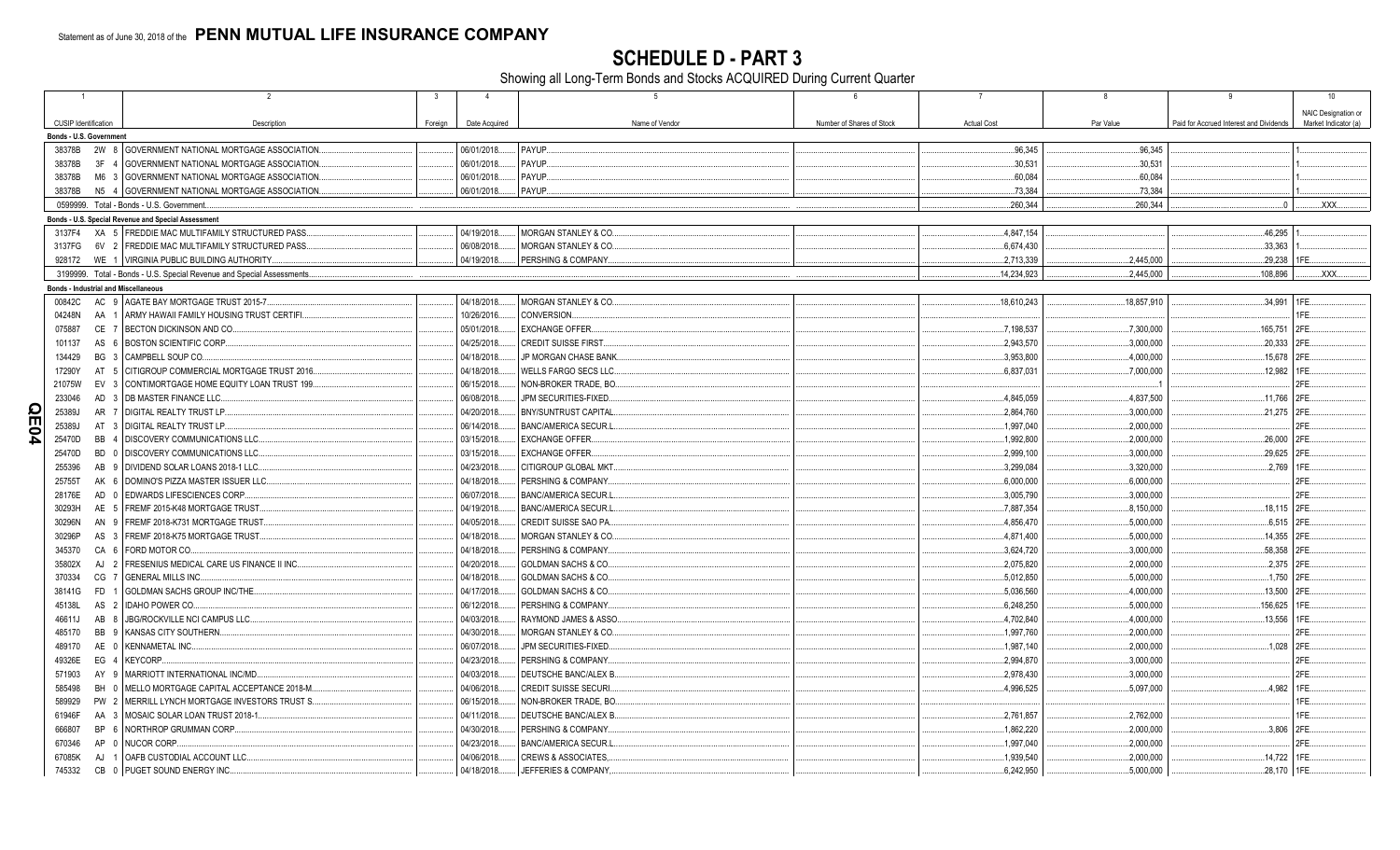SCHEDULE D - PART 3<br>Showing all Long-Term Bonds and Stocks ACQUIRED During Current Quarter

|      |                                  |                    | $\overline{2}$                                                   | $\overline{3}$ | $\overline{4}$ | -5                             |                           | $\overline{7}$     | 8            | <b>q</b>                                |                      |
|------|----------------------------------|--------------------|------------------------------------------------------------------|----------------|----------------|--------------------------------|---------------------------|--------------------|--------------|-----------------------------------------|----------------------|
|      |                                  |                    |                                                                  |                |                |                                |                           |                    |              |                                         | NAIC Designation or  |
|      | CUSIP Identification             |                    | Description                                                      | Foreign        | Date Acquired  | Name of Vendor                 | Number of Shares of Stock | <b>Actual Cost</b> | Par Value    | Paid for Accrued Interest and Dividends | Market Indicator (a) |
|      | 78449L                           | AD                 | SMB PRIVATE EDUCATION LOAN TRUST 2018-B.                         |                | 06/13/2018.    | CREDIT SUISSE FIRST.           |                           | .4,889,218         | .5,000,000   |                                         | 1FE.                 |
|      | 78516F                           | AA                 | SABAL TRAIL TRANSMISSION LLC.                                    |                | 04/26/2018.    | MITSUBISHI UFJ SECS.           |                           | .1,000,000         | 1,000,000    |                                         | 2FE                  |
|      | 867914                           | AH<br>- 6          | <b>SUNTRUST BANKS INC.</b>                                       |                | 04/13/2018.    | PERSHING & COMPANY             |                           | .2,257,840         | .2,000,000   | .20.667                                 | 2FE                  |
|      | 87422L                           | AK                 | TALEN ENERGY SUPPLY LLC.                                         |                | 04/10/2018.    | <b>BANC/AMERICA SECUR.L</b>    |                           | .1,955,000         | .2,000,000   |                                         | 3FE                  |
|      | 87612B                           | AY                 | TARGA RESOURCES PARTNERS LP / TARGA RESO.                        |                | 04/26/2018.    | <b>BANC/AMERICA SECUR.L</b>    |                           | 1,089,900          | 1,038,000    | .8,758 3FE                              |                      |
|      | 891098                           | AA                 | 3   TORO MTG FTG TR 2017-RE 4.0.                                 |                | 03/28/2018     | VARIOUS.                       |                           | (26, 286)          | (26,351)     | (3)                                     | 1FE                  |
|      | 899042                           | AC                 | 9   TUFTS MEDICAL CENTER INC.                                    |                | 04/23/2018.    | CANTOR FITZGERALD &            |                           | .5,956,244         | .4,900,000   | .108,617                                | 12FE                 |
|      | 90276W                           | AV<br>q            | UBS COMMERCIAL MORTGAGE TRUST 2017-C7                            |                | 04/18/2018.    | <b>CANTOR FITZGERALD &amp;</b> |                           | .5,031,836         | .5,000,000   | .10.717 1FE                             |                      |
|      | 907818                           | EX<br>-2           | UNION PACIFIC CORP.                                              |                | 06/07/2018.    | <b>GOLDMAN SACHS &amp; CO.</b> |                           | .6,144,600         | .6,000,000   | .2,400                                  | 12FE                 |
|      | 94989T                           |                    | BC 7   WELLS FARGO COMMERCIAL MORTGAGE TRUST 20                  |                | 03/13/2018.    | DEUTSCHE BK SECS INC           |                           | (59, 255)          |              | .33,973                                 | 1 <sub>1</sub> FF    |
|      | 95040Q                           | AD<br>- 6          | <b>WELLTOWER INC</b>                                             |                | 04/03/2018     | <b>BANC/AMERICA SECUR.L</b>    |                           | .999,590           | .1,000,000   |                                         | 2FE                  |
|      | 958254                           | AH                 | 7 WESTERN GAS PARTNERS LP.                                       |                | 04/25/2018.    | JPM SECURITIES-FIXED           |                           | .1,970,520         | .2,000,000   | .13,750 2FE                             |                      |
|      | 009088                           | AB                 | AIR CANADA 2015-2 CLASS A PASS THROUGH T                         |                | 04/19/2018.    | NON-BROKER TRADE, BO.          |                           | .2,788,562         | 2,782,996    | .40,817                                 | 1FF                  |
|      | 67077M                           | AF<br>$5^{\circ}$  | NUTRIEN LTD.                                                     |                | 03/15/2018.    | <b>EXCHANGE OFFER</b>          |                           | .3,436,380         | .3,000,000   | .50,917                                 | 12FE                 |
|      | 67077M                           | AP<br>$\mathbf{3}$ | NUTRIEN LTD.                                                     |                | 04/10/2018.    | <b>EXCHANGE OFFER</b>          |                           | .2,600,900         | .2,000,000   | .54,229                                 | 2FE                  |
|      | 67077M                           | AQ                 | <b>NUTRIEN LTD.</b>                                              |                | 04/10/2018.    | <b>EXCHANGE OFFER</b>          |                           | .3,527,430         | .3,000,000   | .43,385                                 | 2FE                  |
|      | 98462Y                           | AD                 | 2 YAMANA GOLD INC.                                               |                | 06/11/2018     | <b>EXCHANGE OFFER</b>          |                           | .1,999,897         | .2,000,000   | .48,049 2FE                             |                      |
|      | 00176A                           | <b>BD</b>          | AMMC CLO XI LTD.                                                 |                | 04/20/2018.    | <b>SG AMERICAS SECURIT</b>     |                           | .3,600,000         | .3,600,000   |                                         | 2AM                  |
|      | 14315J                           | AL                 | 3 CARLYLE US CLO 2017-2 LTD.                                     |                | 04/20/2018.    | <b>WELLS FARGO SECS LLC</b>    |                           | 10.032.000         | 10,000,000   | 3.976                                   | 1FF                  |
| Q    | 34960N                           | AN                 | FORTRESS CREDIT BSL III LTD.                                     |                | 04/11/2018.    | VARIOUS.                       |                           | .5,870,500         | .5,900,000   |                                         | 1FF                  |
| m    | 34960N                           | AQ<br><b>q</b>     | FORTRESS CREDIT BSL III LTD.                                     |                | 04/11/2018.    | MITSUBISHI UFJ SECS.           |                           | .5,000,000         | .5,000,000   |                                         | 1FE                  |
|      | 44962L                           | AB<br>$\mathbf{3}$ | IHS MARKIT LTD                                                   |                | 04/25/2018.    | <b>BANC/AMERICA SECUR.I</b>    |                           | .2,826,990         | 2,799,000    | .26,591                                 | 2FE                  |
| 04.1 | 56846J                           | AC <sub>2</sub>    | MARINER CLO 2018-6 LLC.                                          |                | 06/12/2018.    | JPM SECURITIES-FIXED           |                           | .5,000,000         | .5,000,000   |                                         | 1FE.                 |
|      | 70469Q                           | AK<br>- 5          | PEAKS CLO 1 LTD.                                                 |                | 06/13/2018.    | PERSHING & COMPANY.            |                           | .3,000,000         | .3.000.000   |                                         | 1FE.                 |
|      | 83609Y                           | AC                 | 0 SOUNDS POINT CLO IV-R LTD.                                     |                | 04/19/2018.    | CREDIT SUISSE FIRST.           |                           | .4,000,000         | .4,000,000   |                                         | 1FE.                 |
|      | 83611J                           | AA<br>3            | SOUND POINT CLO XX LTD.                                          | D              | 06/15/2018.    | CREDIT SUISSE FIRST.           |                           | .7,000,000         | .7,000,000   |                                         | 1FE.                 |
|      | 85572R                           |                    | AA 7 START LTD/BERMUDA                                           |                | 06/15/2018.    | DEUTSCHE BANC/ALEX B           |                           | .3,963,040         | .4,000,000   |                                         | 1FE.                 |
|      | 87164K                           |                    | AJ 3 SYNGENTA FINANCE NV.                                        |                | 04/17/2018     | CITIGROUP GLOBAL MKT.          |                           | .2,000,000         | .2,000,000   |                                         | 2FE.                 |
|      |                                  |                    | 3899999. Total - Bonds - Industrial and Miscellaneous            |                |                |                                |                           | .238,476,316       | .232.318.056 | .1.145.870                              | <b>XXX.</b>          |
|      | <b>Bonds - Hybrid Securities</b> |                    |                                                                  |                |                |                                |                           |                    |              |                                         |                      |
|      |                                  |                    | 48126H AA 8 JPMORGAN CHASE & CO.                                 |                | 04/17/2018.    | CITIGROUP GLOBAL MKT           |                           | .2.080.000         | .2.000.000   | $.26,000$ 2FE.                          |                      |
|      |                                  |                    | 4899999. Total - Bonds - Hybrid Securities                       |                |                |                                |                           | 2.080.000          | .2.000.000   | .26.000                                 | .XXX.                |
|      |                                  |                    | 8399997. Total - Bonds - Part 3.                                 |                |                |                                |                           | .255,051,583       | .237,023,400 | 1,280,766                               | XXX                  |
|      | 8399999. Total - Bonds.          |                    |                                                                  |                |                |                                |                           | 255,051,583        | 237,023,400  | 1,280,766                               | .XXX.                |
|      |                                  |                    | Preferred Stocks - Industrial and Miscellaneous                  |                |                |                                |                           |                    |              |                                         |                      |
|      |                                  |                    | 269809 50 5 EAGLE PT CR CO INC. 6.6875 PFD.                      |                | 04/17/2018.    | OPPENHEIMER AND CO I.          | .200.000.000              | .5.000.000         |              |                                         | P1LFE.               |
|      |                                  |                    | 8499999. Total - Preferred Stocks - Industrial and Miscellaneous |                |                |                                |                           | .5,000,000         | <b>XXX</b>   | 0                                       | XXX.                 |
|      |                                  |                    | 8999997. Total - Preferred Stocks - Part 3                       |                |                |                                |                           | .5,000,000         | XXX          | 0                                       | .XXX.                |
|      |                                  |                    | 8999999. Total - Preferred Stocks.                               |                |                |                                |                           | .5,000,000         | XXX          | 0                                       | XXX                  |
|      |                                  |                    | <b>Common Stocks - Industrial and Miscellaneous</b>              |                |                |                                |                           |                    |              |                                         |                      |
|      | 02376R                           |                    | 10 2 AMERICAN AIRLINES GROUP INC                                 |                | 05/23/2018.    | NON-BROKER TRADE, BO.          | .0.010                    |                    | XXX          |                                         |                      |
|      | 032724                           | 10 6               | ANAPTYSBIO INC.                                                  |                | 05/10/2018.    | J.P MORGAN SECURITIE           | .11,560.000               | 1.042.712          | XXX          |                                         |                      |
|      | 04225U                           | 10 <sup>1</sup>    | ARMO BIOSCIENCES INC.                                            |                | 05/23/2018.    | J.P MORGAN SECURITIE.          | 13,740.000                | 685,076            | XXX          |                                         |                      |
|      | 19459J                           | 10                 | COLLEGIUM PHARMACEUTICAL INC                                     |                | 05/15/2018.    | J.P MORGAN SECURITIE.          | 13,336.000                | .325,856           | XXX          |                                         |                      |
|      | 31338@                           | 10<br>- 6          | FHLN OF PITTSBURGH.                                              |                | 02/13/2018.    | NON-BROKER TRADE, BO.          | .20,000.000               | .2.000.000         | <b>XXX</b>   |                                         |                      |
|      | 79466L                           | 30                 | 2 SALESFORCE.COM INC                                             |                | 05/10/2018.    | J.P MORGAN SECURITIE.          | 702.000                   | .90.024            | <b>XXX</b>   |                                         |                      |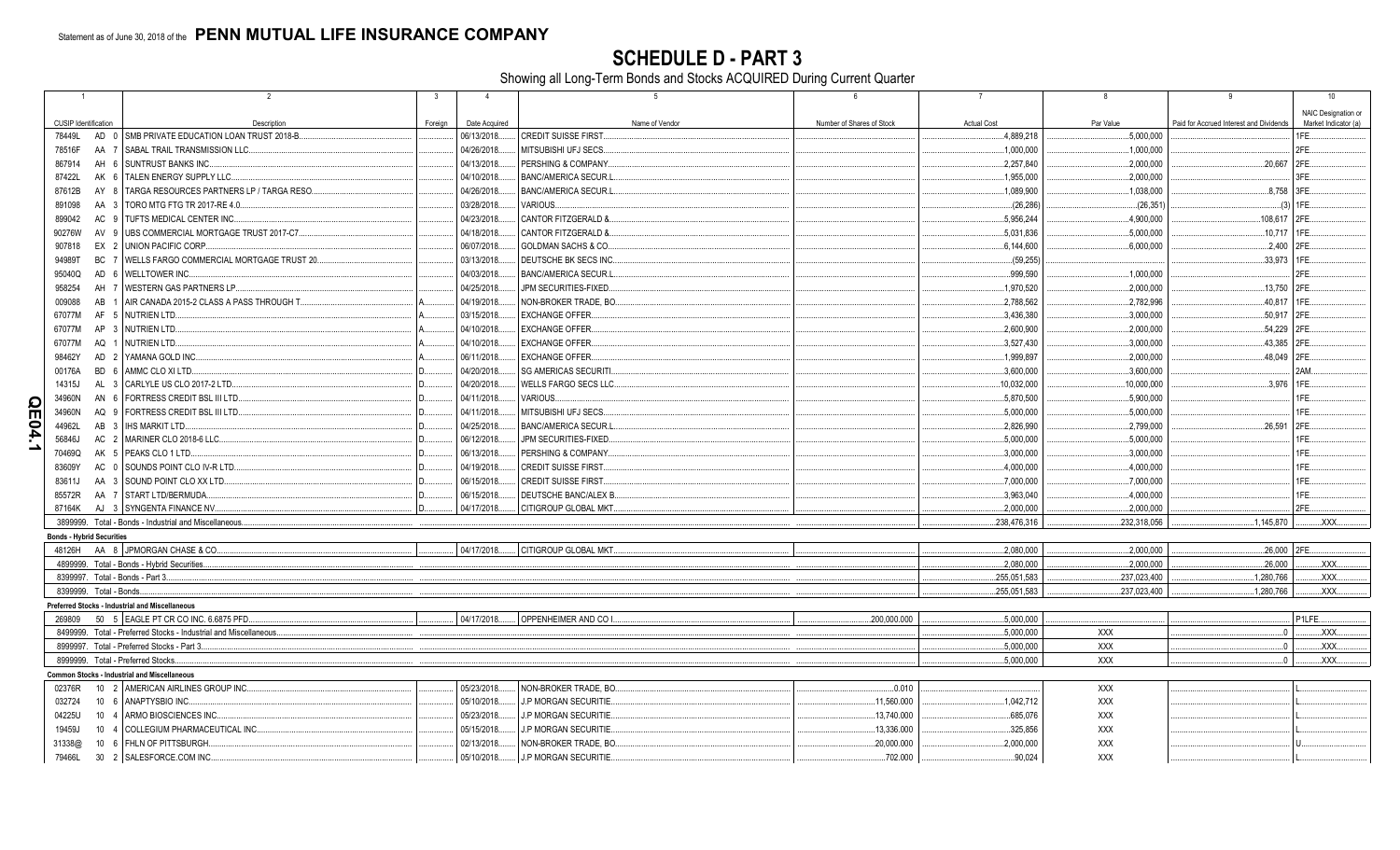## **SCHEDULE D - PART 3**

Showing all Long-Term Bonds and Stocks ACQUIRED During Current Quarter

|                                |                                                               |         |               |                                 |                           |                    |            |                                         | NAIC Designation or                          |
|--------------------------------|---------------------------------------------------------------|---------|---------------|---------------------------------|---------------------------|--------------------|------------|-----------------------------------------|----------------------------------------------|
| <b>CUSIP Identification</b>    | Description                                                   | Foreign | Date Acquired | Name of Vendor                  | Number of Shares of Stock | <b>Actual Cost</b> | Par Value  | Paid for Accrued Interest and Dividends | Market Indicator (a)                         |
| 83304A 10 6 SNAP INC           |                                                               |         | 06/18/2018.   | VARIOUS.                        | .87,007.000               | .1,072,053         | XXX        |                                         |                                              |
| 96812T                         | 10 2 WILDHORSE RESOURCE DEVELOPMENT CORP                      |         |               | 05/11/2018 J.P MORGAN SECURITIE | 10,421.000                | .286,578           | XXX        |                                         |                                              |
|                                | 9099999. Total - Common Stocks - Industrial and Miscellaneous |         |               |                                 |                           | 5,502,299          | XXX        |                                         | <b>XXX.</b>                                  |
|                                | 9799997. Total - Common Stocks - Part 3                       |         |               |                                 |                           | .5.502.299         | XXX        |                                         | $$ XXX.                                      |
| 9799999. Total - Common Stocks |                                                               |         |               |                                 |                           | 5,502,299          | <b>XXX</b> |                                         | $.$ $XXX$                                    |
|                                | 9899999. Total - Preferred and Common Stocks                  |         |               |                                 |                           | .10,502,299        | XXX        |                                         | <b>XXX</b>                                   |
|                                | 9999999. Total - Bonds, Preferred and Common Stocks           |         |               |                                 |                           | 265,553,882        | XXX        | 1,280,766                               | $\overline{X}$ $\overline{X}$ $\overline{X}$ |
|                                |                                                               |         |               |                                 |                           |                    |            |                                         |                                              |

For all common stock bearing NAIC market indicator "U" provide the number of such issues:....................  $(a)$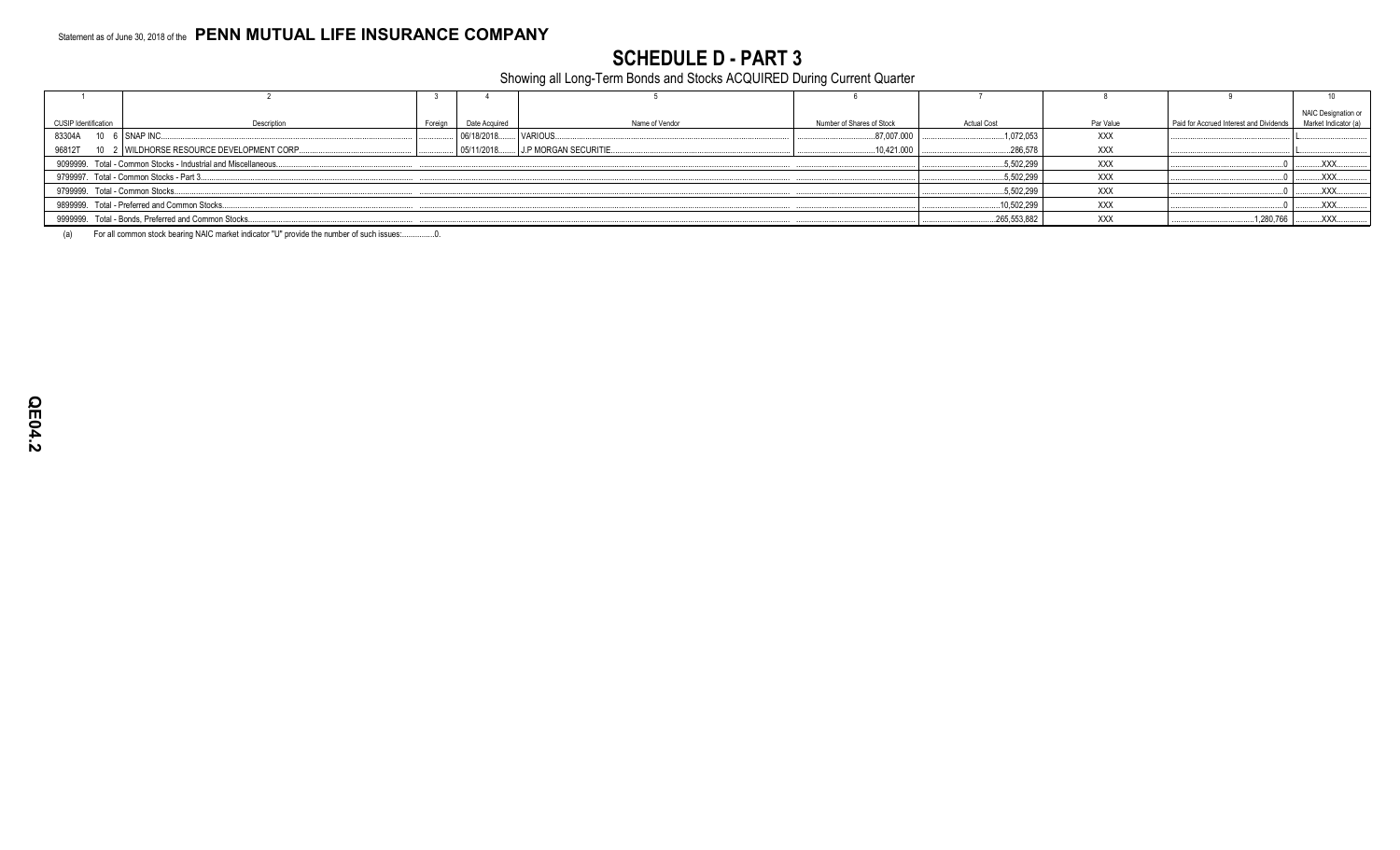## **SCHEDULE D - PART 4**

Showing all Long-Term Bonds and Stocks SOLD, REDEEMED or Otherwise DISPOSED OF During Current Quarter

|          |                             |          |                                                     |             | -5                               |                                 |            |            |                    | 10             |            |              | Change in Book/Adjusted Carrying Value |                     |                      | 16                | 17          | 18          | 19                | 20               | 21                       | 22            |
|----------|-----------------------------|----------|-----------------------------------------------------|-------------|----------------------------------|---------------------------------|------------|------------|--------------------|----------------|------------|--------------|----------------------------------------|---------------------|----------------------|-------------------|-------------|-------------|-------------------|------------------|--------------------------|---------------|
|          |                             |          |                                                     |             |                                  |                                 |            |            |                    |                | 11         | 12           | 13                                     |                     | 15                   |                   |             |             |                   |                  |                          |               |
|          |                             |          |                                                     |             |                                  |                                 |            |            |                    |                |            |              |                                        |                     |                      |                   |             |             |                   |                  |                          |               |
|          |                             |          |                                                     |             |                                  |                                 |            |            |                    |                |            |              | Current<br>Year's                      |                     |                      |                   |             |             |                   | Bond<br>Interest |                          |               |
|          |                             |          |                                                     |             |                                  |                                 |            |            |                    |                | Unrealized | Current      | Other-Than                             |                     | <b>Total Foreigr</b> |                   | Foreign     |             |                   | Stock            | Stated                   | <b>NAIC</b>   |
|          |                             |          |                                                     |             |                                  |                                 |            |            |                    | Prior Year     | Valuation  | Year's       | Temporary                              | <b>Total Change</b> | Exchange             | Book/Adjusted     | Exchange    | Realized    | <b>Total Gain</b> | Dividends        | Contractual              | Designation   |
|          |                             |          |                                                     | Disposal    |                                  | Number of                       |            |            |                    | Book/Adjusted  | Increase   | Amortization | Impairment                             | in B./A.C.V.        | Change in            | Carrying Value at | Gain (Loss) | Gain (Loss) | (Loss) on         | Received         | Maturity                 | or Market     |
|          | <b>CUSIP</b> Identification |          | Description                                         | Date        | Name of Purchaser                | Shares of Stock   Consideration |            | Par Value  | <b>Actual Cost</b> | Carrying Value | (Decrease) | / Accretion  | Recognized                             | $(11+12-13)$        | B./A.C.V.            | Disposal Date     | on Disposal | on Disposal | Disposal          | During Year      | Date                     | Indicator (a) |
|          | Bonds - U.S. Government     |          |                                                     |             |                                  |                                 |            |            |                    |                |            |              |                                        |                     |                      |                   |             |             |                   |                  |                          |               |
|          |                             |          | FDIC GUARANTEED NOTES TRUST                         |             |                                  |                                 |            |            |                    |                |            |              |                                        |                     |                      |                   |             |             |                   |                  |                          |               |
|          | 30250W AB                   |          | 2010-S2<br>- 9                                      |             | 06/29/2018. PAYDOWN.             |                                 | .358,475   | .358,475   | .358,788           | .358,788       |            | (313)        |                                        | (313)               |                      | .358,475          |             |             | $\Omega$          |                  | 4,700 07/29/2047         |               |
|          | 36194S PD                   |          | <b>GINNIE MAE I POOL</b>                            |             | 06/01/2018. PAYDOWN              |                                 | .40,613    | .40,613    | .41,361            | .41,328        |            | (715)        |                                        | (715)               |                      | .40,613           |             |             |                   | .511             | 09/01/2041               |               |
|          | 36296U ZX                   |          | <b>GINNIE MAE I POOL</b>                            | 06/01/2018. | PAYDOWN                          |                                 | .99,944    | .99,944    | .93,916            | .94,617        |            | 5,326        |                                        | .5,326              |                      | .99,944           |             |             |                   |                  | 1,206 06/01/2039         |               |
|          |                             |          | GOVERNMENT NATIONAL MORTGAGE                        |             |                                  |                                 |            |            |                    |                |            |              |                                        |                     |                      |                   |             |             |                   |                  |                          |               |
|          | 38375U QQ 6                 |          | <b>ASSOCIATION</b>                                  |             | 06/01/2018. PAYDOWN.             |                                 |            |            | .70,864            | .55,733        |            | (3,712)      |                                        | (3,712)             |                      |                   |             |             |                   |                  | 4,428 10/01/2064         |               |
|          |                             |          | GOVERNMENT NATIONAL MORTGAGE                        |             |                                  |                                 |            |            |                    |                |            |              |                                        |                     |                      |                   |             |             |                   |                  |                          |               |
|          | 38375U SC                   | - 5      | <b>ASSOCIATION</b>                                  |             | 06/01/2018. PAYDOWN.             |                                 |            |            | .80,646            | .62,280        |            | (2,457)      |                                        | (2,457)             |                      |                   |             |             |                   |                  | 4,312 11/01/2064         |               |
|          |                             |          | GOVERNMENT NATIONAL MORTGAGE                        |             |                                  |                                 |            |            |                    |                |            |              |                                        |                     |                      |                   |             |             |                   |                  |                          |               |
|          | 38378B ZR 3                 |          | <b>ASSOCIATION</b>                                  |             | 06/01/2018. PAYDOWN.             |                                 |            |            | .64,708            | 49,005         |            | (2,921)      |                                        | (2,921)             |                      |                   |             |             |                   |                  | .3,012   08/01/2046.     |               |
|          |                             |          | GOVERNMENT NATIONAL MORTGAGE                        |             |                                  |                                 |            |            |                    |                |            |              |                                        |                     |                      |                   |             |             |                   |                  |                          |               |
|          | 38378K 6A                   |          | <b>ASSOCIATION</b>                                  |             | 06/01/2018. PAYDOWN.             |                                 |            |            | .21,397            | .8,840         |            | .294         |                                        | 294                 |                      |                   |             |             |                   | .1,856           | 05/01/2054               |               |
|          |                             |          | GOVERNMENT NATIONAL MORTGAGE                        |             |                                  |                                 |            |            |                    |                |            |              |                                        |                     |                      |                   |             |             |                   |                  |                          |               |
|          | 38378N NJ                   | -8       | <b>ASSOCIATION</b>                                  |             | 06/01/2018. PAYDOWN.             |                                 |            |            | .40,490            | .22,105        |            | (796)        |                                        | (796)               |                      |                   |             |             | $\Omega$          | 1,998            | 09/01/2054.              |               |
|          |                             |          | GOVERNMENT NATIONAL MORTGAGE                        |             |                                  |                                 |            |            |                    |                |            |              |                                        |                     |                      |                   |             |             |                   |                  |                          |               |
| <u>ရ</u> | 38378N XK                   |          | <b>ASSOCIATION</b>                                  | 06/01/2018. | PAYDOWN.                         |                                 |            |            | .14,941            | .5,157         |            | .82          |                                        | 82                  |                      |                   |             |             | $\Omega$          |                  | 1,035  06/01/2048.       |               |
| ္တြ      |                             |          | GOVERNMENT NATIONAL MORTGAGE                        |             |                                  |                                 |            |            |                    |                |            |              |                                        |                     |                      |                   |             |             |                   |                  |                          |               |
|          | 38378X                      | MU       | <b>ASSOCIATION</b>                                  |             | 06/01/2018. PAYDOWN              |                                 |            |            | 16,909             | .9.710         |            | (184)        |                                        | (184)               |                      |                   |             |             |                   |                  | 719 02/01/2055.          |               |
|          |                             |          | GOVERNMENT NATIONAL MORTGAGE                        |             |                                  |                                 |            |            |                    |                |            |              |                                        |                     |                      |                   |             |             |                   |                  |                          |               |
|          | 38378X PE                   |          | <b>ASSOCIATION</b>                                  |             | 06/01/2018. PAYDOWN              |                                 |            |            | .26,639            | .14,865        |            | (445)        |                                        | (445)               |                      |                   |             |             |                   |                  | 1,323 01/01/2056.        |               |
|          |                             |          | GOVERNMENT NATIONAL MORTGAGE                        |             |                                  |                                 |            |            |                    |                |            |              |                                        |                     |                      |                   |             |             |                   |                  |                          |               |
|          | 38378X TX                   | <b>Q</b> | <b>ASSOCIATION</b>                                  |             | 06/01/2018. PAYDOWN.             |                                 |            |            | .206,755           | .115,388       |            | (3, 107)     |                                        | (3, 107)            |                      |                   |             |             |                   | .29,385          | 10/01/2056.              |               |
|          |                             |          | GOVERNMENT NATIONAL MORTGAGE                        |             |                                  |                                 |            |            |                    |                |            |              |                                        |                     |                      |                   |             |             |                   |                  |                          |               |
|          | 38379K JC                   |          | <b>ASSOCIATION</b>                                  |             | 06/01/2018. PAYDOWN.             |                                 |            |            | .23,608            | 14,829         |            | (359)        |                                        | (359)               |                      |                   |             |             |                   | .1,354           | 12/01/2056.              |               |
|          |                             |          | GOVERNMENT NATIONAL MORTGAGE                        |             |                                  |                                 |            |            |                    |                |            |              |                                        |                     |                      |                   |             |             |                   |                  |                          |               |
|          | 38379K PR                   |          | <b>ASSOCIATION</b>                                  |             | 06/01/2018. PAYDOWN.             |                                 |            |            | .75,304            | .41,007        |            | (21)         |                                        | (21)                |                      |                   |             |             |                   | .3,526           | 11/01/2056.              |               |
|          |                             |          | GOVERNMENT NATIONAL MORTGAGE                        |             |                                  |                                 |            |            |                    |                |            |              |                                        |                     |                      |                   |             |             |                   |                  |                          |               |
|          | 38379K TL 2                 |          | <b>ASSOCIATION</b>                                  |             | 06/01/2018. PAYDOWN.             |                                 |            |            | 146,935            | .77,741        |            | .172         |                                        | .172                |                      |                   |             |             |                   |                  | 9,688 07/01/2057         |               |
|          |                             |          | <b>OVERSEAS PRIVATE INVESTMENT</b>                  |             |                                  |                                 |            |            |                    |                |            |              |                                        |                     |                      |                   |             |             |                   |                  |                          |               |
|          | 690353 SQ                   |          | <b>CORP</b>                                         |             | 05/15/2018. SINKING PAYMENT      |                                 | .300,000   | .300,000   | .300,000           | .300,000       |            |              |                                        |                     |                      | .300,000          |             |             | $\Omega$          |                  | 5,145 05/15/2030         |               |
|          |                             |          | UNITED STATES TREASURY INFLATION                    |             |                                  |                                 |            |            |                    |                |            |              |                                        |                     |                      |                   |             |             |                   |                  |                          |               |
|          |                             |          | 912828 2L 3 INDEXED                                 |             | 04/30/2018. BNP PARIBAS SEC CORP |                                 | .4,930,575 | 5,088,600  | .5,011,077         |                |            | .975         |                                        | .975                |                      | 5,012,052         |             | (81, 477)   | (81, 477)         |                  | .14,988 07/15/2027       |               |
|          | 0599999.                    |          | Total - Bonds - U.S. Government.                    |             |                                  |                                 | 5,729,607  | 5.887.632  | .6,594,338         | .1,271,393     | $\Omega$   | (8, 181)     |                                        | (8, 181)            |                      | 5.811.084         | $\Omega$    | (81.477)    | (81, 477)         | .89,186          | <b>XXX</b>               | <b>XXX</b>    |
|          |                             |          | <b>Bonds - All Other Government</b>                 |             |                                  |                                 |            |            |                    |                |            |              |                                        |                     |                      |                   |             |             |                   |                  |                          |               |
|          |                             |          | ISRAEL ST 8TH SERIES MACCABEE                       |             |                                  |                                 |            |            |                    |                |            |              |                                        |                     |                      |                   |             |             |                   |                  |                          |               |
|          |                             |          | 46513A F7 0 VAR RT                                  |             | 06/01/2018. MATURITY.            |                                 | .3.000.000 | .3,000,000 | .3,000,000         | .3.000.000     |            |              |                                        |                     |                      | .3.000.000        |             |             | $\Omega$          |                  | .48,092 06/01/2018. 1FE. |               |
|          | 1099999                     |          | Total - Bonds - All Other Government                |             |                                  |                                 | .3,000,000 | .3,000,000 | .3,000,000         | .3,000,000     | $\Omega$   | $\Omega$     |                                        | $\Omega$            | $\Omega$             | .3,000,000        | $\Omega$    |             | $0 \ldots$        | .48,092          | XXX                      | <b>XXX</b>    |
|          |                             |          | Bonds - U.S. Special Revenue and Special Assessment |             |                                  |                                 |            |            |                    |                |            |              |                                        |                     |                      |                   |             |             |                   |                  |                          |               |
|          | 3128PK                      | WJ       | <b>FREDDIE MAC GOLD POOL</b><br>- 9                 |             | 06/01/2018. PAYDOWN.             |                                 | .57,969    | .57,969    | .56,302            | .56,835        |            | 1,133        |                                        | .1,133              |                      | 57,969            |             |             | 0                 |                  | 1,081 05/01/2023.        |               |
|          | 3128PL                      | AW       | FREDDIE MAC GOLD POOL                               | 06/01/2018  | PAYDOWN.                         |                                 | .38,084    | .38,084    | .37,814            | .37,866        |            | .218         |                                        | .218                |                      | .38,084           |             |             | .0                | 784              | 06/01/2023               |               |
|          | 312903                      | KY       | FREDDIE MAC REMICS.<br>$\overline{2}$               | 05/15/2018. | PAYDOWN.                         |                                 | .970       | .970       | 967                | .970           |            |              |                                        |                     |                      | .970              |             |             | .0                | .19              | 12/16/2020.              |               |
|          | 312945                      | DN       | <b>FREDDIE MAC GOLD POOL</b><br>5                   |             | 06/01/2018. PAYDOWN              |                                 | .237.998   | 237.998    | .223.216           | .223.216       |            | 14,782       |                                        | 14.782              |                      | .237.998          |             |             | - 0               | .3.504           | 01/01/2041               |               |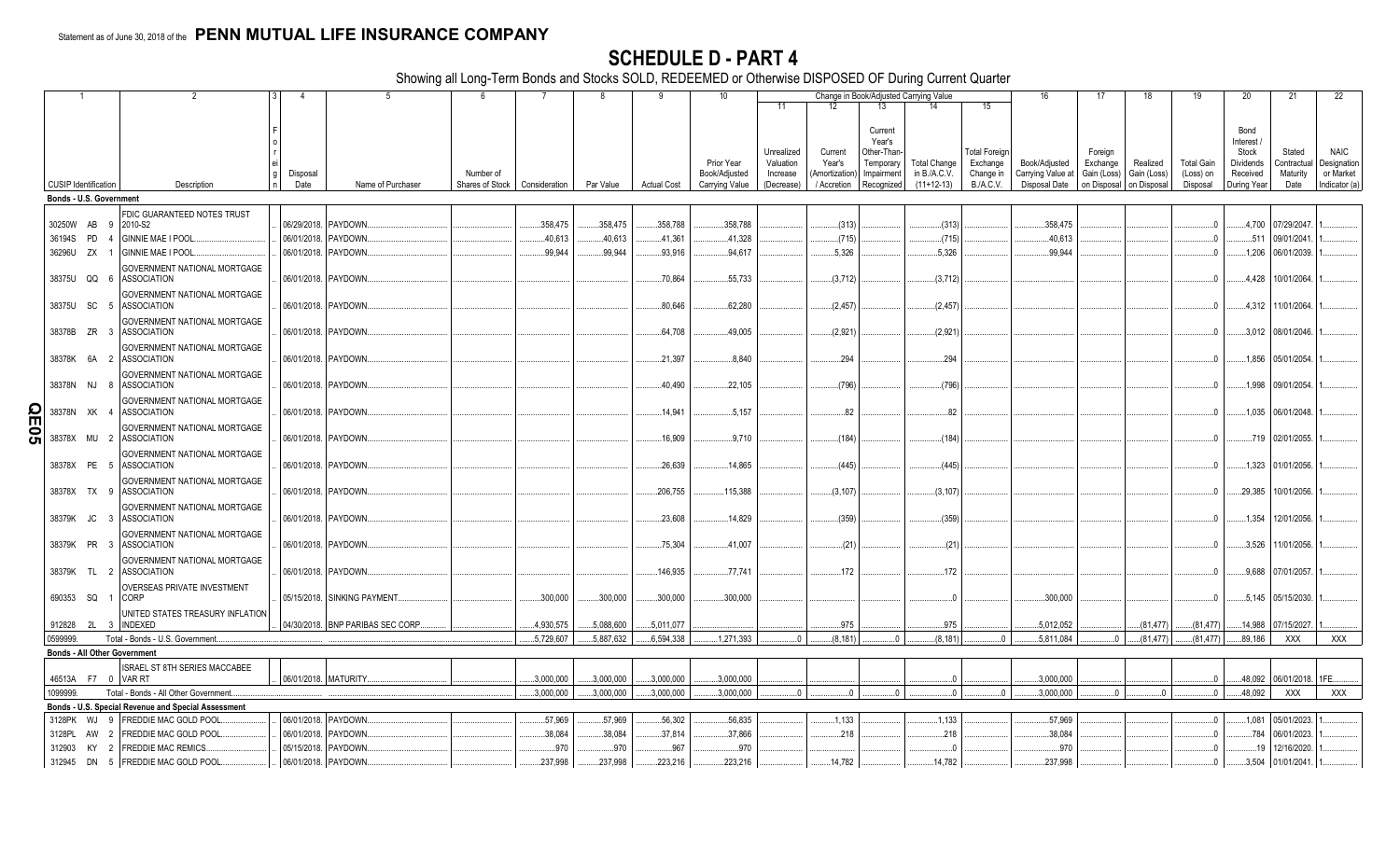|                    |                             |    |        |                                                                              | 4           | -5                                |                 |               |           |                    | 10                          |                                     |                                     | Change in Book/Adjusted Carrying Value                      |                                     |                                               | 16                                 | 17                                 | 18                      | 19                             | 20                                                        | 21                                | 22                                      |
|--------------------|-----------------------------|----|--------|------------------------------------------------------------------------------|-------------|-----------------------------------|-----------------|---------------|-----------|--------------------|-----------------------------|-------------------------------------|-------------------------------------|-------------------------------------------------------------|-------------------------------------|-----------------------------------------------|------------------------------------|------------------------------------|-------------------------|--------------------------------|-----------------------------------------------------------|-----------------------------------|-----------------------------------------|
|                    |                             |    |        |                                                                              |             |                                   |                 |               |           |                    |                             | 11                                  | 12                                  | 13                                                          | 14                                  | 15                                            |                                    |                                    |                         |                                |                                                           |                                   |                                         |
|                    |                             |    |        |                                                                              | Disposal    |                                   | Number of       |               |           |                    | Prior Year<br>Book/Adjusted | Unrealized<br>Valuation<br>Increase | Current<br>Year's<br>(Amortization) | Current<br>Year's<br>Other-Than-<br>Temporary<br>Impairment | <b>Total Change</b><br>in B./A.C.V. | <b>Total Foreign</b><br>Exchange<br>Change in | Book/Adjusted<br>Carrying Value at | Foreign<br>Exchange<br>Gain (Loss) | Realized<br>Gain (Loss) | <b>Total Gain</b><br>(Loss) on | Bond<br>Interest<br>Stock<br><b>Dividends</b><br>Received | Stated<br>Contractual<br>Maturity | <b>NAIC</b><br>Designation<br>or Market |
|                    | <b>CUSIP</b> Identification |    |        | Description                                                                  | Date        | Name of Purchaser                 | Shares of Stock | Consideration | Par Value | <b>Actual Cost</b> | Carrying Value              | (Decrease)                          |                                     | / Accretion Recognized                                      | $(11+12-13)$                        | <b>B./A.C.V.</b>                              | Disposal Date                      | on Disposal                        | on Disposal             | Disposal                       | During Year                                               | Date                              | Indicator (a)                           |
|                    | 3133T4 FT 8                 |    |        | FREDDIE MAC REMICS.                                                          |             | 06/01/2018. PAYDOWN.              |                 | .65,927       | .65,927   | .63,033            | .65,243                     |                                     | .684                                |                                                             | .684                                |                                               | .65,927                            |                                    |                         |                                | .1,723                                                    | 02/01/2024                        |                                         |
|                    | 31358N                      | W4 |        | FANNIE MAE REMICS.                                                           | 06/01/2018. | PAYDOWN.                          |                 | .12,185       | .12,185   | 11,149             | .11,901                     |                                     | .284                                |                                                             | .284                                |                                               | .12,185                            |                                    |                         |                                | .300                                                      | 07/01/2022                        |                                         |
|                    | 31359S                      | 6Y |        | FANNIE MAE GRANTOR TRUST 2001-T7                                             |             | 06/01/2018. PAYDOWN.              |                 |               |           | 431,740            | .4,158                      |                                     | (279)                               |                                                             | (279)                               |                                               |                                    |                                    |                         |                                | .2,627                                                    | 02/01/2041                        |                                         |
|                    | 3136A7                      | ML |        | <b>FANNIE MAE-ACES.</b>                                                      | 06/01/2018. | PAYDOWN.                          |                 |               |           | .222,320           | .37,263                     |                                     | (14,140)                            |                                                             | (14, 140)                           |                                               |                                    |                                    |                         |                                | .33,203                                                   | 12/01/2019.                       |                                         |
|                    | 3136AM                      | LC |        | <b>FANNIE MAE-ACES.</b>                                                      | 06/01/2018. | PAYDOWN.                          |                 |               |           | .17,781            | .12,709                     |                                     | (551)                               |                                                             | (551)                               |                                               |                                    |                                    |                         |                                | .938                                                      | 09/01/2024                        |                                         |
|                    | 3136AM                      | M7 |        | <b>FANNIE MAE-ACES.</b>                                                      | 06/01/2018. | PAYDOWN.                          |                 |               |           | .10,651            | .6,274                      |                                     | (570)                               |                                                             | (570)                               |                                               |                                    |                                    |                         |                                | .1,361                                                    | 07/01/2022.                       |                                         |
|                    | 3136AN                      | LJ |        | FANNIE MAE-ACES.                                                             | 06/01/2018. | <b>PAYDOWN</b>                    |                 |               |           | 11,631             | .8,512                      |                                     | (451)                               |                                                             | (451)                               |                                               |                                    |                                    |                         |                                | .621                                                      | 12/01/2024                        |                                         |
|                    | 3136AT                      | X2 | - 5    | <b>FANNIE MAE-ACES.</b>                                                      | 06/01/2018. | PAYDOWN.                          |                 |               |           | 7,330              | .6,929                      |                                     | (189)                               |                                                             | (189)                               |                                               |                                    |                                    |                         |                                | .372                                                      | 07/01/2028.                       |                                         |
|                    | 31371N V2                   |    | -8     | FANNIE MAE POOL.                                                             | 06/01/2018. | PAYDOWN.                          |                 | 461           | .461      | .448               | .451                        |                                     | .10                                 |                                                             | 10                                  |                                               | .461                               |                                    |                         |                                |                                                           | 06/01/2023                        |                                         |
|                    | 3137A1 NA                   |    |        | FREDDIE MAC MULTIFAMILY<br><b>STRUCTURED PASS</b>                            |             | 06/01/2018. PAYDOWN.              |                 |               |           | .30,703            | 12,322                      |                                     | (1,831                              |                                                             | (1,831)                             |                                               |                                    |                                    |                         |                                |                                                           | .2,946   06/01/2020.              |                                         |
|                    | 3137A2 B3                   |    |        | FREDDIE MAC MULTIFAMILY<br><b>STRUCTURED PASS</b>                            |             | 06/01/2018. PAYDOWN.              |                 |               |           | 65,208             | .26,363                     |                                     | (3,692)                             |                                                             | (3,692)                             |                                               |                                    |                                    |                         |                                |                                                           | .5,706 08/01/2020.                |                                         |
|                    | 3137AH 6D                   |    | - 5    | FREDDIE MAC MULTIFAMILY<br><b>STRUCTURED PASS</b>                            |             | 06/01/2018. PAYDOWN.              |                 |               |           | .42.092            | .22,703                     |                                     | (2,474)                             |                                                             | (2,474)                             |                                               |                                    |                                    |                         |                                |                                                           | .3,256 07/01/2021.                |                                         |
| $\frac{\Omega}{2}$ | 3137AH                      | 6R |        | FREDDIE MAC MULTIFAMILY<br><b>STRUCTURED PASS</b>                            |             | 06/01/2018. PAYDOWN.              |                 |               |           | .2,529,477         | .317,881                    |                                     | (342, 472)                          |                                                             | (342, 472)                          |                                               |                                    |                                    |                         |                                |                                                           | .424,860 08/01/2018.              |                                         |
| 1202.1             | 3137AJ                      | MG |        | FREDDIE MAC MULTIFAMILY<br><b>STRUCTURED PASS</b>                            |             | 06/01/2018. PAYDOWN.              |                 |               |           | 24,905             | .14,078                     |                                     | (1,464)                             |                                                             | (1,464)                             |                                               |                                    |                                    |                         |                                |                                                           | 1,910 10/01/2021                  |                                         |
|                    | 3137AQ T3                   |    |        | FREDDIE MAC MULTIFAMILY<br><b>STRUCTURED PASS</b>                            |             | 06/01/2018. PAYDOWN.              |                 |               |           | .25,338            | .5,948                      |                                     | (3,064)                             |                                                             | (3,064)                             |                                               |                                    |                                    |                         |                                | .2.960                                                    | 01/01/2019.                       |                                         |
|                    | 3137AR PZ                   |    | - 3    | FREDDIE MAC MULTIFAMILY<br><b>STRUCTURED PASS</b><br>FREDDIE MAC MULTIFAMILY |             | 06/01/2018. PAYDOWN.              |                 |               |           | 54,725             | .15,413                     |                                     | (5,976)                             |                                                             | (5,976)                             |                                               |                                    |                                    |                         | n                              | 6.147                                                     | 05/01/2019.                       |                                         |
|                    | 3137AS NK                   |    | - 6    | <b>STRUCTURED PASS</b><br>FREDDIE MAC MULTIFAMILY                            |             | 06/01/2018. PAYDOWN.              |                 |               |           | .279,863           | .155,047                    |                                     | $(16, 718)$                         |                                                             | (16, 718)                           |                                               |                                    |                                    |                         | - 0                            | .25,924                                                   | 03/01/2022.                       |                                         |
|                    | 3137AT RX                   |    | 2      | <b>STRUCTURED PASS</b><br>FREDDIE MAC MULTIFAMILY                            |             | 06/01/2018. PAYDOWN.              |                 |               |           | 40,352             | .27,706                     |                                     | (2,347)                             |                                                             | (2,347)                             |                                               |                                    |                                    |                         | $\bigcap$                      | .3.361                                                    | 05/01/2022.                       |                                         |
|                    | 3137AU PG                   |    |        | <b>STRUCTURED PASS</b><br>FREDDIE MAC MULTIFAMILY                            |             | 04/18/2018. NON-BROKER TRADE, BO. |                 | 3,861,431     |           | 5,175,362          | 3,867,802                   |                                     | (241, 286)                          |                                                             | (241, 286)                          |                                               | .3.626.516                         |                                    | .234.915                | .234,915                       |                                                           | 395,656 07/01/2040.               |                                         |
|                    | 3137AV XP                   |    |        | <b>STRUCTURED PASS</b><br>FREDDIE MAC MULTIFAMILY                            |             | 06/01/2018. PAYDOWN.              |                 |               |           | .32,752            | .18,900                     |                                     | (1,534)                             |                                                             | (1,534)                             |                                               |                                    |                                    |                         |                                | .2.207                                                    | 07/01/2022. 1FE.                  |                                         |
|                    | 3137AV XQ                   |    |        | <b>STRUCTURED PASS</b><br>FREDDIE MAC MULTIFAMILY                            |             | 04/13/2018. NON-BROKER TRADE, BO. |                 | .4.822.811    |           | .6,347,226         | 4,779,961                   |                                     | (283, 889)                          |                                                             | (283, 889)                          |                                               | 4.496.073                          |                                    | .326.738                | 326,738                        | .474,907 08/01/2040                                       |                                   |                                         |
|                    | 3137AY CF                   |    | - 6    | <b>STRUCTURED PASS</b><br>FREDDIE MAC MULTIFAMILY                            |             | 06/01/2018. PAYDOWN.              |                 |               |           | 39,891             | .23,355                     |                                     | (1,808)                             |                                                             | (1,808)                             |                                               |                                    |                                    |                         | - 0                            | .2,588                                                    | 10/01/2022.                       |                                         |
|                    | 3137AY CG                   |    |        | <b>STRUCTURED PASS</b><br>FREDDIE MAC MULTIFAMILY                            |             | 04/06/2018. NON-BROKER TRADE, BO. |                 | 8,485,085     |           | 10,952,544         | 8,406,419                   |                                     | (442, 161)                          |                                                             | (442, 161)                          |                                               | .7,964,259                         |                                    | 520,826                 | 520,826                        |                                                           | 754,274 11/01/2040.               |                                         |
|                    | 3137B1 BT                   |    | - 8    | <b>STRUCTURED PASS</b>                                                       |             | 06/01/2018. PAYDOWN.              |                 |               |           | .30,983            | .18,511                     |                                     | (1,408)                             |                                                             | (1,408)                             |                                               |                                    |                                    |                         |                                | .2,022                                                    | 11/01/2022. 1FE.                  |                                         |
|                    | 3137B7 N2                   |    |        | FREDDIE MAC MULTIFAMILY<br><b>STRUCTURED PASS</b>                            |             | 06/01/2018. PAYDOWN               |                 |               |           | .26.482            | .16.817                     |                                     | (1,056)                             |                                                             | (1,056)                             |                                               |                                    |                                    |                         |                                | .1.534                                                    | 10/01/2023                        |                                         |
|                    | 3137B8 G5                   |    | $\cap$ | FREDDIE MAC MULTIFAMILY<br><b>STRUCTURED PASS</b>                            |             | 06/01/2018. PAYDOWN.              |                 |               |           | .33.823            | .21.679                     |                                     | (1.306)                             |                                                             | (1.306)                             |                                               |                                    |                                    |                         | $\Omega$                       |                                                           | .1,966 01/01/2024.                |                                         |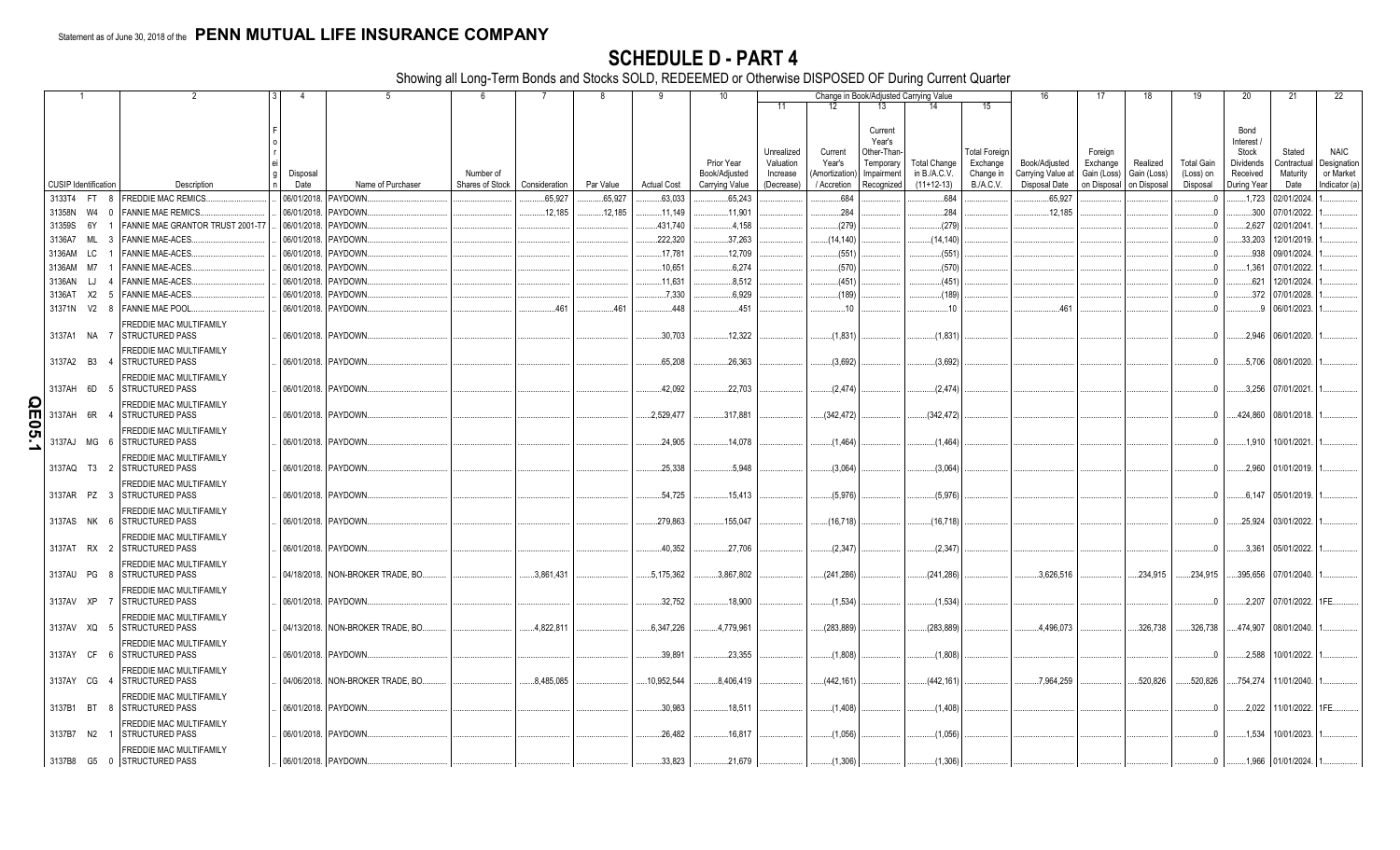|                             |             |                                                          |                      | -5                |                              |               | 8         | 9                  | 10                                            |                                                   |                                                  | Change in Book/Adjusted Carrying Value                                                                                           |                                                            | 16                                                  | 17                                                | 18                                    | 19                                         | 20                                                                | 21                                        | 22                                                       |
|-----------------------------|-------------|----------------------------------------------------------|----------------------|-------------------|------------------------------|---------------|-----------|--------------------|-----------------------------------------------|---------------------------------------------------|--------------------------------------------------|----------------------------------------------------------------------------------------------------------------------------------|------------------------------------------------------------|-----------------------------------------------------|---------------------------------------------------|---------------------------------------|--------------------------------------------|-------------------------------------------------------------------|-------------------------------------------|----------------------------------------------------------|
|                             |             |                                                          |                      |                   |                              |               |           |                    |                                               | 11                                                | 12                                               | 13<br>14                                                                                                                         | 15                                                         |                                                     |                                                   |                                       |                                            |                                                                   |                                           |                                                          |
| <b>CUSIP</b> Identification |             | Description                                              | Disposal<br>Date     | Name of Purchaser | Number of<br>Shares of Stock | Consideration | Par Value | <b>Actual Cost</b> | Prior Year<br>Book/Adjusted<br>Carrying Value | Unrealized<br>Valuation<br>Increase<br>(Decrease) | Current<br>Year's<br>Amortization<br>/ Accretion | Current<br>Year's<br>Other-Than-<br>Temporary<br><b>Total Change</b><br>in B./A.C.V.<br>Impairment<br>$(11+12-13)$<br>Recognized | <b>Total Foreign</b><br>Exchange<br>Change in<br>B./A.C.V. | Book/Adjusted<br>Carrying Value at<br>Disposal Date | Foreign<br>Exchange<br>Gain (Loss)<br>on Disposal | Realized<br>Gain (Loss)<br>on Disposa | <b>Total Gain</b><br>(Loss) on<br>Disposal | Bond<br>Interest<br>Stock<br>Dividends<br>Received<br>During Year | Stated<br>Contractual<br>Maturity<br>Date | <b>NAIC</b><br>Designation<br>or Market<br>Indicator (a) |
|                             |             | <b>FREDDIE MAC MULTIFAMILY</b>                           |                      |                   |                              |               |           |                    |                                               |                                                   |                                                  |                                                                                                                                  |                                                            |                                                     |                                                   |                                       |                                            |                                                                   |                                           |                                                          |
|                             | 3137BB BE 9 | <b>STRUCTURED PASS</b>                                   | 06/01/2018. PAYDOWN. |                   |                              |               |           | .31,199            | .20,490                                       |                                                   | (1, 181)                                         |                                                                                                                                  | (1, 181)                                                   |                                                     |                                                   |                                       |                                            |                                                                   |                                           |                                                          |
| 3137BE VJ                   |             | FREDDIE MAC MULTIFAMILY<br><b>STRUCTURED PASS</b><br>- 0 | 06/01/2018. PAYDOWN. |                   |                              |               |           | .23,140            | .18,395                                       |                                                   | (968)                                            |                                                                                                                                  | (968)                                                      |                                                     |                                                   |                                       |                                            |                                                                   | .1,416   09/01/2024.   1FE.               |                                                          |
| 3137BF XU                   |             | FREDDIE MAC MULTIFAMILY<br>STRUCTURED PASS<br>- 0        | 06/01/2018. PAYDOWN. |                   |                              |               |           | 12,461             | .8,919                                        |                                                   | (436)                                            |                                                                                                                                  | (436)                                                      |                                                     |                                                   |                                       |                                            |                                                                   | .663 12/01/2024. 1FE                      |                                                          |
| 3137BG K3                   |             | FREDDIE MAC MULTIFAMILY<br>STRUCTURED PASS               | 06/01/2018. PAYDOWN. |                   |                              |               |           | .7,984             | .5,749                                        |                                                   | (282)                                            |                                                                                                                                  | (282)                                                      |                                                     |                                                   |                                       |                                            |                                                                   | .424 12/01/2024.                          |                                                          |
| 3137BH CZ                   |             | FREDDIE MAC MULTIFAMILY<br><b>STRUCTURED PASS</b><br>- 8 | 06/01/2018. PAYDOWN  |                   |                              |               |           | .6,947             | .5,093                                        |                                                   | (260)                                            |                                                                                                                                  | (260)                                                      |                                                     |                                                   |                                       | - 0                                        |                                                                   | .379 01/01/2025. 1FE.                     |                                                          |
| 3137BK GL                   |             | FREDDIE MAC MULTIFAMILY<br><b>STRUCTURED PASS</b>        | 06/01/2018. PAYDOWN. |                   |                              |               |           | .7,250             | .5,916                                        |                                                   | (178)                                            |                                                                                                                                  | (178)                                                      |                                                     |                                                   |                                       | - 0                                        |                                                                   | .314 04/01/2030.                          |                                                          |
|                             | 3137BL ME 5 | FREDDIE MAC MULTIFAMILY<br><b>STRUCTURED PASS</b>        | 06/01/2018. PAYDOWN  |                   |                              |               |           | .4,846             | .4,327                                        |                                                   | (284)                                            |                                                                                                                                  | (284)                                                      |                                                     |                                                   |                                       |                                            | .421                                                              | 08/01/2025.                               |                                                          |
| 3137BN 6H<br>$\Omega$       |             | FREDDIE MAC MULTIFAMILY<br>STRUCTURED PASS               | 06/01/2018. PAYDOWN. |                   |                              |               |           | .5,522             | .4,580                                        |                                                   | (180)                                            |                                                                                                                                  | (180)                                                      |                                                     |                                                   |                                       |                                            | .311                                                              | 12/01/2025. 1FE.                          |                                                          |
| $\overline{E}03$<br>3137BN  | GU          | FREDDIE MAC MULTIFAMILY<br><b>STRUCTURED PASS</b>        | 06/01/2018. PAYDOWN. |                   |                              |               |           | .6,812             | .5,702                                        |                                                   | (224)                                            |                                                                                                                                  | (224)                                                      |                                                     |                                                   |                                       |                                            | .377                                                              | 01/01/2026. 1FE.                          |                                                          |
| $\boldsymbol{\omega}$       | 3137BP CR 8 | <b>FREDDIE MAC MULTIFAMILY</b><br>STRUCTURED PASS        | 06/01/2018. PAYDOWN. |                   |                              |               |           | .7,316             | .6,064                                        |                                                   | (247)                                            |                                                                                                                                  | (247)                                                      |                                                     |                                                   |                                       |                                            |                                                                   | .448 01/01/2026.                          |                                                          |
| 3137BP                      | VP          | <b>FREDDIE MAC MULTIFAMILY</b><br><b>STRUCTURED PASS</b> | 06/01/2018. PAYDOWN  |                   |                              |               |           | 14,401             | .13,030                                       |                                                   | .(294)                                           |                                                                                                                                  | (294)                                                      |                                                     |                                                   |                                       |                                            |                                                                   | .662 01/01/2031                           |                                                          |
| 3137BP W3                   |             | FREDDIE MAC MULTIFAMILY<br>STRUCTURED PASS<br>- q        | 06/01/2018. PAYDOWN. |                   |                              |               |           | 14,135             | .12,683                                       |                                                   | (493)                                            |                                                                                                                                  | (493)                                                      |                                                     |                                                   |                                       |                                            |                                                                   | .828 03/01/2026. 1FE.                     |                                                          |
| 3137BQ YV                   |             | FREDDIE MAC MULTIFAMILY<br><b>STRUCTURED PASS</b><br>- 3 | 06/01/2018. PAYDOWN. |                   |                              |               |           | .4,078             | .3,520                                        |                                                   | (141)                                            |                                                                                                                                  | (141)                                                      |                                                     |                                                   |                                       |                                            |                                                                   | .229   05/01/2026.   1FE.                 |                                                          |
|                             | 3137BQ ZQ 3 | FREDDIE MAC MULTIFAMILY<br><b>STRUCTURED PASS</b>        | 06/01/2018. PAYDOWN. |                   |                              |               |           | .19,206            | .15,637                                       |                                                   | (756)                                            |                                                                                                                                  | (756)                                                      |                                                     |                                                   |                                       |                                            |                                                                   | .1,359 09/01/2025.                        |                                                          |
| 3137BR QL                   |             | FREDDIE MAC MULTIFAMILY<br><b>STRUCTURED PASS</b>        | 06/01/2018. PAYDOWN. |                   |                              |               |           | .4,598             | .4,024                                        |                                                   | (153)                                            |                                                                                                                                  | (153)                                                      |                                                     |                                                   |                                       | .0                                         |                                                                   | .258 07/01/2026.                          |                                                          |
| 3137BS 5P                   |             | FREDDIE MAC MULTIFAMILY<br><b>STRUCTURED PASS</b>        | 06/01/2018. PAYDOWN  |                   |                              |               |           | .7,103             | .6,750                                        |                                                   | (270)                                            |                                                                                                                                  | (270)                                                      |                                                     |                                                   |                                       |                                            | .454                                                              | 08/01/2026.                               |                                                          |
| 3137BS PY                   |             | FREDDIE MAC MULTIFAMILY<br><b>STRUCTURED PASS</b><br>-3  | 06/01/2018. PAYDOWN  |                   |                              |               |           | .24,853            | .20,645                                       |                                                   | (1,343)                                          |                                                                                                                                  | (1,343)                                                    |                                                     |                                                   |                                       |                                            |                                                                   | .2,025 08/01/2023. 1FE.                   |                                                          |
| 3137BX R2                   |             | FREDDIE MAC MULTIFAMILY<br>STRUCTURED PASS               | 06/01/2018. PAYDOWN. |                   |                              |               |           | .5,425             | .5,076                                        |                                                   | .(171)                                           |                                                                                                                                  | .(171                                                      |                                                     |                                                   |                                       |                                            |                                                                   | .293 03/01/2027                           |                                                          |
| 3137FA WU                   |             | FREDDIE MAC MULTIFAMILY<br><b>STRUCTURED PASS</b>        | 06/01/2018.          | PAYDOWN.          |                              |               |           | .2,175             | .2,106                                        |                                                   | (67)                                             |                                                                                                                                  | (67)                                                       |                                                     |                                                   |                                       |                                            | .114                                                              | 07/01/2027.                               | 1FE                                                      |
| 3138A2                      | BE          | <b>FANNIE MAE POOL</b>                                   | 06/01/2018           | PAYDOWN.          |                              | 315,936       | .315,936  | .296,007           | .296,562                                      |                                                   | .19,374                                          |                                                                                                                                  | 19,374                                                     | .315,936                                            |                                                   |                                       | - 0                                        | 4,653                                                             | 12/01/2040.                               |                                                          |
| 3138A5                      | 4N          | <b>FANNIE MAE POOL</b>                                   | 06/01/201            | PAYDOWN.          |                              | .733,117      | .733,117  | .696,108           | .698,441                                      |                                                   | .34,676                                          |                                                                                                                                  | .34,676                                                    | 733,117                                             |                                                   |                                       |                                            | 10,984                                                            | 01/01/2041                                |                                                          |
| 313920                      | UM          | FANNIE MAE GRANTOR TRUST 2001-T8                         | 06/01/2018           | PAYDOWN.          |                              |               |           | .90,557            |                                               |                                                   |                                                  |                                                                                                                                  |                                                            |                                                     |                                                   |                                       |                                            | .529                                                              | 07/01/2041                                |                                                          |
| 31393Y AV                   |             | <b>FANNIE MAE REMICS.</b>                                | 06/01/2018.          | PAYDOWN.          |                              | .124,840      | 124,840   | .112,083           | .120,951                                      |                                                   | .3,889                                           |                                                                                                                                  | 3,889                                                      | .124,840                                            |                                                   |                                       |                                            | 2,184                                                             | 05/01/2034.                               |                                                          |
|                             |             | <b>FREDDIE MAC MULTIFAMILY</b>                           |                      |                   |                              |               |           |                    |                                               |                                                   |                                                  |                                                                                                                                  |                                                            |                                                     |                                                   |                                       |                                            |                                                                   |                                           |                                                          |
| 31398Q HC                   |             | <b>STRUCTURED PASS</b><br>$\mathbf{A}$                   | 06/01/2018. PAYDOWN. |                   |                              |               |           | .22.815            | .8.504                                        |                                                   | (1,460)                                          |                                                                                                                                  | (1,460)                                                    |                                                     |                                                   |                                       | $\Omega$ .                                 |                                                                   | 2,207 04/01/2020.                         |                                                          |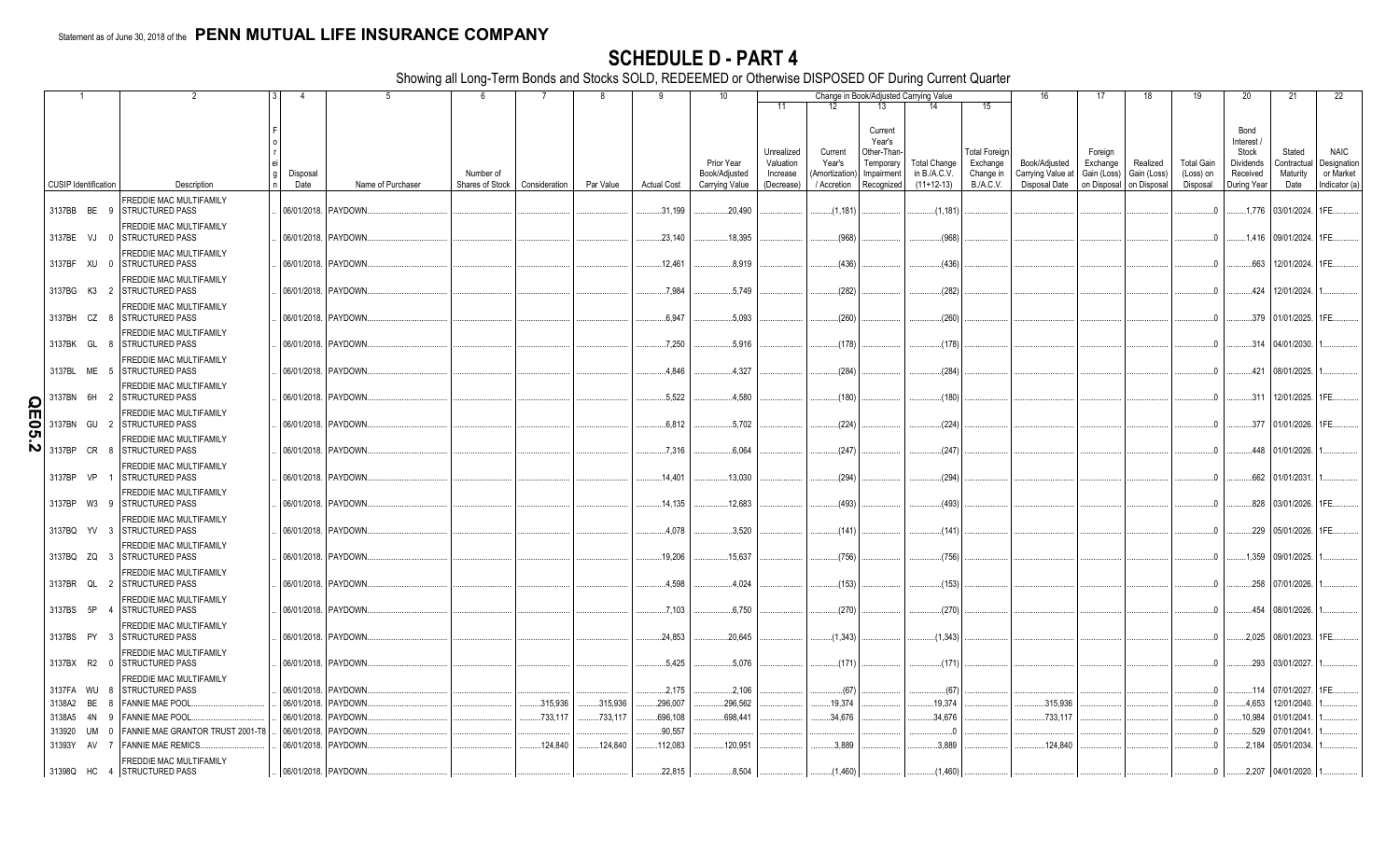|    |                             | 2                      | $\overline{4}$ | 5                    | 6               | 7             | -8        | 9                  | 10             |                       |                        |                         | Change in Book/Adjusted Carrying Value |                       | 16                                 | 17                      | 18                     | 19                             | 20                    | 21                      | 22                       |
|----|-----------------------------|------------------------|----------------|----------------------|-----------------|---------------|-----------|--------------------|----------------|-----------------------|------------------------|-------------------------|----------------------------------------|-----------------------|------------------------------------|-------------------------|------------------------|--------------------------------|-----------------------|-------------------------|--------------------------|
|    |                             |                        |                |                      |                 |               |           |                    |                | 11                    |                        | 13                      | 14                                     | 15                    |                                    |                         |                        |                                |                       |                         |                          |
|    |                             |                        |                |                      |                 |               |           |                    |                |                       |                        |                         |                                        |                       |                                    |                         |                        |                                |                       |                         |                          |
|    |                             |                        |                |                      |                 |               |           |                    |                |                       |                        | Current                 |                                        |                       |                                    |                         |                        |                                | Bond                  |                         |                          |
|    |                             |                        |                |                      |                 |               |           |                    |                |                       |                        | Year's                  |                                        |                       |                                    |                         |                        |                                | Interest              |                         |                          |
|    |                             |                        |                |                      |                 |               |           |                    | Prior Year     | Unrealized            | Current                | Other-Than-             |                                        | <b>Total Foreign</b>  |                                    | Foreign                 |                        |                                | Stock                 | Stated                  | <b>NAIC</b>              |
|    |                             |                        | Disposal       |                      | Number of       |               |           |                    | Book/Adjusted  | Valuation<br>Increase | Year's<br>Amortization | Temporary<br>Impairment | <b>Total Change</b><br>in B./A.C.V.    | Exchange<br>Change in | Book/Adjusted<br>Carrying Value at | Exchange<br>Gain (Loss) | Realized<br>Gain (Loss | <b>Total Gain</b><br>(Loss) on | Dividends<br>Received | Contractual<br>Maturity | Designation<br>or Market |
|    | <b>CUSIP</b> Identification | Description            | Date           | Name of Purchaser    | Shares of Stock | Consideration | Par Value | <b>Actual Cost</b> | Carrying Value | (Decrease)            | / Accretion            | Recognized              | $(11+12-13)$                           | <b>B./A.C.V.</b>      | Disposal Date                      | on Disposal             | on Disposal            | Disposal                       | During Year           | Date                    | Indicator (a)            |
|    | 31410W H9                   | <b>FANNIE MAE POOL</b> |                | 06/01/2018. PAYDOWN. |                 | .237,377      | .237,377  | .234,892           | .234,892       |                       | .2,485                 |                         | .2,485                                 |                       | .237,377                           |                         |                        |                                | .5,965                | 06/01/2047              |                          |
|    | 31412B DS<br>-8             | <b>FANNIE MAE POOL</b> | 06/01/2018.    | PAYDOWN.             |                 | .1,919        | .1,919    | 1,908              | .1,908         |                       | 11                     |                         | .11                                    |                       | .1,919                             |                         |                        |                                | .48                   | 10/01/2047              |                          |
|    | 31412M 2X<br>-5             | <b>FANNIE MAE POOL</b> | 06/01/2018.    | PAYDOWN.             |                 | .2,124        | .2,124    | .2,066             | .2,082         |                       | . 43                   |                         | .43                                    |                       | .2,124                             |                         |                        |                                | .40                   | 07/01/2023              |                          |
|    | 31412M<br>K9                | <b>FANNIE MAE POOL</b> | 06/01/2018.    | PAYDOWN.             |                 | .1,199        | .1,199    | .1,166             | .1,172         |                       | .26                    |                         | .26                                    |                       | 1,199                              |                         |                        |                                | 23                    | 03/01/2023              |                          |
|    |                             |                        |                |                      |                 |               |           |                    |                |                       |                        |                         |                                        |                       |                                    |                         |                        |                                |                       |                         |                          |
|    | 31412M<br>VJ                | <b>FANNIE MAE POOL</b> | 06/01/2018.    | PAYDOWN.             |                 | 352           | .352      | .342               | .345           |                       |                        |                         |                                        |                       | .352                               |                         |                        |                                |                       | 05/01/2023              |                          |
|    | 31412T CJ                   | <b>FANNIE MAE POOL</b> | 06/01/2018.    | PAYDOWN              |                 | .46           | .46       | 44                 | .45            |                       |                        |                         |                                        |                       | .46                                |                         |                        |                                |                       | 07/01/2023              |                          |
|    | 31412W WB                   | <b>FANNIE MAE POOL</b> | 06/01/2018.    | PAYDOWN              |                 | .467          | .467      | 463                | .463           |                       |                        |                         |                                        |                       | .467                               |                         |                        |                                |                       | 05/01/2047              |                          |
|    | 31412W WC<br>- 6            | <b>FANNIE MAE POOL</b> | 06/01/2018.    | PAYDOWN              |                 | .1,043        | .1,043    | .1,034             | .1,034         |                       | .10                    |                         | .10                                    |                       | .1,043                             |                         |                        |                                | .25                   | 05/01/2047              |                          |
|    | 31412X<br>K4                | <b>FANNIE MAE POOL</b> | 06/01/2018.    | PAYDOWN              |                 | .2,461        | .2,461    | .2,441             | .2,441         |                       | .21                    |                         | .21                                    |                       | .2,461                             |                         |                        |                                | .62                   | 06/01/2047              |                          |
|    | 31413K RV                   | <b>FANNIE MAE POOL</b> | 06/01/2018.    | PAYDOWN              |                 | .2,429        | .2,429    | .2,404             | .2,404         |                       | .26                    |                         | .26                                    |                       | .2,429                             |                         |                        |                                | 61                    | 10/01/2047              |                          |
|    | 31413M<br>G6<br>-8          | <b>FANNIE MAE POOL</b> | 06/01/2018.    | PAYDOWN.             |                 | .200          | .200      | .195               | .196           |                       |                        |                         |                                        |                       | .200                               |                         |                        |                                |                       | 03/01/2023.             |                          |
|    | 31414B AN<br>$\cap$         | <b>FANNIE MAE POOL</b> | 06/01/2018.    | PAYDOWN.             |                 | .268          | .268      | 260                | 261            |                       |                        |                         | 6                                      |                       | .268                               |                         |                        |                                |                       | 03/01/2023              |                          |
|    | 31414B<br>H2<br>-9          | <b>FANNIE MAE POOL</b> | 06/01/2018.    | PAYDOWN.             |                 | .622          | 622       | 605                | 611            |                       | .11                    |                         | .11                                    |                       | .622                               |                         |                        |                                | .10                   | 05/01/2023              |                          |
|    | 31414C<br>4H                | <b>FANNIE MAE POOL</b> | 06/01/2018.    | PAYDOWN.             |                 | .344          | .344      | 334                | .337           |                       |                        |                         | . 6                                    |                       | 344                                |                         |                        |                                |                       | 04/01/2023              |                          |
|    | 31414D<br>6P                | <b>FANNIE MAE POOL</b> | 06/01/2018.    | PAYDOWN.             |                 | .3,216        | 3,216     | .3,128             | .3,159         |                       | .57                    |                         | .57                                    |                       | .3,216                             |                         |                        |                                | .67                   | 06/01/2023              |                          |
| O  | 31414D<br>X <sub>8</sub>    | <b>FANNIE MAE POOL</b> | 06/01/2018.    | PAYDOWN.             |                 | .2,781        | .2,781    | .2,705             | .2,727         |                       | 55                     |                         | .55                                    |                       | .2,781                             |                         |                        |                                | 52                    | 05/01/2023              |                          |
| ш  | 31414D<br>Z3                | <b>FANNIE MAE POOL</b> | 06/01/2018.    | PAYDOWN              |                 | .856          | .856      | 832                | 839            |                       | .17                    |                         | .17                                    |                       | 856                                |                         |                        |                                | 16                    | 06/01/2023              |                          |
| σī | 31414E<br>2V                | <b>FANNIE MAE POOL</b> | 06/01/2018.    | PAYDOWN              |                 | 43,989        | 43,989    | 43,733             | .43,769        |                       | .220                   |                         | .220                                   |                       | .43,989                            |                         |                        |                                | .900                  | 07/01/2023              |                          |
|    | 31414E BQ<br>- 6            | <b>FANNIE MAE POOL</b> | 06/01/2018.    | PAYDOWN              |                 | .2,195        | .2,195    | .2,134             | .2,147         |                       | .48                    |                         | .48                                    |                       | .2,195                             |                         |                        |                                |                       | 06/01/2023              |                          |
| ພ  | -9                          |                        |                |                      |                 |               |           |                    |                |                       |                        |                         | . 9                                    |                       | .476                               |                         |                        |                                |                       | 06/01/2023.             |                          |
|    | 31414E DA                   | <b>FANNIE MAE POOL</b> | 06/01/2018.    | PAYDOWN.             |                 | .476          | .476      | .463               | .467           |                       |                        |                         |                                        |                       |                                    |                         |                        |                                |                       |                         |                          |
|    | 31414E JB                   | <b>FANNIE MAE POOL</b> | 06/01/2018.    | PAYDOWN.             |                 | .500          | .500      | .486               | .492           |                       |                        |                         | 9                                      |                       | .500                               |                         |                        |                                |                       | 06/01/2023              |                          |
|    | 31414E<br>Q6                | <b>FANNIE MAE POOL</b> | 06/01/2018.    | PAYDOWN.             |                 | 1,948         | 1,948     | .1,894             | .1,913         |                       | 35                     |                         | .35                                    |                       | .1,948                             |                         |                        |                                | 37                    | 07/01/2023              |                          |
|    | 31414E V5<br>n              | <b>FANNIE MAE POOL</b> | 06/01/2018.    | PAYDOWN.             |                 | .963          | .963      | 936                | .948           |                       | 15                     |                         | .15                                    |                       | .963                               |                         |                        |                                |                       | 07/01/2023              |                          |
|    | 31414F GF                   | <b>FANNIE MAE POOL</b> | 06/01/2018.    | PAYDOWN              |                 | .3.257        | .3.257    | .3,167             | .3,201         |                       | 56                     |                         | .56                                    |                       | .3,257                             |                         |                        |                                | .61                   | 08/01/2023              |                          |
|    | 31414M<br>DH                | <b>FANNIE MAE POOL</b> | 06/01/2018.    | PAYDOWN.             |                 | .3,103        | .3,103    | .3,017             | 3,053          |                       | .49                    |                         | .49                                    |                       | .3,103                             |                         |                        |                                | 64                    | 06/01/2023              |                          |
|    | 31414Q X2<br>-8             | <b>FANNIE MAE POOL</b> | 06/01/2018.    | PAYDOWN              |                 | .3,333        | .3,333    | .3,241             | .3,264         |                       | .68                    |                         | .68                                    |                       | .3,333                             |                         |                        |                                | .59                   | 03/01/2023              |                          |
|    | 31414R<br><b>CF</b>         | <b>FANNIE MAE POOL</b> | 06/01/2018.    | PAYDOWN              |                 | .144          | .144      | 140                | 141            |                       |                        |                         |                                        |                       | .144                               |                         |                        |                                |                       | 03/01/2023              |                          |
|    | 31414S NB                   | <b>FANNIE MAE POOL</b> | 06/01/2018.    | PAYDOWN              |                 | .397          | 397       | 386                | 389            |                       |                        |                         |                                        |                       | 397                                |                         |                        |                                |                       | 04/01/2023              |                          |
|    | 31414T<br>7H<br>8           | <b>FANNIE MAE POOL</b> | 06/01/2018.    | PAYDOWN              |                 | .245          | .245      | .239               | .239           |                       |                        |                         | .6                                     |                       | 245                                |                         |                        |                                |                       | 05/01/2023.             |                          |
|    | T6<br>31414T                | <b>FANNIE MAE POOL</b> | 06/01/2018.    | PAYDOWN.             |                 | .164          | .164      | .160               | .161           |                       |                        |                         |                                        |                       | .164                               |                         |                        |                                |                       | 05/01/2023              |                          |
|    | 31414U<br>K9<br>8           | <b>FANNIE MAE POOL</b> | 06/01/2018.    | PAYDOWN.             |                 | 1,030         | 1,030     | .1,002             | .1,008         |                       | .22                    |                         | .22                                    |                       | .1,030                             |                         |                        |                                |                       | 05/01/2023.             |                          |
|    | 31414U LQ<br>-9             | <b>FANNIE MAE POOL</b> | 06/01/2018.    | PAYDOWN.             |                 | 41,048        | 41,048    | 39,919             | 40,343         |                       | .705                   |                         | .705                                   |                       | .41,048                            |                         |                        |                                | .910                  | 05/01/2023              |                          |
|    | 31414V<br>DM                | <b>FANNIE MAE POOL</b> | 06/01/2018.    | PAYDOWN.             |                 | .254          | .254      | 247                | 250            |                       | . 4                    |                         | . 4                                    |                       | 254                                |                         |                        |                                |                       | 04/01/2023              |                          |
|    | 5E<br>31415A                | <b>FANNIE MAE POOL</b> | 06/01/2018.    | PAYDOWN.             |                 | .944          | .944      | 918                | .924           |                       | .19                    |                         | 19                                     |                       | .944                               |                         |                        |                                | 19                    | 05/01/2023              |                          |
|    | 31415A<br>TV                | <b>FANNIE MAE POOL</b> | 06/01/2018.    | PAYDOWN.             |                 | .244          | .244      | .237               | .240           |                       |                        |                         |                                        |                       | 244                                |                         |                        |                                |                       | 03/01/2023              |                          |
|    | 31415B<br>4Z                | <b>FANNIE MAE POOL</b> | 06/01/2018.    |                      |                 | .380          |           |                    | .372           |                       |                        |                         |                                        |                       | .380                               |                         |                        |                                |                       | 06/01/2023              |                          |
|    | - q                         | <b>FANNIE MAE POOL</b> |                | PAYDOWN.             |                 |               | .380      | .369               |                |                       |                        |                         |                                        |                       |                                    |                         |                        |                                |                       |                         |                          |
|    | 31415B<br>AN                |                        | 06/01/2018.    | PAYDOWN              |                 | .858          | .858      | 834                | .840           |                       | .18                    |                         | .18                                    |                       | .858                               |                         |                        |                                |                       | 06/01/2023              |                          |
|    | 31415B DY                   | <b>FANNIE MAE POOL</b> | 06/01/2018.    | PAYDOWN              |                 | .6,125        | .6,125    | 5,957              | .6,021         |                       | 104                    |                         | .104                                   |                       | .6,125                             |                         |                        |                                | 114                   | 07/01/2023              |                          |
|    | 31415B<br>K <sub>5</sub>    | <b>FANNIE MAE POOL</b> | 06/01/2018.    | PAYDOWN              |                 | 1,362         | 1,362     | .1,324             | .1,336         |                       | .25                    |                         | .25                                    |                       | .1,362                             |                         |                        |                                | .26                   | 06/01/2023              |                          |
|    | 31415C ND                   | <b>FANNIE MAE POOL</b> | 06/01/2018.    | PAYDOWN              |                 | 1,216         | 1,216     | .1,182             | 1,192          |                       | .24                    |                         | .24                                    |                       | 1,216                              |                         |                        |                                | .23                   | 05/01/2023.             |                          |
|    | 31415C NH<br>$6^{\circ}$    | <b>FANNIE MAE POOL</b> | 06/01/2018.    | PAYDOWN.             |                 | .88           | .88       | .86                | .86            |                       |                        |                         | $\cdot$ 2                              |                       | 88                                 |                         |                        |                                |                       | 05/01/2023.             |                          |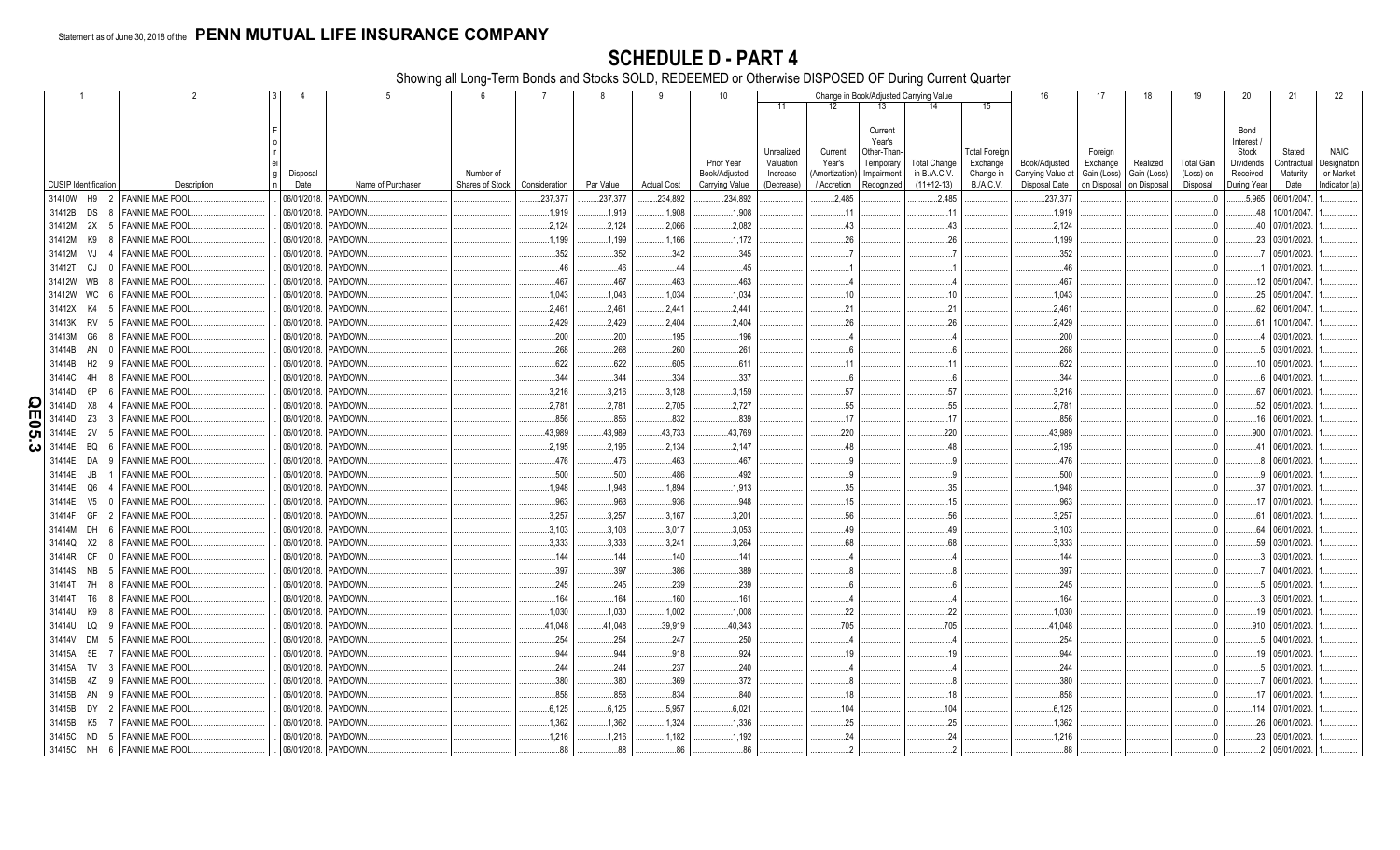|        |                             | -1        | 2                                                                                | $\mathcal{R}$<br>$\overline{4}$ | -5                                 | 6               | $\overline{7}$     | 8                  | -9                 | 10                          |                                     |                                   |                                                            | Change in Book/Adjusted Carrying Value |                                               | 16                                 | 17                                 | 18                      | 19                             | 20                                                   | 21                                | 22                                      |
|--------|-----------------------------|-----------|----------------------------------------------------------------------------------|---------------------------------|------------------------------------|-----------------|--------------------|--------------------|--------------------|-----------------------------|-------------------------------------|-----------------------------------|------------------------------------------------------------|----------------------------------------|-----------------------------------------------|------------------------------------|------------------------------------|-------------------------|--------------------------------|------------------------------------------------------|-----------------------------------|-----------------------------------------|
|        |                             |           |                                                                                  |                                 |                                    |                 |                    |                    |                    |                             | 11                                  | 12                                | 13                                                         |                                        | 15                                            |                                    |                                    |                         |                                |                                                      |                                   |                                         |
|        |                             |           |                                                                                  | Disposal                        |                                    | Number of       |                    |                    |                    | Prior Year<br>Book/Adjusted | Unrealized<br>Valuation<br>Increase | Current<br>Year's<br>Amortization | Current<br>Year's<br>Other-Than<br>Temporary<br>Impairment | <b>Total Change</b><br>in B./A.C.V.    | <b>Total Foreign</b><br>Exchange<br>Change in | Book/Adjusted<br>Carrying Value at | Foreign<br>Exchange<br>Gain (Loss) | Realized<br>Gain (Loss) | <b>Total Gain</b><br>(Loss) on | Bond<br>Interest /<br>Stock<br>Dividends<br>Received | Stated<br>Contractual<br>Maturity | <b>NAIC</b><br>Designation<br>or Market |
|        | <b>CUSIP</b> Identification |           | Description                                                                      | Date                            | Name of Purchaser                  | Shares of Stock | Consideration      | Par Value          | <b>Actual Cost</b> | Carrying Value              | (Decrease)                          | / Accretion                       | Recognized                                                 | $(11+12-13)$                           | <b>B./A.C.V.</b>                              | Disposal Date                      | on Disposal                        | on Disposal             | Disposal                       | During Year                                          | Date                              | Indicator (a)                           |
|        | 31415L                      | 5E        | <b>FANNIE MAE POOL.</b><br>3                                                     |                                 | 06/01/2018. PAYDOWN.               |                 | 169                | 169                | .164               | 164                         |                                     |                                   |                                                            |                                        |                                               | .169                               |                                    |                         |                                |                                                      | 06/01/2023                        |                                         |
|        | 31415L                      | GB        | <b>FANNIE MAE POOL.</b>                                                          | 06/01/2018.                     | PAYDOWN.                           |                 | .661               | .661               | 643                | .652                        |                                     |                                   |                                                            |                                        |                                               | .661                               |                                    |                         |                                | .13                                                  | 05/01/2023                        |                                         |
|        | 31415M                      | 5T        | <b>FANNIE MAE POOL</b>                                                           | 06/01/2018.                     | PAYDOWN.                           |                 | .1,624             | .1,624             | .1,579             | .1,592                      |                                     | .32                               |                                                            | .32                                    |                                               | .1,624                             |                                    |                         |                                | .26                                                  | 06/01/2023                        |                                         |
|        | 31415M                      | YH        | <b>ANNIE MAE POOL</b>                                                            | 06/01/2018                      | PAYDOWN.                           |                 | .1,298             | 1,298              | .1,263             | .1,275                      |                                     | .23                               |                                                            | .23                                    |                                               | .1,298                             |                                    |                         |                                | 24                                                   | 05/01/2023                        |                                         |
|        | 31415M                      | ZE        | <b>ANNIE MAE POOL</b>                                                            | 06/01/2018.                     | PAYDOWN.                           |                 | .59,489            | .59,489            | .59,539            | .59,228                     |                                     | .261                              |                                                            | .261                                   |                                               | .59,489                            |                                    |                         |                                | 1,235                                                | 06/01/2023                        |                                         |
|        | 31415M                      | ZS        | FANNIE MAE POOL                                                                  | 06/01/2018                      | PAYDOWN.                           |                 | 423                | .423               | 411                | .416                        |                                     |                                   |                                                            |                                        |                                               | .423                               |                                    |                         |                                |                                                      | 07/01/2023                        |                                         |
|        | 31415P                      | JD        | <b>FANNIE MAE POOL</b>                                                           | 06/01/2018.                     | PAYDOWN.                           |                 | .121               | .121               | 118                | 119                         |                                     |                                   |                                                            |                                        |                                               | .121                               |                                    |                         |                                |                                                      | 05/01/2023                        |                                         |
|        | 31415P                      | U5        | <b>FANNIE MAE POOL</b>                                                           | 04/01/2018.                     | PAYDOWN.                           |                 | .6,982             | .6,982             | .6,790             | .6,815                      |                                     | 167                               |                                                            | 167                                    |                                               | .6,982                             |                                    |                         |                                | 105                                                  | 06/01/2023                        |                                         |
|        | 31415Q                      | ME        | FANNIE MAE POOL                                                                  | 06/01/2018.                     | PAYDOWN.                           |                 | .1,702             | .1,702             | .1,655             | 1,674                       |                                     | 29                                |                                                            | 29                                     |                                               | .1,702                             |                                    |                         |                                | .32                                                  | 08/01/2023                        |                                         |
|        | 31415R P7                   |           | FANNIE MAE POOL                                                                  | 06/01/2018.                     | PAYDOWN.                           |                 | .496               | .496               | .482               | .489                        |                                     |                                   |                                                            |                                        |                                               | .496                               |                                    |                         |                                | 12                                                   | 07/01/2023                        |                                         |
|        | 31415R                      | UJ.       | FANNIE MAE POOL                                                                  |                                 | 06/01/2018. PAYDOWN.               |                 | .1,960             | .1,960             | .1,906             | 1,929                       |                                     | 31                                |                                                            | .31                                    |                                               | 1,960                              |                                    |                         |                                | 37                                                   | 07/01/2023                        |                                         |
|        | 31415T                      | <b>NP</b> | <b>FANNIE MAE POOL</b>                                                           | 06/01/2018.                     | PAYDOWN.                           |                 | .665               | .665               | 646                | .650                        |                                     | .15                               |                                                            | 15                                     |                                               | .665                               |                                    |                         |                                | 12                                                   | 08/01/2023                        |                                         |
|        | 31419E XR                   |           | <b>FANNIE MAE POOL</b><br>-5                                                     | 06/01/2018.                     | <b>PAYDOWN</b>                     |                 | .214,464           | .214,464           | .201,755           |                             |                                     | .12,709                           |                                                            | .12,709                                |                                               | .214,464                           |                                    |                         |                                | .53,885                                              | 09/01/2040                        |                                         |
|        | 31419J                      | <b>SC</b> | <b>FANNIE MAE POOL</b><br>-3                                                     | 06/01/2018.                     | PAYDOWN.                           |                 | .542,399           | 542,399            | 510,052            | .510,052                    |                                     | .32,347                           |                                                            | .32,347                                |                                               | .542,399                           |                                    |                         |                                | .7,654                                               | 11/01/2040.                       |                                         |
|        |                             | WD        | - 5                                                                              |                                 | 06/01/2018. PAYDOWN.               |                 | 529                | .529               |                    | .535                        |                                     |                                   |                                                            |                                        |                                               | .529                               |                                    |                         |                                |                                                      | 12/01/2038.                       |                                         |
|        | 31421D                      |           | FANNIE MAE POOL.                                                                 |                                 |                                    |                 |                    |                    | 535                |                             |                                     | (6)                               |                                                            | (6)                                    |                                               |                                    |                                    |                         |                                |                                                      |                                   |                                         |
|        | 61204K                      | JR        | <b>MONTANA FACILITY FINANCE</b><br><b>AUTHORITY</b><br>-3                        |                                 | 05/21/2018. CALL 100               |                 | .55,000            | .55.000            | .56,190            | .56,075                     |                                     | (36)                              |                                                            | (36)                                   |                                               | .56,039                            |                                    | (1,039)                 | (1,039)                        |                                                      | 1,313 05/20/2037. 1FE.            |                                         |
| QE05.4 | 626207                      | YF 5      | MUNICIPAL ELECTRIC AUTHORITY OF<br><b>GEORGIA</b>                                |                                 | 03/07/2018. CALL 100.              |                 |                    |                    |                    |                             |                                     |                                   |                                                            |                                        |                                               |                                    |                                    |                         |                                |                                                      | 33 04/01/2057. 1FE.               |                                         |
|        | 626207                      | YS        | MUNICIPAL ELECTRIC AUTHORITY OF<br><b>GEORGIA</b>                                |                                 | 03/07/2018. CALL 100.              |                 |                    |                    |                    |                             |                                     |                                   |                                                            |                                        |                                               |                                    |                                    |                         |                                |                                                      | 35 04/01/2057. 1FE.               |                                         |
|        | 649842 BM                   |           | NEW YORK STATE ENERGY RESEARCH<br>& DEVELOP<br>$\overline{2}$                    |                                 | 03/29/2018. CALL 100               |                 | .300,000           | .300,000           | .300,000           | .300,000                    |                                     |                                   |                                                            |                                        |                                               | .300,000                           |                                    |                         |                                |                                                      | .(77) 12/01/2020. 1FE.            |                                         |
|        | 649842 BN                   |           | NEW YORK STATE ENERGY RESEARCH<br>& DEVELOP                                      |                                 | 03/23/2018. CALL 100               |                 | .50,000            | .50.000            | .50,000            | .50,000                     |                                     |                                   |                                                            |                                        |                                               | .50,000                            |                                    |                         |                                |                                                      | .10   12/01/2020.   1FE.          |                                         |
|        |                             |           | OAK RIDGE INDUSTRIAL                                                             |                                 |                                    |                 |                    |                    |                    |                             |                                     |                                   |                                                            |                                        |                                               |                                    |                                    |                         |                                |                                                      |                                   |                                         |
|        |                             |           | 67178K AA 8 DEVELOPMENT BOARD                                                    |                                 | 06/15/2018. CALL 100               |                 | .119.154           | .119.154           | 136,283            | 133.861                     |                                     | (312)                             |                                                            | (312)                                  |                                               | .133.549                           |                                    | (14.395)                | (14.395)                       | .3.444                                               | 12/15/2032.                       | 1FE.                                    |
|        | 3199999.                    |           | Total - Bonds - U.S. Special Revenue and Special Assessments.                    |                                 |                                    |                 | .20,485,917        | .3,316,590         | .29,950,030        | .21,009,634                 | $\Omega$                            | (1,255,459)                       |                                                            | (1,255,459)                            |                                               | 19,418,872                         | $\Omega$                           | .1,067,045              | .1,067,045                     | .2,268,656                                           | <b>XXX</b>                        | <b>XXX</b>                              |
|        |                             |           | <b>Bonds - Industrial and Miscellaneous</b>                                      |                                 |                                    |                 |                    |                    |                    |                             |                                     |                                   |                                                            |                                        |                                               |                                    |                                    |                         |                                |                                                      |                                   |                                         |
|        | 00841U                      | AN        | AGATE BAY MORTGAGE TRUST 2014-2.<br>- 6                                          |                                 | 06/01/2018. PAYDOWN.               |                 | .226,986           | .226,986           | .228,546           | .228,504                    |                                     | (1, 518)                          |                                                            | (1,518)                                |                                               | .226,986                           |                                    |                         |                                |                                                      | .3,141 09/01/2044. 1FM.           |                                         |
|        | 00842B                      | AT        | AGATE BAY MORTGAGE TRUST 2015-5.                                                 |                                 | 06/01/2018. PAYDOWN.               |                 | .34,360            | .34,360            | .34,925            | .34,816                     |                                     | (456)                             |                                                            | (456)                                  |                                               | .34,360                            |                                    |                         |                                |                                                      | .518 07/01/2045. 1FM.             |                                         |
|        | 00842C AC                   |           | <b>AGATE BAY MORTGAGE TRUST 2015-7</b><br>- 9                                    |                                 | 06/01/2018. PAYDOWN.               |                 | .899,370           | 899,370            | .898,555           | .519,375                    |                                     | .1,138                            |                                                            | .1,138                                 |                                               | .899,370                           |                                    |                         |                                | .8,655                                               | 10/01/2045. 1FM.                  |                                         |
|        | 02376X AA                   |           | AMERICAN AIRLINES 2014-1 CLASS B<br><b>PASS TH</b>                               |                                 | 04/01/2018. SINKING PAYMENT        |                 | .80.646            | .80,646            | .80,646            | .80,646                     |                                     |                                   |                                                            |                                        |                                               | .80,646                            |                                    |                         |                                |                                                      | .1,764   10/01/2022. 2FE.         |                                         |
|        | 03215P EQ 8                 |           | AMRESCO RESIDENTIAL SECURITIES<br><b>CORP MORT</b>                               |                                 | 05/01/2018. PAYDOWN.               |                 | .56,179            | .56,179            | .56,179            | .56,179                     |                                     |                                   |                                                            |                                        |                                               | .56,179                            |                                    |                         |                                |                                                      | 1,494 02/01/2028. 1FM.            |                                         |
|        | 03766K AB                   |           | APOLLO AVIATION SECURITIZATION<br><b>EQUITY TR</b>                               |                                 | 06/15/2018. PAYDOWN.               |                 | .181,065           | 181,065            | 177,382            | 178,275                     |                                     | .2,790                            |                                                            | .2,790                                 |                                               | .181,065                           |                                    |                         |                                |                                                      | .5,160   03/17/2036.   2AM.       |                                         |
|        | 04248N AA<br>045424 EX      |           | ARMY HAWAII FAMILY HOUSING TRUST<br><b>CERTIFI</b><br>ASSET SECURITIZATION CORP. | 06/15/2018.<br>06/11/2018.      | <b>SINKING PAYMENT</b><br>PAYDOWN. |                 | .69,721<br>.54,686 | .69,721<br>.54,686 | .79,670<br>.53,866 | .54,686                     |                                     | (9,626)                           |                                                            | (9,626)                                |                                               | .69,721<br>.54,686                 |                                    |                         |                                | 1,926<br>.1,709                                      | 06/15/2050.<br>04/11/2029.        | 1FE.<br>1FM.                            |
|        | 048677 AB                   |           | <b>ATLANTIC MARINE CORPS</b><br><b>COMMUNITIES LLC</b><br>4                      |                                 | 06/01/2018. SINKING PAYMENT        |                 | .17,801            | .17,801            | .17,877            | .17,883                     |                                     | (81)                              |                                                            | (81)                                   |                                               | .17,801                            |                                    |                         |                                |                                                      | .476 12/01/2050.                  | 1FE.                                    |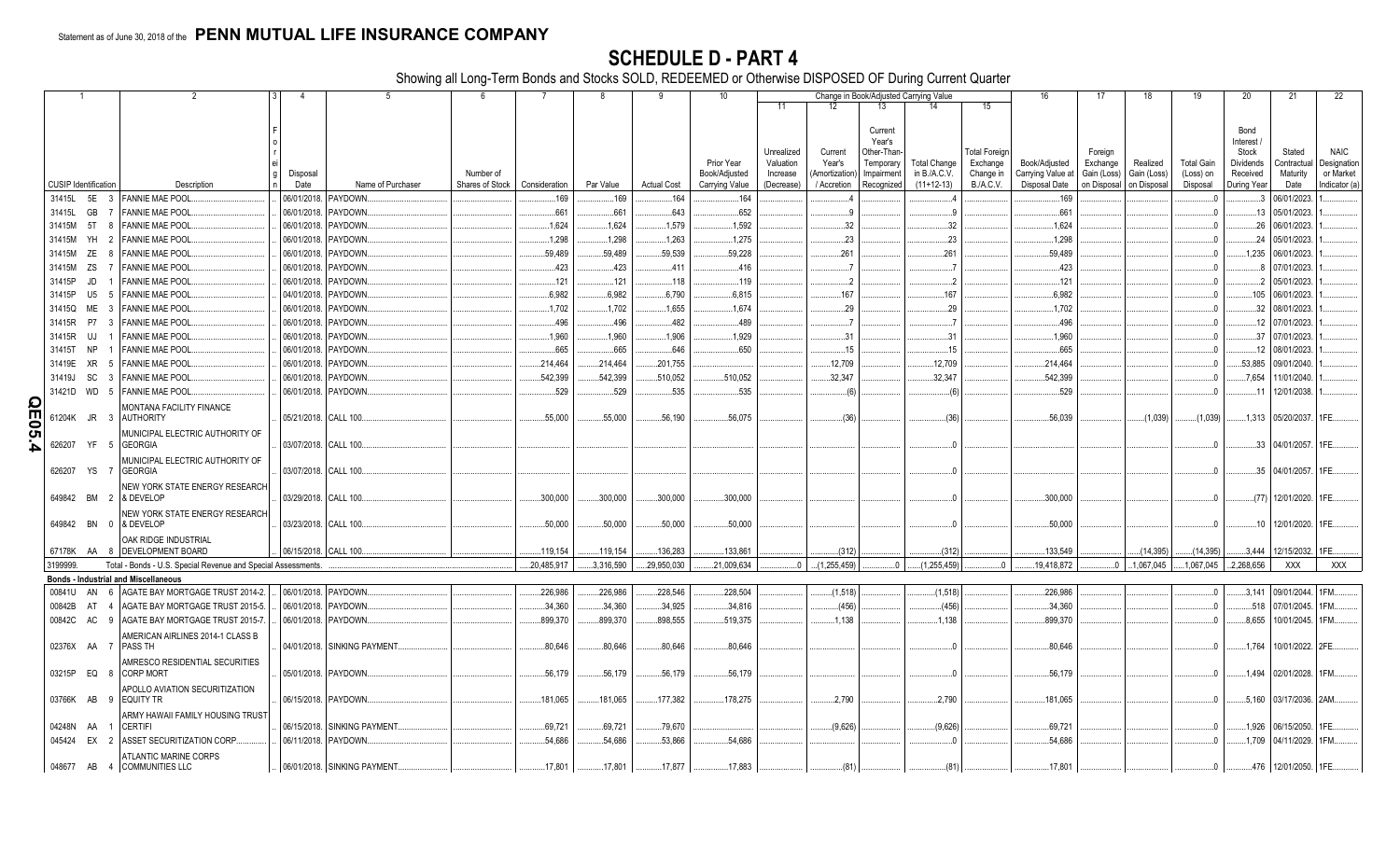|        |                             |                        |                                                                |             |                                  |                 |                    | 8                  | 9                  | 10                                 |                       |                        |                         | Change in Book/Adjusted Carrying Value |                       | 16                                 | 17                      | 18                      | 19                             | 20                    | 21                                         | 22                       |
|--------|-----------------------------|------------------------|----------------------------------------------------------------|-------------|----------------------------------|-----------------|--------------------|--------------------|--------------------|------------------------------------|-----------------------|------------------------|-------------------------|----------------------------------------|-----------------------|------------------------------------|-------------------------|-------------------------|--------------------------------|-----------------------|--------------------------------------------|--------------------------|
|        |                             |                        |                                                                |             |                                  |                 |                    |                    |                    |                                    | 11                    | 12                     | 13                      | 14                                     | 15                    |                                    |                         |                         |                                |                       |                                            |                          |
|        |                             |                        |                                                                |             |                                  |                 |                    |                    |                    |                                    |                       |                        | Current                 |                                        |                       |                                    |                         |                         |                                | Bond                  |                                            |                          |
|        |                             |                        |                                                                |             |                                  |                 |                    |                    |                    |                                    |                       |                        | Year's                  |                                        |                       |                                    |                         |                         |                                | Interest              |                                            |                          |
|        |                             |                        |                                                                |             |                                  |                 |                    |                    |                    |                                    | Unrealized            | Current                | Other-Than              |                                        | <b>Total Foreign</b>  |                                    | Foreign                 |                         |                                | Stock                 | Stated                                     | <b>NAIC</b>              |
|        |                             |                        |                                                                | Disposal    |                                  | Number of       |                    |                    |                    | <b>Prior Year</b><br>Book/Adjusted | Valuation<br>Increase | Year's<br>Amortization | Temporary<br>Impairment | <b>Total Change</b><br>in B./A.C.V.    | Exchange<br>Change in | Book/Adjusted<br>Carrying Value at | Exchange<br>Gain (Loss) | Realized<br>Gain (Loss) | <b>Total Gain</b><br>(Loss) on | Dividends<br>Received | Contractual<br>Maturity                    | Designation<br>or Market |
|        | <b>CUSIP Identification</b> |                        | Description                                                    | Date        | Name of Purchaser                | Shares of Stock | Consideration      | Par Value          | <b>Actual Cost</b> | Carrying Value                     | (Decrease)            | / Accretion            | Recognized              | $(11+12-13)$                           | B./A.C.V.             | Disposal Date                      | on Disposal             | on Disposa              | Disposal                       | During Year           | Date                                       | Indicator (a)            |
|        | 05178R AD 7                 |                        | AURORA MILITARY HOUSING LLC.                                   |             | 05/25/2018. CALL 100.            |                 | .50,000            | .50,000            | .56,479            | .56,367                            |                       | (38)                   |                         | (38)                                   |                       | .56,329                            |                         | (6,329)                 | (6,329)                        | 1,283                 | 12/15/2047.                                | 1FE.                     |
|        |                             |                        | <b>NUTOPISTAS METROPOLITANAS DE</b>                            |             |                                  |                 |                    |                    |                    |                                    |                       |                        |                         |                                        |                       |                                    |                         |                         |                                |                       |                                            |                          |
|        | 05330K AA 3                 |                        | PUERTO RICO                                                    |             | D 03/31/2018. SINKING PAYMENT    |                 | .13,500            | .13,500            | .13,500            | .13,500                            |                       |                        |                         |                                        |                       | .13,500                            |                         |                         |                                |                       | .228   06/30/2035. 4FE.                    |                          |
|        |                             |                        | BANC OF AMERICA COMMERCIAL                                     |             |                                  |                 |                    |                    |                    |                                    |                       |                        |                         |                                        |                       |                                    |                         |                         |                                |                       |                                            |                          |
|        | 05947U 6C                   |                        | <b>MORTGAGE TRUS</b>                                           |             | 06/01/2018. PAYDOWN.             |                 | .38,614            | .38,614            | .37,359            |                                    |                       | .416                   |                         | .416                                   |                       | .38,614                            |                         |                         |                                |                       | .783 09/01/2045. 1FM.                      |                          |
|        | 06540R AF                   |                        | <b>BANK 2017-BNK9</b>                                          |             | 06/01/2018. PAYDOWN.             |                 |                    |                    | .4,016             | .3,978                             |                       | (136)                  |                         | (136)                                  |                       |                                    |                         |                         |                                |                       | .226 11/01/2054.                           | 1FE.                     |
|        | 07387B CR                   |                        | BEAR STEARNS COMMERCIAL<br><b>MORTGAGE SECURIT</b>             |             | 06/01/2018. PAYDOWN.             |                 | .64,422            | .64,422            | .59,430            | 64,312                             |                       | .111                   |                         | .111                                   |                       | .64,422                            |                         |                         |                                |                       | .1,380   10/01/2042. 1FM.                  |                          |
|        | 073902                      | CD                     | BEAR STEARNS COS LLC/THE                                       | 04/16/2018. | NON-BROKER TRADE, BO.            |                 | 4,018,640          | 4,000,000          | .3,722,400         | .3,981,383                         |                       | .10,635                |                         | .10,635                                |                       | .3,992,018                         |                         | 26,622                  | 26,622                         | .147,767              | 07/02/2018. 1FE.                           |                          |
|        | 075887                      | CD                     | BECTON DICKINSON AND CO.<br>- 9                                |             | 05/01/2018. EXCHANGE OFFER       |                 | .7,198,537         | .7,300,000         | 7,140,847          | 7,196,576                          |                       | .1,961                 |                         | .1,961                                 |                       | .7,198,537                         |                         |                         |                                |                       | .165,751   12/01/2026. 2FE.                |                          |
|        |                             |                        | BERKSHIRE HATHAWAY FINANCE                                     |             |                                  |                 |                    |                    |                    |                                    |                       |                        |                         |                                        |                       |                                    |                         |                         |                                |                       |                                            |                          |
|        | 084664                      | BE                     | CORP                                                           | 04/02/2018. | NON-BROKER TRADE, BO.            |                 | .4,014,320         | .4,000,000         | 4,091,840          | 4,004,691                          |                       | (3,405)                |                         | (3,405)                                |                       | .4,001,285                         |                         | 13,035                  | 13,035                         | .83,400               | 05/15/2018. 1FE.                           |                          |
|        | 10373Q                      | AA                     | BP CAPITAL MARKETS AMERICA INC                                 | 06/15/2018  | MATURITY.                        |                 | .1,176,000         | .1,176,000         | 1,018,989          | 1,167,344                          |                       | .8,656                 |                         | .8,656                                 |                       | 1,176,000                          |                         |                         |                                | .24,696               | 06/15/2018. 1FE.                           |                          |
|        | 111022 AA                   |                        | <b>BRITISH TRANSCO FINANCE INC.</b>                            | 06/01/2018. | MATURITY.                        |                 | 1,000,000          | 1,000,000          | .995,280           | .999,826                           |                       | .174                   |                         | .174                                   |                       | .1,000,000                         |                         |                         |                                |                       | .33,125 06/01/2018. 1FE.                   |                          |
|        |                             |                        | CFCRE COMMERCIAL MORTGAGE                                      |             |                                  |                 | .646,363           | .646,363           |                    |                                    |                       |                        |                         |                                        |                       | .646,363                           |                         |                         |                                |                       |                                            |                          |
|        | 12527E AD                   |                        | <b>TRUST 2011-C1</b>                                           |             | 06/01/2018. PAYDOWN.             |                 |                    |                    | .656,060           | .649,135                           |                       | (2,773)                |                         | (2,773)                                |                       |                                    |                         |                         |                                |                       | .19,076   04/01/2044. 1FM.                 |                          |
|        | 12531W                      | BC                     | CFCRE COMMERCIAL MORTGAGE<br>TRUST 2016-C3<br>- 5              |             | 06/01/2018. PAYDOWN.             |                 |                    |                    | 7,193              | .5,864                             |                       | (230)                  |                         | (230)                                  |                       |                                    |                         |                         |                                |                       | .418 01/01/2048. 1FE.                      |                          |
| QE05.5 |                             |                        | CFCRE COMMERCIAL MORTGAGE                                      |             |                                  |                 |                    |                    |                    |                                    |                       |                        |                         |                                        |                       |                                    |                         |                         |                                |                       |                                            |                          |
|        | 12532A BD                   |                        | TRUST 2016-C6                                                  |             | 06/01/2018. PAYDOWN.             |                 |                    |                    | .7,275             | .6,380                             |                       | (246)                  |                         | (246)                                  |                       |                                    |                         |                         |                                |                       | .428 11/01/2049. 1FE.                      |                          |
|        |                             |                        | CFCRE COMMERCIAL MORTGAGE                                      |             |                                  |                 |                    |                    |                    |                                    |                       |                        |                         |                                        |                       |                                    |                         |                         |                                |                       |                                            |                          |
|        | 12532C                      | <b>BE</b>              | <b>TRUST 2017-C8</b>                                           |             | 06/01/2018. PAYDOWN.             |                 |                    |                    | .5,192             | .4,847                             |                       | (183)                  |                         | (183)                                  |                       |                                    |                         |                         |                                |                       | .318 06/01/2050. 1FE.                      |                          |
|        | 12591Q                      | AS                     | COMM 2014-UBS4 MORTGAGE TRUST                                  |             | 06/01/2018. PAYDOWN.             |                 |                    |                    | .29,474            | 17,918                             |                       | (1, 192)               |                         | (1, 192)                               |                       |                                    |                         |                         |                                |                       | .1,800 08/01/2047. 1FE.                    |                          |
|        | 12592K<br>12592M            | <b>BD</b><br><b>BL</b> | COMM 2014-UBS5 MORTGAGE TRUST<br>COMM 2014-LC17 MORTGAGE TRUST | 06/01/2018. | PAYDOWN.<br>PAYDOWN.             |                 |                    |                    | .9,897<br>.15,541  | .5,769<br>.8,691                   |                       | (428)                  |                         | (428)                                  |                       |                                    |                         |                         |                                | .622                  | 09/01/2047. 1FE.                           |                          |
|        | 12592U                      | AQ                     | CSMLT 2015-1 TRUST<br>- 5                                      | 06/01/2018. | 06/01/2018. PAYDOWN.             |                 | .344,967           | .344,967           | .353,375           | .353,375                           |                       | (699)<br>(8,409)       |                         | (699)<br>(8,409)                       |                       | .344,967                           |                         |                         |                                | .4,811                | .1,029   10/01/2047.   1FE.<br>05/01/2045. | 1FM.                     |
|        | 12592U                      | AW                     | CSMLT 2015-1 TRUST<br>$\overline{2}$                           | 06/01/2018. | PAYDOWN.                         |                 | .30,108            | .30,108            | .29,714            | .29,763                            |                       | 345                    |                         | 345                                    |                       | .30,108                            |                         |                         |                                | 488                   | 05/01/2045.                                | 1FM.                     |
|        | 12592U                      | AX                     | CSMLT 2015-1 TRUST.                                            | 06/01/2018  | PAYDOWN.                         |                 | .31,874            | .31,874            | .31,167            | .31,223                            |                       | 651                    |                         | 651                                    |                       | .31,874                            |                         |                         |                                | .517                  | 05/01/2045.                                | 1FM.                     |
|        | 12593G                      | AG                     | COMM 2015-PC1 MORTGAGE TRUST                                   | 06/01/2018. | PAYDOWN.                         |                 |                    |                    | .13,027            | .8,915                             |                       | (538)                  |                         | (538)                                  |                       |                                    |                         |                         |                                | .836                  | 07/01/2050.                                | 1FE.                     |
|        | 12595E AE                   |                        | COMM 2017-COR2 MORTGAGE TRUST<br>- 5                           |             | 06/01/2018. PAYDOWN.             |                 |                    |                    | .3,437             | .3,322                             |                       | (109)                  |                         | (109)                                  |                       |                                    |                         |                         |                                |                       | 192 09/01/2050.                            | 1FE.                     |
|        |                             |                        | COMM 2013-CCRE10 MORTGAGE                                      |             |                                  |                 |                    |                    |                    |                                    |                       |                        |                         |                                        |                       |                                    |                         |                         |                                |                       |                                            |                          |
|        | 12626B AF                   |                        | <b>TRUST</b>                                                   |             | 06/01/2018. PAYDOWN.             |                 |                    |                    | .209,642           | 109,299                            |                       | (9,578)                |                         | (9,578)                                |                       |                                    |                         |                         |                                |                       | .15.265   08/01/2046.   1FE.               |                          |
|        |                             |                        | CSAIL 2015-C3 COMMERCIAL                                       |             |                                  |                 |                    |                    |                    |                                    |                       |                        |                         |                                        |                       |                                    |                         |                         |                                |                       |                                            |                          |
|        | 12635F AV                   |                        | <b>MORTGAGE TRUST</b><br>- 6                                   |             | 06/01/2018. PAYDOWN              |                 |                    |                    | .9,743             | 6,914                              |                       | (363)                  |                         | (363)                                  |                       |                                    |                         |                         |                                |                       | .623   08/01/2048. 1FE                     |                          |
|        | 12637L<br>12637L            | AL<br>AQ               | CSMLT 2015-2 TRUST<br>- 3<br>CSMLT 2015-2 TRUST                | 06/01/2018. | 06/01/2018. PAYDOWN.<br>PAYDOWN. |                 | .70,340<br>.51,083 | .70,340<br>.51,083 | .72,054<br>.52,744 | .72,054<br>.52,648                 |                       | (1,715)                |                         | (1,715)                                |                       | .70,340<br>.51,083                 |                         |                         |                                | .1,021<br>.831        | 08/01/2045. 1FM.<br>08/01/2045.            | 1FM.                     |
|        | 12637L AR                   |                        | CSMLT 2015-2 TRUST.<br>- 0                                     |             | 06/01/2018. PAYDOWN.             |                 | .32,060            | .32,060            | .31,353            | .30,844                            |                       | (1,565)<br>647         |                         | (1,565)<br>647                         |                       | .32,060                            |                         |                         |                                |                       | .520 08/01/2045. 1FM.                      |                          |
|        |                             |                        | CSAIL 2016-C7 COMMERCIAL                                       |             |                                  |                 |                    |                    |                    |                                    |                       |                        |                         |                                        |                       |                                    |                         |                         |                                |                       |                                            |                          |
|        | 12637U                      | AY                     | MORTGAGE TRUST<br>- 5                                          |             | 06/01/2018. PAYDOWN.             |                 |                    |                    | .16,601            | .14,339                            |                       | (583)                  |                         | (583)                                  |                       |                                    |                         |                         |                                |                       | 1,086 11/01/2049. 1FE.                     |                          |
|        | 12646U                      | AD                     | CSMC TRUST 2013-IVR1<br>$\Omega$                               |             | 06/01/2018. PAYDOWN.             |                 | .59,905            | .59,905            | .57,676            | .58,062                            |                       | 1,843                  |                         | .1,843                                 |                       | .59,905                            |                         |                         |                                | .833                  | 03/01/2043.                                | 1FM.                     |
|        | 12647P                      | AS                     | <b>CSMC TRUST 2013-7.</b>                                      |             | 06/01/2018. PAYDOWN.             |                 | .40,464            | .40,464            | .40,046            | .40,133                            |                       | 331                    |                         | 331                                    |                       | 40,464                             |                         |                         |                                | .604                  | 08/01/2043.                                | 1FM.                     |
|        | 12648F                      | AR                     | CSMC TRUST 2014-SAF1<br>n.                                     |             | 06/01/2018. PAYDOWN.             |                 | .29,736            | .29,736            | .30,725            | .30,401                            |                       | (665)                  |                         | (665)                                  |                       | .29,736                            |                         |                         |                                |                       | .512 03/01/2044.                           | 1FM.                     |
|        | 12648X DD                   |                        | CSMC TRUST 2014-WIN1<br>-9                                     |             | 06/01/2018. PAYDOWN.             |                 | .61,711            | .61,711            | .61,938            | .61,836                            |                       | (125)                  |                         | (125)                                  |                       | .61,711                            |                         |                         |                                |                       | .1,011 09/01/2044. 1FM.                    |                          |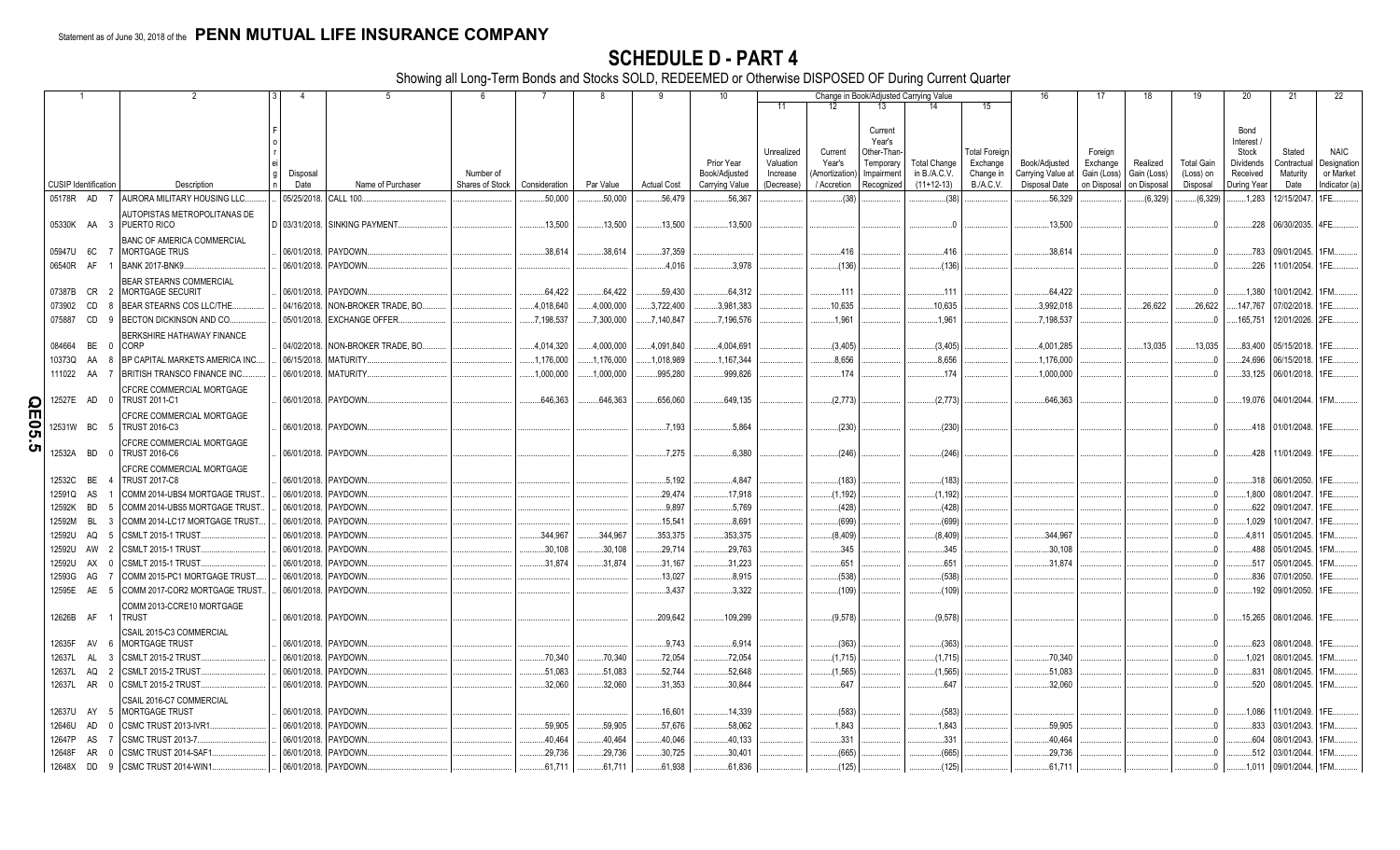|      |                             |           |     | 2                                                                          |             | -5                          |                 |               | 8          |                    | 10                          |                                     | Change in Book/Adjusted Carrying Value                                                           |                                     | 16                                                                                  | 17                                 | 18                      | 19                      | 20                                                 | 21                                | 22                                      |
|------|-----------------------------|-----------|-----|----------------------------------------------------------------------------|-------------|-----------------------------|-----------------|---------------|------------|--------------------|-----------------------------|-------------------------------------|--------------------------------------------------------------------------------------------------|-------------------------------------|-------------------------------------------------------------------------------------|------------------------------------|-------------------------|-------------------------|----------------------------------------------------|-----------------------------------|-----------------------------------------|
|      |                             |           |     |                                                                            |             |                             |                 |               |            |                    |                             | 11                                  | 12<br>13                                                                                         | 14                                  | 15                                                                                  |                                    |                         |                         |                                                    |                                   |                                         |
|      |                             |           |     |                                                                            | Disposal    |                             | Number of       |               |            |                    | Prior Year<br>Book/Adjusted | Unrealized<br>Valuation<br>Increase | Current<br>Year's<br>Other-Than<br>Current<br>Year's<br>Temporary<br>Amortization)<br>Impairment | <b>Total Change</b><br>in B./A.C.V. | <b>Total Foreign</b><br>Exchange<br>Book/Adjusted<br>Change in<br>Carrying Value at | Foreign<br>Exchange<br>Gain (Loss) | Realized<br>Gain (Loss) | Total Gain<br>(Loss) on | Bond<br>Interest<br>Stock<br>Dividends<br>Received | Stated<br>Contractual<br>Maturity | <b>NAIC</b><br>Designation<br>or Market |
|      | <b>CUSIP</b> Identification |           |     | Description                                                                | Date        | Name of Purchaser           | Shares of Stock | Consideration | Par Value  | <b>Actual Cost</b> | Carrying Value              | (Decrease)                          | / Accretion<br>Recognized                                                                        | $(11+12-13)$                        | <b>B./A.C.V.</b><br>Disposal Date                                                   | on Disposal                        | on Disposal             | Disposal                | During Year                                        | Date                              | Indicator (a)                           |
|      | 12649D                      | AQ        | -6  | CSMC TRUST 2014-WIN2                                                       |             | 06/01/2018. PAYDOWN.        |                 | 31,758        | .31,758    | .32,081            | .32,036                     |                                     | (278)                                                                                            | (278)                               | 31,758                                                                              |                                    |                         |                         | .529                                               | 10/01/2044                        | 1FM.                                    |
|      | 12649R                      | AV        |     | CSMC TRUST 2015-2.                                                         | 06/01/2018. | PAYDOWN.                    |                 | .22,794       | .22,794    | 23,309             | 23,184                      |                                     | (390)                                                                                            | (390)                               | .22,794                                                                             |                                    |                         |                         | .374                                               | 02/01/2045                        | 1FM.                                    |
|      | 12649R                      | AW        |     | <b>CSMC TRUST 2015-2.</b>                                                  | 06/01/2018. | PAYDOWN.                    |                 | .28,933       | 28,933     | 28,661             | 28,704                      |                                     | .229                                                                                             | .229                                | .28,933                                                                             |                                    |                         |                         | 474                                                | 02/01/2045                        | <b>IFM</b>                              |
|      | 12649X                      | BD.       |     | CSMC TRUST 2015-3.                                                         | 06/01/2018. | PAYDOWN.                    |                 | .28,126       | .28,126    | 28,900             | 28,848                      |                                     | (722)                                                                                            | (722)                               | .28,126                                                                             |                                    |                         |                         | .461                                               | 03/01/2045.                       |                                         |
|      | 12650U                      | AH        |     | CSMLT 2015-3 TRUST                                                         | 06/01/2018. | PAYDOWN.                    |                 | 220,467       | 220,467    | 222,259            | 222,063                     |                                     | (1, 596)                                                                                         | (1,596)                             | .220,467                                                                            |                                    |                         |                         | .3,278                                             | 11/01/2045                        |                                         |
|      | 126650                      | <b>BP</b> |     | CVS PASS-THROUGH TRUST                                                     | 06/10/2018. | <b>SINKING PAYMENT</b>      |                 | .92,044       | .92,044    | .89,373            | .90,192                     |                                     | .1,852                                                                                           | .1,852                              | .92,044                                                                             |                                    |                         |                         | .2,317                                             | 12/10/2028.                       |                                         |
|      | 126650                      | <b>BQ</b> |     | <b>CVS PASS-THROUGH TRUST</b>                                              | 06/10/2018. | <b>SINKING PAYMENT</b>      |                 | 19,709        | 19,709     | 19,596             | 19,627                      |                                     | 82                                                                                               | .82                                 | .19,709                                                                             |                                    |                         |                         | .571                                               | 01/10/2030.                       |                                         |
|      | 126650                      | BY        |     | CVS PASS-THROUGH TRUST                                                     | 06/10/2018. | <b>SINKING PAYMENT</b>      |                 | 8,033         | .8,033     | .8,033             | 8,033                       |                                     |                                                                                                  |                                     | .8,033                                                                              |                                    |                         |                         | 198                                                | 01/10/2034                        |                                         |
|      | 12677#                      | AA        |     | <b>CVS CAREMARK CORP.</b>                                                  | 06/15/2018. | <b>SINKING PAYMENT</b>      |                 | 30,962        | 30,962     | .30,962            | .30,962                     |                                     |                                                                                                  |                                     | .30,962                                                                             |                                    |                         |                         |                                                    | 703 01/15/2040                    |                                         |
|      | 12695*                      | AA        | - 3 | <b>CVS LEASE BACK.</b>                                                     |             | 06/10/2018. SINKING PAYMENT |                 | .24,121       | .24,121    | 24,121             | .24,121                     |                                     |                                                                                                  |                                     | .24,121                                                                             |                                    |                         |                         | .457                                               | 10/10/2038.                       |                                         |
|      | 134011                      | AJ        |     | CAMP PENDLETON & QUANTICO<br><b>HOUSING LLC</b>                            |             | 03/20/2018. CALL 100.       |                 | .95,000       | .95,000    | .85,975            | .86,976                     |                                     | .25                                                                                              | .25                                 | .87,001                                                                             |                                    | 7,999                   | .7,999                  | .2.485                                             | 10/01/2050. 2FE.                  |                                         |
|      | 14855J                      | AB        |     | CASTLELAKE AIRCRAFT<br>SECURITIZATION TRUST                                | 06/15/2018. | PAYDOWN                     |                 | .97,994       | .97,994    | .97,965            | .97,973                     |                                     | 2 <sup>1</sup>                                                                                   | .21                                 | .97.994                                                                             |                                    |                         |                         |                                                    | (246) 08/15/2041.                 |                                         |
|      | 16164A                      | AC        | - q | CHASE MORTGAGE TRUST 2016-2                                                | 06/01/2018. | PAYDOWN.                    |                 | .220,153      | .220,153   | .226,033           | .225,935                    |                                     | (5,782)                                                                                          | (5,782)                             | .220,153                                                                            |                                    |                         |                         | .3,423                                             | 12/01/2045.                       |                                         |
| Q    | 171232                      | AR        |     | CHUBB CORP/THE                                                             |             | 05/15/2018. MATURITY.       |                 | .3,000,000    | .3,000,000 | .2,534,010         | .2,974,589                  |                                     | .25,411                                                                                          | .25,411                             | .3,000,000                                                                          |                                    |                         |                         | .86,250                                            | 05/15/2018.                       |                                         |
| m    | 17290K                      | AB        | 4   | CITI HELD FOR ASSET ISSUANCE 2015-<br>PM <sub>2</sub>                      |             | 04/15/2018. PAYDOWN.        |                 | .15,622       | 15,622     | 15,549             | .15,613                     |                                     |                                                                                                  |                                     | .15,622                                                                             |                                    |                         |                         |                                                    | 208 03/15/2022. 1FE.              |                                         |
| 9.50 | 17290X AY 6                 |           |     | CITIGROUP COMMERCIAL MORTGAGE<br><b>TRUST 2016</b>                         |             | 06/01/2018. PAYDOWN.        |                 |               |            | .5,551             | .4,559                      |                                     | (176)                                                                                            | (176)                               |                                                                                     |                                    |                         |                         | .327                                               | 04/01/2049. 1FE.                  |                                         |
|      | 173067                      | EQ 8      |     | CITIGROUP COMMERCIAL MORTGAGE<br><b>TRUST 2004</b>                         |             | 06/01/2018. PAYDOWN.        |                 | .300.586      | .300.586   | .252,492           | 295,183                     |                                     | .5.403                                                                                           | .5.403                              | .300.586                                                                            |                                    |                         |                         |                                                    | .6,300   10/01/2041.   1FM.       |                                         |
|      | 17312D AC                   |           | - 2 | CITICORP MORTGAGE SECURITIES<br><b>TRUST SERIE</b>                         |             | 06/01/2018. PAYDOWN.        |                 | 109,888       | 109,888    | 102,414            | .94,688                     |                                     | 15,201                                                                                           | .15,201                             | .109,888                                                                            |                                    |                         |                         |                                                    | .2,746 09/01/2037. 1FM.           |                                         |
|      | 17322Y AJ                   |           | - 9 | CITIGROUP COMMERCIAL MORTGAGE<br><b>TRUST 2014</b>                         |             | 06/01/2018. PAYDOWN.        |                 |               |            | 9,814              | .6,526                      |                                     | (306)                                                                                            | (306)                               |                                                                                     |                                    |                         |                         |                                                    | .535   10/01/2047.   1FE.         |                                         |
|      | 17323T AF                   |           |     | CITIGROUP MORTGAGE LOAN TRUST<br>2015-RP2                                  |             | 06/01/2018. PAYDOWN.        |                 | 49,250        | .49,250    | .47,878            | .48,126                     |                                     | .1.124                                                                                           | .1.124                              | .49,250                                                                             |                                    |                         |                         |                                                    | .868 01/01/2053. 1FM              |                                         |
|      | 17324R AA                   |           |     | CITI HELD FOR ASSET ISSUANCE 2016-<br>MF1                                  |             | 06/15/2018. PAYDOWN.        |                 | .339,434      | .339,434   | .338,599           | .339,167                    |                                     | .268                                                                                             | .268                                | .339.434                                                                            |                                    |                         |                         |                                                    | .6,256 08/15/2022. 1FE.           |                                         |
|      | 17324V AQ                   |           |     | CITIGROUP MORTGAGE LOAN TRUST<br>2015-PS1<br>CITIGROUP COMMERCIAL MORTGAGE |             | 06/01/2018. PAYDOWN.        |                 | .86,735       | .86,735    | 88,297             | .87,971                     |                                     | (1, 236)                                                                                         | (1,236)                             | .86,735                                                                             |                                    |                         |                         | 1,887                                              | 09/01/2042. 1FM                   |                                         |
|      | 17326D AJ                   |           |     | <b>TRUST 2017</b>                                                          |             | 06/01/2018. PAYDOWN.        |                 |               |            | .5,578             | .3,451                      |                                     | (167)                                                                                            | (167)                               |                                                                                     |                                    |                         |                         |                                                    | .296 09/01/2050. 1FE.             |                                         |
|      | 19458L BD                   |           |     | COLLEGIATE FUNDING SERVICES<br><b>EDUCATION LO</b>                         | 06/28/2018. | PAYDOWN                     |                 | .257,967      | .257,967   | .244,263           |                             |                                     | .13,705                                                                                          | .13,705                             | .257,967                                                                            |                                    |                         |                         | .2,991                                             | 12/28/2037                        | 1FE.                                    |
|      | 20047P                      | AP        |     | COMM 2005-LP5 MORTGAGE TRUST                                               | 06/01/2018. | PAYDOWN.                    |                 | .323,717      | .323,717   | .292,964           | .323,717                    |                                     |                                                                                                  |                                     | .323,717                                                                            |                                    |                         |                         | .5,886                                             | 05/01/2043.                       | IFM                                     |
|      | 20854P                      | AN        | - q | CNX RESOURCES CORP.                                                        | 05/23/2018. | <b>CALL 106.</b>            |                 | .636,000      | .600,000   | .417,000           | .450,777                    |                                     | .7,734                                                                                           | .7,734                              | .458,511                                                                            |                                    | 141,489                 | 141,489                 | .66,933                                            | 04/01/2023.                       |                                         |
|      | 210518 CQ                   |           |     | CONSUMERS ENERGY CO.                                                       | 05/18/2018. | CALL 101.031                |                 | 2,020,620     | .2,000,000 | .1,992,340         | .1,999,334                  |                                     | .265                                                                                             | .265                                | 1,999,599                                                                           |                                    | .401                    | 401                     | .96,895                                            | 09/15/2018. 1FE                   |                                         |
|      | 21075W EV 3                 |           |     | CONTIMORTGAGE HOME EQUITY LOAN<br>TRUST 199                                | 06/15/2018. | VARIOUS.                    |                 |               |            |                    |                             |                                     |                                                                                                  |                                     |                                                                                     |                                    |                         |                         |                                                    | 87,684   04/01/2028. 2FE.         |                                         |
|      | 210795 QA                   |           |     | CONTINENTAL AIRLINES 2012-1 CLASS<br><b>B PASS</b>                         |             | 04/11/2018. SINKING PAYMENT |                 | 101,353       | 101,353    | 103.739            | 101.937                     |                                     | (584)                                                                                            | (584)                               | .101.353                                                                            |                                    |                         |                         |                                                    | 3,167 04/11/2020. 2FE             |                                         |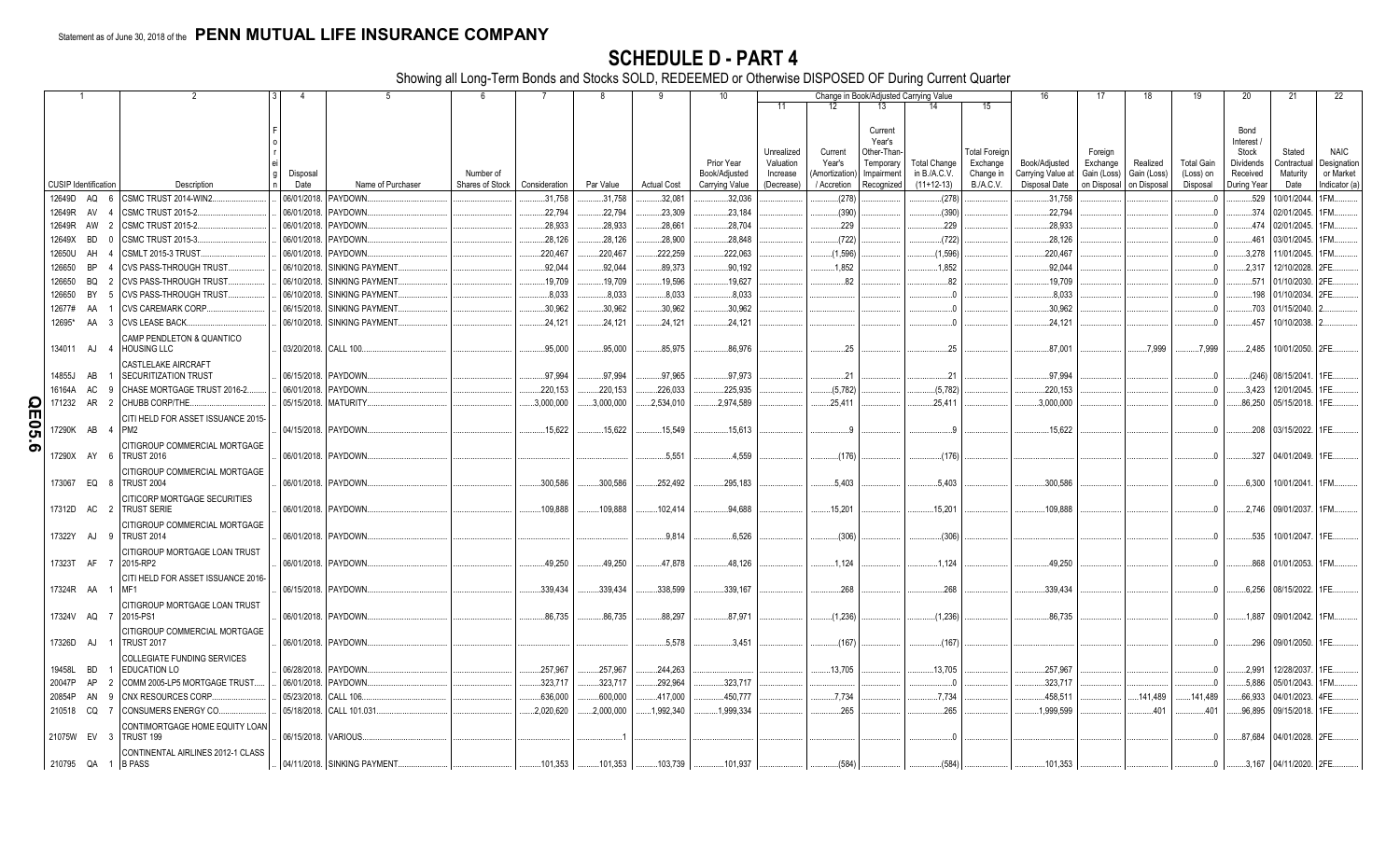|             |                             |    |                                                                                  |                  |                             |                              |               |            |                    | 10                          |                                     |                                   | Change in Book/Adjusted Carrying Value                                                                            |                                                     | 16                                                  | -17                                               | 18                                     | 19                             | 20                                                 | 21                                        | 22                                      |
|-------------|-----------------------------|----|----------------------------------------------------------------------------------|------------------|-----------------------------|------------------------------|---------------|------------|--------------------|-----------------------------|-------------------------------------|-----------------------------------|-------------------------------------------------------------------------------------------------------------------|-----------------------------------------------------|-----------------------------------------------------|---------------------------------------------------|----------------------------------------|--------------------------------|----------------------------------------------------|-------------------------------------------|-----------------------------------------|
|             |                             |    |                                                                                  |                  |                             |                              |               |            |                    |                             | 11                                  | 12                                | 13                                                                                                                | 15                                                  |                                                     |                                                   |                                        |                                |                                                    |                                           |                                         |
|             | <b>CUSIP</b> Identification |    | Description                                                                      | Disposal<br>Date |                             | Number of<br>Shares of Stock | Consideration | Par Value  | <b>Actual Cost</b> | Prior Year<br>Book/Adjusted | Unrealized<br>Valuation<br>Increase | Current<br>Year's<br>Amortization | Current<br>Year's<br>Other-Than<br>Temporary<br><b>Total Change</b><br>in B./A.C.V.<br>Impairment<br>$(11+12-13)$ | Total Foreign<br>Exchange<br>Change in<br>B./A.C.V. | Book/Adjusted<br>Carrying Value at<br>Disposal Date | Foreign<br>Exchange<br>Gain (Loss)<br>on Disposal | Realized<br>Gain (Loss)<br>on Disposal | <b>Total Gain</b><br>(Loss) on | Bond<br>Interest<br>Stock<br>Dividends<br>Received | Stated<br>Contractual<br>Maturity<br>Date | <b>NAIC</b><br>Designation<br>or Market |
|             |                             |    |                                                                                  |                  | Name of Purchaser           |                              |               |            |                    | Carrying Value              | (Decrease)                          | / Accretion                       | Recognized                                                                                                        |                                                     |                                                     |                                                   |                                        | Disposal                       | During Year                                        |                                           | Indicator (a)                           |
|             | 210795 QB 9                 |    | CONTINENTAL AIRLINES 2012-2 CLASS<br>A PASS<br>CONTINENTAL AIRLINES 2012-2 CLASS |                  | 04/29/2018. SINKING PAYMENT |                              | .124,401      | .124,401   | 127,511            | .126,638                    |                                     | (2,237)                           | (2, 237)                                                                                                          |                                                     | .124,40'                                            |                                                   |                                        | $\Omega$                       | 0.2,488                                            | 10/29/2024. 1FE                           |                                         |
|             | 210795 QC                   |    | <b>B PASS</b>                                                                    |                  | 04/29/2018. SINKING PAYMENT |                              | .247,988      | 247,988    | .257,119           | .252,816                    |                                     | (4,827)                           | (4,827)                                                                                                           |                                                     | .247,988                                            |                                                   |                                        | $\Omega$                       | .6,820                                             | 10/29/2020. 2FE.                          |                                         |
|             | 21079R AA                   |    | CONTINENTAL AIRLINES 2007-1 CLASS<br><b>B PASS</b><br>- 0                        |                  | 04/19/2018. SINKING PAYMENT |                              | .105,850      | 105,850    | .112,675           | .109,655                    |                                     | (3,806)                           | (3,806)                                                                                                           |                                                     | .105,850                                            |                                                   |                                        | $\Omega$ .                     |                                                    | .3,653 04/19/2022. 3FE                    |                                         |
|             | 22536#                      | AA | CREDIT LEASE-BACK PASS-THRU TR.                                                  | 06/10/2018.      | SINKING PAYMENT             |                              | .65,921       | .65,921    | .65,922            | .65,922                     |                                     | (1                                | (1                                                                                                                |                                                     | .65,921                                             |                                                   |                                        | .0                             | .1,450                                             | 12/10/2035.                               |                                         |
|             | 22944P                      | AE | CSMC TRUST 2013-TH1.                                                             | 06/01/2018.      | PAYDOWN.                    |                              | .79,188       | .79,188    | .80,462            | .80,358                     |                                     | (1, 170)                          | (1, 170)                                                                                                          |                                                     | .79,188                                             |                                                   |                                        | .0                             | 1,302                                              | 02/01/2043. 1FE                           |                                         |
|             | 233046                      | AE | DB MASTER FINANCE LLC.                                                           | 05/20/2018       | PAYDOWN.                    |                              | .10,000       | .10,000    | 10,000             | .10,000                     |                                     |                                   | . 0                                                                                                               |                                                     | .10,000                                             |                                                   |                                        | $\Omega$                       | .209                                               | 11/20/2047. 2AM                           |                                         |
|             | 23312L                      | AW | DBJPM 16-C1 MORTGAGE TRUST                                                       | 06/01/2018.      | PAYDOWN.                    |                              |               |            | .24,125            | 19,753                      |                                     | (781)                             | (781)                                                                                                             |                                                     |                                                     |                                                   |                                        | $\Omega$                       | .1,441                                             | 05/01/2049. 1FE                           |                                         |
|             | 24422E                      | QR | JOHN DEERE CAPITAL CORP.<br>-3                                                   | 04/03/2018.      | MATURITY.                   |                              | .3,000,000    | .3,000,000 | .3,007,860         | 3,000,254                   |                                     | (254)                             | (254)                                                                                                             |                                                     | 3,000,000                                           |                                                   |                                        | .0                             | 80,250                                             | 04/03/2018. 1FE                           |                                         |
|             |                             |    | DELTA AIR LINES 2012-1 CLASS B PASS                                              |                  |                             |                              |               |            |                    |                             |                                     |                                   |                                                                                                                   |                                                     |                                                     |                                                   |                                        |                                |                                                    |                                           |                                         |
|             | 24735T AA                   |    | <b>THRO</b>                                                                      |                  | 05/07/2018. SINKING PAYMENT |                              | .154,983      | 154,983    | 173,968            | .158,919                    |                                     | (3,936)                           | (3,936)                                                                                                           |                                                     | .154,983                                            |                                                   |                                        |                                |                                                    | .5,328 05/07/2019. 2FE                    |                                         |
|             | 24736W AA                   |    | DELTA AIR LINES 2011-1 CLASS A PASS<br><b>THRO</b><br>-8                         |                  | 04/15/2018. SINKING PAYMENT |                              | .62,675       | .62,675    | .67,062            | .64,576                     |                                     | (1,902)                           | (1,902)                                                                                                           |                                                     | .62,675                                             |                                                   |                                        | $\mathbf{0}$                   | .1,661                                             | 04/15/2019. 1FE.                          |                                         |
|             | 25470X AW                   |    | <b>DISH DBS CORP.</b><br>- 5                                                     | 05/02/2018.      | FX- GOLDMAN SACHS &         |                              | .855,000      | 1,000,000  | .998,877           | .999,172                    |                                     | .82                               | .82                                                                                                               |                                                     | .999,254                                            |                                                   | (144, 254)                             | (144.254)                      | .27,253                                            | 11/15/2024. 3FE                           |                                         |
| Q<br>m      | 255396                      | AB | DIVIDEND SOLAR LOANS 2018-1 LLC.                                                 |                  | 06/20/2018. PAYDOWN.        |                              | .89,572       | .89,572    | .89,008            |                             |                                     | .564                              | .564                                                                                                              |                                                     | .89,572                                             |                                                   |                                        |                                |                                                    | .472 07/20/2038. 1FE                      |                                         |
|             |                             |    | CITIGROUP COMMERCIAL MORTGAGE                                                    |                  |                             |                              |               |            |                    |                             |                                     |                                   |                                                                                                                   |                                                     |                                                     |                                                   |                                        |                                |                                                    |                                           |                                         |
| <b>05.7</b> | 29429C                      | AJ | <b>TRUST 2016</b>                                                                |                  | 06/01/2018. PAYDOWN.        |                              |               |            | .7,118             | .5,935                      |                                     | (256)                             | (256)                                                                                                             |                                                     |                                                     |                                                   |                                        | .0                             |                                                    | .442 04/01/2049. 1FE.                     |                                         |
|             | 302471 CA                   |    | FMAC LOAN RECEIVABLES TRUST<br>1998-B                                            | 05/01/2018.      | PAYDOWN.                    |                              | .18,831       | .18,831    | .15,426            | .15,108                     |                                     |                                   |                                                                                                                   |                                                     | .15,108                                             |                                                   | .3,723                                 | .3,723                         | .523                                               | 11/01/2020. 5*                            |                                         |
|             | 33767C                      | AV | FIRSTKEY MORTGAGE TRUST 2015-1<br><b>q</b>                                       | 06/01/2018.      | PAYDOWN.                    |                              | .44,712       | .44,712    | .46,091            | 45,869                      |                                     | (1, 157)                          | (1, 157)                                                                                                          |                                                     | .44,712                                             |                                                   |                                        | $\ldots$ 0                     | .731                                               | 03/01/2045. 1FM                           |                                         |
|             | 33767C                      | AW | FIRSTKEY MORTGAGE TRUST 2015-1                                                   | 06/01/2018       | PAYDOWN.                    |                              | .32,074       | .32,074    | .31,182            | .31,202                     |                                     | .872                              | 872                                                                                                               |                                                     | .32,074                                             |                                                   |                                        | - 0                            | .524                                               | 03/01/2045. 1FM                           |                                         |
|             | 35040T                      | AA | FOUNDATION FINANCE TRUST 2016-1                                                  |                  | 06/15/2018. PAYDOWN.        |                              | .171,607      | .171,607   | 171,585            | .171,593                    |                                     | .15                               | .15                                                                                                               |                                                     | .171,607                                            |                                                   |                                        |                                | .2,804                                             | 06/15/2035. 1FE                           |                                         |
|             | 36186X AD                   |    | GMAC COMMERCIAL MORTGAGE<br><b>ASSET CORP</b><br>- 9                             |                  | 06/10/2018. PAYDOWN.        |                              | .24,860       | .24,860    | .25,384            | .25,375                     |                                     | (515)                             | (515)                                                                                                             |                                                     | .24,860                                             |                                                   |                                        |                                |                                                    | .536 07/10/2050. 1FE.                     |                                         |
|             |                             |    | GS MORTGAGE SECURITIES TRUST                                                     |                  |                             |                              |               |            |                    |                             |                                     |                                   |                                                                                                                   |                                                     |                                                     |                                                   |                                        |                                |                                                    |                                           |                                         |
|             | 36192K AW                   |    | 2012-GCJ7                                                                        | 06/01/2018.      | PAYDOWN.                    |                              |               |            | .24,071            | 14,798                      |                                     | (1,137)                           | (1, 137)                                                                                                          |                                                     |                                                     |                                                   |                                        | $\cdot$ 0                      | 2,692                                              | 05/01/2045. 1FE                           |                                         |
|             | 36244W AA                   |    | GSAMP TRUST 2006-S5.                                                             | 06/25/2018       | PAYDOWN                     |                              | .8,127        | .8.127     | 292                | .292                        |                                     |                                   |                                                                                                                   |                                                     | .292                                                |                                                   | .7,835                                 | .7,835                         |                                                    | 09/25/2036.                               |                                         |
|             | 36249@ AA                   |    | GSA GTH I U S GOVT LEA 4.56 15MAY38                                              |                  | 06/15/2018. SINKING PAYMENT |                              | .39,414       | .39,414    | .39,414            | .39,414                     |                                     |                                   |                                                                                                                   |                                                     | .39.414                                             |                                                   |                                        |                                |                                                    | .452 05/15/2038. 1FE                      |                                         |
|             | 36252W AZ                   |    | GS MORTGAGE SECURITIES TRUST<br>2014-GC20                                        | 06/01/2018.      | PAYDOWN.                    |                              |               |            | .25,567            | .15,407                     |                                     | (817)                             | (817)                                                                                                             |                                                     |                                                     |                                                   |                                        | - 0                            | .1,426                                             | 04/01/2047. 1FE                           |                                         |
|             | 36298G AA                   |    | <b>GSPA MONETIZATION TRUST.</b>                                                  | 06/09/2018.      | <b>SINKING PAYMENT</b>      |                              | .60,969       | .60,969    | .62,188            | .61,754                     |                                     | (785)                             | (785)                                                                                                             |                                                     | .60,969                                             |                                                   |                                        |                                | .1,633                                             | 10/09/2029. 2FE                           |                                         |
|             |                             |    |                                                                                  |                  |                             |                              |               |            |                    |                             |                                     |                                   |                                                                                                                   |                                                     |                                                     |                                                   |                                        |                                |                                                    |                                           |                                         |
|             | 36416U AG 0                 |    | <b>GALTON FUNDING MORTGAGE TRUST</b><br>2017-1                                   |                  | 06/01/2018. PAYDOWN.        |                              | .537,213      | .537,213   | .543,021           | .542,835                    |                                     | (5,622)                           | (5,622)                                                                                                           |                                                     | .537,213                                            |                                                   |                                        |                                | .7,881                                             | 07/01/2056. 1FE.                          |                                         |
|             | 36416U BG                   |    | <b>GALTON FUNDING MORTGAGE TRUST</b><br>2017-1                                   | 06/01/2018.      | PAYDOWN.                    |                              | .30,113       | .30,113    | .30,847            | .30,810                     |                                     | (697)                             | (697)                                                                                                             |                                                     | 30,113                                              |                                                   |                                        | .0                             | .477                                               | 07/01/2056. 1FE                           |                                         |
|             | 393505                      | JM | CONSECO FINANCE CORP.<br>-5                                                      | 06/15/2018.      | PAYDOWN.                    |                              | .240,575      | .240,575   | .230,830           | .245,080                    |                                     | (4,506)                           | (4,506)                                                                                                           |                                                     | .240,575                                            |                                                   |                                        | $\ldots$ 0                     | .7,500                                             | 10/15/2026. 1FE                           |                                         |
|             | 393505 NC                   |    | CONSECO FINANCE CORP.                                                            | 06/15/2018.      | PAYDOWN.                    |                              | .174,192      | .175,331   | 171,427            | .161,926                    |                                     | .13,406                           | 13,406                                                                                                            |                                                     | .175,33                                             |                                                   | (1,139)                                | $(1, 139)$                     | .5,937                                             | 07/15/2027. 6FE                           |                                         |
|             | 396789 FY 0                 |    | COMMERCIAL MORTGAGE TRUST<br>2004-GG1                                            |                  | 06/01/2018. PAYDOWN.        |                              | .41,541       | .41,541    | .39,463            | 41,541                      |                                     |                                   |                                                                                                                   |                                                     | .41,54'                                             |                                                   |                                        | - 0                            |                                                    | .1,097   06/01/2036.  1FM.                |                                         |
|             |                             |    | JP MORGAN CHASE COMMERCIAL<br>46590K AN 4 MORTGAGE SECU                          |                  | 06/01/2018. PAYDOWN.        |                              |               |            | .7,490             | .5.453                      |                                     | (332)                             | (332)                                                                                                             |                                                     |                                                     |                                                   |                                        |                                |                                                    | .528 01/01/2049. 1FE                      |                                         |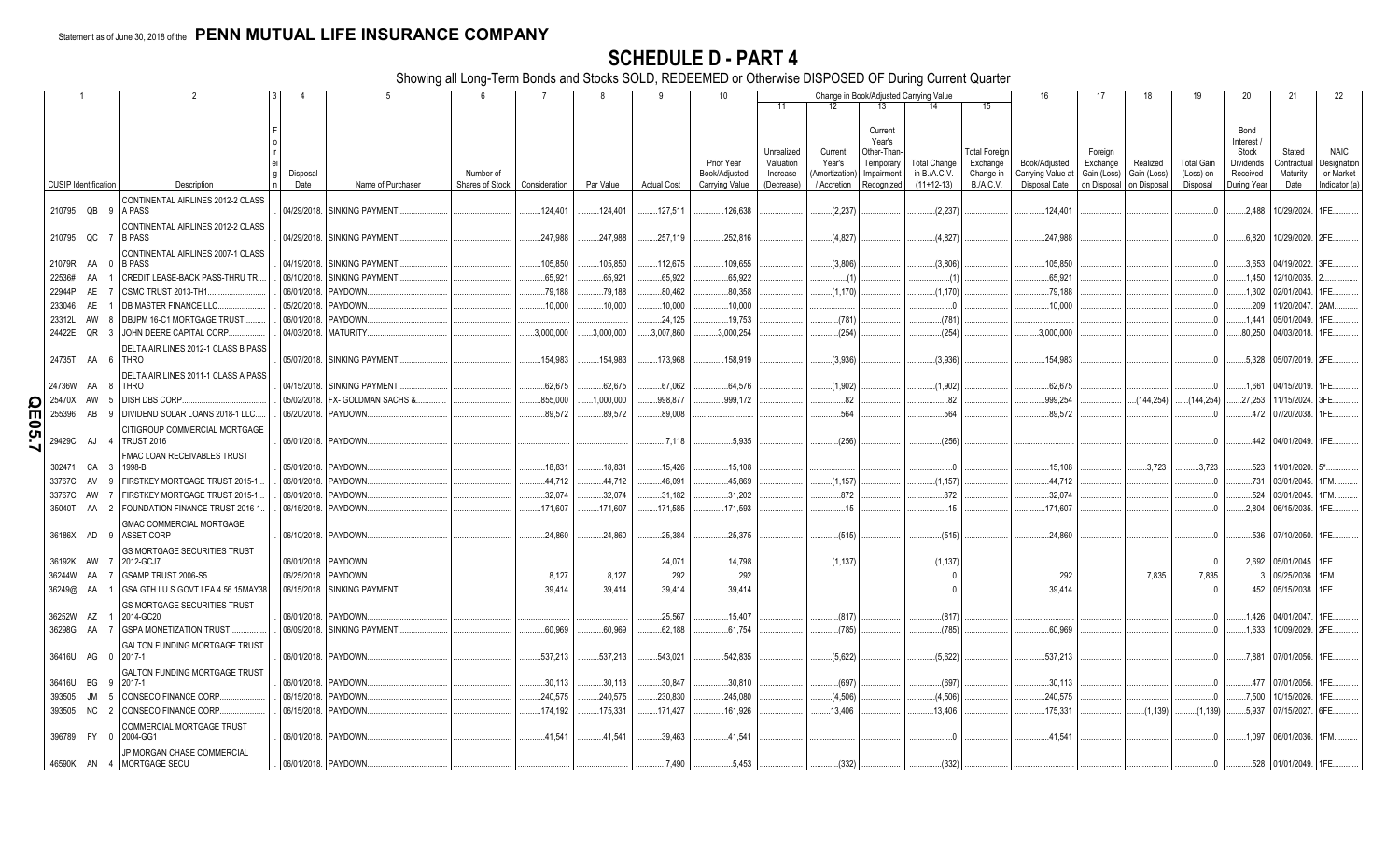|               |                             |           |      | $\overline{2}$                                            | l 3 | Δ           | 5<br>- 6                             | -7            | -8         | 9                  | 10                          |                                     | Change in Book/Adjusted Carrying Value                                                          |                                    |                                               | 16                                 | 17                                 | 18                      | 19                             | 20                                                 | 21                               | 22                                      |
|---------------|-----------------------------|-----------|------|-----------------------------------------------------------|-----|-------------|--------------------------------------|---------------|------------|--------------------|-----------------------------|-------------------------------------|-------------------------------------------------------------------------------------------------|------------------------------------|-----------------------------------------------|------------------------------------|------------------------------------|-------------------------|--------------------------------|----------------------------------------------------|----------------------------------|-----------------------------------------|
|               |                             |           |      |                                                           |     |             |                                      |               |            |                    |                             | 11                                  | 12<br>13                                                                                        |                                    | 15                                            |                                    |                                    |                         |                                |                                                    |                                  |                                         |
|               |                             |           |      |                                                           |     | Disposal    | Number of                            |               |            |                    | Prior Year<br>Book/Adjusted | Unrealized<br>Valuation<br>Increase | Current<br>Year's<br>Other-Than<br>Current<br>Year's<br>Temporary<br>Amortization<br>Impairment | <b>Total Change</b><br>in B./A.C.V | <b>Total Foreigr</b><br>Exchange<br>Change in | Book/Adjusted<br>Carrying Value at | Foreign<br>Exchange<br>Gain (Loss) | Realized<br>Gain (Loss) | <b>Total Gain</b><br>(Loss) on | Bond<br>Interest<br>Stock<br>Dividends<br>Received | Stated<br>Contractua<br>Maturity | <b>NAIC</b><br>Designation<br>or Market |
|               | <b>CUSIP</b> Identification |           |      | Description                                               |     | Date        | Name of Purchaser<br>Shares of Stock | Consideration | Par Value  | <b>Actual Cost</b> | Carrying Value              | (Decrease)                          | / Accretion<br>Recognized                                                                       | $(11+12-13)$                       | <b>B./A.C.V.</b>                              | Disposal Date                      | on Disposal                        | on Disposa              | Disposal                       | During Year                                        | Date                             | Indicator (a)                           |
|               | 46590R AG 4                 |           |      | JP MORGAN CHASE COMMERCIAL<br>MORTGAGE SECU               |     |             | 06/01/2018. PAYDOWN.                 |               |            | 12,577             | .10,716                     |                                     | (368)                                                                                           | (368)                              |                                               |                                    |                                    |                         |                                |                                                    | .672   08/01/2049.   1FE         |                                         |
|               | 46625Y CW 1                 |           |      | JP MORGAN CHASE COMMERCIAL<br>MORTGAGE SECU               |     |             | 04/01/2018. PAYDOWN.                 | .15,048       | 15,048     | .13,656            | .15,048                     |                                     |                                                                                                 |                                    |                                               | 15,048                             |                                    |                         |                                |                                                    | .270   07/01/2041.   2FM         |                                         |
|               | 46625Y CX 9                 |           |      | JP MORGAN CHASE COMMERCIAL<br><b>MORTGAGE SECU</b>        |     |             | 04/01/2018. PAYDOWN.                 |               | .3.346.434 | .3,112,184         | .2,041,325                  | .1,289,941                          | .15.169                                                                                         | .1,305,110                         |                                               | .3,346,434                         |                                    | (3,346,434)             | (3,346,434)                    | 171,307                                            | 07/01/2041. 6FM.                 |                                         |
|               | 46625Y DG 5                 |           |      | <b>JP MORGAN CHASE COMMERCIAL</b><br><b>MORTGAGE SECU</b> |     |             | 06/01/2018. PAYDOWN.                 | 208,245       | 208,245    | 185,858            | .208,245                    |                                     |                                                                                                 |                                    |                                               | .208,245                           |                                    |                         | 0.5                            |                                                    | .4,358 01/01/2037. 1FM           |                                         |
|               | 46625Y FK                   |           |      | JP MORGAN CHASE COMMERCIAL<br><b>MORTGAGE SECU</b>        |     |             | 06/01/2018. PAYDOWN.                 | 280,896       | .280,896   | .266,149           | .273,141                    |                                     | .7,756                                                                                          | .7,756                             |                                               | .280,896                           |                                    |                         |                                | .6,888                                             | 01/01/2042. 1FM.                 |                                         |
|               | 46629P                      |           | AE 8 | JP MORGAN CHASE COMMERCIAL<br><b>MORTGAGE SECU</b>        |     |             | 06/01/2018. PAYDOWN.                 | .3,091,431    | .3,091,431 | .2,433,847         | .3,091,431                  |                                     |                                                                                                 |                                    |                                               | .3,091,431                         |                                    |                         |                                |                                                    | .69,203   05/01/2047. 1FM        |                                         |
|               | 46630J                      |           | AE 9 | JP MORGAN CHASE COMMERCIAL<br>MORTGAGE SECU               |     |             | 05/01/2018. PAYDOWN.                 | .22,457       | .22,457    | .18,138            | .22,457                     |                                     |                                                                                                 |                                    |                                               | .22,457                            |                                    |                         |                                | .511                                               | 01/01/2049. 1FM.                 |                                         |
|               | 46631B                      | AJ        |      | <b>JP MORGAN CHASE COMMERCIAL</b><br>MORTGAGE SECU        |     |             | 06/01/2018. PAYDOWN.                 | 724,493       | .724,493   | .730,830           | .724,493                    |                                     |                                                                                                 |                                    |                                               | 724,493                            |                                    |                         |                                | .20,491                                            | 06/01/2049. 1FM.                 |                                         |
| <b>QE05.8</b> | 46638U                      | AE        |      | JP MORGAN CHASE COMMERCIAL<br><b>MORTGAGE SECU</b>        |     |             | 06/01/2018. PAYDOWN.                 |               |            | .29,328            | .17,419                     |                                     | (898)                                                                                           | (898)                              |                                               |                                    |                                    |                         |                                | 2.854                                              | 10/01/2045. 1FE.                 |                                         |
| $\infty$      | 46639E                      | AG        |      | <b>JP MORGAN CHASE COMMERCIAL</b><br><b>MORTGAGE SECU</b> |     |             | 06/01/2018. PAYDOWN.                 |               |            | .28,920            | .18,835                     |                                     | (1,224)                                                                                         | (1,224)                            |                                               |                                    |                                    |                         | $\Omega$ .                     |                                                    | .2,615   12/01/2047. 1FE         |                                         |
|               | 46640B                      | AK        |      | JP MORGAN MORTGAGE TRUST 2013-2                           |     | 06/01/2018. | PAYDOWN.                             | .57,662       | .57,662    | .58,054            | .57,823                     |                                     | (160)                                                                                           | (160)                              |                                               | .57,662                            |                                    |                         |                                | .958                                               | 05/01/2043. 1FM                  |                                         |
|               | 46640M                      | AS        | -9   | JP MORGAN MORTGAGE TRUST 2013-3                           |     |             | 06/01/2018. PAYDOWN.                 | .56,225       | .56,225    | .56,145            | .56,218                     |                                     |                                                                                                 |                                    |                                               | .56,225                            |                                    |                         |                                | .798                                               | 07/01/2043. 1FM                  |                                         |
|               | 46641C                      | <b>BP</b> | -5   | JP MORGAN MORTGAGE TRUST 2014-1                           |     |             | 06/01/2018. PAYDOWN.                 | .40.189       | .40.189    | .40,189            | .40,189                     |                                     |                                                                                                 |                                    |                                               | .40.189                            |                                    |                         |                                | .627                                               | 01/01/2044. 1FM.                 |                                         |
|               | 46643A BG                   |           |      | <b>IPMBB COMMERCIAL MORTGAGE</b><br><b>SECURITIES TRU</b> |     |             | 06/01/2018. PAYDOWN.                 |               |            | .74,730            | .41,427                     |                                     | (2,911)                                                                                         | (2,911)                            |                                               |                                    |                                    |                         |                                |                                                    | 4,918 09/01/2047. 1FE.           |                                         |
|               | 46643D AS 6                 |           |      | JP MORGAN MORTGAGE TRUST 2014-<br>OAK4                    |     |             | 06/01/2018. PAYDOWN.                 | .28.493       | .28.493    | .29,207            | .29.084                     |                                     | (591)                                                                                           | . (591)                            |                                               | .28.493                            |                                    |                         |                                |                                                    | .477 09/01/2044. 1FM.            |                                         |
|               | 46643D BE                   |           | - 6  | JP MORGAN MORTGAGE TRUST 2014-<br>OAK4                    |     |             | 06/01/2018. PAYDOWN.                 | .45.520       | .45,520    | .45,614            | .45,557                     |                                     | (37)                                                                                            | (37)                               |                                               | .45.520                            |                                    |                         |                                |                                                    | .765 09/01/2044. 1FM             |                                         |
|               | 46643P BG                   |           |      | JPMBB COMMERCIAL MORTGAGE<br><b>SECURITIES TRU</b>        |     |             | 06/01/2018. PAYDOWN.                 |               |            | .11,534            | .7,363                      |                                     | (413)                                                                                           | (413)                              |                                               |                                    |                                    |                         |                                | .684                                               | 11/01/2047. 1FE.                 |                                         |
|               | 46643T BC                   |           | - 5  | <b>JPMBB COMMERCIAL MORTGAGE</b><br><b>SECURITIES TRU</b> |     |             | 06/01/2018. PAYDOWN.                 |               |            | .7,942             | .4,920                      |                                     | (299)                                                                                           | (299)                              |                                               |                                    |                                    |                         | - 0                            |                                                    | .510 01/01/2048. 1FE.            |                                         |
|               | 46644F                      | AF        | -8   | <b>IPMBB COMMERCIAL MORTGAGE</b><br><b>SECURITIES TRU</b> |     |             | 06/01/2018. PAYDOWN.                 |               |            | .7,752             | .5,100                      |                                     | (338)                                                                                           | (338)                              |                                               |                                    |                                    |                         |                                |                                                    | .603   10/01/2048.   1FE.        |                                         |
|               | 46645L BA 4                 |           |      | <b>IPMBB COMMERCIAL MORTGAGE</b><br><b>SECURITIES TRU</b> |     |             | 06/01/2018. PAYDOWN.                 |               |            | .14,613            | .11,559                     |                                     | (526)                                                                                           | (526)                              |                                               |                                    |                                    |                         | $\Omega$                       |                                                    | 1,022 03/01/2049. 1FE.           |                                         |
|               | 46646R AL                   |           |      | JPMDB COMMERCIAL MORTGAGE<br><b>SECURITIES TRU</b>        |     |             | 06/01/2018. PAYDOWN.                 |               |            | .5,673             | .4,992                      |                                     | (178)                                                                                           | (178)                              |                                               |                                    |                                    |                         |                                |                                                    | .322   12/01/2049.   1FE.        |                                         |
|               | 48128K AV 3                 |           |      | <b>IPMCC COMMERCIAL MORTGAGE</b><br><b>SECURITIES TRU</b> |     |             | 06/01/2018. PAYDOWN.                 |               |            | .6,918             | .6,384                      |                                     | (271)                                                                                           | (271)                              |                                               |                                    |                                    |                         |                                |                                                    | .479 07/01/2050. 1FE             |                                         |
|               | 49549C AA                   |           | - 6  | KING INTERNATIONAL LEASING LLC.                           |     |             | 04/15/2018. SINKING PAYMENT          | .289.938      | 289.938    | 289.938            | 289.938                     |                                     |                                                                                                 |                                    |                                               | .289.938                           |                                    |                         |                                |                                                    | 3.992 10/15/2022.                |                                         |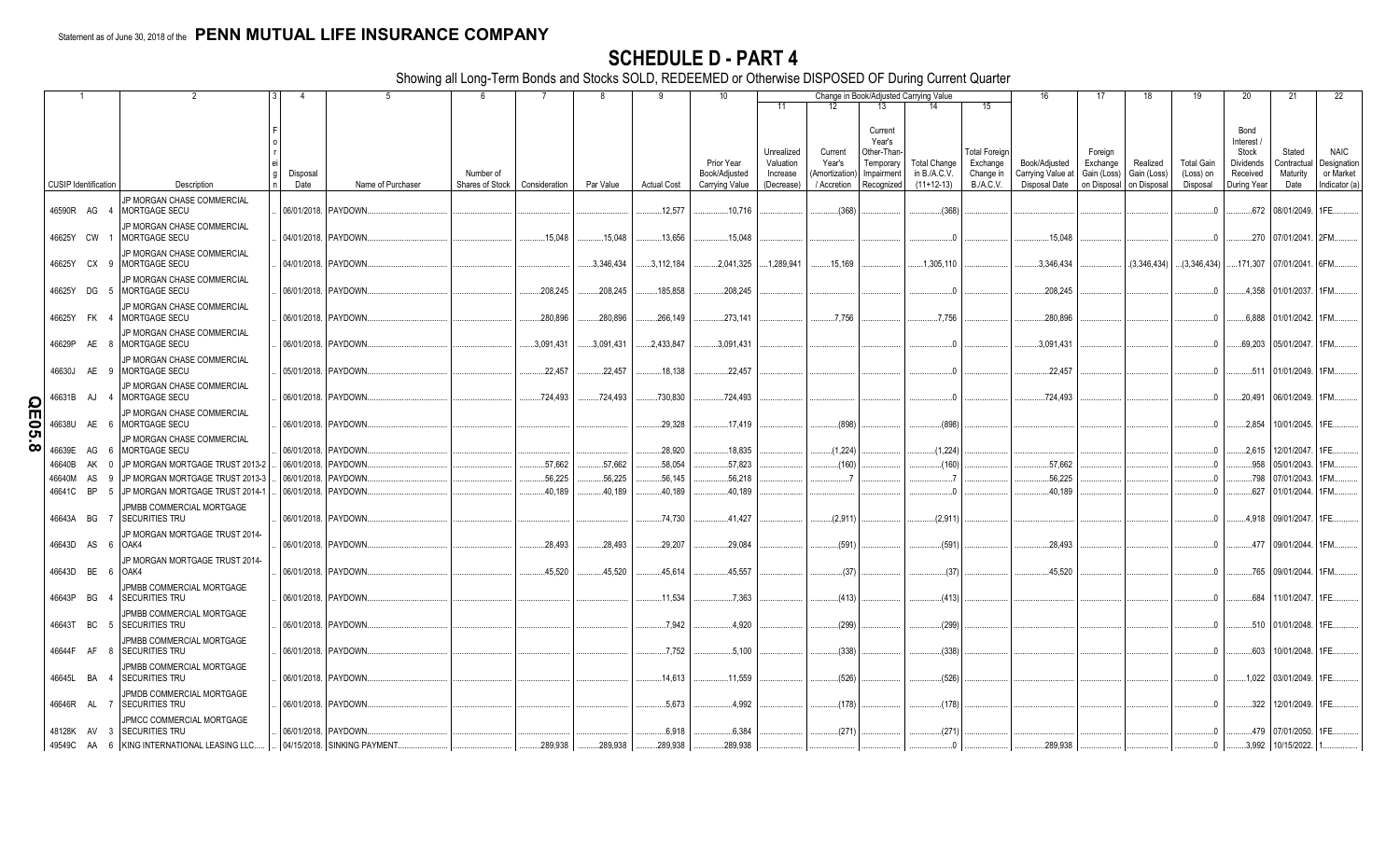|             |                             |      |        |                                                           |          | -5                          |                 |                    | 8         |                    | 10 <sup>°</sup>                    |                                     |                                    | Change in Book/Adjusted Carrying Value                      |                                     |                                        | 16                                                             | 17                      | 18       | 19                             | 20                                                 | 21                                | 22                                      |
|-------------|-----------------------------|------|--------|-----------------------------------------------------------|----------|-----------------------------|-----------------|--------------------|-----------|--------------------|------------------------------------|-------------------------------------|------------------------------------|-------------------------------------------------------------|-------------------------------------|----------------------------------------|----------------------------------------------------------------|-------------------------|----------|--------------------------------|----------------------------------------------------|-----------------------------------|-----------------------------------------|
|             |                             |      |        |                                                           |          |                             |                 |                    |           |                    |                                    | 11                                  | 12                                 | 13                                                          | 14                                  | 15                                     |                                                                |                         |          |                                |                                                    |                                   |                                         |
|             |                             |      |        |                                                           | Disposal |                             | Number of       |                    |           |                    | <b>Prior Year</b><br>Book/Adjusted | Unrealized<br>Valuation<br>Increase | Current<br>Year's<br>Amortization) | Current<br>Year's<br>Other-Than-<br>Temporary<br>Impairment | <b>Total Change</b><br>in B./A.C.V. | Total Foreign<br>Exchange<br>Change in | Book/Adjusted<br>Carrying Value at   Gain (Loss)   Gain (Loss) | Foreign<br>Exchange     | Realized | <b>Total Gain</b><br>(Loss) on | Bond<br>Interest<br>Stock<br>Dividends<br>Received | Stated<br>Contractual<br>Maturity | <b>NAIC</b><br>Designation<br>or Market |
|             | <b>CUSIP Identification</b> |      |        | Description                                               | Date     | Name of Purchaser           | Shares of Stock | Consideration      | Par Value | <b>Actual Cost</b> | Carrying Value                     | (Decrease)                          | Accretion                          | Recognized                                                  | $(11+12-13)$                        | <b>B./A.C.V.</b>                       | Disposal Date                                                  | on Disposal on Disposal |          | Disposal                       | During Year                                        | Date                              | Indicator (a)                           |
|             | 50190D AL 0                 |      |        | LCCM 2017-LC26.                                           |          | 06/01/2018. PAYDOWN.        |                 |                    |           | .8,145             | .7,593                             |                                     | (287)                              |                                                             | (287)                               |                                        |                                                                |                         |          | - 0                            |                                                    | .385 07/03/2050.                  | 1FE.                                    |
|             | 50543L AB 8                 |      |        | LABRADOR AVIATION FINANCE LTD<br>2016-1A                  |          | 06/15/2018. PAYDOWN         |                 | 70,313             | 70,313    | 70,310             | 70,310                             |                                     |                                    |                                                             |                                     |                                        | 70,313                                                         |                         |          |                                |                                                    | .1,665   01/15/2042. 2AM.         |                                         |
|             |                             |      |        | LB-UBS COMMERCIAL MORTGAGE                                |          |                             |                 |                    |           |                    |                                    |                                     |                                    |                                                             |                                     |                                        |                                                                |                         |          |                                |                                                    |                                   |                                         |
|             | 52108H                      | F8 2 |        | <b>TRUST 2004-C4</b>                                      |          | 06/11/2018. PAYDOWN.        |                 | 112,720            | 112,720   | 113,072            | .113,072                           |                                     | (352)                              |                                                             | (352)                               |                                        | .112,720                                                       |                         |          |                                |                                                    | .3,372 06/11/2036.                |                                         |
|             | 52465#                      | AA   | $_{3}$ | CGA CAPITAL CORP.                                         |          | 06/10/2018. SINKING PAYMENT |                 | .21,383            | 21,383    | .10,478            | 19,808                             |                                     | .1,575                             |                                                             | .1,575                              |                                        | .21,383                                                        |                         |          |                                | .778                                               | 03/10/2019                        |                                         |
|             | 52465#                      | AZ   | -8     | LEGG MASON MTG CAP CORP.                                  |          | 06/08/2018. SINKING PAYMENT |                 | .44,577            | .44,577   | .44,579            | .44,579                            |                                     | (2)                                |                                                             | (2)                                 |                                        | .44,577                                                        |                         |          |                                |                                                    | .1,123 06/10/2021.                |                                         |
|             | 585498 BH 0                 |      |        | <b>MELLO MORTGAGE CAPITAL</b><br>ACCEPTANCE 2018-M        |          | 06/01/2018. PAYDOWN.        |                 | .20,632            | .20,632   | .20,225            |                                    |                                     | 407                                |                                                             | .407                                |                                        | .20,632                                                        |                         |          |                                |                                                    | .101 05/01/2048. 1FE.             |                                         |
|             | 589929 PW 2                 |      |        | MERRILL LYNCH MORTGAGE<br><b>INVESTORS TRUST S</b>        |          | 06/15/2018. VARIOUS.        |                 | .866,851           | 866,851   | .912,090           | .866,851                           |                                     |                                    |                                                             |                                     |                                        | .866,851                                                       |                         |          | $\cdot$ . 0                    | 22,360                                             | 11/01/2026. 1FE.                  |                                         |
|             | 589929 PX 0                 |      |        | <b>MERRILL LYNCH MORTGAGE</b><br><b>INVESTORS TRUST S</b> |          | 06/01/2018. PAYDOWN.        |                 | .885,886           | 885,886   | .841,591           | .875,765                           |                                     | .10,121                            |                                                             | .10, 121                            |                                        | .885,886                                                       |                         |          |                                | .29,899                                            | 11/01/2026. 1FE.                  |                                         |
|             | 59010R AA 2                 |      |        | MERLIN AVIATION HOLDINGS DAC.                             |          | 06/15/2018. PAYDOWN.        |                 |                    | .78,340   |                    | 75,764                             |                                     | .2.575                             |                                                             | .2,575                              |                                        |                                                                |                         |          |                                |                                                    | .1,482 12/15/2032. 1FE.           |                                         |
|             | 59025W AN 6                 |      |        | <b>MERRILL LYNCH MORTGAGE TRUST</b><br>2008-C1            |          | 04/01/2018. PAYDOWN         |                 | .78,340<br>319,202 | .319,202  | 75,327<br>.331,646 | 319,202                            |                                     |                                    |                                                             |                                     |                                        | .78,340<br>319,202                                             |                         |          |                                |                                                    | .6,895   02/01/2051. 1FM.         |                                         |
| <u>ဂ</u> ္ဂ |                             |      |        |                                                           |          |                             |                 |                    |           |                    |                                    |                                     |                                    |                                                             |                                     |                                        |                                                                |                         |          |                                |                                                    |                                   |                                         |
| 6.59        | 606935                      | AL   | -8     | ML-CFC COMMERCIAL MORTGAGE<br><b>TRUST 2006-1</b>         |          | 06/01/2018. PAYDOWN         |                 | .87,679            | 87,679    | .87,131            | .87,349                            |                                     | 329                                |                                                             | 329                                 |                                        | .87,679                                                        |                         |          |                                |                                                    | 2,149   02/01/2039.   1FM.        |                                         |
|             | 61690A AF                   |      |        | MORGAN STANLEY BANK OF AMERICA<br><b>MERRILL L</b>        |          | 06/01/2018. PAYDOWN.        |                 |                    |           | .9,648             | .7,299                             |                                     | (343)                              |                                                             | (343)                               |                                        |                                                                |                         |          |                                |                                                    | 12/01/2047. 1FE.                  |                                         |
|             |                             |      |        |                                                           |          |                             |                 |                    |           |                    |                                    |                                     |                                    |                                                             |                                     |                                        |                                                                |                         |          |                                | .591                                               |                                   |                                         |
|             | 61690V BA 5                 |      |        | MORGAN STANLEY BANK OF AMERICA<br><b>MERRILL L</b>        |          | 06/01/2018. PAYDOWN.        |                 |                    |           | .34,788            | .26,589                            |                                     | (963)                              |                                                             | (963)                               |                                        |                                                                |                         |          |                                |                                                    | .1,755   10/01/2048.   1FE.       |                                         |
|             |                             |      |        |                                                           |          |                             |                 |                    |           |                    |                                    |                                     |                                    |                                                             |                                     |                                        |                                                                |                         |          |                                |                                                    |                                   |                                         |
|             | 61690Y BV 3                 |      |        | MORGAN STANLEY CAPITAL I TRUST<br>2016-BNK2               |          | 06/01/2018. PAYDOWN.        |                 |                    |           | 14,718             | .12,722                            |                                     | (517)                              |                                                             | (517)                               |                                        |                                                                |                         |          |                                |                                                    | .920 11/01/2049. 1FE.             |                                         |
|             |                             |      |        | MORGAN STANLEY CAPITAL I TRUST                            |          |                             |                 |                    |           |                    |                                    |                                     |                                    |                                                             |                                     |                                        |                                                                |                         |          |                                |                                                    |                                   |                                         |
|             | 61691A BM                   |      |        | 2015-UBS8                                                 |          | 06/01/2018. PAYDOWN.        |                 |                    |           | .87,596            | .68,409                            |                                     | (2,358)                            |                                                             | (2,358)                             |                                        |                                                                |                         |          |                                |                                                    | .4,477   12/01/2048.   1FE.       |                                         |
|             |                             |      |        | MORGAN STANLEY BANK OF AMERICA                            |          |                             |                 |                    |           |                    |                                    |                                     |                                    |                                                             |                                     |                                        |                                                                |                         |          |                                |                                                    |                                   |                                         |
|             | 61691G AT 7                 |      |        | <b>MERRILL L</b>                                          |          | 06/01/2018. PAYDOWN.        |                 |                    |           | .8,590             | .7,573                             |                                     | (296)                              |                                                             | (296)                               |                                        |                                                                |                         |          |                                | .521                                               | 12/01/2049. 1FE.                  |                                         |
|             |                             |      |        | MORGAN STANLEY CAPITAL I TRUST                            |          |                             |                 |                    |           |                    |                                    |                                     |                                    |                                                             |                                     |                                        |                                                                |                         |          |                                |                                                    |                                   |                                         |
|             | 61691J AW                   |      |        | 2017-H1                                                   |          | 06/01/2018. PAYDOWN.        |                 |                    |           | .5,191             | .4,835                             |                                     | (188)                              |                                                             | (188)                               |                                        |                                                                |                         |          |                                |                                                    | 319   06/01/2050. 1FE.            |                                         |
|             |                             |      |        | MORGAN STANLEY CAPITAL I TRUST                            |          |                             |                 |                    |           |                    |                                    |                                     |                                    |                                                             |                                     |                                        |                                                                |                         |          |                                |                                                    |                                   |                                         |
|             | 61745M W7 4                 |      |        | 2005-TOP1                                                 |          | 06/01/2018. PAYDOWN.        |                 | 1,236,003          | 1,236,003 | .1,041,333         | .1,229,506                         |                                     | 6,498                              |                                                             | 6,498                               |                                        | .1,236,003                                                     |                         |          | . . 0                          | 29,811                                             | 12/01/2041. 1FM.                  |                                         |
|             |                             |      |        | <b>MORGAN STANLEY BANK OF AMERICA</b>                     |          |                             |                 |                    |           |                    |                                    |                                     |                                    |                                                             |                                     |                                        |                                                                |                         |          |                                |                                                    |                                   |                                         |
|             | 61761A AA 6                 |      |        | <b>MERRILL L</b>                                          |          | 06/01/2018. PAYDOWN         |                 |                    |           | .28,953            | .17,897                            |                                     | (1,227)                            |                                                             | (1,227)                             |                                        |                                                                |                         |          |                                |                                                    | 2,759   08/01/2045. 1FE.          |                                         |
|             | 61761D AJ                   |      |        | <b>MORGAN STANLEY BANK OF AMERICA</b><br><b>MERRILL L</b> |          | 06/01/2018. PAYDOWN.        |                 |                    |           | .31,241            | 20,178                             |                                     | (1,212)                            |                                                             | (1,212)                             |                                        |                                                                |                         |          |                                |                                                    | .3,048 11/01/2045. 1FE.           |                                         |
|             | 61764P BV 3                 |      |        | MORGAN STANLEY BANK OF AMERICA<br><b>MERRILL L</b>        |          | 06/01/2018. PAYDOWN.        |                 |                    |           | 13,862             | .8,405                             |                                     | (547)                              |                                                             | (547)                               |                                        |                                                                |                         |          |                                | .891                                               | 12/01/2047. 1FE.                  |                                         |
|             | 61765L AV 2                 |      |        | MORGAN STANLEY BANK OF AMERICA<br><b>MERRILL L</b>        |          | 06/01/2018. PAYDOWN.        |                 |                    |           | 6,199              | .4,556                             |                                     | (203)                              |                                                             | (203)                               |                                        |                                                                |                         |          |                                | .361                                               | 05/01/2048. 1FE.                  |                                         |
|             | 61766C AH 2                 |      |        | MORGAN STANLEY CAPITAL I TRUST<br>2016-UBS9               |          | 06/01/2018. PAYDOWN.        |                 |                    |           | 16,864             | .13,438                            |                                     | (619)                              |                                                             | (619)                               |                                        |                                                                |                         |          |                                |                                                    | .1,056   03/01/2049.   1FE.       |                                         |
|             |                             |      |        | MORGAN STANLEY BANK OF AMERICA                            |          |                             |                 |                    |           |                    |                                    |                                     |                                    |                                                             |                                     |                                        |                                                                |                         |          |                                |                                                    |                                   |                                         |
|             | 61766E BF                   |      |        | <b>MERRILL L</b>                                          |          | 06/01/2018. PAYDOWN.        |                 |                    |           | .11,669            | .9,567                             |                                     | (422)                              |                                                             | (422)                               |                                        |                                                                |                         |          |                                |                                                    | 711 05/01/2049. 1FE.              |                                         |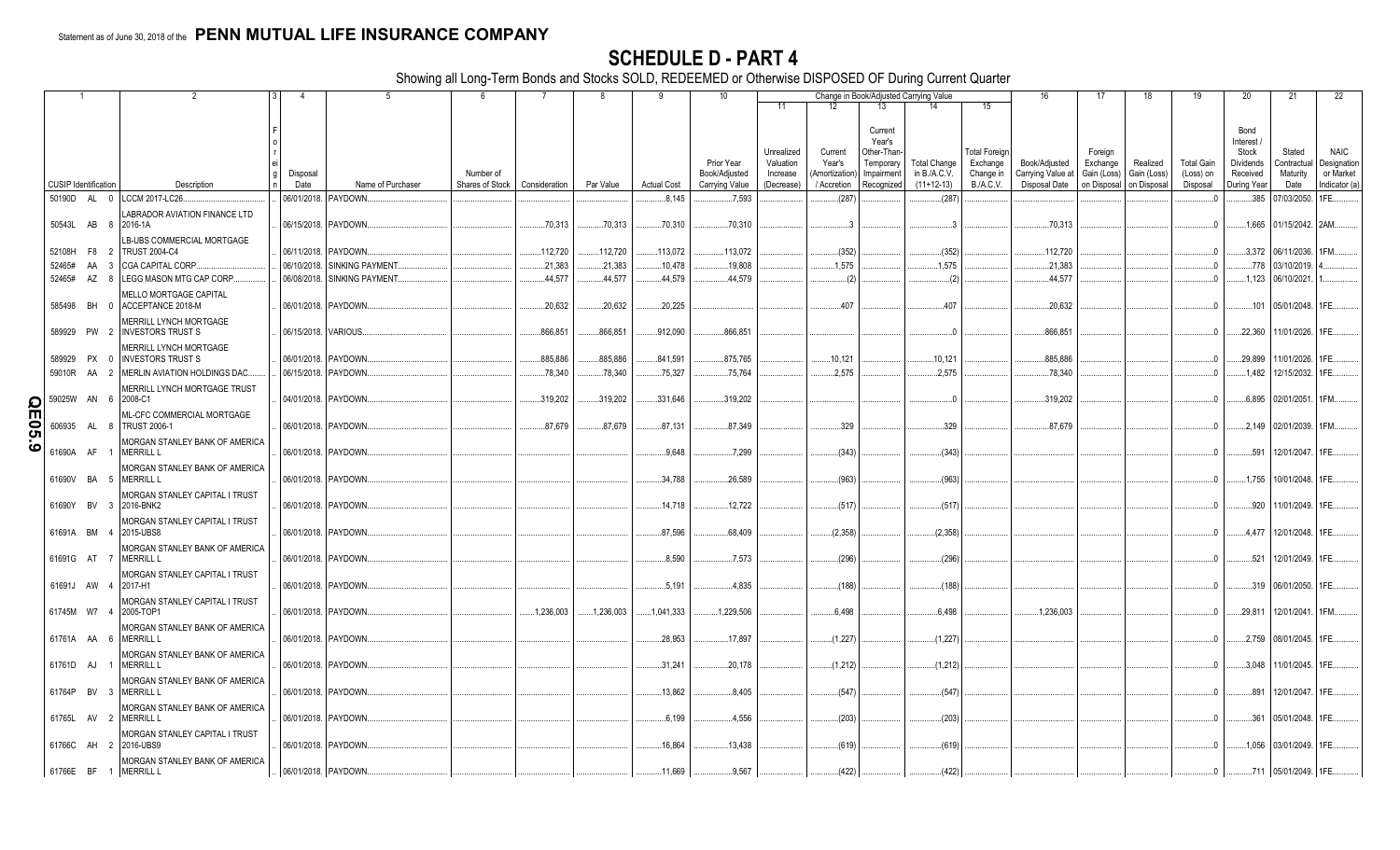|                    |                             |           |          |                                                           |                  |                             |                                            |            |            |                    | 10                              |                         |                             | Change in Book/Adjusted Carrying Value       |                              |                                  | 16                                 | -17                        | 18                         | 19                    | 20                                     | 21                         | 22                         |
|--------------------|-----------------------------|-----------|----------|-----------------------------------------------------------|------------------|-----------------------------|--------------------------------------------|------------|------------|--------------------|---------------------------------|-------------------------|-----------------------------|----------------------------------------------|------------------------------|----------------------------------|------------------------------------|----------------------------|----------------------------|-----------------------|----------------------------------------|----------------------------|----------------------------|
|                    |                             |           |          |                                                           |                  |                             |                                            |            |            |                    |                                 | 11                      |                             | 13                                           | 14                           | 15                               |                                    |                            |                            |                       |                                        |                            |                            |
|                    |                             |           |          |                                                           |                  |                             |                                            |            |            |                    | Prior Year                      | Unrealized<br>Valuation | Current<br>Year's           | Current<br>Year's<br>Other-Than<br>Temporary | <b>Total Change</b>          | <b>Total Foreigr</b><br>Exchange | Book/Adjusted                      | Foreign<br>Exchange        | Realized                   | Total Gain            | Bond<br>Interest<br>Stock<br>Dividends | Stated<br>Contractual      | <b>NAIC</b><br>Designation |
|                    | <b>CUSIP</b> Identification |           |          | Description                                               | Disposal<br>Date | Name of Purchaser           | Number of<br>Shares of Stock Consideration |            | Par Value  | <b>Actual Cost</b> | Book/Adjusted<br>Carrying Value | Increase<br>(Decrease)  | Amortizatior<br>/ Accretion | Impairment<br>Recognized                     | in B./A.C.V.<br>$(11+12-13)$ | Change in<br>B./A.C.V.           | Carrying Value at<br>Disposal Date | Gain (Loss)<br>on Disposal | Gain (Loss)<br>on Disposal | (Loss) on<br>Disposal | Received<br>During Year                | Maturity<br>Date           | or Market<br>Indicator (a) |
|                    |                             |           |          |                                                           |                  |                             |                                            |            |            |                    |                                 |                         |                             |                                              |                              |                                  |                                    |                            |                            |                       |                                        |                            |                            |
|                    | 61766L BT 5                 |           |          | MORGAN STANLEY BANK OF AMERICA<br><b>MERRILL L</b>        |                  | 06/01/2018. PAYDOWN         |                                            |            |            | 18,896             | .15,009                         |                         | (622)                       |                                              | (622)                        |                                  |                                    |                            |                            |                       |                                        | .1,170   01/01/2049.   1FE |                            |
|                    | 61766N BC                   |           |          | MORGAN STANLEY BANK OF AMERICA<br><b>MERRILL L</b>        |                  | 06/01/2018. PAYDOWN.        |                                            |            |            | 16,077             | 13.789                          |                         | (518)                       |                                              | (518)                        |                                  |                                    |                            |                            |                       |                                        | .928 09/01/2049. 1FE.      |                            |
|                    | 61766R BA                   |           |          | MORGAN STANLEY BANK OF AMERICA<br><b>MERRILL L</b>        |                  | 06/01/2018. PAYDOWN.        |                                            |            |            | .11,054            | .9,614                          |                         | (378)                       |                                              | (378)                        |                                  |                                    |                            |                            |                       | .684                                   | 11/01/2049. 1FE.           |                            |
|                    | 61911B AA                   |           |          | MORTGAGE EQUITY CONVERSION<br><b>ASSET TRUST 2</b>        | 06/01/2018.      | PAYDOWN.                    |                                            | .157,079   | .157,079   | 154,305            | .157,079                        |                         |                             |                                              |                              |                                  | .157,079                           |                            |                            |                       |                                        | .2,789 07/01/2060. 5AM     |                            |
|                    | 61946F                      | AA        |          | MOSAIC SOLAR LOAN TRUST 2018-1                            | 06/20/2018.      | PAYDOWN.                    |                                            | .131,117   | .131,117   | 131,111            |                                 |                         |                             |                                              |                              |                                  | .131,117                           |                            |                            | $\Omega$              | .640                                   | 06/22/2043. 1FE            |                            |
|                    | 61980A                      | AC        |          | MOTIVA ENTERPRISES LLC.                                   | 03/15/2018       | CALL 105.700265             |                                            |            |            |                    |                                 |                         |                             |                                              |                              |                                  |                                    |                            |                            |                       | 80,032                                 | 01/15/2020. 2FE            |                            |
|                    | 62927#                      | AH        | <b>q</b> | NFL VENTURES L P 3.86 15APR41                             | 04/15/2018.      | <b>SINKING PAYMENT</b>      |                                            | .51,074    | .51,074    | .51,074            | .51,074                         |                         |                             |                                              |                              |                                  | 51,074                             |                            |                            | $\Omega$              | .986                                   | 04/15/2041. 1FE            |                            |
|                    | 62942K                      | AG        |          | NRP MORTGAGE TRUST 2013-1                                 | 06/01/2018.      | PAYDOWN.                    |                                            | .29,923    | .29,923    | .28,936            | .29,108                         |                         | .815                        |                                              | 815                          |                                  | 29,923                             |                            |                            | - 0                   | .413                                   | 07/01/2043. 1FM            |                            |
|                    | 63860#                      | AA        |          | NATIONSBANK TR CO N A 8.88 21DEC19                        | 06/21/2018       | <b>SINKING PAYMENT</b>      |                                            | .210,582   | .210,582   | .210,582           | .210,582                        |                         |                             |                                              |                              |                                  | .210,582                           |                            |                            | $\Omega$              |                                        | 12/21/2019.                |                            |
|                    | 641423                      | <b>BS</b> | -6       | NEVADA POWER CO.,                                         |                  | 05/15/2018. MATURITY        |                                            | .2,000,000 | .2,000,000 | 1,994,060          | 1,999,741                       |                         | .259                        |                                              | .259                         |                                  | .2,000,000                         |                            |                            |                       |                                        | .65,000 05/15/2018. 1FE    |                            |
|                    | 64829F                      | AJ        |          | NEW RESIDENTIAL MORTGAGE LOAN<br><b>TRUST 2016</b>        |                  | 06/01/2018. PAYDOWN         |                                            | .77,477    | .77,477    | .81,053            | .80,764                         |                         | (3,287)                     |                                              | (3,287)                      |                                  | .77,477                            |                            |                            | $\Omega$ .            | 1,551                                  | 03/01/2056. 1FM.           |                            |
| $\mathsf{R}$<br>95 | 64829G                      | <b>AL</b> |          | <b>NEW RESIDENTIAL MORTGAGE LOAN</b><br><b>TRUST 2016</b> |                  | 06/01/2018. PAYDOWN         |                                            | .107,551   | 107,551    | 110,729            | .110,233                        |                         | (2,683)                     |                                              | (2,683)                      |                                  | .107,551                           |                            |                            | $\Omega$              |                                        | .2,152   11/02/2035. 1FE.  |                            |
|                    |                             |           |          |                                                           |                  |                             |                                            |            |            |                    |                                 |                         |                             |                                              |                              |                                  |                                    |                            |                            |                       |                                        |                            |                            |
| ∸<br>$\bullet$     | 64829L                      | <b>BM</b> |          | NEW RESIDENTIAL MORTGAGE LOAN<br><b>TRUST 2016</b>        |                  | 06/01/2018. PAYDOWN.        |                                            | .65,205    | .65,205    | .65,979            | .65,970                         |                         | (765)                       |                                              | (765)                        |                                  | 65,205                             |                            |                            | $\Omega$ .            | 1,418                                  | 11/01/2056. 1FM.           |                            |
|                    | 655044                      | AK        |          | NOBLE ENERGY INC.                                         |                  | 05/01/2018. CALL 101.406.   |                                            | 1,573,821  | 1,552,000  | 1,567,520          | 1,561,800                       |                         | (2, 296)                    |                                              | (2,296)                      |                                  | 1,559,504                          |                            | (7,504)                    | (7, 504)              | .65,471                                | 05/01/2021. 2FE            |                            |
|                    |                             |           |          |                                                           |                  |                             |                                            |            |            |                    |                                 |                         |                             |                                              |                              |                                  |                                    |                            |                            |                       |                                        |                            |                            |
|                    | 65536H BE                   |           |          | <b>NOMURA HOME EQUITY LOAN INC</b><br>HOME EQUITY         |                  | 06/25/2018. PAYDOWN.        |                                            | .164,348   | 164,348    | 110,524            | .155,835                        |                         | 8,513                       |                                              | .8,513                       |                                  | .164,348                           |                            |                            | $\Omega$              |                                        | .1,751 09/25/2035. 1FM.    |                            |
|                    | 65536W AA                   |           | - 3      | <b>NOMURA ASSET ACCEPTANCE CORP</b><br><b>ALTERNATIVE</b> |                  | 06/25/2018. PAYDOWN         |                                            |            | .21,719    | .6,799             | 6,799                           |                         |                             |                                              |                              |                                  | 6,799                              |                            | (6,793)                    | (6,793)               |                                        | 08/25/2036. 1FM.           |                            |
|                    | 655844                      | AZ        |          | NORFOLK SOUTHERN CORP.                                    |                  | 04/01/2018. MATURITY        |                                            | .3.000.000 | .3,000,000 | .2,946,270         | 2.998.216                       |                         | 1,784                       |                                              | .1,784                       |                                  | .3,000,000                         |                            |                            |                       | .86,250                                | 04/01/2018. 2FE            |                            |
|                    |                             |           |          | <b>NORTHWEST AIRLINES 2007-1 CLASS A</b>                  |                  |                             |                                            |            |            |                    |                                 |                         |                             |                                              |                              |                                  |                                    |                            |                            |                       |                                        |                            |                            |
|                    | 667294                      | BE        |          | PASS <sub>1</sub>                                         |                  | 05/01/2018. SINKING PAYMENT |                                            | .156,029   | .156,029   | .172,215           | .164,009                        |                         | (7,980)                     |                                              | (7,980)                      |                                  | .156,029                           |                            |                            | - 0                   | .5,482                                 | 11/01/2019. 1FE.           |                            |
|                    | 67059T                      | AA        |          | NUSTAR LOGISTICS LP.                                      | 04/15/2018.      | MATURITY.                   |                                            | .3,000,000 | .3,000,000 | 2,994,060          | .3,000,000                      |                         |                             |                                              |                              |                                  | .3,000,000                         |                            |                            |                       | 129,750                                | 04/15/2018. 3FE            |                            |
|                    | 677071                      | AM        |          | OHANA MILITARY COMMUNITIES LLC                            | 04/01/2018.      | <b>SINKING PAYMENT</b>      |                                            | .117,490   | .117,490   | 105,474            | .110,782                        |                         | 6,707                       |                                              | .6,707                       |                                  | 117,490                            |                            |                            | $\Omega$              | .3,209                                 | 10/01/2026. 1FE            |                            |
|                    | 723787                      | AF        |          | PIONEER NATURAL RESOURCES CO.                             | 05/01/2018.      | MATURITY.                   |                                            | .2,000,000 | 2.000.000  | 1,998,060          | 1,999,923                       |                         | .77                         |                                              | .77                          |                                  | .2,000,000                         |                            |                            | - 0                   | .68,750                                | 05/01/2018. 2FE            |                            |
|                    | 72650T                      | AA        | -6       | PLAINS END FINANCING LLC                                  | 04/15/2018       | <b>SINKING PAYMENT</b>      |                                            | .64,010    | .64,010    | .60,649            | .62,124                         |                         | .1,886                      |                                              | .1,886                       |                                  | 64,010                             |                            |                            | .0                    | 1,924                                  | 04/15/2028. 3FI            |                            |
|                    | 74955D                      | AA        |          | RGS AEGCO FUNDING CORP                                    | 06/07/2018       | SINKING PAYMENT             |                                            | .579,559   | .579,559   | .619,546           | .584,743                        |                         | (5, 185)                    |                                              | (5, 185)                     |                                  | .579,559                           |                            |                            |                       | .28,428                                | 12/07/2021.                | .   2FE                    |
|                    | 74955E AA                   |           |          | RGS I&M FUNDING CORP.                                     | 06/07/2018.      | <b>SINKING PAYMENT</b>      |                                            | 796,897    | 796,897    | 829,528            | .809,358                        |                         | (12, 461)                   |                                              | (12, 461)                    |                                  | .796,897                           |                            |                            |                       | .39,088                                | 12/07/2021. 2FE            |                            |
|                    | 767759 AB                   |           |          | RITE AID PASS THROUGH<br><b>CERTIFICATES</b>              |                  | 06/01/2018. PAYDOWN.        |                                            | .67,277    | .67,277    | .36,498            | .56,364                         |                         | .10,913                     |                                              | .10,913                      |                                  | .67,277                            |                            |                            | $\Omega$              | .1,904                                 | 01/01/2021. 4FE.           |                            |
|                    | 78419C                      | AG        | <b>Q</b> | <b>SG COMMERCIAL MORTGAGE</b><br><b>SECURITIES TRUST</b>  | 06/01/2018.      | PAYDOWN.                    |                                            |            |            | .7,274             | 6,029                           |                         | (260)                       |                                              | (260)                        |                                  |                                    |                            |                            | 0                     | .459                                   | 10/01/2048. 1FE            |                            |
|                    | 78442G                      | FJ.       |          | SLM STUDENT LOAN TRUST 2003-'                             | 06/15/2018       | PAYDOWN                     |                                            | .40,005    | .40,005    | .37,204            | .37,259                         |                         | .2,746                      |                                              | .2,746                       |                                  | .40,005                            |                            |                            |                       | .497                                   | 06/15/2037.                | 1AM                        |
|                    | 78447G                      | AD        |          | SLM STUDENT LOAN TRUST 2012-6.                            | 04/03/2018.      | NON-BROKER TRADE, BO.       |                                            | .1,911,250 | .2,000,000 | 1,791,665          | 1,810,837                       |                         | 2,623                       |                                              | .2,623                       |                                  | .1,813,460                         |                            | 97,790                     | .97.790               | 14,479                                 | 04/27/2043.                | 4AM                        |
|                    | 797224                      | AC        |          | SAN CLEMENTE LEASING LLC                                  | 05/22/201        | <b>SINKING PAYMENT</b>      |                                            | .330,298   | .330,298   | .330,298           | .330,298                        |                         |                             |                                              |                              |                                  | .330,298                           |                            |                            |                       | .5,004                                 | 11/22/2022.                |                            |
|                    | 80306A                      | AC        |          | SAPPHIRE AVIATION FINANCE I LTD                           |                  | 06/15/2018. PAYDOWN.        |                                            | .232,143   | .232,143   | .232,141           |                                 |                         |                             |                                              |                              |                                  | .232,143                           |                            |                            |                       | .2,508                                 | 03/15/2040. 3AM            |                            |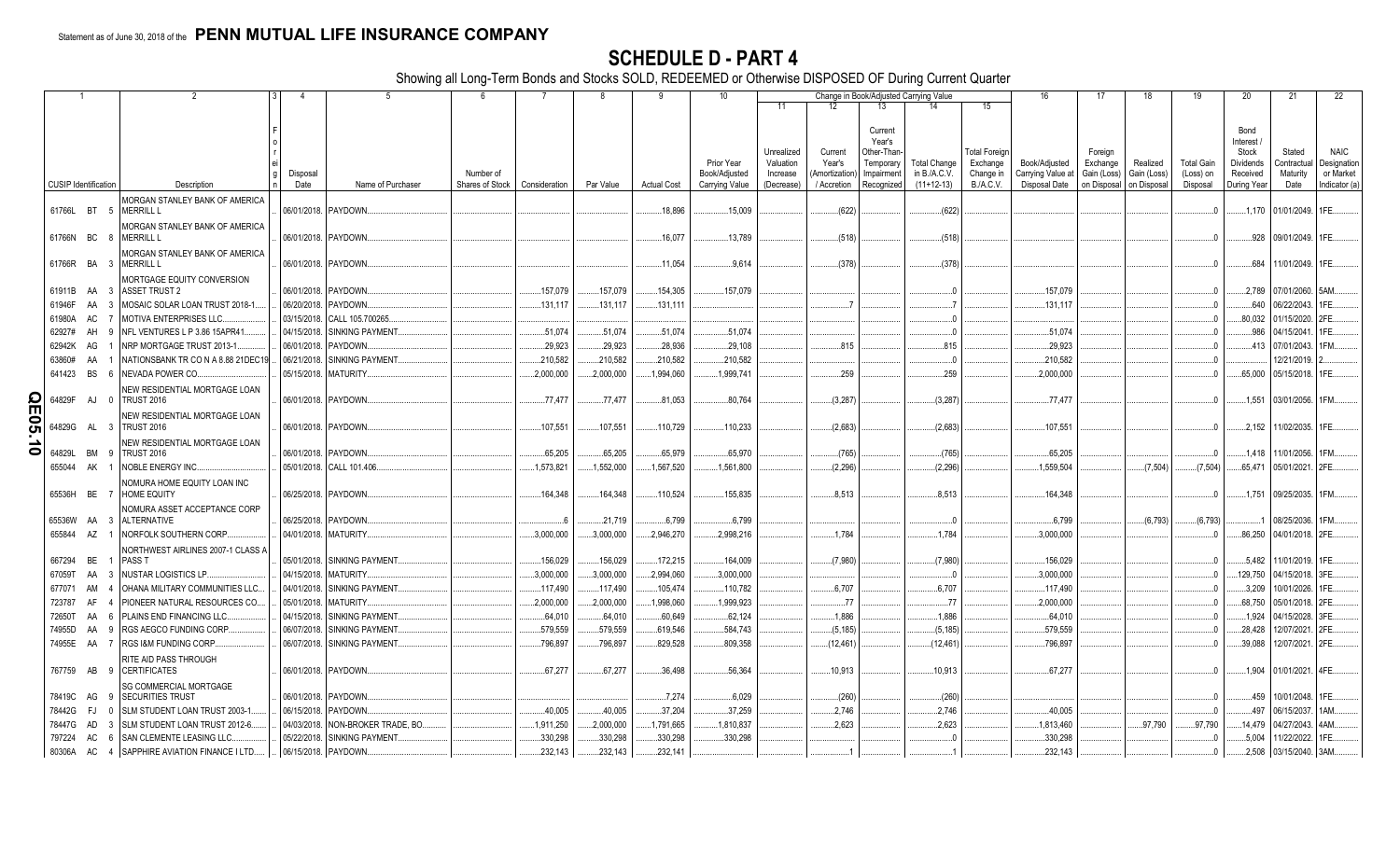|                |                             |           |                                                                 |                          | -5                          | 6               |                     |                    | 9                  | 10                          |                                     |                                   | Change in Book/Adjusted Carrying Value                      |                                     |                                               | 16                                 | 17                                 | 18                      | 19                             | 20                                                   | 21                                | 22                                      |
|----------------|-----------------------------|-----------|-----------------------------------------------------------------|--------------------------|-----------------------------|-----------------|---------------------|--------------------|--------------------|-----------------------------|-------------------------------------|-----------------------------------|-------------------------------------------------------------|-------------------------------------|-----------------------------------------------|------------------------------------|------------------------------------|-------------------------|--------------------------------|------------------------------------------------------|-----------------------------------|-----------------------------------------|
|                |                             |           |                                                                 |                          |                             |                 |                     |                    |                    |                             | 11                                  |                                   | 13                                                          |                                     | 15                                            |                                    |                                    |                         |                                |                                                      |                                   |                                         |
|                |                             |           |                                                                 | Disposal                 |                             | Number of       |                     |                    |                    | Prior Year<br>Book/Adjusted | Unrealized<br>Valuation<br>Increase | Current<br>Year's<br>Amortization | Current<br>Year's<br>Other-Than-<br>Temporary<br>Impairment | <b>Total Change</b><br>in B./A.C.V. | <b>Total Foreigr</b><br>Exchange<br>Change in | Book/Adjusted<br>Carrying Value at | Foreign<br>Exchange<br>Gain (Loss) | Realized<br>Gain (Loss) | <b>Total Gain</b><br>(Loss) on | Bond<br>Interest /<br>Stock<br>Dividends<br>Received | Stated<br>Contractual<br>Maturity | <b>NAIC</b><br>Designation<br>or Market |
|                | <b>CUSIP</b> Identification |           | Description                                                     | Date                     | Name of Purchaser           | Shares of Stock | Consideration       | Par Value          | <b>Actual Cost</b> | Carrying Value              | (Decrease)                          | / Accretion                       | Recognized                                                  | $(11+12-13)$                        | B./A.C.V.                                     | Disposal Date                      | on Disposal                        | on Disposa              | Disposal                       | During Year                                          | Date                              | Indicator (a)                           |
|                |                             |           | SAXON ASSET SECURITIES TR 2000-2                                |                          |                             |                 |                     |                    |                    |                             |                                     |                                   |                                                             |                                     |                                               |                                    |                                    |                         |                                |                                                      |                                   |                                         |
|                | 805564                      | GA        | <b>MORTLN</b><br>$\mathbf{R}$                                   |                          | 06/01/2018. PAYDOWN.        |                 | .38,085             | 77,986             | .63,169            |                             |                                     | .6,390                            |                                                             | .6,390                              |                                               | 77,986                             |                                    | (39,902)                | (39, 902)                      |                                                      | .1,599 07/01/2030.                | 3FM.                                    |
|                | 811065                      | AC        | SCRIPPS NETWORKS INTERACTIVE INC                                | 03/15/2018.              | <b>EXCHANGE OFFER</b>       |                 | 1,994,800           | .2,000,000         | 1,985,321          | 1,989,272                   |                                     | .266                              |                                                             | .266                                |                                               | 1,989,538                          |                                    | .5,262                  | .5,262                         | .26,000                                              | 11/15/2024.                       |                                         |
|                | 811065                      | AG        | <b>SCRIPPS NETWORKS INTERACTIVE INC</b>                         | 03/15/2018               | <b>EXCHANGE OFFER</b>       |                 | 3,002,100           | 3,000,000          | 2,994,300          | 2,995,528                   |                                     |                                   |                                                             |                                     |                                               | .2,995,535                         |                                    | .6,565                  | .6,565                         | .29,625                                              | 06/15/2025.                       |                                         |
|                | 81744N                      | AH        | SEQUOIA MORTGAGE TRUST 2012-6.                                  | 06/01/2018               | PAYDOWN.                    |                 | .36,768             | .36,768            | .37,135            | .37,015                     |                                     | (247)                             |                                                             | (247)                               |                                               | .36,768                            |                                    |                         |                                | .560                                                 | 12/01/2042.                       |                                         |
|                | 81744V                      | AH        | SEQUOIA MORTGAGE TRUST                                          | 06/01/2018               | PAYDOWN.                    |                 | 106,039             | 106,039            | 108,692            | .107,451                    |                                     | (1, 412)                          |                                                             | (1, 412)                            |                                               | 106,039                            |                                    |                         |                                | 1,594                                                | 09/01/2042.                       |                                         |
|                | 81745A                      | AF        | SEQUOIA MORTGAGE TRUST 2013-5.                                  | 06/01/2018               | PAYDOWN.                    |                 | .99,801             | .99,801            | .98,055            | .99,123                     |                                     | .678                              |                                                             | .678                                |                                               | .99,801                            |                                    |                         |                                | 1,537                                                | 05/01/2043.                       |                                         |
|                | 81745E                      | AD        | SEQUOIA MORTGAGE TRUST 2013-8.                                  | 06/01/2018               | PAYDOWN.                    |                 | .52,167             | .52,167            | .51,612            | .51,815                     |                                     | .352                              |                                                             | .352                                |                                               | .52,167                            |                                    |                         |                                | .768                                                 | 06/01/2043.                       |                                         |
|                | 81745L<br>81745M            | BN<br>AE  | SEQUOIA MORTGAGE TRUST 2014-4.<br>SEQUOIA MORTGAGE TRUST 2013-2 | 06/01/2018<br>06/01/2018 | PAYDOWN.<br><b>PAYDOWN</b>  |                 | .34,028<br>.179,409 | .34,028<br>179,409 | .34,211<br>178,960 | .34,123<br>.179,388         |                                     | (96)<br>21                        |                                                             | (96)<br>.21                         |                                               | .34,028<br>179,409                 |                                    |                         | . . 0                          | .549<br>.2,819                                       | 11/01/2044<br>02/01/2043.         |                                         |
|                | 81745Q                      | AA        | SEQUOIA MORTGAGE TRUST 2015-1.                                  | 06/01/2018               | PAYDOWN                     |                 | .235,057            | .235,057           | .237,701           | .235,057                    |                                     |                                   |                                                             |                                     |                                               | .235,057                           |                                    |                         |                                | .3,497                                               | 01/01/2045.                       |                                         |
|                | 81745Y                      | AZ        | SEQUOIA MORTGAGE TRUST 2013-12.                                 | 06/01/2018               | PAYDOWN                     |                 | .36,906             | .36,906            | .38,046            | .37,705                     |                                     | (799)                             |                                                             | (799)                               |                                               | .36,906                            |                                    |                         | $\cdot$ 0                      | .646                                                 | 12/01/2043.                       |                                         |
|                | 81746R                      | CB        | SEQUOIA MORTGAGE TRUST 2016-2.                                  | 06/01/2018               | PAYDOWN                     |                 | .29,179             | .29,179            | 29,206             |                             |                                     | (27)                              |                                                             | (27)                                |                                               | 29,179                             |                                    |                         |                                | .327                                                 | 08/01/2046.                       |                                         |
|                | 81753N                      | AA        | SERIES RRX 2014-1 TRUST.                                        | 06/01/2018.              | PAYDOWN                     |                 | .6,387,993          | 6,387,993          | 5,344,676          | 6,237,786                   |                                     | 150,206                           |                                                             | 150,206                             |                                               | .6,387,993                         |                                    |                         |                                |                                                      | 08/01/2044.                       | 1AM.                                    |
|                |                             |           | SHELLPOINT CO-ORIGINATOR TRUST                                  |                          |                             |                 |                     |                    |                    |                             |                                     |                                   |                                                             |                                     |                                               |                                    |                                    |                         |                                |                                                      |                                   |                                         |
| <u>င</u> ္က    | 82280Q                      | <b>BZ</b> | 2015-1<br>-3                                                    |                          | 06/01/2018. PAYDOWN         |                 | .26,861             | .26,861            | .26,277            | .26,355                     |                                     | .506                              |                                                             | .506                                |                                               | .26,861                            |                                    |                         |                                |                                                      | .429   08/01/2045.   1FM.         |                                         |
|                |                             |           | SHELLPOINT CO-ORIGINATOR TRUST                                  |                          |                             |                 |                     |                    |                    |                             |                                     |                                   |                                                             |                                     |                                               |                                    |                                    |                         |                                |                                                      |                                   |                                         |
| $\overline{5}$ | 82280Q                      | СB        | 2015-1                                                          | 06/01/2018               | PAYDOWN.                    |                 | .23,609             | .23,609            | .23,524            | .23,524                     |                                     | .85                               |                                                             | 85                                  |                                               | .23,609                            |                                    |                         |                                | .377                                                 | 08/01/2045. 2AM.                  |                                         |
| ∸              | 842434                      | CD        | SOUTHERN CALIFORNIA GAS CO.                                     | 04/02/2018               | NON-BROKER TRADE, BO        |                 | .3,002,580          | .3,000,000         | .2,994,060         | 2,999,831                   |                                     | .116                              |                                                             | .116                                |                                               | .2,999,947                         |                                    | 2,633                   | .2,633                         | .76,754                                              | 04/15/2018.                       |                                         |
| د              | 852060                      | AD        | SPRINT CAPITAL CORP.                                            | 04/30/2018               | <b>MERRILL LYNCH PIERCE</b> |                 | .2,045,000          | .2,000,000         | .2,045,000         | .2,045,728                  |                                     | (920)                             |                                                             | (920)                               |                                               | .2,044,807                         |                                    | .193                    | 193                            | .63,785                                              | 11/15/2028.                       |                                         |
|                | 85234#                      | AB        | STADIUM FDG TR 5.0 01APR39.                                     | 04/01/2018               | <b>SINKING PAYMENT</b>      |                 | .51,245             | .51,245            | .51,245            | .51,245                     |                                     |                                   |                                                             | . 0                                 |                                               | .51,245                            |                                    |                         | $\cdot$ 0                      | 1,281                                                | 04/01/2039.                       |                                         |
|                | 86212U                      | AB        | STORE MASTER FUNDING LLC.                                       | 06/20/2018               | PAYDOWN.                    |                 | .9,603              | .9,603             | .9,600             | .9,604                      |                                     |                                   |                                                             |                                     |                                               | .9,603                             |                                    |                         |                                | 186                                                  | 03/20/2043.                       |                                         |
|                | 86213A                      | AB        | STORE MASTER FUNDING LLC.                                       | 06/20/2018               | PAYDOWN.                    |                 | .8,987              | .8,987             | .8,978             | .8,987                      |                                     |                                   |                                                             |                                     |                                               | .8,987                             |                                    |                         | . . 0                          | .195                                                 | 11/20/2043.                       |                                         |
|                | 86213C                      | AB        | STORE MASTER FUNDING I LLC                                      | 06/20/2018               | PAYDOWN.                    |                 | .6,250              | .6,250             | .6,247             | .6,249                      |                                     |                                   |                                                             |                                     |                                               | .6,250                             |                                    |                         |                                | .109                                                 | 04/20/2045.                       |                                         |
|                | 87264A                      | AE        | <b>-MOBILE USA INC.</b><br>-5                                   | 04/28/2018               | CALL 103.418.               |                 | 1,034,180           | 1,000,000          | 1,062,500          | 1,041,423                   |                                     | (18,970)                          |                                                             | (18,970)                            |                                               | .1,022,453                         |                                    | (22, 453)               | (22, 453)                      | .85,450                                              | 04/28/2023.                       |                                         |
|                | 87265K                      | AE        | <b>TPG SPECIALTY LENDING INC</b>                                | 04/25/2018               | MERRILL LYNCH PIERCE        |                 | .2,953,980          | 3,000,000          | .2,999,070         |                             |                                     | (143)                             |                                                             | (143)                               |                                               | .2,998,927                         |                                    | (44, 947)               | (44, 947)                      | 35,625                                               | 01/22/2023.                       |                                         |
|                | 87342R                      | AB        | <b>FACO BELL FUNDING LLC.</b>                                   | 05/25/2018               | PAYDOWN.                    |                 | .11,250             | .11,250            | .11,250            | .11,250                     |                                     |                                   |                                                             |                                     |                                               | 11,250                             |                                    |                         |                                | .246                                                 | 05/25/2046.                       |                                         |
|                | 87422V                      | AB        | ALEN ENERGY SUPPLY LLC                                          | 04/11/2018               | BARCLAYS BANK NEW YO        |                 | .2,890,000          | .3,000,000         | .2,910,000         | .2,918,908                  |                                     | .3,654                            |                                                             | .3,654                              |                                               | .2,922,561                         |                                    | (32, 561)               | (32, 561)                      | .284,472                                             | 07/15/2022.                       |                                         |
|                | 88159D                      | AA        | TES 2017-1 LLC                                                  | 04/20/2018.              | PAYDOWN.                    |                 | .72,671             | .72,671            | .72,661            | .72,661                     |                                     | .10                               |                                                             | .10                                 |                                               | .72,671                            |                                    |                         |                                | 1.416                                                | 10/20/2047. 1FE                   |                                         |
|                | 88607J AA                   |           | <b>HUNDERROAD MOTORCYCLE TRUST</b><br>2016-1<br>-8              | 06/15/2018.              | PAYDOWN                     |                 | .547,615            | .547,615           | .547,825           | .547,825                    |                                     | (210)                             |                                                             | (210)                               |                                               | .547,615                           |                                    |                         | $\cdot$ . 0                    | .9,070                                               | 09/15/2022.                       |                                         |
|                | 891098                      | AA        | FORO MTG FTG TR 2017-RE 4.0.                                    | 06/01/2018               | PAYDOWN.                    |                 | .413,822            | .413,822           | .418,047           |                             |                                     | (4, 225)                          |                                                             | (4,225)                             |                                               | .413,822                           |                                    |                         | - 0                            | .4,877                                               | 04/01/2074                        |                                         |
|                | 89417E AE                   |           | <b>TRAVELERS COS INC/THE.</b>                                   | 05/15/2018               | <b>MATURITY</b>             |                 | 5,000,000           | 5,000,000          | 4,185,123          | 4,955,299                   |                                     | .44,701                           |                                                             | .44,701                             |                                               | .5,000,000                         |                                    |                         |                                | 145,000                                              | 05/15/2018.                       |                                         |
|                | 90272*                      | AA        | UHC (SENIOR NT) CTL PA 3.5 15MAY33                              | 06/17/2018.              | <b>SINKING PAYMENT</b>      |                 | .32,540             | .32,540            | .32,540            | .32,540                     |                                     |                                   |                                                             |                                     |                                               | .32,540                            |                                    |                         |                                | .476                                                 | 05/15/2033.                       |                                         |
|                |                             |           | <b>JBS COMMERCIAL MORTGAGE TRUST</b>                            |                          |                             |                 |                     |                    |                    |                             |                                     |                                   |                                                             |                                     |                                               |                                    |                                    |                         |                                |                                                      |                                   |                                         |
|                | 90276W AT                   |           | 2017-C7                                                         | 06/01/2018.              | PAYDOWN.                    |                 |                     |                    | .7,807             | .7,800                      |                                     | (279)                             |                                                             | (279)                               |                                               |                                    |                                    |                         |                                | .468                                                 | 12/01/2050.                       | 1FE.                                    |
|                | 90345W AA                   |           | US AIRWAYS 2012-1 CLASS A PASS<br>THROUGH T                     |                          | 04/01/2018. SINKING PAYMENT |                 | .51,511             | .51,511            | .56,102            | .53,599                     |                                     | (2,088)                           |                                                             | (2,088)                             |                                               | .51,511                            |                                    |                         |                                | 1,520                                                | 10/01/2024.                       |                                         |
|                | 90345W AD                   |           | JS AIRWAYS 2012-2 CLASS A PASS<br>THROUGH T                     |                          | 06/03/2018. SINKING PAYMENT |                 | .101,886            | 101,886            | 102,616            | .102,408                    |                                     | (522)                             |                                                             | (522)                               |                                               | .101,886                           |                                    |                         |                                | .2,356                                               | 06/03/2025. 1FE.                  |                                         |
|                | 90345W AE                   |           | JS AIRWAYS 2012-2 CLASS B PASS<br>THROUGH T                     | 06/03/2018.              | <b>SINKING PAYMENT</b>      |                 | .62,564             | .62.564            | .67,476            | .65,025                     |                                     | (2, 461)                          |                                                             | (2,461)                             |                                               | .62.564                            |                                    |                         |                                | .2,112                                               | 06/03/2021. 2FE.                  |                                         |
|                | 90346W AA                   |           | US AIRWAYS 2013-1 CLASS A PASS<br>THROUGH T                     |                          | 05/15/2018. SINKING PAYMENT |                 | .72,530             | .72,530            | .74,344            | .73.240                     |                                     | (710)                             |                                                             | (710)                               |                                               | 72,530                             |                                    |                         | $\Omega$                       | 1,432                                                | 11/15/2025.                       |                                         |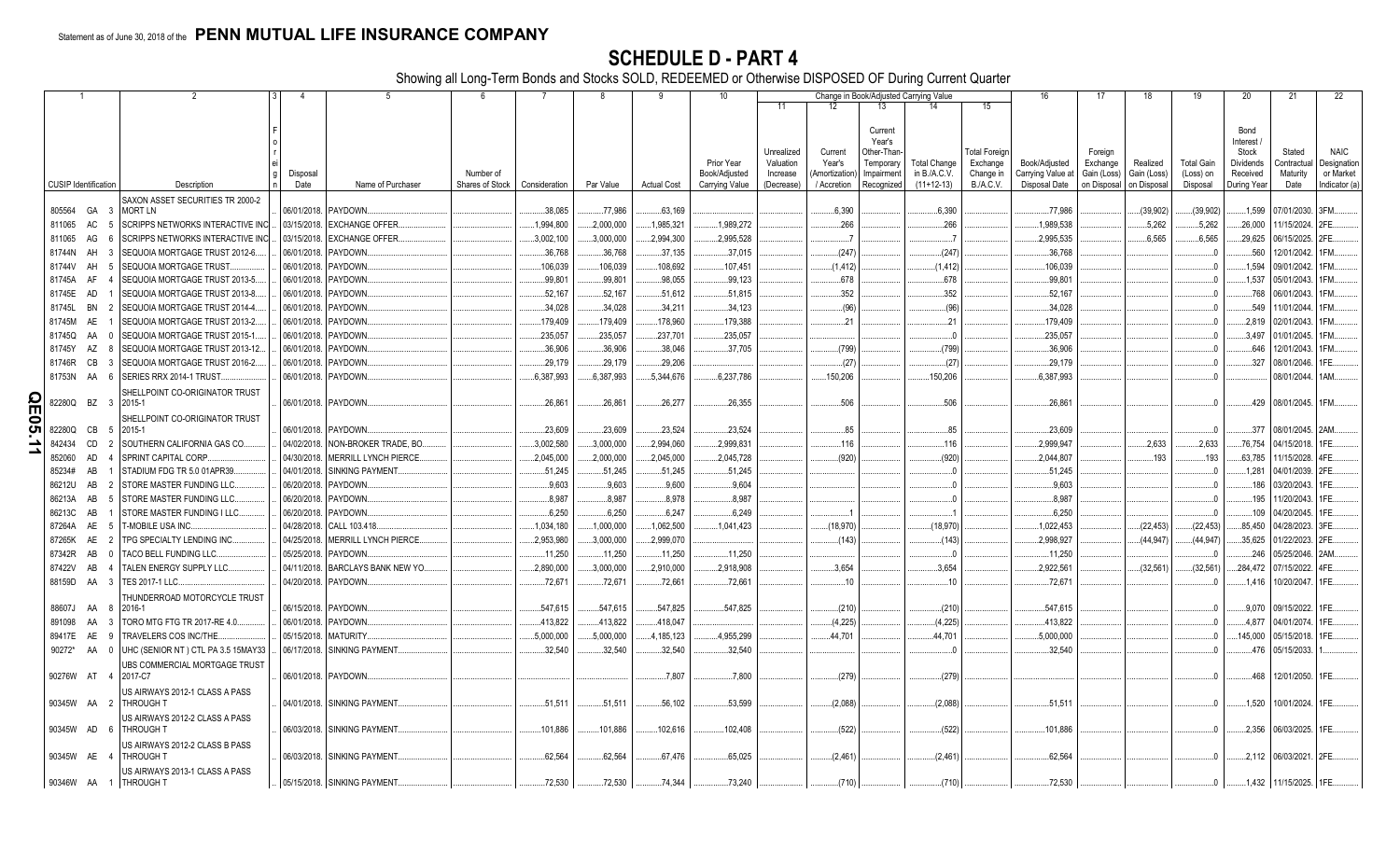|                   |                             |           |          | 2                                                         | $\mathbf{A}$ | 5                           | - 6             |               | -8        | -9                 | 10                          |                                     |                                   | Change in Book/Adjusted Carrying Value                     |                                     |                                               | 16                                 | 17                                 | 18                      | 19                             | 20                                                 | 21                                | 22                                      |
|-------------------|-----------------------------|-----------|----------|-----------------------------------------------------------|--------------|-----------------------------|-----------------|---------------|-----------|--------------------|-----------------------------|-------------------------------------|-----------------------------------|------------------------------------------------------------|-------------------------------------|-----------------------------------------------|------------------------------------|------------------------------------|-------------------------|--------------------------------|----------------------------------------------------|-----------------------------------|-----------------------------------------|
|                   |                             |           |          |                                                           |              |                             |                 |               |           |                    |                             | 11                                  |                                   | 13                                                         |                                     | 15                                            |                                    |                                    |                         |                                |                                                    |                                   |                                         |
|                   |                             |           |          |                                                           | Disposal     |                             | Number of       |               |           |                    | Prior Year<br>Book/Adjusted | Unrealized<br>Valuation<br>Increase | Current<br>Year's<br>Amortization | Current<br>Year's<br>Other-Than<br>Temporary<br>Impairment | <b>Total Change</b><br>in B./A.C.V. | <b>Total Foreign</b><br>Exchange<br>Change in | Book/Adjusted<br>Carrying Value at | Foreign<br>Exchange<br>Gain (Loss) | Realized<br>Gain (Loss) | <b>Total Gain</b><br>(Loss) on | Bond<br>Interest<br>Stock<br>Dividends<br>Received | Stated<br>Contractual<br>Maturity | <b>NAIC</b><br>Designation<br>or Market |
|                   | <b>CUSIP</b> Identification |           |          | Description                                               | Date         | Name of Purchaser           | Shares of Stock | Consideration | Par Value | <b>Actual Cost</b> | Carrying Value              | (Decrease)                          | / Accretion                       | Recognized                                                 | $(11+12-13)$                        | <b>B./A.C.V.</b>                              | Disposal Date                      | on Disposal                        | on Disposal             | Disposal                       | During Year                                        | Date                              | Indicator (a)                           |
|                   | 90346W AB                   |           |          | US AIRWAYS 2013-1 CLASS B PASS<br>THROUGH T               |              | 05/15/2018. SINKING PAYMENT |                 | .137,203      | .137,203  | 140,425            | .140,155                    |                                     | (2,951)                           |                                                            | (2,951)                             |                                               | .137,203                           |                                    |                         | .0                             | .3,687                                             | 11/15/2021. 2FE.                  |                                         |
|                   | 90932E AA                   |           |          | UNITED AIRLINES 2016-2 CLASS AA<br><b>PASS THR</b>        |              | 04/07/2018. SINKING PAYMENT |                 | .132,155      | 132,155   | 132,155            | .132,155                    |                                     |                                   |                                                            |                                     |                                               | .132,155                           |                                    |                         | .0                             | 1,900                                              | 10/07/2028. 1FE.                  |                                         |
|                   | 90932P AB                   |           |          | UNITED AIRLINES 2014-1 CLASS B<br>PASS THRO               |              | 04/11/2018. SINKING PAYMENT |                 | .452,492      | .452,492  | .453,057           | .452,883                    |                                     | (391)                             |                                                            | (391)                               |                                               | .452,492                           |                                    |                         | $\Omega$                       | 10,747                                             | 04/11/2022. 2FE.                  |                                         |
|                   | 90933J                      | AA        | -9       | UNITED AIRLINES 2016-2 CLASS B<br><b>PASS THRO</b>        |              | 04/07/2018. SINKING PAYMENT |                 | .165,686      | 165,686   | .161,882           |                             |                                     | .3,804                            |                                                            | .3,804                              |                                               | .165,686                           |                                    |                         | $\Omega$ .                     | .2,537                                             | 10/07/2025. 2FE                   |                                         |
|                   | 91474@                      | AA        |          | <b>JNIVERSITY OF MICHIGAN.</b>                            | 06/15/2018   | SINKING PAYMENT             |                 | .38,073       | .38,073   | .38,073            | .38,073                     |                                     |                                   |                                                            |                                     |                                               | .38,073                            |                                    |                         |                                | .578                                               | 06/15/2039.                       |                                         |
|                   | 92188P                      | AA        |          | VANE LINE BUNKERING INC.                                  | 04/30/2018   | <b>SINKING PAYMENT</b>      |                 | .114,640      | .114,640  | 128,397            | .124,167                    |                                     | (9,527)                           |                                                            | (9, 527)                            |                                               | 114,640                            |                                    |                         | - 0                            | .3,141                                             | 10/30/2027.                       |                                         |
|                   | 92188P                      | AB        |          | VANE LINE BUNKERING INC.                                  | 04/30/2018   | <b>SINKING PAYMENT</b>      |                 | .114,140      | .114.140  | 128,122            | .123,819                    |                                     | (9,679)                           |                                                            | (9,679)                             |                                               | .114,140                           |                                    |                         |                                | .3,127                                             | 10/30/2027                        |                                         |
|                   | 92211M AC                   |           |          | VANTAGE DATA CENTERS ISSUER LLC                           | 06/15/2018.  | PAYDOWN.                    |                 | .10,000       | 10,000    | 10,044             |                             |                                     | (44)                              |                                                            | (44)                                |                                               | .10,000                            |                                    |                         |                                | .101                                               | 02/16/2043. 1FE                   |                                         |
|                   |                             |           |          | <b><i>NFRBS COMMERCIAL MORTGAGE</i></b>                   |              |                             |                 |               |           |                    |                             |                                     |                                   |                                                            |                                     |                                               |                                    |                                    |                         |                                |                                                    |                                   |                                         |
|                   | 92890K                      | <b>BD</b> |          | TRUST 2014-C22                                            | 06/01/2018.  | PAYDOWN                     |                 |               |           | 107,994            | .85,268                     |                                     | (5,870)                           |                                                            | (5,870)                             |                                               |                                    |                                    |                         |                                |                                                    | .10,172   09/01/2057.   1FE.      |                                         |
| <u>ရ</u>          | 92890N AA                   |           |          | <b><i>NFRBS COMMERCIAL MORTGAGE</i></b><br>TRUST 2012-C10 |              | 06/01/2018. PAYDOWN.        |                 |               |           | .46,398            | .29,802                     |                                     | (1,548)                           |                                                            | (1,548)                             |                                               |                                    |                                    |                         |                                | .3,277                                             | 12/01/2045. 1FE.                  |                                         |
| $\overline{5}$    | 92930R                      | AF        | <b>q</b> | <b><i>NFRBS COMMERCIAL MORTGAGE</i></b><br>TRUST 2012-C9  |              | 06/01/2018. PAYDOWN         |                 |               |           | .26,829            | 14,877                      |                                     | (989)                             |                                                            | (989)                               |                                               |                                    |                                    |                         |                                | .2,027                                             | 11/01/2045. 1FE.                  |                                         |
| ∸<br>$\mathbf{v}$ | 92935J                      | AE        | - 5      | <b><i>NF-RBS COMMERCIAL MORTGAGE</i></b><br>TRUST 2011-C2 |              | 06/01/2018. PAYDOWN.        |                 |               |           | .21,186            | .13,237                     |                                     | (1, 193)                          |                                                            | (1, 193)                            |                                               |                                    |                                    |                         |                                |                                                    | 2,422 02/01/2044. 1FE.            |                                         |
|                   |                             |           |          | <b>WFRBS COMMERCIAL MORTGAGE</b>                          |              |                             |                 |               |           |                    |                             |                                     |                                   |                                                            |                                     |                                               |                                    |                                    |                         |                                |                                                    |                                   |                                         |
|                   | 92939K AH                   |           |          | TRUST 2014-C24                                            |              | 06/01/2018. PAYDOWN         |                 |               |           | .227,239           | 162,931                     |                                     | (9,575)                           |                                                            | (9,575)                             |                                               |                                    |                                    |                         |                                | .20,337                                            | 11/01/2047. 1FE.                  |                                         |
|                   | 929766 7N                   |           |          | WACHOVIA BANK COMMERCIAL<br>MORTGAGE TRUST                |              | 06/01/2018. VARIOUS         |                 | .4,959,337    | 5,011,837 | 4,766,551          | 5,011,837                   |                                     |                                   |                                                            |                                     |                                               | .5,011,837                         |                                    | (52,500)                | (52, 500)                      |                                                    | 118,042   10/01/2044.   1FM       |                                         |
|                   | 929766 WU                   |           | - 3      | WACHOVIA BANK COMMERCIAL<br><b>MORTGAGE TRUST</b>         |              | 06/01/2018. PAYDOWN         |                 | .8.949        | .8,949    | .8,463             | .8,949                      |                                     |                                   |                                                            |                                     |                                               | .8,949                             |                                    |                         |                                |                                                    | .199   10/01/2041.   1FM          |                                         |
|                   | 94982D AA                   |           |          | WELLS FARGO MORTGAGE BACKED<br><b>SECURITIES 2</b>        |              | 06/01/2018. PAYDOWN.        |                 | .223,119      | .223,119  | .204,187           | .168,645                    |                                     | .54,474                           |                                                            | .54,474                             |                                               | .223,119                           |                                    |                         |                                |                                                    | .3,283 08/01/2035. 1FM            |                                         |
|                   | 949834 AA                   |           | - 3      | WELLS FARGO MORTGAGE BACKED<br><b>SECURITIES 2</b>        |              | 06/01/2018. PAYDOWN.        |                 | .126,592      | 154,558   | 141,801            | .119,561                    |                                     | .34,997                           |                                                            | .34,997                             |                                               | .154,558                           |                                    | (27,966)                | (27,966)                       |                                                    | .4,190 10/01/2037. 1FM.           |                                         |
|                   | 94983D AL                   |           | - 9      | WELLS FARGO MORTGAGE BACKED<br><b>SECURITIES 2</b>        |              | 06/01/2018. PAYDOWN.        |                 | .209,833      | .209,833  | 190,374            | .157,989                    |                                     | 51,845                            |                                                            | .51,845                             |                                               | .209,833                           |                                    |                         | - 0                            |                                                    | .3,253   05/01/2035.   1FM        |                                         |
|                   | 94986L AK                   |           | - 0      | <b>WELLS FARGO MORTGAGE BACKED</b><br><b>SECURITIES 2</b> |              | 06/01/2018. PAYDOWN         |                 | .201,449      | 210,989   | 198,960            | .162,612                    |                                     | .48,377                           |                                                            | .48,377                             |                                               | .210,989                           |                                    | (9,540)                 | (9,540)                        |                                                    | .5,282 12/04/2037. 1FM            |                                         |
|                   | 94989T                      | BC        |          | WELLS FARGO COMMERCIAL<br>MORTGAGE TRUST 20               |              | 06/01/2018. PAYDOWN.        |                 |               |           | .25,384            |                             |                                     | (117)                             |                                                            | (117)                               |                                               |                                    |                                    |                         |                                |                                                    | 1,158 09/01/2058. 1FE.            |                                         |
|                   | 94989W AV                   |           | - q      | <b>WELLS FARGO COMMERCIAL</b><br><b>MORTGAGE TRUST 20</b> |              | 06/01/2018. PAYDOWN.        |                 |               |           | .6.752             | .5.192                      |                                     | (219)                             |                                                            | (219)                               |                                               |                                    |                                    |                         |                                | 396                                                | 11/01/2048. 1FE.                  |                                         |
|                   | 94989Y                      | BC        |          | <b>WELLS FARGO COMMERCIAL</b><br>MORTGAGE TRUST 20        |              | 06/01/2018. PAYDOWN.        |                 |               |           | .9,773             | .7,760                      |                                     | (345)                             |                                                            | (345)                               |                                               |                                    |                                    |                         |                                |                                                    | .604 01/01/2059.   1FE.           |                                         |
|                   | 95000C BE 2                 |           |          | WELLS FARGO COMMERCIAL<br>MORTGAGE TRUST 20               |              | 06/01/2018. PAYDOWN.        |                 |               |           | .23,191            | 18.007                      |                                     | (843)                             |                                                            | (843)                               |                                               |                                    |                                    |                         | $\Omega$ .                     |                                                    | 1,525 01/01/2059. 1FE.            |                                         |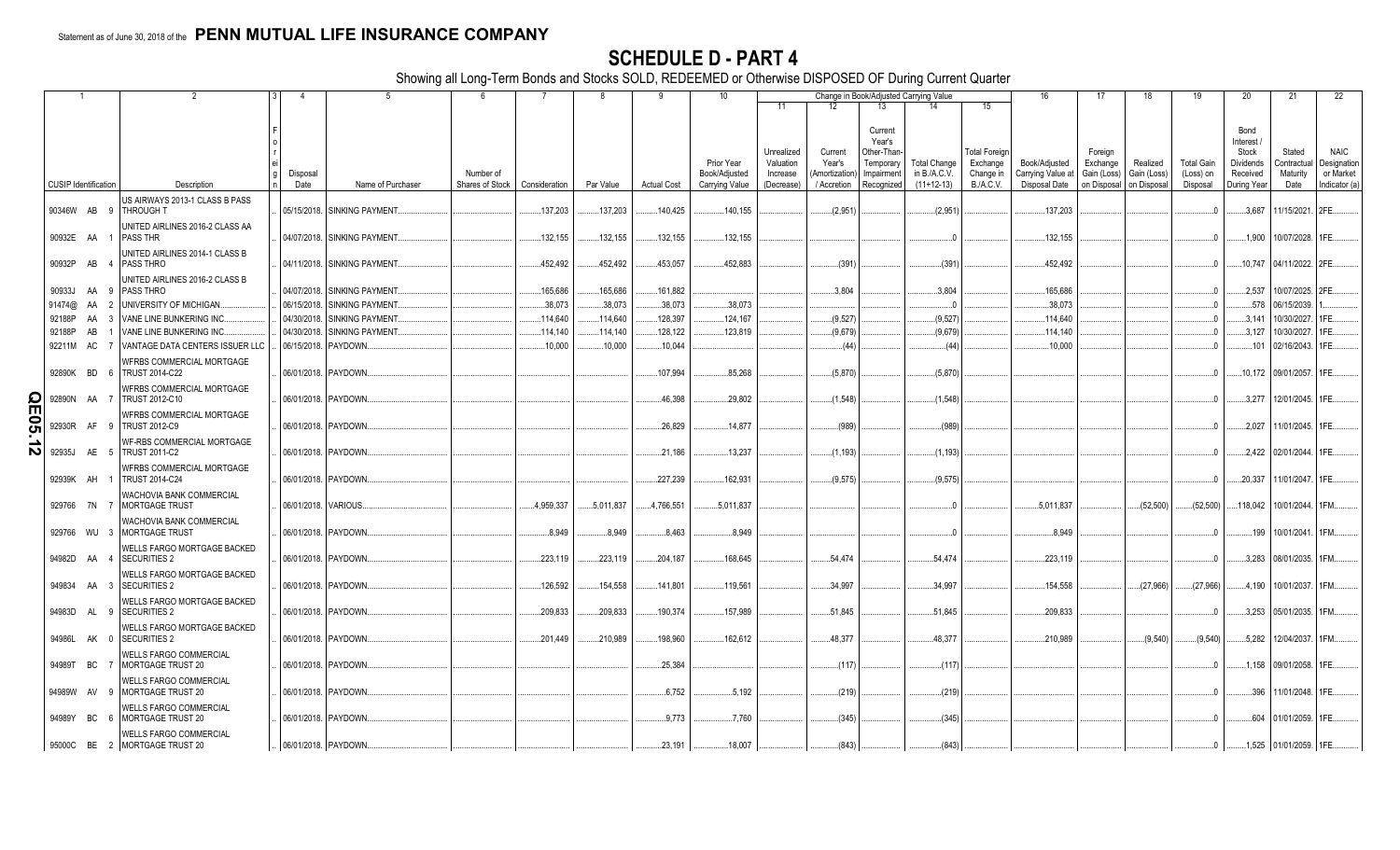|               |                             |           |                                                           |                  |                                 |                                            |            |            |                    | 10                                            |                                                   |                                                  | Change in Book/Adjusted Carrying Value                                                                                          |                                                                   | 16                                                  | -17                                               | 18                                     | 19                                         | 20                                                                | 21                                        | 22                                                       |
|---------------|-----------------------------|-----------|-----------------------------------------------------------|------------------|---------------------------------|--------------------------------------------|------------|------------|--------------------|-----------------------------------------------|---------------------------------------------------|--------------------------------------------------|---------------------------------------------------------------------------------------------------------------------------------|-------------------------------------------------------------------|-----------------------------------------------------|---------------------------------------------------|----------------------------------------|--------------------------------------------|-------------------------------------------------------------------|-------------------------------------------|----------------------------------------------------------|
|               |                             |           |                                                           |                  |                                 |                                            |            |            |                    |                                               | 11                                                | 12                                               | 13<br>14                                                                                                                        | 15                                                                |                                                     |                                                   |                                        |                                            |                                                                   |                                           |                                                          |
|               | <b>CUSIP Identification</b> |           | Description                                               | Disposal<br>Date | Name of Purchaser               | Number of<br>Shares of Stock Consideration |            | Par Value  | <b>Actual Cost</b> | Prior Year<br>Book/Adjusted<br>Carrying Value | Unrealized<br>Valuation<br>Increase<br>(Decrease) | Current<br>Year's<br>Amortization<br>/ Accretion | Current<br>Year's<br>Other-Than<br>Temporary<br><b>Total Change</b><br>in B./A.C.V.<br>Impairment<br>$(11+12-13)$<br>Recognized | <b>Total Foreigr</b><br>Exchange<br>Change in<br><b>B./A.C.V.</b> | Book/Adjusted<br>Carrying Value at<br>Disposal Date | Foreign<br>Exchange<br>Gain (Loss)<br>on Disposal | Realized<br>Gain (Loss)<br>on Disposal | <b>Total Gain</b><br>(Loss) on<br>Disposal | Bond<br>Interest<br>Stock<br>Dividends<br>Received<br>During Year | Stated<br>Contractual<br>Maturity<br>Date | <b>NAIC</b><br>Designation<br>or Market<br>Indicator (a) |
|               |                             |           | <b><i>NELLS FARGO COMMERCIAL</i></b>                      |                  |                                 |                                            |            |            |                    |                                               |                                                   |                                                  |                                                                                                                                 |                                                                   |                                                     |                                                   |                                        |                                            |                                                                   |                                           |                                                          |
|               | 95000D BG 5                 |           | MORTGAGE TRUST 20                                         |                  | 06/01/2018. PAYDOWN.            |                                            |            |            | .23,267            | .18,796                                       |                                                   | (857)                                            | (857)                                                                                                                           |                                                                   |                                                     |                                                   |                                        |                                            |                                                                   | .1,513   06/01/2049. 1FE                  |                                                          |
|               | 95000H BJ                   |           | <b>WELLS FARGO COMMERCIAL</b><br>MORTGAGE TRUST 20<br>- 0 |                  | 06/01/2018. PAYDOWN.            |                                            |            |            | .10,111            | .8,624                                        |                                                   | (339)                                            | (339)                                                                                                                           |                                                                   |                                                     |                                                   |                                        |                                            | .610                                                              | 10/01/2049. 1FE                           |                                                          |
|               | 95000J AY 4                 |           | WELLS FARGO COMMERCIAL<br>MORTGAGE TRUST 20               |                  | 06/01/2018. PAYDOWN.            |                                            |            |            | 10,017             | .8,688                                        |                                                   | (403)                                            | (403)                                                                                                                           |                                                                   |                                                     |                                                   |                                        |                                            | .677                                                              | 12/01/2059. 1FE                           |                                                          |
|               | 95000K BE                   |           | WELLS FARGO COMMERCIAL<br>MORTGAGE TRUST 20               |                  | 06/01/2018. PAYDOWN.            |                                            |            |            | .20,745            | 18,329                                        |                                                   | (815)                                            | (815                                                                                                                            |                                                                   |                                                     |                                                   |                                        |                                            | 1,330                                                             | 11/01/2049. 1FE.                          |                                                          |
|               | 96221Q AH                   |           | <b><i>NFRBS COMMERCIAL MORTGAGE</i></b><br>TRUST 2013-C18 |                  | 06/01/2018. PAYDOWN.            |                                            |            |            | .19,300            | .15,658                                       |                                                   | (1, 152)                                         | (1, 152)                                                                                                                        |                                                                   |                                                     |                                                   |                                        | - 0                                        |                                                                   | 1,788 12/01/2046. 1FE                     |                                                          |
|               | 96928*                      | <b>FR</b> | WALGREEN CO.                                              | 05/15/2018.      | <b>SINKING PAYMENT</b>          |                                            | .19,265    | .19,265    | .19,265            | .19,265                                       |                                                   |                                                  | .C                                                                                                                              |                                                                   | .19,265                                             |                                                   |                                        | .0                                         |                                                                   | .309 09/15/2038.                          |                                                          |
|               | 97063Q AB                   |           | WILLIS ENGINE STRUCTURED TRUST III                        | 06/15/2018.      | PAYDOWN.                        |                                            | .28,125    | .28,125    | .27,646            | .27,658                                       |                                                   | .467                                             | .467                                                                                                                            |                                                                   | .28,125                                             |                                                   |                                        |                                            |                                                                   | .746   08/15/2042. 2AM                    |                                                          |
|               | 97652Q BK                   |           | WINWATER MORTGAGE LOAN TRUST<br>2014-2                    |                  | 06/01/2018. PAYDOWN.            |                                            | .22,998    | .22,998    | .24,004            | .23,924                                       |                                                   | (926)                                            | (926)                                                                                                                           |                                                                   | .22.998                                             |                                                   |                                        |                                            | .394                                                              | 09/01/2044. 1FM.                          |                                                          |
| Q             | 97652R BA                   |           | WINWATER MORTGAGE LOAN TRUST<br>2014-3                    |                  | 06/01/2018. PAYDOWN             |                                            | .31,937    | .31,937    | .32,351            | .32,257                                       |                                                   | (320)                                            | (320)                                                                                                                           |                                                                   | 31,937                                              |                                                   |                                        |                                            |                                                                   | .529 11/01/2044. 1FM.                     |                                                          |
| m<br>90.      | 97652R                      | BB        | WINWATER MORTGAGE LOAN TRUST<br>2014-3<br>$\overline{2}$  |                  | 06/01/2018. PAYDOWN.            |                                            | .26,189    | .26,189    | .27,180            | .27,159                                       |                                                   | . (970)                                          | (970)                                                                                                                           |                                                                   | .26,189                                             |                                                   |                                        |                                            |                                                                   | .434 11/01/2044. 1FE.                     |                                                          |
| $\frac{1}{3}$ | 97652T                      | <b>BD</b> | WINWATER MORTGAGE LOAN TRUST<br>2015-1                    |                  | 06/01/2018. PAYDOWN.            |                                            | .27,890    | .27,890    | .27,172            | .27,172                                       |                                                   | .718                                             | .718                                                                                                                            |                                                                   | .27,890                                             |                                                   |                                        |                                            |                                                                   | .455 01/01/2045. 1FM.                     |                                                          |
|               | 97652U BE 9                 |           | WINWATER MORTGAGE LOAN TRUST<br>2015-2                    |                  | 06/01/2018. PAYDOWN.            |                                            | .34,688    | .34.688    | .35,477            | .35,299                                       |                                                   | (611)                                            | (611)                                                                                                                           |                                                                   | .34.688                                             |                                                   |                                        |                                            |                                                                   | .565 02/01/2045. 1FM.                     |                                                          |
|               | 97652U BF                   |           | WINWATER MORTGAGE LOAN TRUST<br>2015-2                    |                  | 06/01/2018. PAYDOWN.            |                                            | .38,895    | .38.895    | .39,004            | .38.972                                       |                                                   | (77)                                             | (77)                                                                                                                            |                                                                   | .38,895                                             |                                                   |                                        |                                            |                                                                   | .634 02/01/2045. 1FM.                     |                                                          |
|               | 97654D                      | AQ        | WINWATER MORTGAGE LOAN TRUST<br>2015-5                    | 06/01/2018.      | PAYDOWN.                        |                                            | .127,959   | .127,959   | 128,999            | .127,959                                      |                                                   |                                                  |                                                                                                                                 |                                                                   | .127,959                                            |                                                   |                                        | - 0                                        | .1,820                                                            | 08/01/2045. 1FE.                          |                                                          |
|               | 008916 AG                   |           | <b>AGRIUM INC</b>                                         | 04/10/2018.      | <b>EXCHANGE OFFER</b>           |                                            | .2,602,900 | .2.000.000 | .2,054,720         | .2,045,228                                    |                                                   | (364)                                            | (364)                                                                                                                           |                                                                   | .2,044,864                                          |                                                   | .558,036                               | 558.036                                    | .54,229                                                           | 05/23/2036. 2FE                           |                                                          |
|               | 008916 AJ                   |           | <b>AGRIUM INC</b>                                         | 04/10/2018.      | <b>EXCHANGE OFFER</b>           |                                            | 3,530,430  | .3,000,000 | .2,967,270         | .2,970,791                                    |                                                   | (89)                                             | (. (89)                                                                                                                         |                                                                   | .2,970,702                                          |                                                   | .559,728                               | .559,728                                   | 135,260                                                           | 01/15/2041. 2FE.                          |                                                          |
|               | 009088 AB                   |           | AIR CANADA 2015-2 CLASS A PASS<br>THROUGH T               |                  | A   06/15/2018. SINKING PAYMENT |                                            | .286,723   | 286,723    | .289,481           |                                               |                                                   | (2,758)                                          | (2,758)                                                                                                                         |                                                                   | .286,723                                            |                                                   |                                        | - 0                                        | .5,914                                                            | 12/15/2027. 1FE.                          |                                                          |
|               | 009088 AC                   |           | AIR CANADA 2015-2 CLASS B PASS<br>THROUGH T               | $06/15/2018$ .   | <b>SINKING PAYMENT</b>          |                                            | .207,246   | 207,246    | 211,000            | .116,933                                      |                                                   | (3, 437)                                         | (3,437)                                                                                                                         |                                                                   | 207,246                                             |                                                   |                                        | .0                                         | .5,181                                                            | 12/15/2023. 2FE                           |                                                          |
|               | 13645R AH                   |           |                                                           |                  |                                 |                                            |            |            |                    |                                               |                                                   |                                                  |                                                                                                                                 |                                                                   |                                                     |                                                   |                                        | - 0                                        |                                                                   |                                           |                                                          |
|               |                             |           | CANADIAN PACIFIC RAILWAY CO.                              | 05/15/2018.      | MATURITY                        |                                            | .3,000,000 | .3,000,000 | .2,690,820         | .2,982,989                                    |                                                   | .17,011                                          | .17,011                                                                                                                         |                                                                   | .3,000,000                                          |                                                   |                                        |                                            | .98,059                                                           | 05/15/2018. 2FE                           |                                                          |
|               | 73755L AD                   |           | POTASH CORP OF SASKATCHEWAN<br><b>INC</b><br><b>q</b>     |                  | 03/15/2018. EXCHANGE OFFER      |                                            | 3,439,380  | .3,000,000 | 2,774,310          | .2,813,041                                    |                                                   | .908                                             | 908                                                                                                                             |                                                                   | .2,813,949                                          |                                                   | 625,431                                | 625,431                                    | .50,917                                                           | 12/01/2036. 2FE                           |                                                          |
|               | 775109                      | AK        | ROGERS COMMUNICATIONS INC.                                | 04/13/2018.      | CALL 101.540911                 |                                            | .1,015,409 | .1,000,000 | .998,540           | .999,881                                      |                                                   | (12)                                             | (12)                                                                                                                            |                                                                   | .999,868                                            |                                                   | .132                                   | 132                                        | .60,365                                                           | 08/15/2018. 2FE                           |                                                          |
|               | 98462Y                      | AC        | AMANA GOLD INC.                                           | 06/11/2018       | <b>EXCHANGE OFFER.</b>          |                                            | 1,999,897  | .2,000,000 | .1,999,800         | 1,999,806                                     |                                                   | 91                                               | 91                                                                                                                              |                                                                   | .1,999,897                                          |                                                   |                                        |                                            | .48,049                                                           | 12/15/2027. 2FE                           |                                                          |
|               | 05509R                      | AE        | B&M CLO 2014-1 LTD.<br>-5                                 | 04/02/2018.      | NON-BROKER TRADE, BO.           |                                            | .3,000,990 | .3,000,000 | .3,007,800         | .3,000,000                                    |                                                   |                                                  |                                                                                                                                 |                                                                   | .3,000,000                                          |                                                   | .990                                   | .990                                       | .61,277                                                           | 04/16/2026. 1FE                           |                                                          |
|               | 07378W                      | AL        | BEAN CREEK CLO LTD.                                       | D 04/02/2018.    | NON-BROKER TRADE. BO.           |                                            | 3,001,260  | .3,000,000 | .3,078,750         | .3,063,076                                    |                                                   | (2,740)                                          | (2,740)                                                                                                                         |                                                                   | 3,060,336                                           |                                                   | (59,076)                               | (59,076)                                   | .55,623                                                           | 01/20/2028. 1FE                           |                                                          |
|               | 09228Y AB                   |           | BLACKBIRD CAPITAL AIRCRAFT LEASE<br><b>SECURIT</b>        |                  | D   06/15/2018.   PAYDOWN.      |                                            | .117,188   | 117.188    | .117,187           | .117,187                                      |                                                   |                                                  |                                                                                                                                 |                                                                   | 117,188                                             |                                                   |                                        |                                            | 0.2,057                                                           | 12/16/2041. 1FE.                          |                                                          |
|               | 09228Y AC                   |           | BLACKBIRD CAPITAL AIRCRAFT LEASE<br><b>SECURIT</b><br>- 6 |                  | D 06/15/2018. PAYDOWN.          |                                            | .46,875    | .46,875    | .46,873            | 46,873                                        |                                                   |                                                  |                                                                                                                                 |                                                                   | 46,875                                              |                                                   |                                        | 0                                          |                                                                   | $1,110$ 12/16/2041                        | 2AM                                                      |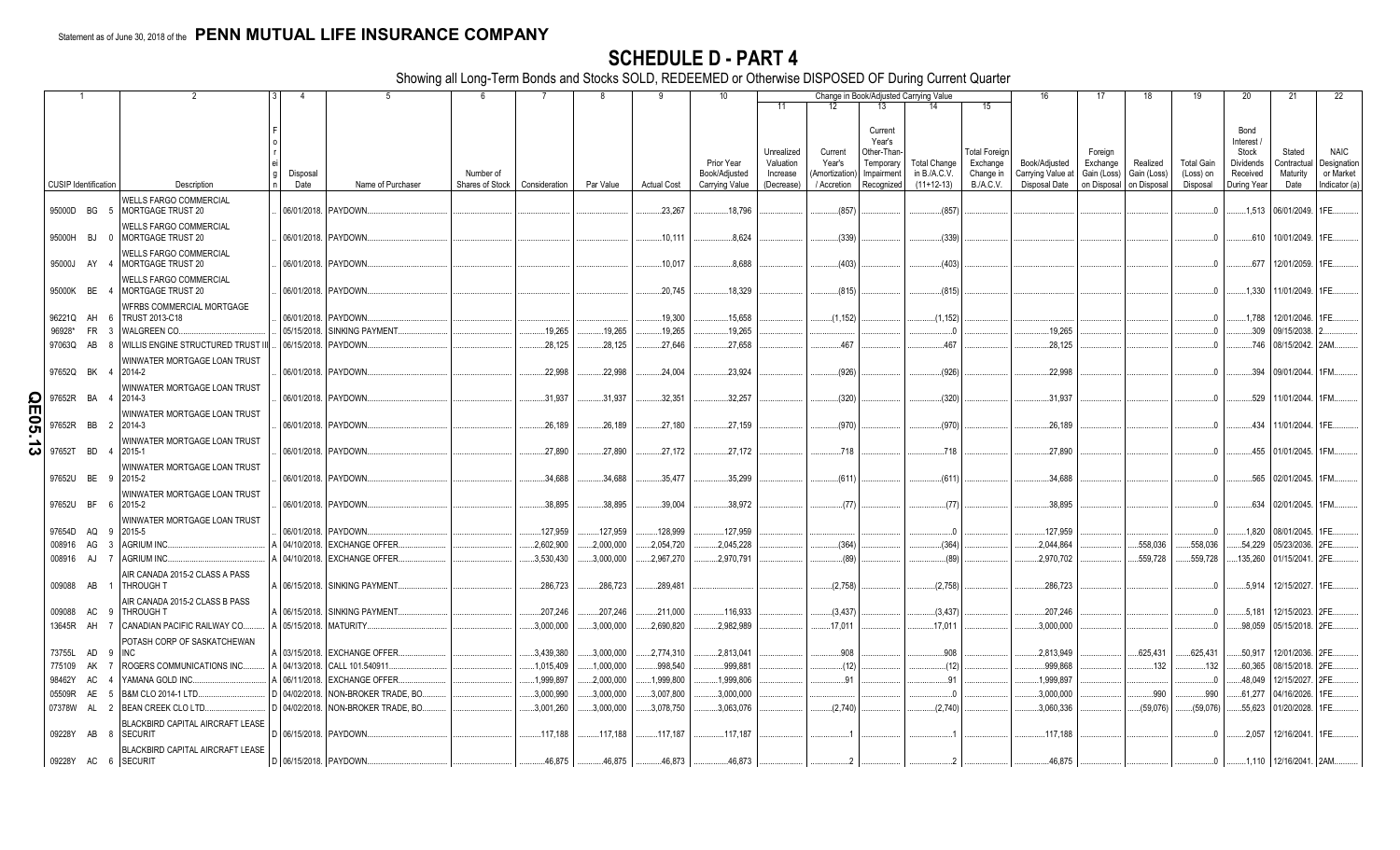|           |                             |                |                                              |                         |                               | 6               |               |             |                    | 10                          |                                     |                                   | Change in Book/Adjusted Carrying Value                     |                                     |                                               | 16                                 | 17                                 | 18                      | 19                             | 20                                                 | 21                                | 22                                      |
|-----------|-----------------------------|----------------|----------------------------------------------|-------------------------|-------------------------------|-----------------|---------------|-------------|--------------------|-----------------------------|-------------------------------------|-----------------------------------|------------------------------------------------------------|-------------------------------------|-----------------------------------------------|------------------------------------|------------------------------------|-------------------------|--------------------------------|----------------------------------------------------|-----------------------------------|-----------------------------------------|
|           |                             |                |                                              |                         |                               |                 |               |             |                    |                             | 11                                  |                                   | 13                                                         |                                     | 15                                            |                                    |                                    |                         |                                |                                                    |                                   |                                         |
|           |                             |                |                                              | Disposal                |                               | Number of       |               |             |                    | Prior Year<br>Book/Adjusted | Unrealized<br>Valuation<br>Increase | Current<br>Year's<br>Amortization | Current<br>Year's<br>Other-Than<br>Temporary<br>Impairment | <b>Total Change</b><br>in B./A.C.V. | <b>Total Foreigr</b><br>Exchange<br>Change in | Book/Adjusted<br>Carrying Value at | Foreign<br>Exchange<br>Gain (Loss) | Realized<br>Gain (Loss) | <b>Total Gain</b><br>(Loss) on | Bond<br>Interest<br>Stock<br>Dividends<br>Received | Stated<br>Contractual<br>Maturity | <b>NAIC</b><br>Designation<br>or Market |
|           | <b>CUSIP</b> Identification |                | Description                                  | Date                    | Name of Purchaser             | Shares of Stock | Consideration | Par Value   | <b>Actual Cost</b> | Carrying Value              | (Decrease)                          | / Accretion                       | Recognized                                                 | $(11+12-13)$                        | <b>B./A.C.V.</b>                              | Disposal Date                      | on Disposal                        | on Disposal             | Disposal                       | During Year                                        | Date                              | Indicator (a)                           |
|           | 099514 A@                   | $\overline{0}$ | BORAL LTD NEW 7.12 16APR18.                  |                         | D   04/16/2018.   MATURITY.   |                 | .5,000,000    | .5,000,000  | .5,000,000         | .5,000,000                  |                                     |                                   |                                                            |                                     |                                               | .5,000,000                         |                                    |                         |                                | 178,000                                            | 04/16/2018.                       |                                         |
|           | 11042A AA                   |                | BRITISH AIRWAYS 2013-1 CLASS A<br>PASS THRO  |                         | C 06/20/2018. SINKING PAYMENT |                 | .14,072       | .14,072     | .14,178            | .14,136                     |                                     | (64                               |                                                            | (64)                                |                                               | .14,072                            |                                    |                         | $\Omega$ .                     | .325                                               | 06/20/2024.                       | 1FE.                                    |
|           | 12549H AA                   |                | CIFC FUNDING 2013-IV LTD.                    | D 05/29/2018.           | PAYDOWN.                      |                 | 7,000,000     | 7,000,000   | .6,247,500         | .6,494,886                  |                                     | 505,114                           |                                                            | .505,114                            |                                               | .7,000,000                         |                                    |                         |                                | .229,790                                           | 11/27/2024. 1AM.                  |                                         |
|           |                             |                | CARLYLE GLOBAL MARKET                        |                         |                               |                 |               |             |                    |                             |                                     |                                   |                                                            |                                     |                                               |                                    |                                    |                         |                                |                                                    |                                   |                                         |
|           | 14310U AL                   |                | STRATEGIES CLO 201                           | D 06/29/2018. CALL 100. |                               |                 | .12,000,000   | .12,000,000 | .12,015,600        |                             |                                     |                                   |                                                            |                                     |                                               | 12,015,593                         |                                    | (15,593)                | (15, 593)                      |                                                    | 175,155   10/15/2026.   1FE       |                                         |
|           |                             |                | COLONY MORTGAGE CAPITAL SERIES               |                         |                               |                 |               |             |                    |                             |                                     |                                   |                                                            |                                     |                                               |                                    |                                    |                         |                                |                                                    |                                   |                                         |
|           | 19624N AE                   | - 5            | 2014-FL2                                     | D 05/10/2018.           | PAYDOWN.                      |                 | .4,000,000    | .4,000,000  | .4,000,000         | 4,000,000                   |                                     |                                   |                                                            |                                     |                                               | .4,000,000                         |                                    |                         |                                | .86,240                                            | 11/10/2031. 1FE.                  |                                         |
|           |                             |                | COLONY MORTGAGE CAPITAL SERIES               |                         |                               |                 |               |             |                    |                             |                                     |                                   |                                                            |                                     |                                               |                                    |                                    |                         |                                |                                                    |                                   |                                         |
|           | 19625B AE                   | n              | 2015-FL3                                     | D 04/05/2018.           | PAYDOWN.                      |                 | 1,897,929     | 1,897,929   | 1,897,929          | 1,897,929                   |                                     |                                   |                                                            |                                     |                                               | 1,897,929                          |                                    |                         | 0.0                            | .38,592                                            | 09/05/2032. 1FE.                  |                                         |
|           | 25243E                      | AF<br>$\cap$   | DIAGEO CAPITAL PLC.                          | D 04/02/2018.           | NON-BROKER TRADE, BO.         |                 | 2,005,500     | .2,000,000  | 1,932,560          | 1,997,569                   |                                     | .1,609                            |                                                            | .1,609                              |                                               | 1,999,178                          |                                    | .6,322                  | .6,322                         |                                                    | .37,453 05/15/2018. 1FE           |                                         |
|           | 25264V                      | AB             | DIAMOND HEAD AVIATION 2015 LTD               | D 06/14/2018            | PAYDOWN                       |                 | 143,742       | .143,742    | .143,719           | .143,742                    |                                     |                                   |                                                            |                                     |                                               | 143,742                            |                                    |                         |                                | .3,546                                             | 07/14/2028. 2AM                   |                                         |
|           | 25820L                      | AA             | DORCHESTER PARK CLO LTD                      | D 06/20/2018            | <b>CALL 100.</b>              |                 | 7,000,000     | .7,000,000  | .7,010,500         |                             |                                     | .1,045                            |                                                            | .1,045                              |                                               | 7,011,545                          |                                    | (11,545)                | (11,545)                       | .98,391                                            | 01/20/2027.                       |                                         |
|           | 277345                      | AJ             | EASTLAND CLO LTD.                            | D 05/01/2018            | PAYDOWN.                      |                 | .1,732,910    | 1,732,910   | .1,639,767         | 1,682,455                   |                                     | .50,455                           |                                                            | .50,455                             |                                               | .1,732,910                         |                                    |                         |                                | 19,794                                             | 05/01/2022. 1FE                   |                                         |
|           | 29100X                      | AA             | <b>EMERALD AVIATION FINANCE LTD.</b>         | 06/15/2018.             | PAYDOWN.                      |                 | .92,466       | .92,466     | .94,951            | .94,144                     |                                     | (1,677)                           |                                                            | (1,677)                             |                                               | .92,466                            |                                    |                         |                                | 1,792                                              | 10/15/2038. 1FE                   |                                         |
| Q         |                             |                | FERMACA ENTERPRISES S DE RL DE               |                         |                               |                 |               |             |                    |                             |                                     |                                   |                                                            |                                     |                                               |                                    |                                    |                         |                                |                                                    |                                   |                                         |
| m         | 31503A                      | AA             | CV                                           | D 03/30/2018.           | SINKING PAYMENT               |                 | .37,956       | .37,956     | .37,956            | 37,956                      |                                     |                                   |                                                            |                                     |                                               | 37,956                             |                                    |                         |                                | .1,210                                             | 03/30/2038. 2FE                   |                                         |
| <b>GO</b> | 34960N                      | AG             | FORTRESS CREDIT BSL III LTD.                 | D 04/18/2018            | <b>CALL 100.</b>              |                 | .3,000,000    | .3,000,000  | .2,781,300         | .2,817,267                  |                                     | .10,521                           |                                                            | .10,521                             |                                               | 2,827,789                          |                                    | 172.211                 | 172,211                        | .82.535                                            | 10/18/2026. 1AM                   |                                         |
| ∸         | 34960N                      | AN             | FORTRESS CREDIT BSL III LTD.                 | D 04/11/2018.           | NON-BROKER TRADE, BO.         |                 | .3,980,000    | .4,000,000  | .3,980,000         |                             |                                     |                                   |                                                            |                                     |                                               | .3,980,000                         |                                    |                         |                                |                                                    | 04/18/2031. 1FE                   |                                         |
| 4         |                             |                | <b>GOLUB CAPITAL PARTNERS CLO 26B</b>        |                         |                               |                 |               |             |                    |                             |                                     |                                   |                                                            |                                     |                                               |                                    |                                    |                         |                                |                                                    |                                   |                                         |
|           | 38174K AG                   |                | LTD.                                         | D 04/17/2018.           | <b>CALL 100.</b>              |                 | 3,900,000     | .3,900,000  | .3,602,430         | .3,663,462                  |                                     | 11,307                            |                                                            | .11,307                             |                                               | 3,674,768                          |                                    | 225,232                 | .225,232                       | .94,152                                            | 11/05/2027. 1AM                   |                                         |
|           | 389669                      | AD             | <b>GRAYSON CLO LTD</b>                       | D 05/01/2018.           | <b>PAYDOWN</b>                |                 | 3,716,091     | .3,716,091  | .3,570,491         | 3,596,846                   |                                     | 119,246                           |                                                            | 119,246                             |                                               | .3,716,09                          |                                    |                         |                                | .42,446                                            | 11/01/2021.                       | l 1FE                                   |
|           | 393647                      | AC             | <b>GREENBRIAR CLO LTD.</b>                   | D 05/01/2018.           | <b>PAYDOWN</b>                |                 | 2,766,636     | .2,766,636  | .2,619,179         | .2,680,160                  |                                     | .86,476                           |                                                            | .86,476                             |                                               | .2,766,636                         |                                    |                         | - 0                            | 46,206                                             | 11/01/2021                        |                                         |
|           | 46507M                      | AD             | ISRAEL ELECTRIC CORP LTD.                    | D 06/21/2018            | <b>MATURITY</b>               |                 | .2,000,000    | .2,000,000  | .2,000,000         | .2,000,000                  |                                     |                                   |                                                            |                                     |                                               | .2,000,000                         |                                    |                         |                                | 56,250                                             | 06/21/2018. 2FE                   |                                         |
|           | 48244X                      | AB             | KDAC AVIATION FINANCE LTD                    | 06/15/2018.             | PAYDOWN                       |                 | .168,000      | 168,000     | 168,000            |                             |                                     |                                   |                                                            |                                     |                                               | .168,000                           |                                    |                         |                                | .2,489                                             | 12/15/2042. 2AM                   |                                         |
|           | 59111R                      | AA             | <b>METAL 2017-1 LLC.</b>                     | D 06/15/2018            | PAYDOWN                       |                 | .123,729      | 123,729     | 123,729            | .123,729                    |                                     |                                   |                                                            |                                     |                                               | .123,729                           |                                    |                         |                                | .2,362                                             | 10/15/2042. 1FE                   |                                         |
|           | 59111R                      | AB             | <b>METAL 2017-1 LLC.</b>                     | 06/15/2018.             | PAYDOWN                       |                 | .135,112      | .135,112    | .133,761           |                             |                                     | .1,351                            |                                                            | .1,351                              |                                               | .135,112                           |                                    |                         |                                | .2,927                                             | 10/15/2042. 2AM                   |                                         |
|           | 59801Q                      | AG             | MIDOCEAN CREDIT CLO IV                       | D 04/16/2018.           | PAYDOWN                       |                 | .5,000,000    | .5,000,000  | 4,853,125          | 4,858,920                   |                                     | 141,080                           |                                                            | 141,080                             |                                               | .5,000,000                         |                                    |                         |                                | 137,470                                            | 04/15/2027. 1AM                   |                                         |
|           | 59802U                      | AG             | MIDOCEAN CREDIT CLO III                      | 06/29/2018.             | <b>CALL 100</b>               |                 | .9,232,000    | 9,232,000   | .9,232,000         | 9,232,000                   |                                     |                                   |                                                            |                                     |                                               | .9,232,000                         |                                    |                         |                                | .352,542                                           | 07/21/2026. 2AM                   |                                         |
|           | 59802V                      | AA             | MIDOCEAN CREDIT CLO III                      | 06/29/2018              | <b>CALL 100.</b>              |                 | 4,470,000     | 4,470,000   | .4,168,275         | 4,196,495                   |                                     | .25,110                           |                                                            | .25,110                             |                                               | .4,221,605                         |                                    | 248,395                 | 248,395                        | .217,072                                           | 07/21/2026. 2AM                   |                                         |
|           | 64130D                      | AN             | NEUBERGER BERMAN CLO XXI LT                  | 04/02/2018.             | NON-BROKER TRADE, BO.         |                 | .5,002,650    | .5,000,000  | .5,000,000         | .5,000,000                  |                                     |                                   |                                                            |                                     |                                               | .5,000,000                         |                                    | .2,650                  | .2,650                         | 118,672                                            | 04/20/2027.                       |                                         |
|           | 69343M                      | AG             | PFP 2015-2 LTD.                              | 04/16/2018              | PAYDOWN.                      |                 | .4,000,000    | 4,000,000   | 4,000,000          | .4,000,000                  |                                     |                                   |                                                            |                                     |                                               | .4,000,000                         |                                    |                         |                                | .65,728                                            | 07/14/2034.                       |                                         |
|           | 77426N                      | AB             | ROCKWALL CDO II LTD.                         | 05/01/2018              | Paydown.                      |                 | 2,528,436     | .2,528,436  | .2,340,734         | .2,467,944                  |                                     | .60,493                           |                                                            | .60,493                             |                                               | .2,528,436                         |                                    |                         |                                | .26,973                                            | 08/01/2024. 1FE                   |                                         |
|           | 77426N                      | AC             | ROCKWALL CDO II LTD.                         | D 05/01/2018            | PAYDOWN.                      |                 | 2,818,818     | .2,818,818  | 2,596,297          | .2,691,595                  |                                     | .127,223                          |                                                            | 127,223                             |                                               | .2,818,818                         |                                    |                         | .0                             | .32,197                                            | 08/01/2024.                       |                                         |
|           | 805649                      | AA             | SAYARRA LTD                                  | D 04/29/2018            | SINKING PAYMENT               |                 | .95,305       | .95,305     | .95,305            | .95,305                     |                                     |                                   |                                                            |                                     |                                               | .95,305                            |                                    |                         |                                | .1,322                                             | 10/29/2021                        |                                         |
|           | 805649                      | AB             | SAYARRA LTD                                  | 04/29/2018              | SINKING PAYMENT               |                 | .332,256      | .332,256    | .332,256           | .332,256                    |                                     |                                   |                                                            |                                     |                                               | .332,256                           |                                    |                         |                                | .4,278                                             | 04/14/2022.                       |                                         |
|           | 87247Y                      | AA             | ICP CLO III LTD                              | 04/20/2018              | PAYDOWN.                      |                 | .6,000,000    | .6,000,000  | 5,551,200          | .5,644,015                  |                                     | 355,985                           |                                                            | .355,985                            |                                               | .6,000,000                         |                                    |                         |                                | .215,286                                           | 01/20/2027. 2AM                   |                                         |
|           | 88606W                      | AB             | HUNDERBOLT AIRCRAFT LEASE LT                 | 06/15/2018              | PAYDOWN.                      |                 | .24,107       | .24,107     | .23,922            | .24,107                     |                                     |                                   |                                                            |                                     |                                               | 24,10                              |                                    |                         |                                | .578                                               | 05/17/2032. 2AM                   |                                         |
|           | 88606W                      | AC             | HUNDERBOLT AIRCRAFT LEASE LTD                | 06/15/2018              | PAYDOWN.                      |                 | .35,714       | .35,714     | .32,489            | .32,747                     |                                     | .2,967                            |                                                            | .2,967                              |                                               | .35,714                            |                                    |                         |                                | 670                                                | 05/17/2032. 1AM                   |                                         |
|           | 915324                      | AA<br>-5       | UPLAND CLO LTD                               | D 05/04/2018.           | <b>CALL 100</b>               |                 | 7,000,000     | .7,000,000  | .6,341,160         | 6,643,387                   |                                     | .22,727                           |                                                            | 22,727                              |                                               | .6,666,114                         |                                    | .333,886                | .333,886                       | .375,597                                           | 04/20/2028.                       |                                         |
|           | 980236                      | AE             | WOODSIDE FINANCE LTD.                        | D 05/14/2018.           | CALL 104.7                    |                 | .3,141,000    | .3,000,000  | .2,965,410         | .2,994,251                  |                                     | .1,511                            |                                                            | .1,511                              |                                               | .2,995,763                         |                                    | .4.23                   | .4,237                         | 325,479                                            | 03/01/2019. 2FE                   |                                         |
|           | 3899999.                    |                | Total - Bonds - Industrial and Miscellaneous |                         |                               |                 | 230,987,211   | 233,068,161 | .225,727,449       | .200,717,641                | 1,289,941                           | 1,901,806                         |                                                            | .3,191,747                          |                                               | .231,495,919                       |                                    | (777,739)               | (777, 739)                     | .6,766,066                                         | <b>XXX</b>                        | <b>XXX</b>                              |
|           |                             |                |                                              |                         |                               |                 |               |             |                    |                             |                                     |                                   |                                                            |                                     |                                               |                                    |                                    |                         |                                |                                                    |                                   |                                         |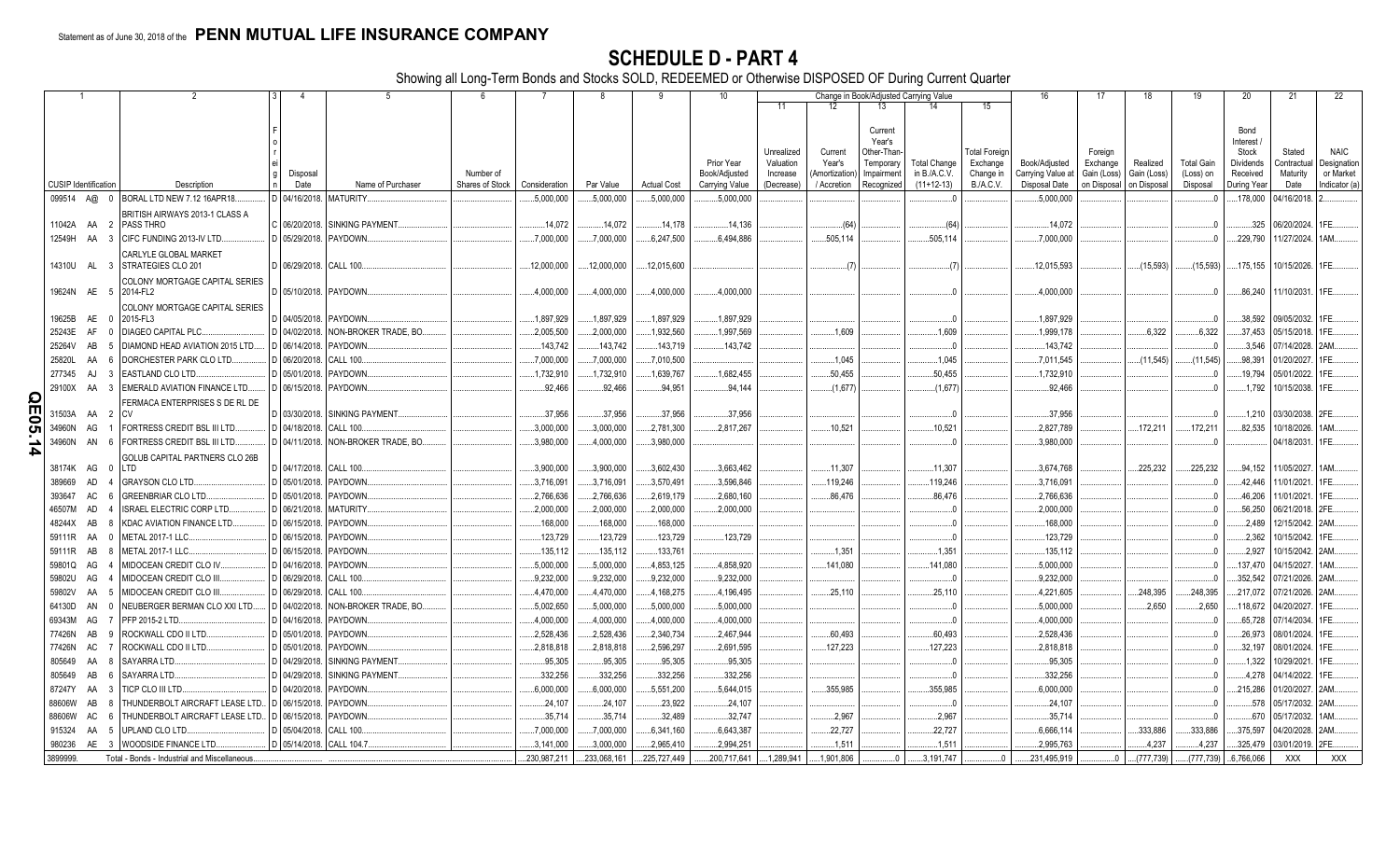### **SCHEDULE D - PART 4**

Showing all Long-Term Bonds and Stocks SOLD, REDEEMED or Otherwise DISPOSED OF During Current Quarter

|                                     |                                                                                                      |                     |                                   |                 |               |             |                    |                |            |                |                   | Change in Book/Adjusted Carrying Value |                      |                               |            |             |                   | 20                  |             |              |
|-------------------------------------|------------------------------------------------------------------------------------------------------|---------------------|-----------------------------------|-----------------|---------------|-------------|--------------------|----------------|------------|----------------|-------------------|----------------------------------------|----------------------|-------------------------------|------------|-------------|-------------------|---------------------|-------------|--------------|
|                                     |                                                                                                      |                     |                                   |                 |               |             |                    |                | 11         |                |                   |                                        | 15                   |                               |            |             |                   |                     |             |              |
|                                     |                                                                                                      |                     |                                   |                 |               |             |                    |                |            |                |                   |                                        |                      |                               |            |             |                   |                     |             |              |
|                                     |                                                                                                      |                     |                                   |                 |               |             |                    |                |            |                | Current<br>Year's |                                        |                      |                               |            |             |                   | Bond                |             |              |
|                                     |                                                                                                      |                     |                                   |                 |               |             |                    |                | Unrealized | Current        | Other-Than-       |                                        | <b>Total Foreign</b> |                               | Foreian    |             |                   | Interest /<br>Stock | Stated      | <b>NAIC</b>  |
|                                     |                                                                                                      |                     |                                   |                 |               |             |                    | Prior Year     | Valuation  | Year's         | Temporary         | <b>Total Change</b>                    | Exchange             | Book/Adjusted                 | Exchange   | Realized    | <b>Total Gain</b> | Dividends           | Contractual | Designation  |
|                                     |                                                                                                      | Disposal            |                                   | Number of       |               |             |                    | Book/Adjusted  | Increase   | (Amortization) | Impairment        | in B./A.C.V.                           | Change in            | Carrying Value at Gain (Loss) |            | Gain (Loss) | (Loss) on         | Received            | Maturity    | or Market    |
| <b>CUSIP</b> Identification         | Description                                                                                          | Date                | Name of Purchaser                 | Shares of Stock | Consideration | Par Value   | <b>Actual Cost</b> | Carrying Value | (Decrease) | / Accretion    | Recognized        | $(11+12-13)$                           | B./A.C.V             | Disposal Date                 | on Disposa | on Disposal | Disposal          | During Year         | Date        | Indicator (a |
| 8399997                             | Total - Bonds - Part 4.                                                                              |                     |                                   |                 | 260,202,735   | 245,272,383 | .265,271,817       | .225,998,668   | 1,289,941  | .638,166       |                   | 1,928,107                              |                      | .259,725,875                  |            | 207,829     | .207,829          | 9,172,000           | <b>XXX</b>  | <b>XXX</b>   |
| 8399999                             | Total - Bonds.                                                                                       |                     |                                   |                 | 260,202,735   | 245,272,383 | 265,271,817        | 225,998,668    | 1,289,941  | .638,166       |                   | 1.928.107                              |                      | .259,725,875                  |            | 207,829     | .207,829          | 9,172,000           | <b>XXX</b>  | <b>XXX</b>   |
|                                     | <b>Common Stocks - Industrial and Miscellaneous</b>                                                  |                     |                                   |                 |               |             |                    |                |            |                |                   |                                        |                      |                               |            |             |                   |                     |             |              |
| 02376R<br>10                        | AMERICAN AIRLINES GROUP INC.                                                                         |                     | 05/23/2018. NON-BROKER TRADE, BO. | .0.010          |               | XXX         |                    |                |            |                |                   |                                        |                      |                               |            |             |                   |                     | XXX         |              |
| 04225U<br>10                        | 4 ARMO BIOSCIENCES INC.                                                                              |                     | 05/30/2018. J.P MORGAN SECURITIE. | 13.740.000      | .685,510      | <b>XXX</b>  | .685.076           |                |            |                |                   |                                        |                      | .685.076                      |            | .434        |                   |                     | <b>XXX</b>  |              |
| 19459J<br>10 <sup>10</sup>          | COLLEGIUM PHARMACEUTICAL INC.                                                                        |                     | 06/12/2018. VARIOUS.              | 13,336.000      | .346,201      | <b>XXX</b>  | .367,940           |                |            |                |                   |                                        |                      | .367,940                      |            | (21,740)    | (21,740)          |                     | <b>XXX</b>  |              |
| 64828T<br>20                        | NEW RESIDENTIAL INVESTMENT CORP                                                                      |                     | 03/13/2018. VARIOUS               |                 |               | <b>XXX</b>  | (10,711)           | .352,308       | (30,112)   |                |                   | (30, 112)                              |                      | (10, 711)                     |            | .10,711     | .10,711           | 9,852               | <b>XXX</b>  |              |
| 30<br>79466L                        | 2   SALESFORCE.COM INC.                                                                              |                     | 05/30/2018. J.P MORGAN SECURITIE. | 702.000         | .92.176       | <b>XXX</b>  | .90.024            |                |            |                |                   |                                        |                      | .90.024                       |            | .2,151      | .2,151            |                     | <b>XXX</b>  |              |
| 9099999.                            | Total - Common Stocks - Industrial and Miscellaneous.                                                |                     |                                   |                 | 1.123.887     | <b>XXX</b>  | 1,132,329          | .352,308       | (30, 112)  |                |                   | (30.112)                               |                      | 1,132,329                     |            | (8.444)     | (8, 444)          | .9,853              | XXX         | <b>XXX</b>   |
| <b>Common Stocks - Mutual Funds</b> |                                                                                                      |                     |                                   |                 |               |             |                    |                |            |                |                   |                                        |                      |                               |            |             |                   |                     |             |              |
|                                     | DOUBLELINE INCOME SOLUTIONS                                                                          |                     |                                   |                 |               |             |                    |                |            |                |                   |                                        |                      |                               |            |             |                   |                     |             |              |
| 258622                              | 10 9 FUND                                                                                            | 04/27/2018. VARIOUS |                                   | 175.900.000     | 3,559,760     | <b>XXX</b>  | 3,731,345          | .3,551,421     | 179,924    |                |                   | 179,924                                |                      | .3,731,345                    |            | .(171,585)  | (171,585)         | 79,060              | XXX         |              |
| 72201Y<br>10                        | PIMCO DYNAMIC INCOME FUND.                                                                           | 04/16/2018. VARIOUS |                                   | .84.650.000     | .2.622.613    | XXX         | 2.635.047          | 2.543.733      | .91.315    |                |                   | .91.315                                |                      | .2.635.047                    |            | (12, 434)   | (12, 434)         | 93,327              | <b>XXX</b>  |              |
| 9299999                             | Total - Common Stocks - Mutual Funds                                                                 |                     |                                   |                 | 6,182,373     | XXX         | .6,366,392         | 6,095,154      | 271,239    |                |                   | .271,239                               |                      | .6,366,392                    |            | (184, 019)  | (184, 019)        | .172,387            | XXX         | XXX          |
| 9799997                             | Total - Common Stocks - Part 4.                                                                      |                     |                                   |                 | 7.306.260     | <b>XXX</b>  | .7.498.721         | 6.447.462      | 241.127    |                |                   | .241.127                               |                      | 7.498.721                     |            | (192, 463)  | (192, 463)        | .182.240            | <b>XXX</b>  | <b>XXX</b>   |
| n<br>9799999                        | Total - Common Stocks                                                                                |                     |                                   |                 | 7,306,260     | XXX         | 7.498.721          | 6.447.462      | 241.127    |                |                   | .241.127                               |                      | .7,498,721                    |            | (192, 463)  | (192, 463)        | .182,240            | <b>XXX</b>  | <b>XXX</b>   |
|                                     | Total - Preferred and Common Stocks                                                                  |                     |                                   |                 | 7,306,260     | XXX         | 7,498,721          | .6,447,462     | .241.127   |                |                   | .241,127                               |                      | 7,498,721                     |            | (192, 463)  | (192, 463)        | .182,240            | <b>XXX</b>  | XXX          |
| <b>்பு</b> <sub>9999999.</sub>      | Total - Bonds, Preferred and Common Stocks.                                                          |                     |                                   |                 | 267,508,995   | <b>XXX</b>  | 272.770.538        | .232.446.130   | 1,531,068  | .638.166       |                   | 2.169.234                              |                      | .267.224.596                  |            | 15.366      | 15,366            | 9,354,240           | <b>XXX</b>  | XXX          |
|                                     |                                                                                                      |                     |                                   |                 |               |             |                    |                |            |                |                   |                                        |                      |                               |            |             |                   |                     |             |              |
|                                     | (a) For all common stock bearing the NAIC market indicator "U" provide: the number of such issues: 0 |                     |                                   |                 |               |             |                    |                |            |                |                   |                                        |                      |                               |            |             |                   |                     |             |              |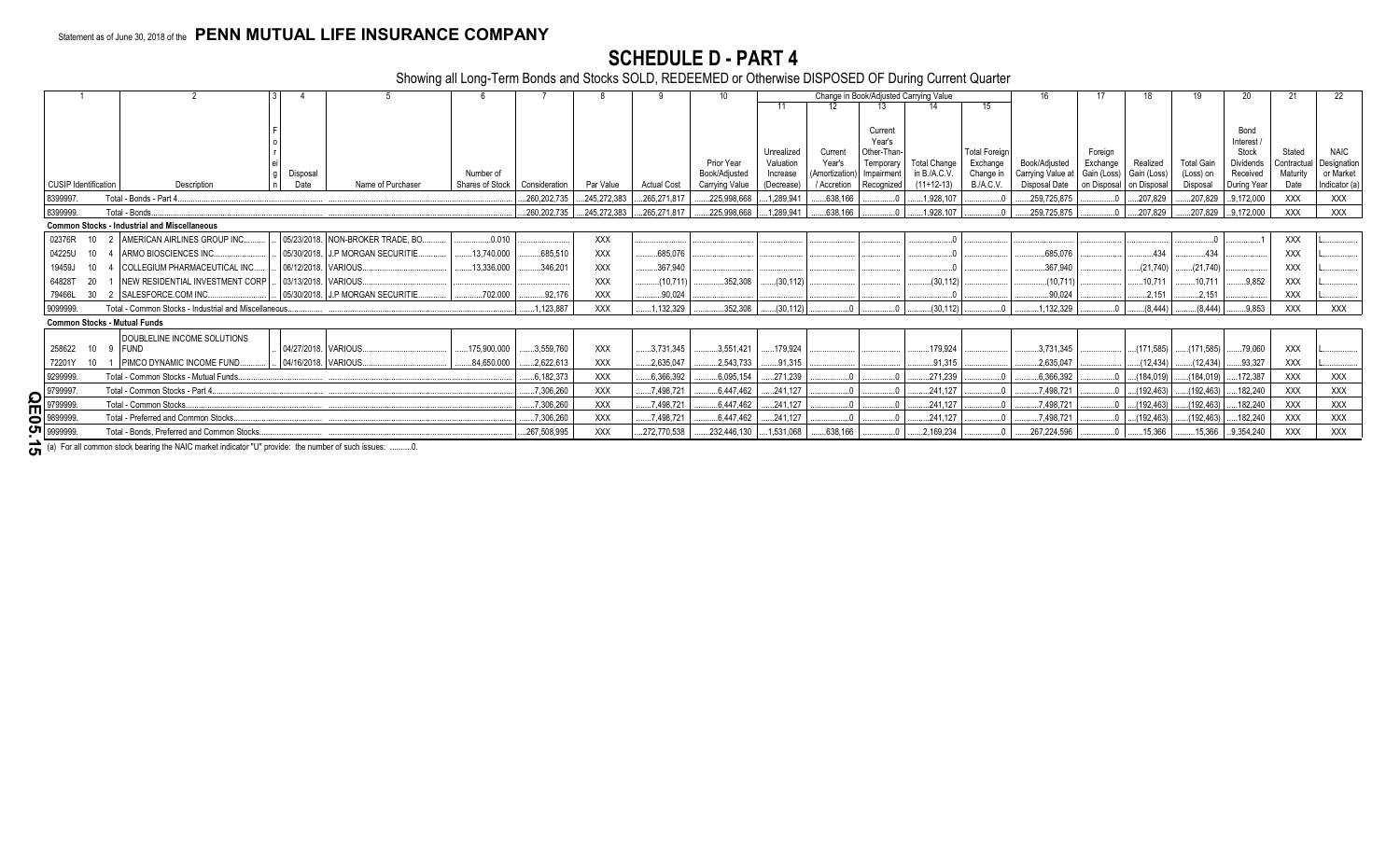## **SCHEDULE DB - PART A - SECTION 1**

|             | $\overline{1}$                                                           | $\overline{2}$                                 | $\mathbf{3}$ | $\overline{4}$                            | $5\overline{)}$                   | 6                              |                                |                                | 9        | 10            | 11              | 12                  | 13                  | 14               | 16          | 17          | 18                   | 19            | 20          | 21         | 22         | 23            |
|-------------|--------------------------------------------------------------------------|------------------------------------------------|--------------|-------------------------------------------|-----------------------------------|--------------------------------|--------------------------------|--------------------------------|----------|---------------|-----------------|---------------------|---------------------|------------------|-------------|-------------|----------------------|---------------|-------------|------------|------------|---------------|
|             |                                                                          |                                                |              |                                           |                                   |                                |                                |                                |          |               | Cumulative      |                     |                     |                  |             |             |                      |               |             |            |            |               |
|             |                                                                          |                                                |              |                                           |                                   |                                |                                |                                |          |               | Prior Year(s)   | <b>Current Year</b> |                     |                  |             |             |                      |               | Adjustmen   |            |            | Hedge         |
|             |                                                                          |                                                |              | Type(s                                    |                                   |                                |                                |                                |          | Strike Price, | Initial Cost of | Initial Cost of     |                     |                  |             | Unrealized  | <b>Total Foreign</b> | Current       | to Carrying |            | Credit     | Effectiveness |
|             |                                                                          |                                                | Schedule     | of                                        |                                   |                                | Date of                        |                                |          | Rate of Index | Premium         | Premium             |                     |                  |             | Valuation   | Exchange             | Year's        | Value of    |            | Quality of | at Inception  |
|             |                                                                          | Description of Item(s) Hedged, Used for Income | / Exhibit    | Risk(s)<br>(a)                            | Exchange, Counterparty            | Trade<br>Date                  |                                | Maturity or Number of          | Notional | Received      | (Received)      | (Received)          | <b>Current Year</b> | Book/Adjusted    |             | Increase    | Change in            | (Amortization | Hedged      | Potential  | Reference  | and at Year-  |
|             | Description                                                              | Generation or Replicated                       | Identifier   |                                           | or Central Clearinghouse          |                                |                                | Expiration Contracts           | Amount   | (Paid)        | Paid            | Paid                | Income              | Carrying Value   | Fair Value  | (Decrease)  | B./A.C.V.            | / Accretion   | Items       | Exposure   | Entity     | end (b)       |
|             | Purchased Options - Hedging Other - Call Options and Warrants            |                                                |              |                                           |                                   |                                |                                |                                |          |               |                 |                     |                     |                  |             |             |                      |               |             |            |            |               |
|             |                                                                          |                                                |              | GOLDMAN<br>Equity/I                       |                                   |                                |                                |                                |          |               |                 |                     |                     |                  |             |             |                      |               |             |            |            |               |
|             | SPX LONG CALL OPTION M 7-18-2018.                                        | Equity Risk Exposure                           | N/A.         | SACHS & CO.<br>ndex                       | W22LROWP2IHZNBB6K528.             |                                | 01/18/2018 07/18/2018 .107,066 |                                |          | .3,100.0000   |                 | .608.670            |                     | 39               | 30          | (608,631    |                      |               |             |            |            |               |
|             | 0089999. Total-Purchased Options-Hedging Other-Call Options and Warrants |                                                |              |                                           |                                   |                                |                                |                                |          |               |                 | .608.670            |                     | 39 XX            | 39          | (608,631    |                      |               |             |            | <b>XXX</b> | XXX           |
|             |                                                                          |                                                |              |                                           |                                   |                                |                                |                                |          |               |                 |                     |                     |                  |             |             |                      |               |             |            |            |               |
|             | Purchased Options - Hedging Other - Other                                |                                                |              |                                           |                                   |                                |                                |                                |          |               |                 |                     |                     |                  |             |             |                      |               |             |            |            |               |
|             |                                                                          |                                                |              | <b>BANK OF</b>                            |                                   |                                |                                |                                |          |               |                 |                     |                     |                  |             |             |                      |               |             |            |            |               |
|             | IRO USD 2.9 M 8-28-2048.                                                 | Interest Rate Exposure.                        | N/A          | AMERICA, N.A.<br>Interest                 | B4TYDEB6GKMZO031MB27.             |                                |                                | 02/23/2018 08/28/2048 ######## |          | 2.9000        |                 | 372,000             |                     | .9,967           | .9,967      | (362,033)   |                      |               |             |            |            |               |
|             |                                                                          |                                                |              | DEUTSCHE                                  |                                   |                                |                                |                                |          |               |                 |                     |                     |                  |             |             |                      |               |             |            |            |               |
|             | IRO USD 3.3 M 7/24/2018.                                                 | Interest Rate Exposure.                        | N/A.         | <b>BANK SA</b><br>Interest                | 7LTWFZYICNSX8D621K86              |                                |                                | 04/24/2018 07/24/2018 ######## |          | 3.3000        |                 | .307,500            |                     | .2,183           | 2,183       | (305, 317)  |                      |               |             |            |            |               |
|             |                                                                          |                                                |              |                                           |                                   |                                |                                |                                |          |               |                 |                     |                     |                  |             |             |                      |               |             |            |            |               |
|             |                                                                          |                                                |              | GOLDMAN                                   |                                   |                                |                                |                                |          |               |                 |                     |                     |                  |             |             |                      |               |             |            |            |               |
|             | IRO USD 3.4 M 07-23-18.                                                  | Interest Rate Exposure                         | N/A.         | SACHS & CO,<br>Interest                   | W22LROWP2IHZNBB6K528              |                                |                                | 04/23/2018 07/23/2018 ######## |          | 3.4000        |                 | .187,500            |                     | .573             | 573         | (186,927)   |                      |               |             |            |            |               |
|             |                                                                          |                                                |              | <b>DEUTSCHE</b>                           |                                   |                                |                                |                                |          |               |                 |                     |                     |                  |             |             |                      |               |             |            |            |               |
|             | IRO USD 3.4 M 07-23-18.                                                  | Interest Rate Exposure                         | N/A.         | <b>BANK SA</b><br>Interest                | 7LTWFZYICNSX8D621K86              |                                |                                | 04/23/2018 07/23/2018 ######## |          | 3.4000        |                 | .185,000            |                     | .573             | 573         | (184, 427)  |                      |               |             |            |            |               |
|             |                                                                          |                                                |              |                                           |                                   |                                |                                |                                |          |               |                 |                     |                     |                  |             |             |                      |               |             |            |            |               |
|             | IRO USD 3.5 M 10-23-18                                                   | Interest Rate Exposure                         | N/A.         | <b>GOLDMAN</b><br>SACHS & CO,<br>Interest | W22LROWP2IHZNBB6K528              | 04/23/2018 10/23/2018 ######## |                                |                                |          | 3.5000        |                 | .365,000            |                     | .115,418         | .115,418    | (249,582)   |                      |               |             |            |            |               |
|             |                                                                          |                                                |              |                                           |                                   |                                |                                |                                |          |               |                 |                     |                     |                  |             |             |                      |               |             |            |            |               |
|             |                                                                          |                                                |              | <b>WELLS FARGO</b>                        |                                   |                                |                                |                                |          |               |                 |                     |                     |                  |             |             |                      |               |             |            |            |               |
|             | IRO USD 3.5 M 8-24-2048.                                                 | Interest Rate Exposure                         | N/A.         | BANK, N.<br>Interest                      | KB1H1DSPRFMYMCUFXT09.             | 02/22/2018 08/24/2048 ######## |                                |                                |          | 3.5000        |                 | 284,250             |                     | .4,547           | .4,547      | (279,703)   |                      |               |             |            |            |               |
|             |                                                                          |                                                |              | <b>WELLS FARGO</b>                        |                                   |                                |                                |                                |          |               |                 |                     |                     |                  |             |             |                      |               |             |            |            |               |
| <b>QE06</b> | IRO USD 3.5 M 8-24-2048.                                                 | Interest Rate Exposure                         | N/A          | BANK, N.<br>Interest                      | KB1H1DSPRFMYMCUFXT09.             |                                | 02/22/2018 08/24/2048 ######## |                                |          | 3.5000        |                 | .270.000            |                     | .4.547           | .4.547      | (265.453).  |                      |               |             |            |            |               |
|             | 0139999. Total-Purchased Options-Hedging Other-Other.                    |                                                |              |                                           |                                   |                                |                                |                                |          |               |                 | 1.971.250           |                     | .137,808 X)      | .137,808    | (1,833,442) | $\Omega$             |               |             | $\sqrt{ }$ | <b>XXX</b> | <b>XXX</b>    |
|             |                                                                          |                                                |              |                                           |                                   |                                |                                |                                |          |               |                 |                     |                     |                  |             |             | $\Omega$             |               |             |            | XXX        |               |
|             | 0149999. Total-Purchased Options-Hedging Other.                          |                                                |              |                                           |                                   |                                |                                |                                |          |               |                 | 2,579,920           |                     | .137,847 XX      | .137,847    | (2,442,073) |                      |               |             |            |            | XXX           |
|             | 0369999. Total-Purchased Options-Call Options and Warrants               |                                                |              |                                           |                                   |                                |                                |                                |          |               |                 | .608.670            |                     | $.39$ X          |             | (608.631    |                      |               |             |            | <b>XXX</b> | <b>XXX</b>    |
|             | 0419999. Total-Purchased Options-Other.                                  |                                                |              |                                           |                                   |                                |                                |                                |          |               |                 | 1,971,250           |                     | 137,808 XX       | 137,808     | (1.833,442) |                      |               |             |            | XXX        | XXX           |
|             | 0429999. Total-Purchased Options                                         |                                                |              |                                           |                                   |                                |                                |                                |          |               |                 | .2,579,920          |                     | .137,847 XX      | 137,847     | (2,442,073) |                      |               |             |            | <b>XXX</b> | XXX           |
|             | Written Options - Hedging Other - Put Options                            |                                                |              |                                           |                                   |                                |                                |                                |          |               |                 |                     |                     |                  |             |             |                      |               |             |            |            |               |
|             |                                                                          |                                                |              |                                           |                                   |                                |                                |                                |          |               |                 |                     |                     |                  |             |             |                      |               |             |            |            |               |
|             |                                                                          |                                                |              | CANADIAN<br>Equity/I                      |                                   |                                |                                |                                |          |               |                 |                     |                     |                  |             |             |                      |               |             |            |            |               |
|             | LONG PUT OPTION M 10/26/2018                                             | Equity Risk Exposure                           |              | ndex<br><b>IMPERIAL BA</b>                | 2IGI19DL77OX0HC3ZE78              |                                | 04/30/2018 10/26/2018          | .9.500                         |          | 2,525.0000    |                 | (644, 551)          |                     | .(354,807        | (354, 807)  | 289,744     |                      |               |             |            |            |               |
|             | 0519999. Total-Written Options-Hedging Other-Put Options.                |                                                |              |                                           |                                   |                                |                                |                                |          |               |                 | (644, 551)          |                     | $(354, 807)$ X)  | (354, 807)  | 289,744     |                      |               |             |            | XXX        | <b>XXX</b>    |
|             | Written Options - Hedging Other - Other                                  |                                                |              |                                           |                                   |                                |                                |                                |          |               |                 |                     |                     |                  |             |             |                      |               |             |            |            |               |
|             |                                                                          |                                                |              |                                           |                                   |                                |                                |                                |          |               |                 |                     |                     |                  |             |             |                      |               |             |            |            |               |
|             | IRO USD 2.7 M 10-23-2018.                                                | Interest Rate Exposure                         | N/A          | <b>GOLDMAN</b><br>SACHS & CO,<br>Interest | W22LROWP2IHZNBB6K528              |                                |                                | 04/23/2018 10/23/2018 ######## |          | 2.7000        |                 | (490,000)           |                     | (427,399)        | (427, 399)  | 62,601      |                      |               |             |            |            |               |
|             |                                                                          |                                                |              |                                           |                                   |                                |                                |                                |          |               |                 |                     |                     |                  |             |             |                      |               |             |            |            |               |
|             |                                                                          |                                                |              | <b>BANK OF</b>                            |                                   |                                |                                |                                |          |               |                 |                     |                     |                  |             |             |                      |               |             |            |            |               |
|             | IRO USD M 7-26-2018.                                                     | Interest Rate Exposure                         | N/A.         | AMERICA, N.A.<br>Interest                 | B4TYDEB6GKMZO031MB27              | 04/26/2018 07/26/2018 ######## |                                |                                |          | 2.7500        |                 | (339,000)           |                     | (76, 634)        | (76, 634)   | 262,366     |                      |               |             |            |            |               |
|             |                                                                          |                                                |              | BARCLAYS BANK                             |                                   |                                |                                |                                |          |               |                 |                     |                     |                  |             |             |                      |               |             |            |            |               |
|             | IRS CALL SWO USD 2.75% 12/14/2021.                                       | Interest Rate Exposure                         | N/A.         | Interest<br>NEW YO                        | G5GSEF7VJP5I7OUK5573              |                                | 06/12/2018 12/14/2021 ######## |                                |          | 2.7500        |                 | (595,000)           |                     | (506,056)        | (506,056)   | 88,944      |                      |               |             |            |            |               |
|             |                                                                          |                                                |              |                                           |                                   |                                |                                |                                |          |               |                 |                     |                     |                  |             |             |                      |               |             |            |            |               |
|             |                                                                          |                                                |              | BARCLAYS BANK                             |                                   |                                |                                |                                |          |               |                 |                     |                     |                  |             |             |                      |               |             |            |            |               |
|             | IRS PUT SWO USD 3.1% 12/14/2021.                                         | Interest Rate Exposure                         | N/A.         | NEW YO<br>Interest                        | G5GSEF7VJP5I7OUK5573              |                                |                                | 06/12/2018 12/14/2021 ######## |          | 3.1000        |                 | (595,000)           |                     | (508, 964)       | (508, 964)  | 86,036      |                      |               |             |            |            |               |
|             |                                                                          |                                                |              | <b>BANK OF</b>                            |                                   |                                |                                |                                |          |               |                 |                     |                     |                  |             |             |                      |               |             |            |            |               |
|             | IRS PUT SWO USD 3.2% 12/07/2018.                                         | Interest Rate Exposure                         | N/A          | Interest                                  | AMERICA, N.A B4TYDEB6GKMZO031MB27 |                                |                                | 06/07/2018 12/07/2018 ######## |          | 3.2000        |                 | (757, 500)          |                     | (497, 947)       | (497,947).  | 259,553     |                      |               |             |            |            |               |
|             | 0559999. Total-Written Options-Hedging Other-Other                       |                                                |              |                                           |                                   |                                |                                |                                |          |               |                 | (2,776,500)         |                     | $(2,017,000)$ X) | (2,017,000) | 759.500     | 0                    |               |             |            | <b>XXX</b> | <b>XXX</b>    |
|             | 0569999. Total-Written Options-Hedging Other                             |                                                |              |                                           |                                   |                                |                                |                                |          |               |                 | (3,421,051)         | $\sqrt{2}$          | $(2,371,807)$ XX | (2,371,807) | 1,049,244   | 0                    | $\sqrt{ }$    |             | $\sqrt{ }$ | XXX        | <b>XXX</b>    |
|             |                                                                          |                                                |              |                                           |                                   |                                |                                |                                |          |               |                 |                     |                     | $(354.807)$ XX   |             |             | $\Omega$             |               |             |            | XXX        | XXX           |
|             | 0799999. Total-Written Options-Put Options                               |                                                |              |                                           |                                   |                                |                                |                                |          |               |                 | .(644.551           |                     |                  | (354, 807)  | 289,744     |                      |               |             |            |            |               |
|             | 0839999. Total-Written Options-Other.                                    |                                                |              |                                           |                                   |                                |                                |                                |          |               |                 | (2,776,500)         |                     | (2,017,000)      | (2,017,000) | .759,500    | $\Omega$             |               |             |            | <b>XXX</b> | XXX           |
|             | 0849999. Total-Written Options.                                          |                                                |              |                                           |                                   |                                |                                |                                |          |               |                 | . (3,421,051)       |                     | (2,371,807) XX   | (2,371,807) | 1,049,244   |                      |               |             |            | <b>XXX</b> | <b>XXX</b>    |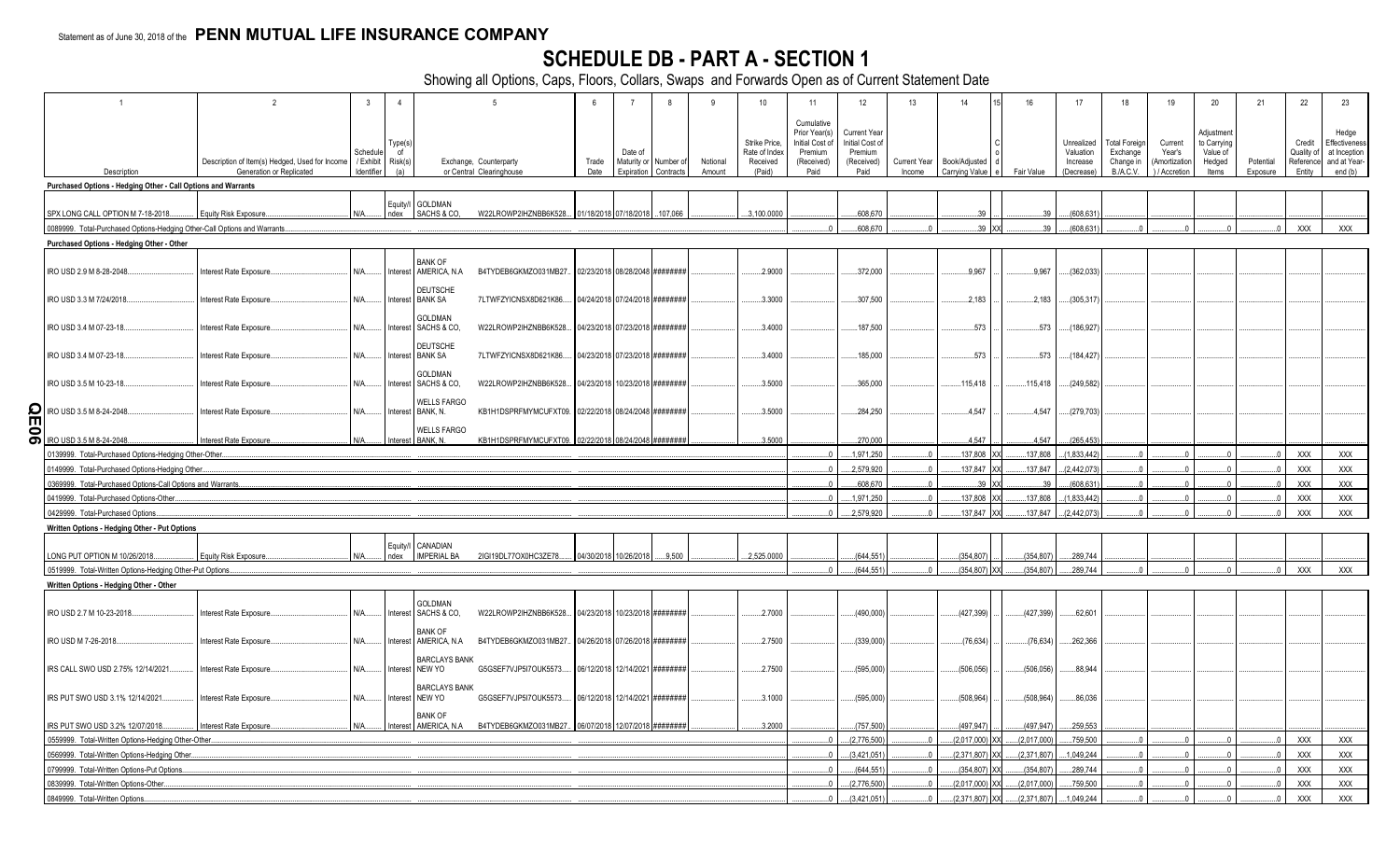## **SCHEDULE DB - PART A - SECTION 1**

|   |                                                                                                        | $\overline{2}$                                                             | $\overline{3}$                    | $\overline{4}$                   | -5                                                 | -6            |                                                | 8                                             | 9                          | 10 <sup>10</sup>                                     | 11<br>Cumulative                                                  | 12                                                               | 13                     | 14                                | 16                   | 17                                                | 18                                                         | 19                                                  | 20                                                       | 21                     | 22                             | 23                                                                          |
|---|--------------------------------------------------------------------------------------------------------|----------------------------------------------------------------------------|-----------------------------------|----------------------------------|----------------------------------------------------|---------------|------------------------------------------------|-----------------------------------------------|----------------------------|------------------------------------------------------|-------------------------------------------------------------------|------------------------------------------------------------------|------------------------|-----------------------------------|----------------------|---------------------------------------------------|------------------------------------------------------------|-----------------------------------------------------|----------------------------------------------------------|------------------------|--------------------------------|-----------------------------------------------------------------------------|
|   | Description                                                                                            | Description of Item(s) Hedged, Used for Income<br>Generation or Replicated | Schedule<br>Exhibit<br>Identifier | Type(s)<br>of<br>Risk(s)<br>(a)  | Exchange, Counterparty<br>or Central Clearinghouse | Trade<br>Date | Date of                                        | Maturity or Number of<br>Expiration Contracts | Notional<br>Amount         | Strike Price.<br>Rate of Index<br>Received<br>(Paid) | Prior Year(s)<br>Initial Cost of<br>Premium<br>(Received)<br>Paid | Current Year<br>Initial Cost of<br>Premium<br>(Received)<br>Paid | Current Year<br>Income | Book/Adjusted<br>Carrying Value e | Fair Value           | Unrealized<br>Valuation<br>Increase<br>(Decrease) | <b>Total Foreign</b><br>Exchange<br>Change in<br>B./A.C.V. | Current<br>Year's<br>(Amortization<br>) / Accretion | Adjustment<br>to Carrying<br>Value of<br>Hedged<br>Items | Potential<br>Exposure  | Credit<br>Quality of<br>Entity | Hedge<br>Effectiveness<br>at Inception<br>Reference and at Year-<br>end (b) |
|   | Swaps - Hedging Other - Interest Rate                                                                  |                                                                            |                                   |                                  |                                                    |               |                                                |                                               |                            |                                                      |                                                                   |                                                                  |                        |                                   |                      |                                                   |                                                            |                                                     |                                                          |                        |                                |                                                                             |
|   | RS USD REC 2.456 PAY USD LIBOR 3M<br>2202017 12222027 LCH                                              | Interest Rate Exposure.                                                    | N/A                               | Interest LCH.                    | F226TOH6YD6XJB17KS62                               |               | 12/31/2017 12/22/2027                          |                                               | 150,000,000                | 2.456 / (LIB3)                                       |                                                                   |                                                                  | .333,216               | (5,817,685)                       | (5,817,685)          | (6,624,691                                        |                                                            |                                                     |                                                          | .2,309,82'             |                                |                                                                             |
|   | IRS USD PAY 2.46 REC USD LIBOR 3M<br>)1262017 01222047 LCH                                             | Interest Rate Exposure.                                                    | N/A                               | Interest   LCH.                  | F226TOH6YD6XJB17KS62                               |               | 12/31/2017 01/22/2047                          |                                               | .70,000,000                | LIB3 / (2.456)                                       |                                                                   |                                                                  | (170, 725)             | 6,794,528                         | .6,794,528           | 5,502,709                                         |                                                            |                                                     |                                                          | 1,871,226              |                                |                                                                             |
|   | IRS_USD_PAY_2.4219_REC_USD LIBOR<br>3M_01/17/2017_01/17/2047_LCH                                       | Interest Rate Exposure                                                     | N/A.                              | Interest LCH.                    | F226TOH6YD6XJB17KS62                               |               | 12/31/2017 01/17/2047                          |                                               | .30,000,000                | LIB3 / (2.422)                                       |                                                                   |                                                                  | (67, 212)              | 3,117,632                         | .3,117,632           | 2,344,036                                         |                                                            |                                                     |                                                          | .801,762               |                                |                                                                             |
|   | IRS USD PAY 2.4229 REC USD LIBOR<br>3M_01/17/2017_01/17/2047_LCH                                       | Interest Rate Exposure.                                                    | N/A                               | Interest   LCH.                  | F226TOH6YD6XJB17KS62                               |               | 12/31/2017 01/17/2047                          |                                               | .25,000,000                | LIB3 / (2.423).                                      |                                                                   |                                                                  | (56, 135)              | 2,592,964                         | 2,592,964            | 1,953,684                                         |                                                            |                                                     |                                                          | .668,135               |                                |                                                                             |
|   | IRS_USD_PAY_2.4242_REC_USD LIBOR<br>3M_01/17/2017_01/17/2047_LCH                                       | Interest Rate Exposure.                                                    | N/A                               | Interest LCH.                    | F226TOH6YD6XJB17KS62                               |               | 12/31/2017 01/17/2047                          |                                               | .15,000,000                | LIB3 / (2.424)                                       |                                                                   |                                                                  | (33, 779)              | 1,551,829                         | .1,551,829           | 1,172,460                                         |                                                            |                                                     |                                                          | .400,88                |                                |                                                                             |
|   | IRS_USD_PAY_2.4255_REC_USD LIBOR<br>3M_01/17/2017_01/17/2047_LCH                                       | Interest Rate Exposure                                                     | N/A                               | Interest   LCH.                  | F226TOH6YD6XJB17KS62.                              |               | 12/31/2017 01/17/2047                          |                                               | .15,000,000                | LIB3 / (2.426)                                       |                                                                   |                                                                  | (33,876)               | 1,547,879                         | .1,547,879           | 1,172,710                                         |                                                            |                                                     |                                                          | .400,88                |                                |                                                                             |
|   | IRS_USD_PAY_2.4261_REC_USD LIBOR<br>3M_01/17/2017_01/17/2047_LCH                                       | Interest Rate Exposure.                                                    | N/A                               | Interest   LCH.                  | F226TOH6YD6XJB17KS62                               |               | 12/31/2017 01/17/2047                          |                                               | 25,000,000                 | LIB3 / (2.426)                                       |                                                                   |                                                                  | (56, 535)              | 2,576,761                         | 2,576,761            | 1,954,709                                         |                                                            |                                                     |                                                          | .668,135               |                                |                                                                             |
| ဌ | IRS_USD_PAY_2.4266_REC_USD LIBOR<br>3M_01/17/2017_01/17/2047_LCH                                       | Interest Rate Exposure.                                                    | N/A                               | Interest   LCH.                  | F226TOH6YD6XJB17KS62                               |               | 12/31/2017 01/17/2047                          |                                               | .15,000,000                | LIB3 / (2.427)                                       |                                                                   |                                                                  | (33,959)               | 1,544,538                         | .1,544,538           | 1,172,922                                         |                                                            |                                                     |                                                          | .400,88                |                                |                                                                             |
| 0 | IRS USD PAY 2.4285 REC USD LIBOR<br>3M_01/17/2017_01/17/2047_LCH                                       | Interest Rate Exposure.                                                    | N/A                               | nterest LCH.                     | F226TOH6YD6XJB17KS62                               |               | 12/31/2017 01/17/2047                          |                                               | .20,000,000                | LIB3 / (2.429)                                       |                                                                   |                                                                  | (45, 468)              | 2,051,687                         | 2,051,687            | 1,564,383                                         |                                                            |                                                     |                                                          | .534,508               |                                |                                                                             |
|   | IRS_USD_PAY_2.4341_REC_USD LIBOR<br>3M_01/17/2017_01/17/2047_LCH                                       | Interest Rate Exposure                                                     | N/A                               | Interest LCH.                    | F226TOH6YD6XJB17KS62                               |               | 12/31/2017 01/17/2047                          |                                               | .25,000,000                | LIB3 / (2.434)                                       |                                                                   |                                                                  | (57, 535)              | 2,536,254                         | 2,536,254            | 1,957,273                                         |                                                            |                                                     |                                                          | .668,135               |                                |                                                                             |
|   | IRS_USD_PAY_2.4355_REC_USD LIBOR<br>3M_01/17/2017_01/17/2047_LCH                                       | Interest Rate Exposure                                                     | N/A                               | Interest   LCH.                  | F226TOH6YD6XJB17KS62                               |               | 12/31/2017 01/17/2047                          |                                               | .25,000,000                | LIB3 / (2.436).                                      |                                                                   |                                                                  | (57.710)               | 2,529,165                         | .2,529,165           | 1,957,721                                         |                                                            |                                                     |                                                          | .668,135               |                                |                                                                             |
|   | IRS_USD_PAY_2.4447_REC_USD LIBOR<br>3M_05/24/2017_05/24/2047_LCH<br>IRS_USD_PAY_2.455891_REC_USD LIBOR | Interest Rate Exposure.                                                    | N/A                               | Interest   LCH.                  | F226TOH6YD6XJB17KS62                               |               | 12/31/2017 05/24/2047                          |                                               | 100,000,000                | LIB3 / (2.445).                                      |                                                                   |                                                                  | (275, 159)             | 9,982,934                         | .9,982,934           | 7,907,889                                         |                                                            |                                                     |                                                          | 2,688,764              |                                |                                                                             |
|   | 3M_01/19/2017_01/22/2047_LCH<br>IRS_USD_PAY_2.4564_REC_USD LIBOR                                       | Interest Rate Exposure.                                                    | N/A                               | Interest   LCH.                  | F226TOH6YD6XJB17KS62.                              |               | 12/31/2017 05/24/2047                          |                                               | .10,000,000                | LIB3 / (2.456)                                       |                                                                   |                                                                  | (24, 389)              | .970,647                          | .970,647             | 786,099                                           |                                                            |                                                     |                                                          | .268,876               |                                |                                                                             |
|   | 3M_01/17/2017_01/17/2047_LCH<br>IRS_USD_PAY_2.461_REC_USD LIBOR                                        | Interest Rate Exposure.                                                    | N/A                               | Interest   LCH.                  | F226TOH6YD6XJB17KS62                               |               | 12/31/2017 01/17/2047                          |                                               | .30,000,000                | LIB3 / (2.456)                                       |                                                                   |                                                                  | (72, 387)              | 2,908,010                         | .2,908,010           | 2,357,301                                         |                                                            |                                                     |                                                          | .801,762               |                                |                                                                             |
|   | 3M_01/17/2017_01/17/2047_LCH<br>IRS_USD_PAY_2.47386_REC_USD LIBOR                                      | Interest Rate Exposure.                                                    | N/A                               | Interest   LCH.                  | F226TOH6YD6XJB17KS62                               |               | 12/31/2017 01/17/2047                          |                                               | .30,000,000                | LIB3 / (2.461)                                       |                                                                   |                                                                  | (73,077                | 2,880,060                         | .2,880,060           | 2,359,070                                         |                                                            |                                                     |                                                          | .801,762               |                                |                                                                             |
|   | 3M_01/17/2017_01/17/2047_LCH<br>IRS_USD_PAY_2.534447_REC_USD LIBOR                                     | Interest Rate Exposure.                                                    | N/A                               | Interest   LCH.                  | F226TOH6YD6XJB17KS62.                              |               | 12/31/2017 01/17/2047                          |                                               | .25,000,000                | LIB3 / (2.474)                                       |                                                                   |                                                                  | (62,510)               | 2,334,936                         | 2,334,936            | .1,970,012                                        |                                                            |                                                     |                                                          | .668,135               |                                |                                                                             |
|   | 3M_01/17/2017_01/17/2047_LCH<br>IRS_USD_PAY_2.534448_REC_USD LIBOR                                     | Interest Rate Exposure.                                                    | N/A                               | Interest   LCH.                  | F226TOH6YD6XJB17KS62.                              |               | 12/31/2017 01/17/2047                          |                                               | 120,000,000                | LIB3 / (2.534)                                       |                                                                   |                                                                  | (336,378)              | 9,735,182                         | .9,735,182           | 9,549,240                                         |                                                            |                                                     |                                                          | .3,207,047             |                                |                                                                             |
|   | 3M_01/17/2017_01/17/2047_LCH<br>IRS USD PAY 2.66450 REC USD LIBOR                                      | Interest Rate Exposure                                                     | N/A                               | Interest LCH.                    | F226TOH6YD6XJB17KS62                               |               | 12/31/2017 01/17/2047                          |                                               | .20,000,000                | LIB3 / (2.534)                                       |                                                                   |                                                                  | (56,063)               | .1,622,530                        | .1,622,530           | 1,591,544                                         |                                                            |                                                     |                                                          | .534,508               |                                |                                                                             |
|   | 3M_02/28/2018_03/02/2021_LCH<br>IRS_USD_PAY_2.66930_REC_USD LIBOR                                      | Interest Rate Exposure.                                                    | N/A                               | Interest LCH.                    | F226TOH6YD6XJB17KS62                               |               | 02/28/2018 03/02/2021                          |                                               | 200,000,000                | LIB3 / (2.665).                                      |                                                                   |                                                                  | (363,063)              | .924,661                          | .924,661             | 924,661                                           |                                                            |                                                     |                                                          | .1,635,229             |                                |                                                                             |
|   | 3M_02/27/2018_03/01/2021_LCH<br>IRS_USD_PAY_2.73583_REC_USD LIBOR                                      | Interest Rate Exposure.                                                    | N/A                               | Interest   LCH.                  | F226TOH6YD6XJB17KS62                               |               | 02/27/2018 03/01/2021                          |                                               | 200,000,000                | LIB3 / (2.669)                                       |                                                                   |                                                                  | (419,742)              | .891,894                          | .891,894             | .891,894                                          |                                                            |                                                     |                                                          | .1,634,39              |                                |                                                                             |
|   | 3M_02/15/2018_02/20/2023_LCH<br>IRS USD PAY 2.761 REC USD LIBOR<br>3M 05/21/2015 05/21/2045 CME        | Interest Rate Exposure<br>Interest Rate Exposure.                          | N/A<br>N/A                        | Interest   LCH.<br>Interest CME. | F226TOH6YD6XJB17KS62<br>SNZ2OJLFK8MNNCLQOF39       |               | 02/15/2018 02/20/2023<br>12/31/2017 05/21/2045 |                                               | 100,000,000<br>.20,000,000 | LIB3 / (2.736)<br>LIB3 / (2.761)                     |                                                                   |                                                                  | (261, 910)<br>(87.586) | .634,824<br>.875,283              | .634,824<br>.875,283 | 634,824<br>.1.650.335                             |                                                            |                                                     |                                                          | .1,077,796<br>.518.745 |                                |                                                                             |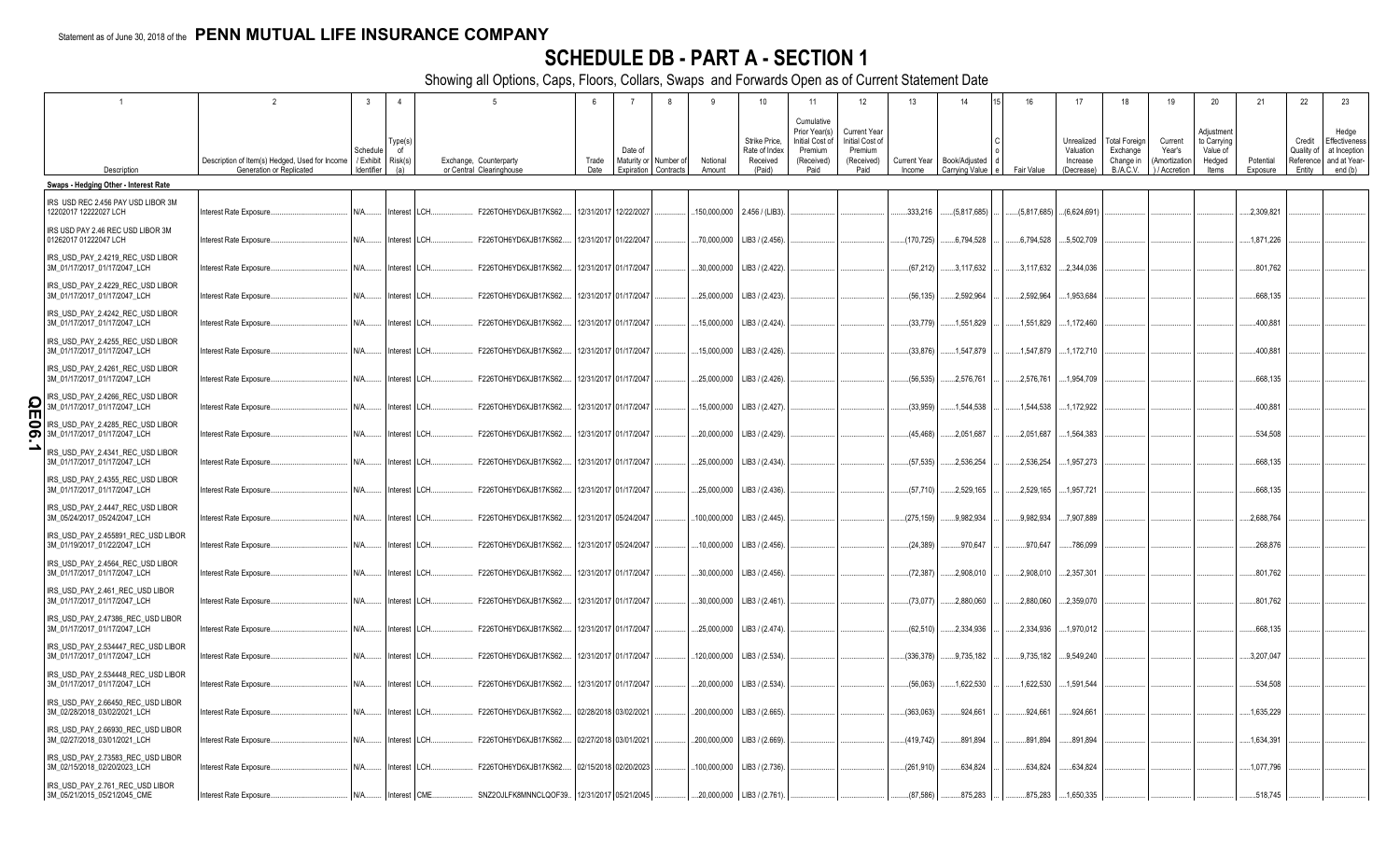## **SCHEDULE DB - PART A - SECTION 1**

|             |                                                                                                  |                                                                            | $\overline{3}$                     | $\overline{4}$                |                                                    |               |                                      | -8                     |                            | 10                                                  | 11                                                                              | 12                                                                      | 13                            | 14                                     | 16                           | 17                                                | 18                                                                | 19                                                  | 20                                                      | 21                        | 22                                         | 23                                                                |
|-------------|--------------------------------------------------------------------------------------------------|----------------------------------------------------------------------------|------------------------------------|-------------------------------|----------------------------------------------------|---------------|--------------------------------------|------------------------|----------------------------|-----------------------------------------------------|---------------------------------------------------------------------------------|-------------------------------------------------------------------------|-------------------------------|----------------------------------------|------------------------------|---------------------------------------------------|-------------------------------------------------------------------|-----------------------------------------------------|---------------------------------------------------------|---------------------------|--------------------------------------------|-------------------------------------------------------------------|
|             | Description                                                                                      | Description of Item(s) Hedged, Used for Income<br>Generation or Replicated | Schedul<br>/ Exhibit<br>Identifier | ype(s<br>_of<br>Risk(s)<br>(a | Exchange, Counterparty<br>or Central Clearinghouse | Trade<br>Date | Date of<br>Maturity or<br>Expiration | Number of<br>Contracts | Notional<br>Amount         | Strike Price<br>Rate of Index<br>Received<br>(Paid) | Cumulative<br>Prior Year(s)<br>Initial Cost of<br>Premium<br>(Received)<br>Paid | <b>Current Year</b><br>Initial Cost of<br>Premium<br>(Received)<br>Paid | <b>Current Year</b><br>Income | Book/Adjusted<br><b>Carrying Value</b> | Fair Value                   | Unrealized<br>Valuation<br>Increase<br>(Decrease) | <b>Total Foreigr</b><br>Exchange<br>Change in<br><b>B./A.C.V.</b> | Current<br>Year's<br>(Amortizatioı<br>) / Accretion | Adjustmer<br>to Carrying<br>Value of<br>Hedged<br>Items | Potential<br>Exposure     | Credit<br>Quality o<br>Reference<br>Entity | Hedge<br>Effectiveness<br>at Inception<br>and at Year-<br>end (b) |
|             | IRS_USD_PAY_2.78450_REC_USD LIBOR<br>3M_02/27/2018_03/01/2023_LCH                                | Interest Rate Exposure                                                     | N/A                                | Interest LCH                  | F226TOH6YD6XJB17KS62                               |               | 02/27/2018 03/01/2023                |                        | 150,000,000                | LIB3 / (2.785)                                      |                                                                                 |                                                                         | (335, 649)                    | .608,356                               | .608,356                     | 608,356                                           |                                                                   |                                                     |                                                         | .1,620,978                |                                            |                                                                   |
|             | IRS_USD_PAY_2.81530_REC_USD LIBOR<br>3M_02/09/2018_02/13/2028_LCH                                | Interest Rate Exposure                                                     | N/A                                | Interest LCH.                 | F226TOH6YD6XJB17KS62                               |               | 02/09/2018 02/13/2028                |                        | .98,000,000                | LIB3 / (2.815)                                      |                                                                                 |                                                                         | (303,994                      | .886,901                               | 886,901                      | .886,901                                          |                                                                   |                                                     |                                                         | 1,520,591                 |                                            |                                                                   |
|             | IRS_USD_PAY_2.835_REC_USD LIBOR<br>3M_02/09/2018_02/13/2028_LCH                                  | Interest Rate Exposure.                                                    | N/A                                | Interest LCH.                 | F226TOH6YD6XJB17KS62                               |               | 02/09/2018 02/13/2028                |                        | .226,000,000               | LIB3 / (2.835)                                      |                                                                                 |                                                                         | (718,115)                     | 1,667,068                              | 1,667,068                    | 1,667,068                                         |                                                                   |                                                     |                                                         | 3,506,668                 |                                            |                                                                   |
|             | IRS_USD_PAY_2.84029_REC_USD LIBOR<br>3M_02/15/2018_02/20/2025_LCH                                | Interest Rate Exposure                                                     | N/A                                | Interest LCH.                 | F226TOH6YD6XJB17KS62                               |               | 02/15/2018 02/20/2025                |                        | 100,000,000                | LIB3 / (2.840)                                      |                                                                                 |                                                                         | (299, 922)                    | .318,326                               | .318,326                     | 318,326                                           |                                                                   |                                                     |                                                         | 1,289,313                 |                                            |                                                                   |
|             | IRS_USD_PAY_2.84029_REC_USD LIBOR<br>3M_02/15/2018_02/20/2025_LCH                                | Interest Rate Exposure.                                                    | N/A                                | Interest LCH.                 | F226TOH6YD6XJB17KS62                               |               | 02/15/2018 02/20/2025                |                        | 100,000,000                | LIB3 / (2.835)                                      |                                                                                 |                                                                         | (297, 920)                    | .351,773                               | 351,773                      | 351,773                                           |                                                                   |                                                     |                                                         | .1,289,313                |                                            |                                                                   |
|             | IRS_USD_PAY_2.86130_REC_US LIBOR<br>3M_2/2/2018_2/6/2028_LCH                                     | Interest Rate Exposure                                                     | N/A                                | Interest LCH.                 | F226TOH6YD6XJB17KS62                               |               | 02/02/2018 02/06/2021                |                        | .81,900,000                | LIB3 / (2.861)                                      |                                                                                 |                                                                         | (277, 813)                    | .419,959                               | .419,959                     | 419,959                                           |                                                                   |                                                     |                                                         | .661,342                  |                                            |                                                                   |
|             | IRS_USD_PAY_2.892_REC_US LIBOR<br>3M_2/8/2018_2/12/2018_LCH                                      | Interest Rate Exposure.                                                    | N/A                                | Interest LCH.                 | F226TOH6YD6XJB17KS62                               |               | 02/08/2018 02/12/2028                |                        | .50,000,000                | LIB3 / (2.892)                                      |                                                                                 |                                                                         | (172,490                      | 126,891                                | 126,891                      | 126,891                                           |                                                                   |                                                     |                                                         | 775,701                   |                                            |                                                                   |
| O           | IRS_USD_PAY_2.892_REC_USD LIBOR<br>3M_02/15/2018_02/20/2028_LCH                                  | Interest Rate Exposure                                                     | N/A                                | Interest LCH.                 | F226TOH6YD6XJB17KS62                               |               | 02/15/2018 02/20/2028                |                        | .63,600,000                | LIB3 / (2.920)                                      |                                                                                 |                                                                         | (209,198)                     | .8,864                                 | .8,864                       | .8,864                                            |                                                                   |                                                     |                                                         | .987,814                  |                                            |                                                                   |
| π<br>0<br>ග | IRS_USD_PAY_2.934_REC_USD LIBOR<br>3M_09/10/2013_09/10/2022_CME                                  | Interest Rate Exposure.                                                    | N/A                                | Interest CME                  | SNZ2OJLFK8MNNCLQOF39                               |               | 12/31/2017 09/10/2022                |                        | .50,000,000                | LIB3 / (2.934)                                      |                                                                                 |                                                                         | (255, 583)                    | (81, 921)                              | . (81,921).                  | 1,468,043                                         |                                                                   |                                                     |                                                         | 512,348                   |                                            |                                                                   |
|             | IRS_USD_PAY_2.95150_REC_US LIBOR<br>3M_2/5/2018_2/7/2048_LCH<br>IRS_USD_PAY_2.96300_REC_US       | Interest Rate Exposure.                                                    | N/A                                | Interest LCH.                 | F226TOH6YD6XJB17KS62                               |               | 02/05/2018 02/07/2048                |                        | .176,000,000               | LIB3 / (2.952)                                      |                                                                                 |                                                                         | (664, 872)                    | (727, 877)                             | (727,877).                   | (727,877                                          |                                                                   |                                                     |                                                         | .4,789,933                |                                            |                                                                   |
|             | LIBOR_2/5/2018_2/7/2033_LCH<br>IRS_USD_PAY_2.9844_REC_USD LIBOR                                  | Interest Rate Exposure.                                                    | N/A                                | Interest LCH                  | F226TOH6YD6XJB17KS62                               |               | 02/07/2018 02/07/2033                |                        | 152,000,000                | LIB3 / (2.963)                                      |                                                                                 |                                                                         | (571, 222)                    | (67, 748)                              | . (67,748).                  | (67,748)                                          |                                                                   |                                                     |                                                         | 2,905,863                 |                                            |                                                                   |
|             | 3M_06/15/2018_06/15/2025_LCH<br>IRS_USD_PAY_3.0235_REC_USD LIBOR                                 | Interest Rate Exposure.                                                    | N/A                                | Interest LCH.                 | F226TOH6YD6XJB17KS62                               |               | 06/13/2018 06/15/2025                |                        | .80,000,000                | LIB3 / (2.984)                                      |                                                                                 |                                                                         | (22,890)                      | (461, 711)                             | (461,711)                    | (461,711                                          |                                                                   |                                                     |                                                         | 1,055,605                 |                                            |                                                                   |
|             | 3M_06/15/2018_06/15/2028_LCH_P<br>IRS_USD_PAY_3.03080_REC_USD LIBOR                              | Interest Rate Exposure.                                                    | N/A                                | Interest LCH.                 | F226TOH6YD6XJB17KS62                               |               | 06/13/2018 06/15/2028                |                        | .110,000,000               | LIB3 / (3.024)                                      |                                                                                 |                                                                         | (33, 385)                     | (950,974)                              | (950,974)                    | (950,974)                                         |                                                                   |                                                     |                                                         | 1,736,391                 |                                            |                                                                   |
|             | 3M_04/26/2018_04/30/2028_LCH<br>IRS_USD_PAY_3.3253_REC_USD LIBOR                                 | Interest Rate Exposure.                                                    | N/A                                | Interest LCH.                 | F226TOH6YD6XJB17KS62                               |               | 04/26/2018 04/30/2028                |                        | .65,700,000                | LIB3 / (3.031)                                      |                                                                                 |                                                                         | (70,508                       | (617, 551)                             | (617,551)                    | (617,551)                                         |                                                                   |                                                     |                                                         | .1,030,522                |                                            |                                                                   |
|             | 3M_09/15/2014_09/15/2044_CME<br>IRS USD PAY 3.346 REC USD LIBOR                                  | Interest Rate Exposure.                                                    | N/A                                | Interest CME.                 | SNZ2OJLFK8MNNCLQOF39                               |               | 12/31/2017 09/15/2044                |                        | .25,000,000                | LIB3 / (3.253)                                      |                                                                                 |                                                                         | (163, 255)                    | (1,246,788)                            | (1,246,788)                  | 2,183,328                                         |                                                                   |                                                     |                                                         | .640,192                  |                                            |                                                                   |
|             | 3M 05/19/2014 05/19/2044 CME<br>IRS USD PAY 3.346 REC USD LIBOR                                  | Interest Rate Exposure.                                                    | N/A                                | Interest CME                  | SNZ2OJLFK8MNNCLQOF39                               |               | 12/31/2017 05/19/2044                |                        | .8,000,000                 | LIB3 / (3.346)                                      |                                                                                 |                                                                         | (58, 286)                     | (533, 549)                             | (533, 549)                   | 704,631                                           |                                                                   |                                                     |                                                         | .203,584                  |                                            |                                                                   |
|             | 3M 05/19/2014_05/19/2044_CME<br>IRS USD PAY USD LIBOR<br>3M_REC_2.98512_03/23/2018_03/23/2033_LC | Interest Rate Exposure.                                                    | N/A                                | Interest CME.                 | SNZ2OJLFK8MNNCLQOF39                               |               | 12/31/2017 05/19/2044                |                        | .6,000,000                 | LIB3 / (3.306)                                      |                                                                                 |                                                                         | .(42,758                      | (354, 469)                             | (354, 469)                   | 525,541                                           |                                                                   |                                                     |                                                         | .152,688                  |                                            |                                                                   |
|             |                                                                                                  | Interest Rate Exposure.                                                    | N/A                                | Interest LCH.                 | F226TOH6YD6XJB17KS62                               |               | 03/21/2018 03/23/2033                |                        | .40,000,000                | 2.985 / (LIB3)                                      |                                                                                 |                                                                         | .72,278                       | 132,429                                | 132,429                      | 132,429                                           |                                                                   |                                                     |                                                         | .767,847                  |                                            |                                                                   |
|             | 3M 11/07/2016 11/07/2023 LCH<br>IRS_USD_REC_1.4835_PAY_USD LIBOR<br>3M_07/01/2016_07/01/2028_LCH | Interest Rate Exposure.                                                    | N/A<br>N/A                         | Interest LCH<br>Interest LCH. | F226TOH6YD6XJB17KS62<br>F226TOH6YD6XJB17KS62       | 12/31/2017    | 11/07/2023<br>12/31/2017 07/01/2028  |                        | 150,000,000<br>170,000,000 | 1.473 / (LIB3)<br>1.484 / (LIB3)                    |                                                                                 |                                                                         | (323,974<br>(452, 261)        | (10,558,180)<br>(21, 553, 701)         | (10,558,180)<br>(21,553,701) | (3,992,481)<br>(6,702,757)                        |                                                                   |                                                     |                                                         | .1,736,198<br>0.2,689,408 |                                            |                                                                   |
|             | IRS USD REC 1.585 PAY USD LIBOR<br>3M_06/23/2016_06/23/2031_LCH                                  | Interest Rate Exposure<br>Interest Rate Exposure                           | N/A                                | Interest LCH.                 | F226TOH6YD6XJB17KS62                               |               | 12/31/2017 06/23/2031                |                        | .100,000,000               | 1.585 / (LIB3)                                      | (2,248)                                                                         |                                                                         | (220, 868)                    | (15,027,161)                           | (15,027,161)                 | (4,688,412                                        |                                                                   |                                                     |                                                         | .1,802,016                |                                            |                                                                   |
|             | IRS USD REC 1.675 PAY USD LIBOR<br>3M_11/07/2016_11/07/2026_LCH                                  | Interest Rate Exposure                                                     | N/A                                | Interest LCH.                 | F226TOH6YD6XJB17KS62                               |               | 12/31/2017 11/07/202                 |                        | .228,000,000               | 1.675 / (LIB3)                                      |                                                                                 |                                                                         | (260, 309)                    | (21,053,925)                           | (21,053,925)                 | (8,404,537                                        |                                                                   |                                                     |                                                         | .3,296,482                |                                            |                                                                   |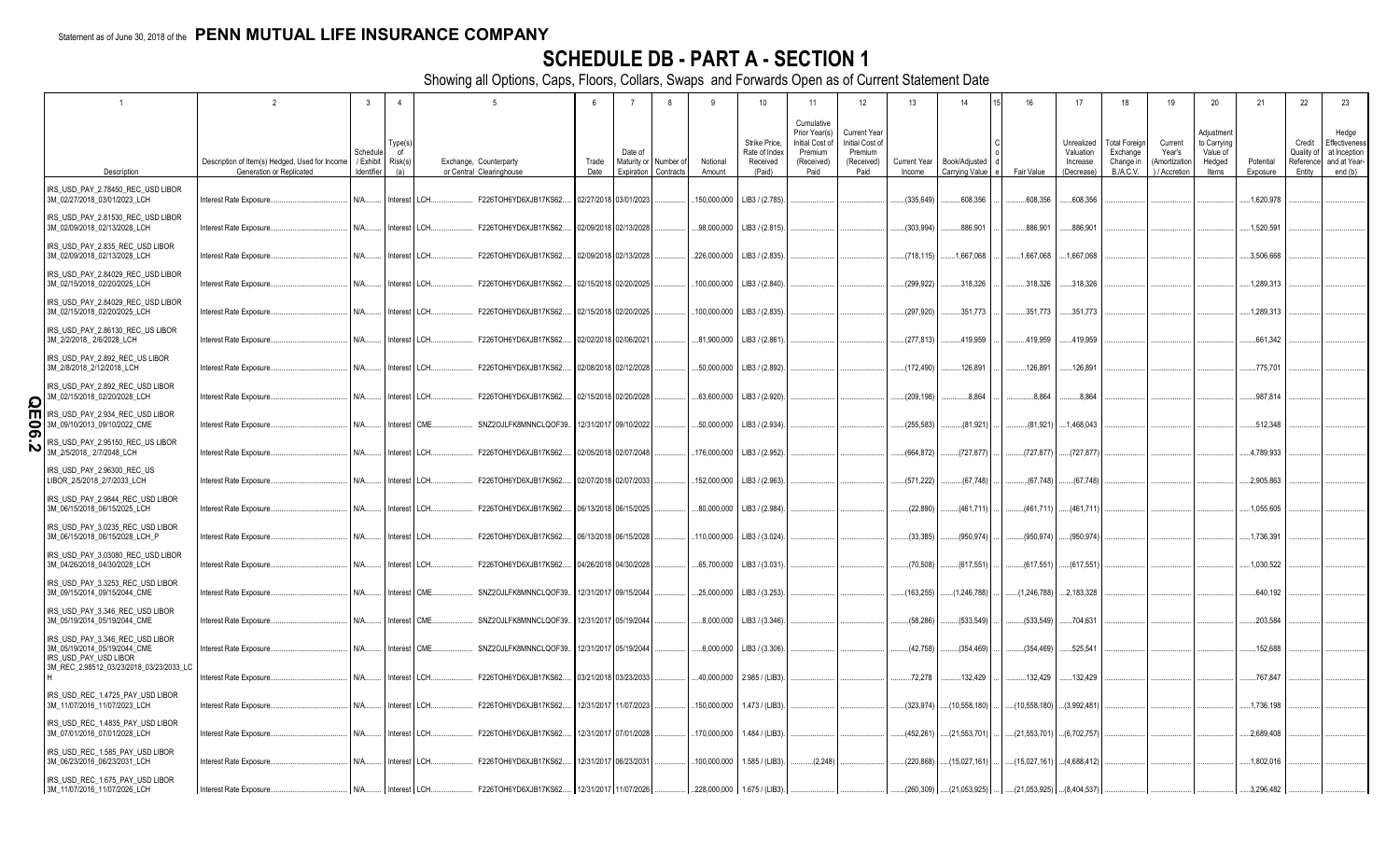## **SCHEDULE DB - PART A - SECTION 1**

|             |                                                                                         |                                                                            | -3                                 |                         |                                                           |                                           |                       |                                    |                    | 10 <sup>1</sup>                                      | 11                                                                              | 12                                                                      | 13                     | 14                              | 16                                 | 17                                                | 18                                                                | 19                                                  | 20                                                      | 21                    | 22                                          | 23                                                                |
|-------------|-----------------------------------------------------------------------------------------|----------------------------------------------------------------------------|------------------------------------|-------------------------|-----------------------------------------------------------|-------------------------------------------|-----------------------|------------------------------------|--------------------|------------------------------------------------------|---------------------------------------------------------------------------------|-------------------------------------------------------------------------|------------------------|---------------------------------|------------------------------------|---------------------------------------------------|-------------------------------------------------------------------|-----------------------------------------------------|---------------------------------------------------------|-----------------------|---------------------------------------------|-------------------------------------------------------------------|
|             | Description                                                                             | Description of Item(s) Hedged, Used for Income<br>Generation or Replicated | Schedul<br>/ Exhibit<br>Identifier | ⊺ype(s<br>of<br>Risk(s) | Exchange, Counterparty<br>or Central Clearinghouse        | Trade<br>Date                             | Date of<br>Expiration | Maturity or Number of<br>Contracts | Notional<br>Amount | Strike Price,<br>Rate of Index<br>Received<br>(Paid) | Cumulative<br>Prior Year(s)<br>Initial Cost of<br>Premium<br>(Received)<br>Paid | <b>Current Year</b><br>Initial Cost of<br>Premium<br>(Received)<br>Paid | Current Year<br>Income | Book/Adjusted<br>Carrying Value | Fair Value                         | Unrealized<br>Valuation<br>Increase<br>(Decrease) | <b>Total Foreigr</b><br>Exchange<br>Change in<br><b>B./A.C.V.</b> | Current<br>Year's<br>(Amortizatior<br>) / Accretion | Adiustmer<br>to Carrying<br>Value of<br>Hedged<br>Items | Potential<br>Exposure | Credit<br>Quality of<br>Reference<br>Entity | Hedge<br>Effectiveness<br>at Inception<br>and at Year-<br>end (b) |
|             | IRS_USD_REC_1.725_PAY_USD LIBOR<br>3M_11/01/2016_11/01/2026_LCH                         | Interest Rate Exposure                                                     | N/A                                | Interest LCH.           | F226TOH6YD6XJB17KS62                                      |                                           | 12/31/2017 11/01/2026 |                                    | 110,500,000        | 1.725 / (LIB3)                                       |                                                                                 |                                                                         | (108,138)              | (9,767,818)                     | (9,767,818)                        | (4,094,974)                                       |                                                                   |                                                     |                                                         | .1,596,066            |                                             |                                                                   |
|             | IRS_USD_REC_1.885_PAY_USD LIBOR<br>3M_09/07/2017_09/07/2024_LCH                         | Interest Rate Exposure                                                     | N/A                                | Interest LCH.           | F226TOH6YD6XJB17KS62                                      |                                           | 12/31/2017 09/07/202  |                                    | .200,000,000       | 1.885 / (LIB3)                                       |                                                                                 |                                                                         | (19,903)               | (11,442,140)                    | (11,442,140)                       | (6,302,591                                        |                                                                   |                                                     |                                                         | .2,488,879            |                                             |                                                                   |
|             | IRS_USD_REC_1.91_PAY_USD LIBOR<br>3M_08/23/2017_08/23/2024_LCH                          | Interest Rate Exposure.                                                    | N/A                                | Interest LCH.           | F226TOH6YD6XJB17KS62                                      |                                           | 12/31/2017 08/23/2024 |                                    | 170,000,000        | 1.910 / (LIB3)                                       |                                                                                 |                                                                         | 16,494                 | (9,414,609)                     | (9,414,609)                        | (5,362,182)                                       |                                                                   |                                                     |                                                         | .2,108,518            |                                             |                                                                   |
|             | IRS_USD_REC_1.971_PAY_USD LIBOR<br>3M_04/20/2015_04/20/2025_CME                         | Interest Rate Exposure                                                     | N/A                                | Interest CME.           | SNZ2OJLFK8MNNCLQOF39                                      |                                           | 12/31/2017 04/20/202  |                                    | .50,000,000        | 1.971 / (LIB3)                                       |                                                                                 |                                                                         | .2,008                 | (2,941,281)                     | (2,941,281)                        | (1,710,760)                                       |                                                                   |                                                     |                                                         | .652,445              |                                             |                                                                   |
|             | IRS_USD_REC_2.037_PAY_USD LIBOR<br>3M_02/09/2016_02/09/2031_CME                         | Interest Rate Exposure                                                     | N/A                                | Interest CME.           | SNZ2OJLFK8MNNCLQOF39                                      |                                           | 12/31/2017 02/09/203  |                                    | 210,000,000        | 2.037 / (LIB3)                                       |                                                                                 |                                                                         | 144,704                | (21,504,376)                    | $\ldots$ (21,504,376) (10,713,001) |                                                   |                                                                   |                                                     |                                                         | .3,730,37             |                                             |                                                                   |
|             | IRS_USD_REC_2.112_PAY_USD LIBOR<br>3M_08/30/2017_08/31/2027_LCH                         | Interest Rate Exposure.                                                    | N/A                                | Interest LCH.           | F226TOH6YD6XJB17KS62                                      |                                           | 12/31/2017 08/31/2021 |                                    |                    | .170,700,000 2.112 / (LIB3)                          |                                                                                 |                                                                         | .170,966               | (11,143,566)                    | (11,143,566)                       | (7, 100, 027)                                     |                                                                   |                                                     |                                                         | .2,585,322            |                                             |                                                                   |
|             | IRS_USD_REC_2.319500_PAY_USD LIBOR<br>3M_1/30/2018_2/01/2020_LCH                        | Interest Rate Exposure.                                                    | N/A                                | Interest LCH.           | F226TOH6YD6XJB17KS62                                      |                                           | 01/30/2018 02/01/2020 |                                    | 400,000,000        | 2.320 / (LIB3)                                       |                                                                                 |                                                                         | 513,904                | (2,623,347)                     | (2,623,347)                        | (2,623,347                                        |                                                                   |                                                     |                                                         | .2,523,316            |                                             |                                                                   |
| c           | IRS_USD_REC_3.031_PAY_USD LIBOR<br>3M_06/15/2018_06/15/2048_LCH                         | Interest Rate Exposure.                                                    | N/A                                | Interest LCH.           | F226TOH6YD6XJB17KS62                                      |                                           | 06/13/2018 06/15/2048 |                                    |                    | 24,700,000 3.031 / (LIB3)                            |                                                                                 |                                                                         | .7,579                 | .523,090                        | .523,090                           | 523,090                                           |                                                                   |                                                     |                                                         | .676,221              |                                             |                                                                   |
| π<br>0<br>თ | IRS_USD_REC_3.03101_PAY_USD LIBOR<br>3M_06/15/2018_06/15/2048_LCH                       | Interest Rate Exposure                                                     | N/A                                | Interest LCH.           | F226TOH6YD6XJB17KS62                                      |                                           | 06/13/2018 06/15/2048 |                                    |                    | .46,600,000 3.031 / (LIB3)                           |                                                                                 |                                                                         | 14,299                 | .986,981                        | 986,981                            | .986,981                                          |                                                                   |                                                     |                                                         | .1,275,786            |                                             |                                                                   |
| ω           | IRS USD REC USD LIBOR<br>3M PAY 2.8533 04/16/2018 04/18/2025 LCH Interest Rate Exposure |                                                                            | N/A                                | nterest LCH.            | F226TOH6YD6XJB17KS62                                      |                                           | 04/16/2018 04/18/202  |                                    | 110.000.000        | LIB3 / (2.853)                                       |                                                                                 |                                                                         | (103.932               | .265.641                        | 265.641                            | .265.641                                          |                                                                   |                                                     |                                                         | 1.434.802             |                                             |                                                                   |
|             | 0919999. Total-Swaps-Hedging Other-Interest Rate.                                       |                                                                            |                                    |                         |                                                           |                                           |                       |                                    |                    |                                                      | (2,248)                                                                         | $\Omega$                                                                | (7,356,995)            | (80.989.900) XX                 | (80.989.900)                       | (8.592.323)                                       |                                                                   |                                                     |                                                         | 77.272.038            | <b>XXX</b>                                  | XXX                                                               |
|             | Swaps - Hedging Other - Credit Default                                                  |                                                                            |                                    |                         |                                                           |                                           |                       |                                    |                    | CRED                                                 |                                                                                 |                                                                         |                        |                                 |                                    |                                                   |                                                                   |                                                     |                                                         |                       |                                             |                                                                   |
|             | CDS BOA 5 M 09-20-2019.                                                                 | 530715AD3 Liberty Media LLC.                                               |                                    | Credit.                 | <b>BANK OF</b><br>AMERICA, N.A.                           | B4TYDEB6GKMZO031MB27 12/31/2017 09/20/201 |                       |                                    | .5,000,000         | <b>EVENT</b><br>(5.000)                              | .232,700                                                                        |                                                                         | .(126,389              | .(280,914                       | (280, 914)                         | .112,062                                          |                                                                   |                                                     |                                                         | .27,666               |                                             |                                                                   |
|             | 0929999. Total-Swaps-Hedging Other-Credit Default.                                      |                                                                            |                                    |                         |                                                           |                                           |                       |                                    |                    |                                                      | 232,700                                                                         |                                                                         | (126,389               | $(280, 914)$ XX                 | (280, 914)                         | 112,062                                           |                                                                   |                                                     |                                                         | .27.666               | <b>XXX</b>                                  | <b>XXX</b>                                                        |
|             | Swaps - Hedging Other - Total Return                                                    |                                                                            |                                    |                         |                                                           |                                           |                       |                                    |                    |                                                      |                                                                                 |                                                                         |                        |                                 |                                    |                                                   |                                                                   |                                                     |                                                         |                       |                                             |                                                                   |
|             | SDDUEAFE - USD LIBOR 3M + 0.57 BP MAT<br>08/29/2019 - FLT                               | VAGLB Hedge.                                                               | N/A                                | Equity<br>Index         | <b>BARCLAYS BANK</b><br>NEW YO<br>G5GSEF7VJP5I7OUK5573    |                                           | 12/31/2017 08/29/2019 | 7,266                              | 54,954,121         | IB3+57.000<br>(GDDUEAFE                              |                                                                                 |                                                                         | .682,527               | (2,757,242)                     | (2,757,242)                        | 1,384,579                                         |                                                                   |                                                     |                                                         | .296,496              |                                             |                                                                   |
| 2020        | RU20INTR- USD LIBOR 3M +1 BP MAT 02-07                                                  | VAGLB Hedge.                                                               | N/A                                | Equity<br>Index         | <b>JP MORGAN</b><br>CHASE BK,<br>7H6GLXDRUGQFU57RNE97.    |                                           | 02/05/2018 02/07/2020 | 6,205                              | 45,541,957         | LIB3+1.000<br>(RU20INTR                              |                                                                                 |                                                                         | .367,124               | (4,923,574)                     | (4,923,574)                        | (4,923,574)                                       |                                                                   |                                                     |                                                         | .288,77               |                                             |                                                                   |
| 2018        | RU20INTR- USD LIBOR 3M +17 BP MAT 08-06-                                                | VAGLB Hedge.                                                               | N/A                                | Equity<br>Index         | CITIBANK N.A E57ODZWZ7FF32TWEFA76                         |                                           | 02/02/2018 08/06/2018 | 6,215                              | 47,332,930         | LIB3+17.000<br>(RU20INTR                             |                                                                                 |                                                                         | 417,247                | (3,213,932                      | (3,213,932)                        | (3,213,932)                                       |                                                                   |                                                     |                                                         | .75,35                |                                             |                                                                   |
| 2018        | RU20INTR- USD LIBOR 3M +5 BP MAT 08-06-                                                 | VAGLB Hedge.                                                               | N/A                                | Equity<br>Index         | <b>DEUTSCHE</b><br><b>BANK SA</b><br>7LTWFZYICNSX8D621K86 |                                           | 03/12/2018 08/06/2018 | 6,215                              | 49,045,896         | RU20INTR<br>(LIB3+5.000                              |                                                                                 |                                                                         | (324, 332)             | .1,500,966                      | 1,500,966                          | 1,500,966                                         |                                                                   |                                                     |                                                         | .78,078               |                                             |                                                                   |
|             | SPTR - US0003M - 41 M 01/06/2020                                                        | VAGLB Hedge.                                                               | N/A                                | Equity<br>Index         | <b>DEUTSCHE</b><br><b>BANK SA</b><br>7LTWFZYICNSX8D621K86 |                                           |                       | 01/02/2018 01/06/2020 21,150       | 111,170,407        | <b>SPTR</b><br>(LIB3+41.000                          |                                                                                 |                                                                         | .(1,316,485            | .1,999,690                      | 1,999,690                          | 1,999,690                                         |                                                                   |                                                     |                                                         | .685,424              |                                             |                                                                   |
|             | SPTR - USD LIBOR 3M + 0.11 BP MAT<br>11/13/2018 - FLT                                   | VAGLB Hedge.                                                               | N/A                                | Equity<br>Index         | <b>WELLS FARGO</b><br>BANK, N.<br>KB1H1DSPRFMYMCUFXT09.   |                                           |                       | 12/31/2017 11/13/2018  12,784      | 51,881,358         | LIB3+11.000<br>(SPTR                                 |                                                                                 |                                                                         | .519,513               | (16,523,678)                    | (16,523,678)                       | (1,762,881                                        |                                                                   |                                                     |                                                         | 158,345               |                                             |                                                                   |
|             | SPTR - USD LIBOR 3M + 0.23 BP MAT<br>02/27/2019 - FLT                                   | VAGLB Hedge.                                                               | N/A                                | Equity<br>Index         | <b>BANK OF</b><br>AMERICA, N.A.<br>B4TYDEB6GKMZO031MB27   |                                           |                       | 12/31/2017 02/27/2019 14,154       | 64,102,985         | LIB3+23.000<br>(SPTR                                 |                                                                                 |                                                                         | .682,097               | (11,632,691)                    | (11,632,691)                       | (1,966,380)                                       |                                                                   |                                                     |                                                         | .260,981              |                                             |                                                                   |
|             | SPTR - USD LIBOR 3M + 0.29 BP MAT<br>02/22/2019 - FLT                                   | VAGLB Hedge.                                                               | N/A                                | Equity<br>Index         | <b>WELLS FARGO</b><br>BANK, N.<br>KB1H1DSPRFMYMCUFXT09.   |                                           | 12/31/2017 02/22/2019 | 27,000                             | 126,797,940        | LIB3+29.000<br>(SPTF                                 |                                                                                 |                                                                         | 1,379,333              | (17,674,524)                    | (17,674,524)                       | (3,721,743)                                       |                                                                   |                                                     |                                                         | .510,869              |                                             |                                                                   |
|             | SPTR - USD LIBOR 3M + 0.305 BP MAT<br>06/24/2019 - FLT                                  | VAGLB Hedge.                                                               | N/A.                               | Equity<br>Index         | CANADIAN<br><b>IMPERIAL BA</b><br>2IGI19DL77OX0HC3ZE78    |                                           |                       | 12/31/2017 06/24/2019 21,150       | 100,134,231        | LIB3+30.500<br>(SPTR                                 |                                                                                 |                                                                         | 1.161.608              | $(13,035,842)$ .                | (13,035,842)                       | (2,952,555)                                       |                                                                   |                                                     |                                                         | 496.539               |                                             |                                                                   |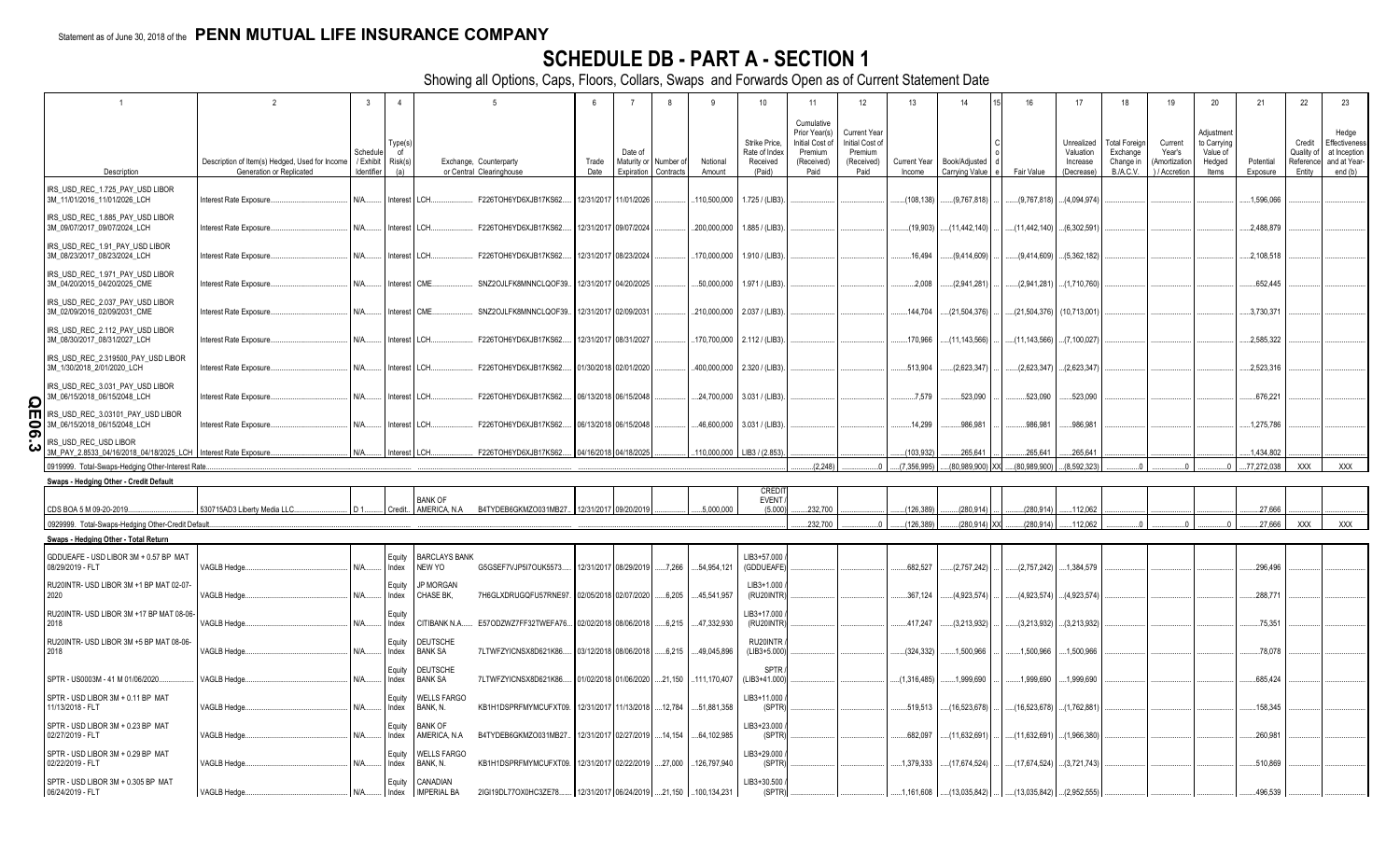## **SCHEDULE DB - PART A - SECTION 1**

|             |                                                                                                  | $\mathcal{P}$                                                              | $\overline{3}$                     | $\overline{4}$                 | $\sqrt{2}$                                                                 |               |                                      | -8                     | q                  | 10 <sup>1</sup>                                     | 11                                                                              | 12                                                                      | 13                            | 14                                     | 16            | 17                                                | 18                                                                | 19                                                  | 20                                                      | 21                    | 22                                         | 23                                                                |
|-------------|--------------------------------------------------------------------------------------------------|----------------------------------------------------------------------------|------------------------------------|--------------------------------|----------------------------------------------------------------------------|---------------|--------------------------------------|------------------------|--------------------|-----------------------------------------------------|---------------------------------------------------------------------------------|-------------------------------------------------------------------------|-------------------------------|----------------------------------------|---------------|---------------------------------------------------|-------------------------------------------------------------------|-----------------------------------------------------|---------------------------------------------------------|-----------------------|--------------------------------------------|-------------------------------------------------------------------|
|             | Description                                                                                      | Description of Item(s) Hedged, Used for Income<br>Generation or Replicated | Schedul<br>/ Exhibit<br>Identifier | Гуре(s<br>_of<br>Risk(s)<br>(a | Exchange, Counterparty<br>or Central Clearinghouse                         | Trade<br>Date | Date of<br>Maturity or<br>Expiration | Number of<br>Contracts | Notional<br>Amount | Strike Price<br>Rate of Index<br>Received<br>(Paid) | Cumulative<br>Prior Year(s)<br>Initial Cost of<br>Premium<br>(Received)<br>Paid | <b>Current Year</b><br>Initial Cost of<br>Premium<br>(Received)<br>Paid | <b>Current Year</b><br>Income | Book/Adjusted<br><b>Carrying Value</b> | Fair Value    | Unrealized<br>Valuation<br>Increase<br>(Decrease) | <b>Total Foreigr</b><br>Exchange<br>Change in<br><b>B./A.C.V.</b> | Current<br>Year's<br>(Amortizatior<br>) / Accretion | Adjustmen<br>to Carrying<br>Value of<br>Hedged<br>Items | Potential<br>Exposure | Credit<br>Quality c<br>Reference<br>Entity | Hedge<br>Effectiveness<br>at Inception<br>and at Year-<br>end (b) |
|             | SPTR - USD LIBOR 3M + 0.305 BP MAT<br>08/28/2018 - FLT                                           | VAGLB Hedge.                                                               | N/A                                | Equity<br>Index                | CANADIAN<br><b>IMPERIAL BA</b><br>2IGI19DL77OX0HC3ZE78.                    |               | 12/31/2017 08/28/2018                | .14,512                | .68,540,582        | LIB3+30.500<br>(SPTF                                |                                                                                 |                                                                         | 756,263                       | (9,110,692)                            | (9,110,692)   | (1,990,097                                        |                                                                   |                                                     |                                                         | .137,784              |                                            |                                                                   |
|             | SPTR - USD LIBOR 3M + 0.31 BP MAT<br>06/11/2019 - FLT                                            | <b>VAGLB Hedge</b>                                                         | N/A                                | Equity<br>Index                | <b>BANK OF</b><br>AMERICA, N.A.<br>B4TYDEB6GKMZO031MB27.                   |               | 12/31/2017 06/11/2019 21,349         |                        | .100,000,013       | LIB3+31.000<br>(SPTF                                |                                                                                 |                                                                         | 1,113,323                     | (14, 237, 308)                         | (14,237,308)  | (2,657,867)                                       |                                                                   |                                                     |                                                         | .486,812              |                                            |                                                                   |
|             | SPTR - USD LIBOR 3M + 0.31 BP MAT<br>07/22/2020 - FLT                                            | VAGLB Hedge.                                                               | N/A                                | Equity<br>Index                | GOLDMAN<br>SACHS & CO.<br>W22LROWP2IHZNBB6K528.                            |               | 12/31/2017 07/22/2020 21,000         |                        | 99,839,733         | LIB3+31.000<br>(SPTF                                |                                                                                 |                                                                         | 1,147,592                     | (12, 194, 026)                         | (12,194,026)  | (2,256,891)                                       |                                                                   |                                                     |                                                         | 717,009               |                                            |                                                                   |
|             | SPTR - USD LIBOR 3M + 0.32 BP MAT<br>11/08/2018 - FLT                                            | VAGLB Hedge.                                                               | N/A                                | Equity<br>Index                | CANADIAN<br><b>IMPERIAL BA</b><br>2IGI19DL77OX0HC3ZE78.                    |               | 12/31/2017 11/08/2018                | 21,000                 | .100,571,247       | SPTR<br>LIB3+32.000                                 |                                                                                 |                                                                         | (1, 116, 519)                 | 11,796,225                             | 11,796,225    | 2,890,405                                         |                                                                   |                                                     |                                                         | .301,254              |                                            |                                                                   |
|             | SPTR - USD LIBOR 3M + 0.34 BP MAT<br>09/10/2019 - FLT                                            | VAGLB Hedge.                                                               | N/A                                | Equity<br>Index                | CANADIAN<br><b>IMPERIAL BA</b><br>2IGI19DL77OX0HC3ZE78.                    |               | 06/08/2018 09/10/2019                | 24,000                 | 131,170,080        | <b>SPTR</b><br>(LIB3+34.000                         |                                                                                 |                                                                         | (184,585)                     | (2,750,112)                            | (2,750,112)   | (2,750,112)                                       |                                                                   |                                                     |                                                         | 717,628               |                                            |                                                                   |
|             | SPTR - USD LIBOR 3M + 0.34 BP MAT<br>09/12/2018 - FLT                                            | VAGLB Hedge.                                                               | N/A                                | Equity<br>Index                | <b>CREDIT SUISSE</b><br><b>INTERN</b><br>E58DKGMJYYYJLN8C3868.             |               | 12/31/2017 12/12/2018                | 16,750                 | .79,914,568        | LIB3+34.000<br>(SPTF                                |                                                                                 |                                                                         | .902,61                       | (9,711,868)                            | (9,711,868)   | (2,316,849)                                       |                                                                   |                                                     |                                                         | .268,653              |                                            |                                                                   |
|             | SPTR - USD LIBOR 3M + 0.345 BP MAT<br>12/11/2019 - FLT                                           | VAGLB Hedge.                                                               | N/A                                | Equity<br>Index                | CANADIAN<br>IMPERIAL BA<br>2IGI19DL77OX0HC3ZE78.                           |               | 12/31/2017 12/11/2019                | 20,934                 | 100,021,138        | LIB3+34.500<br>(SPTF                                |                                                                                 |                                                                         | 1,131,256                     | (11,993,172)                           | (11,993,172)  | (2,876,732)                                       |                                                                   |                                                     |                                                         | .602,065              |                                            |                                                                   |
| O           | SPTR - USD LIBOR 3M + 0.35 BP MAT<br>10/12/2018 - FLT                                            | VAGLB Hedge.                                                               | N/A                                | Equity<br>Index                | DEUTSCHE<br><b>BANK SA</b><br>7LTWFZYICNSX8D621K86                         | 12/31/2017    | 10/12/2018                           | 0.6,059                | .30,002,774        | <b>SPTR</b><br>LIB3+35.000                          |                                                                                 |                                                                         | (350, 80)                     | 2,417,917                              | 2,417,917     | 839,404                                           |                                                                   |                                                     |                                                         | .80,076               |                                            |                                                                   |
| π<br>0<br>თ | SPTR - USD LIBOR 3M + 0.355 BP MAT<br>08/15/2019 - FLT                                           | <b>VAGLB Hedge</b>                                                         | N/A                                | Equity<br>Index                | <b>CREDIT SUISSE</b><br><b>INTERN</b><br>E58DKGMJYYYJLN8C3868.             |               | 12/31/2017 08/15/2019                | 23,999                 | 120,605,544        | LIB3+33.500<br>(SPTF                                |                                                                                 |                                                                         | .1,338,030                    | (7,811,230)                            | (7,811,230)   | (3,319,190)                                       |                                                                   |                                                     |                                                         | .639,899              |                                            |                                                                   |
| ₳           | SPTR - USD LIBOR 3M + 0.36 BP MAT<br>09/27/2018 - FLT                                            | VAGLB Hedge.                                                               | N/A                                | Equity<br>Index                | DEUTSCHE<br><b>BANK SA</b><br>7LTWFZYICNSX8D621K86                         |               | 12/31/2017 09/27/2018                | 5,163                  | .25,001,373        | <b>SPTR</b><br>LIB3+36.000                          |                                                                                 |                                                                         | (299,059)                     | 2,624,972                              | 2,624,972     | 715,691                                           |                                                                   |                                                     |                                                         | .61,728               |                                            |                                                                   |
|             | SPTR - USD LIBOR 3M + 0.4 BP MAT<br>09/12/2019 - FLT                                             | VAGLB Hedge.                                                               | N/A                                | Equity<br>Index                | <b>BANK OF</b><br>AMERICA, N.A<br>B4TYDEB6GKMZO031MB27.                    |               | 12/31/2017 06/12/2019                | 25,266                 | 129,999,983        | LIB3+40.000<br>(SPTF                                |                                                                                 |                                                                         | .1,498,538                    | (5, 195, 369)                          | (5, 195, 369) | (3,381,367)                                       |                                                                   |                                                     |                                                         | .633,770              |                                            |                                                                   |
|             | SPTR - USD LIBOR 3M + 0.42 BP MAT<br>08/08/2019                                                  | VAGLB Hedge.                                                               | N/A                                | Equity<br>Index                | CITIBANK N.A E57ODZWZ7FF32TWEFA76                                          |               | 02/06/2018 08/08/2019                | 39,000                 | .205,218,663       | LIB3+42.000<br>(SPTF<br><b>SPTR</b>                 |                                                                                 |                                                                         | 1,976,844                     | (3,463,785)                            | (3,463,785)   | (3,463,785)                                       |                                                                   |                                                     |                                                         | .1,079,521            |                                            |                                                                   |
|             | SPTR - USD LIBOR 3M + 0.45 BP MAT<br>09/06/2018- FLT                                             | VAGLB Hedge.                                                               | N/A                                | Equity<br>Index                | CANADIAN<br><b>IMPERIAL BA</b><br>2IGI19DL77OX0HC3ZE78.<br><b>DEUTSCHE</b> |               | 12/31/2017 09/06/2018                | $\dots$ 23,300         | 119,883,323        | LIB3+45.000<br><b>SPTR</b>                          |                                                                                 |                                                                         | (1,409,341)                   | 4,791,063                              | 4,791,063     | 3,190,295                                         |                                                                   |                                                     |                                                         | 258,724               |                                            |                                                                   |
|             | SPTR-US0003M - 40 BP M 06/12/2019                                                                | VAGLB Hedge                                                                | N/A                                | Equity<br>Index<br>Equity      | <b>BANK SA</b><br>7LTWFZYICNSX8D621K86<br><b>DEUTSCHE</b>                  |               | 01/02/2018 06/12/2019                | 19,000                 | .99,869,396        | LIB3+40.000<br><b>SPTR</b>                          |                                                                                 |                                                                         | (1,141,062                    | 1,796,412                              | 1,796,412     | 1,796,412                                         |                                                                   |                                                     |                                                         | .486,879              |                                            |                                                                   |
|             | SPTR- USD LIBOR 3M +38 BP MAT 09-11-2019   VAGLB Hedge                                           |                                                                            | N/A                                | Index<br>Equity                | <b>BANK SA</b><br>7LTWFZYICNSX8D621K86<br><b>GOLDMAN</b>                   |               | 03/27/2018 09/11/2019                | 20,934                 | .107,114,045       | LIB3+38.000<br>LIB3+41.000                          |                                                                                 |                                                                         | (684,732                      | 4,900,273                              | 4,900,273     | 4,900,273                                         |                                                                   |                                                     |                                                         | .586,688              |                                            |                                                                   |
|             | SPTR- USD LIBOR 3M +41 BP MAT 02-12-2020 VAGLB Hedge                                             |                                                                            | N/A                                | Index<br>Equity                | SACHS & CO.<br>W22LROWP2IHZNBB6K528<br><b>DEUTSCHE</b>                     |               | 02/09/2018 02/12/2020                | 20,000                 | 102,339,820        | (SPTR<br><b>SPTR</b>                                |                                                                                 |                                                                         | .947.837                      | (4,676,820)                            | (4,676,820)   | (4,676,820                                        |                                                                   |                                                     |                                                         | .651,672              |                                            |                                                                   |
|             | SPTR- USD LIBOR 3M +42 BP MAT 02-13-2019 VAGLB Hedge                                             |                                                                            | N/A                                | Index<br>Equity                | <b>BANK SA</b><br>7LTWFZYICNSX8D621K86<br><b>DEUTSCHE</b>                  |               | 02/09/2018 02/13/2019                | 20,000                 | 102,339,820        | LIB3+42.000<br><b>SPTR</b>                          |                                                                                 |                                                                         | (974,219                      | 4,676,820                              | 4,676,820     | 4,676,820                                         |                                                                   |                                                     |                                                         | .404,423              |                                            |                                                                   |
|             | SPTR- USD LIBOR 3M +43 BP MAT 12-11-2019   VAGLB Hedge                                           |                                                                            | N/A                                | Index<br>Equity                | <b>BANK SA</b><br>7LTWFZYICNSX8D621K86<br>CANADIAN                         |               | 02/20/2018 12/11/2019                | 18,832                 | .99,999,984        | LIB3+43.000<br><b>SPTR</b>                          |                                                                                 |                                                                         | (883,599                      | .769,078                               | 769,078       | 769,078                                           |                                                                   |                                                     |                                                         | .601,937              |                                            |                                                                   |
|             | SPTR- USD LIBOR 3M +49 BP MAT 02-10-2020   VAGLB Hedge<br>SPTR- USD LIBOR 3M +51.5 BP MAT 03-05- |                                                                            | N/A                                | Index<br>Equity                | <b>IMPERIAL BA</b><br>2IGI19DL77OX0HC3ZE78.<br><b>DEUTSCHE</b>             |               | 02/06/2018 02/10/2020                | 39,000                 | 205,218,663        | LIB3+49.000<br><b>SPTR</b>                          |                                                                                 |                                                                         | .(2,033,906                   | 3,463,785                              | 3,463,785     | 3,463,785                                         |                                                                   |                                                     |                                                         | .1,304,567            |                                            |                                                                   |
|             | 2019                                                                                             | VAGLB Hedge.                                                               | N/A                                | Index<br>Equity                | <b>BANK SA</b><br>7LTWFZYICNSX8D621K86<br>BANK OF                          |               | 03/01/2018 03/05/2019                | 19,000                 | .99,525,420        | LIB3+51.500<br><b>SPTR</b>                          |                                                                                 |                                                                         | . (833, 970)                  | 2,140,388                              | 2,140,388     | 2,140,388                                         |                                                                   |                                                     |                                                         | .410,188              |                                            |                                                                   |
|             | SPTR-USD3M LIBOR + 39 BP MAT 20190705                                                            | <b>VAGLB Hedge</b>                                                         | N/A                                | Index<br>Equity                | AMERICA, N.A<br>B4TYDEB6GKMZO031MB27.<br><b>BARCLAYS BANK</b>              |               | 01/02/2018 07/05/2019                | 13,300                 | .69,908,577        | (LIB3+39.000<br>912810RZ3/(                         |                                                                                 |                                                                         | .(826,431                     | 1,257,488                              | .1,257,488    | 1,257,488                                         |                                                                   |                                                     |                                                         | .351,929              |                                            |                                                                   |
|             | USS0FE15- FEDL01 + 0.14 BP MAT 04/19/2019 VAGLB Hedge                                            |                                                                            | N/A.                               | Index                          | NEW YO<br>G5GSEF7VJP5I7OUK5573                                             |               | 04/12/2018 04/11/2019 .792,900       |                        | 76,000,000         | SFF+14.000                                          |                                                                                 |                                                                         | .754,068                      | (141,755)                              | (141,755)     | (141,755)                                         |                                                                   |                                                     |                                                         | .335,784              |                                            |                                                                   |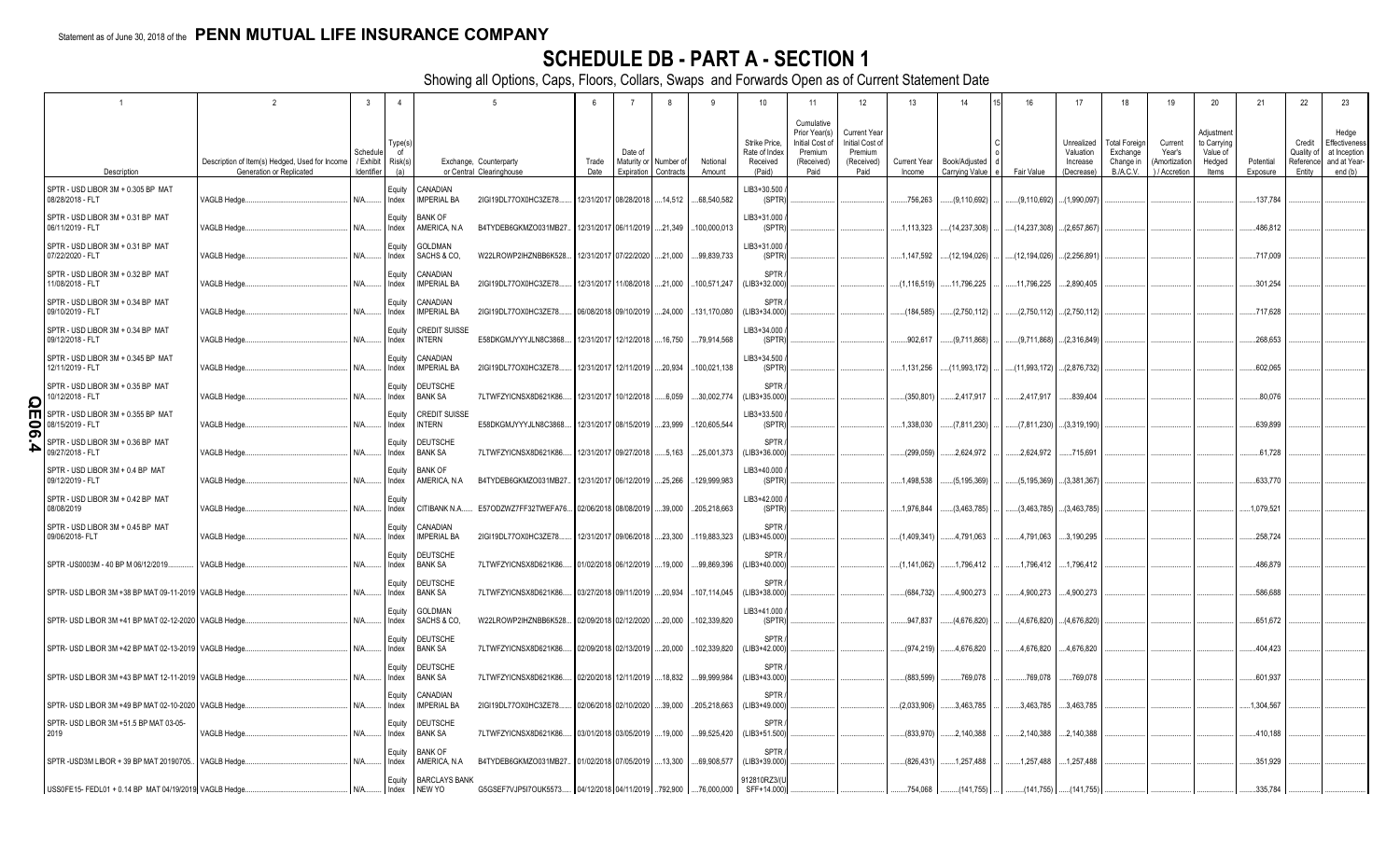## **SCHEDULE DB - PART A - SECTION 1**

|                                                                                  | 3<br>$\overline{5}$<br>6<br>10<br>$\mathcal{P}$<br>8<br>11<br>$\overline{4}$<br>Strike Price.<br>ype(s)<br>Rate of Index<br>Schedule<br>of<br>Date of<br>Risk(s)<br>Description of Item(s) Hedged, Used for Income<br>/ Exhibit<br>Maturity or Number of<br>Received<br>Exchange, Counterparty<br>Trade<br>Notional<br>Generation or Replicated<br>Identifier<br>or Central Clearinghouse<br>Date<br>(Paid)<br>(a)<br>Expiration<br>Contracts<br>Amount<br>LIB3+8.000<br><b>CREDIT SUISSE</b><br>Equity<br>VAGLB Hedge.<br>E58DKGMJYYYJLN8C3868<br>06/12/2018 09/14/2018<br>30,955,654<br>(XNDX<br>N/A<br><b>INTERN</b><br>3.766<br>Index<br>CANADIAN<br>LIB3+21.000<br>Equity<br><b>IMPERIAL BA</b><br>2IGI19DL77OX0HC3ZE78.<br>12/31/2017 12/07/2018<br>20,000,016<br>(XNDX)<br>VAGLB Hedge.<br>3,763<br>N/A<br>Index<br><b>BANK OF</b><br>LIB3+24.000<br>Equity<br>VAGLB Hedge.<br>AMERICA, N.A.<br>B4TYDEB6GKMZO031MB27.<br>12/31/2017 08/31/2018<br>9,028<br>.48,267,209<br>(XNDX)<br>N/A.<br>Index<br><b>BANK OF</b><br><b>XNDX</b><br>Equity |                                                 |            |                                 |                                 |                                               |  |                                                                  |       |                          |                           |                                                                                |                                                                         |                        | 14                              | 16                     | 17                                                | 18                                                        | 19                                                | 20                                                       | 21                    | 22                                          | 23                                                                |
|----------------------------------------------------------------------------------|-----------------------------------------------------------------------------------------------------------------------------------------------------------------------------------------------------------------------------------------------------------------------------------------------------------------------------------------------------------------------------------------------------------------------------------------------------------------------------------------------------------------------------------------------------------------------------------------------------------------------------------------------------------------------------------------------------------------------------------------------------------------------------------------------------------------------------------------------------------------------------------------------------------------------------------------------------------------------------------------------------------------------------------------------------|-------------------------------------------------|------------|---------------------------------|---------------------------------|-----------------------------------------------|--|------------------------------------------------------------------|-------|--------------------------|---------------------------|--------------------------------------------------------------------------------|-------------------------------------------------------------------------|------------------------|---------------------------------|------------------------|---------------------------------------------------|-----------------------------------------------------------|---------------------------------------------------|----------------------------------------------------------|-----------------------|---------------------------------------------|-------------------------------------------------------------------|
| Description                                                                      |                                                                                                                                                                                                                                                                                                                                                                                                                                                                                                                                                                                                                                                                                                                                                                                                                                                                                                                                                                                                                                                     |                                                 |            |                                 |                                 |                                               |  |                                                                  |       |                          |                           | Cumulative<br>Prior Year(s<br>Initial Cost of<br>Premium<br>(Received)<br>Paid | <b>Current Year</b><br>Initial Cost of<br>Premium<br>(Received)<br>Paid | Current Year<br>Income | Book/Adjusted<br>Carrying Value | Fair Value             | Unrealized<br>Valuation<br>Increase<br>(Decrease) | <b>Total Foreign</b><br>Exchange<br>Change in<br>B./A.C.V | Current<br>Year's<br>(Amortizatior<br>/ Accretion | Adjustment<br>to Carrying<br>Value of<br>Hedged<br>Items | Potential<br>Exposure | Credit<br>Quality of<br>Reference<br>Entity | Hedge<br>Effectiveness<br>at Inception<br>and at Year-<br>end (b) |
| XNDX - USD LIBOR 3M - 0.08 BP MAT<br>09/14/2018 - FLT                            |                                                                                                                                                                                                                                                                                                                                                                                                                                                                                                                                                                                                                                                                                                                                                                                                                                                                                                                                                                                                                                                     |                                                 |            |                                 |                                 |                                               |  |                                                                  |       |                          |                           |                                                                                |                                                                         | .32.973                | .715.08                         | 715,081                | 715,081                                           |                                                           |                                                   |                                                          | .70,627               |                                             |                                                                   |
| XNDX - USD LIBOR 3M + 0.21 BP MAT<br>12/07/2018 - FLT                            |                                                                                                                                                                                                                                                                                                                                                                                                                                                                                                                                                                                                                                                                                                                                                                                                                                                                                                                                                                                                                                                     |                                                 |            |                                 |                                 |                                               |  |                                                                  |       |                          |                           |                                                                                |                                                                         | 211,724                | (10,218,074                     | (10, 218, 074)         | (2,908,662)                                       |                                                           |                                                   |                                                          | .66,209               |                                             |                                                                   |
| XNDX - USD LIBOR 3M + 0.24 BP MAT<br>08/28/2018 - FLT                            |                                                                                                                                                                                                                                                                                                                                                                                                                                                                                                                                                                                                                                                                                                                                                                                                                                                                                                                                                                                                                                                     |                                                 |            |                                 |                                 |                                               |  |                                                                  |       |                          |                           |                                                                                |                                                                         | .518,299               | (24,226,656).                   | (24, 226, 656)         | (6,988,079)                                       |                                                           |                                                   |                                                          | .99.465               |                                             |                                                                   |
| XNDX - USD LIBOR 3M + 0.31 BP MAT<br>08/10/2018 - FLT                            |                                                                                                                                                                                                                                                                                                                                                                                                                                                                                                                                                                                                                                                                                                                                                                                                                                                                                                                                                                                                                                                     | VAGLB Hedge.                                    | N/A        | Index                           | AMERICA, N.A.                   | B4TYDEB6GKMZO031MB27.                         |  | 12/31/2017 08/10/2018                                            | 8,860 | 59,371,480               | (LIB3+31.000              |                                                                                |                                                                         | (654, 546)             | 11,773,363                      | 11,773,363             | 6,860,329                                         |                                                           |                                                   |                                                          | .99,493               |                                             |                                                                   |
| XNDX- USD LIBOR 3M +48 BP MAT 02/05/2019 VAGLB Hedge.                            |                                                                                                                                                                                                                                                                                                                                                                                                                                                                                                                                                                                                                                                                                                                                                                                                                                                                                                                                                                                                                                                     |                                                 |            | Equity<br>Index                 | JP MORGAN<br>CHASE BK.          | 7H6GLXDRUGQFU57RNE97.                         |  | 02/01/2018 02/05/2019                                            | 6.350 | 49.740.884               | LIB3+48.000<br>(XNDX)     |                                                                                |                                                                         | .503.514               | .(1.248.931                     | (1,248,931)            | (1.248.931                                        |                                                           |                                                   |                                                          | 193.085               |                                             |                                                                   |
| 0949999. Total-Swaps-Hedging Other-Total Return                                  |                                                                                                                                                                                                                                                                                                                                                                                                                                                                                                                                                                                                                                                                                                                                                                                                                                                                                                                                                                                                                                                     |                                                 |            |                                 |                                 |                                               |  |                                                                  |       |                          |                           |                                                                                |                                                                         | .5.008.740             | (130.117.76)                    | (130.117.760)          | (20.417.518                                       |                                                           |                                                   |                                                          | 14.498.723            | <b>XXX</b>                                  | <b>XXX</b>                                                        |
| Swaps - Hedging Other - Other                                                    |                                                                                                                                                                                                                                                                                                                                                                                                                                                                                                                                                                                                                                                                                                                                                                                                                                                                                                                                                                                                                                                     |                                                 |            |                                 |                                 |                                               |  |                                                                  |       |                          |                           |                                                                                |                                                                         |                        |                                 |                        |                                                   |                                                           |                                                   |                                                          |                       |                                             |                                                                   |
| ILS_USD_PAY_2.64_REC_CPURNSA_04/26/20<br>13 04/30/2023                           |                                                                                                                                                                                                                                                                                                                                                                                                                                                                                                                                                                                                                                                                                                                                                                                                                                                                                                                                                                                                                                                     | Inflation-Floating Rate Zero Coupon Swap        | <b>V/A</b> | nflation                        | DEUTSCHE<br><b>BANK SA</b>      | 7LTWFZYICNSX8D621K86.                         |  | 12/31/2017 04/30/2023                                            |       | .50,000,000              | <b>CPURNSA</b><br>(2.640) |                                                                                |                                                                         | .153,697               | (2,321,088)                     | (2,321,088)            | 571,289                                           |                                                           |                                                   |                                                          | .549,751              |                                             |                                                                   |
| <b>IL103V5P CONTRACT SWCOIR.</b>                                                 |                                                                                                                                                                                                                                                                                                                                                                                                                                                                                                                                                                                                                                                                                                                                                                                                                                                                                                                                                                                                                                                     | Inflation-Floating Rate Zero Coupon Swap        | N/A.       | Inflation INTERN                | <b>CREDIT SUISSE</b>            | E58DKGMJYYYJLN8C3868.                         |  | 12/31/2017 04/29/2023                                            |       | 75.000.000               | <b>CPURNSA</b><br>(2.660) |                                                                                |                                                                         | 218.073                | (3.405.841)                     | (3.405.841)            | .907.820                                          |                                                           |                                                   |                                                          | 824.393               |                                             |                                                                   |
| $\Omega_{\overline{\Pi}}$<br>0959999. Total-Swaps-Hedging Other-Other            |                                                                                                                                                                                                                                                                                                                                                                                                                                                                                                                                                                                                                                                                                                                                                                                                                                                                                                                                                                                                                                                     |                                                 |            |                                 |                                 |                                               |  |                                                                  |       |                          |                           |                                                                                |                                                                         | 371.770                | (5.726.929)                     | (5.726.929)            | .1.479.109                                        |                                                           |                                                   |                                                          | 1.374.144             | <b>XXX</b>                                  | XXX                                                               |
| <u>:06</u><br>969999. Total-Swaps-Hedging Other                                  |                                                                                                                                                                                                                                                                                                                                                                                                                                                                                                                                                                                                                                                                                                                                                                                                                                                                                                                                                                                                                                                     |                                                 |            |                                 |                                 |                                               |  |                                                                  |       |                          |                           | .230.452                                                                       |                                                                         | (2.102.87)             | (217.115.503                    | (217.115.503           | (27.418.67)                                       |                                                           |                                                   |                                                          | .93.172.57            | <b>XXX</b>                                  | <b>XXX</b>                                                        |
| 159999. Total-Swaps-Interest Rate.<br>ຕ                                          |                                                                                                                                                                                                                                                                                                                                                                                                                                                                                                                                                                                                                                                                                                                                                                                                                                                                                                                                                                                                                                                     |                                                 |            |                                 |                                 |                                               |  |                                                                  |       |                          |                           | (2,248)                                                                        |                                                                         | (7,356,995             | (80.989.900                     | (80.989.900)           | (8.592.323                                        |                                                           |                                                   |                                                          | 77,272,038            | <b>XXX</b>                                  | <b>XXX</b>                                                        |
| 169999. Total-Swaps-Credit Default                                               |                                                                                                                                                                                                                                                                                                                                                                                                                                                                                                                                                                                                                                                                                                                                                                                                                                                                                                                                                                                                                                                     |                                                 |            |                                 |                                 |                                               |  |                                                                  |       |                          |                           | .232,700                                                                       |                                                                         | .(126,389              | .(280,914)                      | .(280,914              | 112.062                                           |                                                           |                                                   |                                                          | .27.666               | XXX                                         | <b>XXX</b>                                                        |
| 189999. Total-Swaps-Total Return.                                                |                                                                                                                                                                                                                                                                                                                                                                                                                                                                                                                                                                                                                                                                                                                                                                                                                                                                                                                                                                                                                                                     |                                                 |            |                                 |                                 |                                               |  |                                                                  |       |                          |                           |                                                                                |                                                                         | .5,008,740             | 130.117.760                     | (130.117.760)          | (20.417.518                                       |                                                           |                                                   |                                                          | 14.498.723            | <b>XXX</b>                                  | <b>XXX</b>                                                        |
| 1199999. Total-Swaps-Other.                                                      |                                                                                                                                                                                                                                                                                                                                                                                                                                                                                                                                                                                                                                                                                                                                                                                                                                                                                                                                                                                                                                                     |                                                 |            |                                 |                                 |                                               |  |                                                                  |       |                          |                           |                                                                                |                                                                         | .371.770               | (5,726,929)                     | (5,726,929)            | 1.479.109                                         |                                                           |                                                   |                                                          | 1.374.144             | <b>XXX</b>                                  | XXX                                                               |
| 1209999. Total-Swaps                                                             |                                                                                                                                                                                                                                                                                                                                                                                                                                                                                                                                                                                                                                                                                                                                                                                                                                                                                                                                                                                                                                                     |                                                 |            |                                 |                                 |                                               |  |                                                                  |       |                          |                           | .230.452                                                                       |                                                                         | (2.102.874             | (217.115.503                    | (217.115.503)          | (27.418.67)                                       |                                                           |                                                   |                                                          | .93.172.571           | <b>XXX</b>                                  | <b>XXX</b>                                                        |
| Forwards - Hedging Other                                                         |                                                                                                                                                                                                                                                                                                                                                                                                                                                                                                                                                                                                                                                                                                                                                                                                                                                                                                                                                                                                                                                     |                                                 |            |                                 |                                 |                                               |  |                                                                  |       |                          |                           |                                                                                |                                                                         |                        |                                 |                        |                                                   |                                                           |                                                   |                                                          |                       |                                             |                                                                   |
| US T-LOCK 912810SC3 99.195158 06/07/19<br>US TREASURY LOCK 30YR M 8-17-2018 OTC. |                                                                                                                                                                                                                                                                                                                                                                                                                                                                                                                                                                                                                                                                                                                                                                                                                                                                                                                                                                                                                                                     | nterest Rate Exposure<br>Interest Rate Exposure |            | terest AMERICA, N.A.<br>iterest | <b>BANK OF</b><br>CITIBANK N.A. | B4TYDEB6GKMZO031MB27.<br>E57ODZWZ7FF32TWEFA76 |  | 06/06/2018 06/07/2019 ########<br>12/31/2017 08/17/2018 ######## |       | 27,000,000<br>29,000,000 |                           |                                                                                |                                                                         |                        | .755,783<br>(831, 105)          | .755,783<br>(831, 105) | 755,783<br>(1,223,847                             |                                                           |                                                   |                                                          | .130,677<br>.52.583   |                                             |                                                                   |
| US TRESURY LOCK 30Y M 5/6/2019 OTC.                                              |                                                                                                                                                                                                                                                                                                                                                                                                                                                                                                                                                                                                                                                                                                                                                                                                                                                                                                                                                                                                                                                     | Interest Rate Exposure                          |            | terest AMERICA, N.A.            | <b>BANK OF</b>                  | B4TYDEB6GKMZO031MB27                          |  | 05/03/2018 05/06/2019 ########                                   |       | 44.000.000               |                           |                                                                                |                                                                         |                        | 1.109.699                       | 1.109.699              | .1.109.699                                        |                                                           |                                                   |                                                          | 202.748               |                                             |                                                                   |
| 12229999. Total-Forwards-Hedging Other                                           |                                                                                                                                                                                                                                                                                                                                                                                                                                                                                                                                                                                                                                                                                                                                                                                                                                                                                                                                                                                                                                                     |                                                 |            |                                 |                                 |                                               |  |                                                                  |       |                          |                           |                                                                                |                                                                         |                        | .1.034.377                      | .1.034.377             | 641.635                                           |                                                           |                                                   |                                                          | 386.008               | <b>XXX</b>                                  | <b>XXX</b>                                                        |
| 1269999. Total-Forwards                                                          |                                                                                                                                                                                                                                                                                                                                                                                                                                                                                                                                                                                                                                                                                                                                                                                                                                                                                                                                                                                                                                                     |                                                 |            |                                 |                                 |                                               |  |                                                                  |       |                          |                           |                                                                                |                                                                         |                        | .1.034.377                      | .1.034.377             | .641.635                                          |                                                           |                                                   |                                                          | 386.008               | <b>XXX</b>                                  | XXX                                                               |
| 1409999. Total-Hedging Other                                                     |                                                                                                                                                                                                                                                                                                                                                                                                                                                                                                                                                                                                                                                                                                                                                                                                                                                                                                                                                                                                                                                     |                                                 |            |                                 |                                 |                                               |  |                                                                  |       |                          |                           | .230.452                                                                       | (841.131)                                                               | (2.102.87              | (218.315.08                     | (218.315.086)          | (28.169.864                                       |                                                           |                                                   |                                                          | 93.558.579            | XXX                                         | <b>XXX</b>                                                        |
| 1449999, TOTAL                                                                   |                                                                                                                                                                                                                                                                                                                                                                                                                                                                                                                                                                                                                                                                                                                                                                                                                                                                                                                                                                                                                                                     |                                                 |            |                                 |                                 |                                               |  |                                                                  |       |                          |                           | 230.452                                                                        | (841.131)                                                               | (2.102.874)            | (218.315.086                    | (218.315.086)          | (28.169.864                                       |                                                           |                                                   |                                                          | .93.558.579           | <b>XXX</b>                                  | <b>XXX</b>                                                        |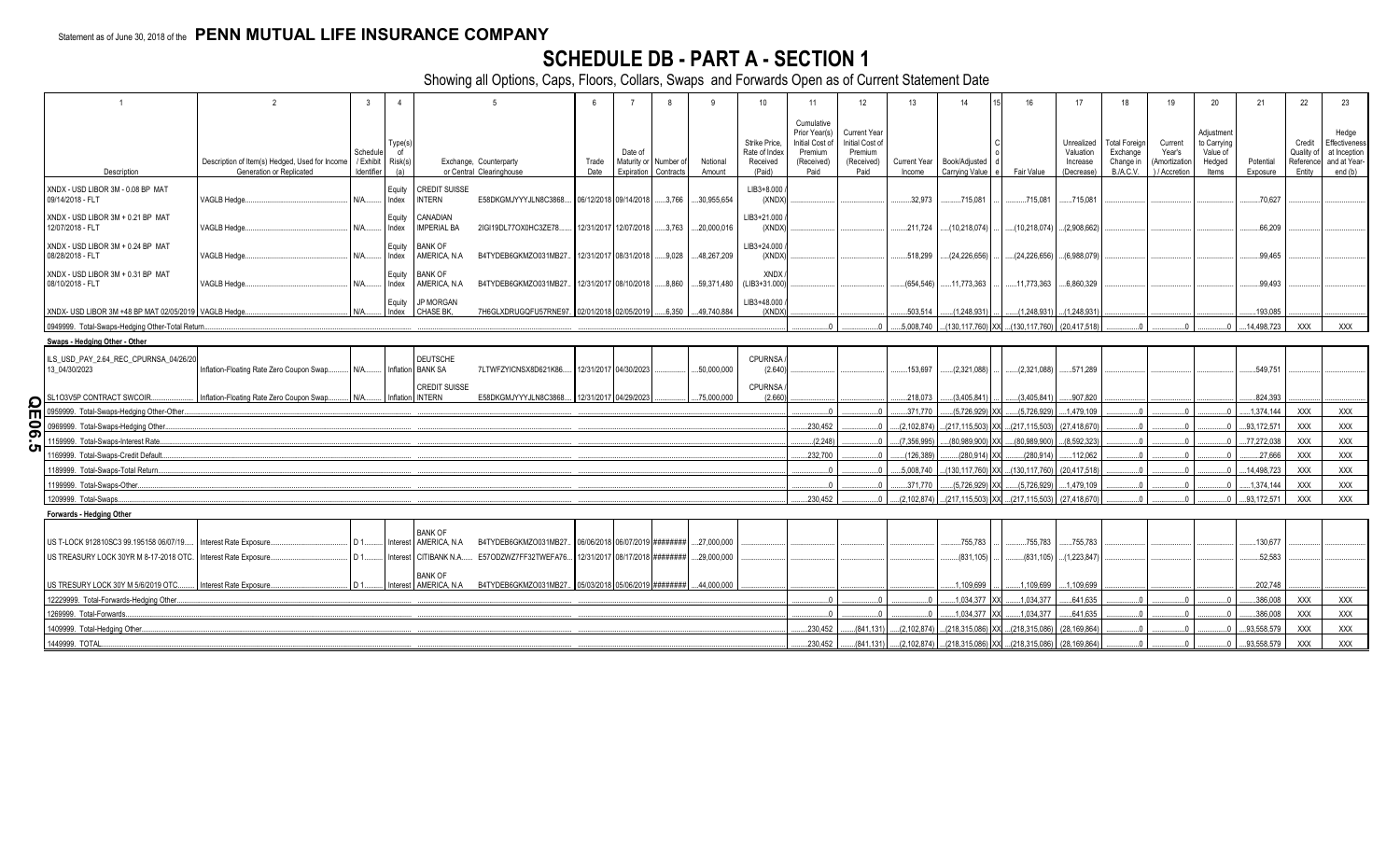## **SCHEDULE DB - PART B - SECTION 1**

Futures Contracts Open as of the Current Statement Date

|                      |                                                                                                                                                                                                                                                                                                                                                                                                                                                                                                                   |                               | 3                  |                                                                                |                                                                                    |            |                      |                        |                                 | 10         |             | 12 <sup>°</sup> | 13          | 14                    |                         | <b>Highly Effective Hedges</b> |                                                                                             | 18                                        | 19                                                              | 20          | 21                                                     | 22           |
|----------------------|-------------------------------------------------------------------------------------------------------------------------------------------------------------------------------------------------------------------------------------------------------------------------------------------------------------------------------------------------------------------------------------------------------------------------------------------------------------------------------------------------------------------|-------------------------------|--------------------|--------------------------------------------------------------------------------|------------------------------------------------------------------------------------|------------|----------------------|------------------------|---------------------------------|------------|-------------|-----------------|-------------|-----------------------|-------------------------|--------------------------------|---------------------------------------------------------------------------------------------|-------------------------------------------|-----------------------------------------------------------------|-------------|--------------------------------------------------------|--------------|
|                      |                                                                                                                                                                                                                                                                                                                                                                                                                                                                                                                   |                               |                    |                                                                                |                                                                                    |            |                      |                        |                                 |            |             |                 |             |                       | 15                      |                                | 17                                                                                          |                                           |                                                                 |             |                                                        |              |
|                      | Ticker                                                                                                                                                                                                                                                                                                                                                                                                                                                                                                            | Number                        | Notional           |                                                                                | Description of Item(s) Hedged, Schedule   Type(s)<br>Used for Income Generation or |            | / Exhibit of Risk(s) | Date of<br>Maturity or |                                 | Trade      | Transaction | Reporting       |             | Book/Adjusted         | Cumulative<br>Variation | Deferred<br>Variation          | Change in<br>Variation<br>Margin Gain<br>(Loss) Used to<br><b>Adjust Basis</b><br>of Hedged | Cumulative<br>Variation<br>Margin for All | Change in<br>Variation<br>Margin Gain<br>(Loss)<br>Recognized i | Potential   | Hedge<br>Effectiveness<br>at Inception<br>and at Year- | Value of One |
|                      | Symbol                                                                                                                                                                                                                                                                                                                                                                                                                                                                                                            | Contracts                     | Amount             | Description                                                                    | Replicated                                                                         | Identifier |                      | Expiration             | Exchange                        | Date       | Price       | Date Price      | Fair Value  | <b>Carrying Value</b> | Margin                  | Margin                         | Item                                                                                        | Other Hedges                              | <b>Current Year</b>                                             | Exposure    | end (b)                                                | (1) Point    |
|                      |                                                                                                                                                                                                                                                                                                                                                                                                                                                                                                                   |                               |                    |                                                                                |                                                                                    |            |                      |                        |                                 |            |             |                 |             |                       |                         |                                |                                                                                             |                                           |                                                                 |             |                                                        |              |
|                      | 90DAY EURODOLLAR<br>SNZ2OJLFK8MNNCLQOF3<br>Interest<br>1,000   2,500,000   FUTURE (CME) EXP MAR 19   VAGLB Hedge.<br>97.3650<br>97.2400<br>(312,500)<br>(312,500)<br>03/18/2019 CME.<br>03/20/2018<br>(312,500)<br>(312,500)<br>275,000<br>Rates<br>90DAY EURODOLLAR<br>SNZ2OJLFK8MNNCLQOF3<br>Interest<br>4.000 ######### FUTURE (CME) EXP DEC 19   VAGLB Hedge.<br>03/22/2018<br>97.0350<br>(687, 500)<br>(687,500)<br>(687, 500)<br>12/16/2019 CME.<br>.97.1040<br>(687,500)<br>.1,440,000<br>$N/A$ .<br>Rates |                               |                    |                                                                                |                                                                                    |            |                      |                        |                                 |            |             |                 |             |                       |                         |                                |                                                                                             |                                           |                                                                 |             |                                                        |              |
|                      | <b>Long Futures</b><br>XXX<br>(1,000,000)<br>(1,000,000)<br>(1,000,000)<br>(1,000,000)<br>.1,715,000<br>(1,000,000)<br>(1,000,000)<br>(1,000,000)<br>(1,000,000)<br>1,715,000<br>XXX                                                                                                                                                                                                                                                                                                                              |                               |                    |                                                                                |                                                                                    |            |                      |                        |                                 |            |             |                 |             |                       |                         |                                | 2,500                                                                                       |                                           |                                                                 |             |                                                        |              |
|                      | <b>Hedging Other</b><br>EDH9.<br>EDZ9.<br>12829999. Total-Long Futures-Hedging Other.<br>1329999. Total-Long Futures.                                                                                                                                                                                                                                                                                                                                                                                             |                               |                    |                                                                                |                                                                                    |            |                      |                        |                                 |            |             |                 |             |                       |                         |                                | 2,500                                                                                       |                                           |                                                                 |             |                                                        |              |
|                      |                                                                                                                                                                                                                                                                                                                                                                                                                                                                                                                   |                               |                    |                                                                                |                                                                                    |            |                      |                        |                                 |            |             |                 |             |                       |                         | <b>XXX</b>                     |                                                                                             |                                           |                                                                 |             |                                                        |              |
|                      |                                                                                                                                                                                                                                                                                                                                                                                                                                                                                                                   |                               |                    |                                                                                |                                                                                    |            |                      |                        |                                 |            |             |                 |             |                       |                         |                                |                                                                                             |                                           |                                                                 |             |                                                        |              |
|                      | <b>XXX</b>                                                                                                                                                                                                                                                                                                                                                                                                                                                                                                        |                               |                    |                                                                                |                                                                                    |            |                      |                        |                                 |            |             |                 |             |                       |                         |                                |                                                                                             |                                           |                                                                 |             |                                                        |              |
|                      | <b>Short Futures</b><br><b>Hedging Other</b><br>US 10YR NOTE FUTURE<br>Interest                                                                                                                                                                                                                                                                                                                                                                                                                                   |                               |                    |                                                                                |                                                                                    |            |                      |                        |                                 |            |             |                 |             |                       |                         |                                |                                                                                             |                                           |                                                                 |             |                                                        |              |
| TYU8                 |                                                                                                                                                                                                                                                                                                                                                                                                                                                                                                                   | 100                           |                    | 100,000 (CBT) EXP SEP 18                                                       | VAGLB Hedge.                                                                       | N/A        | Rates                | 09/19/2018 CBT.        | 1UAUICTO4EQ4DO6ZH473 05/25/2018 |            | 119.1720    | 120.1880        | (101,562)   | (101,562)             |                         |                                |                                                                                             | (101, 562)                                | (101, 562)                                                      | (105,000)   |                                                        | .1,000       |
| EDH <sub>0</sub>     |                                                                                                                                                                                                                                                                                                                                                                                                                                                                                                                   |                               |                    | 90DAY EURODOLLAR<br>1,000   2,500,000   FUTURE (CME) EXP MAR 20   VAGLB Hedge. |                                                                                    | N/A        | Interest<br>Rates    | 03/16/2020 CME         | SNZ2OJLFK8MNNCLQOF3             | 03/20/2018 | 97.1050     | 97.0200         | 212,588     | 212,588               |                         |                                |                                                                                             | .212.588                                  | 212,588                                                         | (385,000)   |                                                        | 0.2,500      |
| <u>ဂ</u> ္ဂ<br>EDZ0. |                                                                                                                                                                                                                                                                                                                                                                                                                                                                                                                   |                               | 4,000 #########    | 90DAY EUROS FUTURE<br>(CME) EXP DEC 20                                         | VAGLB Hedge.                                                                       |            | Interest<br>Rates    | 12/14/2020 CME.        | SNZ2OJLFK8MNNCLQOF3             | 03/22/2018 | 97.0360     | 97.0200         | .162,500    | .162,500              |                         |                                |                                                                                             | 162,500                                   | .162,500                                                        | (1,660,000) |                                                        | 0.2,500      |
| 01<br>WNU8           |                                                                                                                                                                                                                                                                                                                                                                                                                                                                                                                   |                               | 150 150.000 SEP 18 | US ULTRA BOND (CBT) EXP                                                        | VAGLB Hedge                                                                        |            | Interest<br>Rates    | 09/19/2018 CBT         | 1UAUICTO4EQ4DO6ZH473 06/06/2018 |            | 155.7190    | .159.5630       | (576, 563)  | (576, 563)            |                         |                                |                                                                                             | (576, 563)                                | (576, 563)                                                      | (495,000)   |                                                        | 1,000        |
|                      |                                                                                                                                                                                                                                                                                                                                                                                                                                                                                                                   |                               |                    | 13429999. Total-Short Futures-Hedging Other.                                   |                                                                                    |            |                      |                        |                                 |            |             |                 | (303, 037)  | (303,037)             |                         |                                |                                                                                             | (303,037)                                 | (303,037)                                                       | (2,645,000) | <b>XXX</b>                                             | <b>XXX</b>   |
|                      |                                                                                                                                                                                                                                                                                                                                                                                                                                                                                                                   | 1389999. Total-Short Futures. |                    |                                                                                |                                                                                    |            |                      |                        |                                 |            |             |                 | (303,037)   | (303,037)             |                         |                                |                                                                                             | (303,037)                                 | (303,037)                                                       | (2,645,000) | <b>XXX</b>                                             | <b>XXX</b>   |
|                      |                                                                                                                                                                                                                                                                                                                                                                                                                                                                                                                   | 1409999. Total-Hedging Other. |                    |                                                                                |                                                                                    |            |                      |                        |                                 |            |             |                 | (1,303,037) | (1,303,037)           |                         |                                |                                                                                             | (1,303,037)                               | (1,303,037)                                                     | (930,000    | XXX                                                    | <b>XXX</b>   |
|                      | 1449999. TOTAL.                                                                                                                                                                                                                                                                                                                                                                                                                                                                                                   |                               |                    |                                                                                |                                                                                    |            |                      |                        |                                 |            |             |                 | (1,303,037) | (1,303,037)           |                         |                                |                                                                                             | (1.303.037)                               | (1,303,037)                                                     | (930,000    | XXX                                                    | <b>XXX</b>   |

| Beginning                                    | ∪umunauvt   | Ending      |
|----------------------------------------------|-------------|-------------|
| Cash                                         | Cash        | Cash        |
| <b>Broker Name</b><br>Balance                | Change      | Balance     |
| <b>BANK OF AMERICA MERR</b><br>.37,500       | (614, 063)  | (576, 563)  |
| <b>WELLS FARGO BANK</b><br>335,000           | 1.475       | (726, 475)  |
| $\ldots$ .372,500<br>Total Net Cash Deposits | (1,675,537) | (1,303,037) |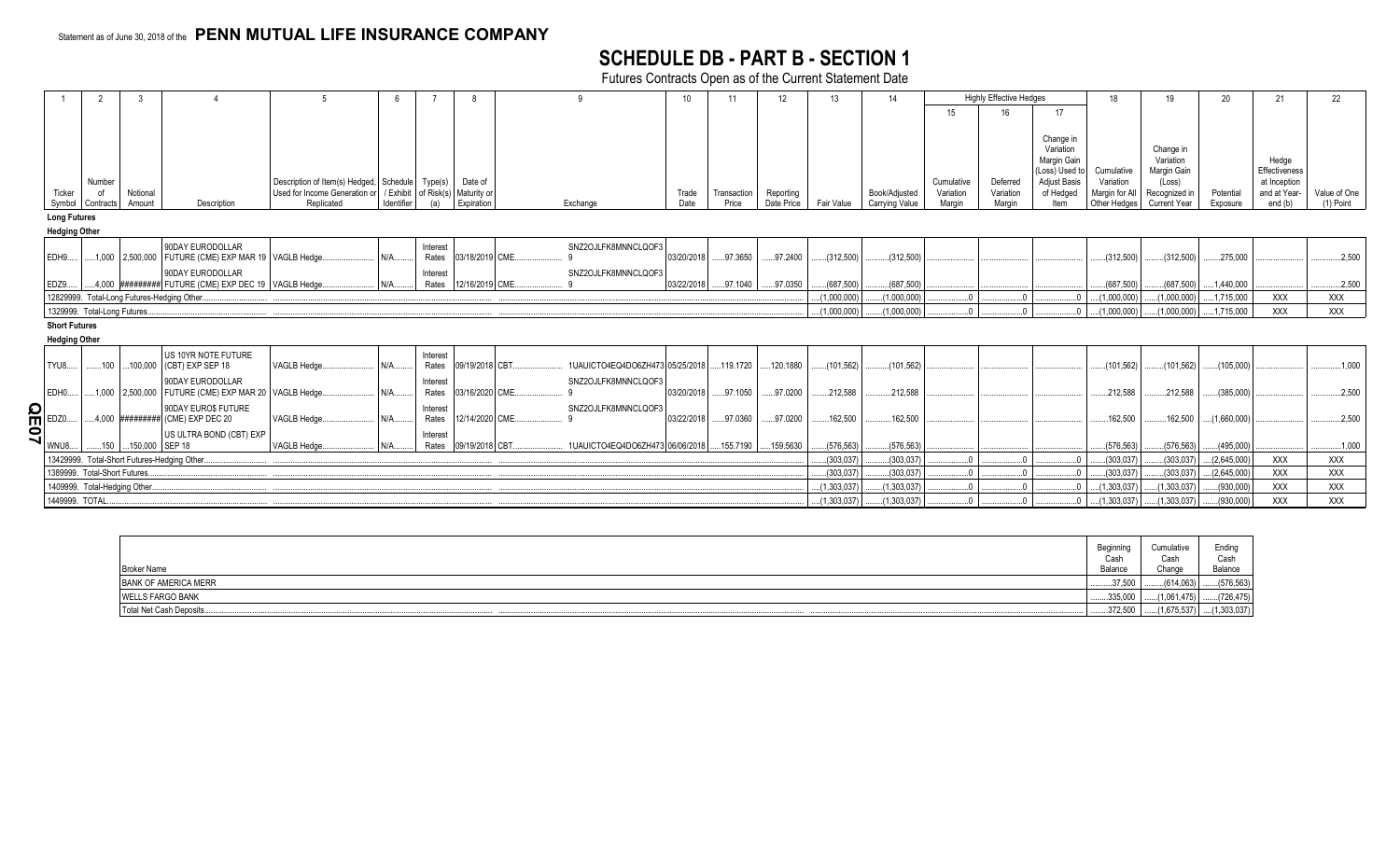# **SCHEDULE DB - PART D - SECTION 1**<br>Counterparty Exposure for Derivative Instruments Open as of Current Statement Date

|                                                                |                        |                     |                   |                          | Book Adjusted Carrying Value  |                        | Fair Value    |                |                 | 11                  | 12          |                |
|----------------------------------------------------------------|------------------------|---------------------|-------------------|--------------------------|-------------------------------|------------------------|---------------|----------------|-----------------|---------------------|-------------|----------------|
|                                                                |                        |                     |                   |                          |                               |                        |               |                |                 | 10 <sup>10</sup>    |             |                |
|                                                                |                        |                     |                   |                          |                               |                        |               |                |                 |                     |             |                |
|                                                                |                        | Master              | Credit<br>Support |                          | Contracts with                | Contracts with         |               |                |                 |                     |             |                |
|                                                                |                        | Agreement           | Annex             | Fair Value of Acceptable | <b>Book/Adjusted Carrying</b> | Book/Adjusted Carrying | Exposure Net  | Contracts with | Contracts with  | <b>Exposure Net</b> | Potential   | Off-Balance    |
| Description of Exchange, Counterparty or Central Clearinghouse |                        | $(Y \text{ or } N)$ | (Y or N)          | Collateral               | Value $> 0$                   | Value $< 0$            | of Collateral | Fair Value > 0 | Fair Value < 0  | of Collateral       | Exposure    | Sheet Exposure |
| <b>Exchange Traded Derivatives</b>                             |                        |                     |                   |                          |                               |                        |               |                |                 |                     |             |                |
| 0199999. Aggregate Sum of Exchange Traded.                     |                        | <b>XXX</b>          | XXX               | <b>XXX</b>               | .375,088                      | (1,678,125)            | 375,088       | 375,088        | (1,678,125)     | (1,303,037)         | (930,000)   | (930,000)      |
| <b>NAIC 1 Designation</b>                                      |                        |                     |                   |                          |                               |                        |               |                |                 |                     |             |                |
| <b>BANK OF AMERICA, N.A.</b>                                   | B4TYDEB6GKMZO031MB27 Y |                     |                   |                          | 15,207,090                    | (56, 448, 236)         |               | 15,207,090     | (56, 448, 236)  |                     | .2,293,543  |                |
| <b>BARCLAYS BANK NEW YO.</b>                                   | G5GSEF7VJP5I7OUK5573   |                     |                   |                          |                               | (3,914,018)            |               |                | (3,914,018)     |                     | .632,279    |                |
| CANADIAN IMPERIAL BA.                                          | 2IGI19DL77OX0HC3ZE78.  |                     |                   |                          | .20,051,073                   | (47,462,699).          |               | .20,051,073    | (47,462,699)    |                     | .3,884,769  |                |
| CITIBANK N.A.                                                  | E57ODZWZ7FF32TWEFA76   |                     |                   |                          |                               | (7,508,822)            |               |                | (7,508,822)     |                     | 1,207,454   |                |
| Credit Suisse Intern.                                          | E58DKGMJYYYJLN8C3868.  |                     |                   |                          | .715.081                      | (20, 928, 938)         |               | .715.081       | (20,928,938)    |                     | 1,803,572   |                |
| DEUTSCHE BANK SA.                                              | 7LTWFZYICNSX8D621K86.  |                     |                   | 15,510,000               | .22,829,272                   | (2,321,088)            | 4,998,184     | .22,829,272    | (2,321,088)     | .4,998,184          | .3,945,172  | 3,945,172      |
| GOLDMAN SACHS & CO,                                            | W22LROWP2IHZNBB6K528   |                     |                   |                          | .116.030                      | (17, 298, 245)         |               | .116.030       | (17, 298, 245)  |                     | 1,368,681   |                |
| JP MORGAN CHASE BK,                                            | 7H6GLXDRUGQFU57RNE97   |                     |                   |                          |                               | (6, 172, 505)          |               |                | (6, 172, 505)   |                     | .481,856    |                |
| WELLS FARGO BANK, N.                                           | KB1H1DSPRFMYMCUFXT09 Y |                     |                   |                          | .9.093                        | (34, 198, 202)         |               | .9,093         | (34, 198, 202)  |                     | .669,214    |                |
| 0299999. Total NAIC 1 Designation.                             |                        |                     |                   | 15,510,000               | .58,927,639                   | (196, 252, 753)        | 4,998,184     | .58,927,639    | (196, 252, 753) | 4,998,184           | .16,286,540 | 3,945,172      |
| 0899999. Aggregate Sum of Central Clearinghouse.               | XXX                    | <b>XXX</b>          | XXX               |                          | 66.900.474                    | (147,890,379)          |               | .66.900.474    | (147,890,379).  |                     | .77.272.035 |                |
| 0999999. Gross Totals                                          |                        |                     |                   | 15,510,000               | 126,203,201                   | (345, 821, 257)        | .5,373,272    | 126,203,201    | (345, 821, 257) | 3,695,147           | .92,628,575 | .3,015,172     |
| 1. Offset per SSAP No. 64.                                     |                        |                     |                   |                          |                               |                        |               |                |                 |                     |             |                |
| 2. Net after right of offset per SSAP No. 64                   |                        |                     |                   |                          | 126,203,201                   | (345, 821, 257)        |               |                |                 |                     |             |                |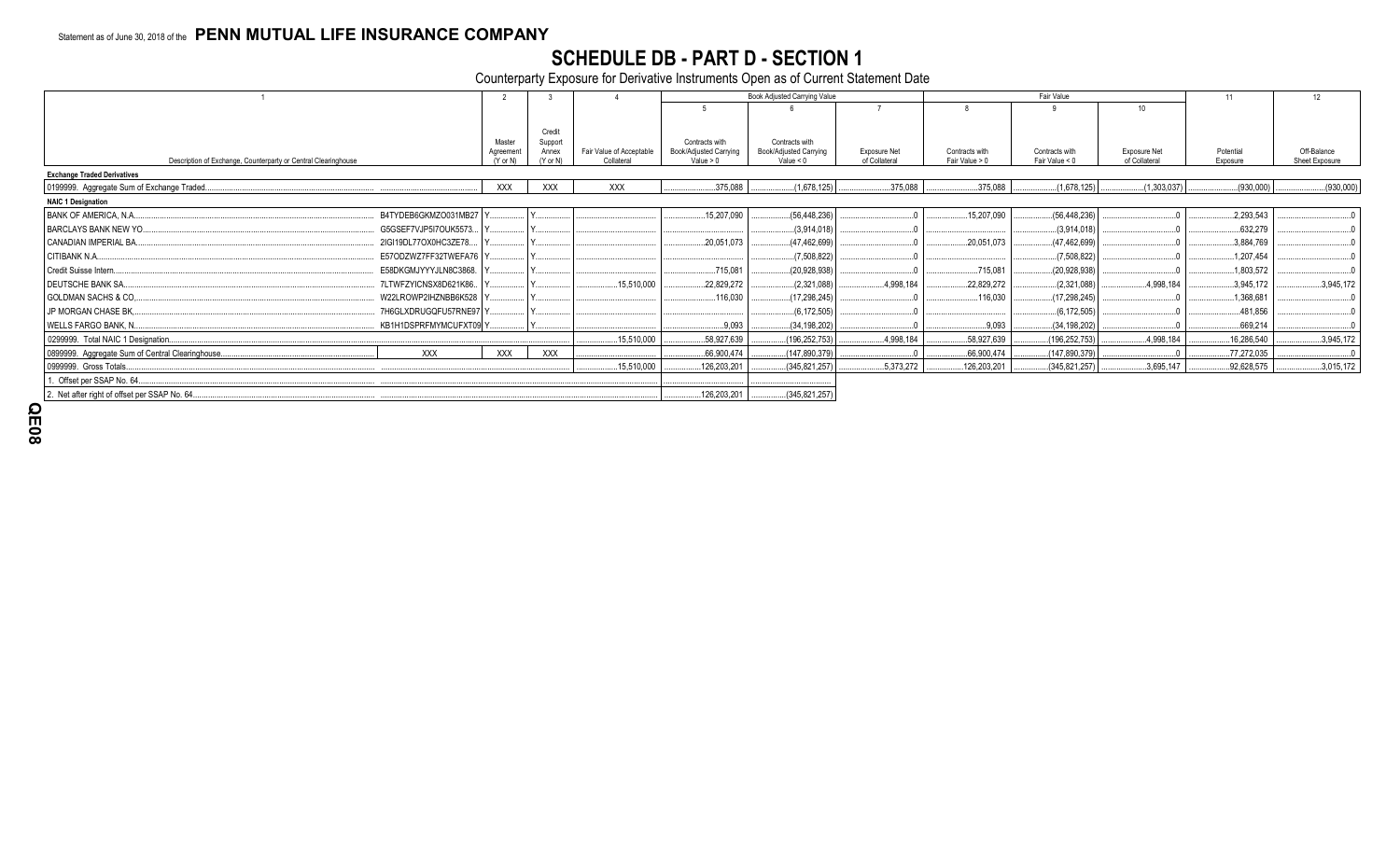## **SCHEDULE DB - PART D - SECTION 2**

#### Collateral for Derivative Instruments Open as of Current Statement Date

|                                                              |                                                   |                                    |                                                 |              |             | Book/Adiusted            | Maturity             | Type of Margin |
|--------------------------------------------------------------|---------------------------------------------------|------------------------------------|-------------------------------------------------|--------------|-------------|--------------------------|----------------------|----------------|
| Exchange, Counterparty or Central Clearinghouse              | Type of Asset Pledged                             | <b>CUSIP</b> Identification        | Description                                     | Fair Value   | Par Value   | Carrying Value           | Date                 | (I, V or IV)   |
| <b>Collateral Pledged by Reporting Entity</b>                |                                                   |                                    |                                                 |              |             |                          |                      |                |
| B4TYDEB6GKMZO031MB27 CASH<br>BANK OF AMERICA, N.A.           |                                                   | $00\,$<br>000000<br>CASHUSD.       |                                                 | .39,776,478  | 39,776,478  | .39,776,478              |                      |                |
| JP MORGAN CHASE BK.<br>7H6GLXDRUGQFU57RNE97. CASH.           |                                                   | $00\,$<br>000000<br><b>CASHUSD</b> |                                                 | .5,990,000   | .5,990,000  | 5,990,000                |                      |                |
| <b>WELLS FARGO BANK, N.,</b><br>KB1H1DSPRFMYMCUFXT10. CASH.  |                                                   | $00\,$<br><b>CASHUSD</b><br>000000 |                                                 | .69.139.053  | 69.139.053  | .69,139,053              |                      |                |
| <b>BARCLAYS BANK NEW YO.</b><br>G5GSEF7VJP5I7OUK5573         | CASH.                                             | 000000<br>$00\,$<br><b>CASHUSD</b> |                                                 | .6.640.000   | .6.640.000  | 6.640.000                |                      |                |
| E58DKGMJYYYJLN8C3868<br>LCH.                                 | CASH.                                             | 000000<br>$00\,$<br><b>CASHUSD</b> |                                                 | .2.934.113   | .2.934.113  | 2.934.113                |                      | .IV.           |
| LCH.<br>E58DKGMJYYYJLN8C3868                                 | CASH                                              | 000000<br>$00\,$<br><b>CASHUSD</b> |                                                 | .23,879,917  | 23.879.917  | .23,879,917              |                      |                |
| CBT<br>1UAUICTO4EQ4DO6ZH473 CASH                             |                                                   | 000000<br>$00\,$<br><b>CASHUSD</b> |                                                 | 905.000      | .905,000    | 905.000                  |                      |                |
| CBT<br>SNZ2OJLFK8MNNCLQOF39 CASH.                            |                                                   | 000000<br>$00\,$<br><b>CASHUSD</b> |                                                 | 495.000      | .495,000    | 495,000                  |                      |                |
| <b>GOLDMAN SACHS &amp; CO.</b><br>W22LROWP2IHZNBB6K528 CASH. |                                                   | 000000<br>$00\,$<br><b>CASHUSD</b> |                                                 | .14.318.667  | .14.318.667 | 14,318,667               |                      |                |
| CITIBANK N.A.<br>E57ODZWZ7FF32TWEFA76 CASH.                  |                                                   | 000000<br>$00\,$<br><b>CASHUSD</b> |                                                 | .5.668.414   | .5.668.414  | 5.668.414                |                      |                |
| CANADIAN IMPERIAL BA.<br>2IGI19DL77OX0HC3ZE78                | CASH.                                             | $00\,$<br>000000<br><b>CASHUSD</b> |                                                 | .28.230.000  | .28.230.000 | .28.230.000              |                      |                |
| <b>WELLS FARGO BANK. N.</b><br>KB1H1DSPRFMYMCUFXT09. CASH.   |                                                   | 000000<br>$00\,$<br>CASHUSD.       |                                                 | .23,610,000  | 23,610,000  | .23.610.000              |                      |                |
| US.                                                          | KB1H1DSPRFMYMCUFXT10. LOAN-BACKED AND STRUCTURED. | 36296U<br>ZX                       | <b>GINNIE MAE I POOL</b>                        | .851.292     | .830.302    |                          | .790.045 06/01/2039. |                |
| <b>LCH</b>                                                   | KB1H1DSPRFMYMCUFXT10. LOAN-BACKED AND STRUCTURED  | 36296U<br><b>ZX</b>                | <b>GINNIE MAE I POOL</b>                        | 851.292      | .830.302    |                          | .790.045 06/01/2039. |                |
| <b>WELLS FARGO BANK, N.,</b><br>KB1H1DSPRFMYMCUFXT09.        | TREASURY.                                         | 912810<br><b>RR</b>                | UNITED STATES TREASURY INFLATION INDEXED BONDS. | 10,890,268   | 10.000.000  | .11.008.812 02/15/2046.  |                      |                |
| <b>BER</b><br>KB1H1DSPRFMYMCUFXT10.                          | TREASURY.                                         | 912810<br><b>RR</b>                | UNITED STATES TREASURY INFLATION INDEXED BONDS. | .119.792.952 | 110.000.000 | 120,408,567              | 02/15/2046.          |                |
| <b>CREDIT SUISSE INTERN.</b><br>1V8Y6QCX6YMJ2OELII46         | TREASURY.                                         | 912810<br><b>RW</b>                | UNITED STATES TREASURY INFLATION INDEXED BONDS  | .15.568.956  | 15.000.000  | .15.434.885  02/15/2047. |                      |                |
| <b>CREDIT SUISSE INTERN.</b><br>1V8Y6QCX6YMJ2OELII46         | TREASURY.                                         | 912828<br>2L                       | UNITED STATES TREASURY INFLATION INDEXED BONDS  | .9.964.324   | .10.000.000 | .10,154,631              | 07/15/2027.          |                |
| 0199999. Totals                                              |                                                   |                                    |                                                 | .379.505.726 | 368.247.246 | .380,173,627             | <b>XXX</b>           | <b>XXX</b>     |
| Collateral Pledged to Reporting Entity                       |                                                   |                                    |                                                 |              |             |                          |                      |                |
| DEUTSCHE BANK SA.<br>7LTWFZYICNSX8D621K86 CASH.              |                                                   | 000000<br>00 0 CASHUSD.            |                                                 | .15,510,000  | .15,510,000 | XXX                      |                      | $\lambda$      |
| 0299999. Totals                                              |                                                   |                                    |                                                 | .15,510,000  | 15,510,000  | <b>XXX</b>               | <b>XXX</b>           | <b>XXX</b>     |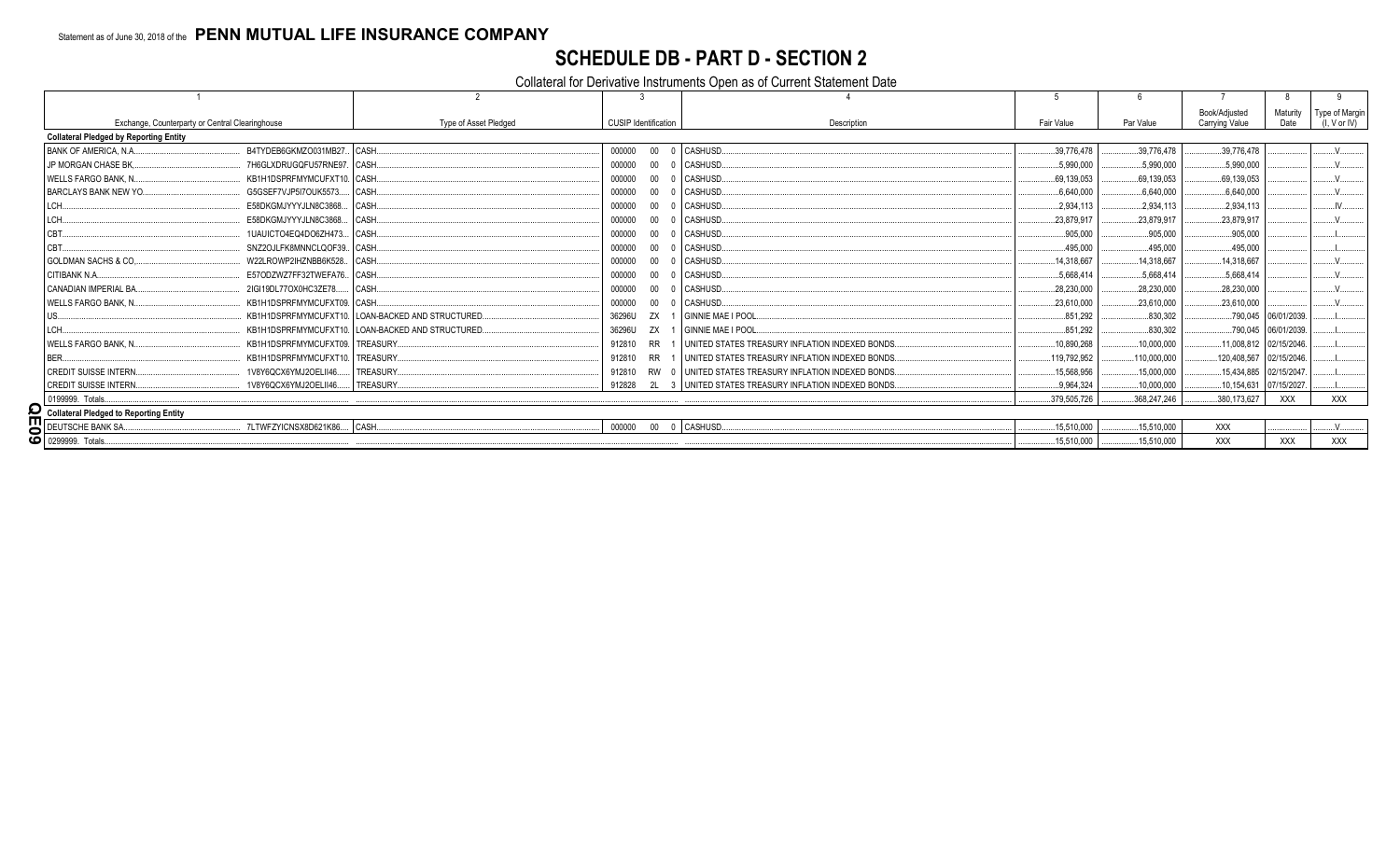### Statement as of June 30, 2018 of the **PENN MUTUAL LIFE INSURANCE COMPANY SCHEDULE DL - PART 1 SECURITIES LENDING COLLATERAL ASSETS**

Reinvested Collateral Assets Owned Current Statement Date

(Securities lending collateral assets reported in aggregate on Line 10 of the Assets page and not included on Schedules A, B, BA, D, DB and E)

|                             |             |      | <b>NAIC Designation</b> |            | Book/Adjusted  | Maturity |
|-----------------------------|-------------|------|-------------------------|------------|----------------|----------|
| <b>CUSIP</b> Identification | Description | Code | / Market Indicator      | Fair Value | Carrying Value | Date     |
| General Interrogatories:    |             |      |                         |            |                |          |

1. The activity for the year: Fair Value \$..........0 Book/Adjusted Carrying Value \$..........0<br>2. Average balance for the year: Fair Value \$..........0 Book/Adjusted Carrying Value \$.....

Average balance for the year: Fair Value \$...........0 Book/Adjusted Carrying Value \$..........0

3. Reinvested securities lending collateral assets book/adjusted carrying value included in this schedule by NAIC designation:

NAIC 1: \$..........0 NAIC 2: \$..........0 NAIC 3: \$..........0 NAIC 4: \$..........0 NAIC 5: \$..........0 NAIC 6: \$..........0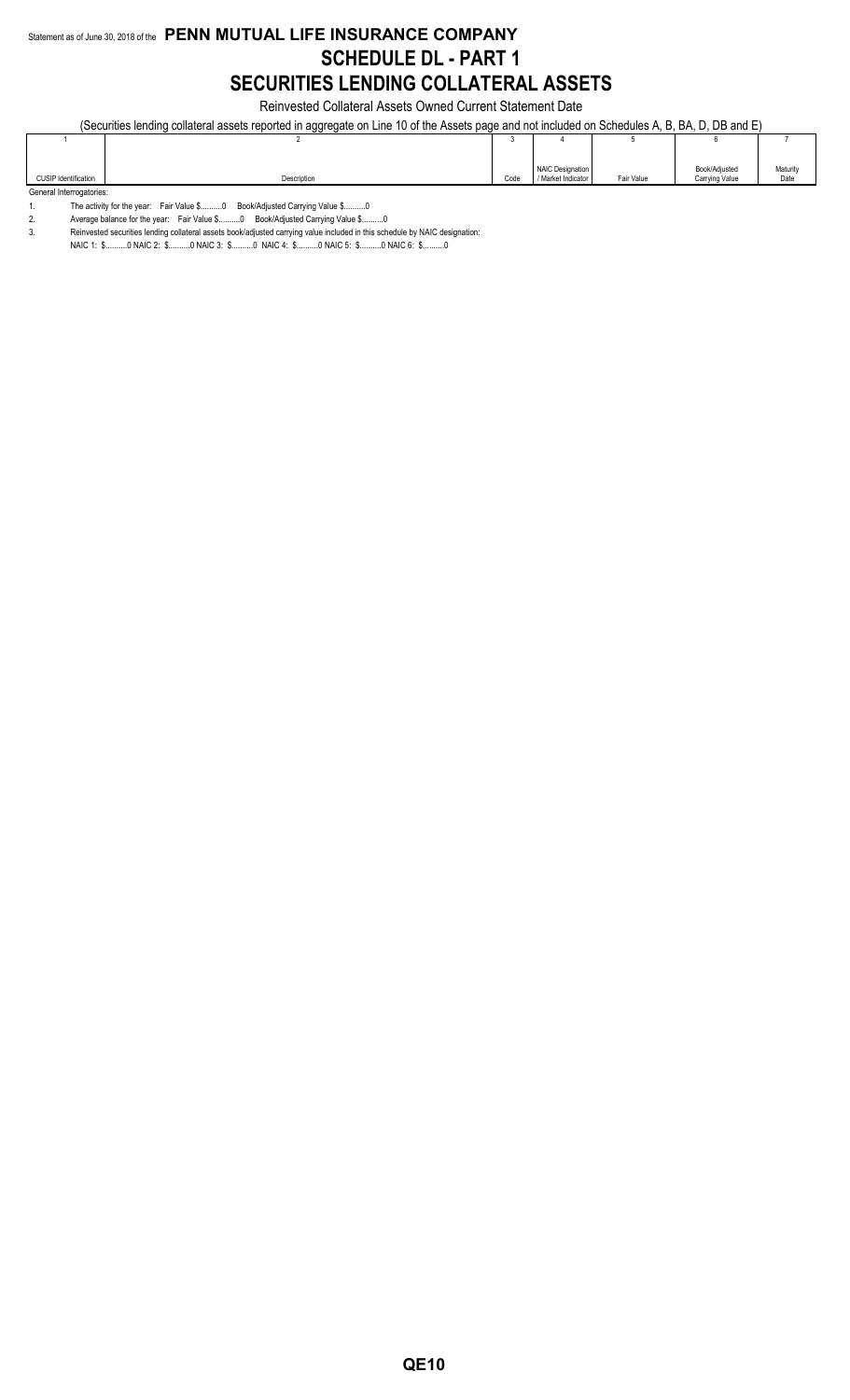## Statement as of June 30, 2018 of the **PENN MUTUAL LIFE INSURANCE COMPANY SCHEDULE DL - PART 2 SECURITIES LENDING COLLATERAL ASSETS**

Reinvested Collateral Assets Owned Current Statement Date

(Securities lending collateral assets included on Schedules A, B, BA, D, DB and E and not reported in aggregate on Line 10 of the Assets page)

|                          |             |      | NAIC Designation   |            | Book/Adjusted  | Maturity |
|--------------------------|-------------|------|--------------------|------------|----------------|----------|
| CUSIP Identification     | Description | Code | / Market Indicator | Fair Value | Carrying Value | Date     |
| General Interrogatories: |             |      |                    |            |                |          |

1. The activity for the year: Fair Value \$..........0 Book/Adjusted Carrying Value \$..........0<br>2. Average balance for the year: Fair Value \$..........0 Book/Adjusted Carrying Value \$.....

Average balance for the year: Fair Value \$...........0 Book/Adjusted Carrying Value \$..........0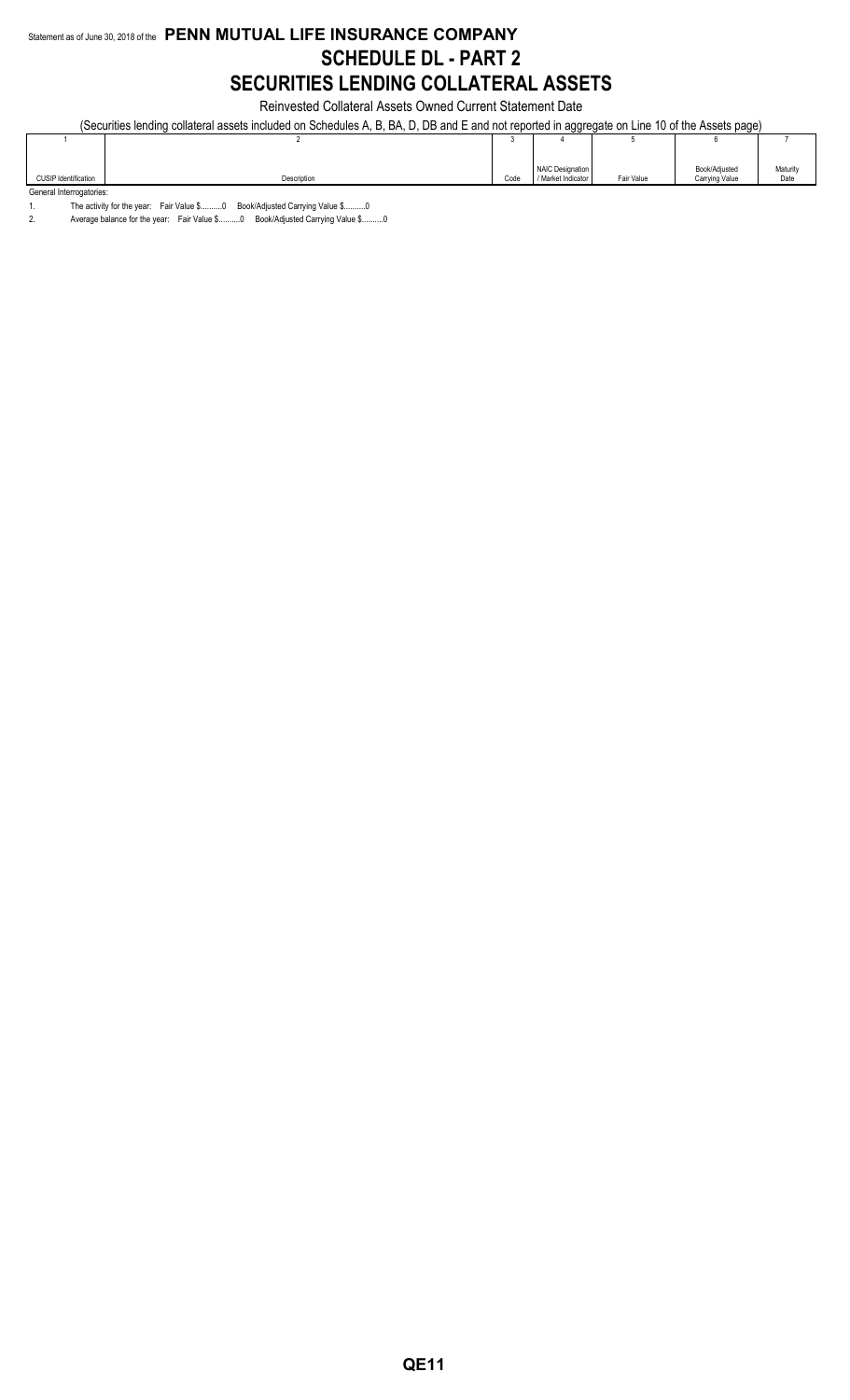## Statement as of June 30, 2018 of the PENN MUTUAL LIFE INSURANCE COMPANY **SCHEDULE E - PART 1 - CASH**

| <b>Month End Depository Balances</b> |            |            |                  |                        |                       |                              |                 |                    |            |
|--------------------------------------|------------|------------|------------------|------------------------|-----------------------|------------------------------|-----------------|--------------------|------------|
|                                      |            | 2          | ঽ                |                        | 5                     | Book Balance at End of Each  |                 |                    |            |
|                                      |            |            |                  |                        |                       | Month During Current Quarter |                 |                    |            |
|                                      |            |            |                  |                        |                       | 6                            |                 | 8                  |            |
|                                      |            |            |                  | Amount of Interest     | Amount of Interest    |                              |                 |                    |            |
|                                      |            |            |                  | <b>Received During</b> | Accrued at Current    |                              |                 |                    |            |
|                                      | Depository | Code       | Rate of Interest | <b>Current Quarter</b> | <b>Statement Date</b> | <b>First Month</b>           | Second Month    | <b>Third Month</b> |            |
| <b>Open Depositories</b>             |            |            |                  |                        |                       |                              |                 |                    |            |
|                                      |            |            |                  |                        |                       | 477.078                      | 1.188,421       |                    | XXX        |
|                                      |            |            |                  |                        |                       | 2,213,560                    |                 |                    | <b>XXX</b> |
|                                      |            |            |                  |                        |                       |                              | 49,891   50,080 |                    | XXX        |
|                                      |            |            |                  |                        |                       | 12.845.536                   |                 |                    | <b>XXX</b> |
|                                      |            |            |                  |                        |                       |                              |                 |                    | <b>XXX</b> |
|                                      |            |            |                  |                        |                       |                              |                 |                    | <b>XXX</b> |
|                                      |            |            |                  |                        |                       |                              |                 |                    | <b>XXX</b> |
|                                      |            |            |                  |                        |                       |                              |                 |                    | <b>XXX</b> |
|                                      |            |            |                  |                        |                       |                              | 370,965 385,544 |                    | <b>XXX</b> |
|                                      |            |            |                  |                        |                       | 1.1.1.689,880                |                 | 112,999 113,115    | <b>XXX</b> |
|                                      |            | <b>XXX</b> | <b>XXX</b>       |                        |                       | $\ldots$ 20,035,067          |                 |                    | <b>XXX</b> |
|                                      |            | <b>XXX</b> | <b>XXX</b>       |                        |                       | $\ldots$ 20,035,067          |                 |                    | <b>XXX</b> |
|                                      |            | XXX        | <b>XXX</b>       |                        |                       |                              |                 |                    | <b>XXX</b> |